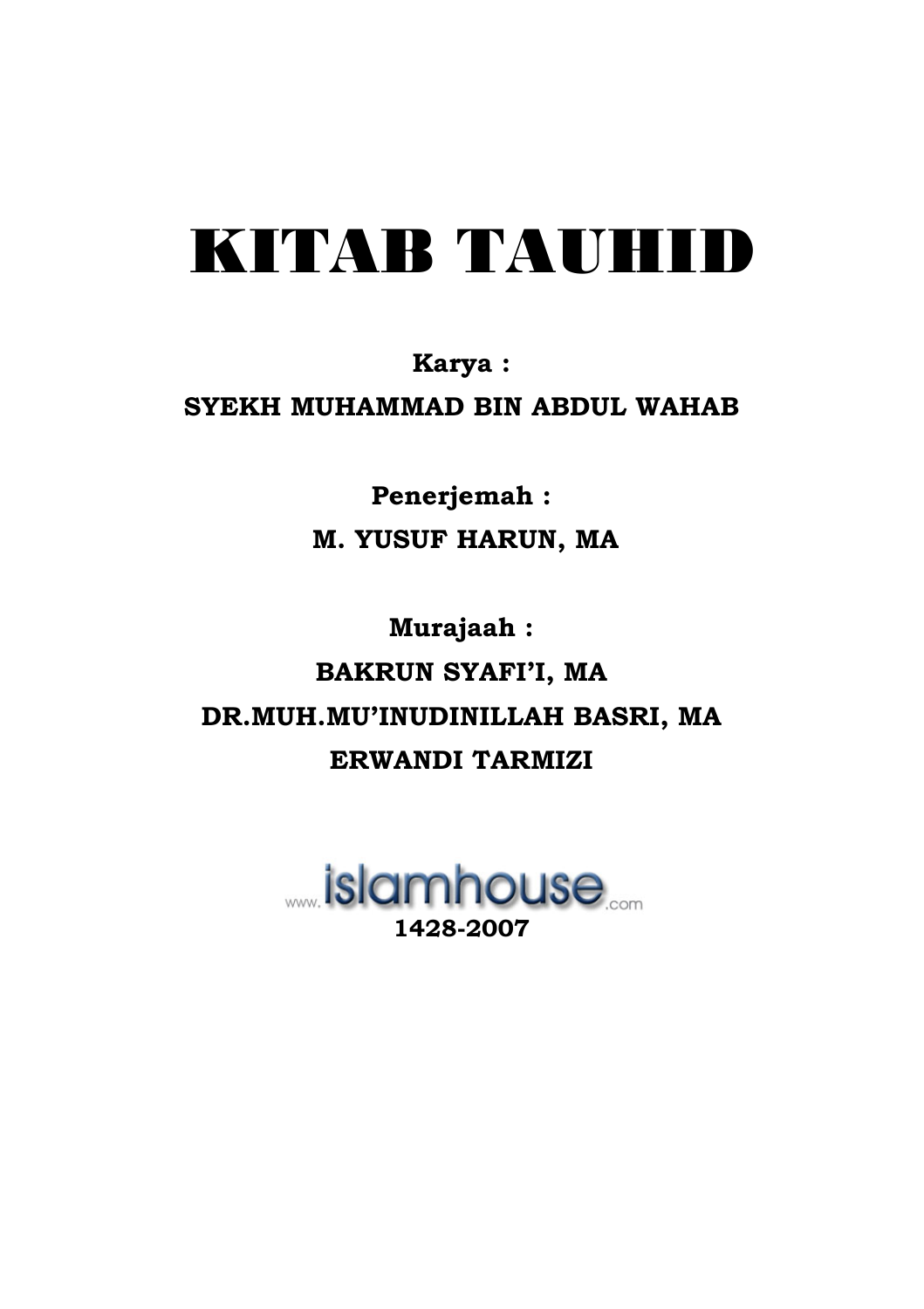#### **KATA PENGANTAR**

الحَمْدُ لِلَّهِ الَّذِيْ جَعَلَ التَّوْحِيْدَ قَاعِدَةَ الإِسْلاَمِ وَأَصلْلَهُ وَرَأْسَهُ، أَشْهَدُ أَنْ لاَ إِلَهَ إِلاَّ اللَّهَ وَحْدَهُ لاَ شَرِيْكَ لَهُ، وَأَشْهَدُ أَنْ مُحَمَّدًا عَبْدُهُ وَرَسُوْلُهُ، وَصَلَّى اللَّهُ وَسَلَّمَ عَلَيْهِ وَعَلَى آلِهِ وَصَحْبِهِ وَمَن اهْتَدَى بِهَدْبِهِ. أَمَّا بَعْدُ:

Tauhid adalah pegangan pokok dan sangat menentukan bagi kehidupan manusia, karena tauhid menjadi landasan bagi setiap amal yang dilakukan.

Hanya amal yang dilandasi dengan tauhidullah, menurut tuntunan Islam, yang akan menghantarkan manusia kepada kehidupan yang baik dan kebahagiaan yang hakiki di alam akhirat nanti.

Allah Ta'ala berfirman:

﴿ مَنْ عَمِلَ صَلِحًا مِّن ذَكَرٍ أَوْ أُنتَىٰ وَهُوَ مُؤْمِنٌ فَلَنُحْيِيَنَّهُۥ حَيَوٰةً طَيّبَةً وَلَنَجْزِيَنَّهُمْ أَجْرَهُم بِأَحْسَنِ مَا كَانُواْ يَعْمَلُونَ ۞﴾

"Barangsiapa yang mengerjakan amal shaleh, baik laki-laki maupun perempuan, sedang ia dalam keadaan beriman, maka sesungguhnya akan kami berikan kepadanya kehidupan yang baik, dan sesungguhnya akan kami beri balasan kepada mereka dengan pahala yang lebih baik lagi dari apa yang telah mereka kerjakan." (QS. An Nahl: 97).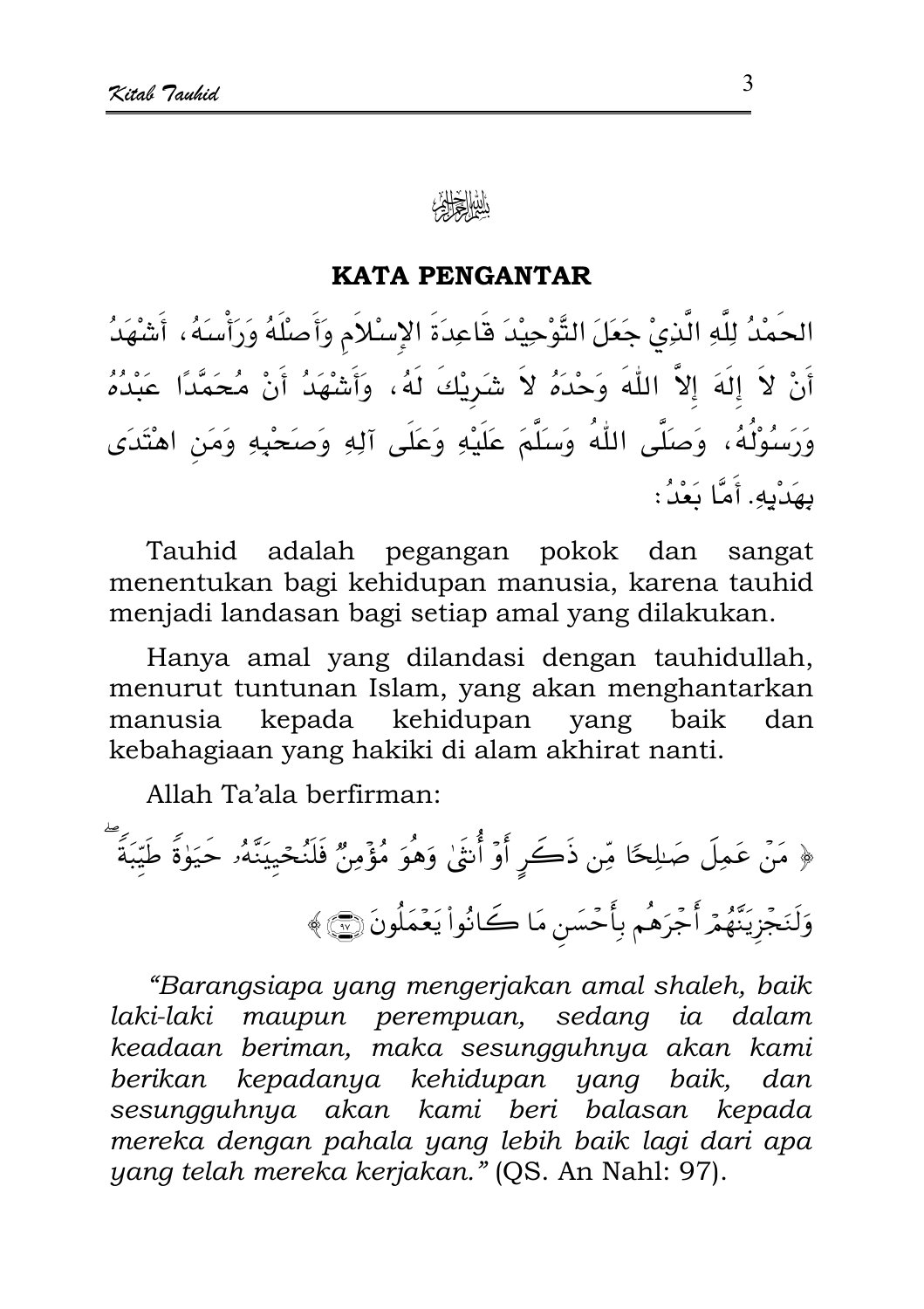Berdasarkan pada pentingnya peranan tauhid dalam kehidupan manusia, maka wajib bagi setiap muslim memperlajarinya.

Tauhid bukan sekedar mengenal dan mengerti bahwa pencipta alam semesta ini adalah Allah; bukan sekedar mengetahui bukti-bukti rasional tentang kebenaran wujud (keberadaan) Nya, dan wahdaniyah (keesaan) Nya, dan bukan pula sekedar mengenal Asma' dan Sifat-Nya.

Iblis mempercayai bahwa Tuhannya adalah Allah; bahkan mengakui keesaan dan kemaha-kuasaan Allah dengan meminta kepada Allah melalui Asma' dan Sifat-Nya. Kaum jahiliyah kuno yang dihadapi Rasulullah ﷺ juga meyakini bahwa Tuhan Pencipta, Pengatur, Pemelihara dan Penguasa alam semesta ini adalah Allah. (Lihat Al Our'an: 38: 82, 31: 25, 23: 84-89). Namun, kepercayaan dan keyakinan mereka itu belumlah menjadikan mereka sebagai makhluk yang berpredikat muslim, yang beriman kepada Allah  $\begin{picture}(20,20) \put(0,0){\vector(0,1){30}} \put(15,0){\vector(0,1){30}} \put(15,0){\vector(0,1){30}} \put(15,0){\vector(0,1){30}} \put(15,0){\vector(0,1){30}} \put(15,0){\vector(0,1){30}} \put(15,0){\vector(0,1){30}} \put(15,0){\vector(0,1){30}} \put(15,0){\vector(0,1){30}} \put(15,0){\vector(0,1){30}} \put(15,0){\vector(0,1){30}} \put(15,0){\vector(0$ 

Dari sini timbullah pertanyaan: "Apakah hakikat Strti biditat

Tauhid adalah pemurnian ibadah kepada Allah. Maksudnya yaitu: menghambakan diri hanya kepada Allah secara murni dan konsekwen dengan mentaati segala perintah-Nya dan menjauhi segala larangan-Nya, dengan penuh rasa rendah diri, cinta, harap dan takut kepada-Nya.

Untuk inilah sebenarnya manusia diciptakan Allah, dan sesungguhnya misi para Rasul adalah untuk menegakkan tauhid dalam pengertian tersebut di atas, mulai dari Rasul pertama sampai Rasul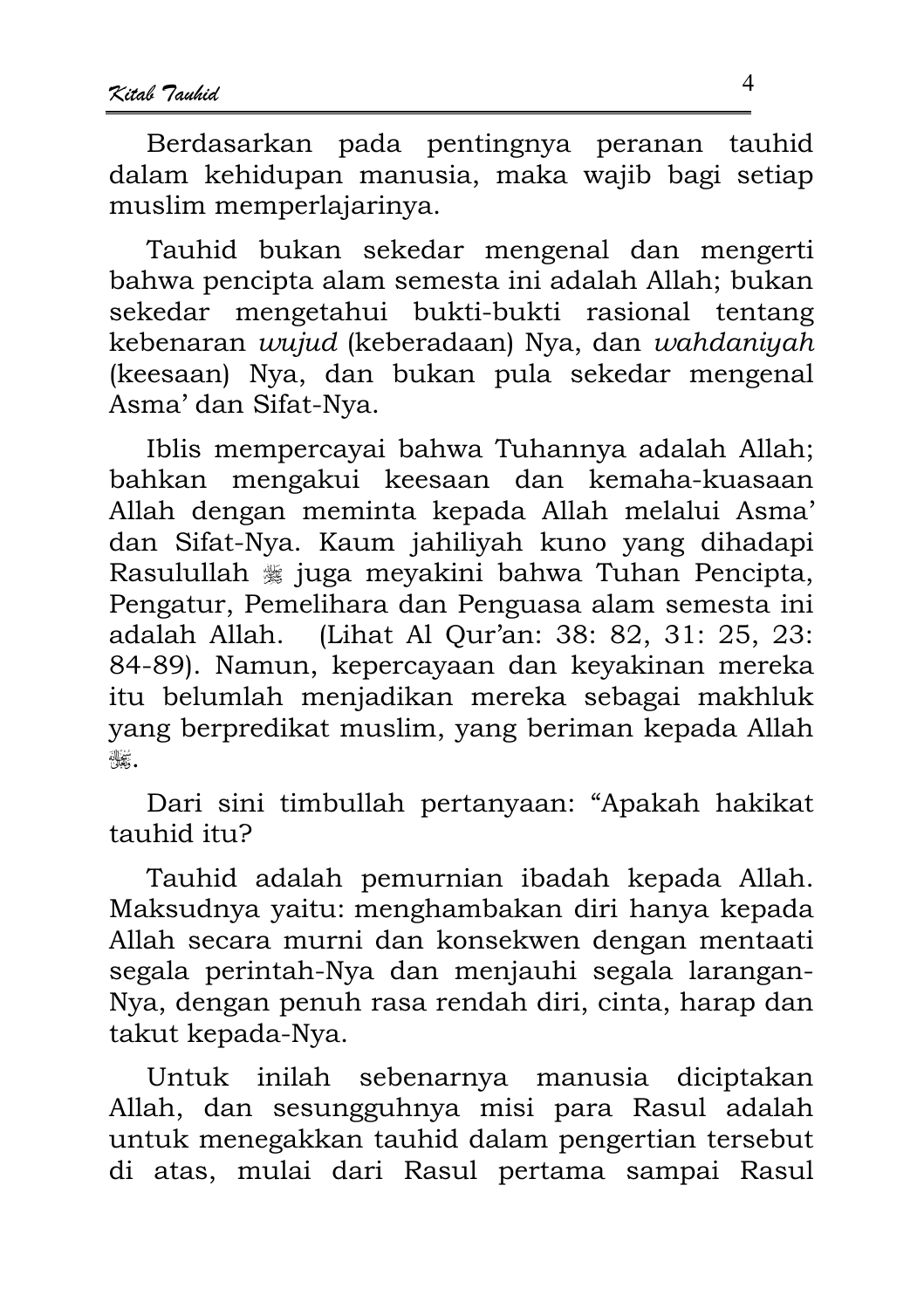terakhir, vaitu Nabi Muhammad . (Lihat Al Our'an: 16: 36, 21: 25, 7: 59, 65, 73, 85, dan lain-lain).

Maka buku di hadapan pembaca ini mempunyai arti penting dan berharga sekali untuk mengetahui hakikat tauhid dan kemudian menjadikannya sebagai pegangan hidup.

Buku ini ditulis oleh seorang ulama yang giat dan tekun dalam kegiatan da'wah Islamiyah. Beliau adalah syaikh Muhammad bin Abdul Wahab At Tamimi, yang dilakhirkan di Uyainah, tahun 1115 H (1703 M), dan meninggal di Dir'iyyah (Saudi Arabia) tahun 1206 H (1792 M).

Keadaan umat Islam -dengan berbagai bentuk amalan dan kepercayaan- pada masa hidupnya, yang menyimpang dari makna tauhid, telah mendorong syaikh Muhammad bersama para muridnya untuk melancarkan da'wah Islamiyah guna mengingatkan umat agar kembali kepada tauhid yang murni.

Maka, untuk tujuan da'wahnya beliau menulis sejumlah kitab dan risalah, yang di antaranya:

- 1. Kasyf Asy Syubuhat
- 2. Tafsir Al fatihah
- 3. Tafsir syahadah "La Ilaha Illah"
- 4. Kitab Al kabair
- 5. Ushul Al Iman
- 6. Ushul Al Islam
- 7. Al Masa'il Al lati kholafa fiha Rasulullah # ahlal Jahiliyah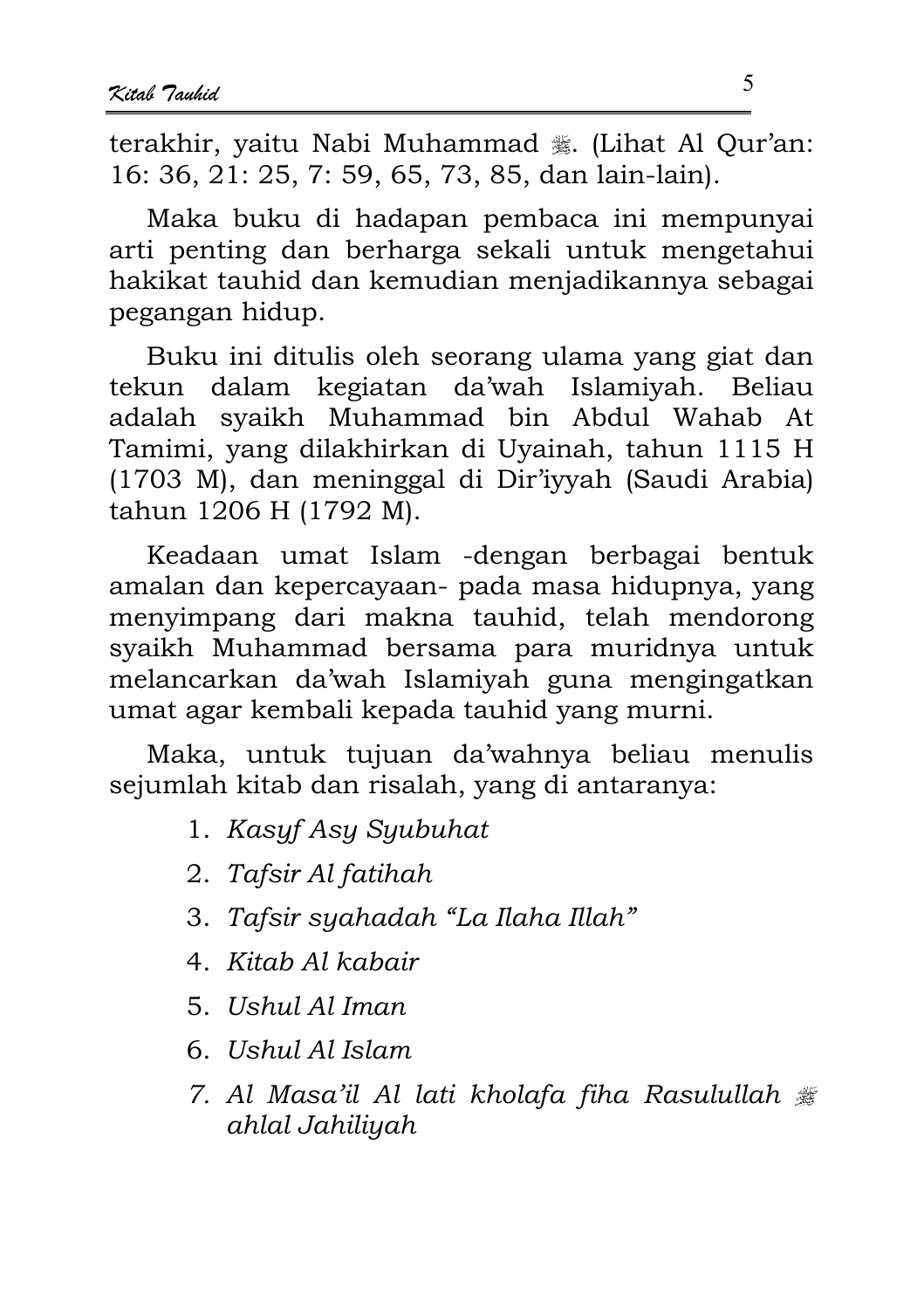- 8. Aadab Al Masu-ui Ilash **Sholah**  $Ala$ madzhabil Imam Ahmad bin Hamball
- 9. Al Amru bil ma'ruf wan Nahyu 'anil Munkar
- Mukhtashar Siraturrasul #  $10<sup>1</sup>$
- Kitab tauhid alladzi huwa Haggullah 'alal  $11.$ 'ihad.

Buku terakhir inilah yang terjemahannya ada di tangan pembaca.

Dan melalui buku ini, beliau berusaha untuk menjelaskan hakikat tauhid, dan penerapannya dalam kehidupan seorang muslim.

Dalam bab I, penulis menjelaskan hakikat tauhid dan kedudukannya; dalam bab 2 & 3 menerangkan tentang keistimewaan tauhid dan pahala yang diperoleh darinya; dalam bab 4 mengingatkan agar takut terhadap perbuatan yang bertentangan dengan tauhid, serta membatalkannya, yaitu syirik akbar, atau perbuatan yang mengurangi kesempurnaan tauhid, yaitu syirik ashghar; dalam bab 5. menjelaskan tentang kewajiban berda'wah kepada tauhid; dan dalam bab 6 menjelaskan tentang makna tauhid dan syahadat "la Ilaha Illallah".

Upaya pemurnian tauhid tidak akan tuntas hanya dengan menjelaskan makna tauhid, akan tetapi harus dibarengi dengan penjelasan tentang hal-hal vang dapat merusak dan menodai tauhid. Untuk itu, berikutnya, penulis pada bab-bab berusaha menjelaskan berbagai macam bentuk tindakan dan perbuatan yang dapat membatalkan atau mengurangi kesempurnaan tauhid, dan menodai kemurniannya, vaitu apa vang disebut dengan svirik, baik svirik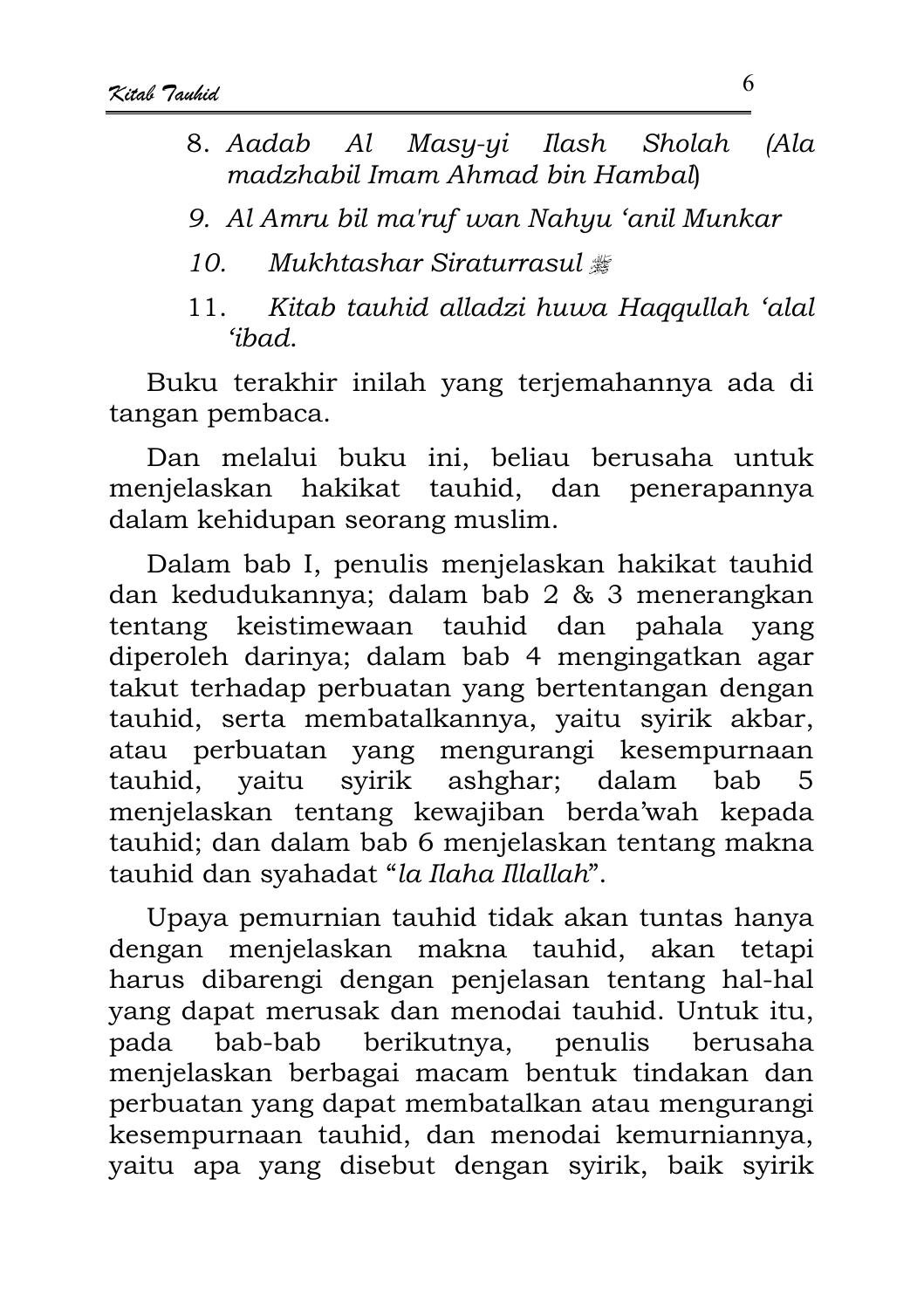akbar maupun syirik asghar, dan hal- hal yang tidak termasuk syirik tetapi dilarang oleh Islam, karena menjurus kepada kemusyrikan, disertai pula dengan keterangan tentang latar belakang historis timbulnya svirik.

Terakhir, penulis menyebutkan dalil-dalil dari Al Qur'an dan As Sunnah, yang menerangkan tentang keagungan dan kekuasaan Allah. untuk menunjukkan bahwa Allah adalah Tuhan yang paling berhak dengan segala ibadah yang dilakukan manusia, dan Dialah Tuhan yang memiliki segala sifat kemuliaan dan kesempurnaan.

Satu hal yang unik dalam metode pembahasan buku ini, bahwa penulis tidak menerangkan atau membahas tauhid dengan cara yang lazim kita kenal dalam buku- buku masa kini. Pada setiap bab, penulis hanya menyebutkan ayat ayat Al Qur'an dan hadits-hadits serta pendapat-pendapat ulama salaf; kemudian beliau menjabarkan bab-bab itu dengan menyebutkan permasalahan-permasalahan penting yang terkandung dan tersirat dari dalil-dalil tersebut.

Akan tetapi, justru dengan demikian, buku ini lebih penting, sebab pembahasannya menjadi mengacu kepada kitab dan Sunnah yang menjadi sumber hukum bagi umat Islam.

Mengingat ringkasnya beberapa amat permasalahan yang dijabarkan oleh penulis, maka dengan memohon taufiq Allah, penerjemah memberikan sedikit keterangan dan penjelasan dengan diapit oleh tanda dua kurung siku "[...]" atau melalui catatan kaki.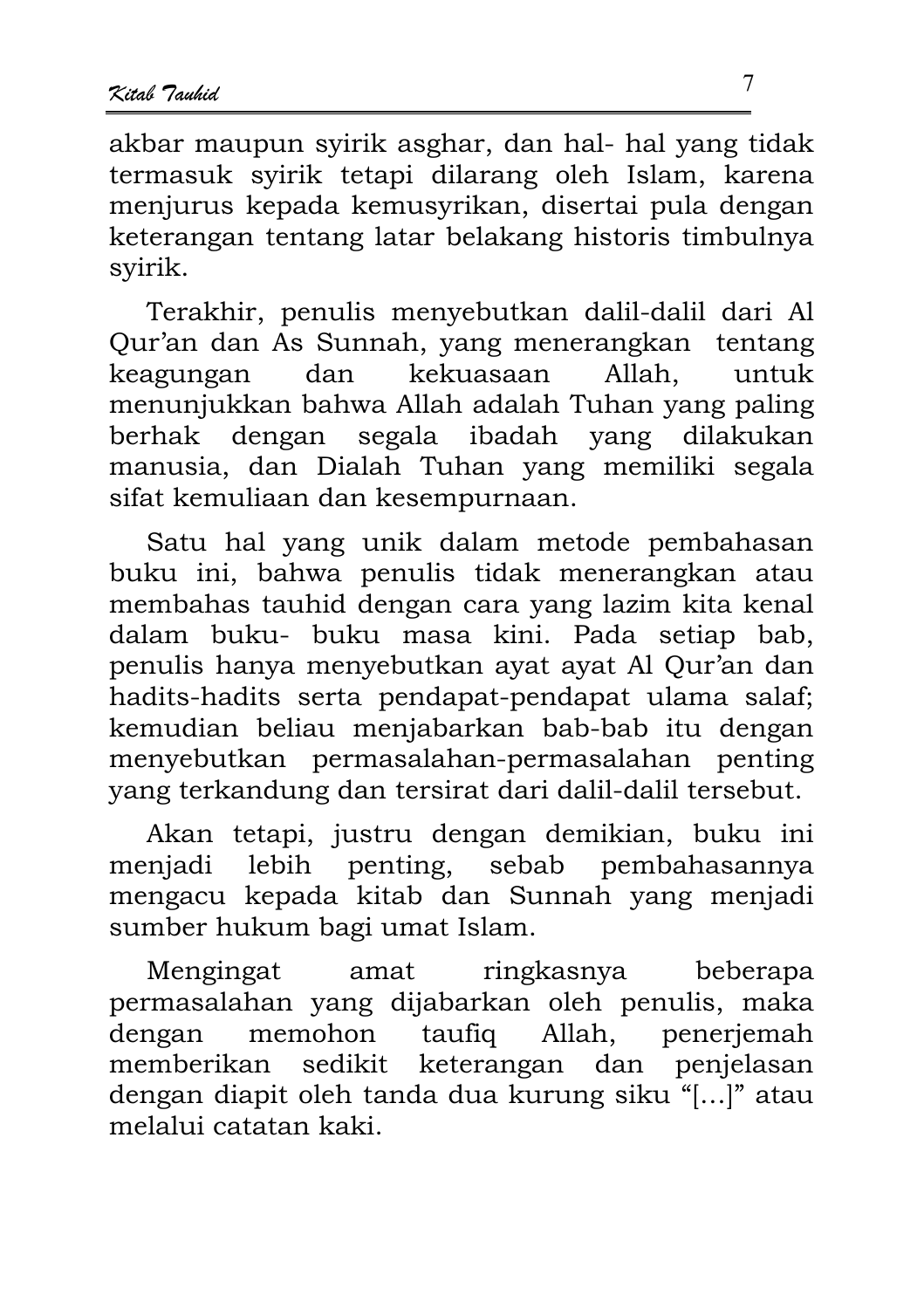Apa yang diharapkan oleh penulis bukanlah sekedar mengerti dan memahami, tapi lebih dari itu, yaitu: sikap dan pandangan hidup tauhidi yang tercermin dalam keyakinan, tutur kata dan amalan.

Semoga buku ini bermanfaat bagi kita dalam usaha mewujudkan ibadah kepada Allah « dengan semurni-murninya.

Hanya kepada Allah kita menghambakan diri, dan hanya kepada-Nya kita memohon pertolongan.

senantiasa Semoga shalawat dan salam dilimpahkan kepada Nabi Muhammad , keluarga dan para sahabatnya.

#### Penerjemah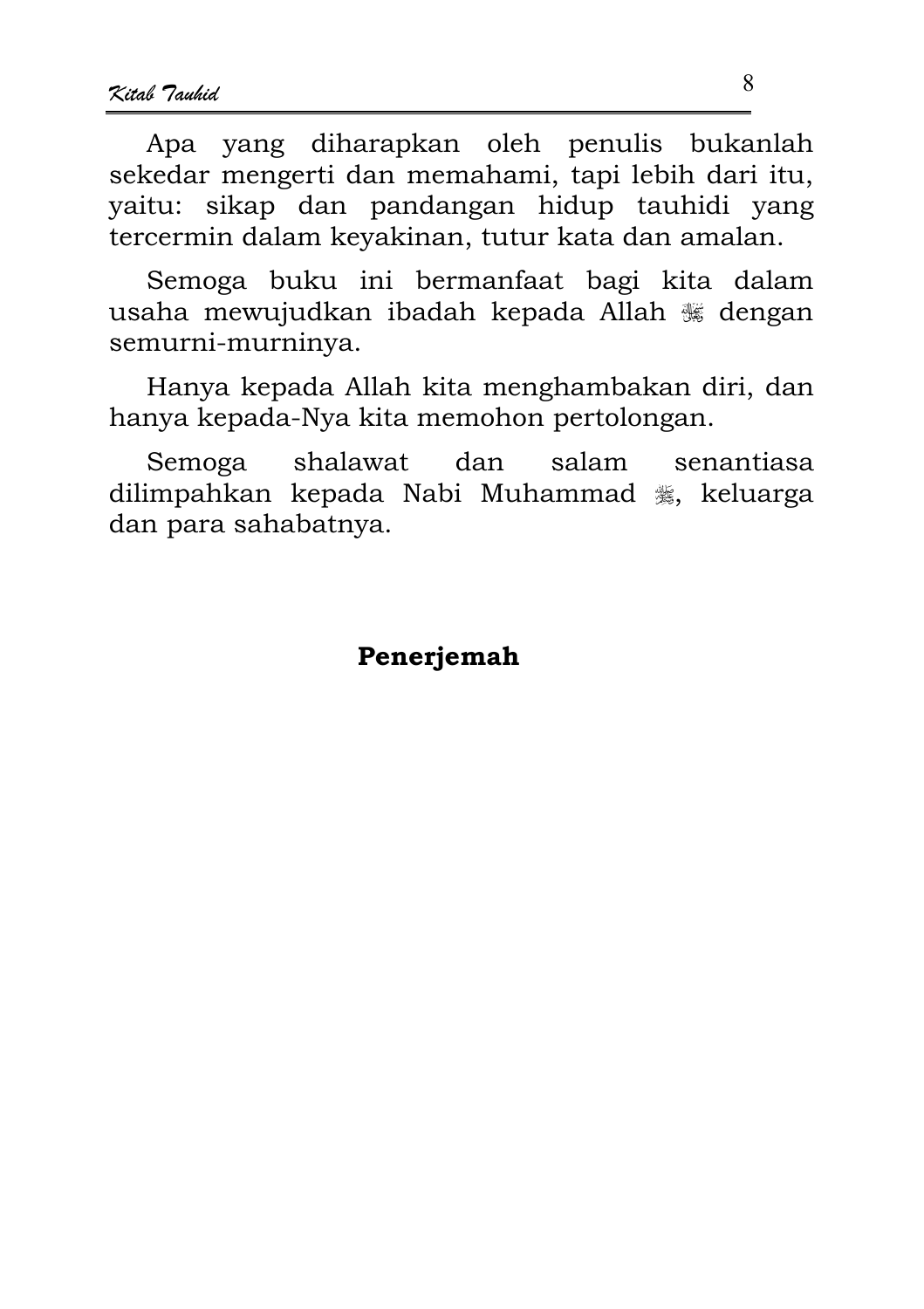| 9<br>Daftar Isi<br>Bab1: Tauhid,hakikat dan kedudukannya<br>13<br>Bab2: Keistimewaan tauhid dan dosa dosa<br>22<br>yang diampuni karenanya<br>Bab3: Mengamalkan tauhid dengan<br>semurni- murninya<br>bisa<br>28<br>menyebabkan masuk surga tanpa<br>hisab<br>34<br>Bab 4: Takut kepada syirik<br>Bab5: Dakwah kepada syahadat "La Ilaha<br>38<br>Illallah"<br>Bab6: Penjelasan tentang makna tauhid<br>45<br>dan syahadat"La Ilaha Illallah"<br>Bab7: Memakai gelang dan sejenisnya<br>untuk menangkal bahaya adalah<br>51<br>perbuatan syirik<br>Bab 8: Ruqyah dan Tamimah<br>55<br>Bab9: Minta berkah kepada pepohonan,<br>59 |
|----------------------------------------------------------------------------------------------------------------------------------------------------------------------------------------------------------------------------------------------------------------------------------------------------------------------------------------------------------------------------------------------------------------------------------------------------------------------------------------------------------------------------------------------------------------------------------------------------------------------------------|
|                                                                                                                                                                                                                                                                                                                                                                                                                                                                                                                                                                                                                                  |
|                                                                                                                                                                                                                                                                                                                                                                                                                                                                                                                                                                                                                                  |
|                                                                                                                                                                                                                                                                                                                                                                                                                                                                                                                                                                                                                                  |
|                                                                                                                                                                                                                                                                                                                                                                                                                                                                                                                                                                                                                                  |
|                                                                                                                                                                                                                                                                                                                                                                                                                                                                                                                                                                                                                                  |
|                                                                                                                                                                                                                                                                                                                                                                                                                                                                                                                                                                                                                                  |
|                                                                                                                                                                                                                                                                                                                                                                                                                                                                                                                                                                                                                                  |
|                                                                                                                                                                                                                                                                                                                                                                                                                                                                                                                                                                                                                                  |
|                                                                                                                                                                                                                                                                                                                                                                                                                                                                                                                                                                                                                                  |
|                                                                                                                                                                                                                                                                                                                                                                                                                                                                                                                                                                                                                                  |
|                                                                                                                                                                                                                                                                                                                                                                                                                                                                                                                                                                                                                                  |
|                                                                                                                                                                                                                                                                                                                                                                                                                                                                                                                                                                                                                                  |
|                                                                                                                                                                                                                                                                                                                                                                                                                                                                                                                                                                                                                                  |
|                                                                                                                                                                                                                                                                                                                                                                                                                                                                                                                                                                                                                                  |
|                                                                                                                                                                                                                                                                                                                                                                                                                                                                                                                                                                                                                                  |
|                                                                                                                                                                                                                                                                                                                                                                                                                                                                                                                                                                                                                                  |
|                                                                                                                                                                                                                                                                                                                                                                                                                                                                                                                                                                                                                                  |
| bebatuan atau yang sejenisnya                                                                                                                                                                                                                                                                                                                                                                                                                                                                                                                                                                                                    |
| Bab10: Menyembelih binatang bukan                                                                                                                                                                                                                                                                                                                                                                                                                                                                                                                                                                                                |
| 65<br>karena Allah                                                                                                                                                                                                                                                                                                                                                                                                                                                                                                                                                                                                               |
| Bab11: Menyembelih binatang karena                                                                                                                                                                                                                                                                                                                                                                                                                                                                                                                                                                                               |
| Allah, dilarang dilakukan di tempat                                                                                                                                                                                                                                                                                                                                                                                                                                                                                                                                                                                              |
| 70<br>penyembelihan yang bukan karena                                                                                                                                                                                                                                                                                                                                                                                                                                                                                                                                                                                            |
| Allah                                                                                                                                                                                                                                                                                                                                                                                                                                                                                                                                                                                                                            |
| Bab12: Bernadzar untuk selain Allah                                                                                                                                                                                                                                                                                                                                                                                                                                                                                                                                                                                              |
| 74<br>adalah syirik                                                                                                                                                                                                                                                                                                                                                                                                                                                                                                                                                                                                              |
| Bab13: Meminta perlindungan kepada                                                                                                                                                                                                                                                                                                                                                                                                                                                                                                                                                                                               |
| 76<br>selain Allah adalah syirik                                                                                                                                                                                                                                                                                                                                                                                                                                                                                                                                                                                                 |
| Bab14: Berdo'a kepada selain Allah adalah<br>78                                                                                                                                                                                                                                                                                                                                                                                                                                                                                                                                                                                  |

9 L.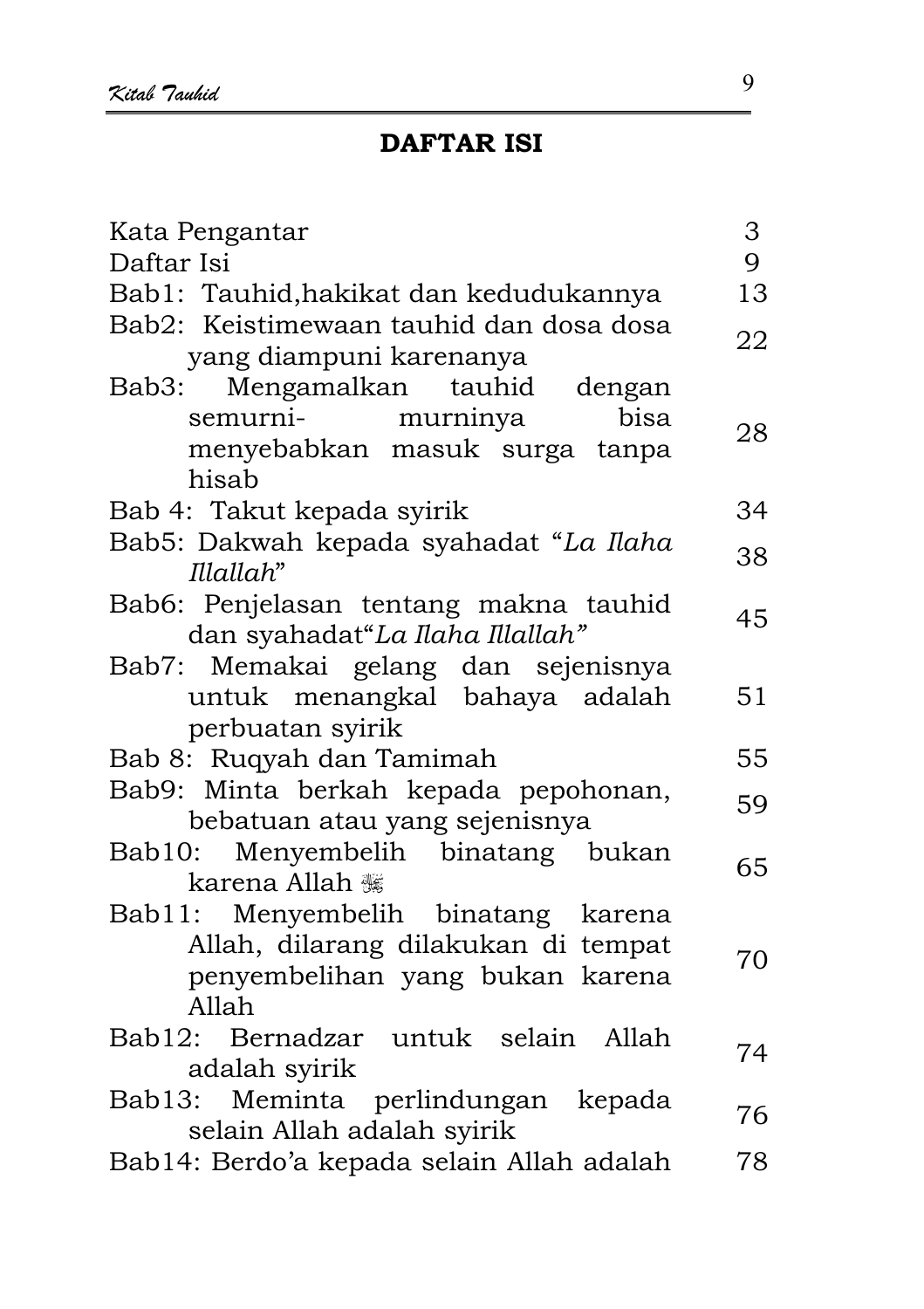svirik Bab15: [Ibadah itu hak milik Allah ] 83 Bab16:[Malaikat makhluk yang perkasa perkasa makintak yang perkasa 89.<br>bersujud kepada Allah Bab17: Syafa'at 95 Bab18: [Nabi tidak dapat memberi hidayah . <sub>[</sub>Nabi tidak dapat incinocri mdayan | 100<br>kecuali dengan kehendak Allah] | 100 Bab19: Penyebab utama kekafiran adalah berlebih le lebihan dalam mengagungkan orang orang shaleh 105 Bab 20: Larangan beribadah kepada Allah o: Editingan berbadan Repada main 111<br>di sisi kuburan Bab 21: Berlebih le lebihan terhadap kuburan orang orang shaleh menjadi sebab dijadikannya sesembahan selain Allah 118 Bab 22: Upaya Rasulullah dalam menjaga tauhid dan menutup setiap jalan yang menuju kepada syirik 121 Bab 23: Penjelasan bahwa sebagian umat 5. Tenjelasan banwa sebagian dinai (ke-124)<br>ini ada yang menyembah berhala  $\mathsf{B}$ ah  $24:$  Hukum sihir  $\qquad \qquad$  132 Bab 25: Macam macam sihir  $135$ Bab 26:Dukun,tukang ramal dan 20. Dukun, tukang ramai dan 138<br>sejenisnya Bab 27: Nusyrah 142 %0/- 133 %0", \$ 12; Bab 30: Menisbatkan turunnya hujan 50. membatkan turumnya nujan 152<br>kepada-bintang %.1@C B 129 Bab 32: [Takut kepada Allah] 161 %..@-& B 192 Bab 34: Merasa aman dari siksa Allah dan 168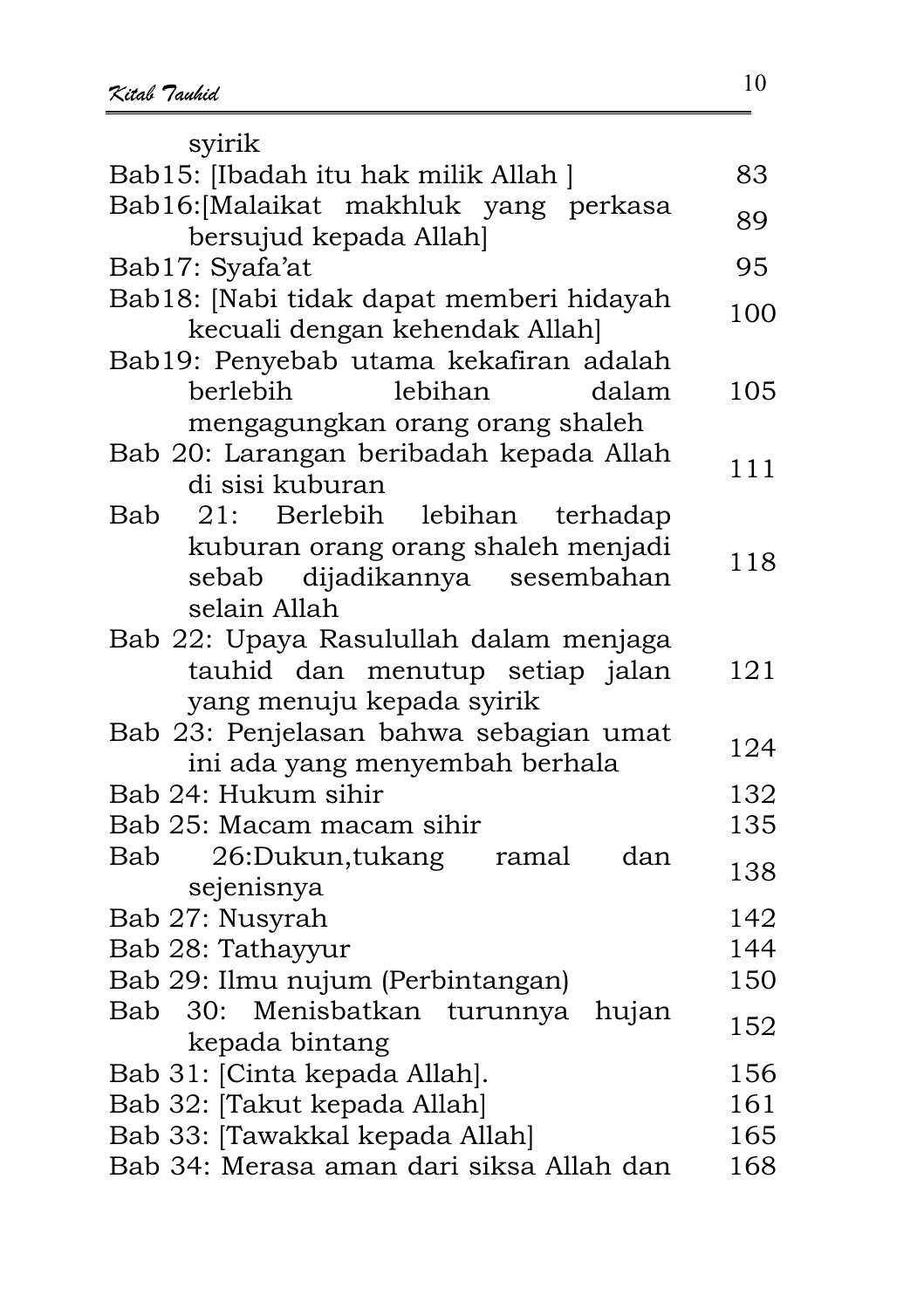| berputus asa dari Rahmat-Nya                                                    |     |
|---------------------------------------------------------------------------------|-----|
| 35: Sabar terhadap takdir Allah<br>Bab<br>adalah bagian dari Iman               | 170 |
| Bab 36: Riya'                                                                   | 174 |
| 37. Beramal shaleh<br>Bab<br>untuk                                              |     |
| kepentingan dunia adalah syirik                                                 | 178 |
| Bab 38: Mentaati ulama dan umara' dalam                                         |     |
| menghalalkan yang haram<br>dan                                                  | 181 |
| mengharamkan yang halal berarti                                                 |     |
| mempertuhankan mereka                                                           |     |
| Bab 39: [Berhakim kepada selain Allah]<br>Bab 40: Mengingkari sebagian Asma'dan | 184 |
| Sifat Allah                                                                     | 189 |
| Bab 41: [ingkar terhadap ni'mat Allah]                                          | 192 |
| Bab 42: [Larangan menjadikan sekutu                                             | 194 |
| buat Allah]                                                                     |     |
| Bab 43: Tidak rela terhadap sumpah yang                                         | 197 |
| menggunakan nama Allah<br>Bab 44: Ucapan: "Atas kehendak Allah dan              |     |
| kehendakmu"                                                                     | 198 |
| Bab 45: Mencaci masa berarti mencaci                                            |     |
| Allah                                                                           | 202 |
| Bab 46: Penggunaan gelar "qadhi qudhat"                                         | 204 |
| [hakimnya para hakim]                                                           |     |
| Bab 47: Memuliakan nama-nama Allah                                              | 206 |
| Bab 48: Bersenda gurau dengan menyebut<br>Allah, Al Qur'an<br>nama<br>atau      | 208 |
| Rasulullah <sub>ﷺ</sub>                                                         |     |
| Bab 49: [Mensyukuri ni'mat Allah]                                               | 211 |
| 50: [Memberi nama<br>Bab<br>yang                                                | 218 |
| diperhambakan kepada selain Allah]                                              |     |
| Bab 51: [Penetapan Al Asma'ul Husna                                             | 221 |
| hanya untuk Allah]<br>"As                                                       | 223 |
| Bab 52: Larangan mengucapkan                                                    |     |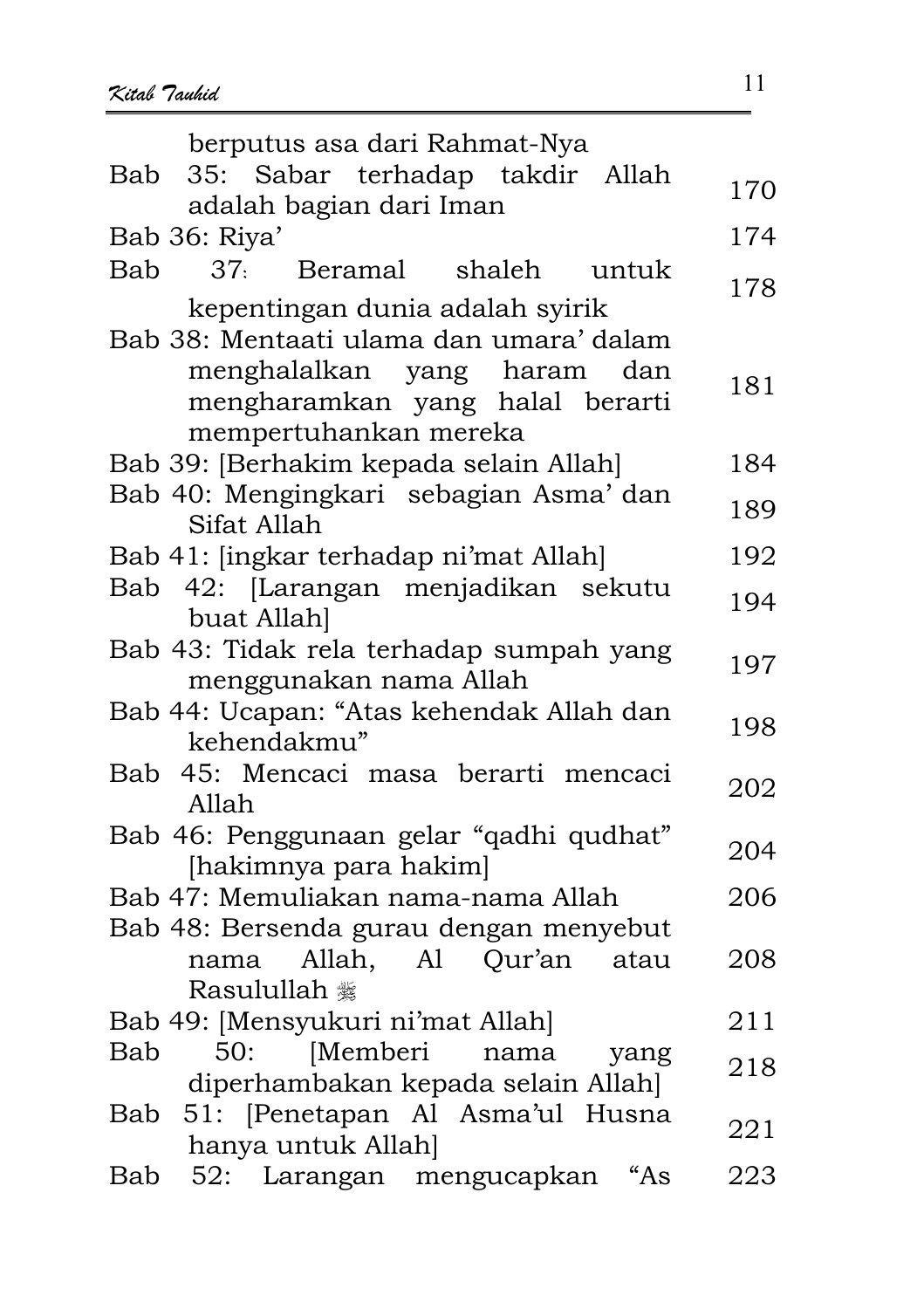| salamu alallah"                                       |     |
|-------------------------------------------------------|-----|
| Bab 53: Ucapan "Ampunilah aku jika                    |     |
| engkau menghendaki"                                   | 225 |
| 54: Larangan mengucapkan<br>Bab                       |     |
| "Hambaku"                                             | 227 |
| Bab 55: Larangan menolak permintaan                   | 229 |
| yang menyebut nama Allah                              |     |
| Bab 56: Larangan meminta sesuatu                      |     |
| dengan menyebut nama Allah                            | 231 |
| kecuali surga                                         |     |
| Bab 57: Ucapan "Seandainya"                           | 232 |
| Bab 58: Larangan mencaci maki angin.                  | 235 |
| Bab 59: [Larangan berprasangka buruk<br>kepada Allah] | 237 |
| Bab 60: Mengingkari takdir                            | 241 |
| Bab 61: Orang yang menggambar                         |     |
| (Mushawwir)                                           | 245 |
| Bab 62: Larangan banyak bersumpah                     | 248 |
| Bab 63: Perjanjian Allah dan perjanjian               |     |
| Nabi-Nya                                              | 252 |
| Bab 64: Larangan bersumpah mendahului                 | 257 |
| Allah                                                 |     |
| Bab 65: Larangan menjadikan Allah                     | 259 |
| sebagai wasilah kepada mahluk-Nya                     |     |
| Bab 66: Upaya Rasulullah shallallahu                  |     |
| 'alaihi wa sallam dalam menjaga                       | 261 |
| kesucian tauhid                                       |     |
| Bab 67: [Keagungan dan kekuasaan Allah                | 264 |
| أَ كَيْتَبَاكَ                                        |     |
| Daftar Istilah                                        | 271 |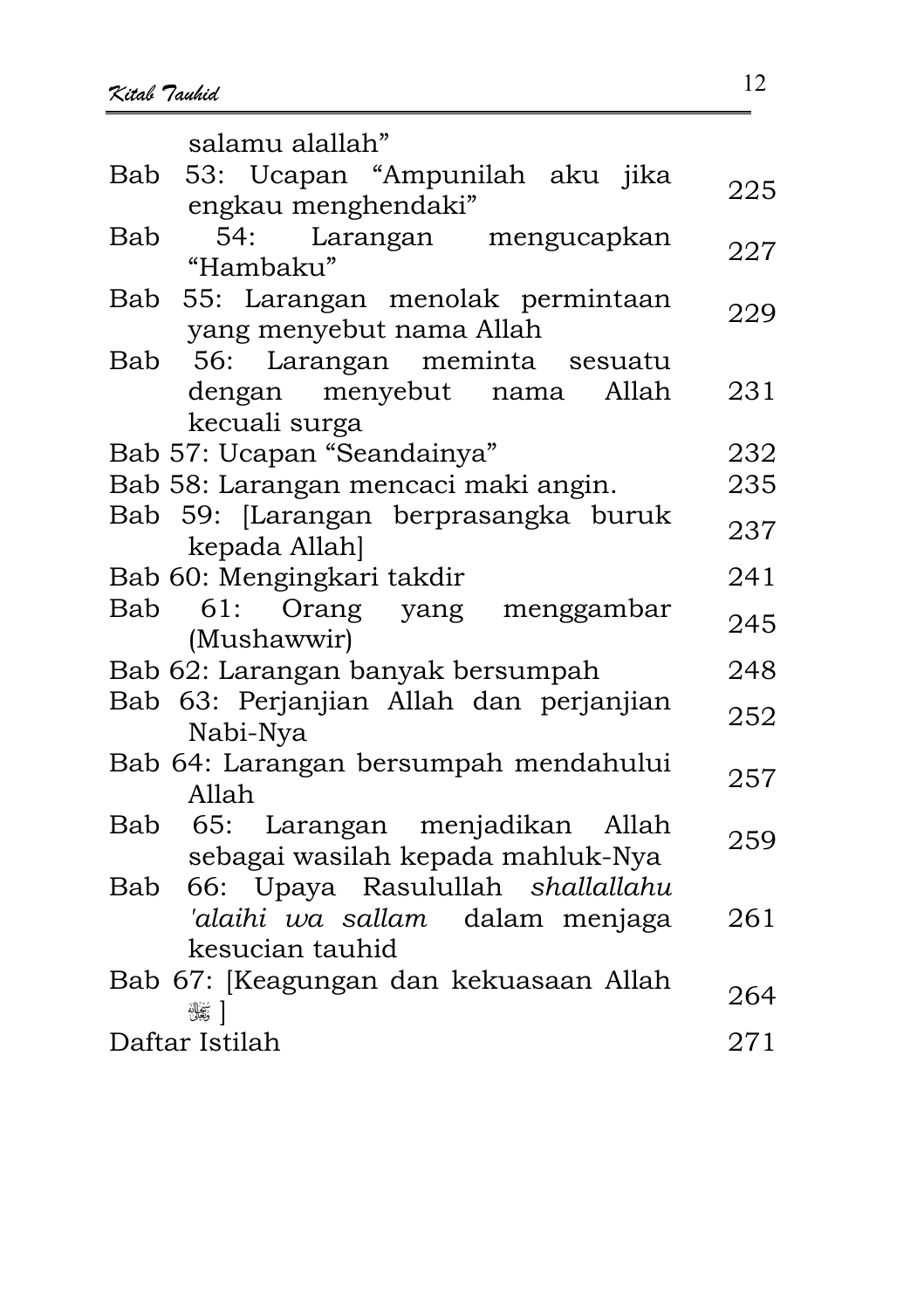#### **BAB1**

#### **TAUHID**

#### [HAKIKAT DAN KEDUDUKANNYA]

Firman Allah ,:

﴿ وَمَا خَلَقْتُ ٱلْجِنَّ وَٱلْإِنسَ إِلَّا لِيَعۡبُدُون ﴾

"Tidak Aku ciptakan jin dan Manusia melainkan hanya untuk beribadah (1) kepada-Ku." (QS. Adz -Dzariyat: 56).

﴿ وَلَقَدۡ بَعَثۡنَا فِي كُلِّ أُمَّةٍ رَّسُولاً أَن لَّعۡبُدُوا۟ ٱللَّهَ وَٱجۡتَنِبُوا۟ ٱلطَّغُوتَ﴾

"Dan sesungguhnya Kami telah mengutus Rasul pada setiap umat (untuk menyerukan): "Beribadalah kepada Allah (saja) dan jauhilah thaghut" (2) . (QS. An  $-$  Nahl: 36).

Ibadah berarti juga segala perkataan dan perbuatan, baik lahir maupun batin, yang dicintai dan diridhai oleh Allah. Dan suatu amal akan diterima oleh Allah sebagai ibadah apabila diniati dengan ikhlas karena Allah semata; dan mengikuti tuntunan Rasulullah shallallahu 'alaihi wa sallam.

 $\binom{1}{1}$  Ibadah ialah penghambaan diri kepada Allah ta'ala dengan mentaati segala perintah-Nya dan menjauhi segala larangan-Nya, sebagaimana yang telah disampaikan oleh Rasulullah shallallahu 'alaihi wa sallam. Dan inilah hakekat agama Islam, karena Islam maknanya ialah penyerahan diri kepada Allah semata, yang disertai dengan kepatuhan mutlak kepada-Nya, dengan penuh rasa rendah diri dan cinta.

 $\binom{2}{1}$  Thoghut ialah : setiap yang diagungkan - selain Allah – dengan disembah, ditaati, atau dipatuhi ; baik yang diagungkan itu berupa batu, manusia ataupun setan.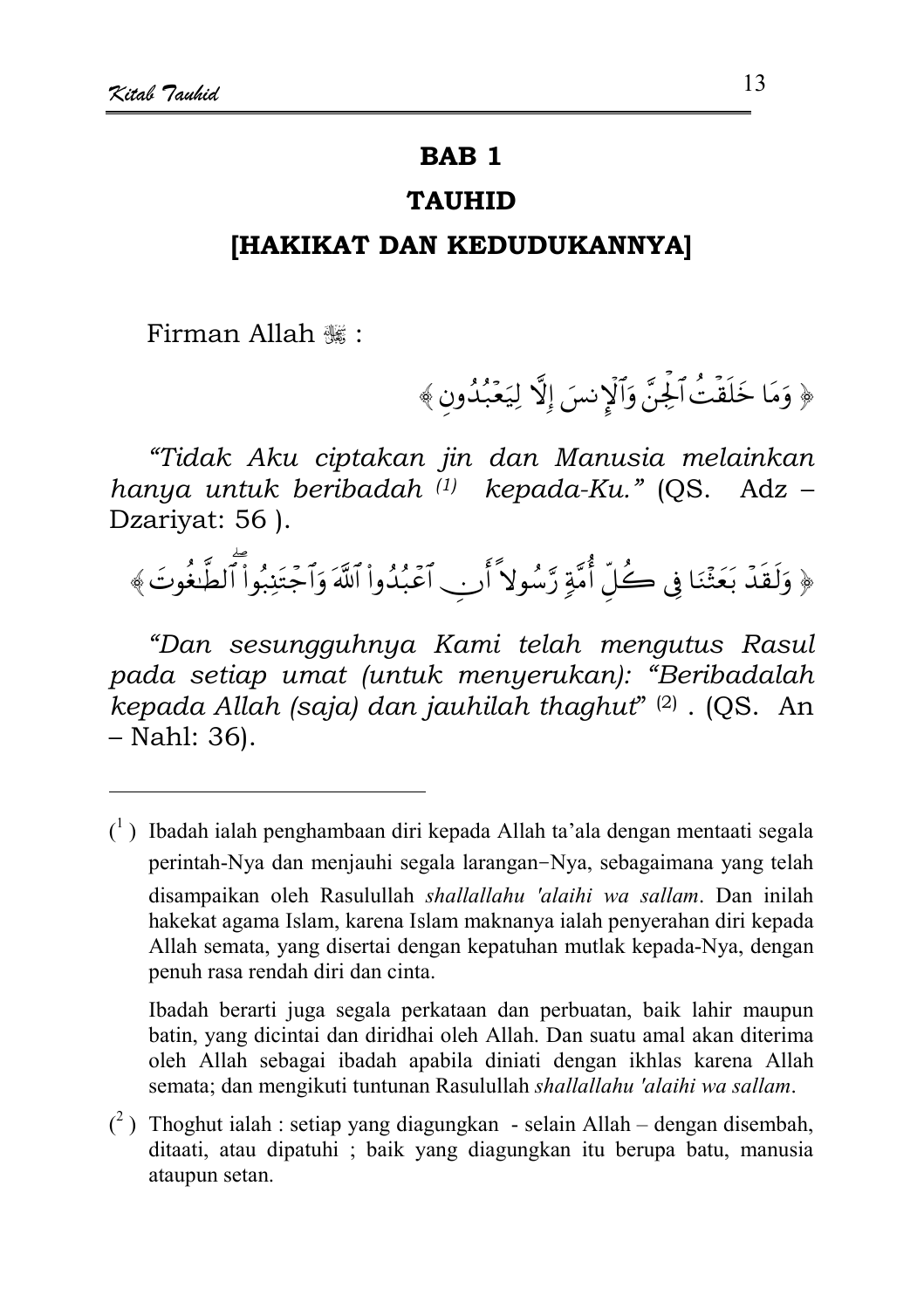﴿ ۞ وَقَضَىٰ رَبُّكَ أَلَّا تَعۡبُدُوٓاْ إِلَّآ إِيَّاهُ وَبِٱلۡوَٰالِدَيۡنَ إِحۡسَننَا ۚ إِمَّا يَبۡلُغَنَّ عِندَكَ ٱلۡكِبَرَ أَحَدُهُمۡمَآ أَوۡ كِلَاهُمَا فَلَا تَقُل هَٰمَآ أُفِّ وَلَا تَبۡرَهُمَا وَقُل لَّهُمَا قَوۡلاً كَرِيمًا ۞ وَٱخْفِضْ لَهُمَا جَنَاحَ ٱلذُّلِّ مِنَ ٱلرَّحْمَةِ وَقُل رَّبِّ ٱرْحَمَّهُمَا كَعَا رَتَّيَانِي صَغِيرًا ﴾

"Dan tuhanmu telah memerintahkan supaya kamu jangan beribadah kecuali hanya kepada-Nya, dan hendaklah kamu berbuat baik kepada ibu bapakmu dengan sebaik-baiknya. Jika salah seorang di antara keduanya atau kedua-duanya sampai berumur lanjut dalam pemeliharaanmu, maka sekali-kali janganlah kamu mengatakan kepada keduanya perkataan "ah" dan janganlah kamu membentak mereka  $d$ an ucapkanlah kepada mereka perkataan yang mulia. Dan rendahkanlah dirimu terhadap mereka berdua dengan penuh kesayangan, dan ucapkanlah: "Wahai Tuhanku, kasihilah mereka keduanya sebagaimana mereka berdua telah mendidik aku waktu kecil." (OS.  $Al - Isra'$ : 23-24).

﴿ ۞ قُلْ تَعَالَوۡاْ أَنَّلُ مَا حَرَّمَ رَبُّكُمۡ عَلَيۡكُمۡ ۖ أَلَّا ثُشۡرِكُواْ بِهِۦ شَيْئَا ۖ وَبِٱلۡوَٰٓاِلِدَیۡنَ إِحۡسَنِنَا ۗ وَلَا تَقۡتُلُوۡاْ أَوۡلَـٰدَكُم مِّرۡ ۡ إِمۡلَـٰقٍ ۖ نَّحۡنُ نَرۡزُقُكُمۡ وَإِيَّاهُمْ ۖ وَلَا تَقْرَبُواْ ٱلْفَوَٰحِشَ مَا ظَهَرَ مِنْهَا وَمَا بَطَرَ ﴾ ۖ وَلَا تَقْتُلُواْ ٱلنَّفْسَ

Menjauhi thoghut berarti mengingkarinya, tidak menyembah dan memujanya, dalam bentuk dan cara apapun.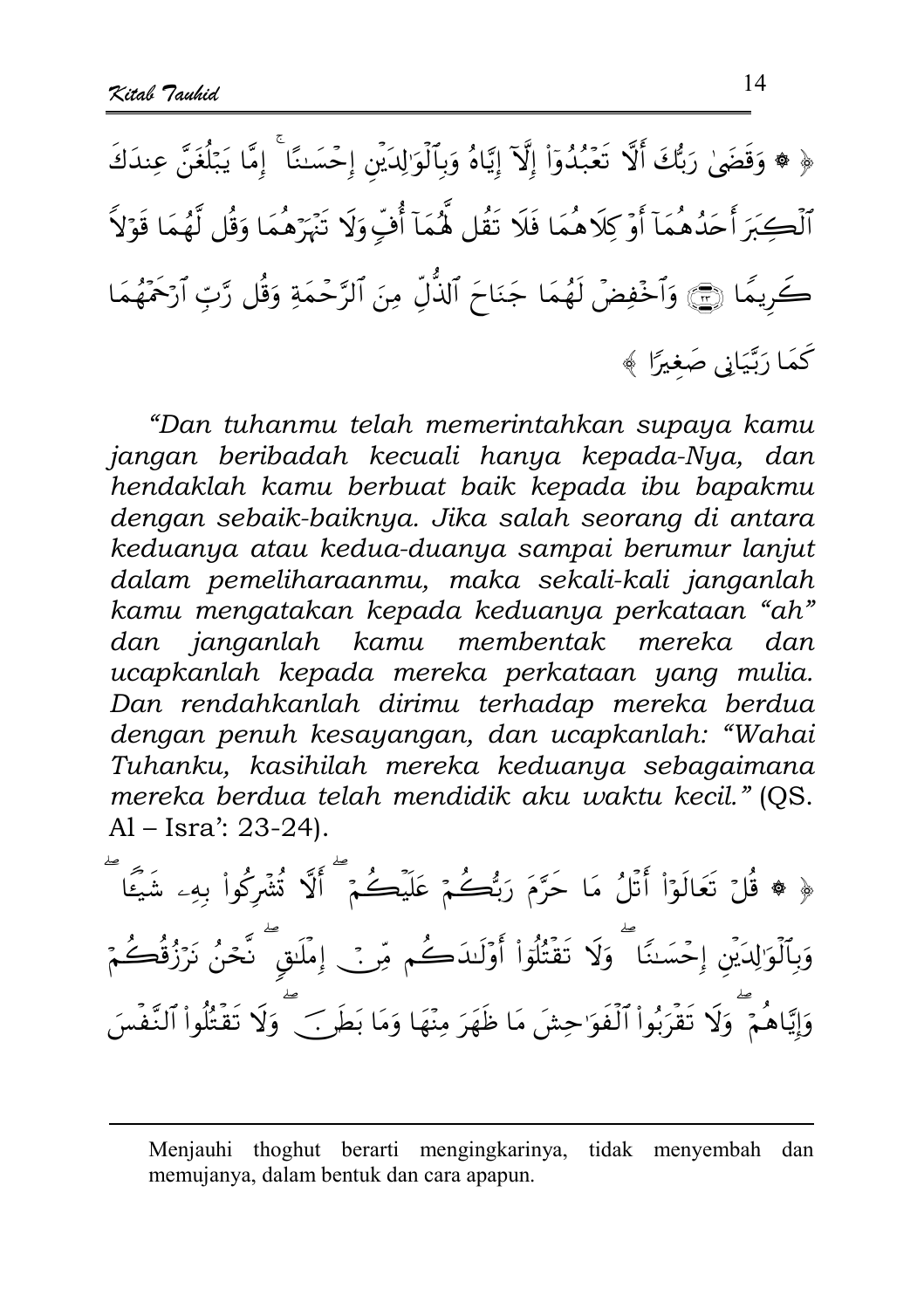ٱلَّتِي حَرَّمَ ٱللَّهُ إِلَّا بِٱلۡحَقِّ ۚ ذَٰلِكُمۡ وَصَّدٰكُم بِهِۦ لَعَلَّكُمۡ تَعۡقِلُونَ ۞ وَلَا تَقۡرَبُواْ مَالَ ٱلْيَتِيمِ إِلَّا بِٱلَّتِي هِيَ أَحۡسَنُ حَتَّىٰ يَبۡلُغَ أَشُٰدَّهُۥ ۖ وَأُوۡفُواْ ٱلۡكَـٰيَلَ وَٱلۡمِيزَانَ بِٱلۡقِسۡطِ ۖ لَا نُكَلِّفُ نَفۡسًا إِلَّا وُسۡعَهَا ۖ وَإِذَا قُلۡتُمۡ فَٱعۡدِلُواْ وَلَوۡ كَانَ ذَا قُرۡبَىٰ وَبِعَهْدِ ٱللَّهِ أَوْفُواْ ۚ ذَٰ لِصَٰمۡ وَصَّنكُم بِهِۦ لَعَلَّكُمۡ تَذَكَّرُونَ ۚ ۞ وَأَنَّ هَـٰذَا صِرَطِي مُسْتَقِيمًا فَٱتَّبِعُوهُ ۖ وَلَا تَتَّبِعُواْ ٱلسُّبُلَ فَتَفَرَّقَ بِكُمْ عَن سَبِيلَهِۦ ۚ ذَالِكُمْ وَصَّنكُم بِهِۦ لَعَلَّكُمْ تَتَّقُونَ﴾

"Katakanlah (Muhammad) marilah kubacakan apa yang diharamkan kepadamu oleh Tuhanmu, yaitu "Janganlah kamu mempersekutukan sesuatu dengan Dia, berbuat baiklah terhadap kedua orang tuamu, dan janganlah kamu membunuh anak-anak kamu karena takut kemiskinan. Kami akan memberi rizki kepadamu dan kepada mereka; dan janganlah kamu mendekati perbuatan-perbuatan yang keji, baik yang nampak di antaranya maupun yang tersembunyi, dan janganlah kamu membunuh jiwa yang diharamkan (membunuhnya) melainkan dengan sesuatu  $Allah$ (sebab) yang benar. Demikian itu yang diperintahkan oleh Tuhanmu kepadamu supaya kamu memahami (nya). Dan janganlah kamu dekati harta anak yatim, kecuali dengan cara yang lebih bermanfaat, hingga sampai ia dewasa. Dan sempurnakanlah takaran dan timbangan dengan adil. Kami tidak memikulkan beban kepada seseorang melainkan sekedar kesanggupannya. Dan apabila kamu berkata, maka hendaklah kamu berlaku adil, kendatipun dia adalah kerabat(mu). Dan penuhilah janji Allah. Yang demikian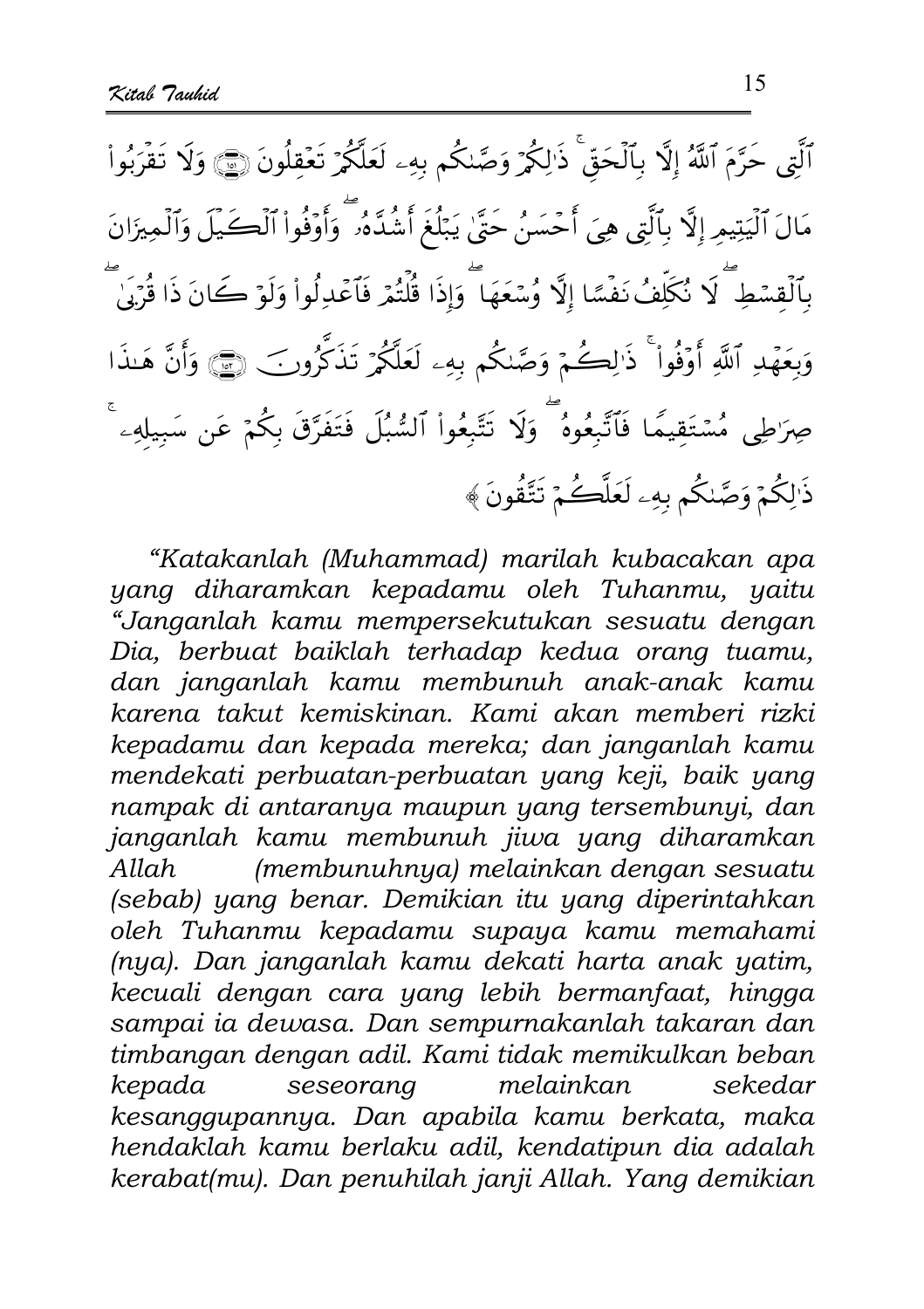itu diperintahkan Allah kepadamu agar kamu ingat. Dan bahwa (yang Kami perintahkan) ini adalah jalan-Ku yang lurus, maka ikutilah dia; dan janganlah kamu mengikuti jalan-jalan (yang lain), karena jalan-jalan itu mencerai beraikan kamu dari jalan-Nya. Yana demikian itu diperintahkan Allah kepadamu agar kamu bertakwa." ( QS. Al An'am: 151-153).

Ibnu Mas'ud  $\triangleq$  berkata: "Barang siapa yang ingin melihat wasiat Muhammad \* yang tertera di atasnya cincin stempel milik beliau, maka supaya membaca firman Allah : "Katakanlah ( Muhammad ) marilah kubacakan apa yang diharamkan kepadamu oleh Tuhanmu, yaitu "Janganlah kamu berbuat syirik sedikitpun kepadaNya, dan "Sungguh inilah jalan-Ku berada dalam keadaan lurus, maka ikutilah jalan tersebut, dan janganlah kalian ikuti jalan-jalan yang  $lain_{\cdot}$  (3) "

Mu'adz bin Jabal  $\triangleq$  berkata:

(( كُنْتُ رَدِيْفَ النَّبِيِّ ﷺ عَلَى حِمَارٍ ، فَقَالَ لِيْ: يَا مُعَاذُ ، أَتَدْرِيْ مَا حَقُّ اللّهِ عَلَى الْعِبَادِ ، وَمَا حَقُّ الْعِبَادِ عَلَى اللّهِ؟ قُلْتُ: اللّهُ وَرَسُوْلُهُ أَعْلَمُ، قَالَ: حَقُّ اللّهِ عَلَى الْعِبَادِ أَنْ يَعْبُدُوهُ وَلاَ يُشْرِكُوْا بِهِ شَيْئًا ، وَحَقُّ الْعِبَادِ عَلَى اللّهِ أَنْ لاَ يُعَذِّبَ مَنْ لاَ يُشْرِكْ بِهِ شَيْئًا، قُلْتُ: يَا رَسُوْلَ اللّٰهِ ، أَفَلاَ أُبَشِّرُ النَّاسَ؟ قَالَ: (( لاَ تُبَشِّرْهُمْ فَيَتَّكِلُوْا ))

"Aku pernah diboncengkan Nabi « di atas keledai, kemudian beliau berkata kepadaku: "wahai Muadz,

 $(3)$  Atsar ini diriwayatkan oleh At Tirmidzi, Ibnu Majah dan Ibnu Abi Hatim.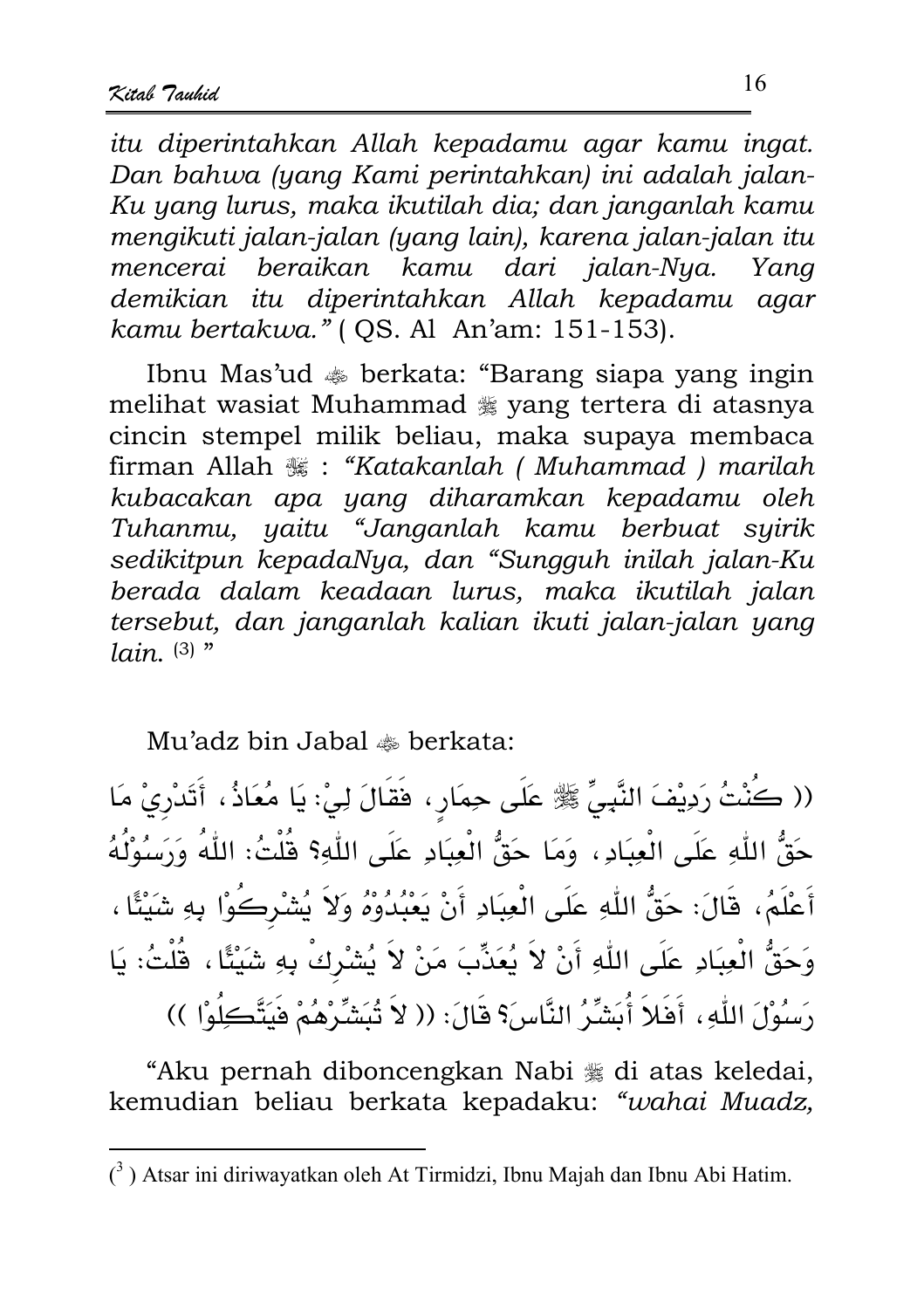tahukah kamu apakah hak Allah yang harus dipenuhi oleh hamba-hamba-Nya, dan apa hak hamba-hamba-Nya yang pasti dipenuhi oleh Allah? Aku menjawab: "Allah dan Rasul-Nya yang lebih mengetahui", kemudian beliau bersabda: "Hak Allah yang harus dipenuhi oleh hamba-hambaNya ialah hendaknya beribadah kepada-Nya dan mereka tidak menyekutukan-Nya dengan sesuatupun, sedangkan hak hamba yang pasti dipenuhi oleh Allah ialah bahwa Allah tidak akan menyiksa orang-orang yang tidak menyekutukan-Nya dengan sesuatupun, lalu "ya Rasulullah, bolehkah aku bertanya: aku menyampaikan berita gembira ini kepada orangorang? beliau menjawab: "Jangan engkau lakukan itu, karena khawatir mereka nanti bersikap pasrah." (HR. Bukhari, Muslim).

Pelajaran penting yang terkandung dalam bab ini:

- 1. Hikmah diciptakannya jin dan manusia oleh Allah ...
- $2.$  Ibadah adalah hakekat (tauhid), sebab pertentangan yang terjadi antara Rasulullah # dengan kaumnya adalah dalam masalah tauhid ini.
- 3. Barangsiapa yang belum merealisasikan tauhid ini dalam hidupnya, maka ia belum beribadah (menghamba) kepada Allah inilah  $\mathbb{R}$ sebenarnya makna firman Allah:

﴿ وَلَآ أَنتُمْ عَبِدُونَ مَآ أَعۡبُدُ ۞﴾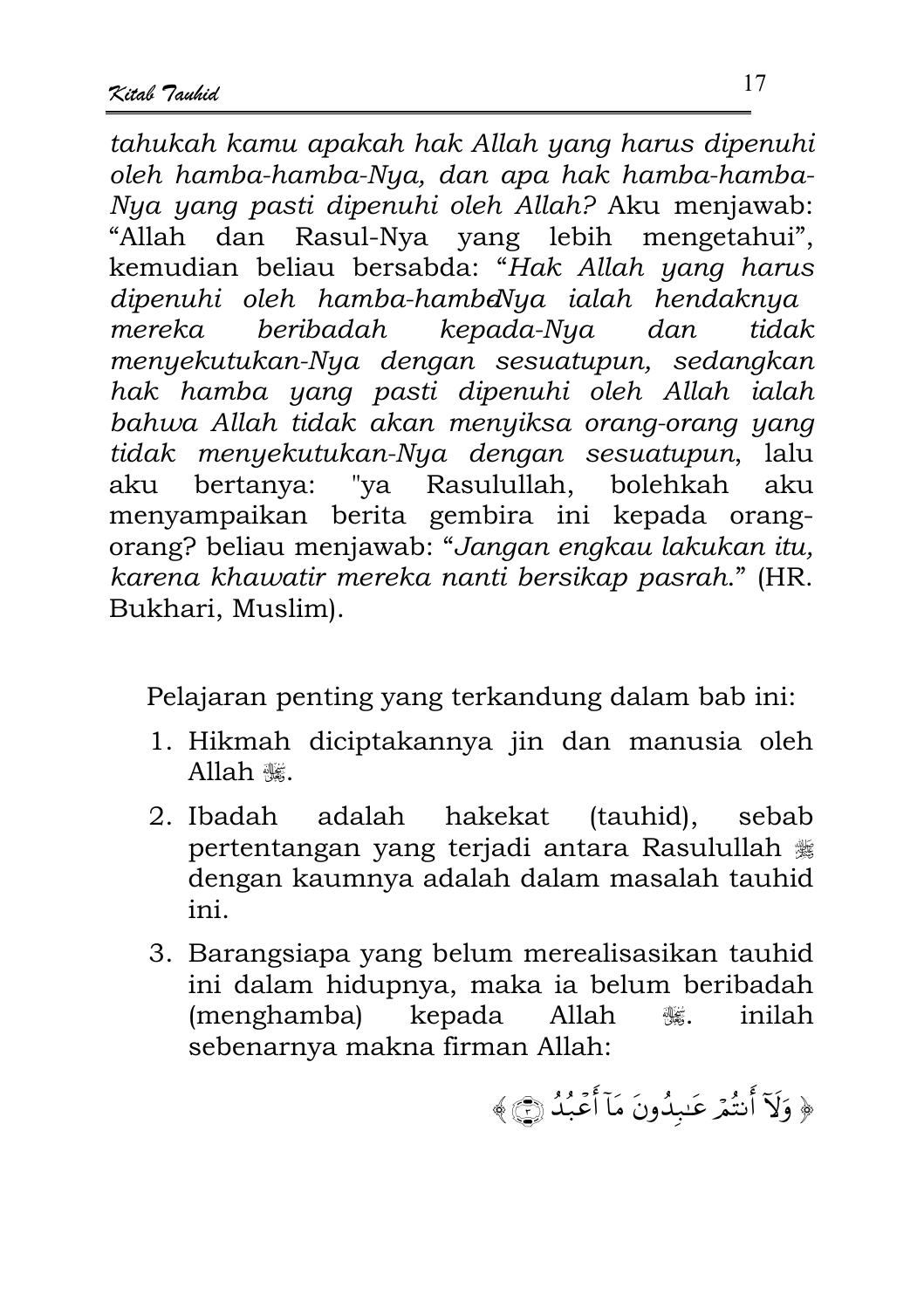"Dan sekali-kali kamu sekalian bukanlah penyembah (Tuhan) yang aku sembah." (QS. Al Kafirun: 3).

- 4. Hikmah diutusnya para Rasul [adalah untuk menyeru kepada tauhid, dan melarang kemusvrikanl.
- 5. Misi diutusnya para Rasul itu untuk seluruh  $11<sub>mat</sub>$
- 6. Ajaran para Nabi adalah satu, yaitu tauhid [mengesakan Allah , saja].
- 7. Masalah yang sangat penting adalah: bahwa ibadah kepada Allah « tidak akan terealisasi dengan benar kecuali dengan adanya pengingkaran terhadap thaghut.

Dan inilah maksud dari firman Allah \;

﴿ فَمَن يَكۡفُرۡ بِٱلطَّغُوتِ وَيُؤۡمِرِ ۚ. بِٱللَّهِ فَقَدِ ٱسۡتَمۡسَكَ بِٱلۡعُرۡوَةِ ٱلۡوُثۡقَىٰ ﴾

"Barang siapa yang mengingkari thaghut dan beriman kepada Allah, maka ia benar-benar telah berpegang teguh kepada tali yang paling kuat." (OS. Al Bagarah: 256).

- 8. Pengertian thaghut bersifat umum, mencakup semua yang diagungkan selain Allah  $\ddot{\mathcal{L}}$ .
- 9. Ketiga ayat muhkamat yang terdapat dalam surat Al An'am menurut para ulama salaf penting kedudukannya, di dalamnya ada 10 pelajaran penting, yang pertama adalah larangan berbuat kemusyrikan.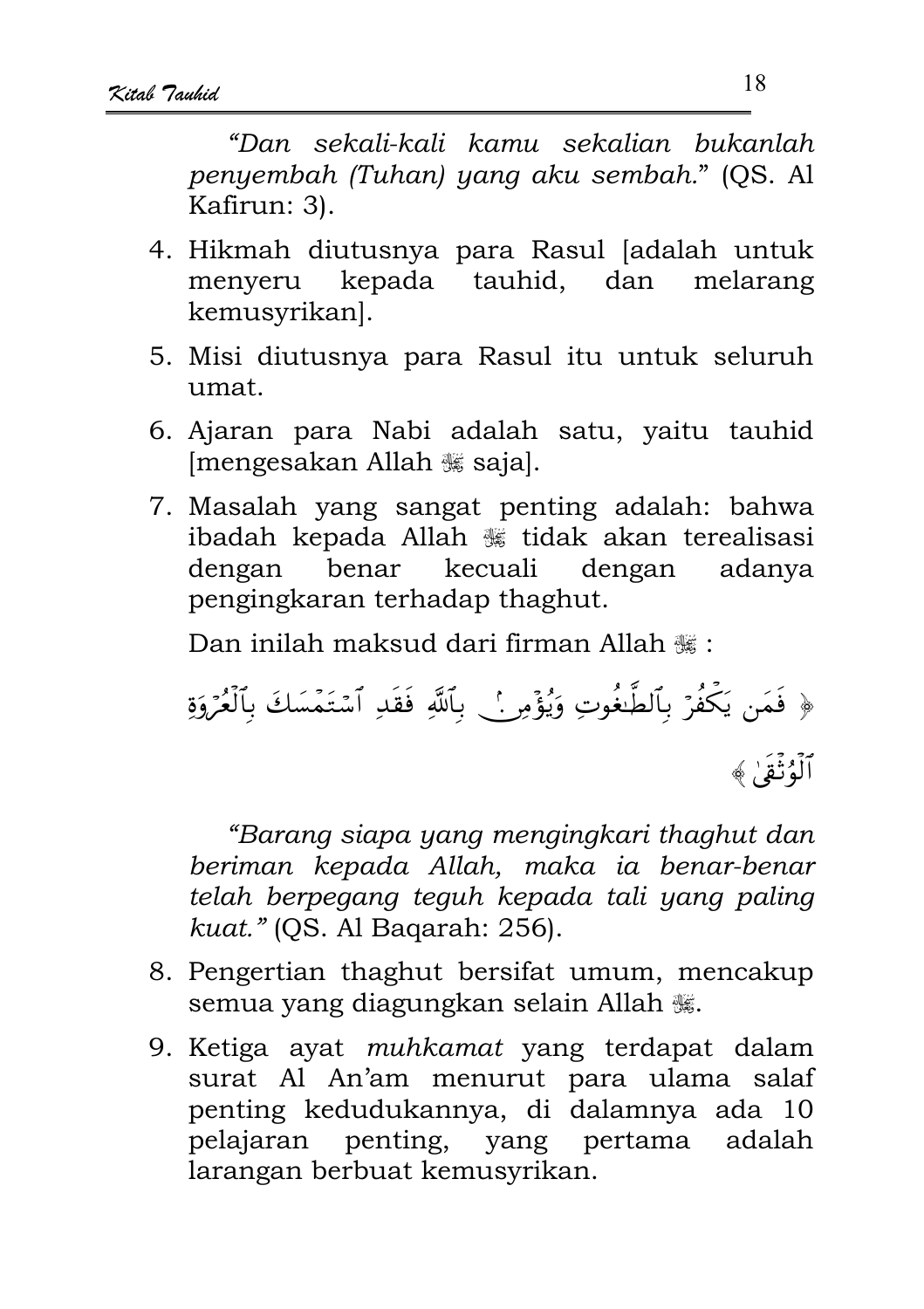Ayat-ayat muhkamat  $10^{-7}$ vang terdapat dalam surat Al Isra mengandung 18 masalah, dimulai dengan firman Allah:

﴿ لَّا تَجۡعَلۡ مَعَ ٱللَّهِ إِلَيۡهَا ءَاخَرَ فَتَقۡعَٰٓدَ مَذۡمُومًا تَحۡنَٰٓدُولاً ﴾

"Janganlah kamu menjadikan bersama Allah sesembahan yang lain, agar kamu tidak menjadi terhina lagi tercela." (OS. Al Isra': 22).

Dan diakhiri dengan firmanNya:

﴿ وَلَا تَجۡعَلۡ مَعَ ٱللَّهِ إِلَيهٗا ءَاخَرَ فَتُلۡقَىٰ فِي جَهَٰمَّ مَلُومًا مَّدۡ حُورًا ﴾

"Dan janganlah kamu menjadikan bersama Allah sesembahan yang lain, sehingga kamu (nantinya) dicampakkan ke dalam neraka Jahannam dalam keadaan tercela, dijauhkan (dari rahmat Allah)." (QS. Al Isra': 39).

Dan Allah mengingatkan kita pula tentang pentingnya masalah ini, dengan firman-Nya:

﴿ ذَٰ ٰلِكَ مِمَّآ أَوۡحَىٰٓ إِلَيۡكَ رَبُّكَ مِنَ ٱلۡجِكۡمَةَ ۚ ﴾

"Itulah sebagian hikmah yang diwahyukan Tuhanmu kepadamu." (QS. Al Isra': 39).

Satu ayat yang terdapat dalam surat An- $11<sub>1</sub>$ Nisa', disebutkan di dalamnya 10 hak, yang pertama Allah memulainya dengan firman-Nya:

﴿ ﴾ وَٱعۡبُدُواْ ٱللَّهَ وَلَا تُشۡرِكُواْ بِهِۦ شَيۡئًا ﴾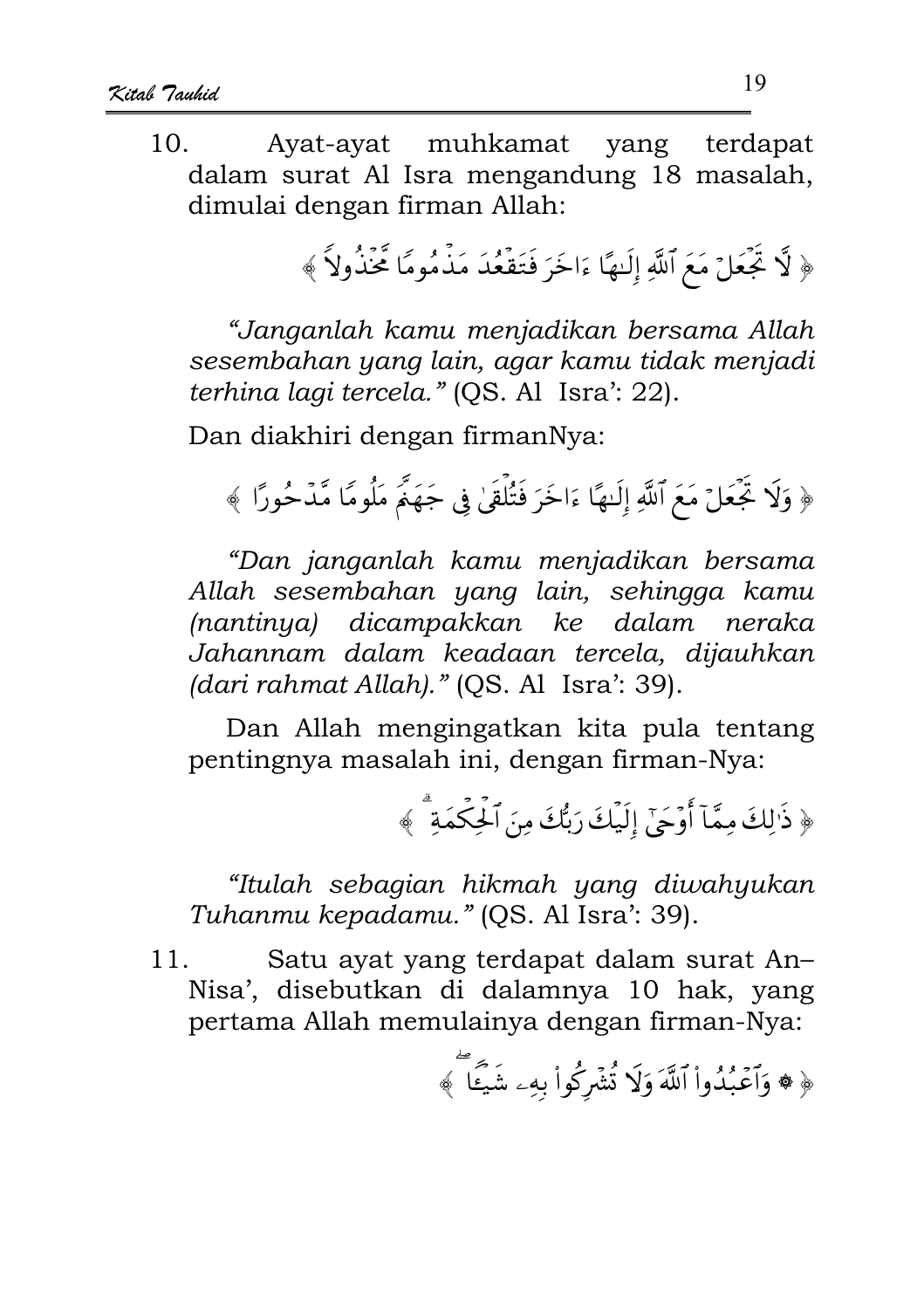"Beribadahlah kamu sekalian kepada Allah (saja), dan janganlah kamu mempersekutukan-Nya dengan sesuatu pun." (QS. An Nisa': 36).

- Perlu diingat wasiat Rasulullah \* di saat  $12<sub>1</sub>$ akhir hayat beliau.
- Mengetahui hak-hak Allah yang wajib  $1.3$ kita laksanakan.
- $14.$ Mengetahui hak-hak hamba yang pasti akan dipenuhi oleh Allah apabila mereka melaksanakannya.
- $15 -$ Masalah ini tidak diketahui oleh sebagian besar para sahabat<sup>(4)</sup>.
- Boleh merahasiakan ilmu pengetahuan  $16.$ untuk maslahat.
- $17.$ Dianjurkan untuk menyampaikan berita yang menggembirakan kepada sesama muslim.
- 18 Rasulullah \* merasa khawatir terhadap sikap menyandarkan diri kepada keluasan rahmat Allah.
- Jawaban orang yang ditanya, sedangkan 19. dia tidak mengetahui adalah: "Allah dan Rasul-Nya yang lebih mengetahui.

<sup>(4)</sup> Tidak diketahui oleh sebagian besar para sahabat, karena Rasulullah # menyuruh Muadz agar tidak memberitahukannya kepada meraka, dengan alasan beliau khawatir kalau mereka nanti akan bersikap menyandarkan diri kepada keluasan rahmat Allah. Sehingga tidak mau berlomba-lomba dalam mengerjakan amal shaleh. Maka Mu'adz pun tidak memberitahukan masalah tersebut, kecuali di akhir hayatnya dengan rasa berdosa. Oleh sebab itu, di masa hidup Mu'adz masalah ini tidak diketahui oleh kebanyakan sahabat.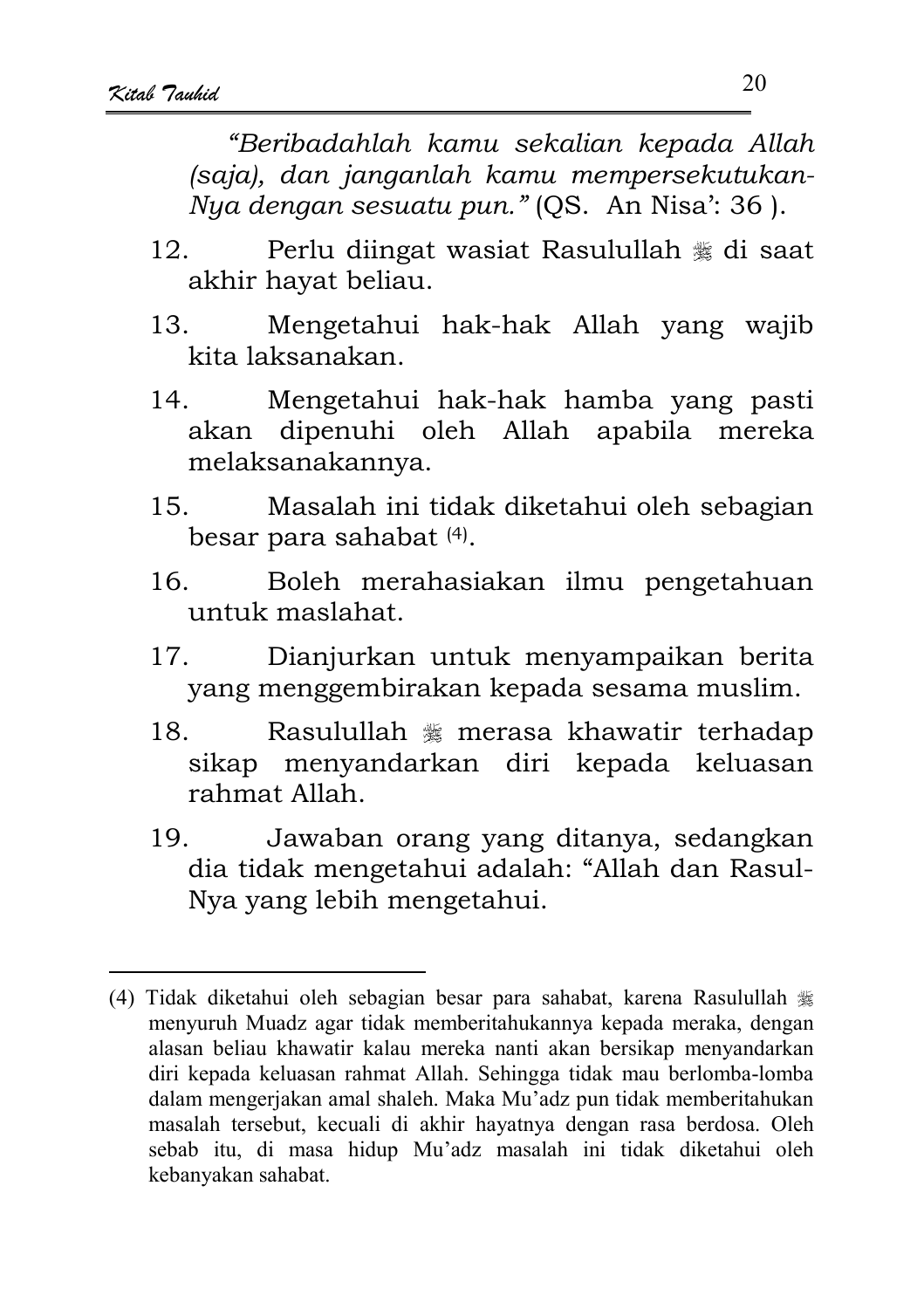- Diperbolehkan memberikan ilmu kepada  $20^{\circ}$ orang tertentu saja, tanpa yang lain.
- Kerendahan hati Rasulullah , sehingga  $21.$ naik keledai, hanya beliau serta mau memboncengkan salah dari seorang sahabatnya.
- Boleh memboncengkan seseorang di atas 22. binatang, jika memang binatang itu kuat.
- 23. Keutamaan Muadz bin Jabal.
- 24. Tauhid mempunyai kedudukan yang sangat penting.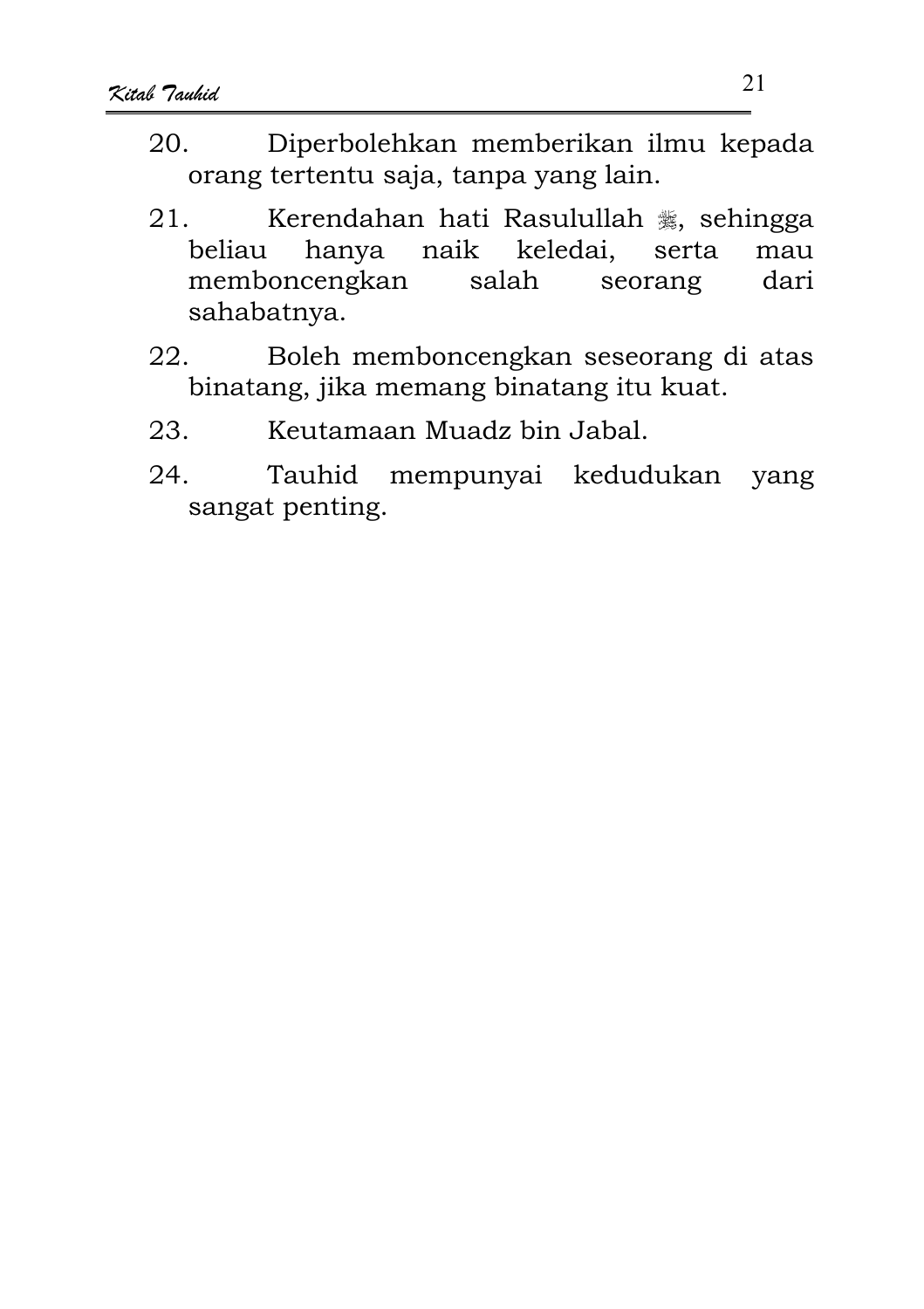#### **RAR2**

## **KEISTIMEWAAN TAIJHID**

#### DAN DOSA-DOSA YANG DIAMPUNI KARENANYA

Firman Allah .

﴿ ٱلَّذِينَ ءَامَنُواْ وَلَمَّ يَلْبِسُوٓاْ إِيمَـٰنَهُم بِظُلِّم أُوْلَتِهِكَ لَهُمُ ٱلْأَمَنُ وَهُم و۔<br>مُهتَدُونَ ﴾

"Orang-orang yang beriman dan tidak menodai dengan kedzhaliman keimanan  $(5)$ mereka (kemusyrikan) (6), mereka itulah orang-orang yang mendapat ketentraman dan mereka itulah orang-orang yang mendapat jalan hidayah." (QS. Al An'am: 82).

Ubadah bin Shamit  $\ast$  menuturkan: Rasulullah  $\ast$ bersabda:

(( مَنْ شَهِدَ أَنْ لاَ إِلَهَ إلاَّ اللَّهَ وَحْدَهُ لاَ شَرِيْكَ لَهُ، وَأَنَّ مُحَمَّدًا عَبْدُهُ وَرَسُوْلُهُ، وَأَنَّ عِيْسَى عَبْدُ اللّهِ وَرَسُوْلُهُ، وَكَلِمَتُهُ أَلْقَاهَا إِلَى مَرْيَمَ

 $\binom{5}{1}$  Iman ialah: ucapan hati dan lisan yang disertai dengan perbuatan, diiringi dengan ketulusan niat karena Allah, dan dilandasi dengan berpegang teguh kepada sunnah Rasulullah 灘.

 $(6)$  Syirik disebut kezhaliman karena syirik adalah menempatkan suatu ibadah tidak pada tempatnya, dan memberikannya kepada yang tidak berhak menerimanya.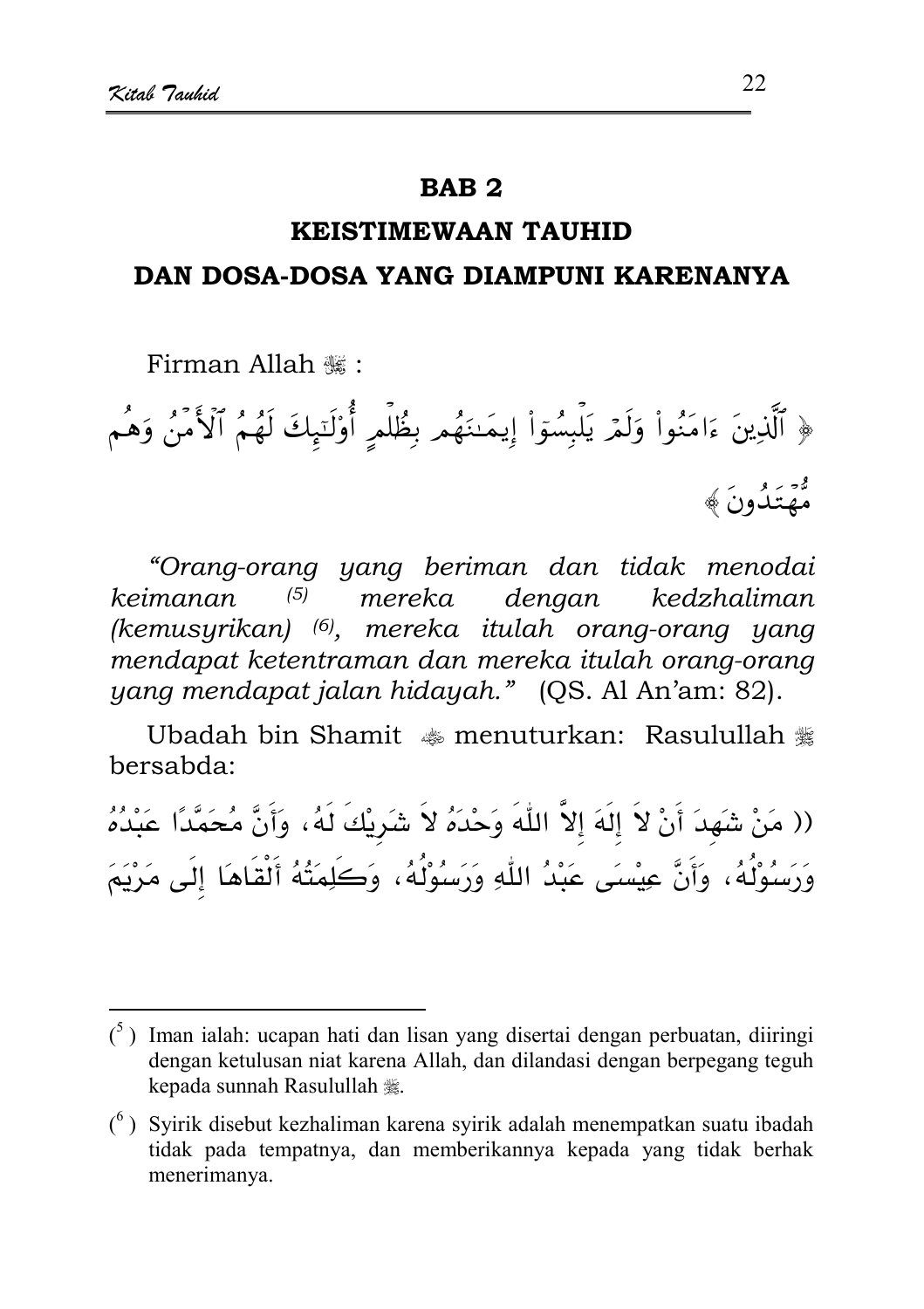"Barangsiapa yang bersyahadat (7) bahwa tidak ada sesembahan yang hak (benar) selain Allah saja, tiada sekutu bagi-Nya, dan Muhammad adalah hamba dan Rasul-Nya, dan bahwa Isa adalah hamba dan Rasul-Nya, dan kalimat-Nya yang disampaikan kepada Maryam, serta Ruh dari pada-Nya, dan surga itu benar adanya, neraka juga benar adanya, maka Allah pasti memasukkanya kedalam surga, betapapun amal yang telah diperbuatnya." (HR. Bukhari & Muslim).

Imam Bukhari dan Muslim meriwayatkan pula hadits dari Itban  $\triangleq$  bahwa Rasulullah bersabda:

(( هَٰإِنَّ اللّٰهَ حَرَّمَ عَلَى النَّارِ مَنْ قَالَ لاَ إِلَهَ إلاَّ اللّٰهَ يَبْتَغِي بِذَلِكَ وَجْهَ الله ))

"Sesungguhnya Allah # mengharamkan neraka bagi orang orang yang mengucapkan لَا إِلَهَ إِلاَّ اللهُ alengan ikhlas dan hanya mengharapkan (pahala melihat) wajah Allah".

Diriwayatkan dari Abu Said Al Khudri  $\triangleq$  bahwa Rasulullah \* bersabda:

 $\binom{7}{1}$  Syahadat ialah: persaksian dengan hati dan lisan, dengan mengerti maknanya dan mengamalkan apa yang menjadi tuntutannya, baik lahir maupun batin.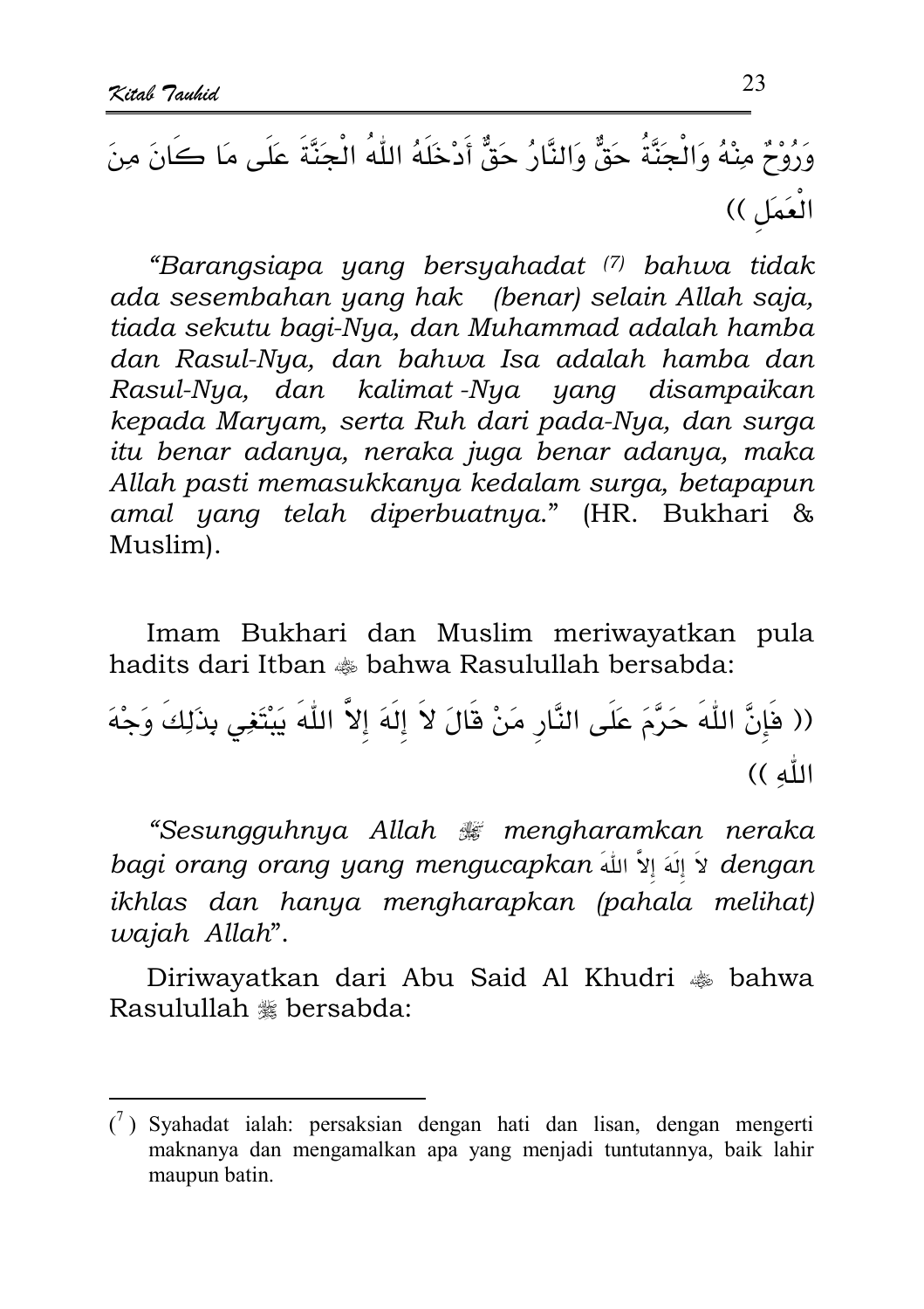(( قَالَ مُوْسِىَ يَا رَبِّ، عَلِّمْنِيْ شَيْئًا أَدْكُرُكَ وَأَدْعُوكَ بِهِ، قَالَ: قُلْ يَا مُوْسَى: لاَ إلَهَ إلاَّ اللَّهَ، قَالَ: يَا رَبِّ كُلُّ عِبَادِكَ يَقُوْلُوْنَ هَذَا، قَالَ: يَا مُوْسَى لَوْ أَنَّ السَّمَوَاتِ السَّبْعَ وَعَامِرَهُنَّ غَيْرِيْ وَالأَرْضِيْنَ السَّبْعَ فِي ْكِفَّةٍ، وَ لاَ إِلَهَ إلاَّ اللَّهَ فِي ْكِفَّةٍ، مَالَتْ بِهِنَّ لاَ إِلَهَ إلاَّ اللَّهَ ))

"Musa berkata: "Ya Rabb, ajarkanlah kepadaku sesuatu untuk mengingat-Mu dan berdoa kepada-Mu", Allah berfirman:" ucapkan hai Musa لَا إِلَهَ إِلاَّ اللهَ Allah berfirman:" ucapkan hai Musa berkata: "ya Rabb, semua hamba-Mu mengucapkan itu", Allah menjawab:" Hai Musa, seandainya ketujuh langit serta seluruh penghuninya -selain Aku- dan ketujuh bumi diletakkan dalam satu sisi timbangan ُ اِللَّهَ اللَّهُ diletakkan pada sisi lain dan kalimat lebih berat لاَ إِلَهَ إِلاَّ اللَّهَ timbangan, niscaya kalimat timbangannya." (HR. Ibnu Hibban, dan Hakim sekaligus menshahihkan-nya).

meriwayatkan hadits (yang menurut Tirmidzi penilaiannya hadits itu hasan) dari Anas bin Malik  $\ddot{\ast}$ ia berkata: "aku mendengar Rasulullah \* bersabda:

(( قَالَ اللّٰهُ تَعَالَى: يَا ابْنَ آدَمَ، لَوْ أَتَيْتَنِىْ بِقُرَابِ الأَرْضِ خَطَايَا ، ثُمَّ لَقِيْتَنِيْ لاَ تُشْرِكُ بِيْ شَيْئًا ، لَأَثَيْتُكَ بِقُرَابِهَا مَغْفِرَةً))

"Allah # berfirman: "Hai anak Adam, jika engkau datang kepada-Ku dengan membawa dosa sejagat raya, dan engkau ketika mati dalam keadaan tidak menyekutukan-Ku dengan sesuatupun, pasti Aku akan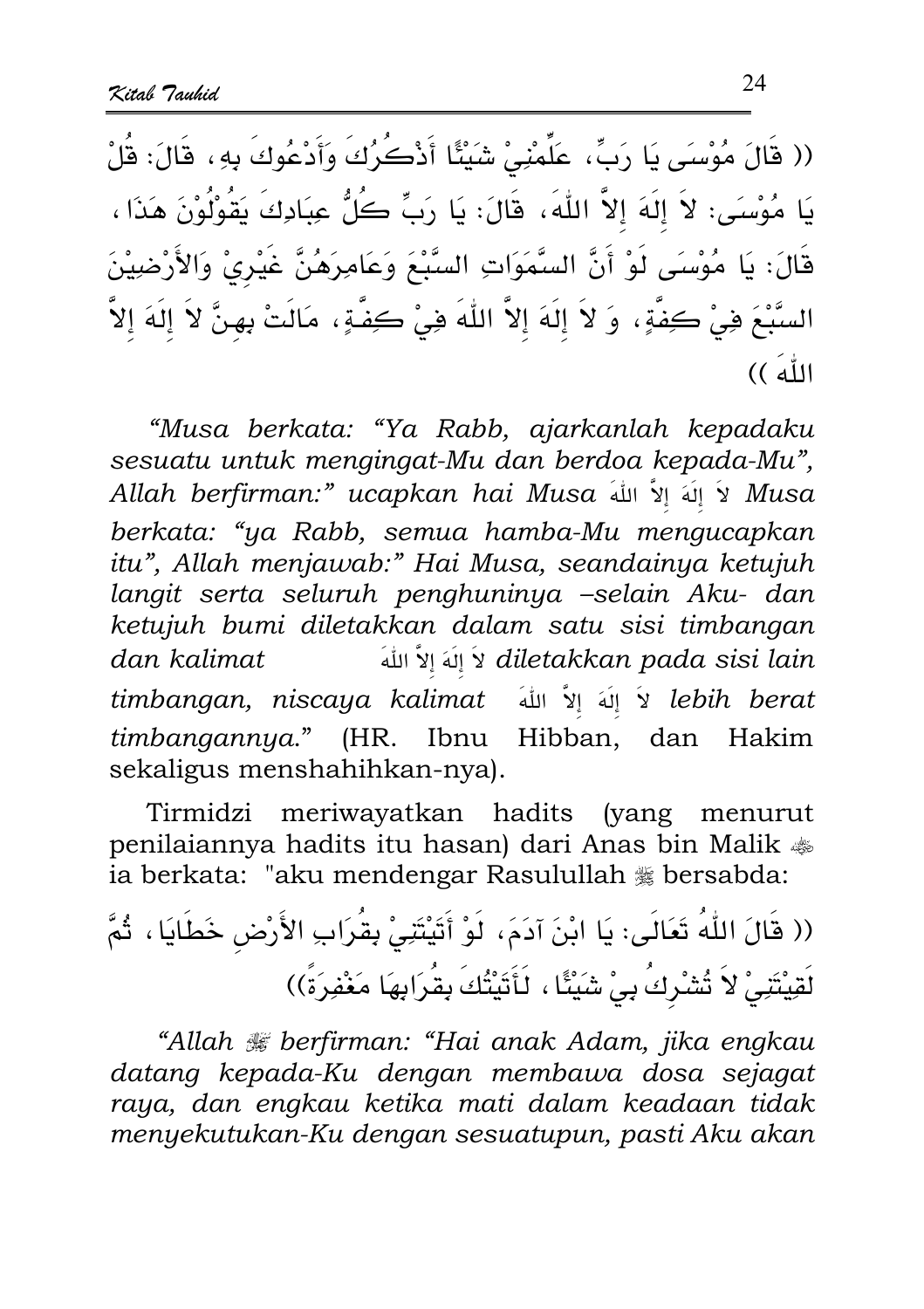datana kepadamu dengan membawa ampunan sejagat raya pula".

Kandungan bab ini:

- 1. Luasnya karunia Allah 巉.
- 2. Besarnya pahala tauhid di sisi Allah ...
- 3. Dan tauhid juga dapat menghapus dosa.
- 4. Penjelasan tentang avat yang ada dalam surat Al An'am.
- 5. Perhatikan kelima masalah yang ada dalam hadits Ubadah.
- 6. Jika anda memadukan antara hadits Ubadah, hadits Itban dan hadits sesudahnya, maka akan jelas bagi anda pengertian kalimat y لَا إِلَهَ إِلاَّ juga kesalahan orang-orang yang tersesat karena hawa nafsunya.
- diperhatikan 7. Perlu syarat-syarat yang disebutkan dalam hadits Itban, (vaitu ikhlas semata-mata karena Allah, dan tidak menyekutukan-Nya).
- 8. Para Nabipun perlu diingatkan akan keistimewaan أَلَا إِلَهَ إِلاَّ اللهُ
- 9. Penjelasan bahwa kalimat لَا إِللهَ إِلاّ اللهَ 9. timbangannya mengungguli berat timbangan seluruh makhluk, padahal banyak orang yang mengucapkan kalimat tersebut.
- Pernyataan bahwa bumi itu tujuh lapis  $10<sub>1</sub>$ seperti halnya langit.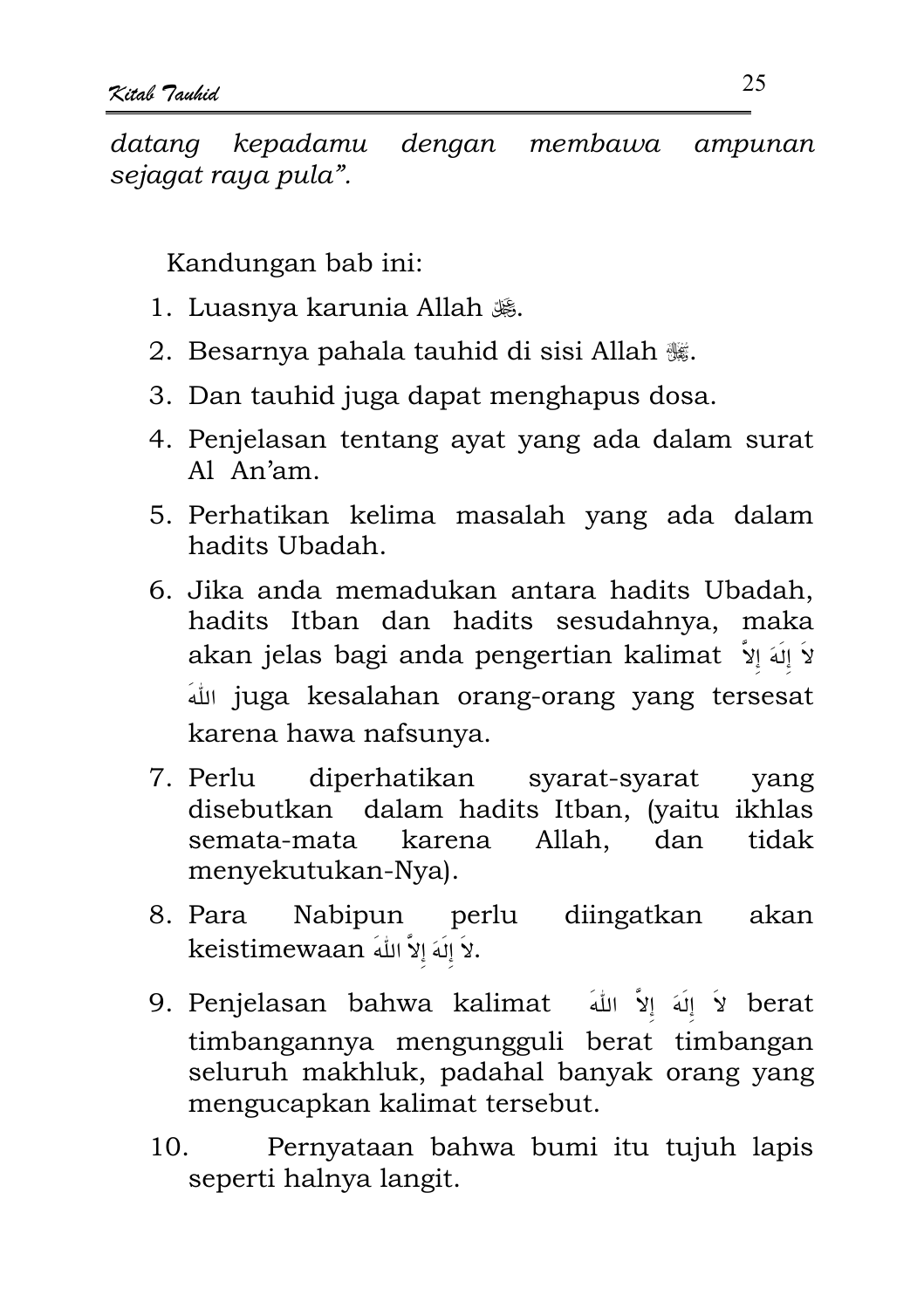- Langit dan bumi itu ada penghuninya.  $11$
- Menetapkan sifat-sifat Allah apa adanya,  $12<sub>1</sub>$ berbeda dengan pendapat Asy'ariyah (8).
- Jika anda memahami hadits Anas, maka 13. anda akan mengetahui bahwa sabda Rasul vang ada dalam hadits Itban: "sesungguhnya  $Allah$ mengharamkan neraka masuk bagi orang-orang yang mengucapkan إلاّ اللهَ الَهَ  $\mathbf{\hat{y}}$ dengan penuh ikhlas karena Allah, dan tidak menyekutukan-Nya", maksudnya adalah tidak menyekutukan Allah dengan sesuatupun. bukan hanya mengucapkan kalimat tersebut dengan lisan saja.
- $14$ Nabi Muhammad dan Nabi Isa adalah sama-sama hamba Allah dan Rasul-Nya.

<sup>(8)</sup> Asy'ariyah adalah salah satu aliran teologis, pengikut Syekh Abu Hasan Ali bin Ismail Al Asy'ari  $(260 - 324)$  H = 874 - 936 M). Dan maksud penulis di sini ialah menetapkan sifat sifat Allah sebagaimana yang disebutkan dalam Al qur'an maupun As sunnah. Termasuk sifat yang ditetapkan adalah kebenaran adanya wajah bagi Allah, mengikuti cara yang diamalkan kaum salaf shaleh dalam masalah ini, yaitu: mengimani kebesaran sifat sifat Allah yang dituturkan Al gur'an dan As sunnah tanpa tahrif, ta'thil, takyif dan tamtsil. Adapun Asy'ariyah, sebagian mereka ada yang menta' wilkannya (menafsirinya dengan makna yang menyimpang dari makna yang sebenarnya) dengan dalih bahwa hal itu jika tidak dita'wilkan bisa menimbulkan tasybih (penyerupaan) Allah dengan makhluk-Nya, akan tetapi perlu diketahui bahwa Syekh Abu Hasan sendiri dalam masalah ini telah menyatakan berpegang teguh dengan madzhab salaf shaleh, sebagaimana beliau nyatakan dalam kitab yang ditulis di akhir hidupnya, yaitu "Al Ibanah 'an ushulid diyanah" (editor: Abdul Qodir Al Arnauth Bairut, makatabah darul bayan, 1401 H) bahkan dalam karyanya ini beliau mengkritik dan menyanggah tindakan ta'wil yang dilakukan oleh orang-orang yang menyimpang dari madzhab salaf.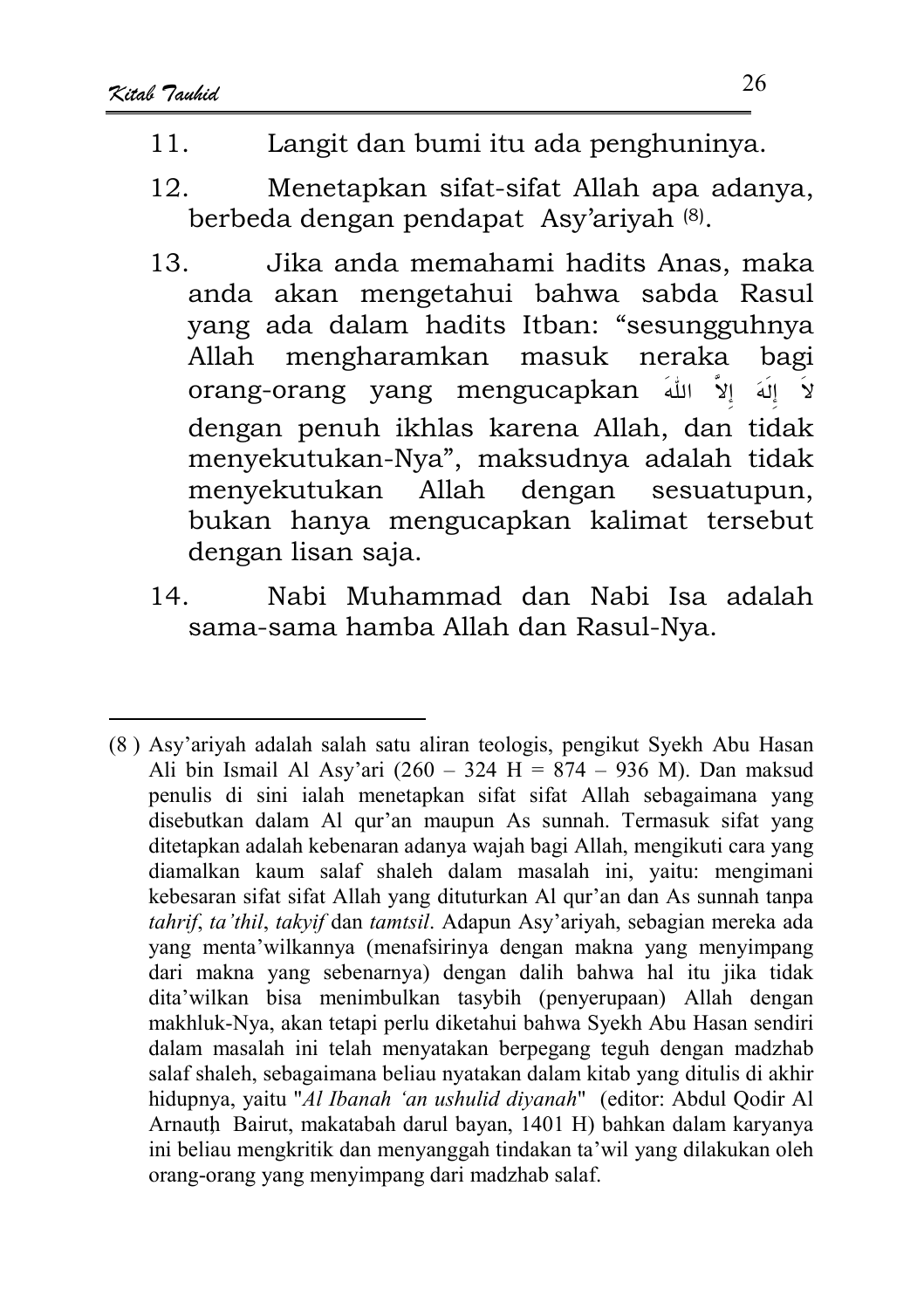- $15<sub>1</sub>$ Mengetahui keistimewaan Nabi Isa. sebagai Kalimat Allah<sup>(9)</sup>.
- Mengetahui bahwa Nabi Isa adalah ruh di  $16.$ antara ruh-ruh yang diciptakan Allah.
- $17.$ Mengetahui keistimewaan iman kepada kebenaran adanya surga dan neraka.
- Memahami sabda Rasul: "betapapun  $18<sub>1</sub>$ amal yang telah dikerjakannya".
- Mengetahui bahwa timbangan (di hari  $19<sub>1</sub>$ kiamat) itu mempunyai dua daun.
- 20. Mengetahui kebenaran adanya Wajah bagi Allah.

<sup>(9)</sup> Kalimat Allah maksudnya bahwa Nabi Isa itu diciptakan Allah dengan firman-Nya "Kun" (jadilah) yang disampaikan-Nya kepada Maryam melalui malaikat Jibril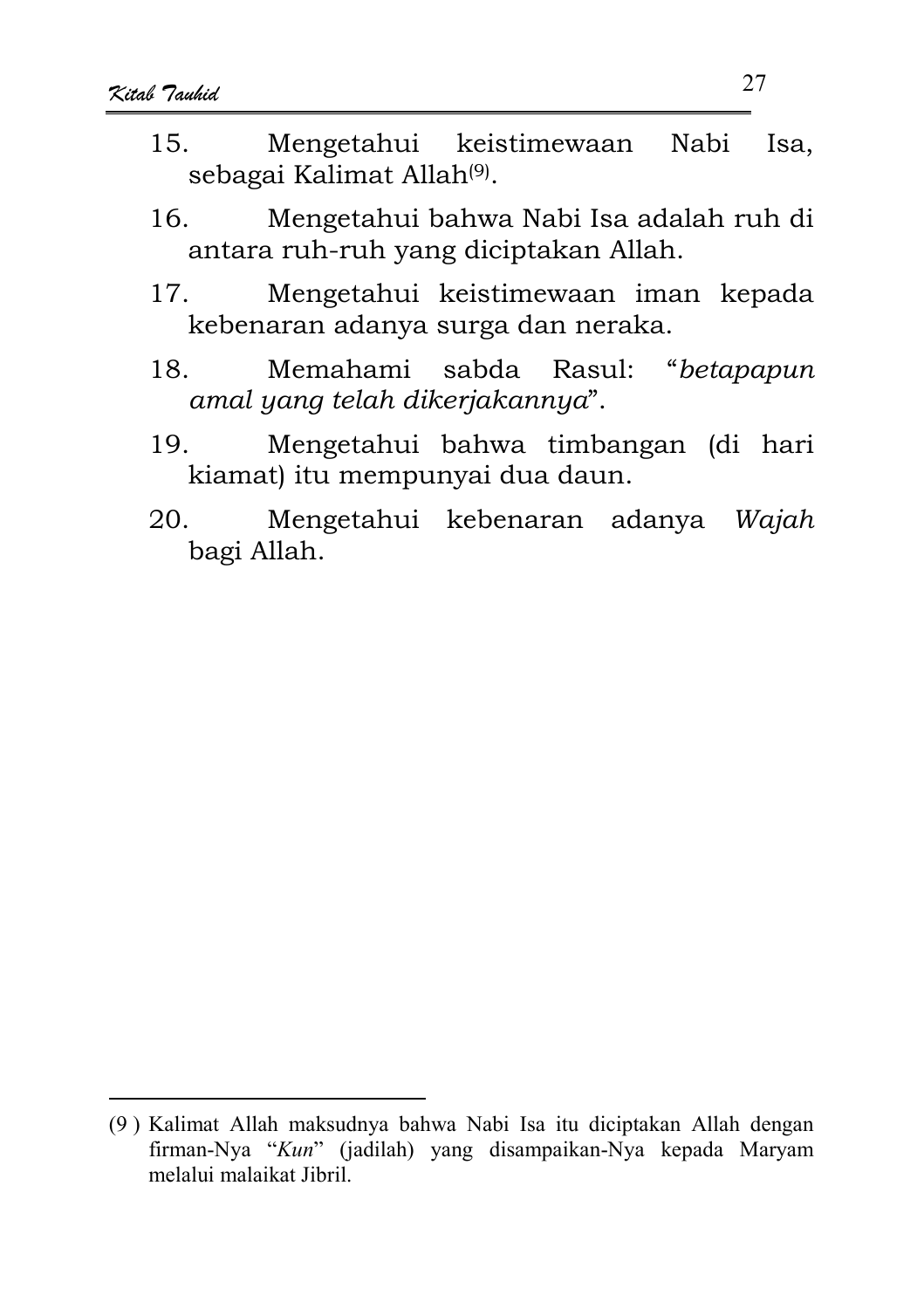#### **RAR 3**

#### MENGAMALKAN TAUHID DENGAN SEBENAR-BENARNYA DAPAT MENYEBABKAN MASUK SURGA **TANPA HISAB**

Firman Allah .

﴿ إِنَّ إِبْرَاهِيمَرَ كَانِ ۖ أُمَّةً قَانِتًا لِّلَّهِ حَنِيفًا وَلَمْهِ يَكُ مِنَ ٱلْمُشْرِكِينَ ﴾

"Sesungguhnya Ibrahim adalah seorang imam yang dapat dijadikan teladan lagi patuh kepada Allah dan hanif (berpegang teguh pada kebenaran), dan sekalibukanlah termasuk orang-orang kali ia yang mempersekutukan (Tuhan)." (OS. An Nahl: 120).

﴿ وَٱلَّذِينَ هُمْ بِرَبِّهِمْ لَا يُشْرِكُونَ ﴾

"Dan orang-orang yang tidak mempersekutukan dengan Rabb mereka (sesuatu apapun)". (OS. Al Mu'minun: 59).

Husain bin Abdurrahman berkata: "Suatu ketika aku berada di sisi Sa'id bin Zubair, lalu ia bertanya: "siapa di antara kalian melihat bintang yang jatuh semalam? kemudian aku menjawab: "aku", kemudian kataku: "ketahuilah, sesungguhnya aku ketika itu tidak sedang melaksanakan shalat, karena aku disengat kalajengking", lalu ia bertanya kepadaku: "lalu apa yang kau lakukan? aku menjawab: "aku minta diruqyah (10)", ia bertanya lagi: "apa yang

<sup>(10)</sup> Ruqyah, maksudnya di sini, ialah: penyembuhan dengan bacaan ayat ayat Al qur'an atau doa doa.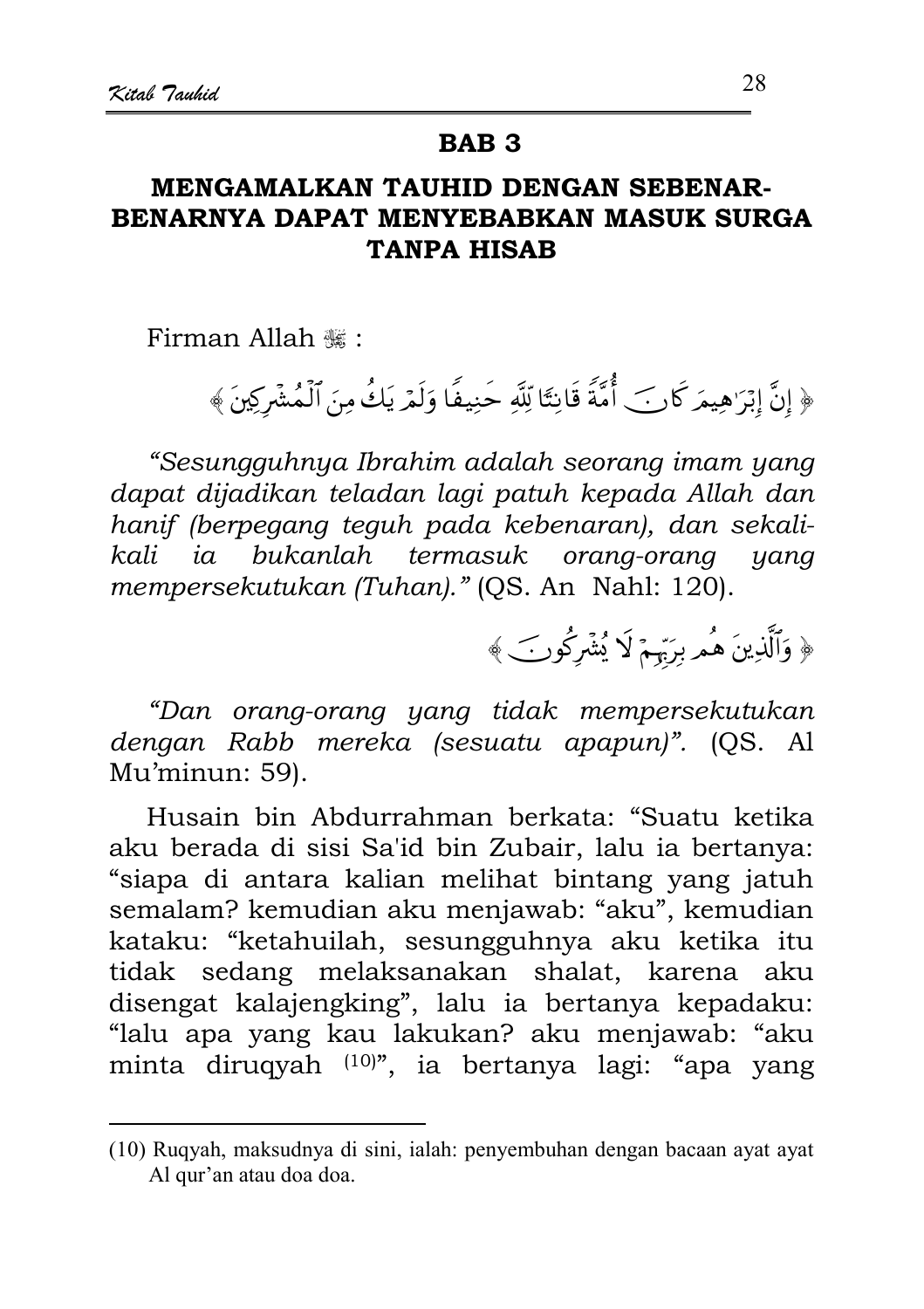mendorong kamu melakukan hal itu? aku menjawab: "yaitu: sebuah hadits yang diriwayatkan oleh Asy Sva'by kepada kami", ia bertanya lagi: "dan apakah yang dituturkan kepadamu hadits itu? aku menjawab: "dia menuturkan hadits kepada kami dari Buraidah hin Hushaih<sup>.</sup>

(( لاَ رُقْيَةَ إلاَّ مِنْ عَيْنِ أَوْ حُمَةٍ ))

"Tidak boleh Rugyah kecuali karena ain <sup>(11)</sup> atau terkena sengatan".

Sa'id pun berkata: "sungguh telah berbuat baik orang yang telah mengamalkan apa yang telah didengarnya, tetapi Ibnu Abbas menuturkan hadits kepada kami dari Rasulullah , beliau bersabda:

(( عُرِضَتْ عَلَىَّ الأُمَمُ، فَرَأَيْتُ النَّبِيَّ مَعَهُ الرَّهْطُ، وَالنَّبِيَّ مَعَهُ الرَّجُلُ وَالرَّجُلاَنِ، وَالنَّبِيَّ وَلَيْسَ مَعَهُ أَحَدٌ، إذْ رُفِعَ لِيْ سَوَادٌ عَظِيْمٌ، فَظَنَنْتُ أَنَّهُمْ أُمَّتِيْ، فَقِيلَ لِيْ: هَذَا مُوْسَى وَقَوْمُهُ، فَنَظَرْتُ فَإِذَا سَوَادٌ عَظِيْمٌ، فَقِيْلَ لِيْ: هَذِهِ أُمَّتُكَ، وَمَعَهُمْ سَبْعُوْنَ أَلْفًا يَدْخُلُوْنَ الْجَنَّةَ بِغَيْرِ حِسَابٍ وَلاَ عَذَابٍ، ثُمَّ نَهَضَ فَدَخَلَ مَنْزِلَهُ، فَخَاضَ النَّاسُ فِيْ أُوْلَٰئِكَ، فَقَالَ بَعْضُهُمْ: فَلَعَلَّهُمُ الَّذِىٰ صَحِبُوْا رَسُوْلَ اللّٰهِ ﷺ، وَقَالَ بَعْضُهُمْ: فَلَعَلَّهُمْ الَّذِيْنَ وُلِدُوْا فِيْ الإِسْلاَمِ فَلَمْ يُشْرِكُوْا بِاللَّهِ شَيْئًا ، وَذَكَرُوْا أَشْيَاءَ، فَخَرَجَ عَلَيْهِمْ رَسُوْلُ اللَّهِ ﷺ فَأَخْبَرُوْهُ، فَقَالَ: (( هُمُ الَّذِيْنَ لاَ يَسْتَرْقُوْنَ وَلاَ يَتَطَيَّرُوْنَ وَلاَ يَكْتُوُوْنَ وَعَلَى

<sup>(11)</sup> Ain, yaitu: pengaruh jahat yang disebabkan oleh rasa dengki seseorang, melalui pandangan matanya. Disebut juga penyakit mata.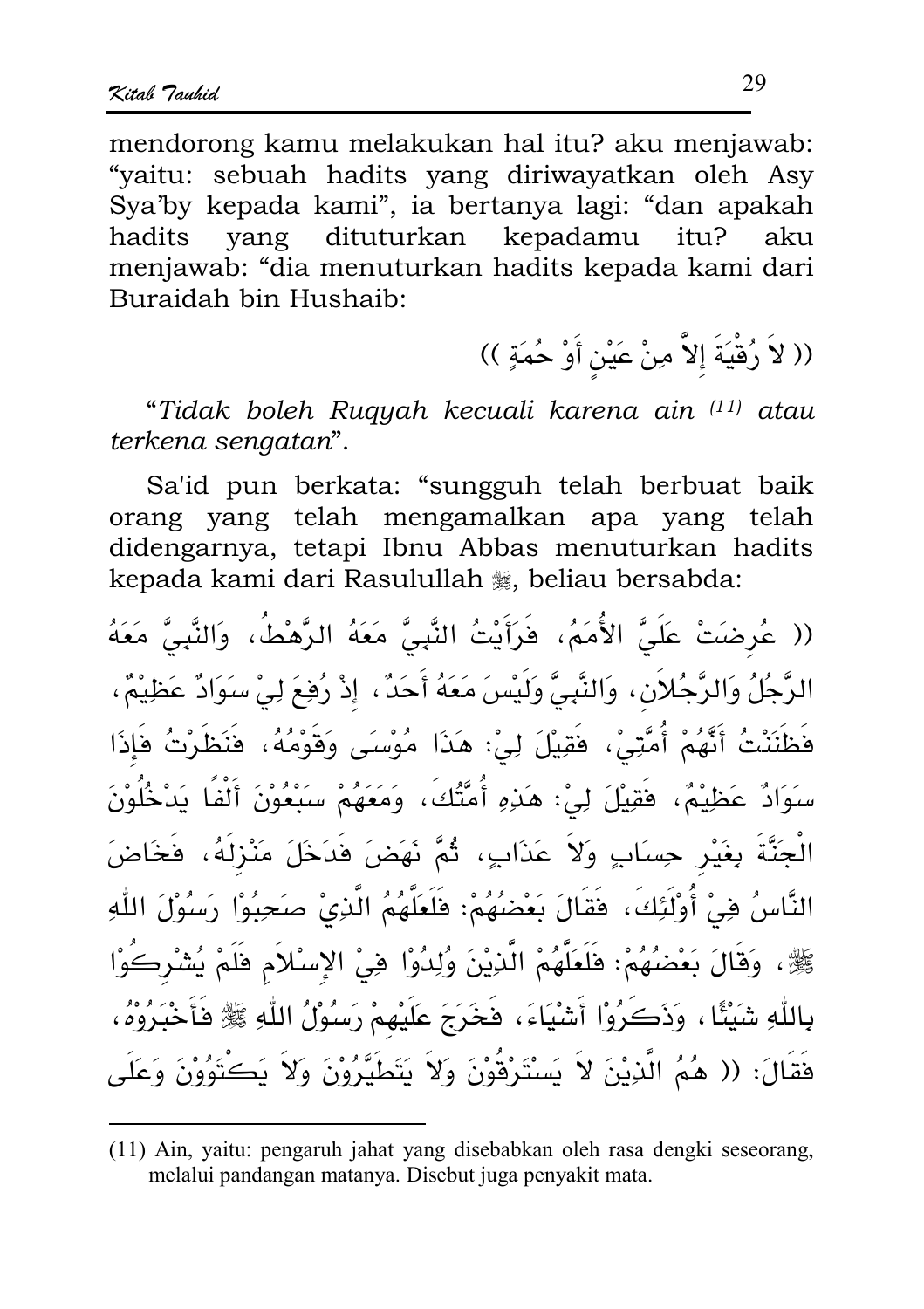يَتَوَكَّلُوْنَ )) فَقَامَ عُكَاشَةُ بْنُ مِحْصَنٍ فَقَالَ: ادْعُ اللَّهَ أَنْ يَجْعَلَنِيْ مِنْهُمْ، فَقَالَ: (( أَنْتَ مِنْهُمْ )) ثُمَّ قَالَ رَجُلٌ آخَرُ فَقَالَ: ادْعُ اللّهَ أَنْ يَجْعَلَنِيْ مِنْهُمْ، فَقَالَ ﷺ : (( سَبَقَكَ بِهَا عُكَاشَةً))

"Telah diperlihatkan kepadaku beberapa umat, lalu aku melihat seorang Nabi, bersamanya sekelompok orang, dan seorang Nabi, bersamanya satu dan dua orang saja, dan Nabi yang lain lagi tanpa ada seorangpun yang menyertainya, tiba-tiba diperlihatkan kepadaku sekelompok orang yang banyak jumlahnya, aku mengira bahwa mereka itu umatku, tetapi dikatakan kepadaku: bahwa mereka itu adalah Musa dan kaumnya, tiba-tiba aku melihat lagi sekelompok orang yang lain yang jumlahnya sangat besar, maka dikatakan kepadaku: mereka itu adalah umatmu, dan bersama mereka ada 70.000 (tujuh puluh ribu) orang yang masuk surgatanpa hisab dan tanpa disiksa lebih dahulu." kemudian beliau bangkit dan masuk ke rumahnya, maka dalam orangorang pun memperbincangkan tentang siapakah mereka itu? Ada di antara mereka yang berkata: "barangkali mereka itu orang-orang yang telah menyertai Nabi dalam hidupnya, dan ada lagi yang berkata: "barangkali mereka itu orang-orang yang dilakhirkan dalam lingkungan Islam hingga tidak pernah menyekutukan Allah dengan sesuatupun, dan yang lainnya menyebutkan yang lain pula.

Kemudian Rasulullah \* keluar dan merekapun memberitahukan hal tersebut kepada beliau. Maka beliau bersabda: "Mereka itu adalah orang-orang yang tidak pernah minta rugyah, tidak melakukan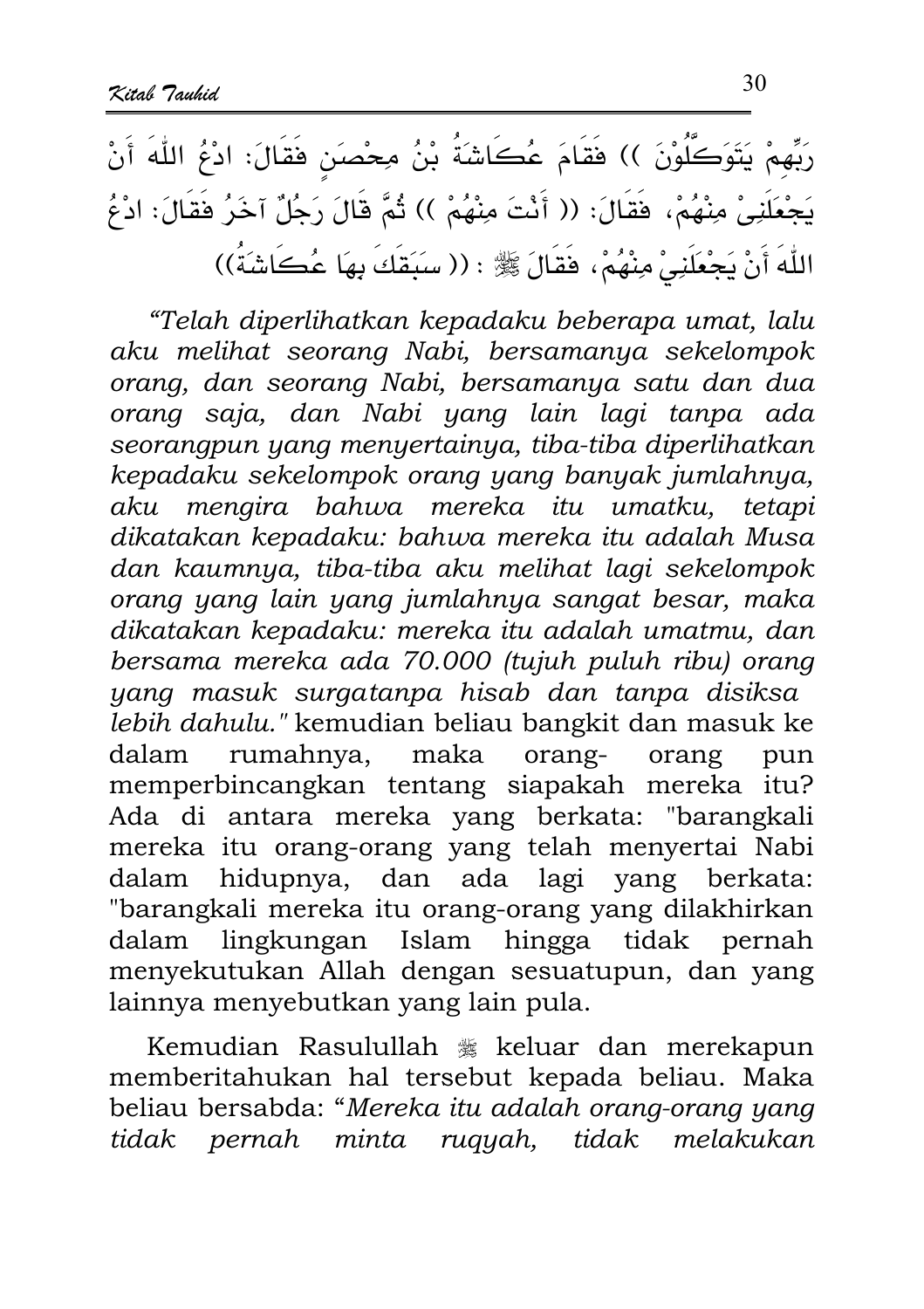tathayyur <sup>(12)</sup> dan tidak pernah meminta lukanya ditempeli besi yang dipanaskan, dan mereka pun bertawakkal kepada tuhan mereka." kemudian Ukasyah bin Muhshan berdiri dan herkata: agar aku termasuk mohonkanlah kepada Allah golongan mereka, kemudian Rasul bersabda: "ya, engkau termasuk golongan mereka", kemudian seseorang vang lain berdiri juga dan berkata: mohonkanlah kepada Allah agar aku juga termasuk golongan mereka, Rasul menjawab: "Kamu sudah kedahuluan Ukasyah." (HR. Bukhari dan Muslim)

Kandungan bab ini:

- 1. Mengetahui adanya tingkatan-tingkatan manusia dalam bertauhid.
- 2. Pengertian mengamalkan tauhid dengan semurni-murninya.
- 3. Pujian Allah kepada Nabi Ibrahim, karena beliau tidak pernah melakukan kemusyrikan.
- 4. Pujian Allah kepada tokoh para wali Allah (para shahabat Rasulullah) karena bersihnya diri mereka dari kemusyrikan.
- 5. Tidak meminta rugyah, tidak meminta supaya lukanya ditempeli dengan besi yang panas, dan tidak melakukan tathayyur adalah termasuk pengamalan tauhid yang murni.
- 6. Tawakkal kepada Allah adalah sifat yang mendasari sikap tersebut.

<sup>(12)</sup> Tathayyur ialah: merasa pesimis, merasa bernasib sial, atau meramal nasib buruk karena melihat burung, binatang lainnya atau apa saja.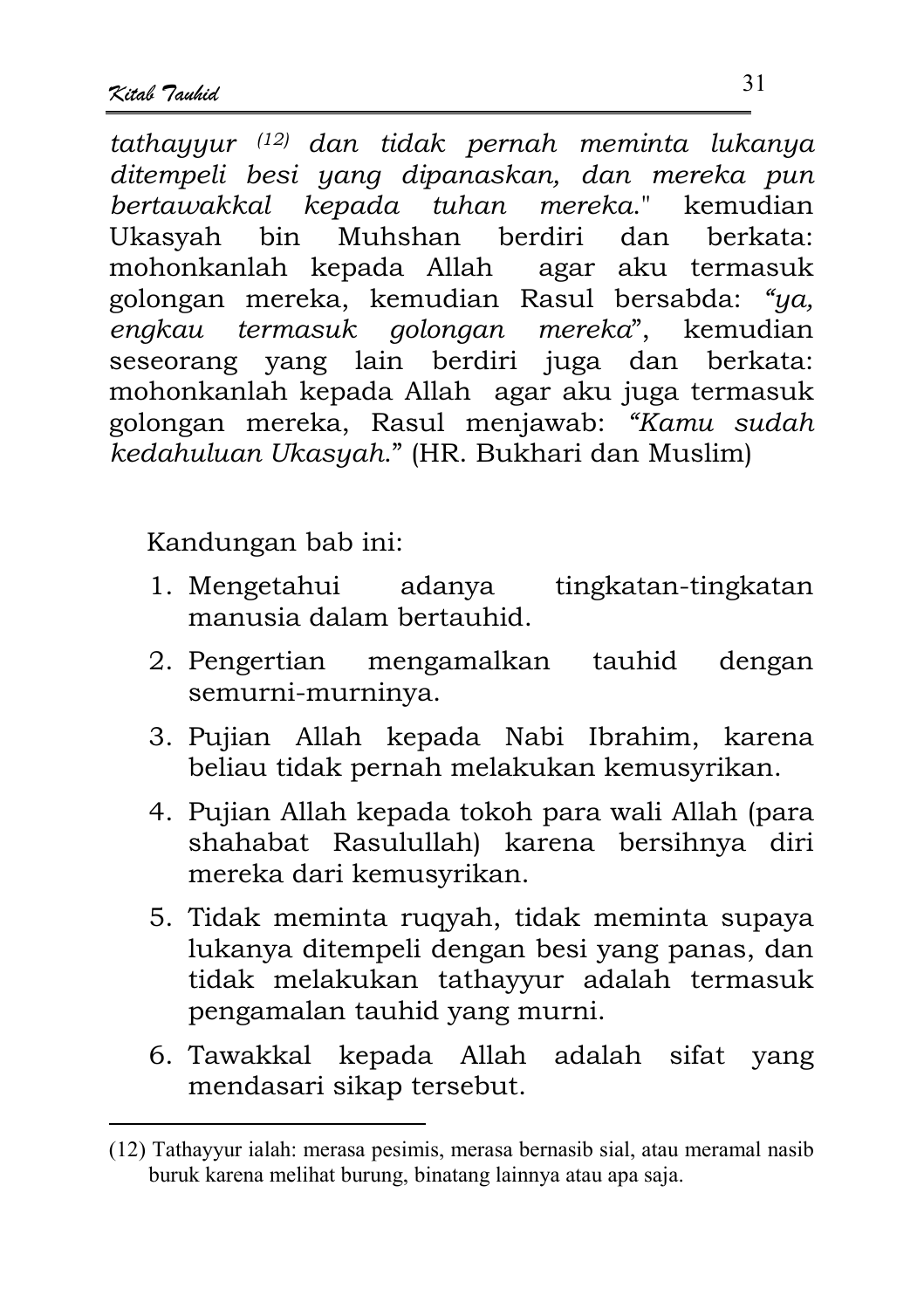- 7. Dalamnya ilmu para sahabat, karena mereka mengetahui bahwa orang-orang yang dinyatakan dalam hadits tersebut tidak akan mendapatkan kedudukan yang demikian tinggi kecuali dengan adanya pengamalan.
- 8. Semangatnya para sahabat untuk berlombalomba dalam mengerjakan amal kebaikan.
- 9. Keistimewaan umat Islam dalam kwantitas dan kwalitasnya.
- $10.$ Keutamaan para pengikut Nabi Musa.
- $11$ Umat-umat terdahulu telah ditampakkan kepada Nabi Muhammad .
- Setiap umat dikumpulkan sendiri-sendiri  $12<sub>1</sub>$ bersama para Nabinya.
- Sedikitnya orang-orang yang mengikuti  $13.$ ajakan para Nabi.
- Nabi yang tidak mempunyai pengikut  $14<sub>1</sub>$ akan datang sendirian pada hari kiamat.
- $15.$ Manfaat dari pengetahuan ini adalah tidak silau dengan jumlah yang banyak dan tidak kecil hati dengan jumlah yang sedikit.
- $16<sub>1</sub>$ Diperbolehkan melakukan rugyah disebabkan terkena ain dan sengatan.
- Luasnya ilmu para ulama salaf, hal itu  $17.$ bisa diketahui dari ucapan Sa'id bin Zubair: "Sungguh telah berbuat baik orang yang mengamalkan apa yang telah didengarnya, tetapi...", dengan demikian jelaslah bahwa hadits yang pertama tidak bertentangan dengan hadits yang kedua.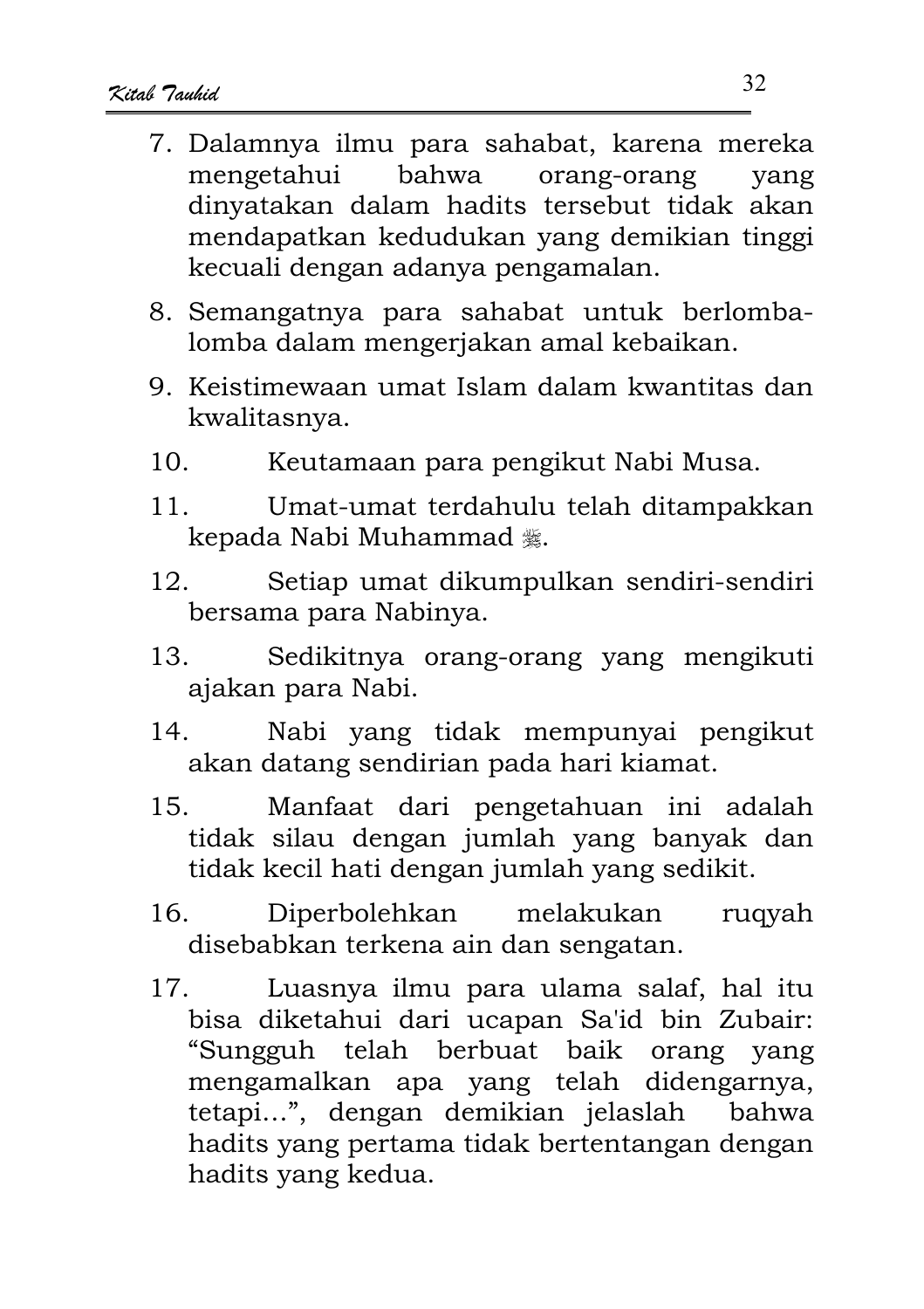- Kemuliaan sifat para ulama salaf, karena 18 ketulusan hati mereka, dan mereka tidak memuji seseorang dengan pujian yang dibuatbuat.
- 19. Sabda Nabi: "Engkau termasuk golongan mereka" adalah salah satu dari tanda-tanda kenabian Beliau.
- $20.$ Keutamaan Ukasyah.
- $21.$ Penggunaan kata sindiran (13).
- Kemuliaan akhlak Nabi Muhammad . 22.

<sup>(13)</sup> Karena beliau bersabda kepada seseorang: "Kamu sudah kedahuluan Ukasyah", dan tidak bersabda kepadanya: "Kamu tidak pantas untuk dimasukkan ke dalam golongan mereka".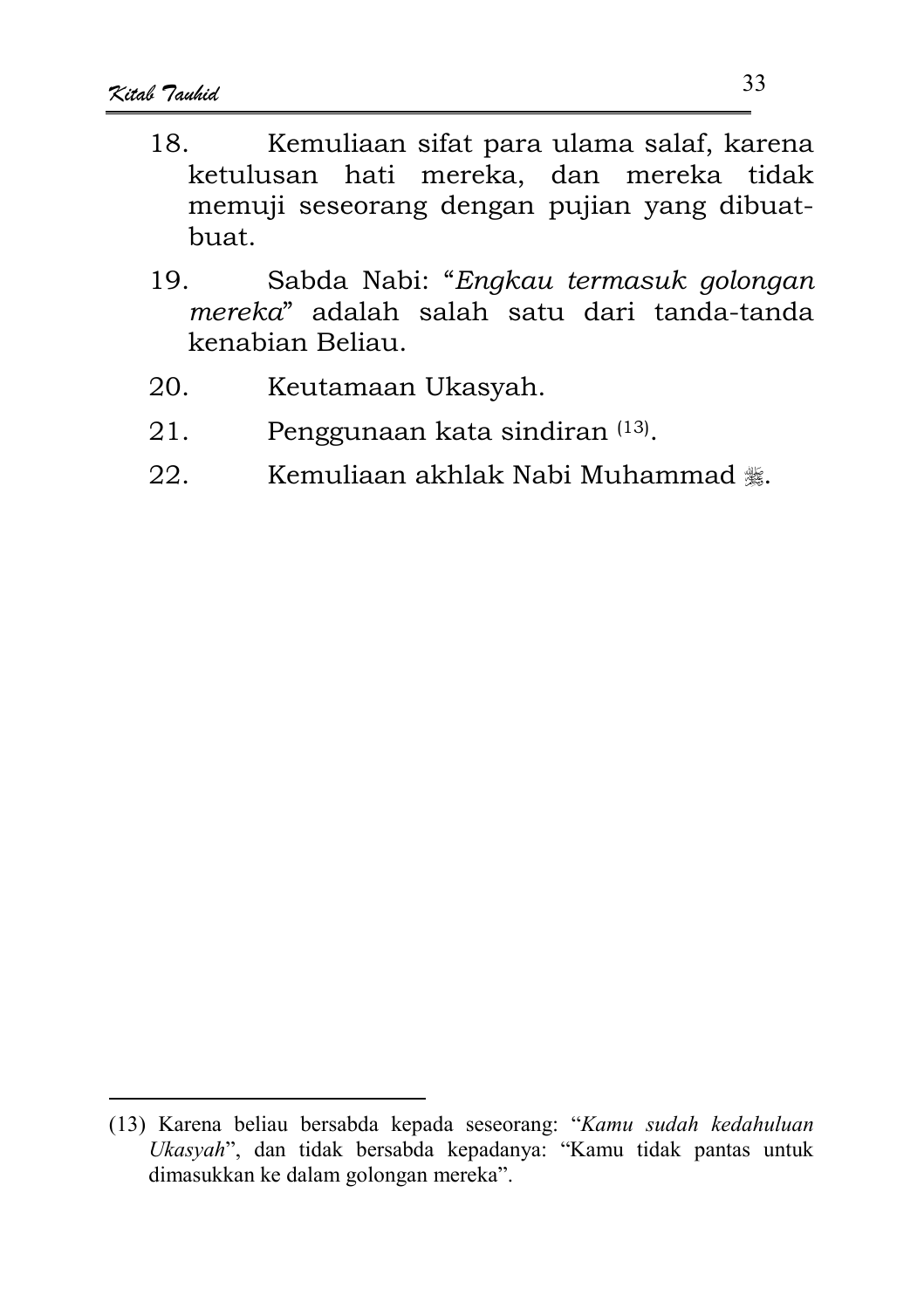#### **RAR4**

#### **TAKUT KEPADA SYIRIK**

Firman Allah ,

﴿ إِنَّ ٱللَّهَ لَا يَغْفِرُ أَن يُشْرَكَ بِهِۦ وَيَغْفِرُ مَا دُونَ ذَٰلِكَ لِمَن يَشَآءُ ۚ ﴾

"Sesungguhnya Allah tidak akan mengampuni dosa syirik, dan Dia mengampuni segala dosa yang selain dari (syirik) itu, bagi siapa saja yang dikehendaki-*Nua"*. (OS. An Nisa': 48).

Nabi Ibrahim berkata:

﴿ وَٱجۡنُبۡنِي وَبَنِيَّ أَن نَّعۡبُدَ ٱلۡأَصۡنَامَ ﴾

"Dan jauhkanlah aku dan anak cucuku dari perbuatan (menyembah) berhala". (QS. Ibrahim: 35).

Diriwayatkan dalam suatu hadits, bahwa Rasulullah \* bersabda:

(( أَخْوَفُ مَا أَخَافُ عَلَيْكُمْ الشِّرْكُ الأَصْغَرُ، فَسُبَّلَ عَنْهُ؟ فَقَالَ: الدِّيَاءُ ))

"Sesuatu yang paling aku khawatirkan dari kamu kalian adalah perbuatan syirik kecil, kemudian beliau ditanya tentang itu, dan beliaupun menjawab: yaitu riya."(HR. Ahmad, Thabrani dan Abu Dawud).

Diriwayatkan dari Ibnu Mas'ud ● bahwa Rasulullah \* bersabda: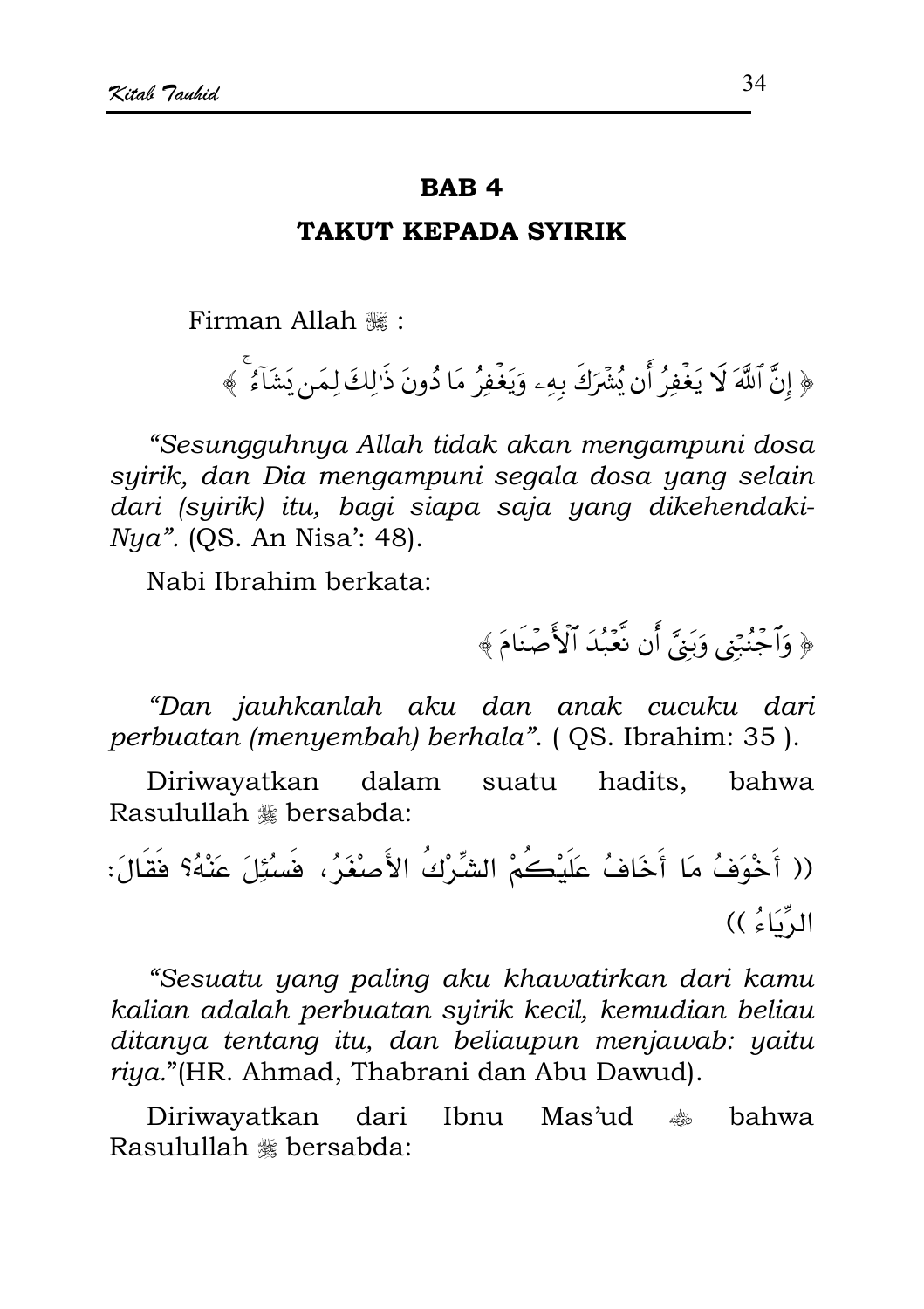(( مَنْ مَاتَ وَهُوَ يَدْعُو مِنْ دُوْنِ اللَّهِ نِدًّا دَخَلَ النَّارَ ))

mati dalam "Barangsiapa yang keadaan menyembah sesembahan selain Allah. maka masuklah ia ke dalam nerakå (HR. Bukhari).

Diriwayatkan oleh Muslim dari Jabir  $\triangleq$  bahwa Rasulullah \* bersabda:

(( مَنْ لَقِيَ اللَّهَ لاَ يُشْرِكُ بِهِ شَيْئًا دَخَلَ الْجَنَّةَ وَمَنْ لَقِيَهُ يُشْرِكُ بِهِ شَنْئًا دَخَلَ النَّارَ ))

"Barangsiapa yang menemui Allah (mati) dalam keadaan tidak berbuat syirik kepada-Nya, pasti ia masuk surga, dan barangsiapa yang menemui-Nya (mati) dalam keadaan berbuat kemusurikan maka pasti ia masuk neraka".

Kandungan bab ini:

- 1. Syirik adalah perbuatan dosa yang harus ditakuti dan dijauhi.
- 2. Riya' termasuk perbuatan syirik.
- 3. Riya' termasuk syirik kecil <sup>(14)</sup>.

a. Syirik akbar menghapuskan seluruh amal, sedang syirik kecil hanya menghapuskan amal yang disertainya saja.

<sup>(14)</sup> Syirik ada dua macam: pertama: syirik akbar (besar) yaitu: memperlakukan sesuatu selain Allah sama dengan Allah, dalam hal-hal yang merupakan hak khusus bagi-Nya. Kedua: syirik ashghar (kecil), yaitu: perbuatan yang disebutkan dalam Al Qur'an dan Al hadits sebagai suatu syirik, tetapi belum sampai ke tingkat syirik akbar. Adapun perbedaan diantara keduanya: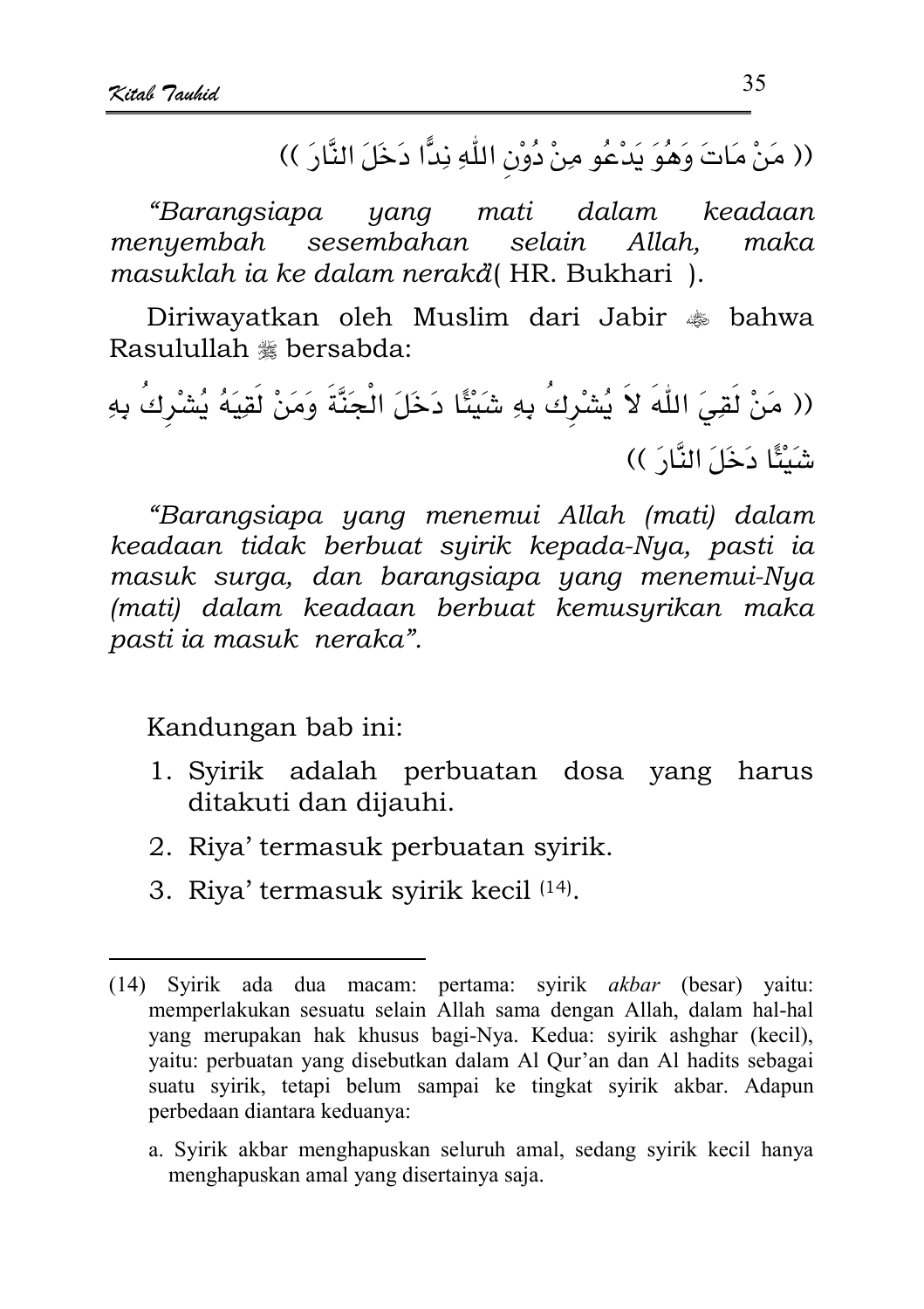- 4. Riya' adalah dosa yang paling ditakuti oleh Rasulullah terhadap orang-orang shaleh.
- 5. Dekatnya surga dan neraka.
- 6. Dekatnya surga dan neraka telah sama-sama disebutkan dalam satu hadits.
- 7. Barangsiapa yang mati tidak dalam kemusyrikan maka pasti ia masuk surga, dan barangsiapa yang mati dalam kemusyrikan maka pasti ia masuk neraka, meskipun ia termasuk orang yang banyak ibadahnya.
- 8. Hal vang sangat penting adalah permohonan Nabi Ibrahim untuk dirinya dan anak cucunya agar dijauhkan dari perbuatan menyembah berhala.
- 9. Nabi Ibrahim mengambil ibrah (pelajaran) dari keadaan sebagian besar manusia, bahwa mereka itu adalah sebagaimana perkataan heliau:

﴿ رَبِّ إِنَّهُنَّ أَضۡلَلۡنَ كَثِيرًا مِّنَ ٱلنَّاس ۖ ﴾

"Ya Rabb, sesungguhnya berhala-berhala itu menyesatkan banyak orang." telah  $OS.$ Ibrahim: 36).

b. Syirik akbar mengakibatkan pelakunya kekal di dalam neraka, sedang svirik kecil tidak sampai demikian.

c. Syirik akbar menjadikan pelakunya keluar dari Islam, sedang syirik kecil tidak menyebabkan keluar dari Islam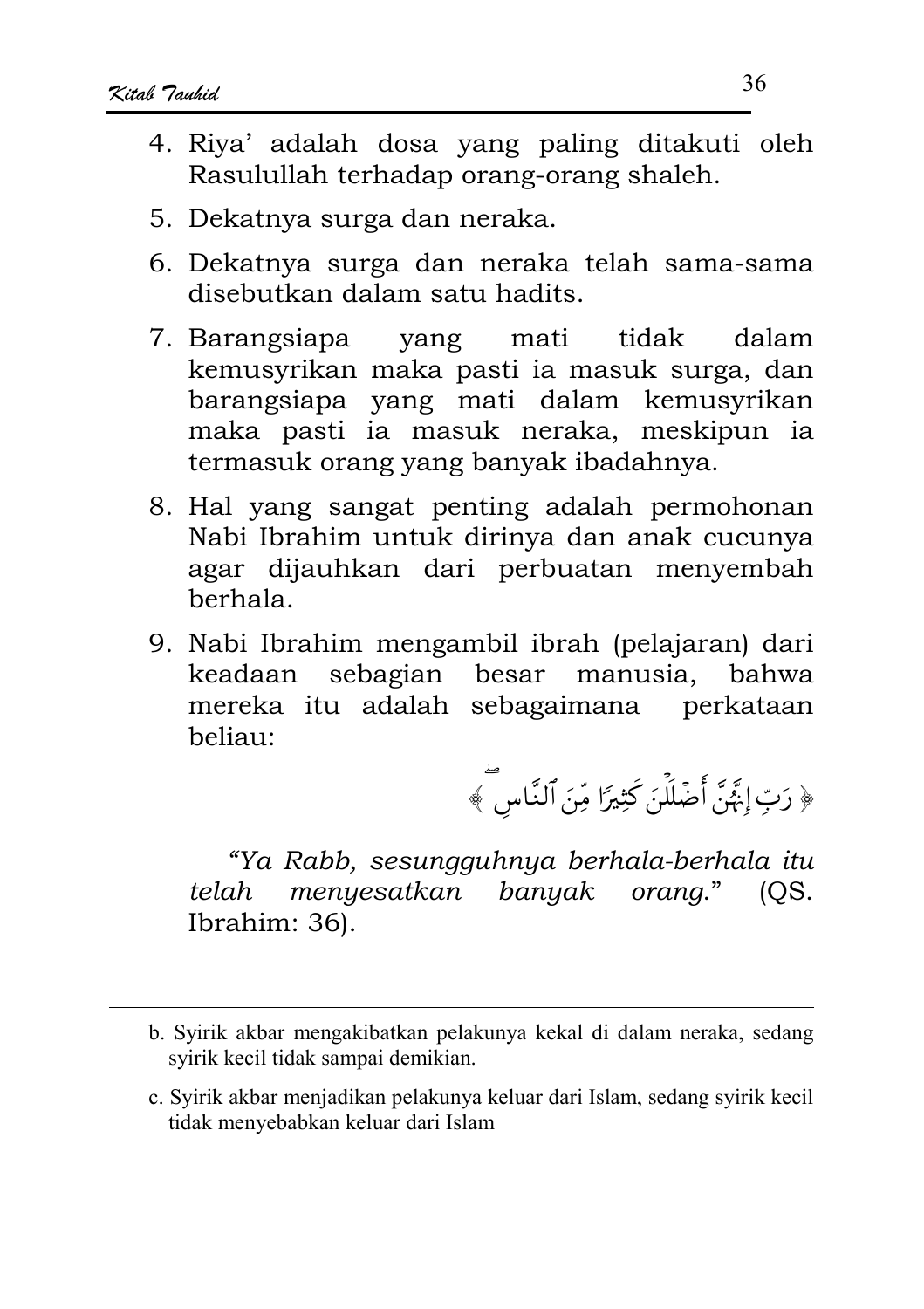- Dalam bab ini mengandung penjelasan  $10.$ tentang makna لاَ إِلَهَ إِلاَّ اللهَ sebagaimana dalam hadits yang diriwayatkan oleh Bukhari, [yaitu: pembersihan diri dari syirik dan pemurnian ibadah kepada Allah].
- Keutamaan orang yang dirinya bersih  $11$ dari kemusyrikan.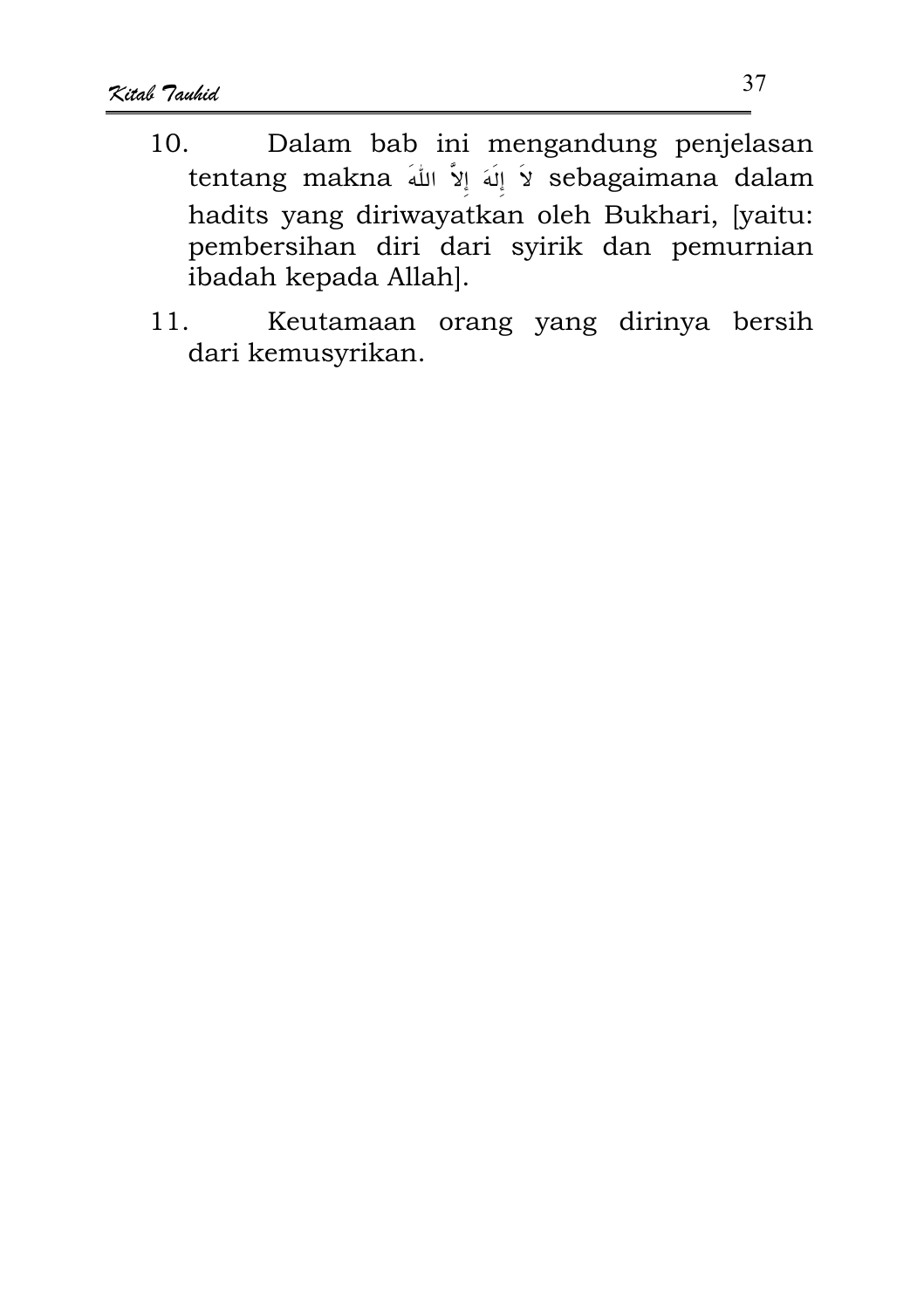#### **RAR5**

# DAKWAH KEPADA SYAHADAT "LA ILAHA ILLALLAH"

Firman Allah ,:

﴿ قُلْ هَـٰذِهِۦ سَبِيلَىٓ أَدۡعُوٓا۟ إِلَى ٱللَّهِ ۚ عَلَىٰ بَصِيرَةٍ أَنَاْ وَمَن ٱتَّبَعَنِى ۗ وَسُبۡحَـٰنَ ٱللَّهِ وَمَآ أَنَاْ مِنَ ٱلۡمُشۡرِكِينَ ﴾

"Katakanlah: "inilah jalan (agama) ku, aku dan orang-orang yang mengikutiku, aku berdakwah kepada Allah dengan hujjah yang nyata, Maha Suci Allah, dan aku tidak termasuk orang-orang yang musyrik". (QS. Yusuf: 108).

Ibnu Abbas  $\ast$  berkata: ketika Rasulullah ٦ mengutus Muadz bin Jabal ke Yaman beliau bersabda kepadanya:

(( إِنَّكَ تَأْتِى قَوْمًا مِنْ أَهْلِ الْكِتَابِ، فَلْيَكُنْ أَوَّلَ مَا تَدْعُوهُمْ إِلَيْهِ شَهَادَةُ أَنْ لاَ إلَهَ إلاَّ اللّٰهَ – وقي رواية: إلَى أَنْ يُوَحِّدُوْا اللّٰهَ- فَإنْ هُمْ أَطَاعُوْكَ لِذَلِكَ فَأَعْلِمْهُمْ أَنَّ اللَّهَ افْتَرَضَ عَلَيْهِمْ خَمْسَ صلَوَاتٍ هِيْ كُلِّ يَوْمٍ وَلَيْلَةٍ ، هَإِنْ هُمْ أَطَاعُوْكَ لِذَلِكَ فَأَعْلِمْهُمْ أَنَّ اللَّهَ افْتَرَضَ عَلَيْهِمْ صَدَقَةً تُؤْخَذُ مِنْ أَغْنِيَائِهِمْ فَتُرَدُّ عَلَى فُقَرَائِهِمْ، فَإِنْ هُمْ أَطَاعُوْكَ لِذَلِكَ فَإِيَّاكَ وَكَرَائِمَ أَمْوَالِهِمْ، وَاتَّق دَعْوَةَ الْمَطْلُوْمِ فَإِنَّهُ لَنْسٍ َ يَنْتَهَا وَيَيْنَ اللَّهِ حِجَابٌ ))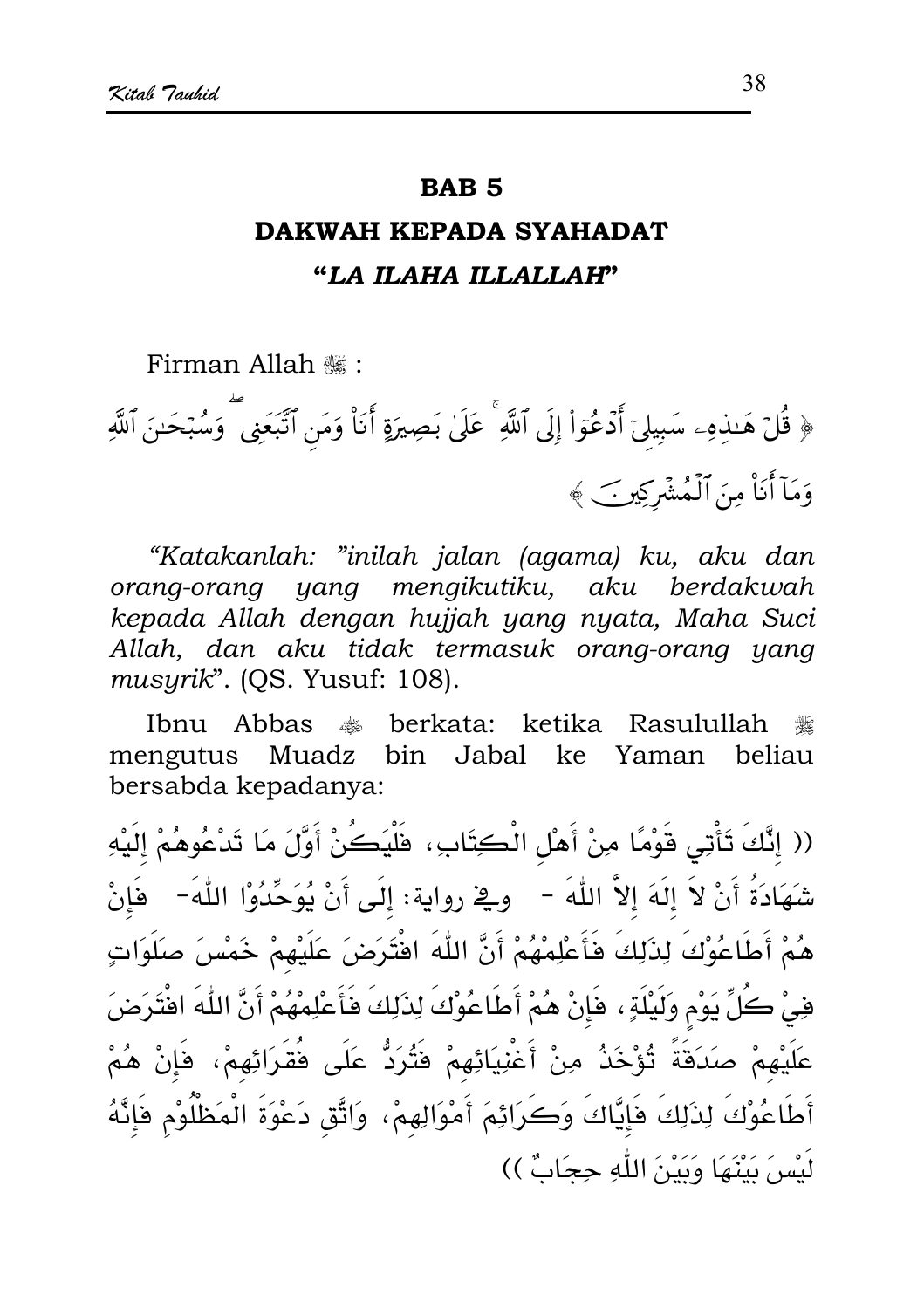"Sungguh kamu akan mendatangi orang-orang ahli kitab (Yahudi dan Nasrani) maka hendaklah pertama kali yang harus kamu sampaikan kepada mereka adalah syahadat La Ilaha Illallah -dalam riwayat yang lain disebutkan: "supaya mereka mentauhidkan Allah"- jika mereka mematuhi apa yang kamu dakwahkan, maka sampaikan kepada mereka bahwa Allah telah mewajibkan kepada mereka shalat lima waktu dalam sehari semalam, jika mereka telah mematuhi apa yang telah kamu sampaikan, maka sampaikanlah kepada mereka bahwa Allah telah mewajibkan kepada mereka zakat, yang diambil dari orang-orang kaya di antara mereka dan diberikan kepada orang-orang yang fakir. Dan jika mereka telah mematuhi apa yang kamu sampaikan, maka jauhkanlah dirimu dari harta pilihan mereka, dan takutlah kamu dari doanya orang-orang yang teraniaya, karena sesungguhnya tidak ada tabir penghalang antara doanya dan Allah." (HR. Bukhari dan Muslim).

Dalam hadits yang lain, Imam Bukhari dan Muslim meriwayatkan dari Sahl bin Sa'd  $\clubsuit$ , bahwa Rasulullah  $*$  disaat perang Khaibar bersabda:

(( لأُعْطِيَنَّ الرَّايَةَ غَدًا رَجُلاً يَحِبُّ اللَّهَ وَرَسُوْلَهُ، وَيُحِبُّهُ اللَّهُ وَرَسُوْلُهُ، يَفْتَحُ اللّهُ عَلَى يَدَيْهِ، هَبَاتَ النَّاسُ يَدُوْكُوْنَ لَيْلَتَهُمْ أَيُّهُمْ يُعْطَاهَا، فَلَمَّا أَصْبَحُوْا غَدَوْا عَلَى رَسُوْلِ اللّهِ ﷺ كَلُّهُمْ يَرْجُوْنَ أَنْ يُعْطَاهَا، فَقَالَ: (( أَيْنَ عَلِيٌّ بْنُ أَبِيْ طَالِبٍ؟ فَقِيْلَ: هُوَ يَشْتَكِي عَيْنَيْهِ، فَأَرْسَلُوْا إِلَيْهِ فَأُتِيَ بِهِ، فَبَصَقَ فِي عَيْنَيْهِ وَدَعَا لَهُ، فَبَرَأَ كَأَنْ لَمْ يَكُنْ بِهِ وَجَعٌ، فَأَعْطَاهُ الرَّايَةَ، فَقَالَ: (( انْفُدْ عَلَى رسْلِكَ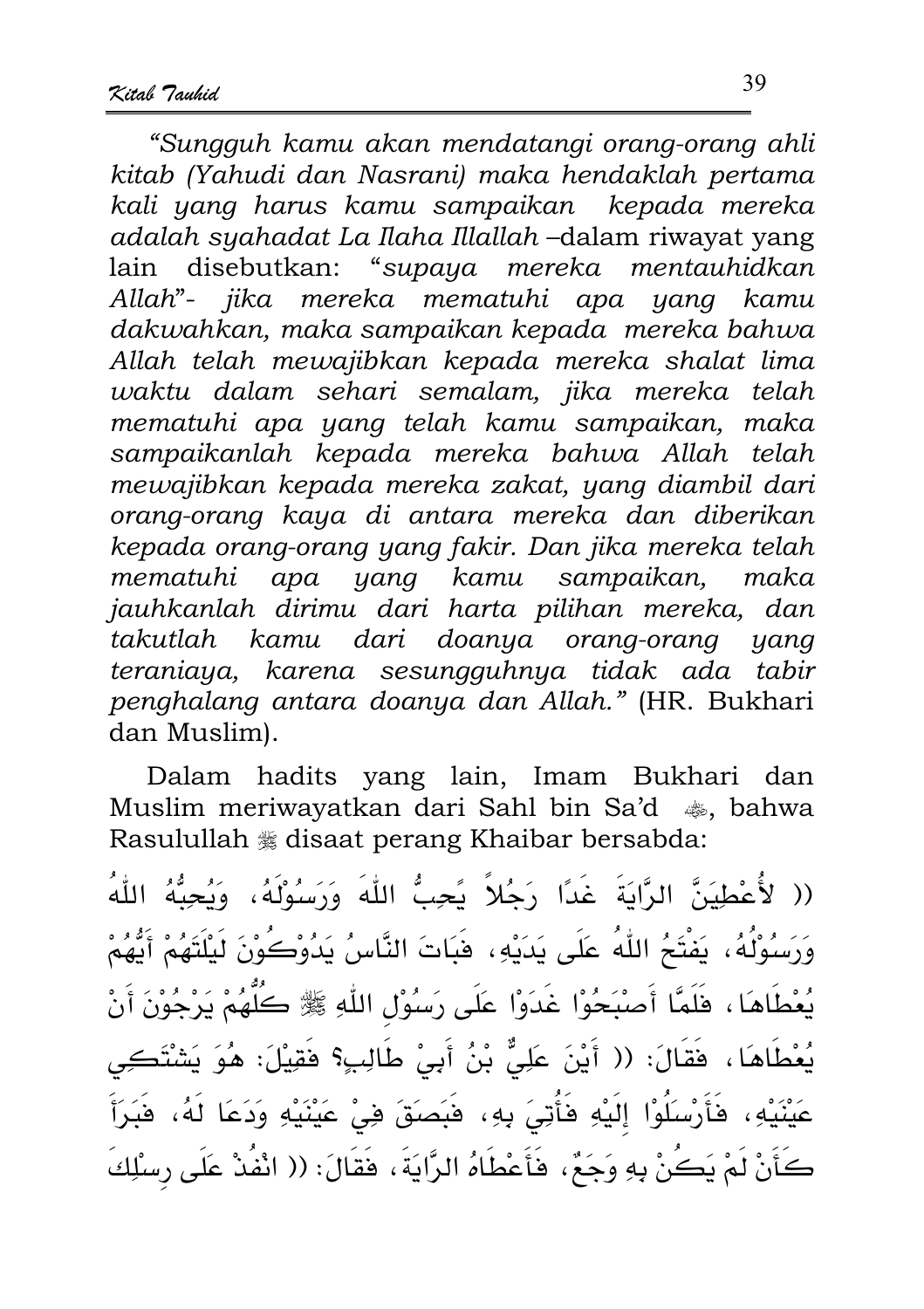حَتَّى تَنْزِرْلَ بِسَاحَتِهِمْ، ثُمَّ ادْعُهُمْ إِلَى الإِسْلاَمِ، وَأَخْبِرْهُمْ بِمَا يَجِبُ عَلَيْهِمْ مِنْ حَقٍّ اللَّهِ تَعَالَى هِيْهِ، فَوَاللَّهِ لأَنْ يَهْدِيَ اللَّهُ بِكَ رَجُلاً وَاحِدًا خَيْرٌ لَكَ مِنْ حُمُرِ النَّعَمِ )) يَدُوْكَوْنَ أي يَخُوْضُوْنَ.

"Sungguh akan aku serahkan bendera (komando perang) ini besok pagi kepada orang yang mencintai Allah dan Rasul-Nya, dan dia dicintai oleh Allah dan Rasul-Nya, Allah akan memberikan kemenangan dengan sebab kedua tangannya", maka semalam suntuk para sahabat memperbincangkan siapakah di antara mereka yang akan diserahi bendera itu, di pagi harinya mereka mendatangi Rasulullah , Masingmasing berharap agar ia yang diserahi bendera tersebut, maka saat itu Rasul bertanya: "di mana Ali bin Abi Thalib? Mereka menjawab: "dia sedang sakit pada kedua matanya, kemudian mereka mengutus orang untuk memanggilnya, dan datanglah ia. kemudian Rasul meludahi kedua matanya, seketika itu dia sembuh seperti tidak pernah terkena penyakit, kemudian Rasul menyerahkan bendera itu kepadanya dan bersabda: "melangkahlah engkau ke depan dengan tenang hingga engkau sampai ditempat mereka, kemudian ajaklah mereka kepada Islam (15), dan sampaikanlah kepada mereka akan hak-hak Allah dalam Islam, maka demi Allah, sungguh Allah

<sup>(15)</sup> Ajaklah mereka kepada Islam, yaitu kepada pengertian yang sebenarnya dari kedua kalimat syahadat, yaitu: berserah diri kepada Allah, lahir dan batin, dengan mentaati segala perintah-Nya dan menjauhi segala larangan-Nya, yang disampaikan melalui Rasul-Nya.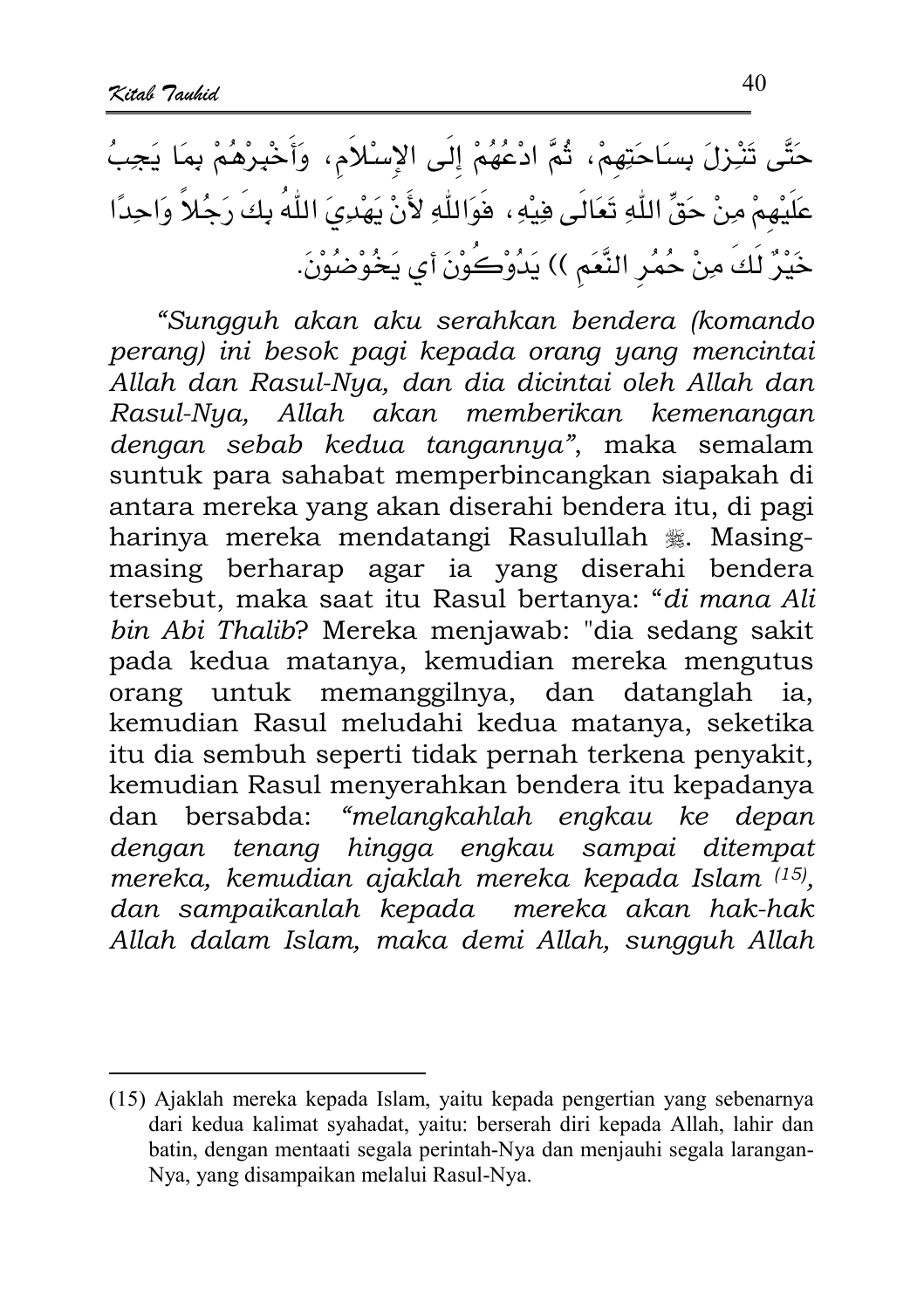memberi hidayah kepada seseorana dengan sebab kamu itu lebih baik dari unta-unta yang merah." (16).

Kandungan bab ini:

- 1. Dakwah kepada "La Ilaha Illallah" adalah jalannya orang-orang yang setia mengikuti Rasulullah <sub>概。</sub>
- 2. Peringatan akan pentingnya ikhlas [dalam berdakwah semata-mata karena Allah], sebab kebanyakan orang kalau mengajak kepada kebenaran, justru mereka mengajak kepada [kepentingan] dirinya sendiri.
- 3. Mengerti betul akan apa yang didakwahkan adalah termasuk kewajiban.
- 4. Termasuk bukti kebaikan tauhid, bahwa tauhid itu mengagungkan Allah.
- 5. Bukti kejelekan syirik, bahwa syirik itu merendahkan Allah
- 6. Termasuk hal yang sangat penting adalah menjauhkan orang Islam dari lingkungan orang orang musyrik, agar tidak menjadi seperti mereka, walaupun dia belum melakukan perbuatan syirik.
- 7. Tauhid adalah kewajiban pertama.
- 8. Tauhid adalah yang harus didakwahkan kali sebelum mendakwahkan pertama kewajiban yang lain termasuk shalat.

<sup>(16)</sup> Unta-unta merah adalah harta kekayaan yang sangat berharga dan menjadi kebanggaan orang arab pada masa itu.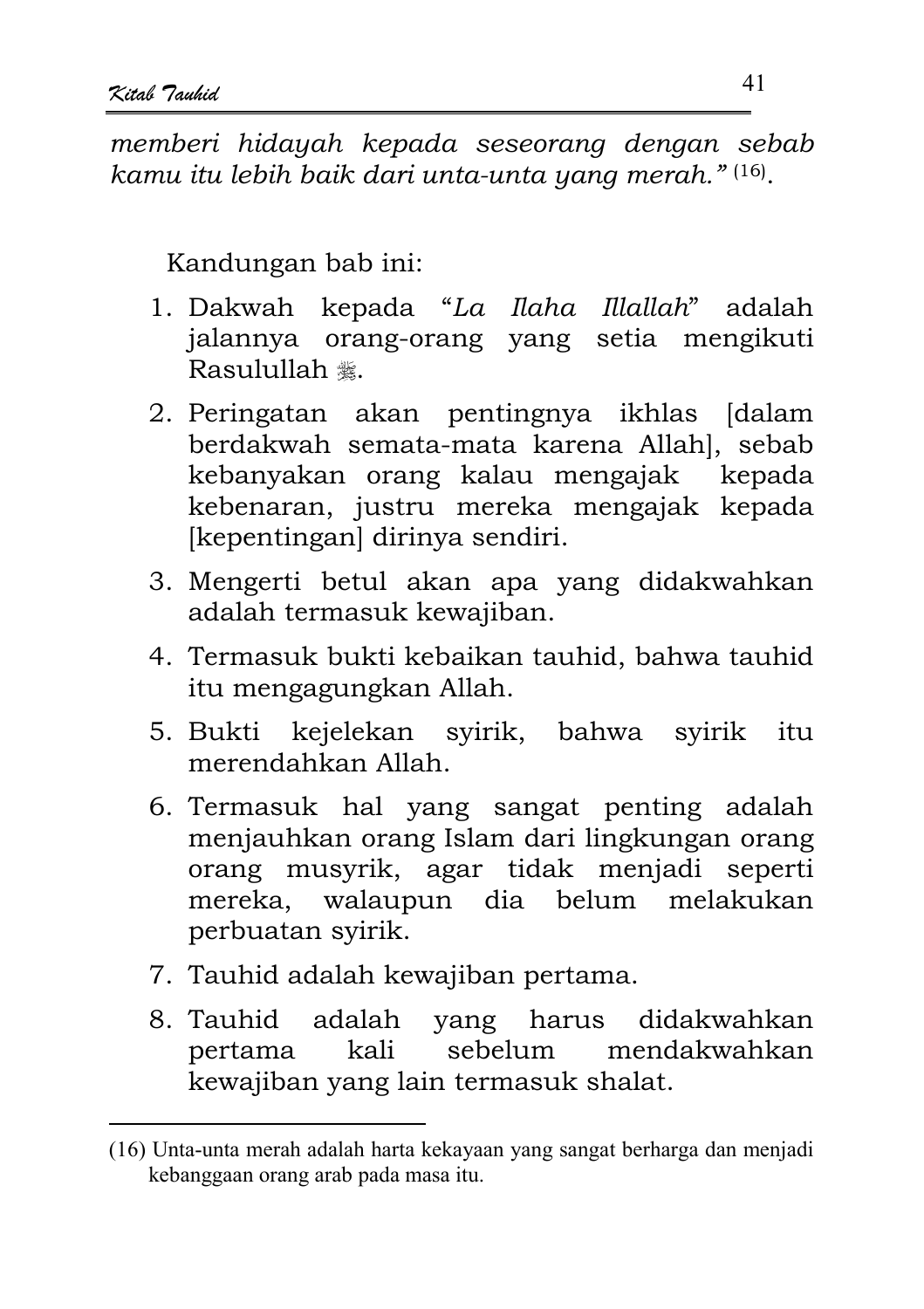- 9. Pengertian "supaya mereka mentauhidkan Allah" adalah pengertian syahadat.
- Seseorang terkadang termasuk ahli kitab,  $10<sub>1</sub>$ tapi ia tidak tahu pengertian syahadat yang sebenarnya, atau ia memahami namun tidak mengamalkannya.
- $11<sub>1</sub>$ Peringatan akan pentingnya sistem pengajaran dengan bertahap.
- Yaitu dengan diawali dari hal yang sangat  $12<sup>12</sup>$ penting kemudian yang penting dan begitu seterusnya.
- $13<sub>1</sub>$ Salah satu sasaran pembagian zakat adalah orang fakir.
- Kewajiban orang yang berilmu adalah  $14.$ menjelaskan tentang sesuatu yang masih diragukan oleh orang yang belajar.
- Dilarang mengambil harta yang terbaik  $15.$ dalam penarikan zakat.
- Menjaga diri dari berbuat dzalim 16. terhadap seseorang.
- $17$ Pemberitahuan bahwa do'a orang yang teraniava itu dikabulkan.
- Di antara bukti tauhid adalah ujian yang 18. dialami oleh Rasulullah \* dan para sahabat, seperti kesulitan, kelaparan maupun wabah penyakit.
- $19$ Sabda Rasulullah .: "Demi Allah akan aku serahkan bendera ..." adalah salah satu dari tanda-tanda kenabian beliau.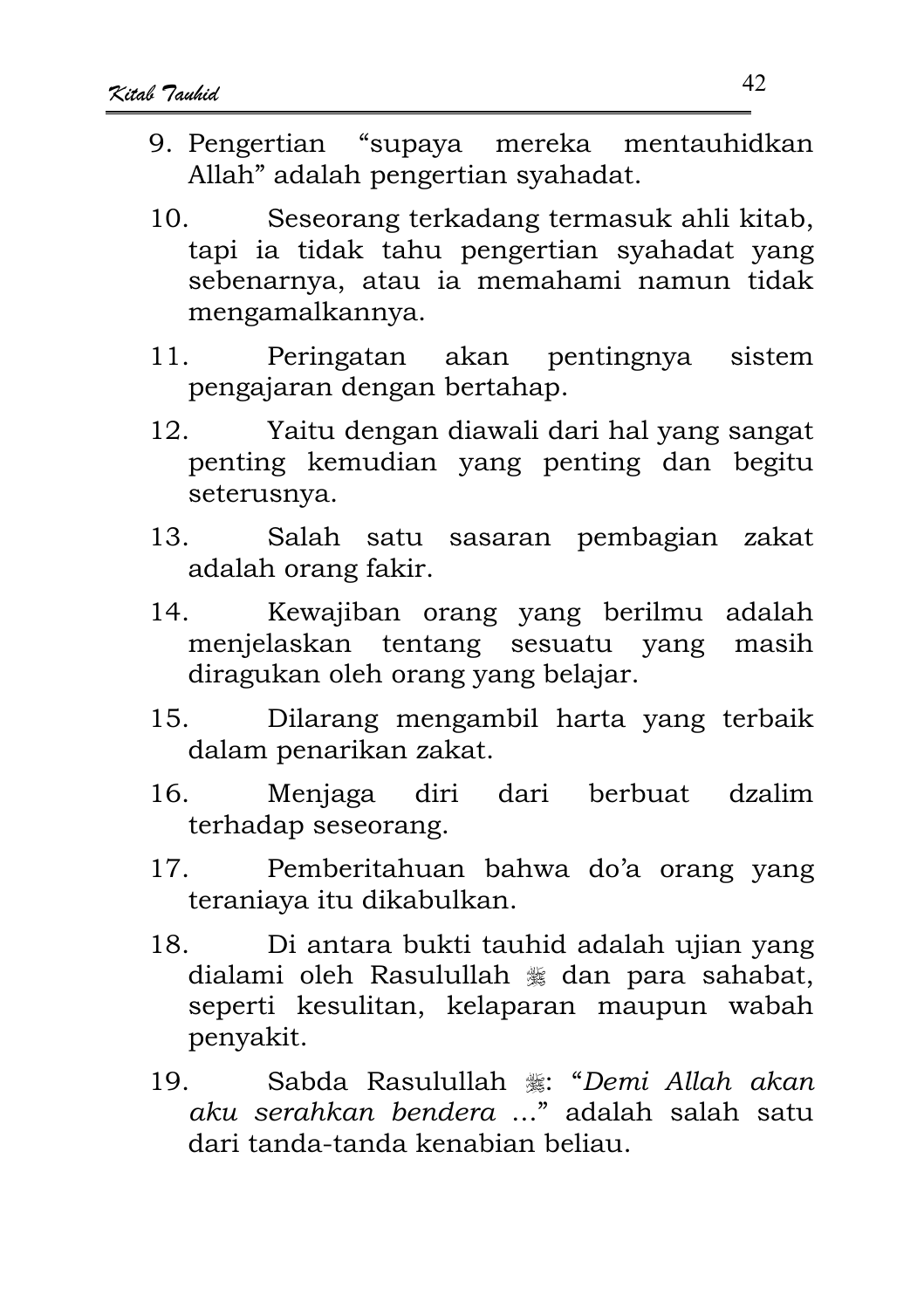- Kesembuhan kedua mata Ali, setelah  $20$ diludahi Rasulullah adalah salah satu dari tanda-tanda kenabian beliau
- Keutamaan sahabat Ali bin Abi Thalib ...  $21.$
- 22. Keutamaan para sahabat Rasul, [karena hasrat mereka vang besar sekali dalam kebaikan dan sikap mereka yang senantiasa berlomba-lomba dalam mengerjakan amal shaleh] ini dapat dilihat dari perbincangan mereka di malam [menjelang perang Khaibar, tentang siapakah di antara mereka yang akan diserahi bendera komando perang, masingmasing mereka menginginkan agar dirinyalah yang menjadi orang yang memperoleh kehormatan itul.
- Kewajiban mengimani takdir Allah,  $23.$ karena bendera tidak diserahkan kepada orang yang sudah berusaha, malah diserahkan kepada orang yang tidak berusaha untuk memperolehnya.
- Adab di dalam berjihad, sebagaimana  $24$ terkandung dalam sabda  $Rasul:$ vang "berangkatlah engkau dengan tenang".
- 25. Disyariatkan untuk mendakwahi musuh sebelum memeranginya.
- $26.$ Syariat ini berlaku pula terhadap mereka yang sudah pernah didakwahi dan diperangi sebelumnya.
- Dakwah harus dilaksanakan dengan 27. bijaksana, sebagaimana yang diisyaratkan dalam sabda Nabi: "... dan sampaikanlah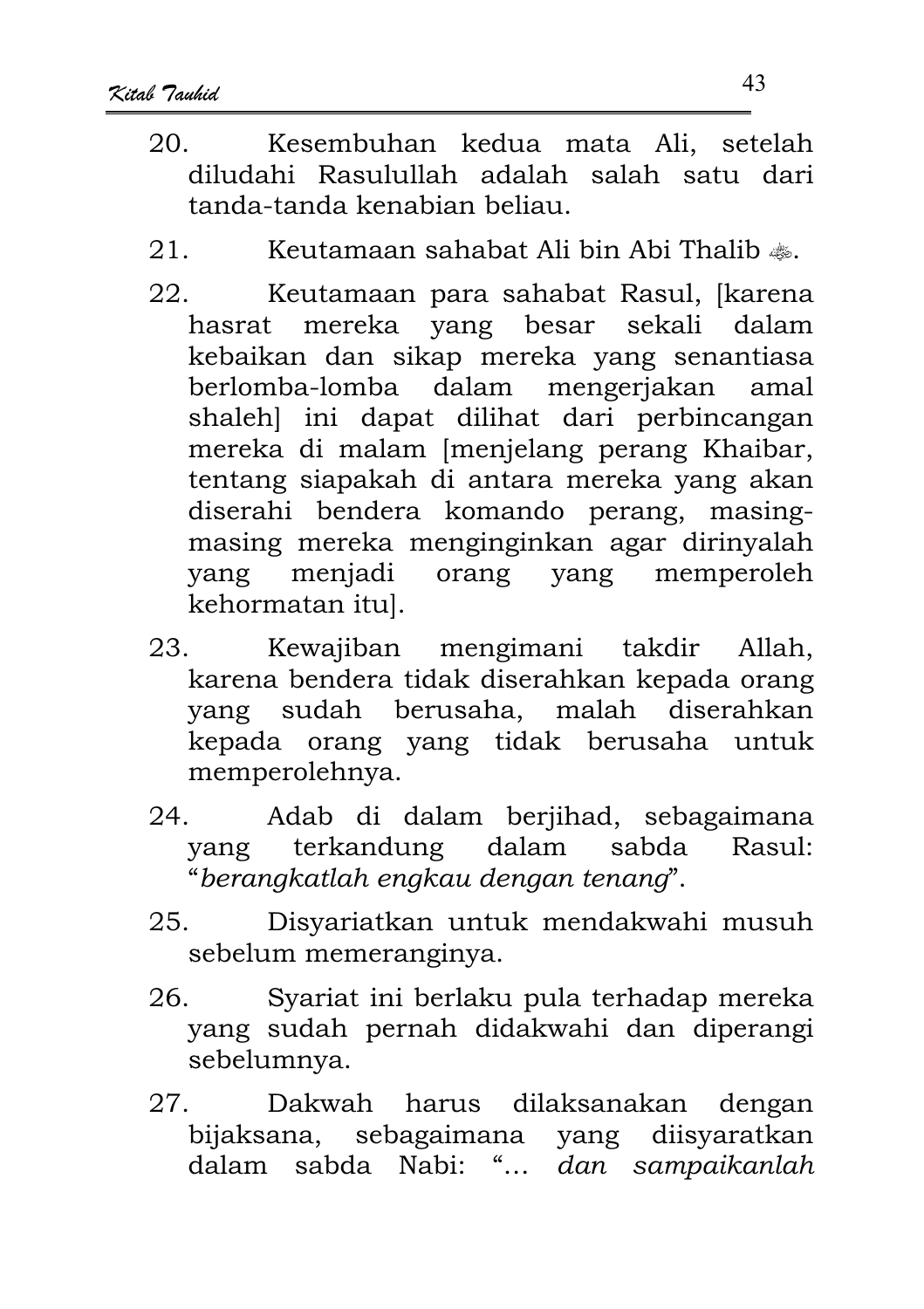kepada mereka tentang hak-hak Allah dalam Islam yang harus dilakukan".

- Wajib mengenal hak-hak Allah dalam 28. Islam  $(17)$
- Kemuliaan dakwah, dan besarnya pahala 29. bagi orang yang bisa memasukkan seorang saja ke dalam Islam.
- 30. Diperbolehkan bersumpah dalam menyampaikan petunjuk.

<sup>(17)</sup> Hak Allah dalam Islam yang wajib dilaksanakan ialah seperti: shalat, zakat, puasa, haji dan kewajiban-kewajiban lainnya.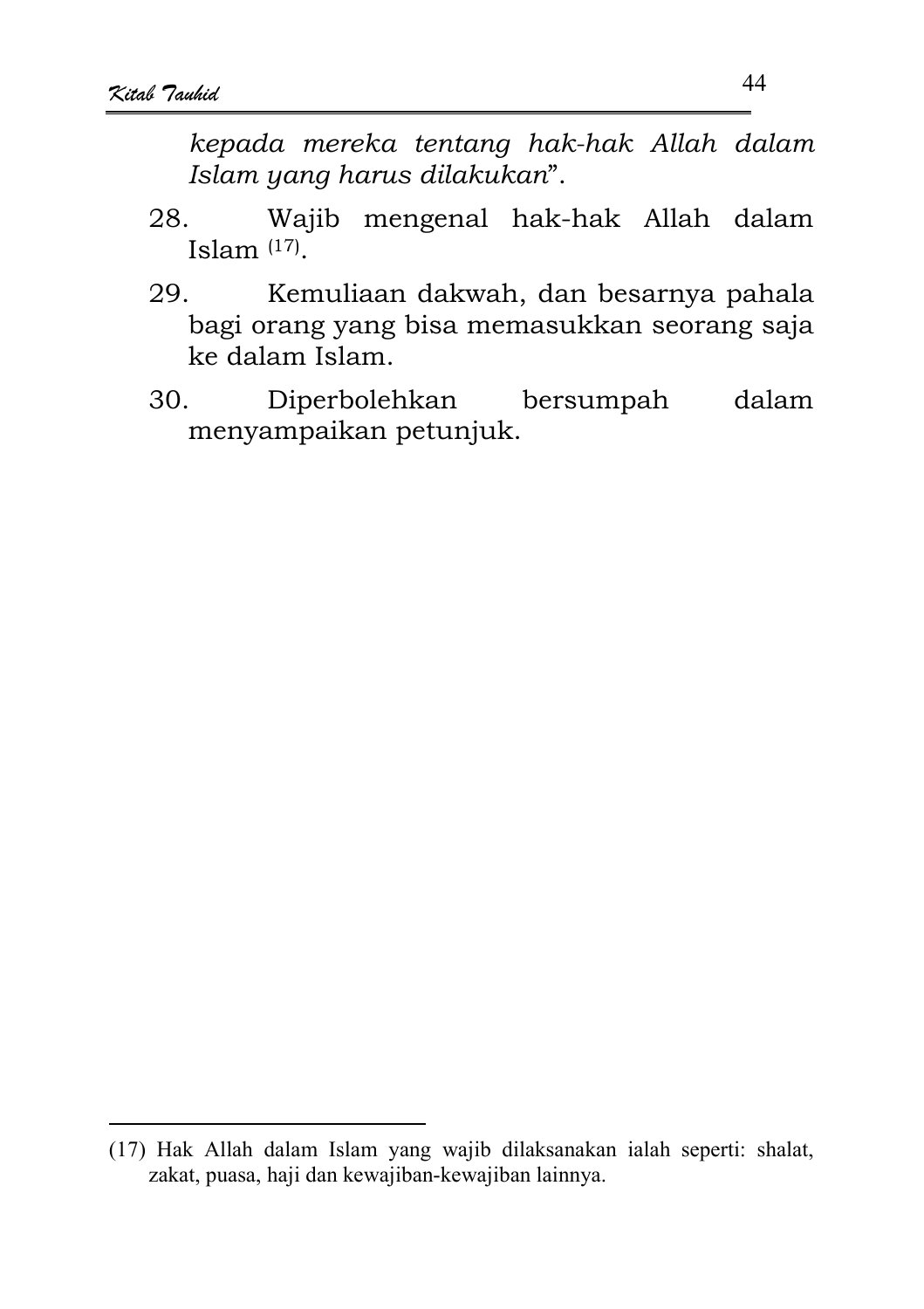#### **RAR6**

#### PENJELASAN TENTANG MAKNA TAUHID DAN SYAHADAT "LA ILAHA **ILLALLAH''**

Firman Allah .:

﴿ أُوْلَتِهِكَ ٱلَّذِينَ يَدۡعُونَ ۖ يَبۡتَغُونَ ۖ إِلَىٰ رَبِّهِمُ ٱلۡوَسِيلَةَ أَيُّهُمۡ أَقۡرَبُ وَيَرۡجُونَ رَحْمَتَهُۥ وَيَخَافُونَ عَذَابَهُۥ ۚ إِنَّ عَذَابَ رَبِّكَ كَانَ مَحْذُورًا ﴾

"Orang-orang yang mereka seru itu, mereka sendiri mencari jalan kepada tuhan mereka, siapa di antara mereka yang lebih dekat (kepada Allah), dan mereka mengharapkan rahmat-Nya serta takut akan siksa-Nya; sesungguhnya siksa Tuhanmu adalah sesuatu yang (harus) ditakuti." (QS. Al Isra': 57).

﴿ وَإِذْ قَالَ إِبْرَٰهِمُ لِأَبِيهِ وَقَوْمِهِۦٓ إِنَّنِي بَرَآءٌ مِّمَّا تَعۡبُدُونَ (٢) إِلَّا ٱلَّذِي فَطَرَني فَإِنَّهُۥ سَيَهْدِين ﴾

"Dan ingatlah ketika Ibrahim berkata kepada bapak dan kaumnya: "sesungguhnya aku membebaskan diri dari apa yang kalian sembah, kecuali (Allah) Dzat yang telah menciptakan aku, karena hanya Dia yang akan menunjukkan (kepada jalan kebenaran)." (OS. Az Zukhruf: 26-27).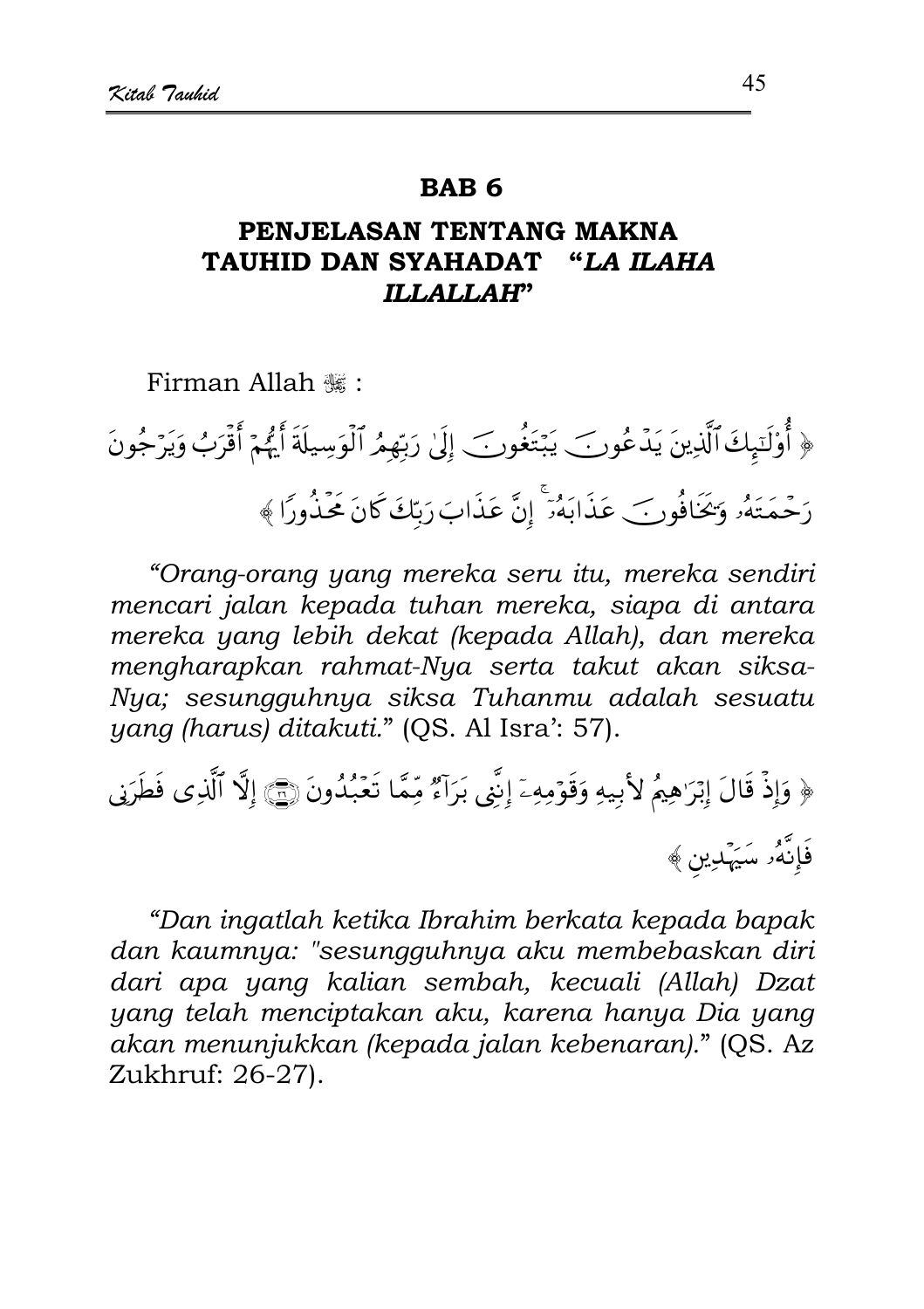﴿ ٱتَّخَذُوٓاْ أَحۡبَارَهُمۡ وَرُهۡبَـٰنَهُمۡ أَرۡبَابَا مِّن دُونِنِ ٱللَّهِ وَٱلۡمَسِيحَ ٱبۡنَ ۖ مَرۡيَمَ وَمَآ أُمِرُوٓا۟ إِلَّآ لِيَعۡبُدُوٓا۟ إِلَيۡهَا ۖ وَٰحِدَا ۖ لَّآ إِلَٰهَ إِلَّا ۖ هُوَ ۚ شُبۡحَنَهُۥ عَمَّا يُشْرِكُونَ ١

"Mereka menjadikan orang-orang alim dan pendetapendeta mereka sebagai tuhan-tuhan selain Allah, dan (mereka mempertaruhkan pula) Al Masih putera Maryam; padahal mereka itu tiada lain hanyalah diperintahkan untuk beribadah kepada satu sembahan, tiada sembahan yang hag selain Dia. Maha suci Allah dari perbuatan syirik mereka." (OS. At Taubah: 31).

"Di antara sebagian manusia ada yang menjadikan tuhan-tuhan tandingan selain Allah. mereka mencintainya sebagaimana mereka mencintai Allah, adapun orang-orang yang beriman lebih besar cintanya kepada Allah." (QS. Al Bagarah: 165).

Muslim, bahwa Diriwayatkan dalam Shahih Rasulullah \* bersabda:

"Barangsiapa yang mengucapkan لَا إِلَٰهَ إِلاَّ اللهُ Barangsiapa yang mengucapkan mengingkari sesembahan selain Allah, maka haramlah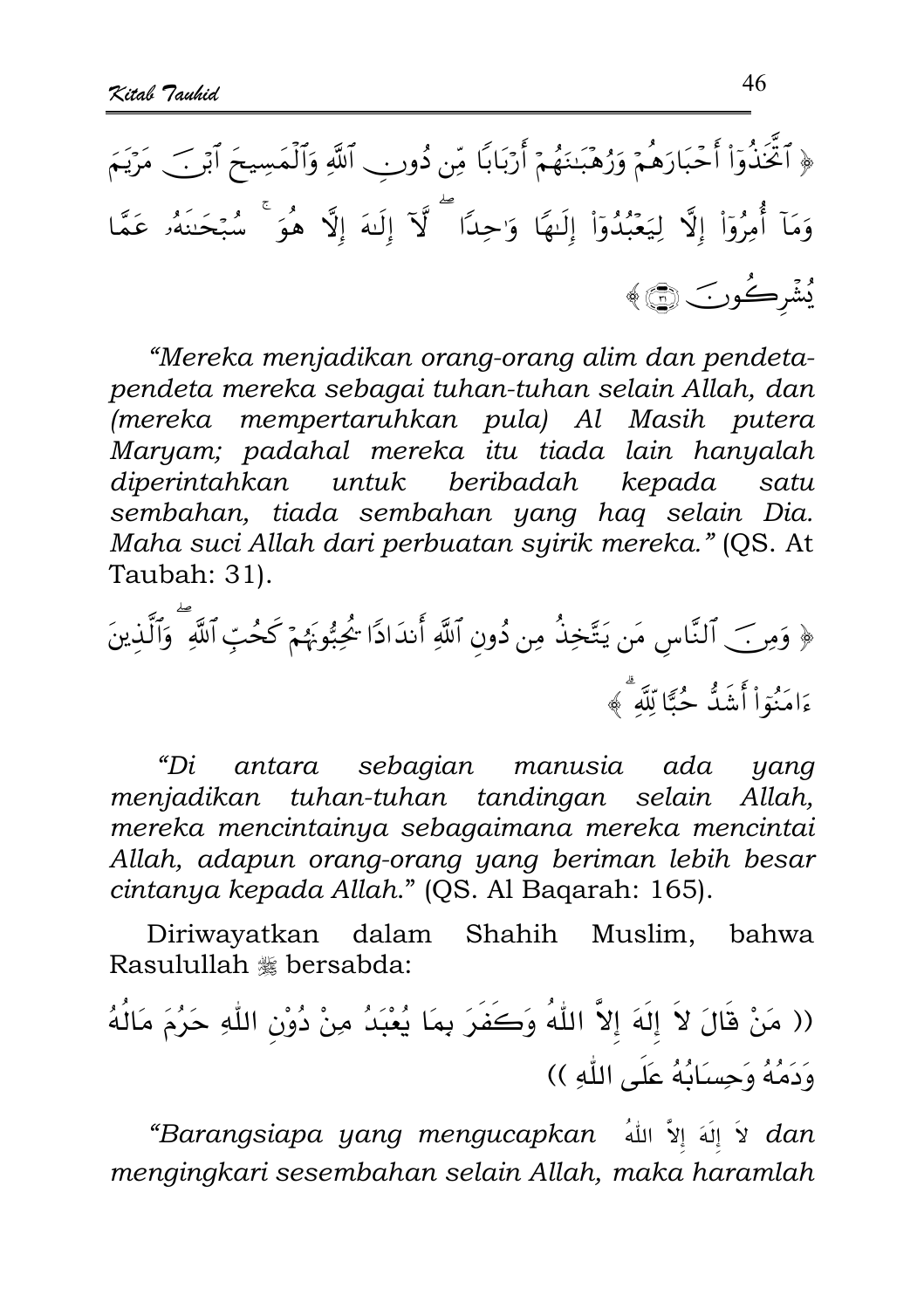harta dan darahnya, adapun perhitungannya terserah kepada Allah".

Keterangan tentang bab ini akan dipaparkan pada bab-bab berikutnya.

Adapun kandungan bab ini menyangkut masalah vang paling besar dan paling mendasar, vaitu pembahasan tentang makna tauhid dan syahadat.

Masalah tersebut telah diterangkan oleh bab ini dengan beberapa hal yang cukup jelas, antara lain:

- 1. Ayat dalam surat Al Isra'. Diterangkan dalam ayat ini sanggahan terhadap orang-orang musyrik, yang memohon kepada orang-orang shaleh, oleh karena vang itu. avat ini mengandung penjelasan suatu **bahwa** perbuatan mereka itu adalah syirik besar (18).
- 2. Ayat dalam surat At taubah. Diterangkan dalam ayat ini bahwa orang-orang ahli kitab telah menjadikan orang-orang alim dan pendetapendeta mereka sebagai tuhan-tuhan selain Allah, dan dijelaskan pula bahwa mereka hanya diperintahkan untuk menyembah kepada satu sesembahan, dan menurut penafsiran yang sebenarnya mereka itu hanya diperintahkan untuk taat kepadanya dalam hal-hal yang tidak bermaksiat kepada Allah, dan tidak berdoa kepadanya.

<sup>(18)</sup> Dapat diambil kesimpulan dari ayat dalam surat Al Isra' tersebut bahwa makna tauhid dan syahadat "La Ilaha Illallah" yaitu: meninggalkan apa yang dilakukan oleh orang-orang musyrik, seperti menyeru (memohon) kepada orang-orang shaleh dan meminta syafaat mereka.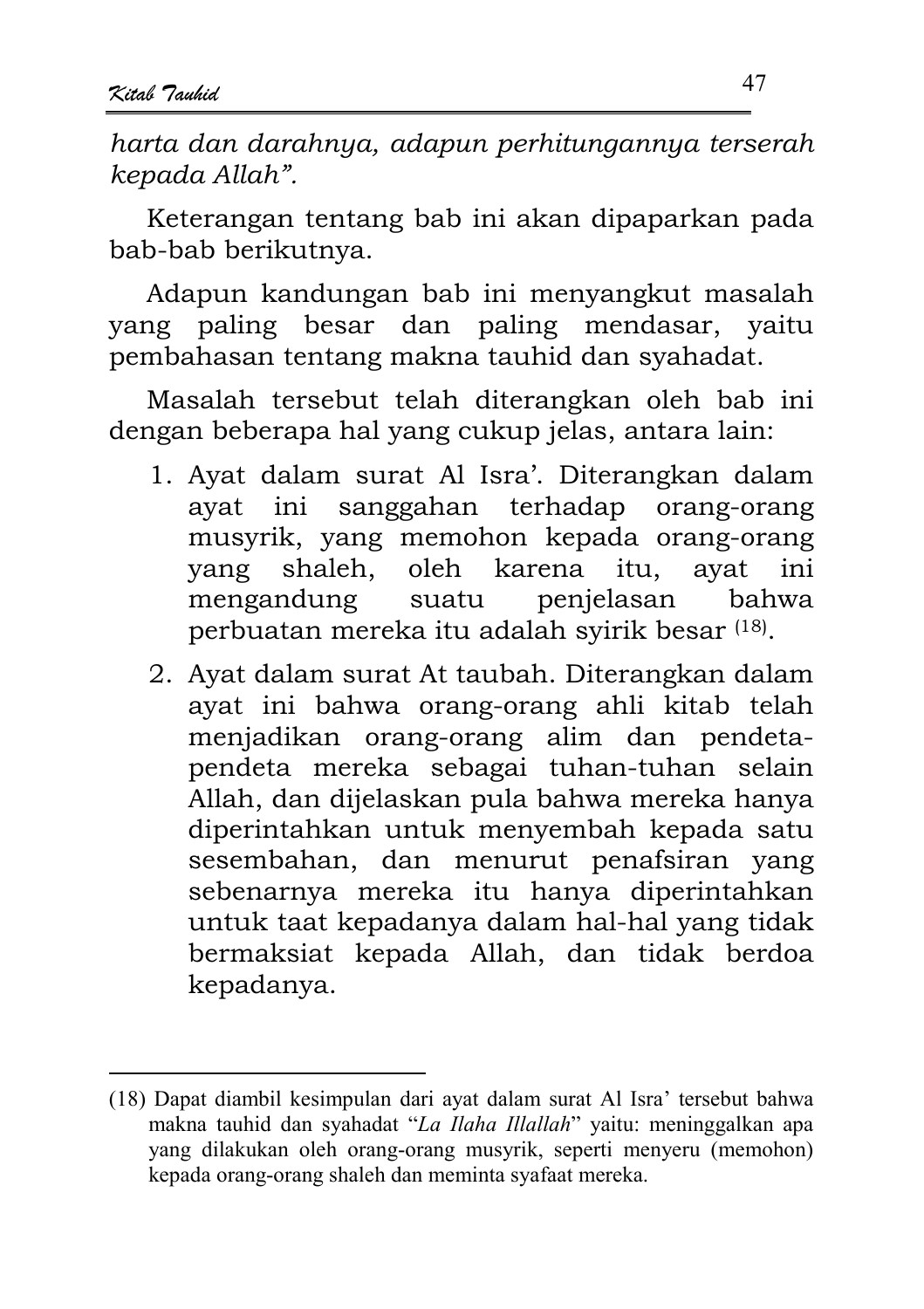3. Kata-kata Nabi Ibrahim ang kepada orang-orang kafir: "sesungguhnya saya berlepas diri dari apa yang kalian sembah, kecuali (saya hanya menyembah) Dzat yang menciptakanku".

Di sini beliau mengecualikan Allah dari segala sesembahan.

Pembebasan (dari segala sembahan yang batil) dan pernyataan setia (kepada sembahan yang haq, yaitu: Allah) adalah makna yang sebenarnya dari syahadat "La Ilaha Illallah".

Allah « berfirman:

﴿ وَجَعَلَهَا كَلِمَةً بَاقِيَةً فِي عَقِبِهِۦ لَعَلَّهُمْ يَرْجِعُونَ ﴾

"Dan Nabi Ibrahim menjadikan kalimat syahadat ini kalimat yang kekal pada keturunannya, agar mereka ini kembali (kepada jalan yang benar)." (QS. Az Zukhruf: 28).

4. Ayat dalam surat Al Bagarah yang berkenaan dengan orang-orang kafir, yang dikatakan oleh Allah dalam firman-Nya:

﴿ وَمَا هُم بِخَرِجِينَ مِنَ ٱلنَّارِ﴾

"Dan mereka tidak akan bisa keluar dari neraka". (QS. Al Bagarah: 167).

Disebutkan dalam ayat tersebut, bahwa mereka menyembah tandingan-tandingan selain Allah, yaitu dengan mencintainya sebagaimana mereka mencintai Allah, ini menunjukkan bahwa mereka mempunyai kecintaan yang besar kepada Allah, meskipun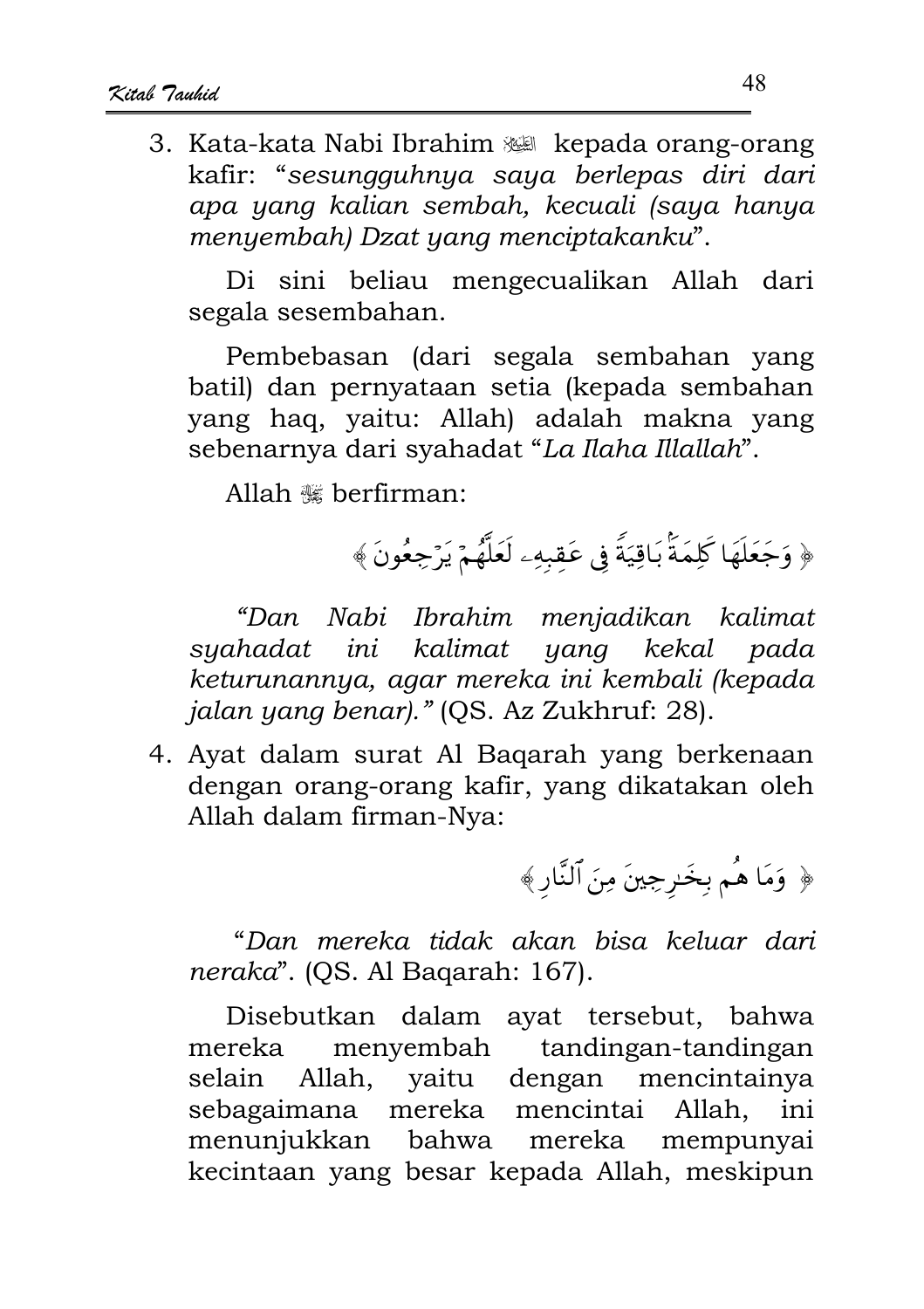demikian kecintaan mereka ini belum bisa memasukkan mereka ke dalam agama Islam  $(19)$ 

bagaimana dengan Lalu mereka yang cintanya kepada sesembahan selain Allah itu lebih besar dari cintanya kepada Allah?

Lalu bagaimana lagi orang-orang yang cuma hanya mencintai sesembahan selain Allah, dan tidak mencintai Allah?

5. Sabda Rasulullah \*:

(( مَنْ قَالَ لاَ إِلَهَ إِلاَّ اللّهُ وَكَفَرَ بِمَا يُعْبَدُ مِنْ دُوْنِ اللّهِ حَرُمَ مَالُهُ وَدَمُهُ وَجِسَانُهُ عَلَى اللَّهِ ))

"Barangsiapa yang mengucapkan لَا إِلَهَ إِلاَّ اللهُ Barangsiapa yang mengucapkan mengingkari sesembahan selain Allah, maka haramlah harta dan darahnya, adapun perhitungannya terserah kepada Allah".

Ini adalah termasuk hal yang penting sekali yang menjelaskan pengertian أَلَا اللهُ اللهُ yang menjelaskan pengertian dijadikan Rasulullah vang sebagai apa pelindung darah dan harta bukanlah sekedar mengucapkan kalimat itu dengan lisan atau memahami arti dan lafadznya, atau mengetahui akan kebenarannya, bahkan bukan pula karena tidak meminta kecuali kepada Allah saja, yang tiada sekutu bagi-Nya, akan tetapi

<sup>(19)</sup> Dari ayat dalam surat Al Bagarah tersebut diambil kesimpulan bahwa penjelasan makna tauhid dan syahadat "La Ilaha Illallah" yaitu: pemurnian tauhid kepada Allah yang diiringi dengan rasa rendah diri dan penghambaan hanya kepada-Nya.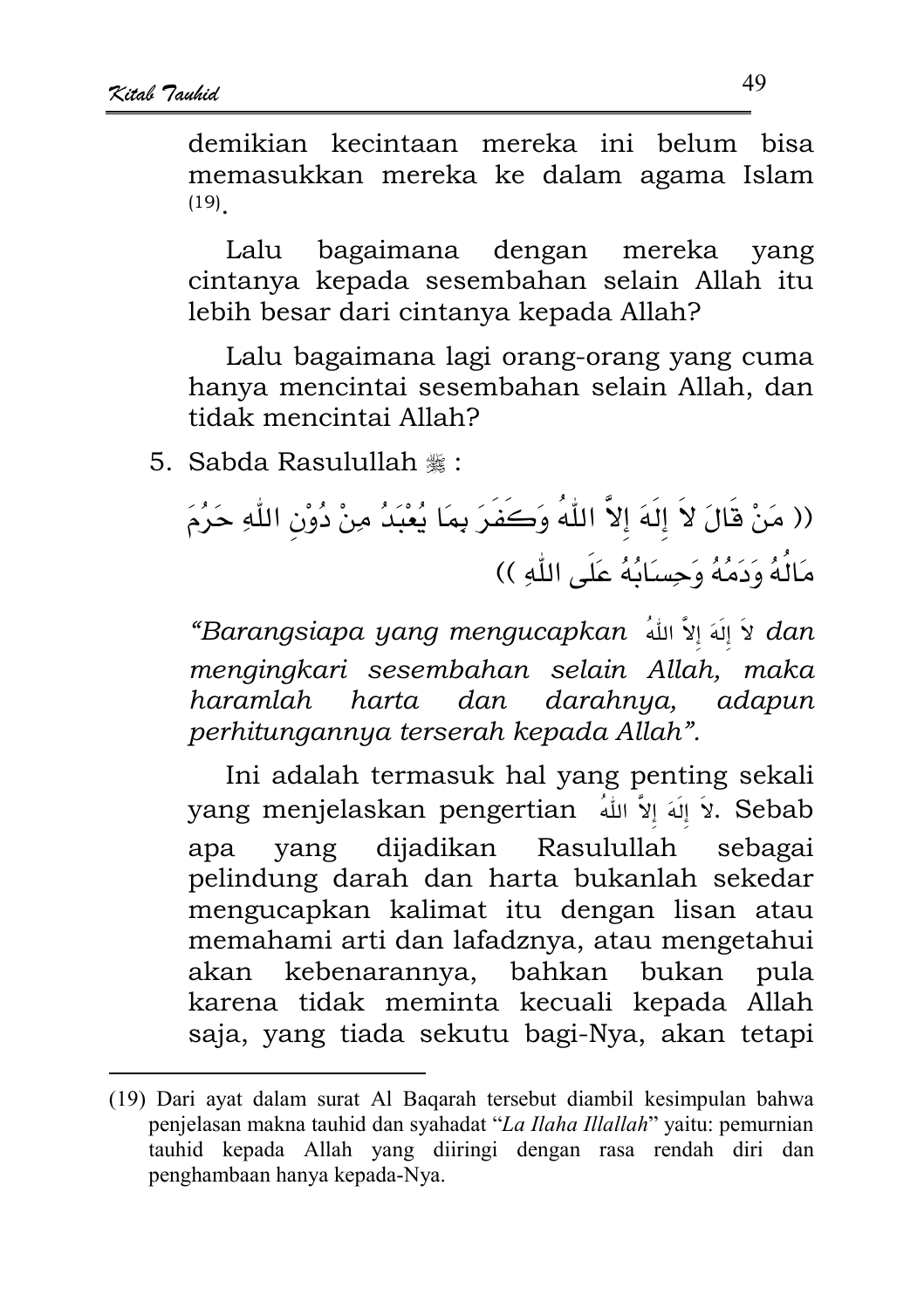harus disertai dengan tidak adanya penyembahan kecuali hanya kepada-Nya.

Jika dia masih ragu atau bimbang, maka belumlah haram dan terlindung harta dan darahnya.

Betapa besar dan pentingnya penjelasan makna لاَ إِلَهَ إِلاَّ اللهُ makna لاَ إِلاَّ اللهُ yang termuat dalam hadits ini, dan betapa jelasnya keterangan yang dikemukakannya, dan kuatnya argumentasi diajukan bagi orang-orang yang yang menentangnya.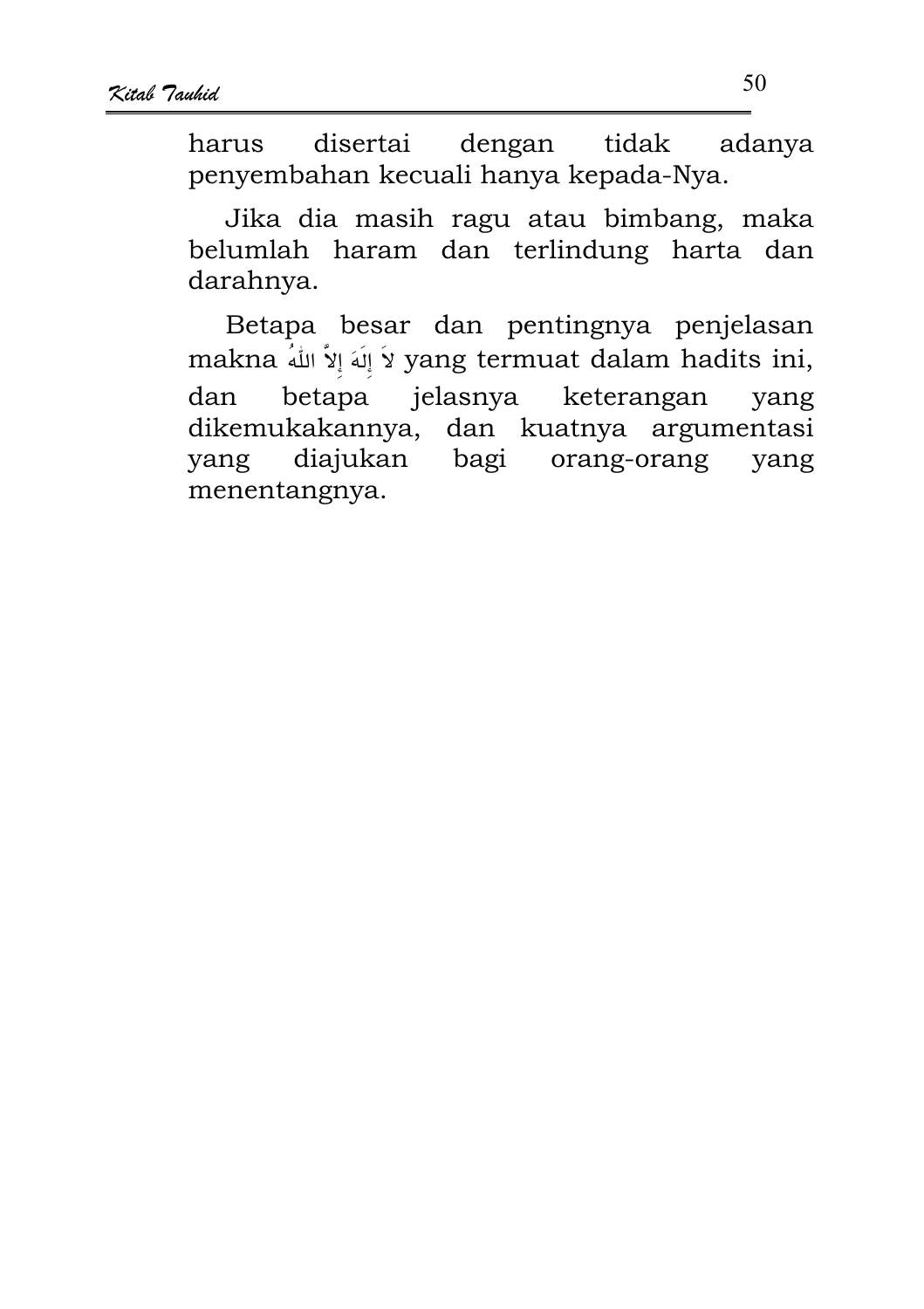#### **RAR7**

## **MEMAKAI GELANG DAN SEJENISNYA** UNTUK MENANGKAL BAHAYA ADALAH PERBUATAN SYIRIK (20).

Firman Allah .:

﴿ قُل أَفَرَءَيْتُم مَّا تَدۡعُونَ مِن دُون ٱللَّهِ إِنۡ أَرَادَنِىَ ٱللَّهُ بِضُرٍّ هَلۡ هُنَّ كَشِفَتُ ضُرِّهِۦٓ أَوۡ أَرَادَنِي بِرَحۡمَةٍ هَلۡ هُرۡ ﴾ ﴾ مُمۡسِكَتُ رَحۡمَتِهِۦ ۚ قُلۡ حَسۡبِيَ ٱللَّهُ عَلَيۡهِ يَتَوَكَّلُ ٱلۡمُتَوَكِّلُونَ ﴾

"Katakanlah (hai Muhammad kepada orang-orang musyrik): terangkanlah kepadaku tentang apa yang selain Allah, jika Allah kamu seru hendak mendatangkan kemadharatan kepadaku, apakah *herhala berhala* itu. dapat menghilangkan kemadharatan itu? atau jika Allah menghendaki untuk melimpahkan suatu rahmat kepadaku apakah mereka mampu menahan rahmat-Nya? katakanlah: cukuplah Allah bagiku, hanya kepada-Nyalah orang-orang yang berserah diri bertawakkal." (OS. Az Zumar: 38).

<sup>(20)</sup> Dimulai dengan bab ini, penulis hendak menerangkan lebih lanjut tentang pengertian tauhid dan syahadat "La Ilaha Illallah", dengan menyebutkan hal hal yang bertentangan dengannya, yaitu : syirik dan macam macamnya, baik yang akbar maupun yang ashghor, karena dengan mengenal syirik sebagai lawan tauhid akan jelas sekali pengertian yang sebenarnya dari tauhid dan syahadat "La Ilah Illah".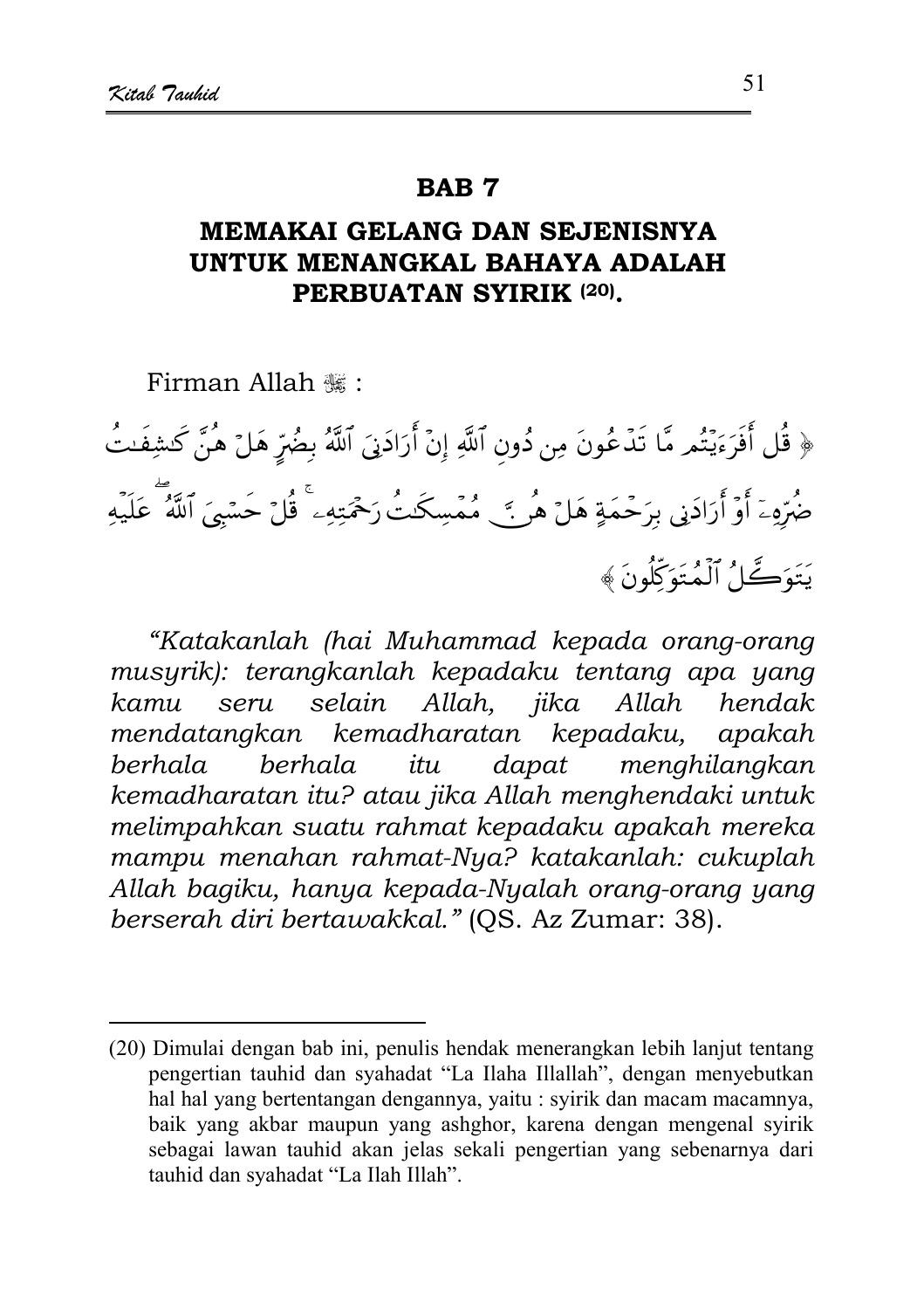hin Husain Imran .\*\* menuturkan hahwa Rasulullah t melihat seorang laki-laki memakai gelang vang terbuat dari kuningan, kemudian beliau bertanya:

(( مَا هَدَهِ؟ قَالَ: مِنَ الوَاهِنَةِ، فَقَالَ: انْزَعْهَا فَإِنَّهَا لاَ تَرْيْدُكَ إلاَّ وَهْنًا ، فَإِنَّكَ لَوْ مِتَّ وَهِيَ عَلَيْكَ مَا أَفْلَحْتَ أَبَدًا ))

"Apakah itu? orang laki-laki itu menjawab: "gelang penangkal penyakit", lalu Nabi bersabda: "lepaskan gelang itu, karena sesungguhnya ia tidak akan menambah kecuali kelemahan pada dirimu, dan jika kamu mati sedangkan gelang ini masih ada pada tubuhmu maka kamu tidak akan beruntung selamalamanya." (HR. Ahmad dengan sanad yang bisa diterima)

Diriwayatkan oleh Imam Ahmad pula dari Uqbah bin Amir, dalam hadits yang marfu', Rasulullah # bersabda:

((مَنْ تَعَلَّقَ تَمِيْمَةً فَلاَ أَتَمَّ اللّهُ لَهُ، وَمَنْ تَعَلَّقَ وَدَعَةً فَلاَ وَدَعَ اللّهُ لَه )) وِيخِ رواية: (( مَنْ تَعَلَّقَ تَمِيْمَةً فَقَدْ أَشْرَكَ ))

"Barangsiapa yang menggantungkan tamimah (21) maka Allah tidak akan mengabulkan keinginannya, dan barangsiapa yang menggantungkan Wada'ah (22)

<sup>(21)</sup> Tamimah: sesuatu yang dikalungkan di leher anak-anak sebagai penangkal atau pengusir penyakit, pengaruh jahat yang disebabkan oleh rasa dengki seseorang, dan lain sebagainya.

<sup>(22)</sup> Wada'ah: sesuatu yang diambil dari laut, menyerupai rumah kerang; menurut anggapan orang-orang jahiliyah dapat digunakan sebagai penangkal penyakit. Termasuk dalam pengertian ini adalah jimat.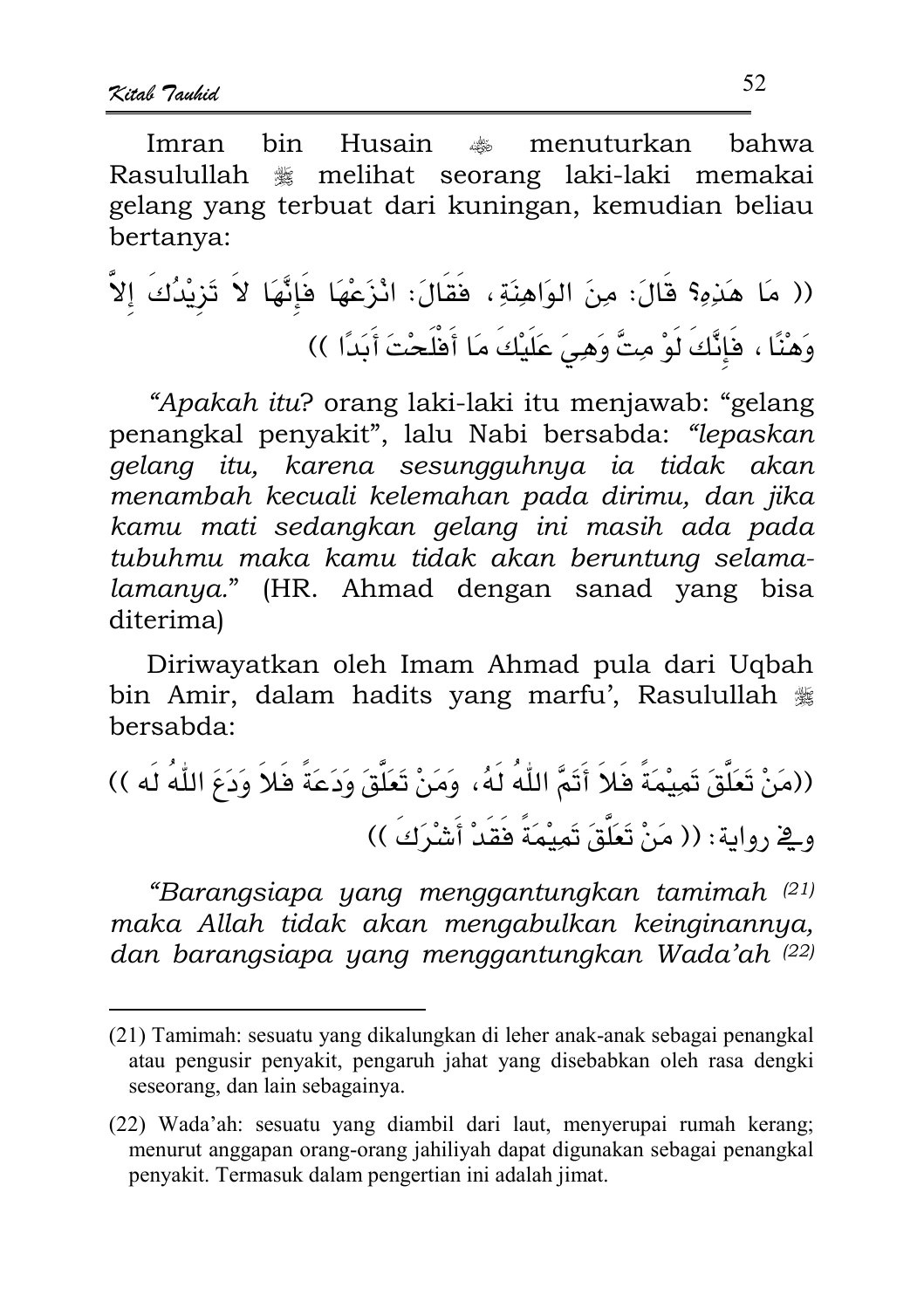maka Allah tidak akan memberikan ketenangan kepadanya" dan dalam riwayat yang lain Rasul bersabda: "Barangsiapa yang menggantungkan tamimah maka ia telah berbuat kemusyrikan".

Ibnu Abi Hatim meriwayatkan dari Hudzaifah bahwa ia melihat seorang laki-laki yang di tangannya ada benang untuk mengobati sakit panas, maka dia putuskan benang itu seraya membaca firman Allah

﴿ وَمَا يُؤْمِنُ أَكۡـَٰٓرُهُم بِٱللَّهِ إِلَّا وَهُم مُّشۡرَكُونَ ﴾

"Dan sebagian besar dari mereka tidak beriman kepada Allah. melainkan dalam keadaan mempersekutukan Allah (dengan sesembahan lain)". (OS. Yusuf: 106).

Kandungan bab ini:

- 1. Larangan keras memakai gelang, benang dan sejenisnya untuk tujuan-tujuan seperti tersebut di atas
- 2. Dikatakan bahwa sahabat Nabi tadi apabila mati sedangkan gelang (atau sejenisnya) itu masih melekat pada tubuhnya, maka ia tidak akan beruntung selamanya, ini menunjukkan kebenaran pernyataan para sahabat bahwa syirik kecil itu lebih berat dari pada dosa besar.
- 3. Syirik tidak dapat dimaafkan dengan alasan tidak tahu.
- 4. Gelang, benang dan sejenisnya tidak berguna untuk menangkal atau mengusir suatu penyakit, bahkan ia bisa mendatangkan bahaya, seperti sabda Nabi Muhammad ... "...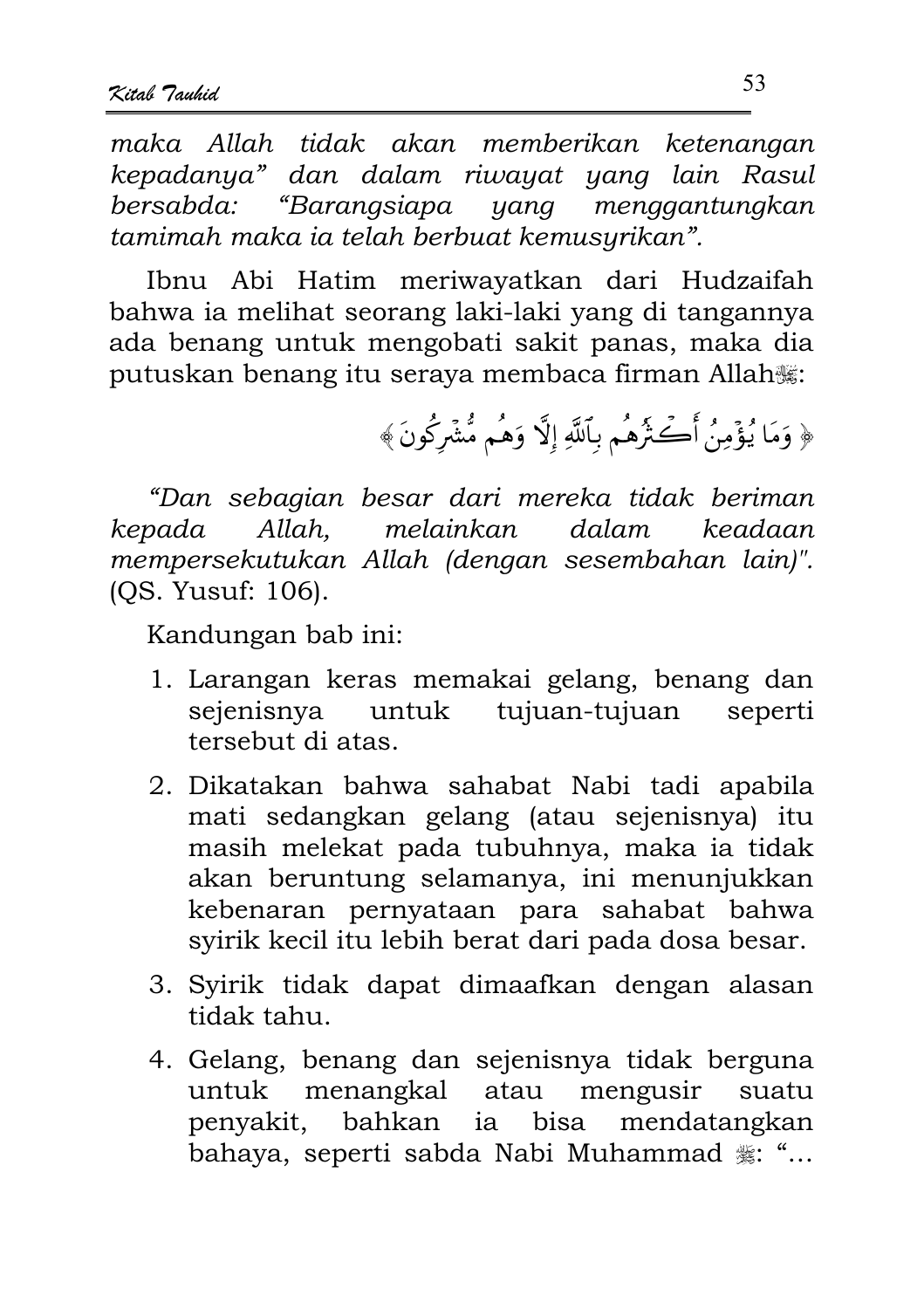karena dia hanya akan menambah kelemahan pada dirimu".

- 5. Wajib mengingkari orang-orang vang melakukan perbuatan di atas.
- 6. Penjelasan bahwa orang yang menggantungkan sesuatu dengan tujuan di atas, maka Allah akan menjadikan orang tersebut memiliki ketergantungan pada barang tersebut.
- 7. Penjelasan bahwa orang yang menggantungkan tamimah telah melakukan perbuatan syirik.
- 8. Mengikatkan benang pada tubuh untuk mengobati penyakit panas adalah bagian dari svirik.
- 9. Pembacaan ayat di atas oleh Hudzaifah menunjukkan bahwa sahabat para menggunakan ayat-ayat yang berkaitan dengan svirik akbar sebagai dalil untuk svirik ashghar, sebagaimana penjelasan yang disebutkan oleh Ibnu Abbas dalam salah satu ayat yang ada dalam surat Al Bagarah<sup>(23)</sup>.
- $10^{-7}$ Menggantungkan Wada'ah untuk mengusir atau menangkal penyakit, termasuk svirik.
- Orang yang menggantungkan tamimah  $11.$ "semoga didoakan:  $Allah$ tidak akan mengabulkan keinginannya" dan orang yang menggantungkan wada'ah didoakan: "semoga Allah tidak memberikan ketenangan pada dirinya."

<sup>(23)</sup> Penjelasan Ibnu Abbas ini akan disebutkan dalam bab 42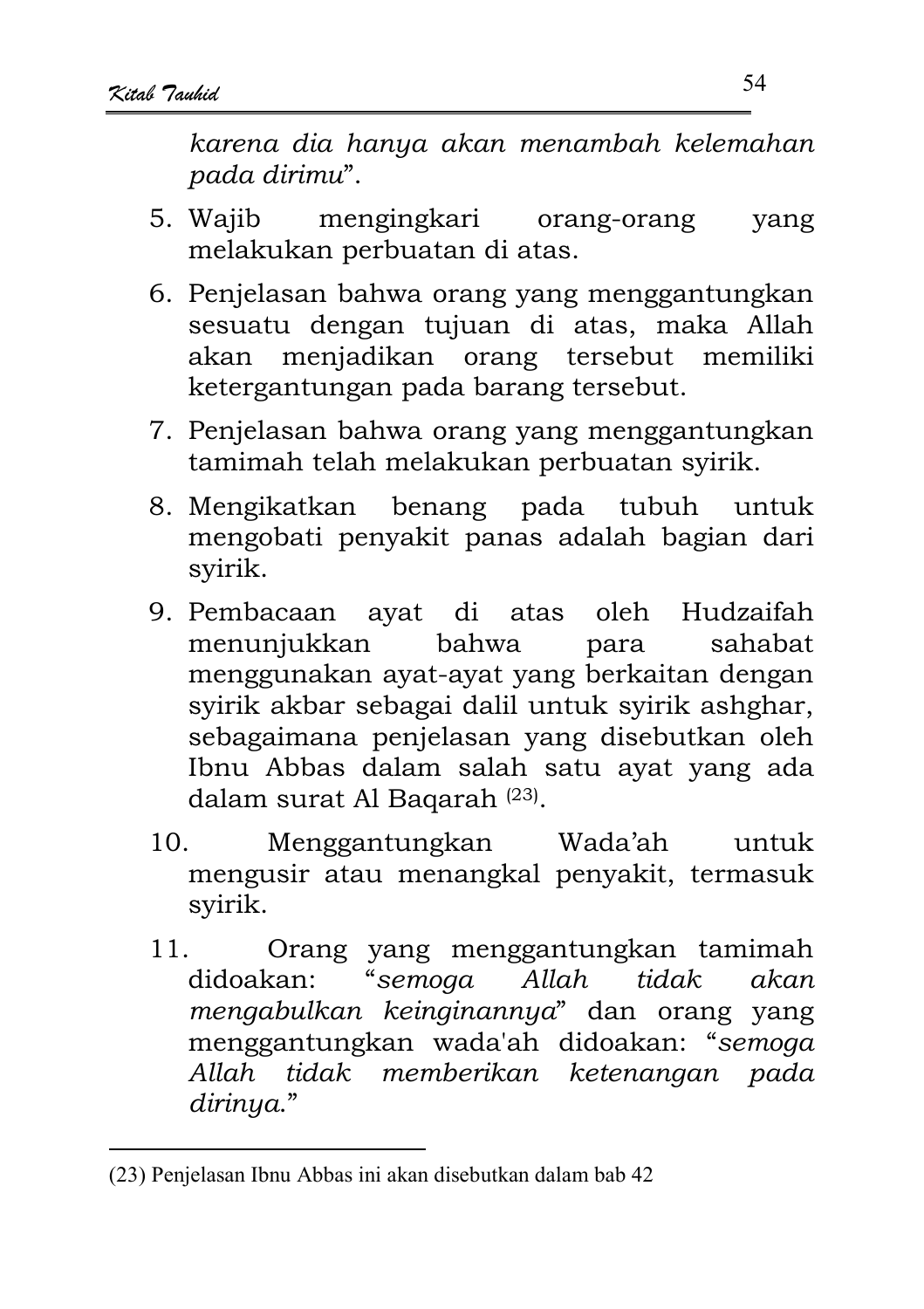### **BAR 8**

### RUOYAH DAN TAMIMAH

Diriwayatkan dalam shahih Bukhari dan Muslim bahwa Abu Basyir Al Anshari  $\triangleq$  bahwa dia pernah bersama Rasulullah \* dalam suatu perialanan, lalu beliau mengutus seorang utusan untuk menyampaikan pesan:

((أَنْ لاَ يَبْقَيَنَّ فِيْ رَقَبَةِ بَعِيْرِ قِلاَدَةً مِنْ وَتَرِ أَوْ قِلاَدَةٍ إلاَّ قُطِعَتْ))

"Agar tidak terdapat lagi dileher unta kalung dari tali busur panah atau kalung apapun harus diputuskan".

Ibnu Mas'ud  $\triangleq$  menuturkan: aku telah mendengar Rasulullah \* bersabda:

(( إنَّ الرُّقَى وَالتَّمَائِمَ وَالتَّوَلَةَ شِرْكٌ ))

"Sesungguhnya Ruqyah, Tamimah dan Tiwalah adalah syirik."(HR. Ahmad dan Abu Dawud).

TAMIMAH adalah sesuatu yang dikalungkan di leher anak-anak untuk menangkal dan menolak penyakit 'ain. Jika yang dikalungkan itu berasal dari ayat-ayat Al Qur'an, sebagian ulama salaf memberikan keringanan dalam hal ini; dan sebagian yang lain tidak memperbolehkan dan melarangnya, di antaranya Ibnu Mas'ud  $\approx$  (24).

<sup>(24)</sup> Tamimah dari ayat Al Qur'an dan Al Hadits lebih baik ditinggalkan, karena tidak ada dasarnya dari syara'; bahkan hadits yang melarangnya bersifat umum, tidak seperti halnya ruqyah, ada hadits lain yang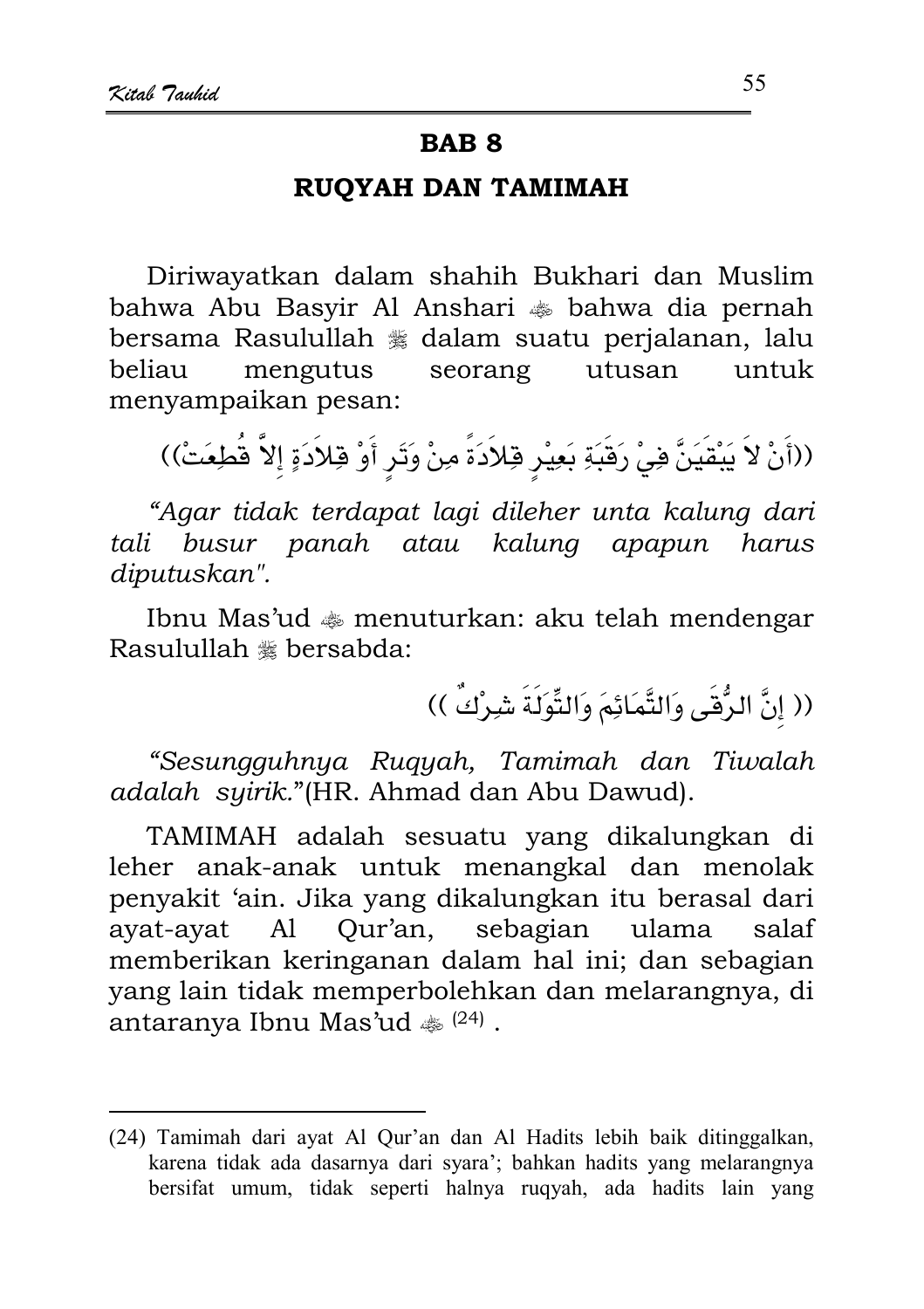RUOYAH<sup>(25)</sup> yaitu: yang disebut juga dengan istilah Ajimat. Ini diperbolehkan apabila penggunaannya bersih dari hal-hal svirik, karena Rasulullah \* telah memberikan keringanan dalam hal ruqyah ini untuk mengobati 'ain atau sengatan kalajengking.

TIWALAH adalah sesuatu yang dibuat dengan anggapan bahwa hal tersebut dapat menjadikan seorang istri mencintai suaminya, atau seorang suami mencintai istrinya.

Dalam hadits marfu' dari Abdullah bin 'Ukaim Rasulullah ﷺ bersabda:

(( مَنْ تَعَلَّقَ شَيْئًا وُكِلَ إِلَيْهِ ))

"Barangsiapa yang menggantungkan sesuatu (dengan anggapan bahwa barang tersebut bermanfaat atau dapat melindungi dirinya) maka Allah akan menjadikan orang tersebut selalu bergantung kepadanya."(HR. Ahmad dan At Turmudzi).

Imam Ahmad meriwayatkan dari Ruwaifi'  $*$ Rasulullah \* pernah bersabda kepadanya:

(( يَا رُوَيْفِعُ، لَعَلَّ الحَيَاةَ تَطُوْلُ بِكَ، فَأَخْبِرِ النَّاسَ أَنَّ مَنْ عَقَدَ لِحْيَتَهُ، أَوْ تَقَلَّدَ وثْرًا، أَوْ اسْتَنْجَى بِرَجِيْعِ دَابَّةٍ أَوْ عَظْمٍ، فَإِنَّ مُحَمَّدًا بَرِيْءٌ مِنْهُ ))

membolehkan. Di samping itu apabila dibiarkan atau diperbolehkan akan membuka peluang untuk menggunakan tamimah yang haram.

<sup>(25)</sup> Ruqyah: penyembuhan suatu penyakit dengan pembacaan ayat ayat suci Al Qur'an, atau doa-doa.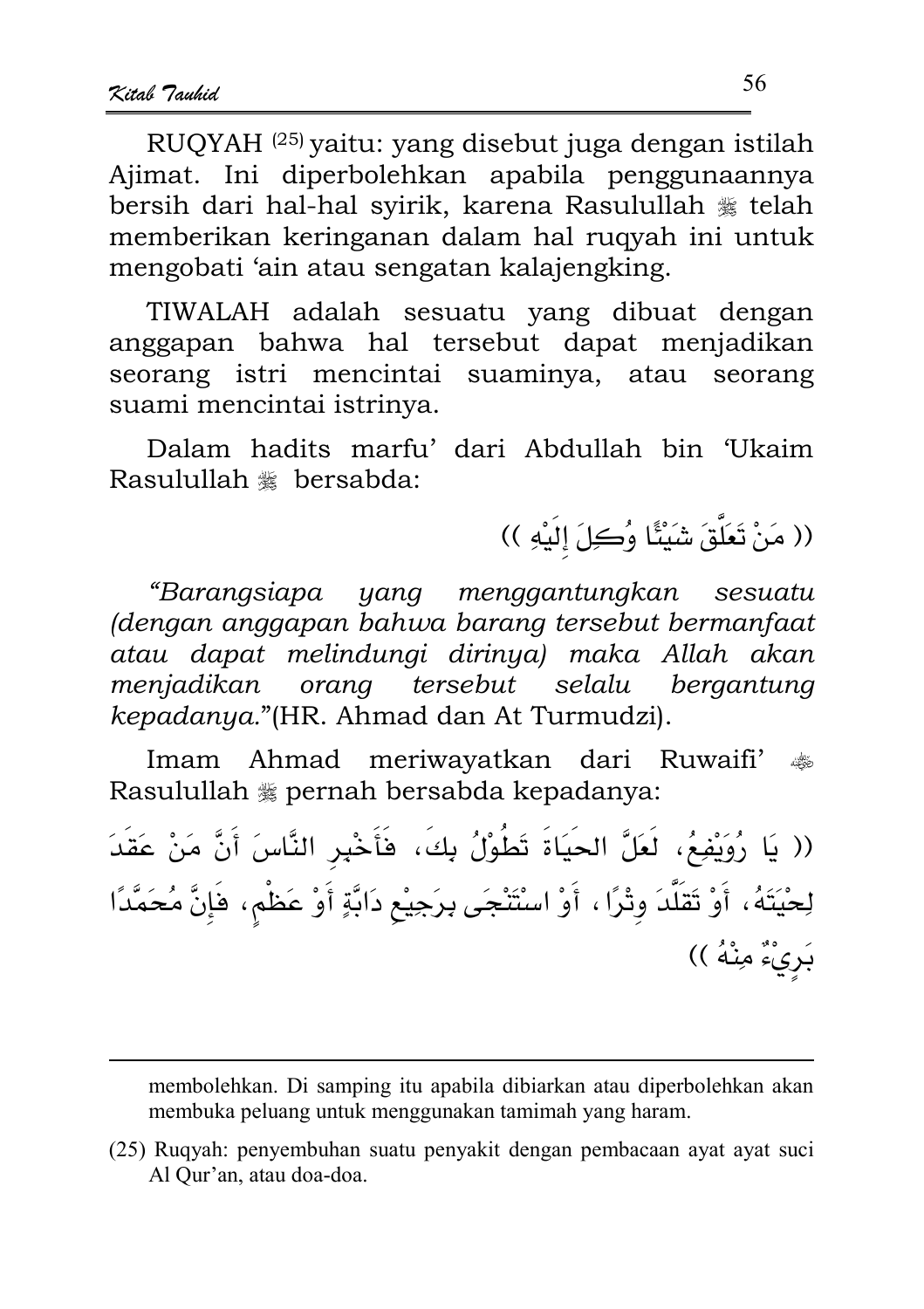"Hai Ruwaifi', semoga engkau berumur panjang, oleh karena itu sampaikanlah kepada orang-orang bahwa barangsiapa yang menggulung jenggotnya, atau memakai kalung dari tali busur panah, atau bersuci dari buang air dengan kotoran binatang atau tulang, maka sesungguhnya Muhammad berlepas diri dari orang tersebut".

Waki' meriwayatkan bahwa Said bin zubair  $\clubsuit$ berkata: "Barang siapa yang memotong tamimah dari seseorang maka tindakannya itu sama dengan memerdekakan seorang budak."

Dan waki' meriwayatkan pula bahwa Ibrahim (An Nakha'i) berkata: "mereka (para sahabat) membenci segala jenis tamimah, baik dari ayat-ayat Al Qur'an maupun bukan dari ayat-ayat Al Qur'an."

Kandungan bab ini:

- 1. Pengertian rugyah dan tamimah.
- 2. Pengertian tiwalah.
- 3. Ketiga hal diatas merupakan bentuk syirik dengan tanpa pengecualian.
- 4. Adapun ruqyah dengan menggunakan ayatayat Al Qur'an atau do'a-do'a yang telah diajarkan oleh Rasulullah untuk mengobati penyakit 'ain, sengatan serangga atau yang lainnya, maka tidak termasuk svirik.
- 5. Jika tamimah itu terbuat dari ayat-ayat Al Qur'an, dalam hal ini para ulama berbeda pendapat, apakah termasuk rugyah yang diperbolehkan atau tidak?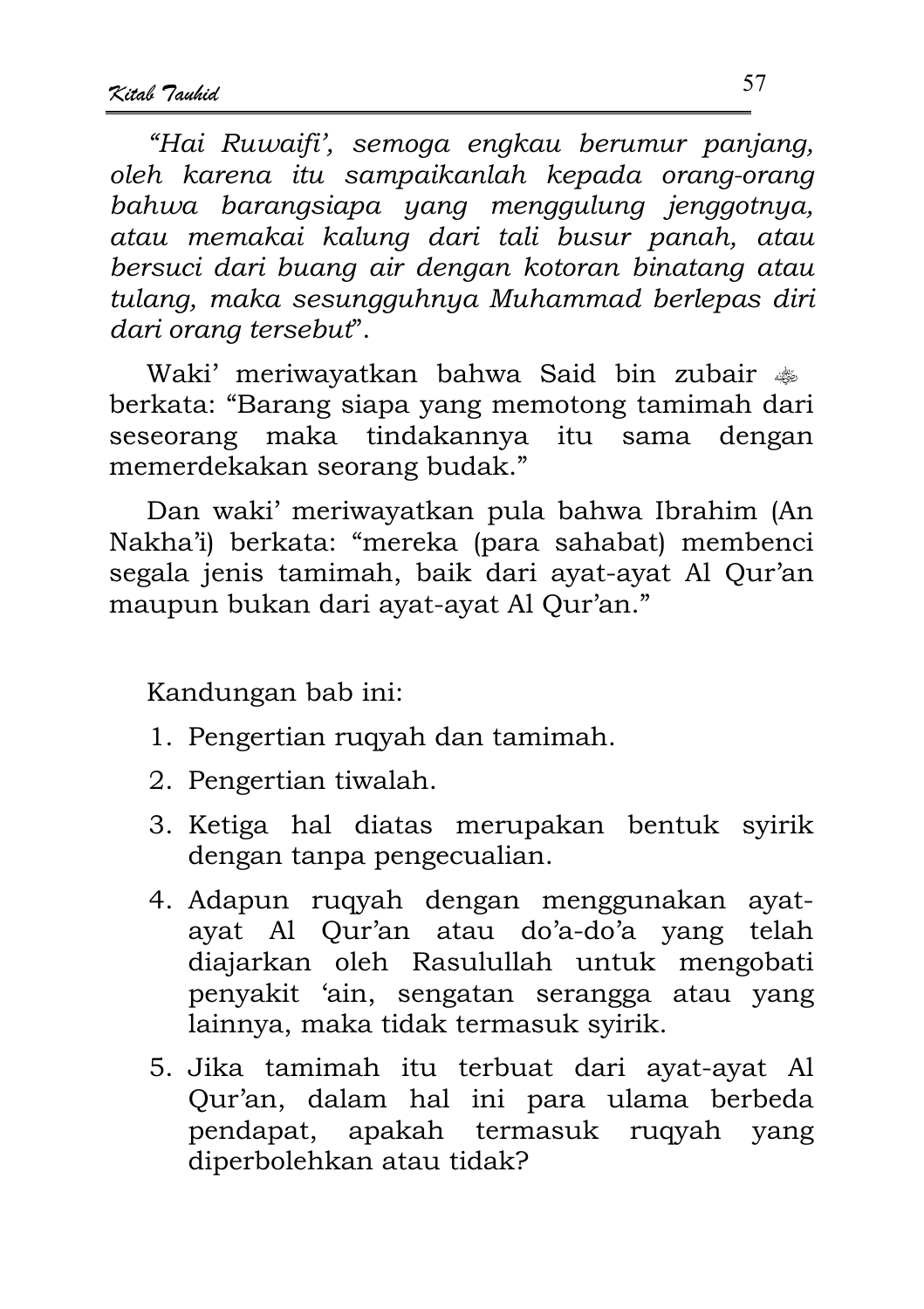- 6. Mengalungkan tali busur panah pada leher binatang untuk mengusir penyakit 'ain, termasuk svirik juga.
- 7. Ancaman berat bagi orang yang mengalungkan tali busur panah dengan maksud dan tujuan di atas
- 8. Besarnya pahala bagi orang yang memutus tamimah dari tubuh seseorang.
- 9. Kata-kata Ibrahim An Nakhai tersebut di atas, bertentangan dengan perbedaan tidaklah pendapat yang telah disebutkan, sebab yang dimaksud Ibrahim di sini adalah sahabat sahabat Abdullah bin mas'ud (26).

<sup>(26)</sup> Sahabat Abdullah bin Mas'ud antara lain: Al Qamah, Al Aswad, Abu Wail, Al Harits bin Suwaid, 'Ubaidah As Salmani, Masruq, Ar Rabi' bin Khaitsam, Suwaid bin ghaflah. Mereka ini adalah tokoh generasi tabiin.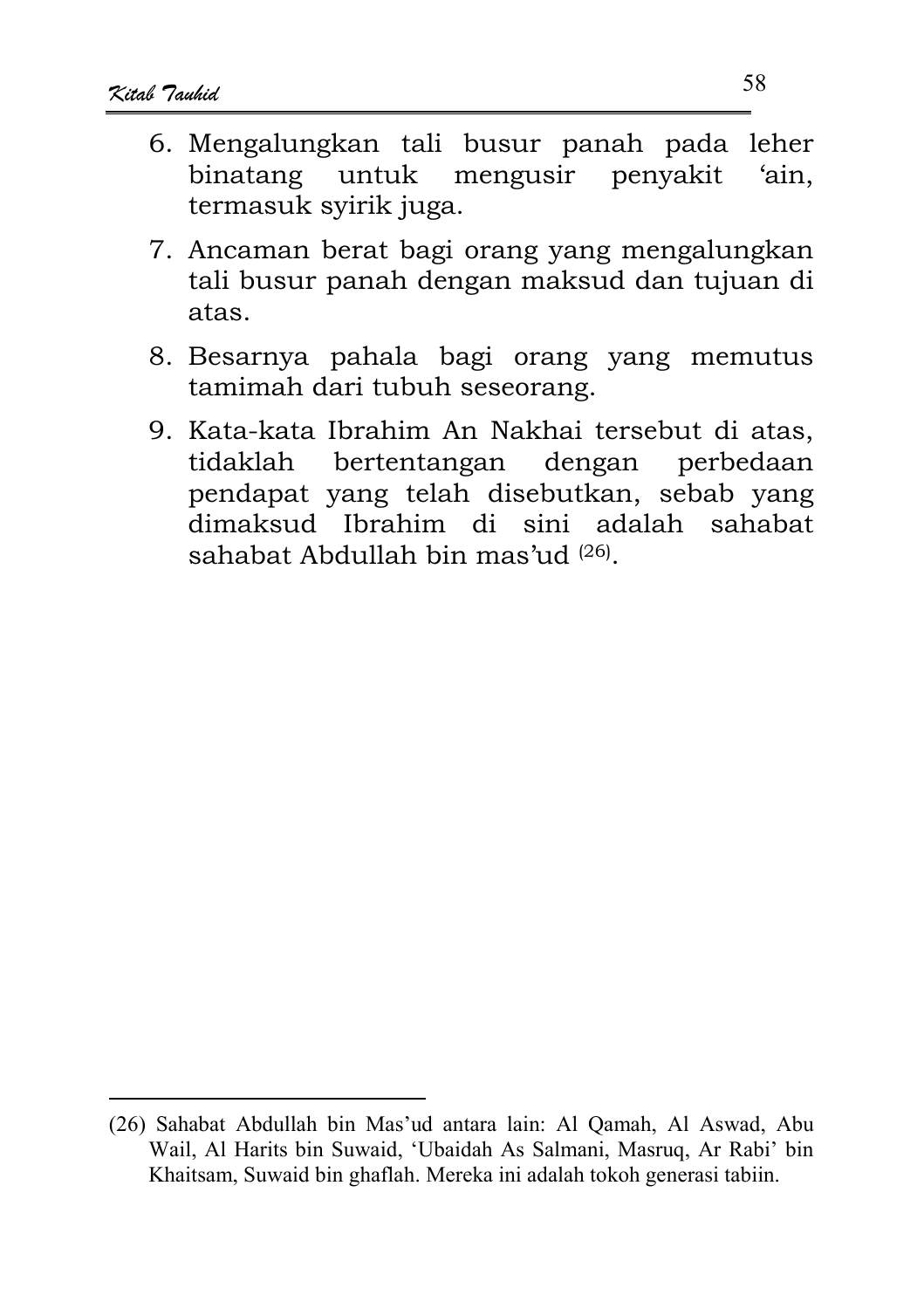#### **BAB9**

## **MENGHARAPKAN BERKAH DARI** PEPOHONAN, BEBATUAN ATAU YANG **SEJENISNYA**

Firman Allah .

﴿ أَفَرَءَيْتُمُ ٱللَّتَ وَٱلۡغُزَّىٰ ۞ وَمَنَوٰةَ ٱلثَّالِثَةَ ٱلۡأُخۡرَىٰٓ ۞ أَلَكُمُ ٱلذَّكَرُ وَلَهُ ٱلۡأُنۡقَىٰ ۞ تِلۡكَ إِذَا قِسۡمَةٌ ضِيزَىٰٓ ۞ إِنۡ هِيَ إِلَّآ أَسۡمَآءٌ سَمِّيۡتُمُوهَآ أَنتُمۡ وَءَابَآؤُكُمِ مَّآ أَنزَلَ ٱللَّهُ بِهَا مِن سُلۡطَنن ۚ إِن يَتَّبِعُونَ إِلَّا ٱلظَّنَّ وَمَا تَهۡوَى ٱلۡأَنفُسُ ۚ وَلَقَدۡ جَآءَهُم مِّن رَّبۡمُ ٱلۡهُٰدَىٰٓ ﴾

"Maka apakah patut kalian (hai orang-orang musyrik) menganggap Al lata dan Al Uzza dan Manat yang ketiga, <sup>(27)</sup>. Apakah (patut) untuk kamu (anak) laki- laki dan untuk Allah (anak) perempuan? yang demikian itu tentulah suatu pembagian yang tidak adil. Itu tidak lain hanyalah nama-nama yang diadaadakan oleh kamu dan bapak-bapak kamu; Allah keteranganpun tidak menurunkan suatu untuk Mereka tidak  $(menyembah)nya.$ hanyalah lain mengikuti sangkaa-sangkaan dan apa yang diingini oleh hawa nafsu mereka; padahal sesungguhnya tidak datang kepada mereka petunjuk dari Tuhan mereka." (OS. An Najm: 19-23).

<sup>(27)</sup> Al Lata, Al Uzza dan Manat adalah nama berhala-berhala yang dipuja orang arab jahiliyah dan dianggapnya sebagai anak anak perempuan Allah.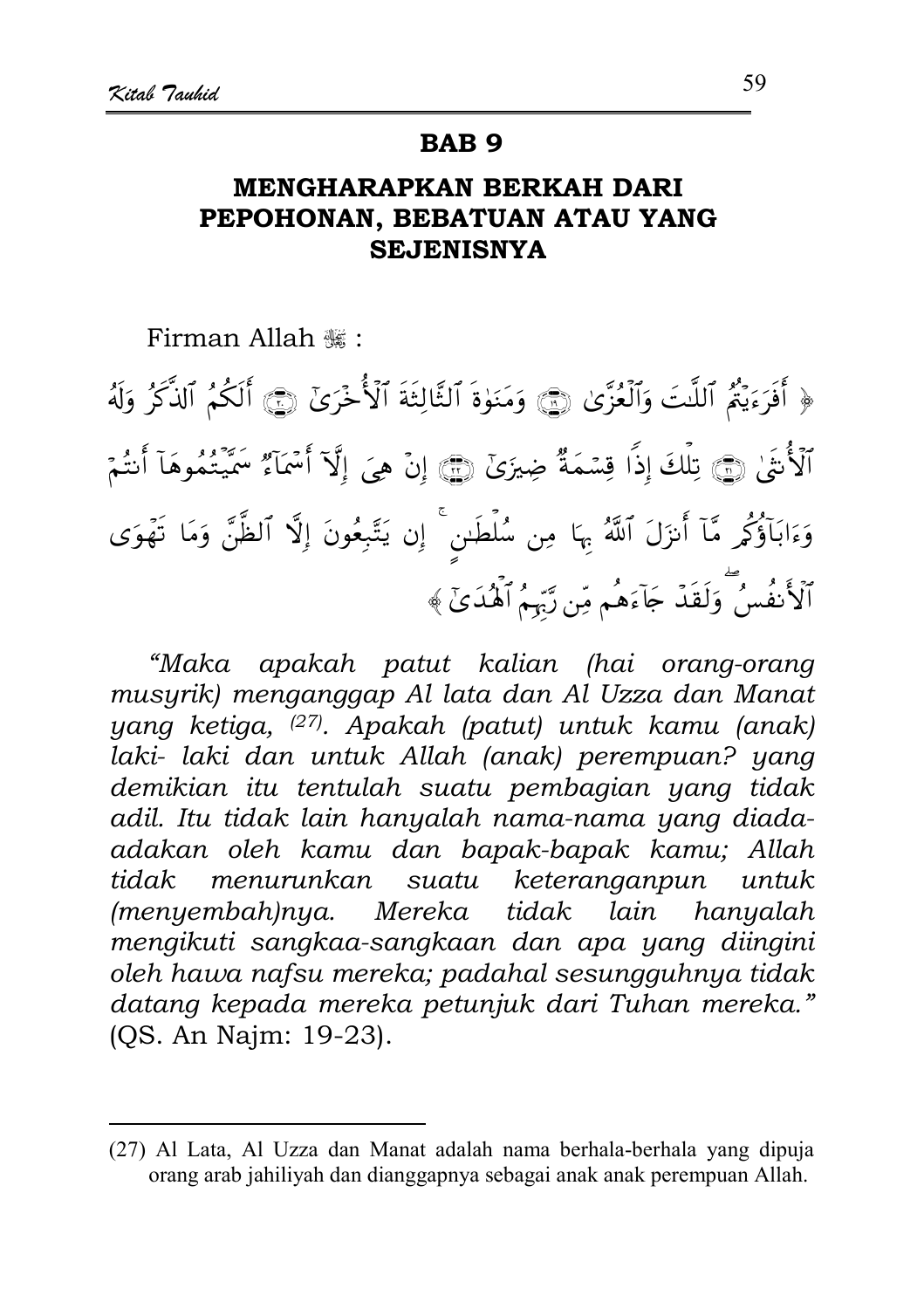Abi Waqid Al Laitsi menuturkan: "Suatu saat kami keluar bersama Rasulullah menuju Hunain. sedangkan kami dalam keadaan baru saja lepas dari kekafiran (masuk Islam), disaat itu orang-orang musyrik memiliki sepokok pohon bidara yang dikenal dengan Dzatu Anwath, mereka selalu mendatanginya dan menggantungkan senjata-senjata perang mereka pada pohon tersebut, di saat kami sedang melewati pohon bidara tersebut, kami berkata: "ya Rasulullah, buatkanlah untuk kami Dzatu anwath sebagaimana mereka memilikinya". Maka Rasulullah \* menjawab:

(( اللّهُ أَكْبَرُ إِنَّهَا السُّنَنُ، قُلْتُمْ وَالَّذِيْ نَفْسِيْ بِيَدِهِ كَمَا قَالَتْ بَنُو إِسْرَائِيْلَ لِمُوْسَى ﴿ ٱجْعَل لَّنَآ إِلَيْهَا كَمَا لَهُمۡ ءَالِهَةٌ ۚ قَالَ إِنَّكُمۡ قَوۡمٌ خِّهَلُونَ ﴾ لَتَرْكَبُنَّ سُنَنَ مَنْ كَانَ قَبْلَكُمْ ))

"Allahu Akbar, itulah tradisi (orang-orang sebelum kalian) demi Allah yang jiwaku ada di tangan-Nya, kalian benar-benar telah mengatakan suatu perkataan seperti yang dikatakan oleh Bani Israel kepada Musa: "buatkanlah untuk kami sesembahan sebagaimana menjawab: mereka memiliki sesembahan. Musa sungguh kalian adalah kaum yang tidak mengerti (faham)" kalian pasti akan mengikuti tradisi orangorang sebelum kalian."(HR. Turmudzi, dan dia menshahihkannya).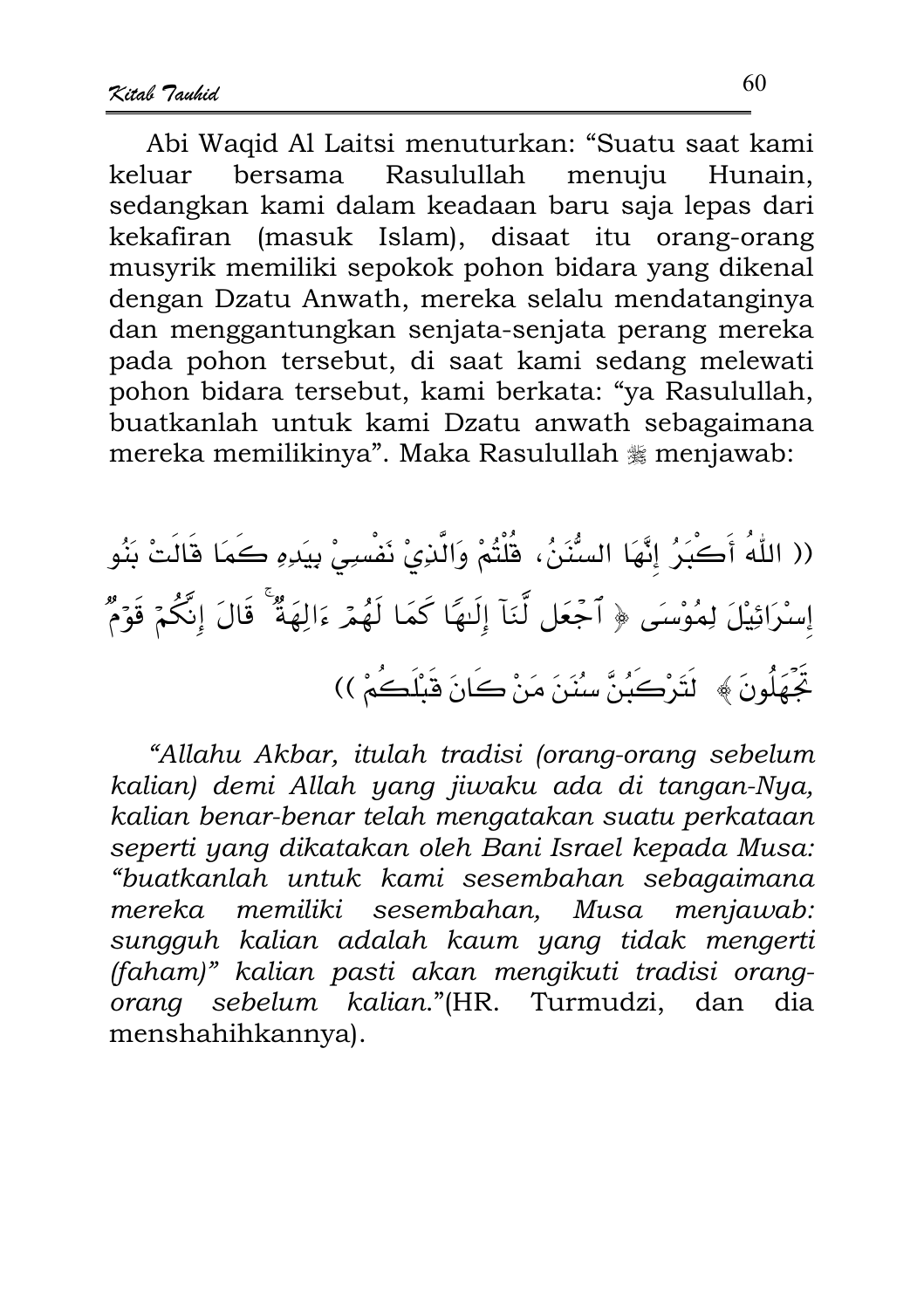Kandungan dalam bab ini:

- 1. Penjelasan tentang ayat yang terdapat dalam surat An Najm (28).
- 2. Mengetahui bentuk permintaan mereka (29).
- 3. Mereka belum melakukan apa yang mereka minta
- melakukan  $itii$ 4. Mereka semua untuk mendekatkan diri mereka kepada Allah, karena mereka beranggapan bahwa Allah menyukai perbuatan itu.
- 5. Apabila mereka tidak mengerti hal ini, maka selain mereka lebih tidak mengerti lagi.
- 6. Mereka memiliki kebaikan-kebaikan dan jaminan maghfirah (untuk diampuni) yang tidak dimiliki oleh orang-orang selain mereka.
- 7. Nabi Muhammad \* tidak menerima alasan mereka, bahkan menyanggahnya dengan sabdanya: "Allahu Akbar, sungguh itu adalah tradisi orang-orang sebelum kalian dan kalian akan mengikuti mereka". Beliau bersikap keras

(29) Yaitu: mereka meminta dibuatkan Dzatu Anwath sebagaimana yang dimiliki oleh kaum musyrikin, untuk diharapkan berkahnya.

<sup>(28)</sup> Dalam ayat ini, Allah  $\frac{360}{1000}$  menyangkal tindakan kaum musyrikin yang tidak rasional, karena mereka menyembah ketiga berhala tersebut yang tidak dapat mendatangkan manfaat dan tidak pula dapat menolak madharat. Dan Allah mencela tindakan dzalim mereka dengan memilih untuk diri mereka jenis yang baik dan memberikan untuk Allah jenis yang buruk dalam anggapan mereka. Tindakan mereka itu semua hanyalah berdasarkan sangkaan-sangkaan dan hawa nafsu, tidak berdasarkan pada tuntunan para Rasul yang mengajak umat manusia untuk beribadah hanya kepada Allah dan tidak beribadah kepada selain-Nya.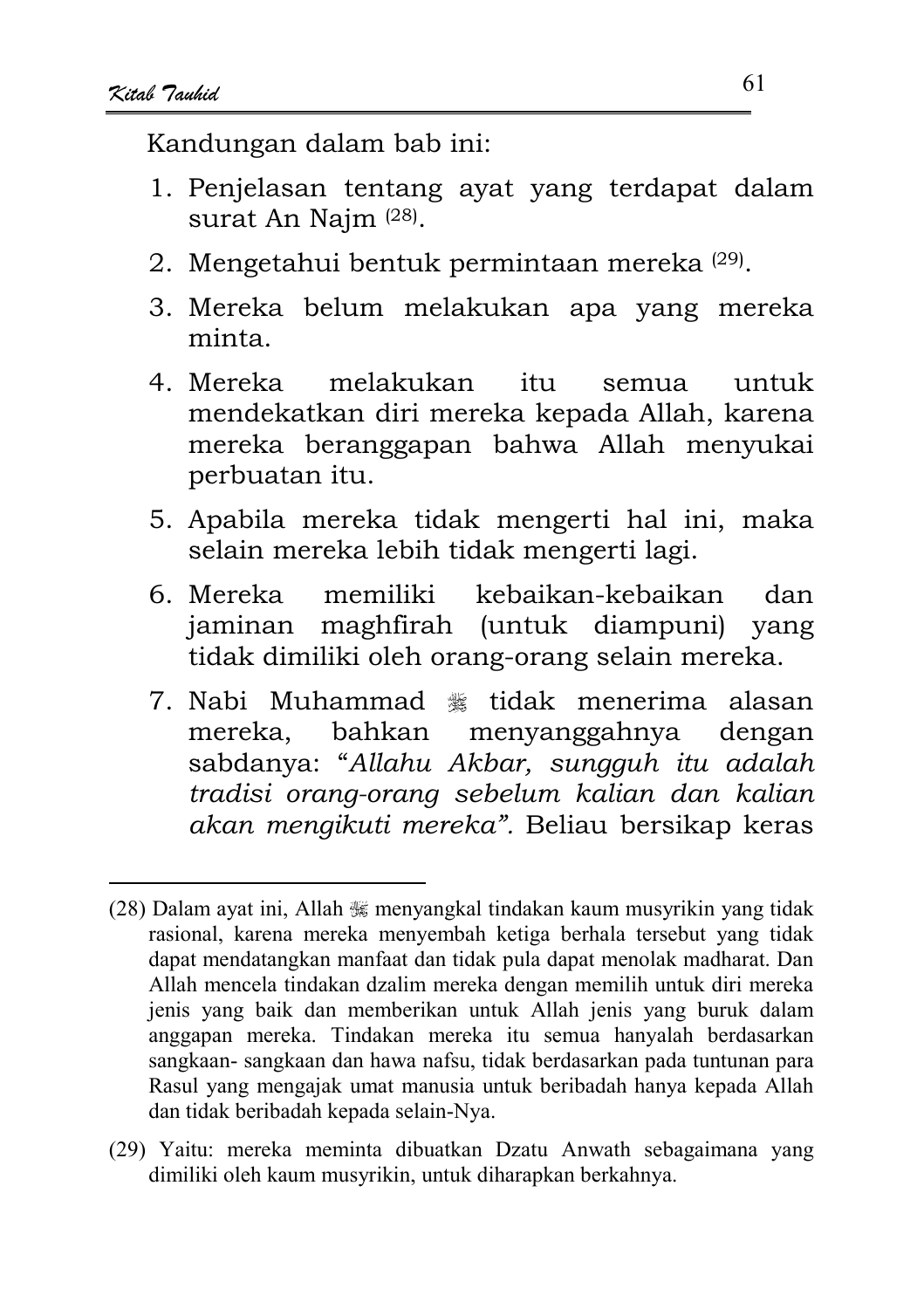terhadap permintaan mereka itu dengan ketiga kalimat ini

- 8. Satu hal yang sangat penting adalah dari Rasulullah pemberitahuan **※ bahwa** mereka persis seperti permintaan itu permintaan Bani Israel kepada nabi Musa: "buatkanlah  $untuk$ kami sesembahan sebagaimana mereka mempunyai sesembahan $s$ esembahan  $\ldots$ "
- 9. Pengingkaran terhadap hal tersebut adalah termasuk di antara pengertian لاَ إِلَهَ إِلاَّ اللّهُ termasuk di antara pengertian sebenarnya, yang belum difahami oleh mereka vang baru masuk Islam.
- $10^{-7}$ Rasulullah menggunakan 灘 sumpah dalam menyampaikan petunjuknya, dan beliau berbuat demikian kecuali untuk tidak kemaslahatan.
- $11.$ Syirik itu ada yang besar dan ada yang kecil, buktinya mereka tidak dianggap murtad dengan permintaannya itu.
- Perkataan mereka:"...sedang kami dalam 12. keadaan baru saja lepas dari kekafiran (masuk islam) ..." menunjukan bahwa para sahabat yang lain mengerti bahwa perbuatan mereka termasuk syirik.
- Diperbolehkan bertakbir ketika merasa  $13.$ terperanjat, atau mendengar sesuatu yang tidak patut diucapkan dalam agama, berlainan dengan pendapat orang yang menganggapnya makruh.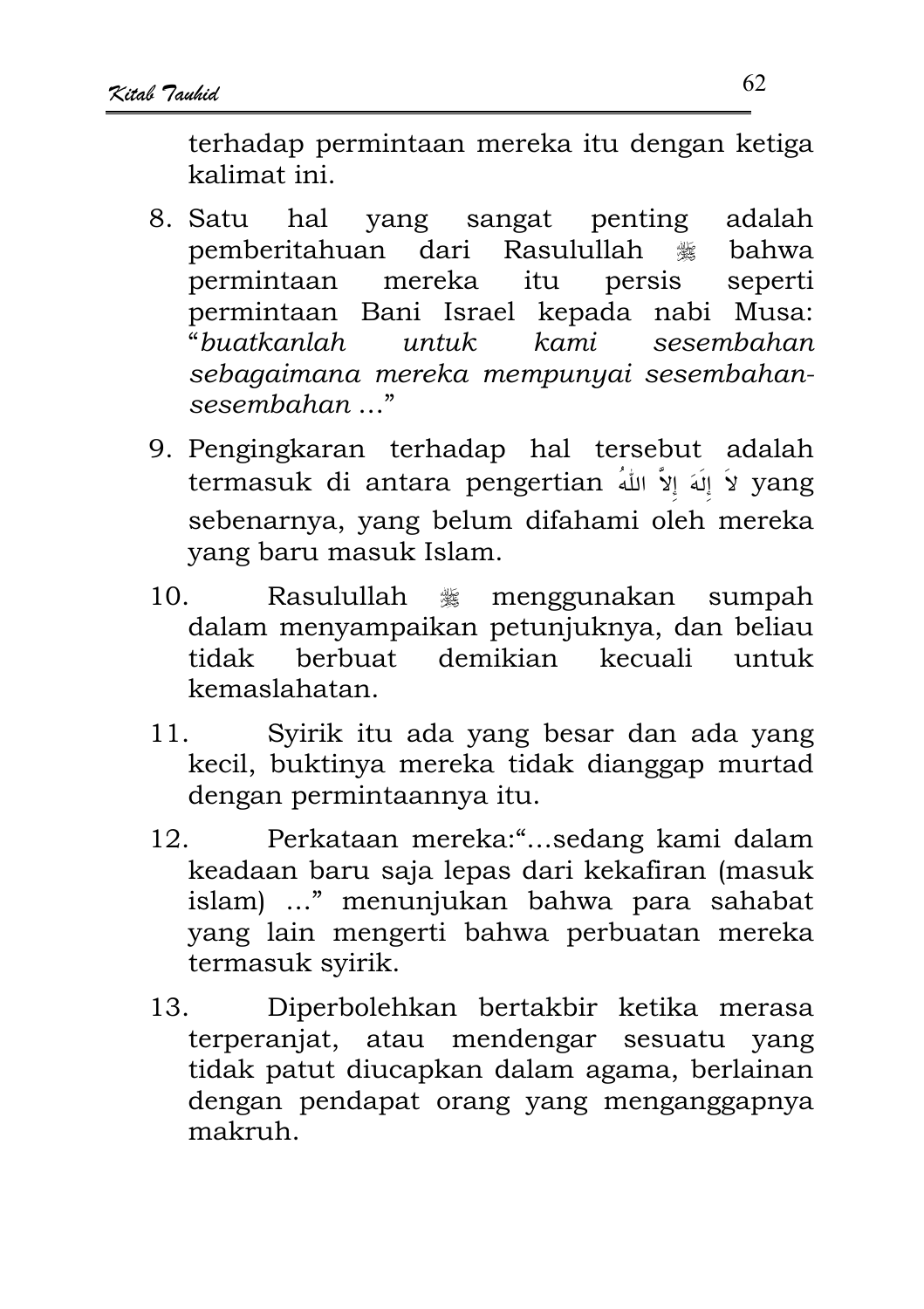- Diperintahkan menutup pintu  $14$ vang menuju kemusyrikan.
- Dilarang meniru dan melakukan suatu  $15<sub>1</sub>$ perbuatan yang menyerupai perbuatan orangorang Jahiliyah.
- marah ketika  $16<sup>1</sup>$ **Boleh** menyampaikan pelajaran.
- $17<sub>1</sub>$ Kaidah umum, bahwa di antara umat ini ada yang mengikuti tradisi-tradisi umat sebelumnya, berdasarkan Sabda Nabi "itulah tradisi orang orang sebelum kamu ... dst"
- $18<sup>1</sup>$ Ini adalah salah satu dari tanda kenabian Nabi Muhammad, karena terjadi sebagaimana yang beliau kabarkan.
- 19. Celaan Allah yang ditujukan kepada orang Yahudi dan Nasrani, yang terdapat dalam Al qur'an berlaku juga untuk kita.
- Sudah menjadi ketentuan umum  $20<sub>1</sub>$ di kalangan para sahabat, bahwa ibadah itu harus berdasarkan perintah Allah [bukan mengikuti keinginan, pikiran atau hawa nafsu sendiril. Dengan demikian, hadits di atas mengandung suatu isyarat tentang hal-hal yang akan ditanyakan kepada manusia di alam kubur. Adapun "Siapakah Tuhanmu? sudah sedangkan "Siapakah Nabimu? jelas: berdasarkan keterangan masalah-masalah ghaib yang beliau beritakan akan terjadi; dan "Apakah agamamu? berdasarkan pada ucapan mereka: "buatkanlah untuk kami sesembahan sebagaimana mereka itu mempunyai sesembahan-sesembahan ... dst"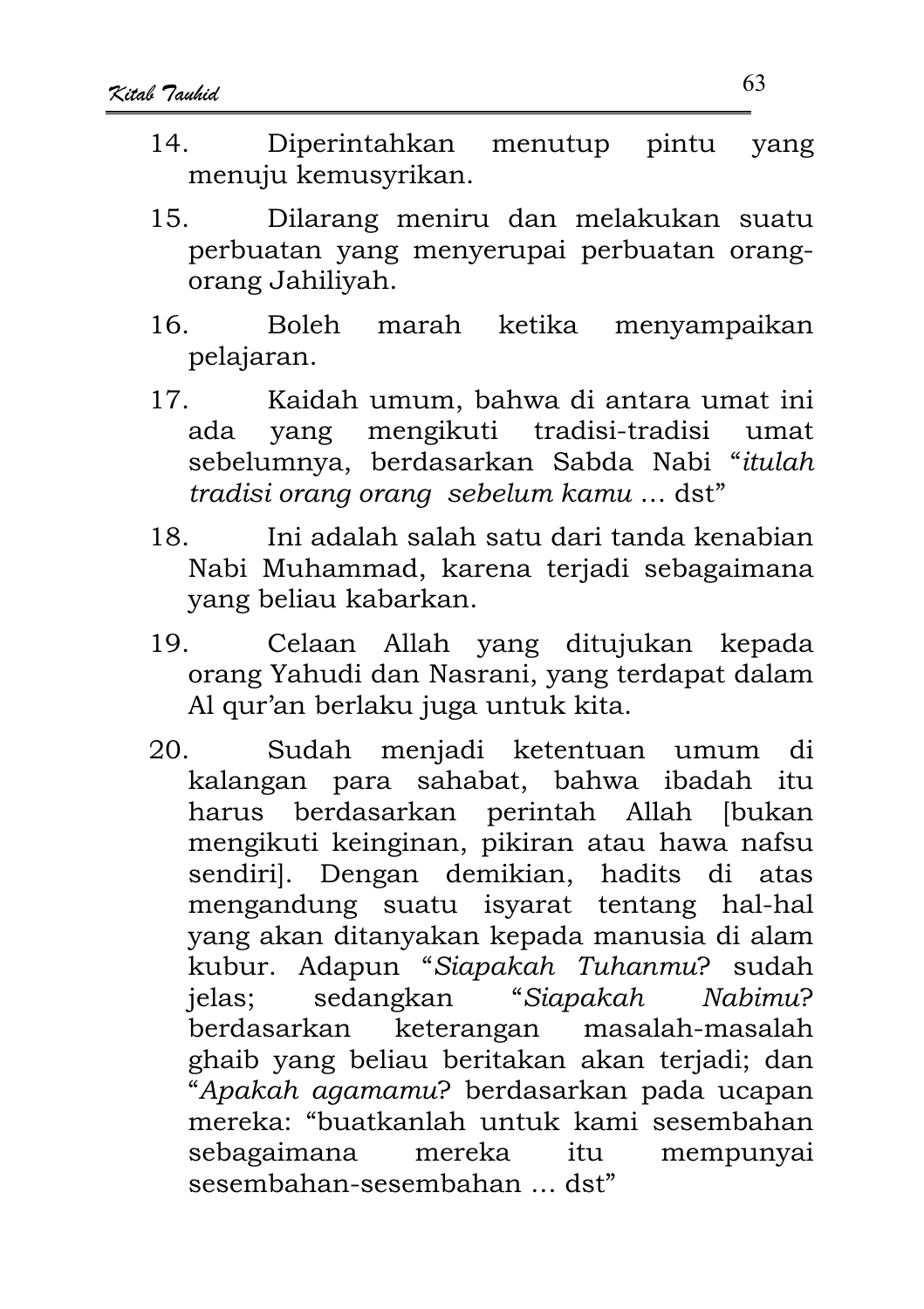- Tradisi orang-orang ahli kitab itu tercela  $21$ seperti tradisinya orang-orang musyrik.
- Orang yang baru saja pindah dari tradisi-22. tradisi batil yang sudah menjadi kebiasaan dalam dirinya, tidak bisa dipastikan secara mutlak bahwa dirinya terbebas dari sisa-sisa tradisi tersebut, sebagai buktinya mereka mengatakan: "kami baru saja masuk islam" dan merekapun belum terlepas dari tradis- tradisi kafir, karena kenyataannya mereka meminta dibuatkan Dzatu Anwath sebagaimana yang dipunyai oleh kaum musyrikin.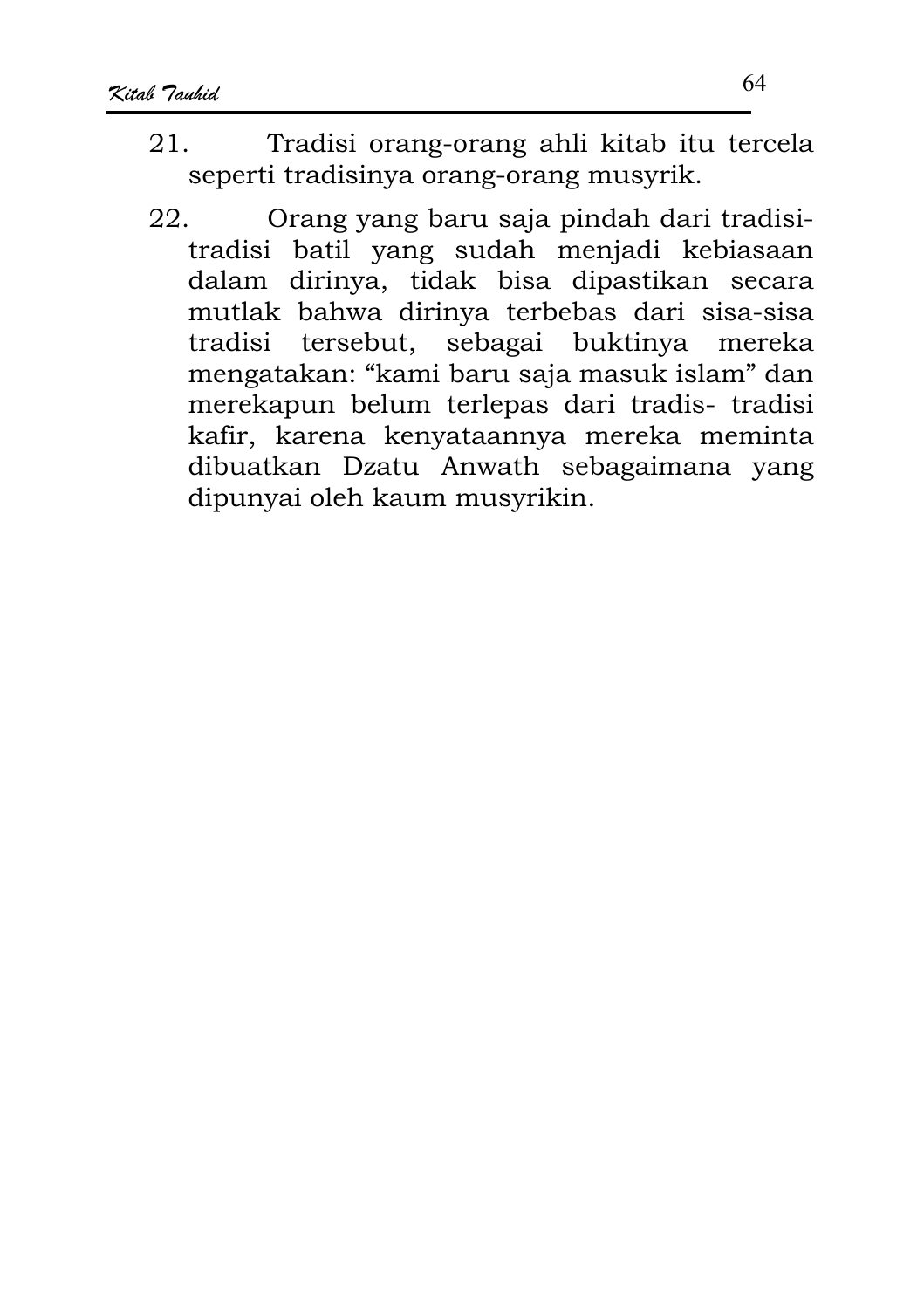#### **RAR 10**

### **MENYEMBELIH BINATANG BUKAN KARENA ALLAH**

Firman Allah .

﴿ قُلْ إِنَّ صَلَاتِي وَنُسُكِي وَمَحْيَايَ وَمَمَاتِي لِلَّهِ رَبِّ ٱلْعَلَمِينَ (٤٣) لَا شَرِيكَ لَهُۥ ۖ وَبِذَٰ ٰلِكَ أُمِرۡتُ وَأَنَاْ أَوَّلُ ٱلۡمَّامِينَ ﴾

"Katakanlah, bahwa sesungguhnya shalatku, penyembelihanku, hidupku dan matiku hanya sematamata untuk Allah, Rabb semesta alam, tiada sekutu bagi-Nya, demikian itulah yang diperintahkan kepadaku dan aku adalah orang yang pertama-tama menyerahkan diri (kepada Allah)." (QS. Al An'am: 162-163).

﴿ فَصَلِّ لِرَبِّكَ وَٱخْرَ ﴾

"Maka dirikanlah shalat untuk Rabbmu, dan sembelihlah kurban (untuk-Nya)." (QS. Al Kautsar: 2).

Ali bin Abi Thalib  $\clubsuit$  berkata: "Rasulullah  $\divideontimes$ bersabda kepadaku tentang empat perkara:

"Allah melaknat orang-orang yang menyembelih binatang bukan karena Allah, Allah melaknat orang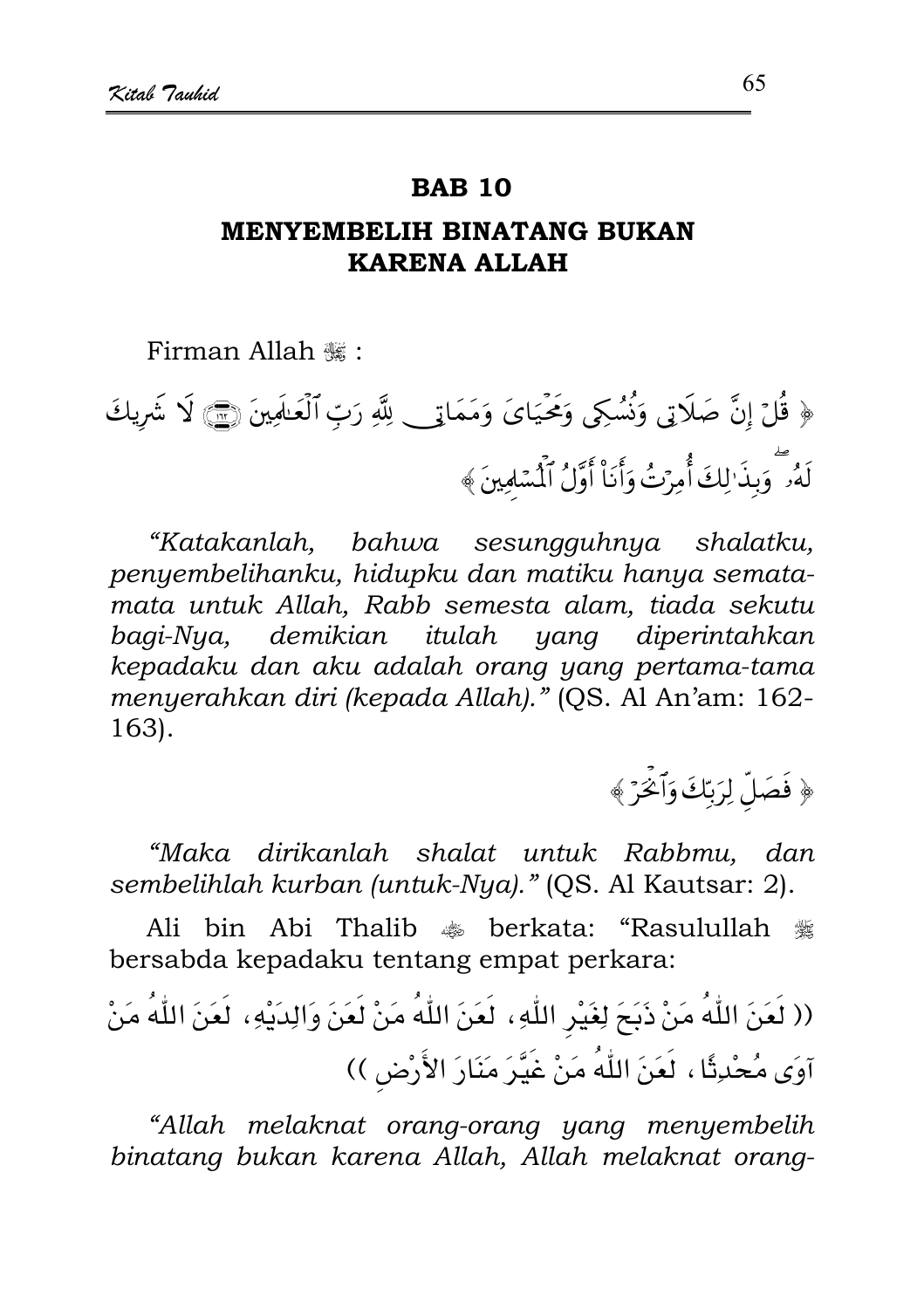orang yang melaknat kedua orang tuanya, Allah melaknat orang-orang yang melindungi orang yang berbuat kejahatan, dan Allah melaknat orang-orang yang merubah tanda batas tanah." (HR. Muslim).

Syihab Thariq bin رىلەر.<br>مەنبە menuturkan bahwa Rasulullah \* bersabda:

دَخَلَ الْجَنَّةَ رَجُلٌ فِي ذُبَابٍ، وَدَخَلَ النَّارَ رَجُلٌ فِي ذُبَابٍ، قَالُوْا : وَكَيْفَ ذَلِكَ يَا رَسُوْلَ اللَّهِ؟ قَالَ: مَرَّ رَجُلاَنِ عَلَى قَوْمِ لَهُمْ صَنَمٌ لاَ يَجُوْزُهُ أَحَدٌ حَتَّى يُقَرِّبَ لَهُ شَيْئًا ، فَقَالُوْا لأَحَدِهِمَا : قَرِّبْ، قَالَ: لَيْسَ عِنْدِيْ شَيْءٌ أُقَرِّبُ، قَالُوْا لَهُ: قَرِّبْ وَلَوْ ذُبَابًا، فَقَرَّبَ ذُبَابًا فَخَلُّوْا سَبِيْلَهُ فَدَخَلَ النَّارَ، وَقَالُوْا لِلآخَرِ: قَرِّبْ، فَقَالَ: مَا كُنْتُ لأُقَرِّبَ ِ لِأَحَدٍ شَيْئًا دُوْنَ اللَّهِ ﷺ، فَضَرَبُوْا عُنُقَهُ فَدَخَلَ الْجَنَّةَ ))

"Ada seseorang yang masuk surgakarena seekor lalat, dan ada lagi yang masuk neraka karena seekor lalat pula, para sahabat bertanya: "bagaimana itu bisa terjadi ya Rasulullah? Rasul menjawab: "ada dua orang berjalan melewati sekelompok orang yang memiliki berhala, yang mana tidak boleh seorangpun melewatinya kecuali dengan mempersembahkan sembelihan binatang untuknya terlebih dahulu, maka mereka berkata kepada salah satu di antara kedua orang tadi: "persembahkanlah sesuatu untuknya! ia menjawab: "saya tidak mempunyai apapun yang akan saya persembahkan untuknya", mereka berkata lagi: persembahkan untuknya walaupun seekor lalat! maka iapun mempersembahkan untuknya seekor lalat, maka mereka lepaskan ia untuk meneruskan perjalanannya, dan iapun masuk ke dalam neraka karenanya,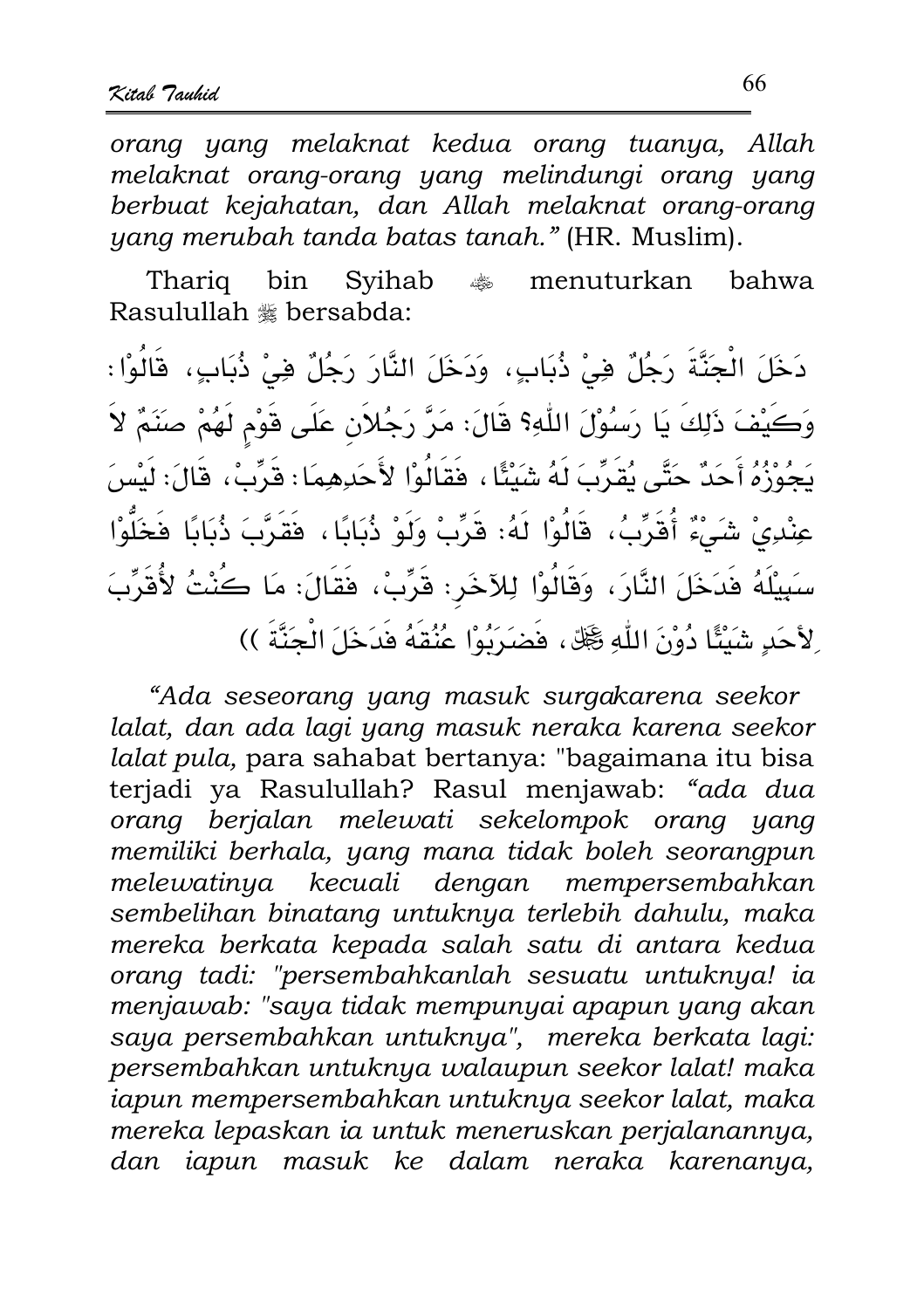kemudian mereka berkata lagi kepada seseorang yang lain: persembahkalah untuknya sesuatu! ia menjawab: "aku tidak akan mempersembahkan sesuatu apapun untuk selain Allah, maka merekapun memenggal lehernya, dan iapun masuk ke dalam surga." (HR. Ahmad).

Kandungan bab ini:

1. Penjelasan tentang makna ayat:

﴿ قُلْ إِنَّ صَلَاتِي وَنُسُكِي … ﴾

2. Penjelasan tentang makna ayat:

﴿ فَصَلِّ لِرَبِّكَ وَٱخْرَ ﴾

- 3. Orang yang pertama kali dilaknat oleh Allah berdasarkan hadits diatas adalah orang yang menyembelih karena selain Allah.
- 4. Dilaknat orang yang melaknat kedua orang tuanya, hal itu bisa terjadi bila ia melaknat kedua orang tua seseorang, lalu orang tersebut melaknat kedua orang tuanya.
- 5. Dilaknat orang yang melindungi pelaku kajahatan, yaitu orang yang memberikan perlindungan kepada seseorang yang melakukan kejahatan yang wajib diterapkan kepadanya hukum Allah.
- 6. Dilaknat pula orang yang merubah tanda batas tanah, yaitu merubah tanda yang membedakan antara hak milik seseorang dengan hak milik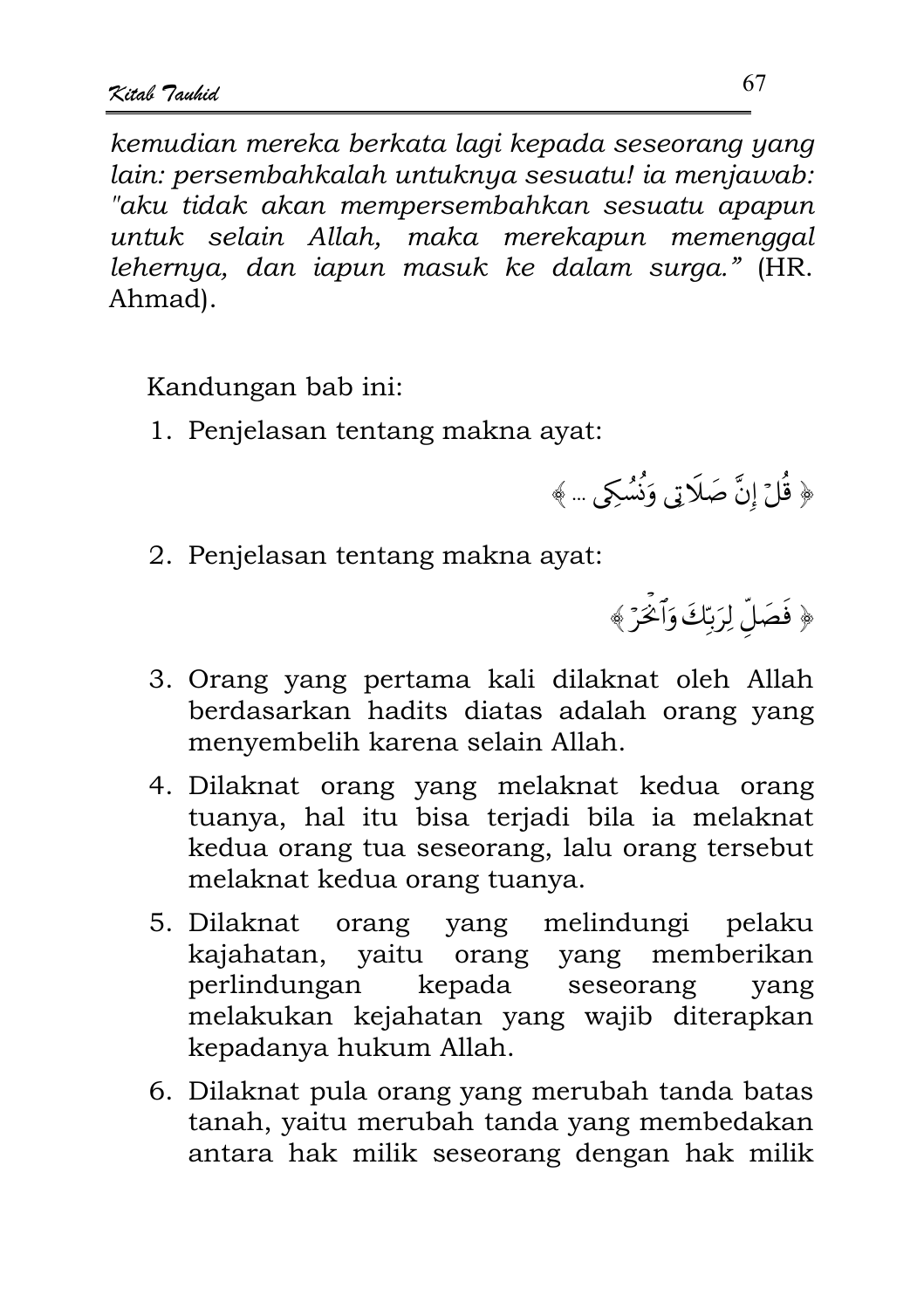tetangganya, dengan digeser maju atau mundur.

- 7. Ada perbedaan antara melaknat orang tertentu dengan melaknat orang-orang ahli maksiat secara umum.
- 8. Adanya kisah besar dalam hadits ini, vaitu kisah seekor lalat.
- 9. Masuknya orang tersebut ke dalam neraka dikarenakan mempersembahkan seekor lalat yang ia sendiri tidak sengaja berbuat demikian, melakukan hal tapi ia tersebut untuk melepaskan diri dari perlakuan buruk para pemuja berhala itu.
- $10.$ Mengetahui besarnya bahaya kemusyrikan dalam pandangan orang-orang mukmin, bagaimana ketabahan hatinya dalam menghadapi eksekusi hukuman mati dan penolakannya untuk memenuhi permintaan mereka, padahal mereka tidak meminta kecuali amalan lakhiriyah saja.
- Orang yang masuk neraka dalam hadits  $11<sub>1</sub>$ ini adalah orang Islam, karena jika ia orang kafir, maka Rasulullah \* tidak akan bersabda: "... masuk neraka karena sebab lalat ..."
- Hadits ini merupakan suatu bukti bagi 12. hadits shahih yang mengatakan:

((الجنَّةُ أَقْرَبُ إلَى أَحَدِكُمْ مِنْ شِرَاكِ نَعْلِهِ وَالنَّارُ مِثْلُ ذَلِكَ))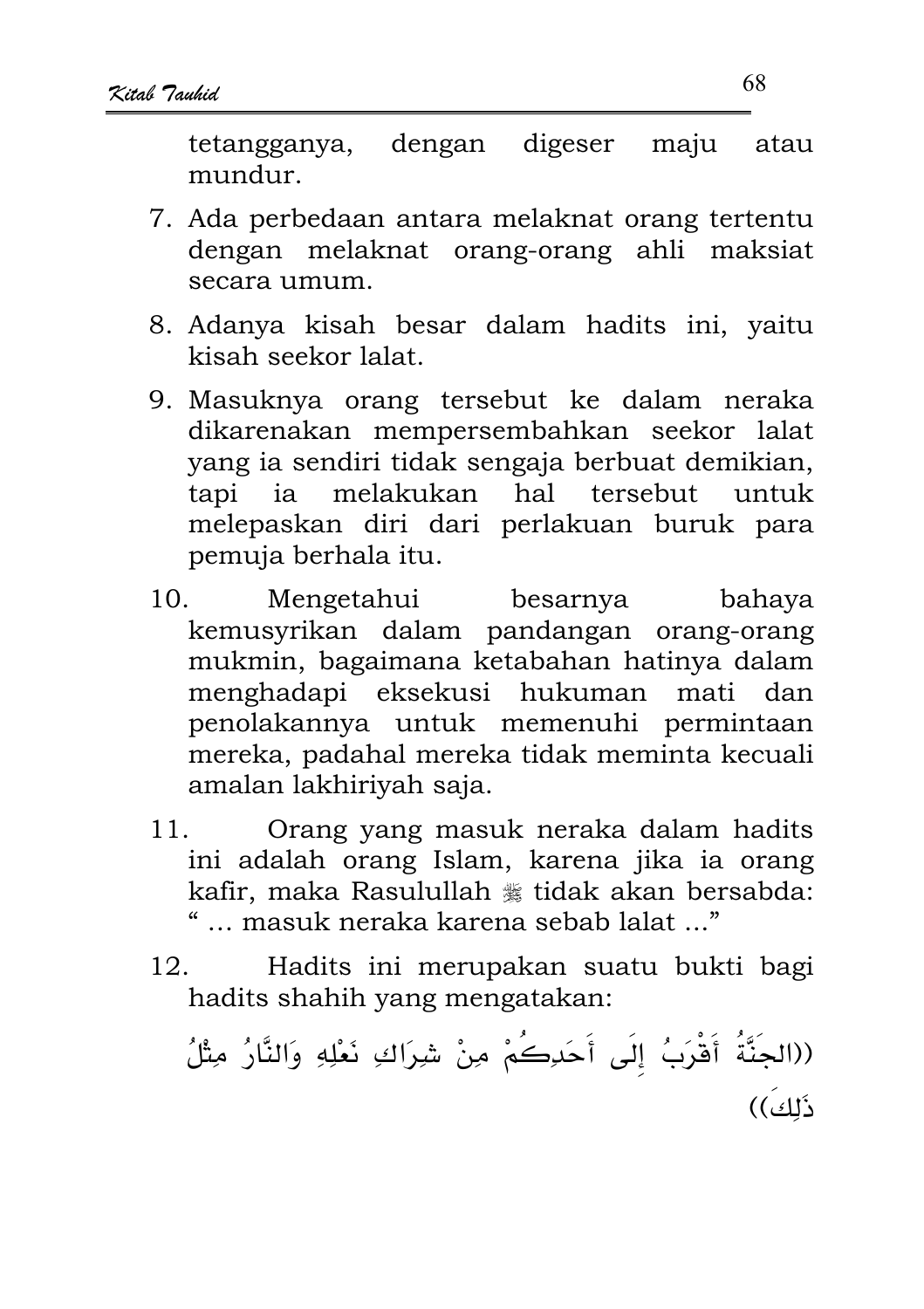"Surga itu lebih dekat kepada seseorang dari pada tali sandalnya sendiri, dan neraka juga demikian."

13. Mengetahui bahwa amalan hati adalah tolok ukur yang sangat penting, walaupun bagi para pemuja berhala.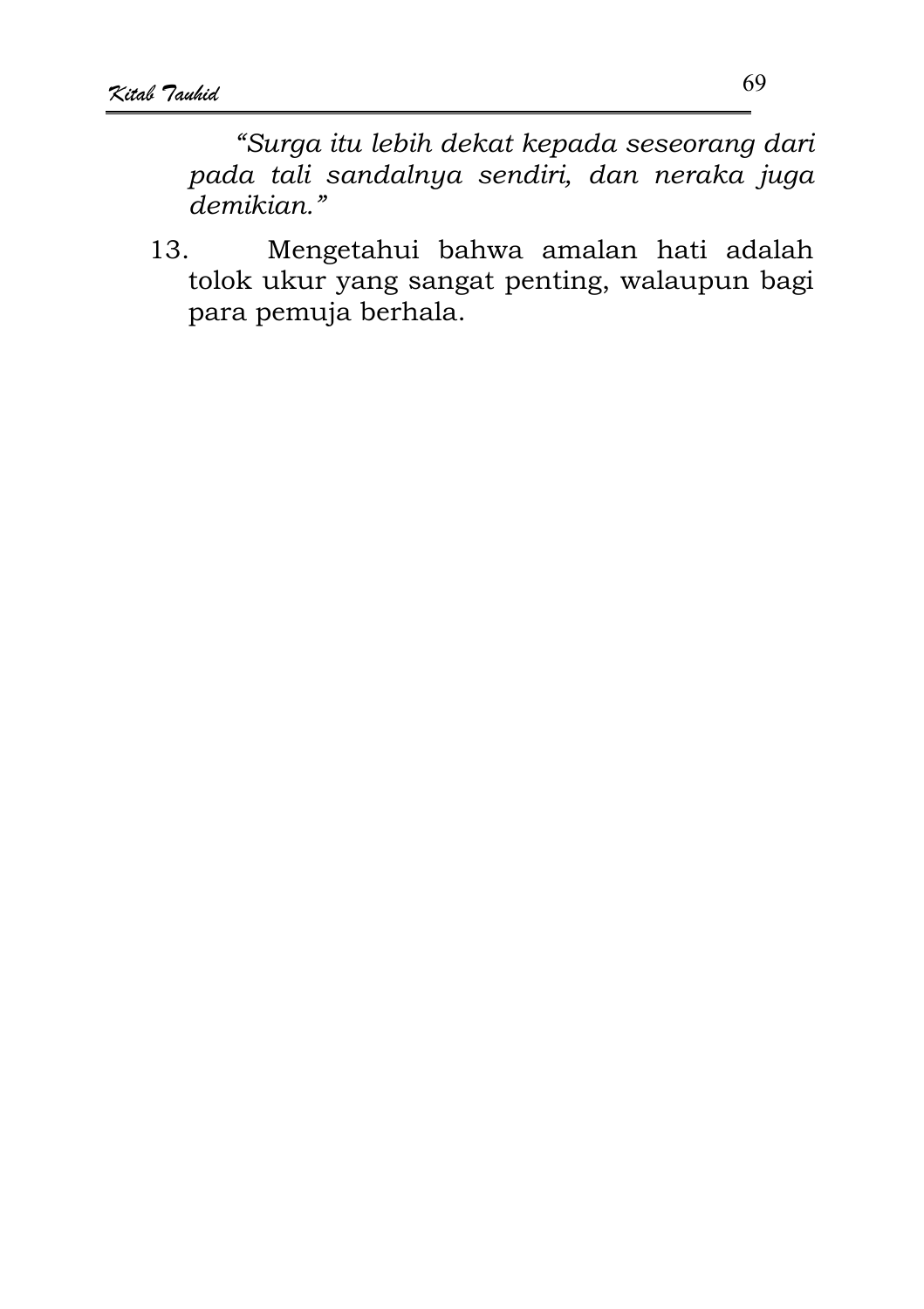#### **RAR 11**

## MENYEMBELIH BINATANG KARENA ALLAH DILARANG DILAKUKAN DI TEMPAT PENYEMBELIHAN YANG BUKAN KARENA **ALLAH**

Firman Allah ...

﴿ وَٱلَّذِينَ ٱخَّذُواْ مَسْجِدًا ضِرَارًا وَكُفْرًا وَتَفْرِيقًا بَيْنَ ٱلْمُؤْمِنِينَ وَإِرْصَادًا لِّمَنْ حَارَبَ ٱللَّهَ وَرَسُولَهُۥ مِن قَبْلُ ۚ وَلَيَحْلِفُنَّ إِنْ أَرَدْنَآ إِلَّا ٱلْحُسْنَىٰ ثَّ وَٱللَّهُ يَشْهَدُ إِنَّهُمْ لَكَنذبُونَ ۞ لَا تَقُمَّرَ فِيهِ أَبَدًا ۚ لَّمَسْجِدٌ أُسِّسَ عَلَى ٱلتَّقْوَىٰ مِنْ أَوَّلِ يَوْمٍ أَحَقُّ أَن تَقُومَ فِيهِ ۚ فِيهِ رِجَالٌ يُحُبُّونَ ۖ أَن يَتَطَهَّرُواْ ۚ وَٱللَّهُ يُحِبُّ ٱلۡمُطَّهِّرِينَ ﴾

"Dan (di antara orang-orang munafik itu) ada orangorang yang mendirikan masjid untuk menimbulkan kemudharatan (pada orang-orang mu'min), untuk kekafiran dan untuk memecah belah antara orangorang mu'min serta menunggu kedatangan orangorang yang telah memerangi Allah dan Rasul-Nya sejak dahulu). Mereka sesungguhnya bersumpah: "kami tidak menghendaki selain kebaikan." Dan Allah menjadikan saksi bahwa sesungguhnya mereka itu adalah pendusta (dalam sumpahnya). Janganlah kamu dirikan shalat di masjid itu selama-lamanya.

70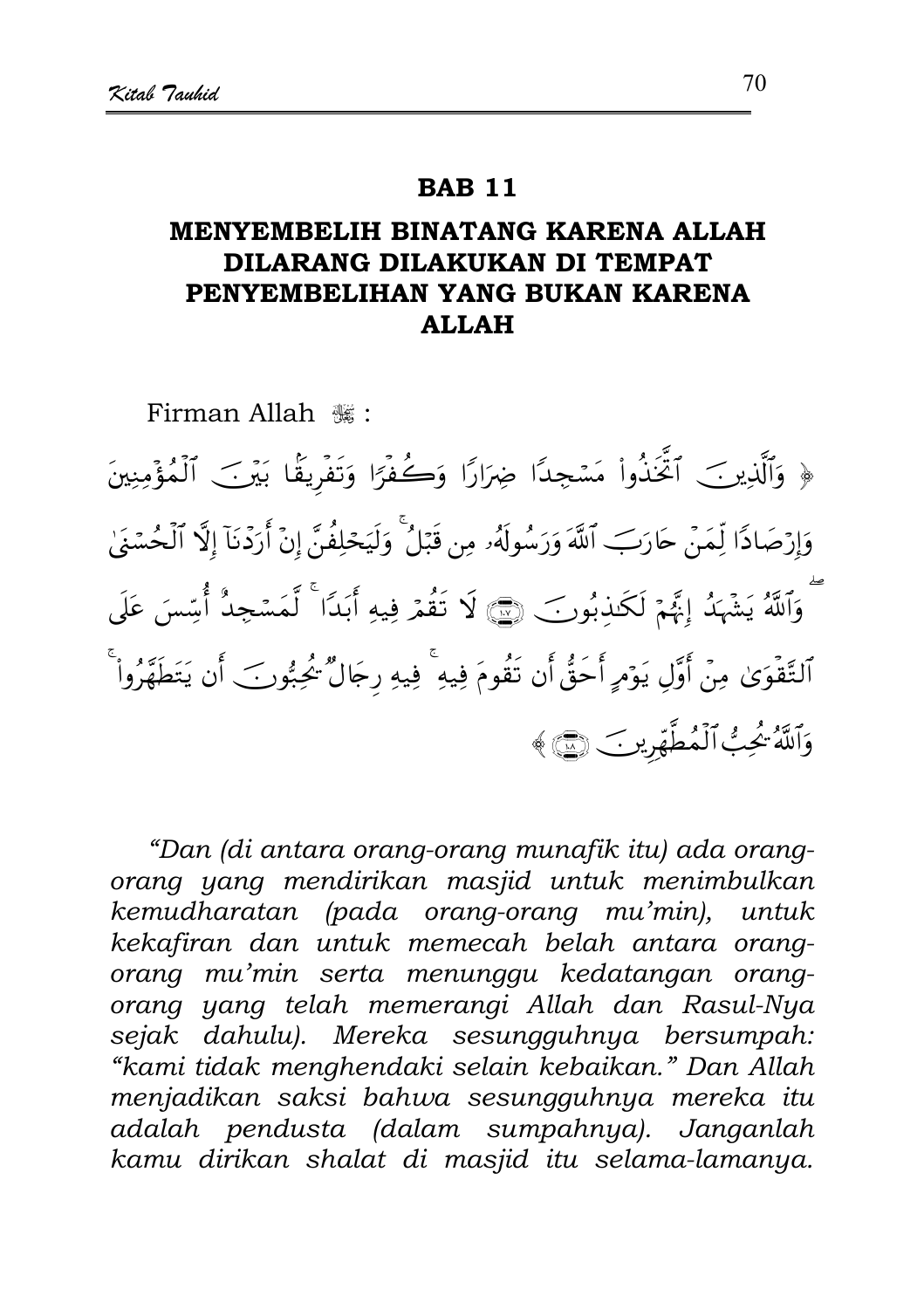Sesungguhnya masjid yang didirikan atas dasar takwa (masjid Quba), sejak hari pertama adalah lebih patut kamu lakukan shalat di dalamnya. Di dalamnya ada orang-orang yang ingin membersihkan diri. Dan Allah menyukai orang-orang yang mensucikan diri." (OS. At Taubah: 107-108).

Tsabit bin Dhahhak  $\triangle$  berkata:

(( نَذَرَ رَجُلٌ أَنْ يَذْبَحَ إِبِلاً بِبُوَانَةَ ، فَسَأَلَ النَّبِيَّ ﷺ فَقَالَ: (( هَلْ كَانَ فِيْهَا وَثَنَّ مِنْ أَوْثَانِ الْجَاهِلِيَّةِ يُغْبَدُ؟ قَالُوْا : لاَ ، قَالَ: ((فَهَلْ كَانَ فِيْهَا عِيْدٌ مِنْ أَعْيَادِهِمْ؟ قَالُوْا : لاَ ، فَقَالَ رَسُوْلُ اللَّهِ ﷺ : (( أَوْفِ بِنَدْرِكَ؛ فَإِنَّهُ لاَ وَفَاءَ لِنَدْرٍ فِي مَعْصِيَةِ اللَّهِ وَلاَ فِيْمَا لاَ يَمْلِكُ ابْنُ آدَمَ ))

"Ada seseorang yang bernadzar akan menyembelih unta di Buwanah <sup>(30),</sup> lalu ia bertanya kepada Rasulullah , maka Nabi bertanya: "apakah di tempat itu ada berhala-berhala yang pernah disembah oleh orang-orang Jahiliyah? Para sahabat menjawab: tidak, dan Nabipun bertanya lagi: "apakah di tempat itu pernah dirayakan hari raya mereka? Para sahabatpun "tidak, maka Nabipun menjawab: meniawab: "laksanakan nadzarmu itu, karena nadzar itu tidak boleh dilaksanakan dalam bermaksiat kepada Allah, dan dalam hal yang tidak dimiliki oleh seseorang." (HR. Abu Daud, dan Isnadnya menurut persyaratan Imam Bukhari dan Muslim).

Kandungan bab ini:

<sup>(30)</sup> Buwanah: nama suatu tempat di sebelah selatan kota Makkah, sebelum Yalamlam; atau anak bukit sebelah Yanbu'.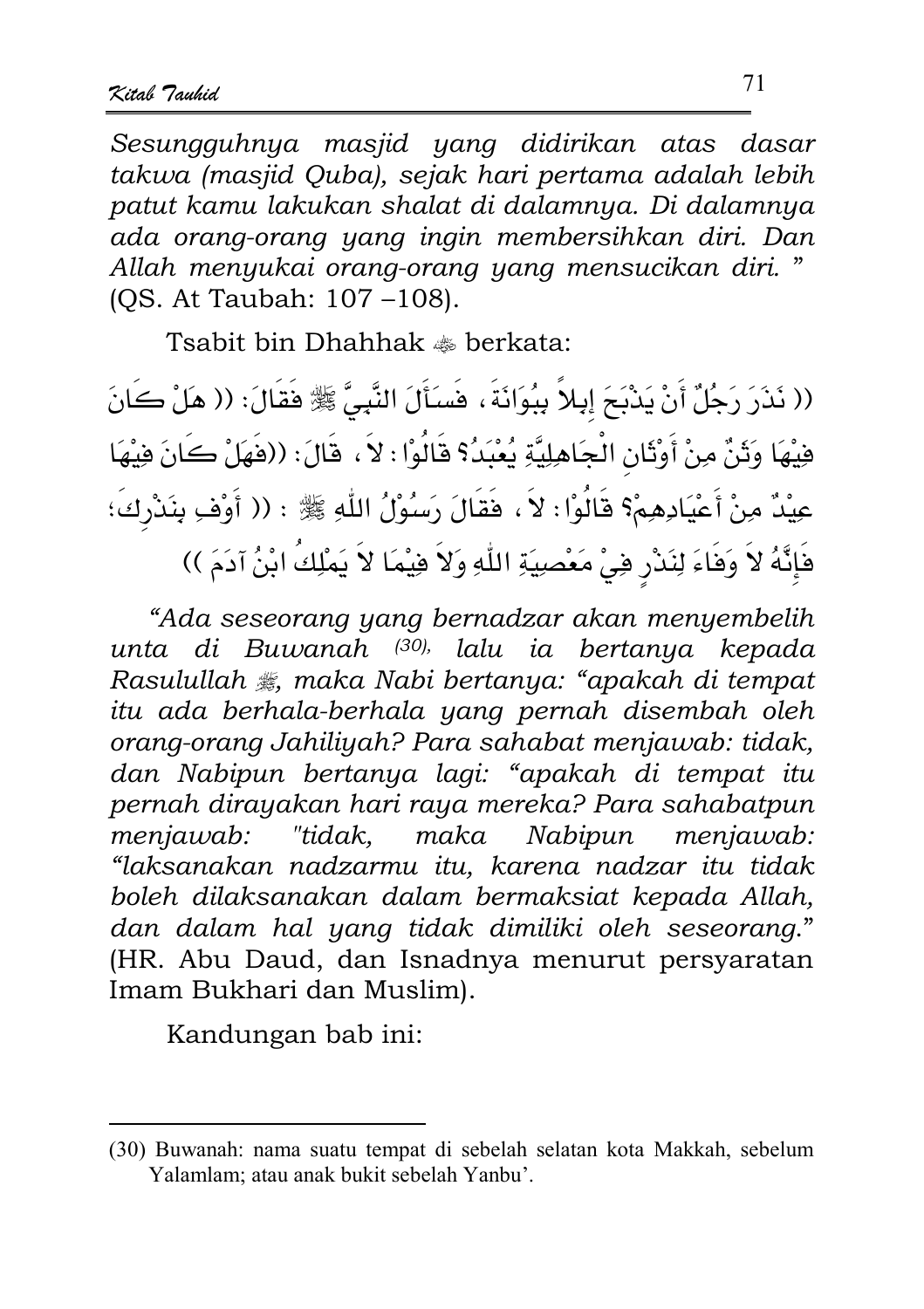- 1. Penjelasan tentang firman Allah  $\frac{100}{200}$  vang telah  $dischutkan$  di atas $(31)$
- 2. Kemaksiatan itu bisa berdampak negatif, sebagaimana ketaatan berdampak positif.
- 3. Masalah yang masih meragukan hendaknya dikembalikan kepada masalah yang sudah jelas, agar keraguan itu menjadi hilang.
- 4. Diperbolehkan bagi seorang mufti untuk mengajukan pertanyaan-pertanyaan sebelum berfatwa untuk mendapatkan keterangan yang ielas.
- 5. Mengkhususkan tempat untuk bernadzar tidak dilarang selama tempat itu bebas dari hal-hal yang terlarang.
- 6. Tidak diperbolehkan mengkhususkan tempat, jika di tempat itu ada berhala-berhala yang disembah pada masa pernah jahiliyah, walaupun semuanya sudah dihilangkan.
- 7. Tidak diperbolehkan mengkhususkan tempat untuk bernadzar, jika tempat itu pernah digunakan untuk melakukan perayaan orangorang jahiliyah, walaupun hal itu sudah tidak dilakukan lagi.
- 8. Tidak diperbolehkannya melakukan nadzar di tersebut, tempat-tempat karena nadzar tersebut termasuk katagori nadzar maksiat.

<sup>(31)</sup> Ayat ini menunjukkan pula bahwa menyembelih binatang dengan niat karena Allah dilarang dilakukan di tempat yang dipergunakan oleh orangorang musyrik untuk menyembelih binatang, sebagaimana shalat dengan niat karena Allah dilarang dilakukan di masjid yang didirikan atas dasar maksiat kepada Allah.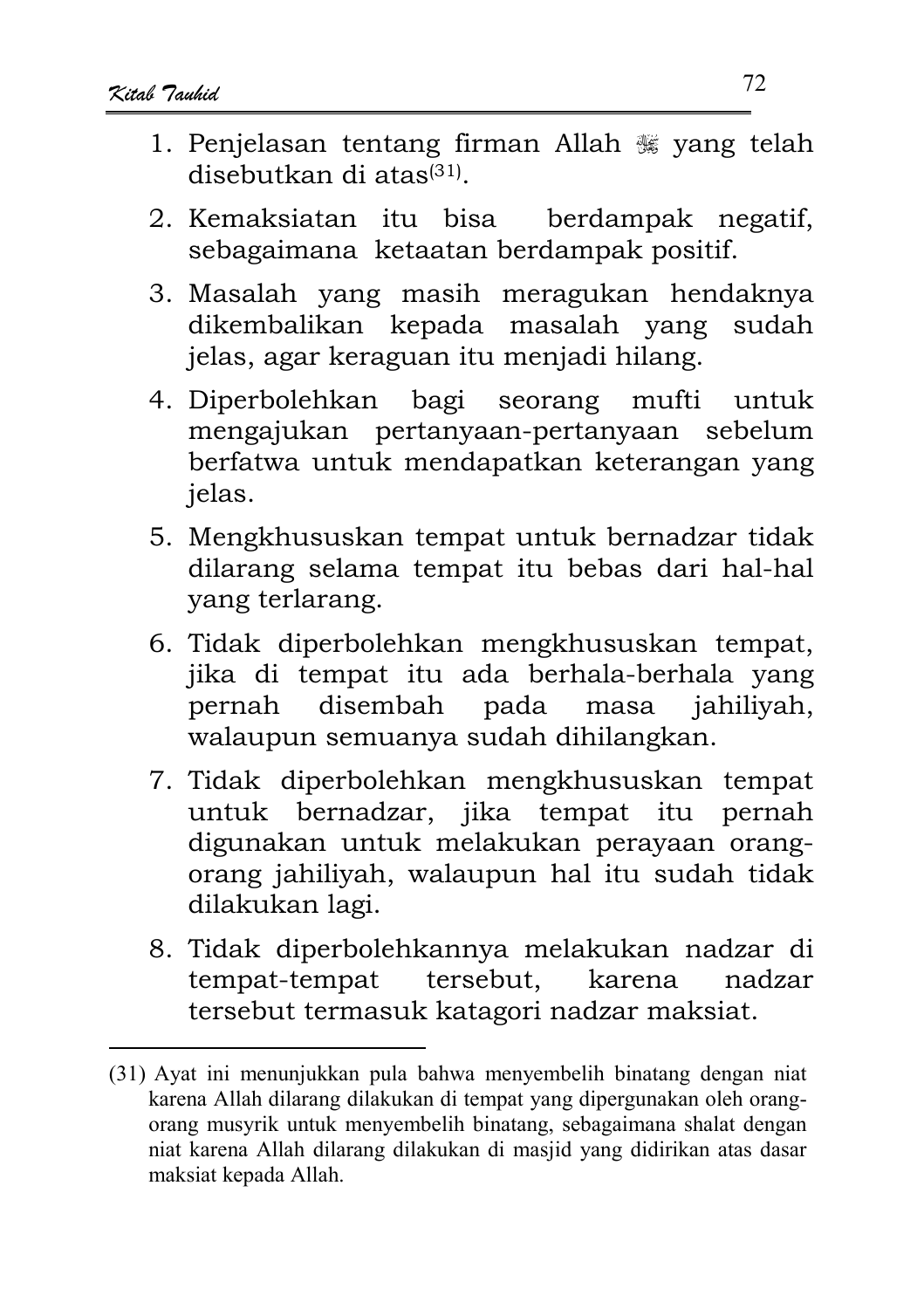- 9. Harus dihindari perbuatan yang menyerupai perbuatan orang-orang musyrik dalam acarakeagamaan dan perayaan-perayaan acara mereka, walaupun tidak bermaksud demikian.
- 10. Tidak boleh bernadzar untuk melaksanakan kemaksiatan
- $11.$ Tidak boleh seseorang bernadzar dalam hal yang tidak menjadi hak miliknya.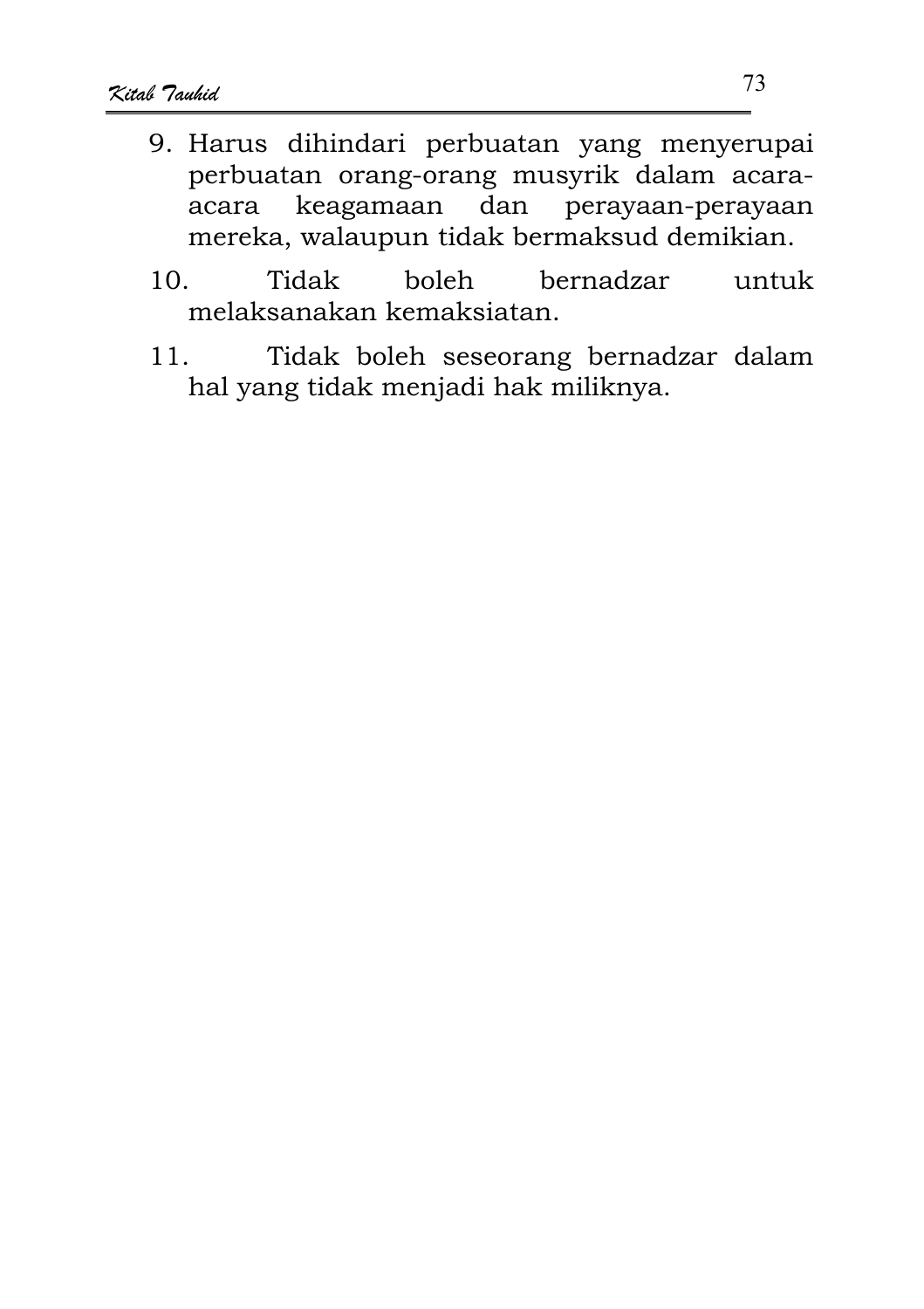### **RAR 12**

# BERNADZAR UNTUK SELAIN ALLAH **ADALAH SYIRIK**

Firman Allah ...

﴿ يُوفُونَ بِٱلنَّذِّرِ وَكَافُونَ يَوْمًا كَانَ شَرُّهُۥ مُسْتَطِيرًا ﴾

"Mereka menepati nadzar dan takut akan suatu hari yang azabnya merata di mana-mana." (QS. Al Insan:  $7$ ).

﴿ وَمَآ أَنفَقْتُم مِّن نَّفَقَةٍ أَوۡ نَذَرۡتُم مِّن نَّذۡرِ فَإِن ۗ ٱللَّهَ يَعۡلَمُهُۥ ﴾

"Dan apapun yang kalian nafkahkan, dan apapun yang kalian nadzarkan, maka sesungguhnya Allah mengetahuinya." (QS. Al Baqarah: 270).

Diriwayatkan dalam shahih Bukhari dari Aisyah radhiallahuanha bahwa Rasulullah \* bersabda:

((مَنْ نَذَرَ أَنْ يُطِيْعَ اللَّهَ فَلْيُطِعْهُ، وَمَنْ نَذَرَ أَنْ يَعْصِيَ اللَّهَ فَلاَ يَعْصِبُهِ))

"Siapa yang bernadzar untuk mentaati Allah maka ia wajib mentaatinya, dan barangsiapa yang bernadzar untuk bermaksiat kepada Allah maka ia boleh bermaksiat kepada-Nya (dengan tidak melaksanakan nadzarnya itu)."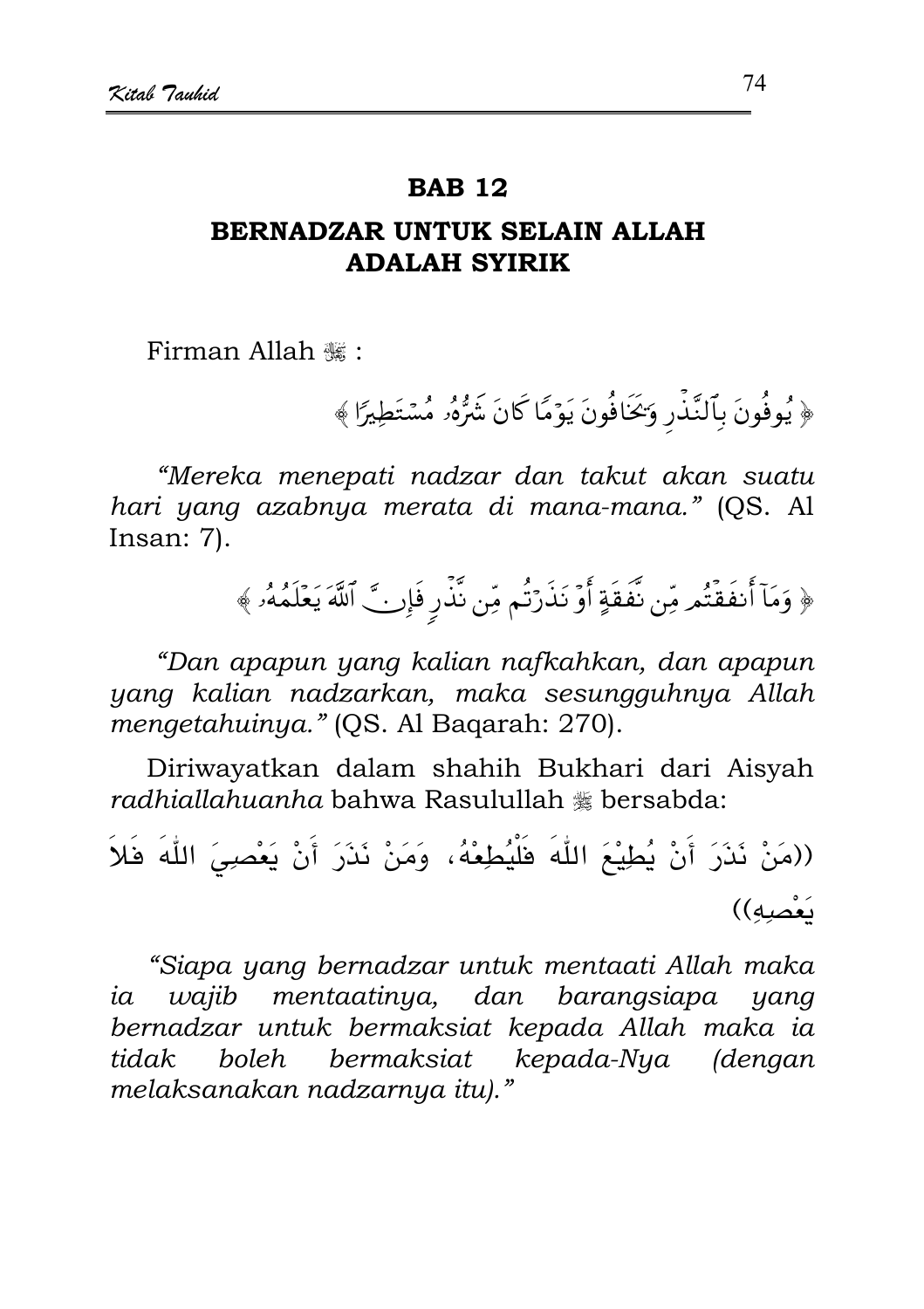Kandungan bab ini:

- 1. Menunaikan nadzar adalah wajib.
- 2. Apabila sudah menjadi ketetapan bahwa nadzar itu ibadah kepada Allah, maka menujukannya kepada selain Allah adalah svirik.
- 3. Dilarang melaksanakan nadzar yang maksiat.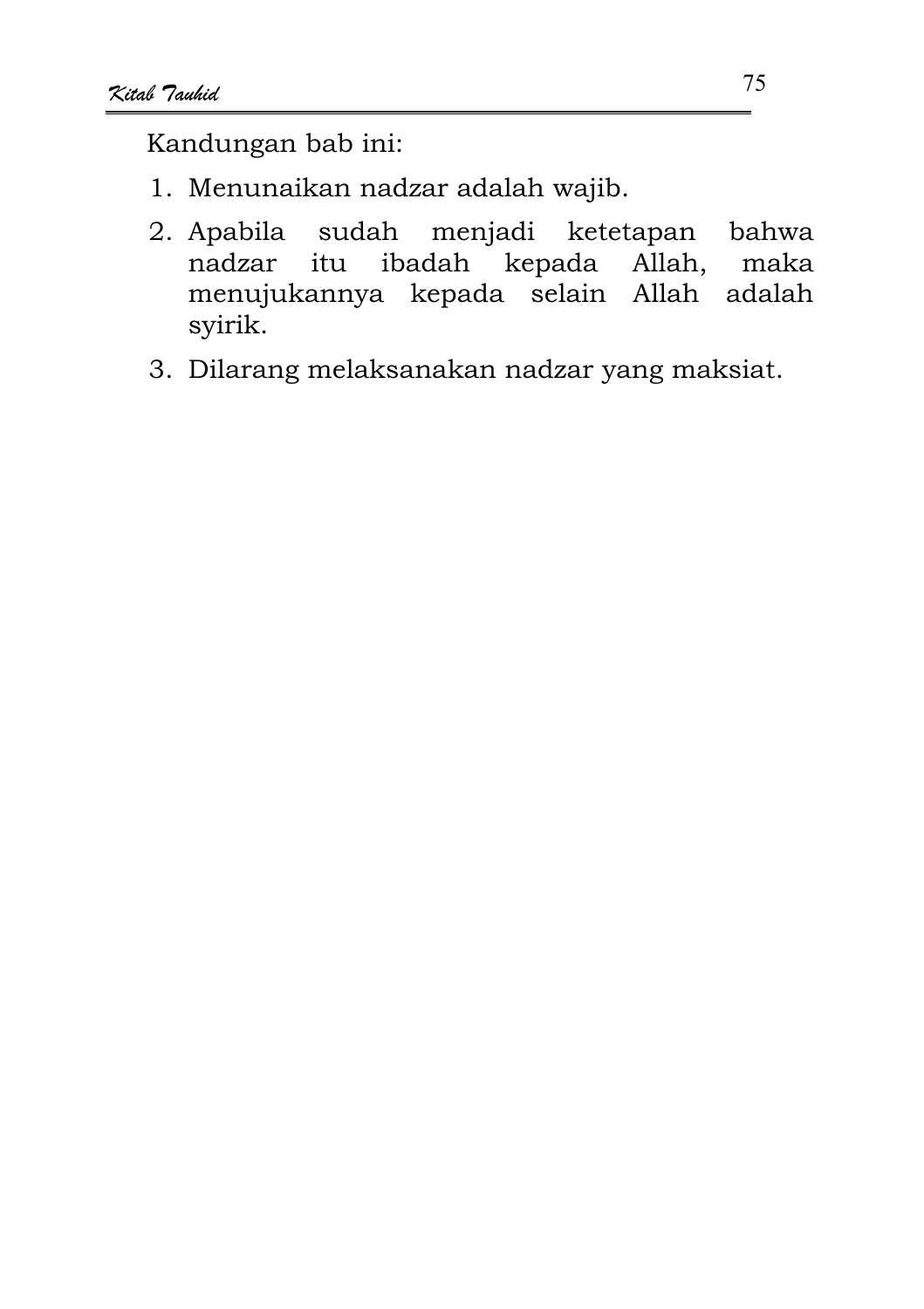### **BAB 13**

# MEMINTA PERLINDUNGAN KEPADA SELAIN **ALLAH ADALAH SYIRIK**

Firman Allah ,:

﴿ وَأَنَّهُۥ كَانَ رِجَالٌ مِّنَ ٱلۡإِنس يَعُوذُونَ بِرِجَالِ مِّنَ ٱلۡجِنِّ فَزَادُوهُمۡ رَهَقَا ﴾

"Bahwa ada beberapa orang laki-laki dari manusia yang meminta perlindungan kepada beberapa laki-laki dari jin, maka jin-jin itu hanya menambah dosa dan kesalahan." (QS. Al Jin: 6).

Khaulah hinti Hakim menuturkan: "aku mendengar Rasulullah # bersabda:

"Barangsiapa yang singgah di suatu tempat, lalu ia  $berdo'a$ :

أَعُوْذُ بِكَلِمَاتِ اللّٰهِ التَّامَّاتِ مِنْ شَرٍّ مَا خَلَقَ

(aku berlindung dengan kalam Allah yang maha sempurna dari kejahatan semua mahluk yang Ia tidak ada sesuatupun ciptakan) maka yang membahayakan dirinya sampai dia beranjak dari tempatnya itu." (HR. Muslim).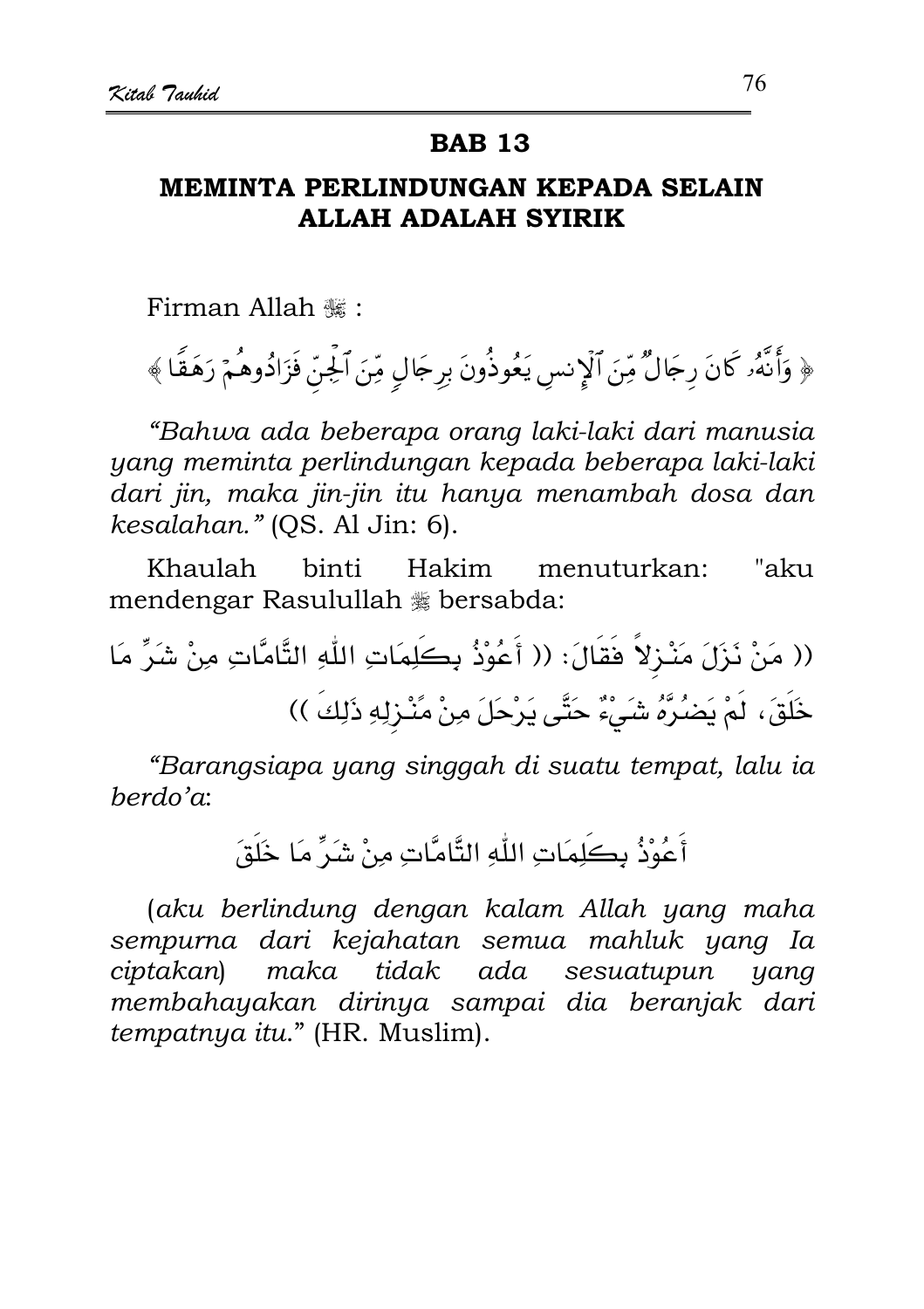Kandungan bab ini:

- 1. Penjelasan tentang maksud ayat yang ada dalam surat Al Jin  $(32)$
- 2. Meminta perlindungan kepada selain Allah adalah syirik.
- 3. Hadits tersebut di atas. sebagaimana disimpulkan oleh para ulama, merupakan dalil bahwa kalam Allah itu bukan makhluk, karena minta perlindungan kepada makhluk itu syirik.
- 4. Doa ini sangat utama walaupun singkat.
- 5. Sesuatu yang bisa mendatangkan kebaikan dunia, baik dengan menolak kejahatan atau mendatangkan keberuntungan tidak berarti sesuatu itu tidak termasuk syirik.

<sup>(32)</sup> Dalam ayat ini Allah  $\mathcal{H}$  memberitahukan bahwa ada di antara manusia yang meminta perlindungan kepada jin agar merasa aman dari apa yang mereka khawatirkan, akan tetapi jin itu justru menambah dosa dan rasa khawatir bagi mereka, karena mereka tidak meminta perlindungan kepada Allah. Dengan demikian, ayat ini menunjukkan bahwa isti'adzah (meminta perlindungan) kepada selain Allah adalah termasuk syirik dan terlarang.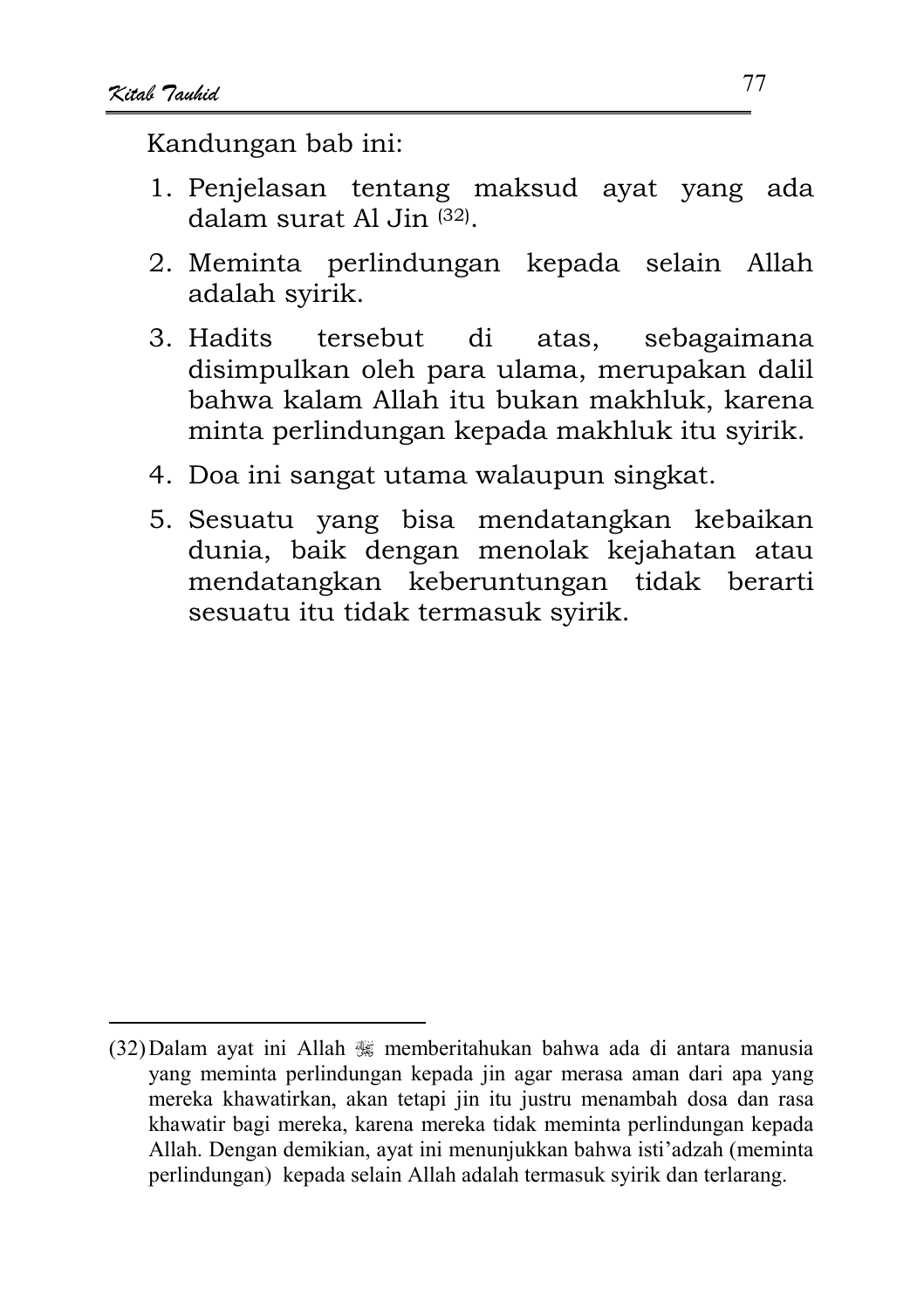### **BAB 14**

# MINTA PERTOLONGAN DAN BERDO'A KEPADA **SELAIN ALLAH ADALAH SYIRIK**

Firman Allah , "

﴿ وَلَا تَدۡعُ مِن دُونِ ٱللَّهِ مَا لَا يَنفَعُكَ وَلَا يَضُرُّكَ ۖ فَإِن فَعَلۡتَ فَإِنَّكَ إِذًا مِّنَ ٱلظَّلمهنَ ﴾

"Dan janganlah kamu memohon/berdo'a kepada selain Allah, yang tidak dapat memberikan manfaat dan tidak pula mendatangkan bahaya kepadamu, jika kamu berbuat hal itu maka sesungguhnya kamu dengan demikian termasuk orang-orang yang dzalim (musyrik)." (QS. Yunus: 106).

﴿ وَإِن يَمْسَسْكَ ٱللَّهُ بِضُرٍّ فَلَا كَاشِفَ لَهُۥٓ إِلَّا هُوَ ۗ وَإِن يُرِدۡكَ نِحَيۡرٍ فَلَا رَآدَّ لِفَضَّلِهِۦ ۚ يُصِيبُ بِهِۦ مَن يَشَآءُ مِنۡ عِبَادِهِۦ ۚ وَهُوَ ٱلۡغُفُورُ ٱلرَّحِيمُ ﴾

"Dan jika Allah menimpakan kepadamu suatu maka tidak ada bahaua. yang dapat menghilangkannya kecuali Dia. Dan jika Allah menghendaki kebaikan bagi kamu, maka tak ada yang dapat menolak karunia-Nya. Dia memberikan kebaikan itu kepada siapa yang dikehendaki-Nya di antara hamba-hamba-Nya dan Dia lah yang Maha Pengampun lagi Maha Penyayang." (QS. Yunus: 107).

﴿ إِنَّ ٱلَّذِينَ تَعۡبُدُونَ ۖ مِن دُونِ ٱللَّهِ لَا يَمۡلِكُونَ لَكُمۡ رِزۡقًا فَٱبۡتَغُواْ عِندَ ٱللَّهِ ٱلرّزْقَ وَٱعۡبُدُوهُ وَٱشۡكُرُوا۟ لَهُۥٓ ۗ إِلَيۡهِ تُرۡجَعُونَ ﴾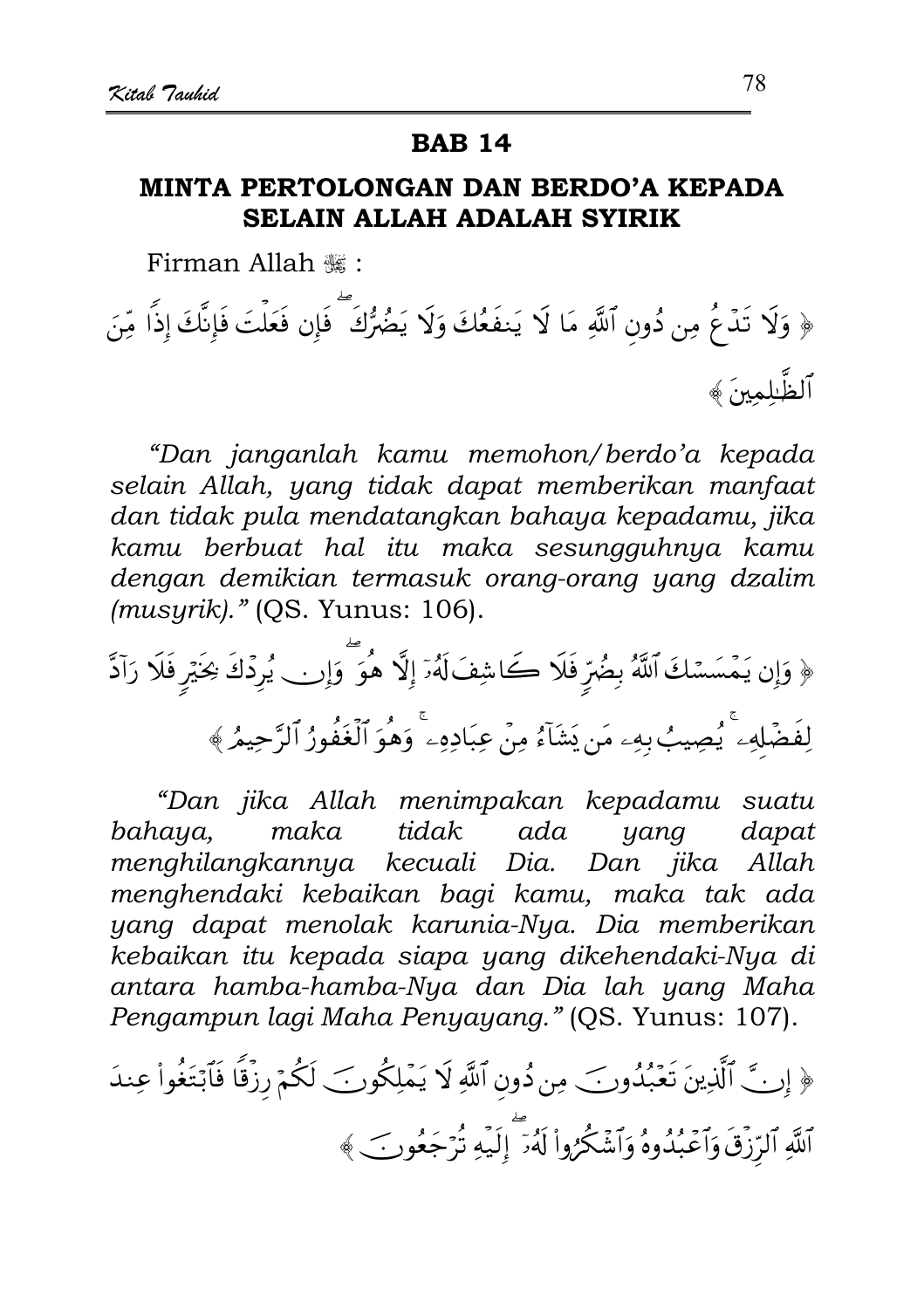"Sesungguhnya mereka yang kamu sembah selain Allah itu tidak mampu memberikan rizki kepadamu, maka mintalah rizki itu kepada Allah dan sembahlah Dia (saja) serta bersyukurlah kepada-Nya. Hanya kepada-Nya lah kamu sekalian dikembalikan." (QS. Al Ankabut: 17).

﴿ وَمَنْ أَضَلُّ مِمَّن يَدۡعُواْ مِن دُونِ ٱللَّهِ مَن لَا يَسۡتَجِيبُ لَهُۥٓ إِلَىٰ يَوۡمِرُ ٱلۡقِيَـٰمَةِ وَهُمْ عَن دُعَآبِهِمْ غَـٰفِلُونَ ۞ وَإِذَا حُشِرَ ٱلنَّاسُ كَانُواْ لَهُمْ أَعْدَآءَ وَكَانُواْ بِعِبَادَتِهِمْ كَثِفِرِينَ ﴾

"Dan tiada yang lebih sesat dari pada orang yang memohon kepada sesembahan-sesembahan selain Allah, yang tiada dapat mengabulkan permohonannya sampai hari kiamat dan sembahan-sembahan itu lalai dari (memperhatikan) permohonan mereka. Dan apabila manusia dikumpulkan (pada hari kiamat) niscaya sembahan-sembahan itu menjadi musuh mereka dan mengingkari pemujaan mereka." (QS. Al Ahgaf: 5-6).

﴿ أَمَّن لَجُيبُ ٱلْمُضْطَرَّ إِذَا دَعَاهُ وَيَكْشِفُ ٱلسُّوَءَ وَيَجْعَلُكُمْ خُلَفَآءَ ٱلْأَرْضَ أَوِلَـٰهُ مَّعَ ٱللَّهِ ۚ قَلِيلاً مَّا تَذَكَّرُونَ ﴾

"Atau siapakah yang mengabulkan (do'a) orangorang yang dalam kesulitan di saat ia berdo'a kepada-Nya, dan yang menghilangkan kesusahan, dan yang menjadikan kamu sekalian menjadi khalifah di bumi? Adakah sesembahan (yang haq) selain Allah? Amat sedikitlah kamu mengingat-(Nya)." (QS. An Naml: 62).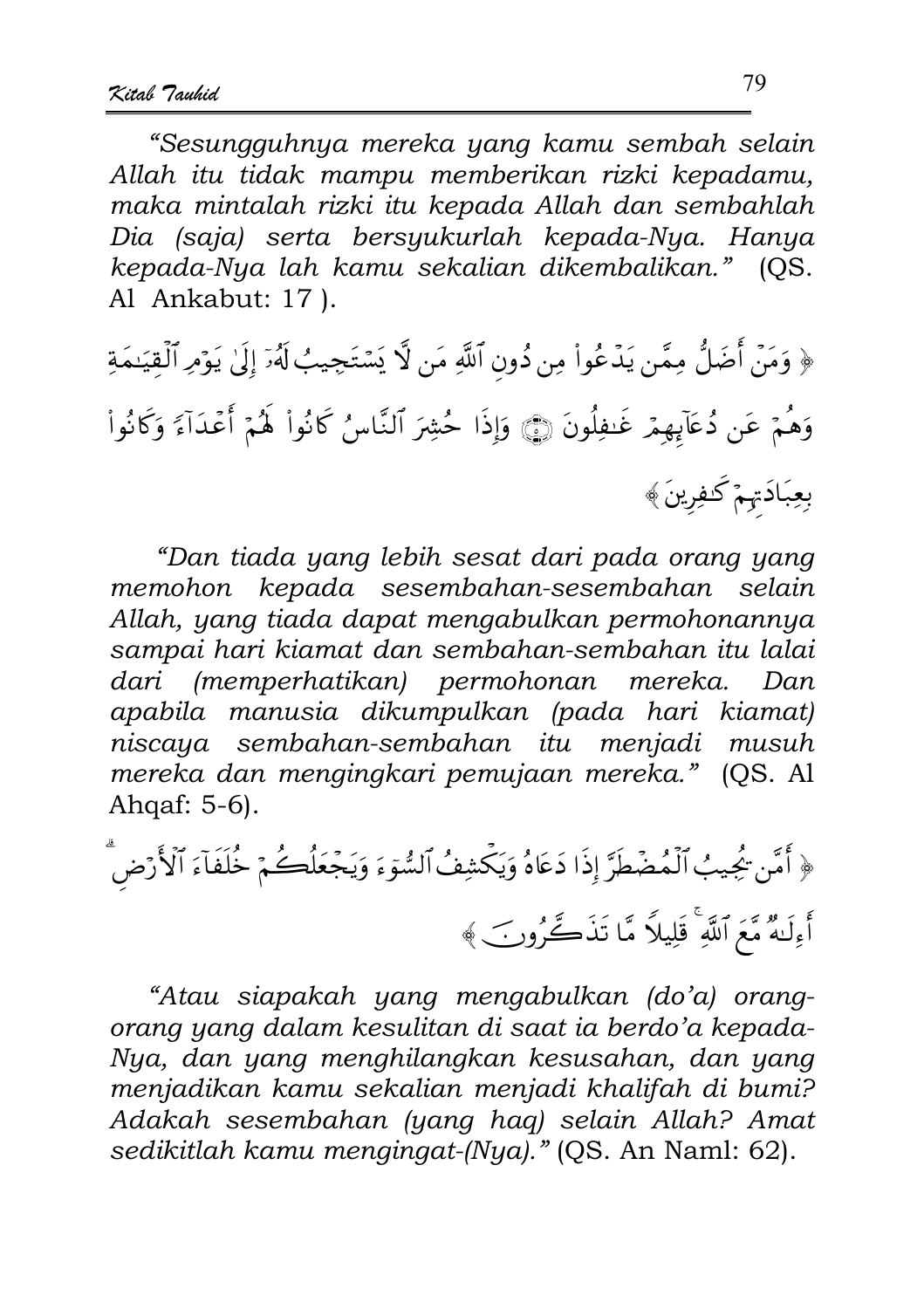Imam At-thabrani dengan menyebutkan sanadnya meriwayatkan bahwa: "pernah ada pada zaman Rasulullah \* seorang munafik yang selalu menyakiti orang-orang mu'min, maka salah seorang di antara orang mu'min berkata: "marilah kita bersama-sama memohon perlindungan kepada Rasulullah \* supaya dihindarkan dari tindakan buruk orang munafik ini", ketika itu Rasulullah \* menjawab:

(( إِنَّهُ لاَ يُسْتَغَاثُ بِيْ وَإِنَّمَا يُسْتَغَاثُ بِاللَّهِ ))

"Sesungguhnya aku tidak boleh dimintai perlindungan, hanya Allah sajalah yang boleh dimintai perlindungan".

Kandungan bab ini:

- 1. Istighatsah itu pengertiannya lebih khusus dari pada berdo'a(33).
- 2. Penjelasan tentang ayat yang pertama (34).
- 3. Meminta perlindungan kepada selain Allah adalah syirik besar.
- 4. Orang yang paling shaleh sekalipun jika melakukan perbuatan ini untuk mengambil hati orang lain, maka ia termasuk golongan orang-orang yang dzalim (musyrik).
- 5. Penjelasan tentang ayat yang kedua (35).

<sup>(33)</sup> Istighatsah ialah: meminta pertolongan ketika dalam keadaan sulit supaya dibebaskan dari kesulitan itu.

<sup>(34)</sup> Ayat pertama menunjukkan bahwa dilarang memohon kepada selain Allah, karena selain-Nya tidak dapat memberikan manfaat dan tidak pula dapat mendatangkan bahaya kepada seseorang.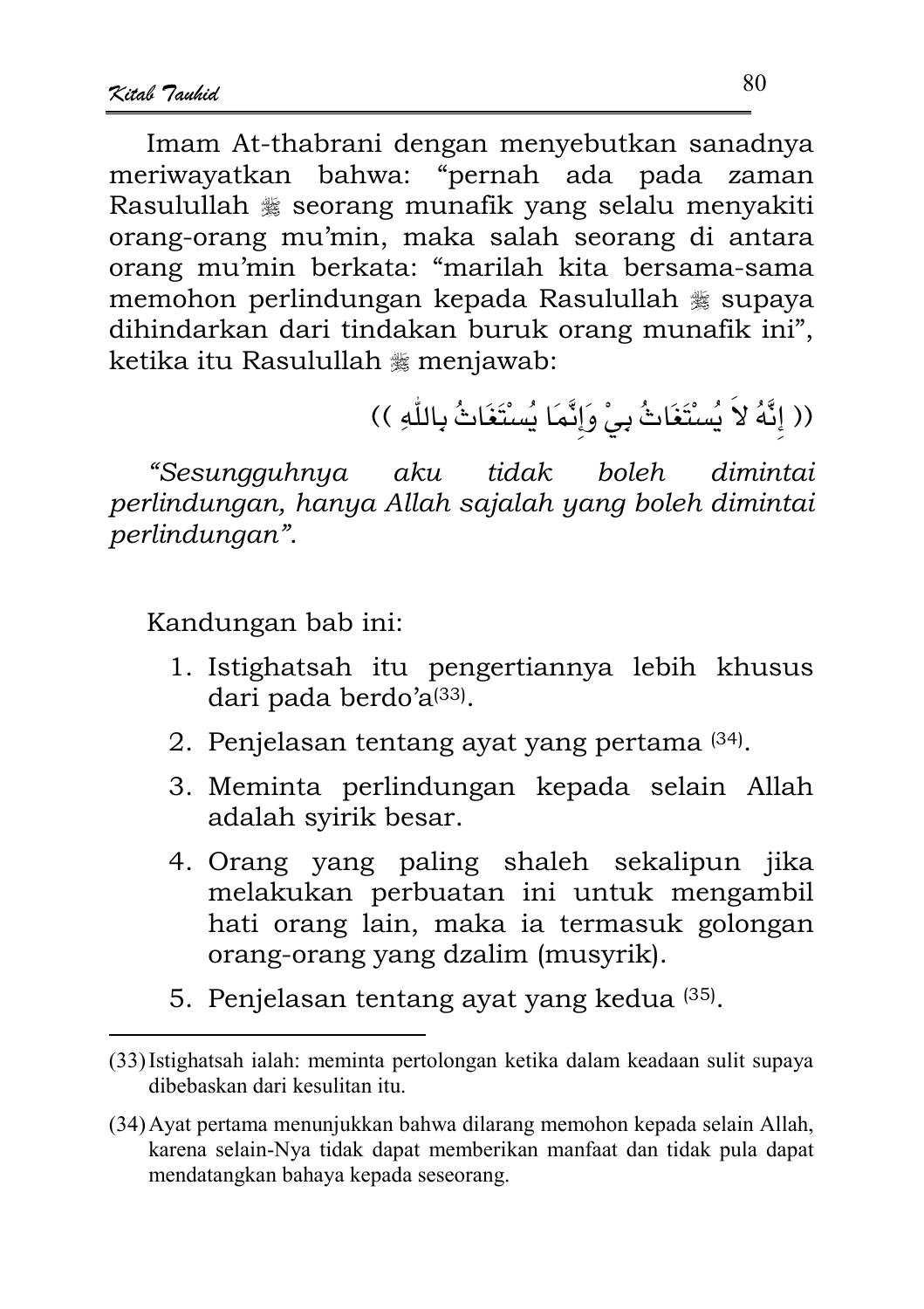- 6. Meminta perlindungan kepada selain Allah tidak dapat mendatangkan manfaat duniawi, di samping perbuatan itu termasuk perbuatan kafir.
- 7. Penjelasan tentang ayat yang ketiga (36).
- rizki itu hanya kepada Allah. 8. Meminta sebagaimana halnya meminta surga.
- 9. Penjelasan tentang ayat yang keempat (37).
- Tidak ada orang yang lebih sesat dari 10. yang pada orang memohon kepada sesembahan selain Allah.
- $11<sub>1</sub>$ Sesembahan selain Allah tidak merasa tidak tahu kalau ada orang yang dan memohon kepadanya.
- $12<sub>1</sub>$ Sesembahan selain Allah akan benci dan kepada orang marah yang memohon kepadanya pada hari kiamat.

- (36) Ayat ketiga menunjukkan bahwa hanya Allah yang berhak dengan ibadah dan rasa syukur kita, dan hanya kepada-Nya seharusnya kita meminta rizki, karena selain Allah tidak mampu memberikan rizki.
- (37) Ayat keempat menunjukkan bahwa doa (permohonan) adalah ibadah. Karena itu, barangsiapa yang menyelewengkannya kepada selain Allah, maka dia adalah musyrik.

<sup>(35)</sup> Ayat kedua menunjukkan bahwa Allah-lah yang berhak dengan segala ibadah yang dilakukan manusia, seperti doa, istighatsah dan sebagainya. Karena hanya Allah yang Maha Kuasa, jika Dia menimpakan sesuatu bahaya kepada seseorang, maka tidak ada yang dapat menghilangkannya selain Dia sendiri, dan jika Dia menghendaki untuk seseorang suatu kebaikan, maka tidak ada yang dapat menolak karunia-Nya. Tidak ada seorangpun yang menghalangi kehendak-Nya.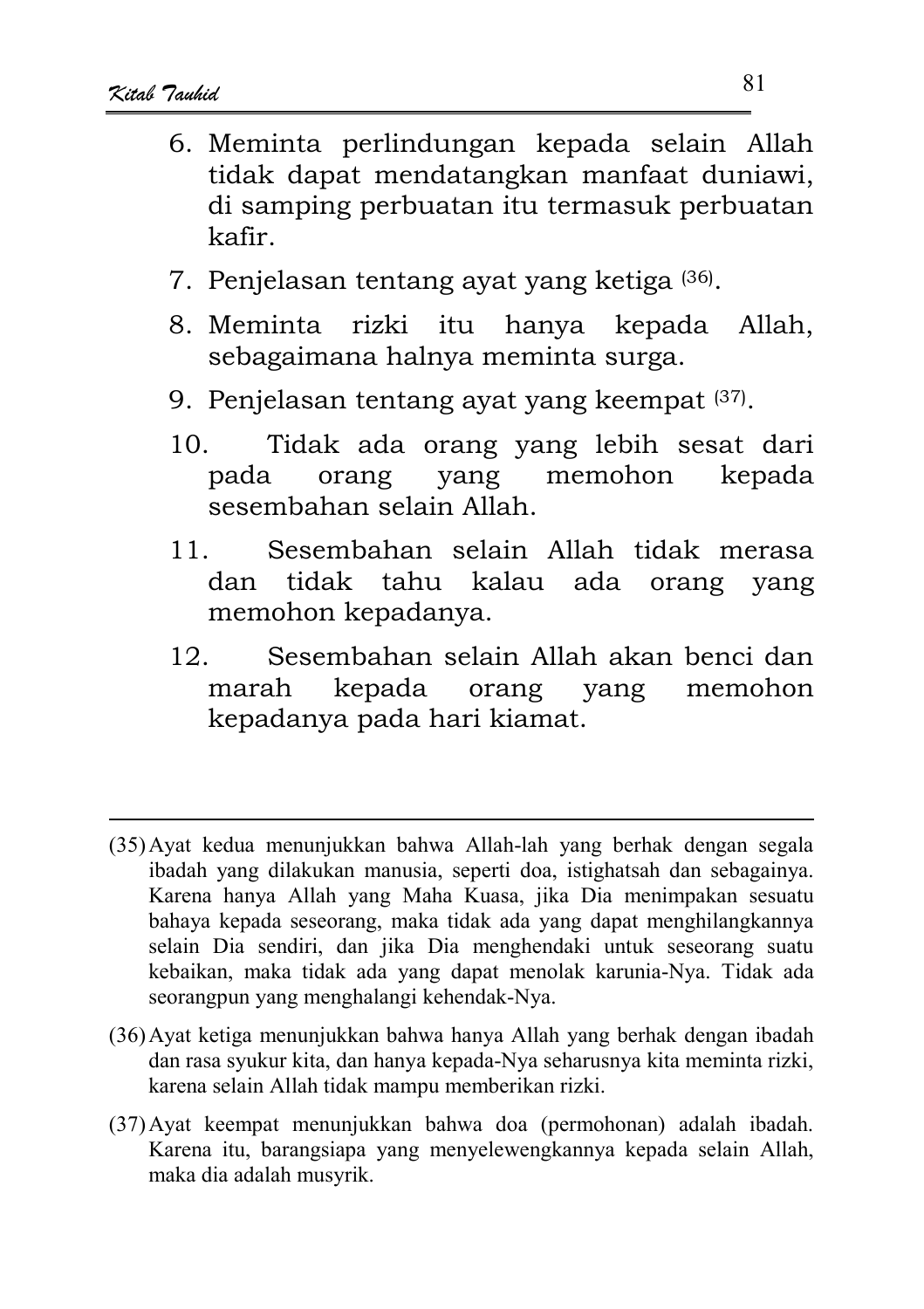- $13<sup>7</sup>$ Permohonan ini dianggap ibadah kepada sesembahan selain Allah
- $14$ Pada hari kiamat sesembahan selain Allah itu akan mengingkari ibadah yang ditujukan kepada mereka.
- Permohonan kepada selain Allah inilah  $15<sub>1</sub>$ vang menyebabkan seseorang menjadi orang yang paling sesat.
- Penjelasan tentang ayat yang kelima (38). 16
- Satu hal yang sangat mengherankan  $17.$ dari adanya pengakuan adalah para penyembah berhala bahwa tidak ada yang dapat mengabulkan permohonan orang yang berada dalam kesulitan kecuali Allah, untuk itu, ketika mereka berada dalam keadaan sulit dan terjepit, mereka memohon kepada-Nya dengan ikhlas dan memurnikan ketaatan untuk-Nya.
- $18.$ Hadits di atas menunjukan tindakan preventif yang dilakukan Rasulullah \* untuk melindungi ketauhidan, dan etika sopan santun beliau kepada Allah.

<sup>(38)</sup> Ayat kelima menunjukkan bahwa istighatsah (mohon pertolongan) kepada selain Allah - karena tidak ada yang kuasa kecuali Dia - adalah bathil dan termasuk syirik.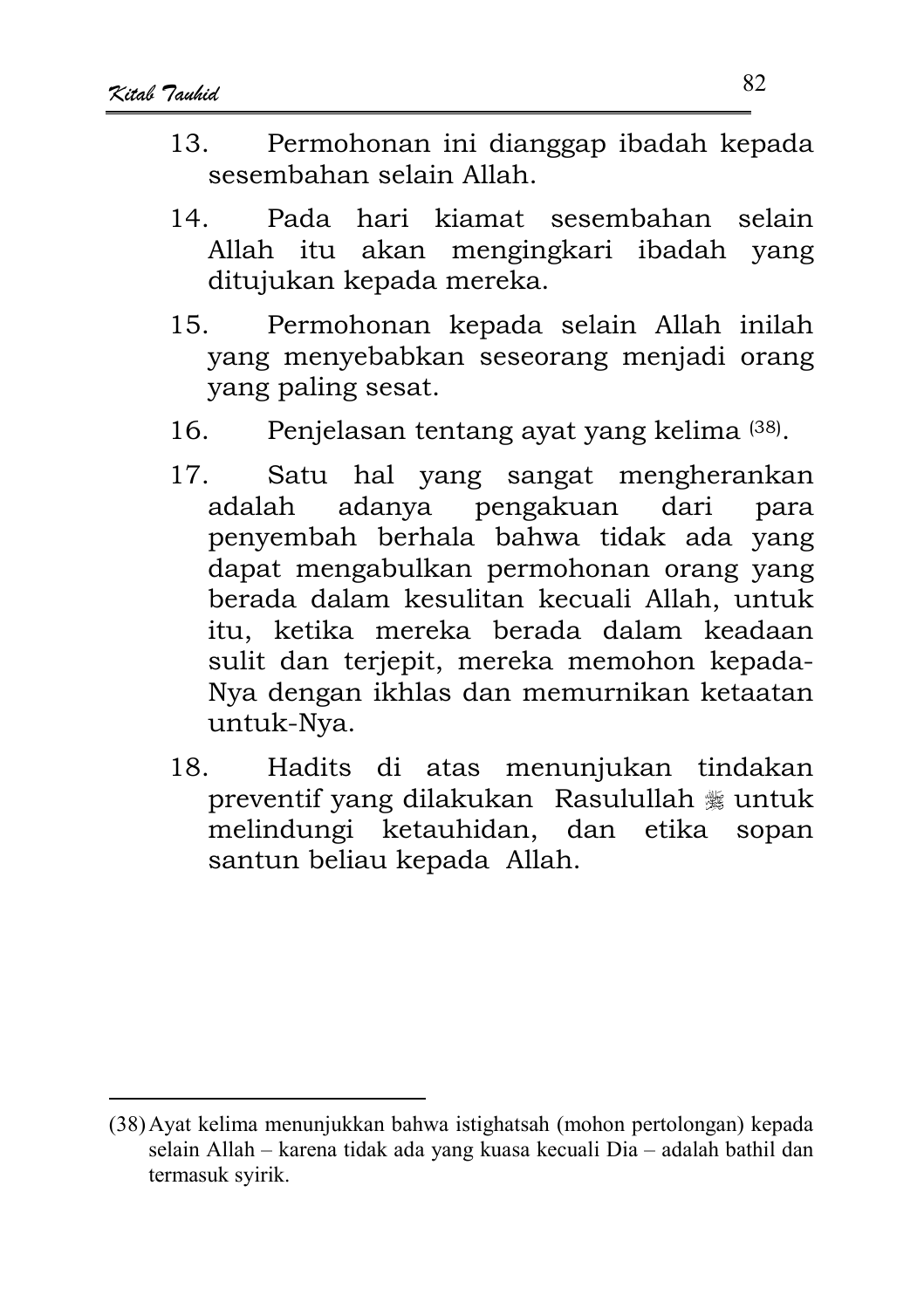## **BAB 15**

# TIDAK SEORANGPUN YANG BERHAK DISEMBAH **SELAIN ALLAH**

Firman Allah ,:

﴿ أَيُشْرَكُونَ مَا لَا تَخَلُّقُ شَيْئًا وَهُمْ تُخَلَّقُونَ (٢٦) وَلَا يَسْتَطِيعُونَ لَهُمْ نَصْرًا وَلَآ أَنفُسَهُمْ يَنصُرُونَ ﴾

"Apakah mereka mempersekutukan (Allah) dengan berhala-berhala yang tidak dapat menciptakan sesuatupun? Sedangkan berhala-berhala itu sendiri buatan orang, dan berhala-berhala itu tidak mampu pertolongan kepada penyembahmemberi penyembahnya dan kepada dirinya sendiripun berhala-berhala itu tidak dapat memberi pertolongan." (OS. Al A'raf: 191-192).

﴿ وَٱلَّذِينَ تَدۡعُونَ ۖ مِن دُونِهِۦ مَا يَمۡلِكُونَ ۖ مِن قِطۡمِيرٍ ﴾ إِن تَدۡعُوهُمۡ لَا يَسْمَعُواْ دُعَآءَكُمْ وَلَوۡ سَمِعُواْ مَا ٱسۡتَجَابُواْ لَكُمۡ ۖ وَيَوۡمَ ٱلۡقِيَـٰمَةِ يَكۡفُرُونَ بِشِرۡكِكُمۡۚ وَلَا يُنَبِّئُكَ مِثۡلُ خَبِيرٍ﴾

"Dan sesembahan-sesembahan yang kalian mohon selain Allah, tidak memiliki apa-apa walaupun setipis kulit ari. Jika kamu menyeru mereka, mereka tidak akan mendengar seruanmu itu; kalaupun mereka mendengar, mereka tidak dapat memperkenankan permintaanmu; dan pada hari kiamat meraka akan mengingkari kemusyrikanmu, dan tidak ada yang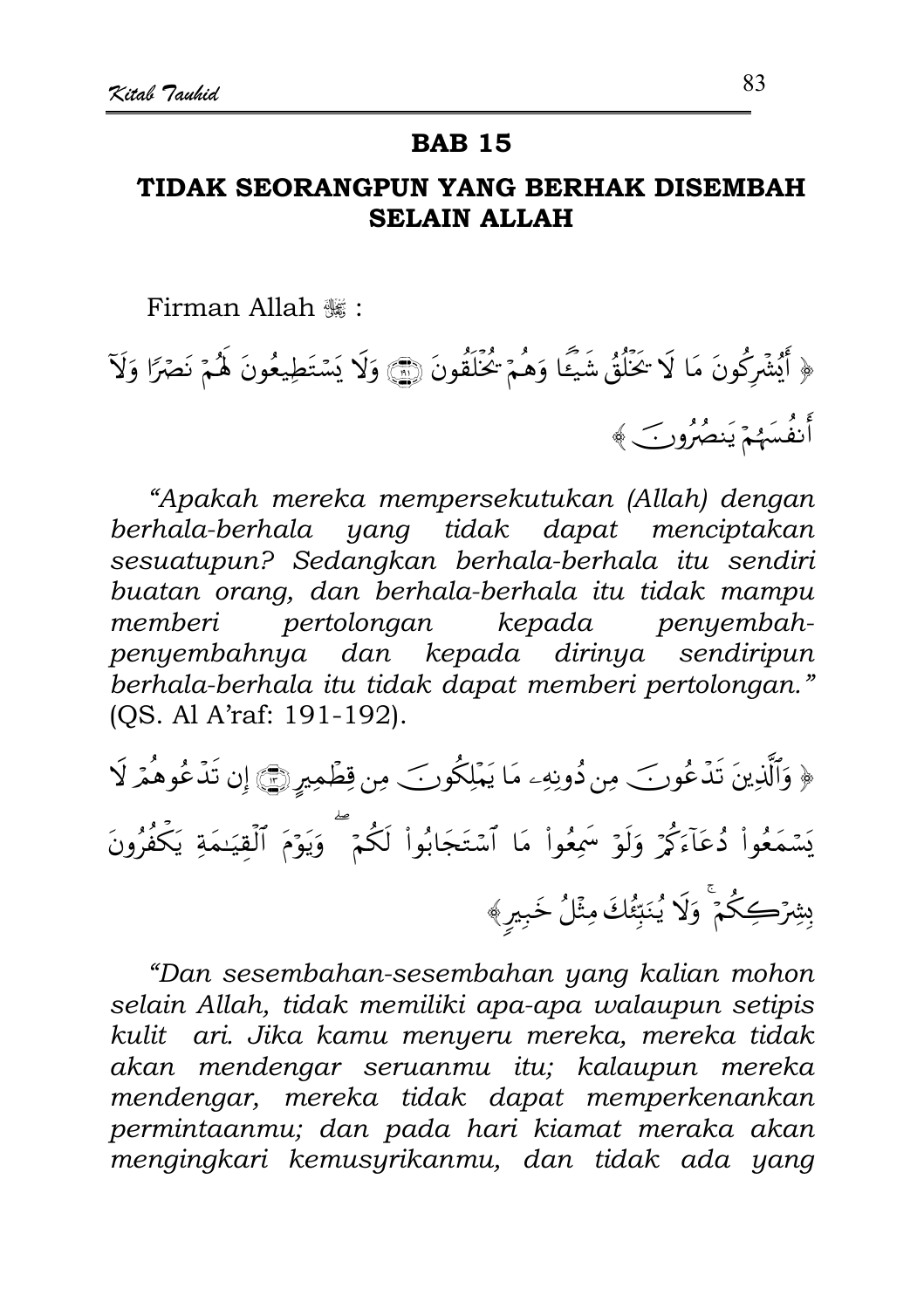dapat memberikan kepadamu keterangan sebagaimana yang diberikan oleh Yang Maha Mengetahui. " (QS. Fathir: 13-14).

Diriwayatkan dalam shahih (Bukhari dan Muslim) dari Anas bin Malik ... ia berkata:

((شُجَّ النَّبِيُّ ﷺ يَوْمَ أُحُدٍ ، وَكُسِرَتْ رُبَاعِيَّتَهُ ، فَقَالَ: (( كَيْفَ يُفْلِحُ قَوْمٌ شَجُّوْا نَبِيَّهُمْ ))، فَنُزِلَتْ ﴿ لَيِّسَ لَكَ مِنَ ٱلْأَمْرِ شَيِّءٌ ﴾

"Ketika perang uhud Rasulullah ﷺ terluka kepalanya, dan pecah gigi gerahamnya, maka beliau bersabda: "Bagaimana akan beruntung suatu kaum yang melukai Nabinya? Kemudian turunlah ayat: "Tak ada hak apapun bagimu dalam urusan mereka itu". (OS. Ali Imran: 128)."

Dan diriwayatkan dalam shahih Bukhari dari Ibnu Umar  $\triangleq$  bahwa ia mendengar Rasulullah  $\triangleq$  bersabda ketika beliau berdiri dari ruku' pada rakaat yang terakhir dalam shalat shubuh:

(( اللَّهُمَّ الْعَنْ فُلاَنًا وَفُلاَناً )) بَعْدَ مَا يَقُوْلُ: (( سَمِعَ اللَّهُ لِمَنْ حَمِدَهُ رَبَّنَا لَكَ الْحَمْدُ )) فَأَنْزَلَ اللَّهُ ﴿ لَيْسَ لَكَ مِنَ ٱلْأَمْرِ شَيْءٌ ﴾

"Ya Allah, laknatilah si fulan dan sifulan", setelah setelah سَمِعَ اللَّهُ لِمَنْ حَمِدَهُ رَبَّنَا لَكَ الْحَمْدُ :beliau mengucapkan itu turunlah firman Allah:

﴿ لَيْسَ لَكَ مِنَ ٱلْأَمْرِ شَيْءٌ ﴾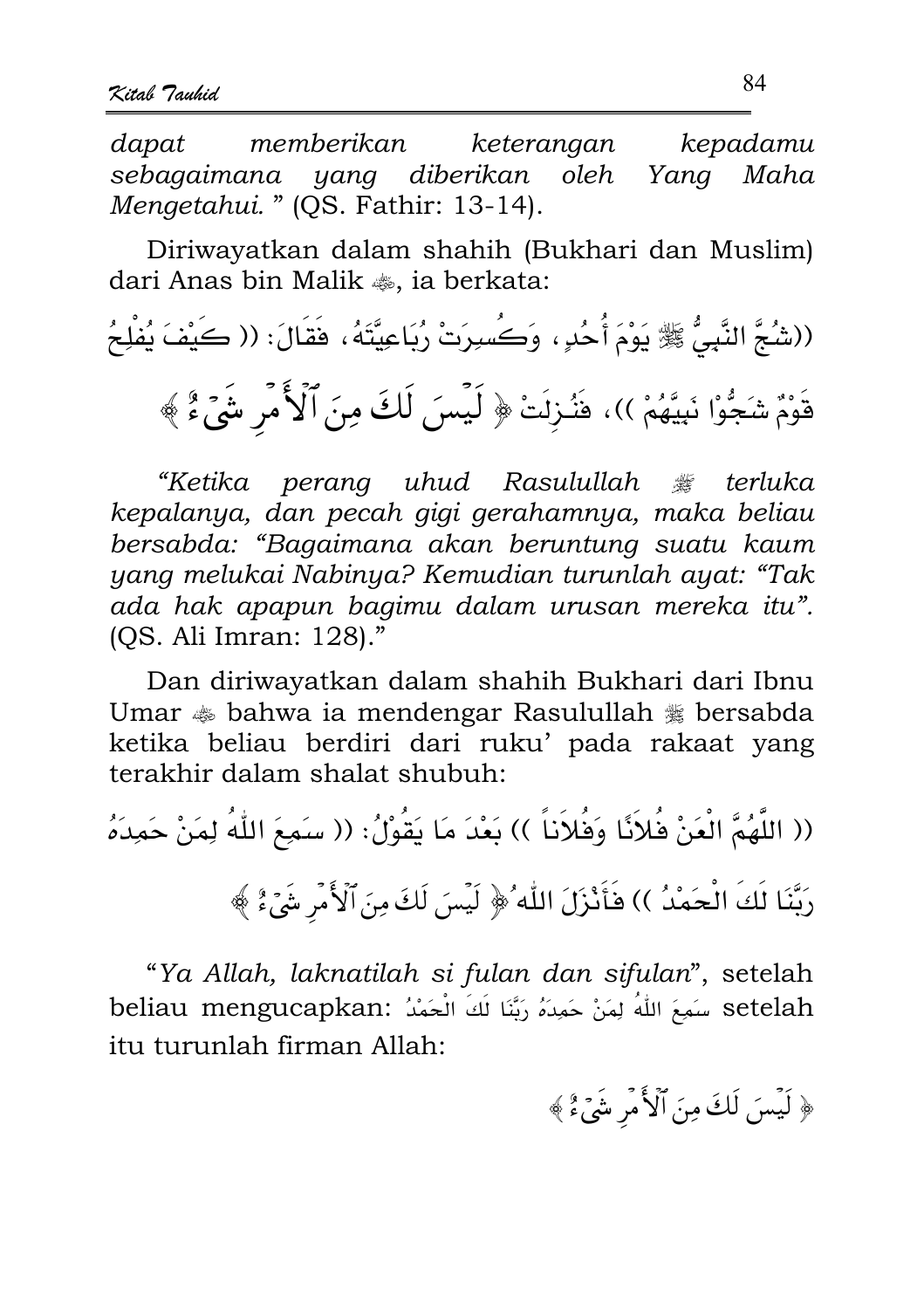"Tak ada hak apapun bagimu dalam urusan mereka itu".

Dalam riwayat yang lain: "Beliau mendoakan semoga Shafwan bin Umayah, Suhail bin Amr, dan Al Harits bin Hisyam dijauhkan dari rahmat Allah", maka turunlah avat:

﴿ لَيْسَ لَكَ مِنَ ٱلْأَمْرِ شَيْءٌ ﴾

"Tak ada hak apapun bagimu dalam urusan mereka itu".

Diriwayatkan pula dalam shahih Bukhari dari Abu Hurairah  $\triangleq$  ia berkata: "ketika diturunkan kepada Rasulullah # firman Allah #:

﴿ وَأَنذَرْ عَشِيرَتَكَ ٱلْأَفْرَبِينَ ﴾

"Dan berilah peringatan kepada keluargamu yang terdekat." (OS. Asy Syu'ara: 214).

Beliau berdiri dan bersabda: "Wahai orang-orang Quraisy, tebuslah diri kamu sekalian (dari siksa Allah dengan memurnikan ibadah kepadaNya). Sedikitpun aku tidak bisa berbuat apa-apa dihadapan Allah untuk kalian. Wahai Abbas bin Abdul Muthalib, sedikitpun aku tidak bisa berbuat apa-apa untukmu dihadapan Allah, wahai Shafiyah bibi Rasulullah, sedikitpun aku tidak bisa berbuat apa-apa untukmu dihadapan Allah nanti, wahai Fatimah binti Rasulillah, mintalah kepadaku apa saja yang kau kehendaki, tapi sedikitpun aku tidak bisa berbuat apa-apa untukmu dihadapan Allah nanti".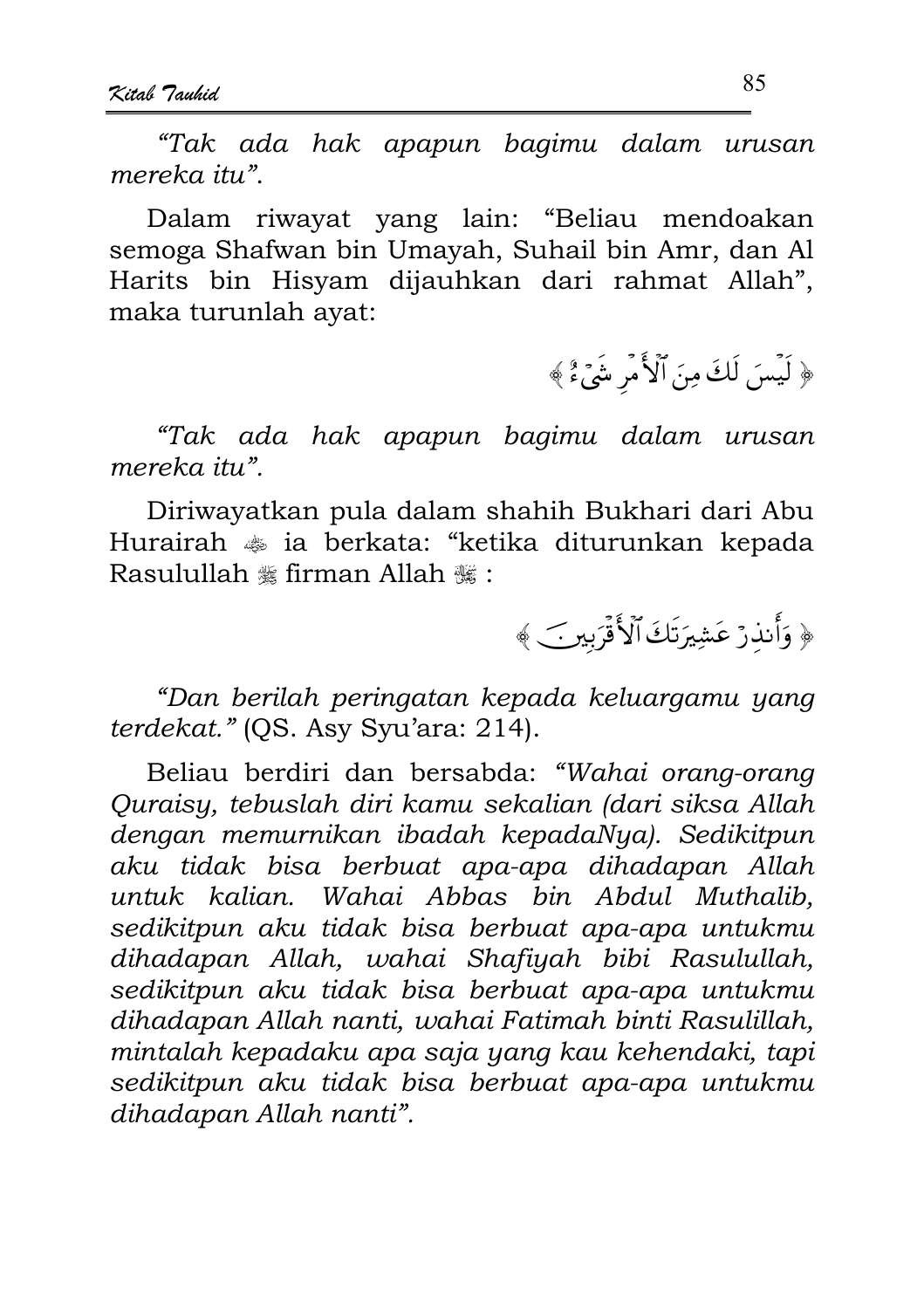Kandungan bab ini:

- 1. Penjelasan tentang kedua ayat tersebut diatas  $(39)$
- 2. Kisah perang uhud.
- 3. Rasulullah, pemimpin para rasul, dalam shalat subuh telah membaca qunut sedang para sahabat dibelakangnya mengamini.
- 4. Orang-orang yang beliau doakan semoga Allah menjauhkan rahmat-Nya dari mereka adalah orang-orang kafir.
- 5. Mereka telah melakukan perbuatan yang tidak dilakukan oleh orang-orang kafir yang lain, antara lain melukai kepala Rasulullah, dan berupaya untuk membunuh beliau, serta mengoyak-ngoyak tubuh para korban yang terbunuh, padahal yang terbunuh itu adalah sanak famili mereka.
- 6. Terhadap peristiwa itulah Allah menurunkan firman-Nya kepada beliau:
- 7. Allah berfirman:

﴿ أَوۡ يَتُوبَ عَلَيۡهِمۡ أَوۡ يُعَدِّبَهُمۡ ﴾

﴿ لَيْسَ لَكَ مِنَ ٱلْأَمْرِ شَيْءٌ ﴾

<sup>(39)</sup> Kedua ayat tersebut menunjukkan kebatilan syirik mulai dari dasarnya, karena makhluk yang lemah ini, yang tidak mempunyai kekuasaan apaapa, tidak dapat dijadikan sebagai sandaran sama sekali; dan menunjukkan pula bahwa Allah lah yang berhak dengan segala macam ibadah yang dilakukan manusia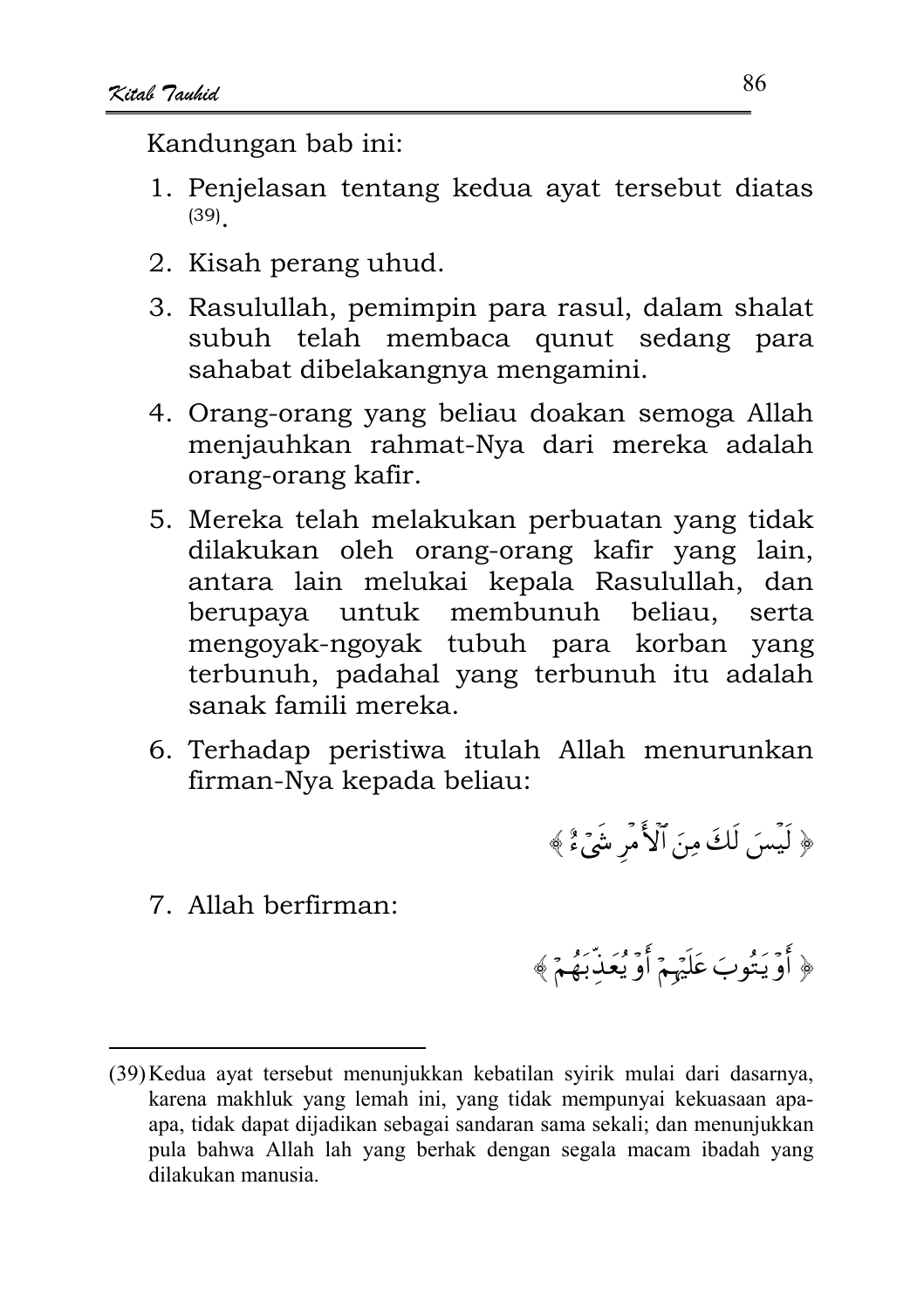"Atau Allah terima taubat mereka, atau menyiksa mereka." (QS. Ali Imran: 128).

Kemudian Allah pun menerima taubat mereka, dengan masuknya mereka ke dalam agama Islam, dan menjadi orang-orang yang heriman

- 8. Dianjurkannya melakukan qunut nazilah. yaitu: qunut yang dilakukan ketika umat Islam dalam keadaan marabahaya.
- 9. Menyebutkan nama-nama mereka **beserta** nama orang tua mereka ketika didoakan terlaknat di dalam shalat, tidak membatalkan shalat.
- $10^{-7}$ Boleh melaknat orang kafir tertentu di dalam qunut.
- Kisah Rasulullah \* ketika diturunkan  $11$ kepada beliau firman Allah "Dan herilah peringatan kepada keluargamu yang terdekat".
- 12. Kesungguhan Rasulullah \* dalam hal ini, sehingga beliau melakukan sesuatu vang menyebabkan dirinya dituduh gila, demikian halnya apabila dilakukan oleh orang mukmin pada masa sekarang.
- $13.$ Rasulullah memperingatkan ٦ keluarganya yang paling jauh kemudian yang terdekat dengan sabdanya: "sedikitpun Aku tidak bisa berbuat apa-apa untukmu dihadapan Allah nanti" sampai beliau bersabda: "wahai Fatimah putri Rasul, aku tidak bisa berbuat untukmu apa-apa dihadapan Allah nanti".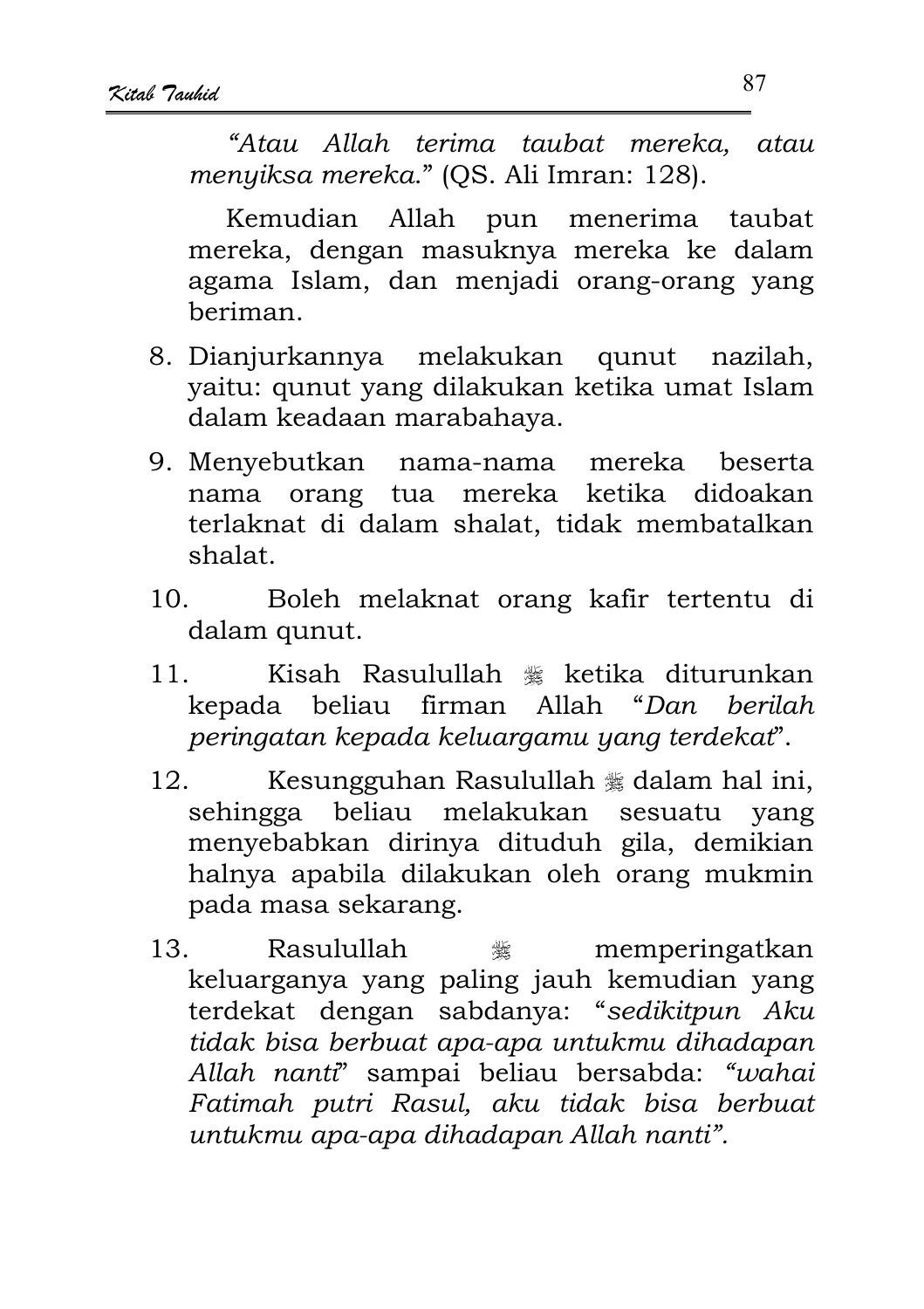Jika beliau sebagai pemimpin para rasul telah berterus-terang tidak bisa membela putrinya sendiri pemimpin kaum wanita di jagat raya ini, dan jika orang mengimani bahwa apa yang beliau katakan itu benar, kemudian jika dia memperhatikan apa yang terjadi pada diri kaum khawash (40) dewasa ini, maka akan baginya bahwa tuhid ini tampak sudah ditinggalkan, dan tuntunan agama sudah menjadi asing.

<sup>(40)</sup> Kaum Khowash ialah: orang-orang tertentu yang ditokohkan dalam masalah agama, dan merasa bahwa dirinya patut diikuti, disegani dan diminta berkah doanya.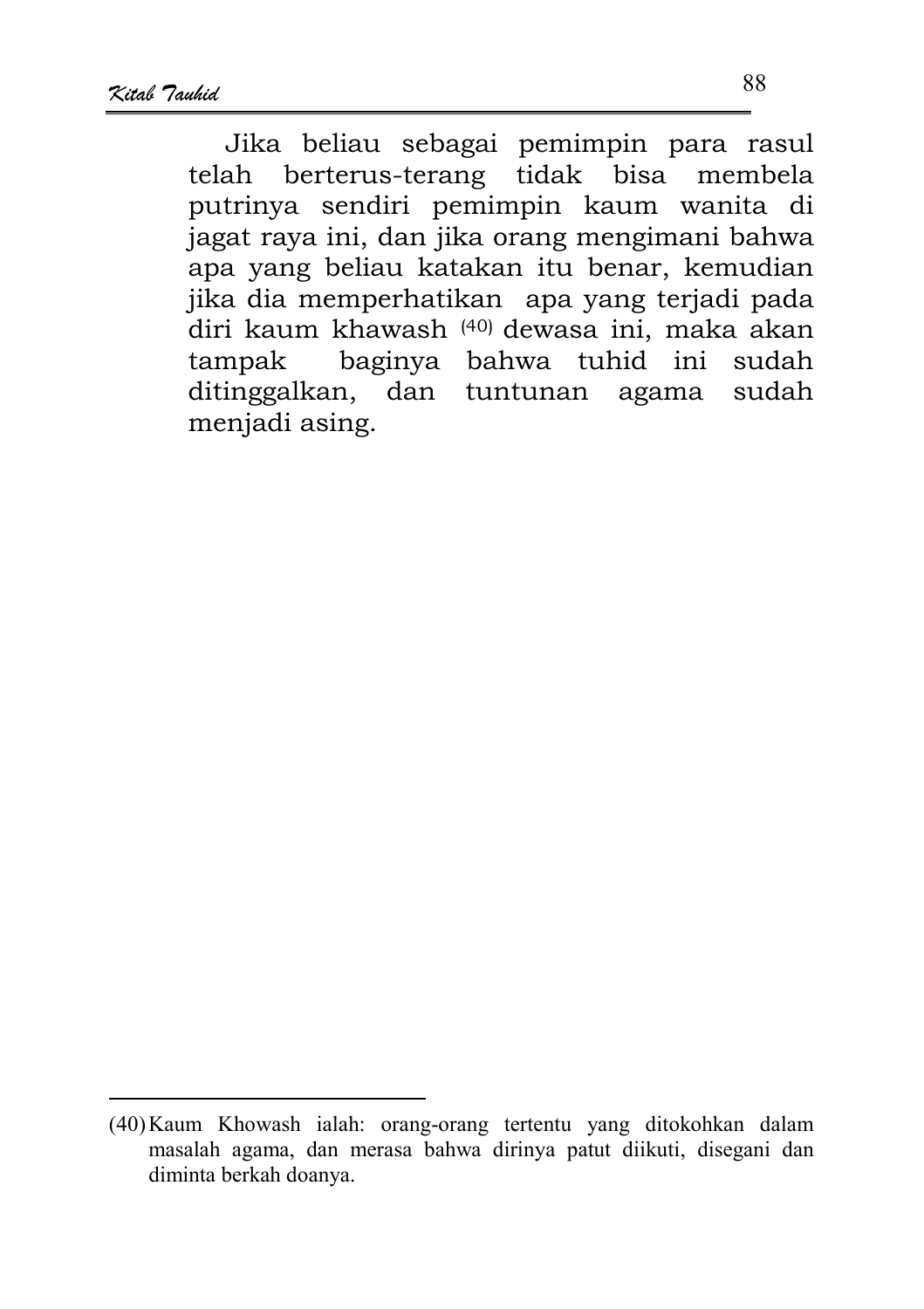#### **RAR 16**

# MALAIKAT MAKHLUK YANG PERKASA, BERSUJUD KEPADA ALLAH (41)

Firman Allah ,:

﴿ حَتَّىٰٓ إِذَا فُزِّعَ عَن قُلُوبِهِمۡ قَالُوا۟ مَاذَا قَالَ رَبُّكُمۡ ۖ قَالُوا۟ ٱلۡحَقَّ ۖ وَهُوَ ٱلۡعَلُّ أَلْكُمْ ﴾

"Sehingga apabila telah dihilangkan rasa takut dari hati mereka (malaikat), mereka berkata: "apakah yang telah difirmankan oleh Tuhanmu? Mereka menjawab: "perkataan yang benar, dan Dialah Yang Maha Tinggi lagi Maha Besar." (QS. Saba': 23).

Diriwayatkan dalam kitab shahih Imam Bukhari, dari Abu Hurairah  $\triangleq$  bahwa Rasulullah  $\triangleq$  bersabda:

(( إِذَا قَضَى اللَّهُ الأَمْرَ فِيْ السَّمَاءِ ضَرَبَتْ المَلاَئِكَةُ بِأَجْنِحَتِهَا خُضْعَانًا لِقَوْلِهِ، كَأَنَّهُ سِلْسِلَةٌ عَلَى صَفْوَانِ يَنْفُذُهُمْ ذَلِكَ، ﴿ حَتَّىٰ إِذَا فُرِّعَ عَن قُلُوبِهِمْ قَالُواْ مَاذَا قَالَ رَبُّكُمْ ۖ قَالُواْ ٱلْحَقَّ وَهُوَ ٱلْعَلُّ

<sup>(41)</sup> Bab ini menjelaskan bukti lain yang menunjukkan kebatilan syirik dan hanya Allah yang berhak dengan segala macam ibadah. Karena apabila para malaikat, sebagai makhluk yang sangat perkasa dan paling kuat, bersujud di hadapan Allah yang Maha tinggi dan Maha besar ketika mendengar firman-Nya, maka tidak ada yang berhak dengan ibadah, puja dan puji, sanjungan dan pengagungan kecuali Allah.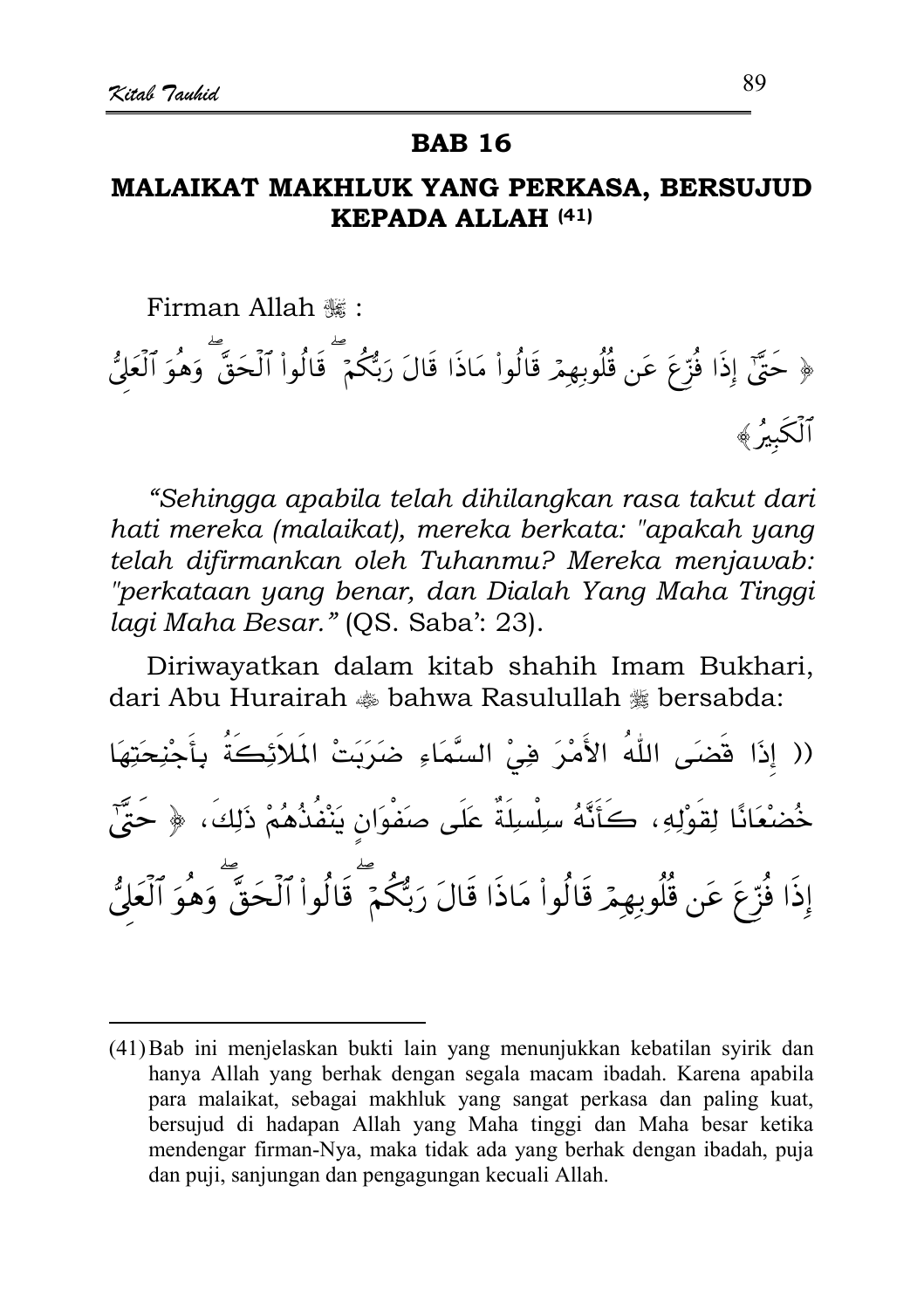ٱلۡكَبِيرُ ﴾ فَيَسْمَعُهَا مُسْتَرِقُ السَّمْعِ، وَمُسْتَرِقُ السَّمْعِ هَكَذَا بَعْضُهُ فَوْقَ بَعْض – وَصَفَهُ سُفْيَانٌ بِكَفِّهِ، فَحَرَّفَهَا وَبَدَّدَ بَيْنَ أَصَابِعِهِ – فَيَسْمَعُ الْكَلِمَةَ فَيُلْقِيْهَا إِلَى مَنْ تَحْتَهُ، ثُمَّ يُلْقِيْهَا الآخَرُ إِلَى مَنْ تَحْتَهُ، حَتَّى يُلْقِيْهَا عَلَى لِسَانِ السَّاحِرِ أَوْ الكَاهِنِ، فَرُبَمَا أَدْرَكَهُ الشِّهَابُ قَبْلَ أَنْ يُلْقِيَهَا ، وَرُبَمَا أَلْقَاهَا قَبْلَ أَنْ يُدْرِكَهُ، فَيَكْذِبُ مَعَهَا مِائَةَ كَذِبَةٍ، فَيُقَالُ: أَلَيْسَ قَدْ قَالَ لَنَا يَوْمَ كَذَا وَكَذَا؟ هَيُصِدَةً بِتِلْكَ الْكَلِمَةِ الَّتِيْ سُمِعَتْ مِنَ السَّمَاءِ ))

"Apabila Allah menetapkan suatu perintah di atas langit, para malaikat mengibas-ngibaskan sayapnya, karena patuh akan firman-Nya, seolah-olah firman yang didengarnya itu bagaikan gemerincing rantai besi (yang ditarik) di atas batu rata, hal ini memekakkan mereka (sehingga jatuh pingsan karena ketakutan), "sehingga apabila telah dihilangkan rasa takut dari hati-hati mereka, mereka berkata: "apakah yang telah difirmankan oleh Tuhanmu? Mereka menjawab: (perkataan) yang benar, dan Dialah yang maha tinggi lagi maha besar", ketika itulah (syetan-syetan) pencuri berita mendengarnya, pencuri berita itu sebagian diatas sebagian yang lain - Sufyan bin Uyainah (42) menggambarkan dengan telapak tangannya, dengan direnggangkan dan dibuka jari jemarinya - ketika mereka (penyadap berita) mendengar berita itu. disampaikanlah kepada yang ada di bawahnya, dan

<sup>(42)</sup> Sufyan bin Uyainah bin Maimun Al Hilali, salah seorang periwayat hadits ini.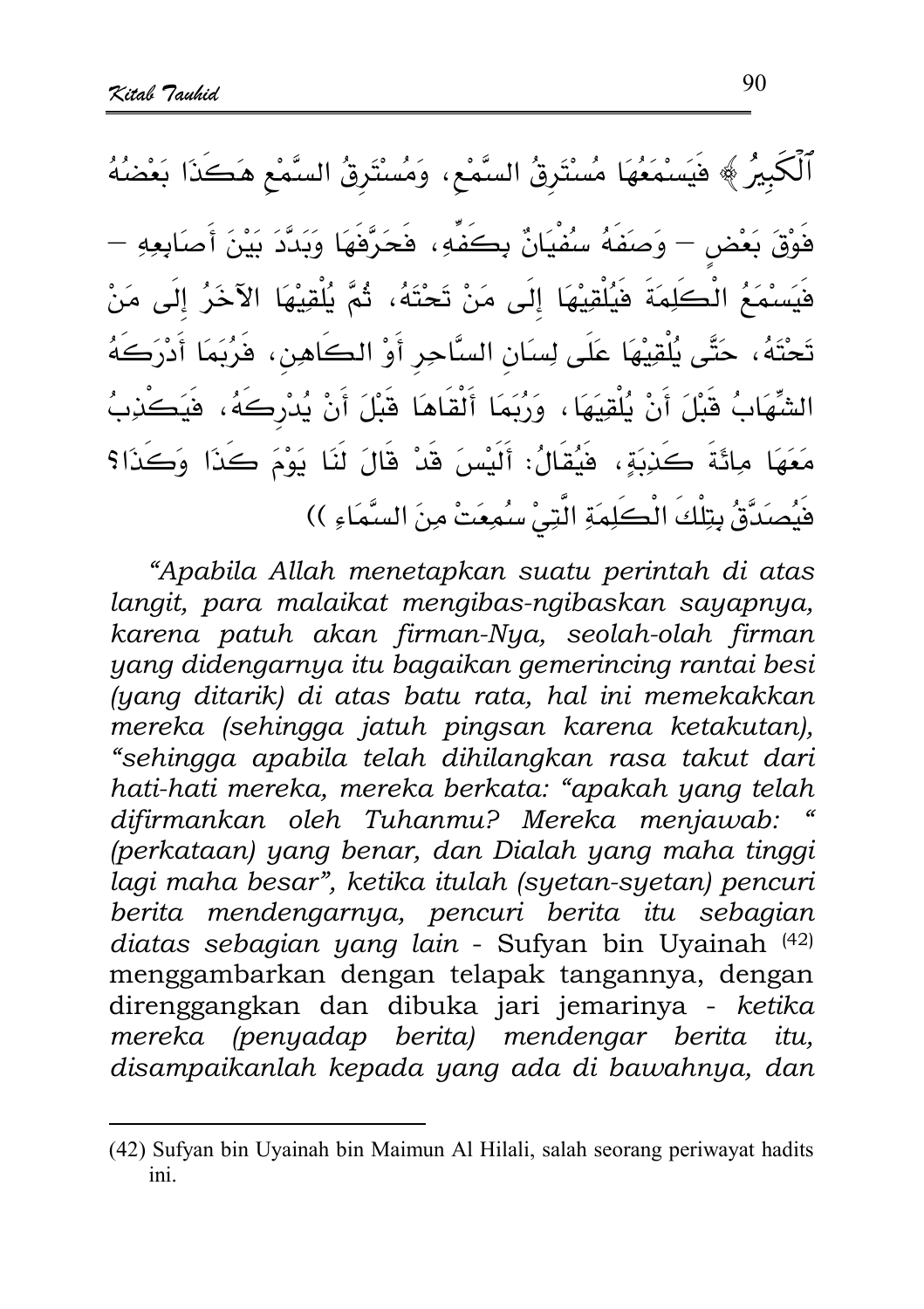seterusnya, sampai ke tukang sihir dan tukang ramal. tapi kadang-kadang syetan pencuri berita itu terkena suihab (meteor) sebelum sempat menyampaikan berita itu, dan kadang-kadang sudah sempat menyampaikan berita sebelum terkena syihab, kemudian dengan satu kalimat yang didengarnya itulah tukang sihir dan tukana ramal itu melakukan seratus macam kebohongan, mereka mendatangi tukang sihir dan tukang ramal seraya berkata: bukankah ia telah memberi tahu kita bahwa pada hari anu akan terjadi anu (dan itu terjadi benar), sehingga ia dipercayai dengan sebab kalimat yang didengarnya dari langit".

An – Nawwas bin Sam'an  $\ast$  menuturkan bahwa Rasulullah , bersabda:

(( إِذَا أَرَادَ اللَّهُ تَعَالَى أَنْ يُوْحِيَ بِالأَمْرِ تَكَلَّمَ بِالْوَحْيِ أَخَذَتِ السَّمَوَاتُ مِنْهُ رَجْفَةً ، أَوْ قَالَ: رَعْدَةً شَدِيْدَةً خَوْفًا مِنَ اللَّهِ ﷺ، فَإِذَا سَمِعَ ذَلِكَ أَهْلُ السَّمَوَاتِ صُعِقُوْا وَخَرُّوْا سُجَّدًا ، فَيَكُونُ أَوَّلَ مَنْ يَرْفَعُ رَأْسَهُ جِبْرِيْلُ، فَيُكَلِّمُهُ اللَّهُ مِنْ وَحْيِهِ بِمَا أَرَادَ، ثُمَّ يَمُرُّ جَبْرِيْلُ عَلَى الْمَلاَئِكَةِ، كُلَّمَا مَرَّ بِسَمَاءٍ سَأَلَهُ مَلاَئِكَتُهَا: مَاذَا قَالَ رَبُّنَا يَا جِبْرِيْلُ؟ فَيَقُوْلُ جِبْرِيْلُ: قَالَ الْحَقَّ وَهُوَ العَلِيُّ الْكَبِيْرُ، فَيَقُوْلُوْنَ كَلُّهُمْ مِثْلَ مَا قَالَ جِبْرِيْلُ، فَيَنْتَهى جِبْرِيْلُ بِالْوَحْىِ إِلَى حَيْثُ أَمَرَهُ اللّٰهُ عَجَّلٌ ))

"Apabila Allah # hendak mewahyukan perintah-Nya, maka Dia firmankan wahyu tersebut, dan langitlangit bergetar dengan kerasnya karena takut kepada Allah , dan ketika para malaikat mendengar firman tersebut mereka pingsan dan bersujud, dan di antara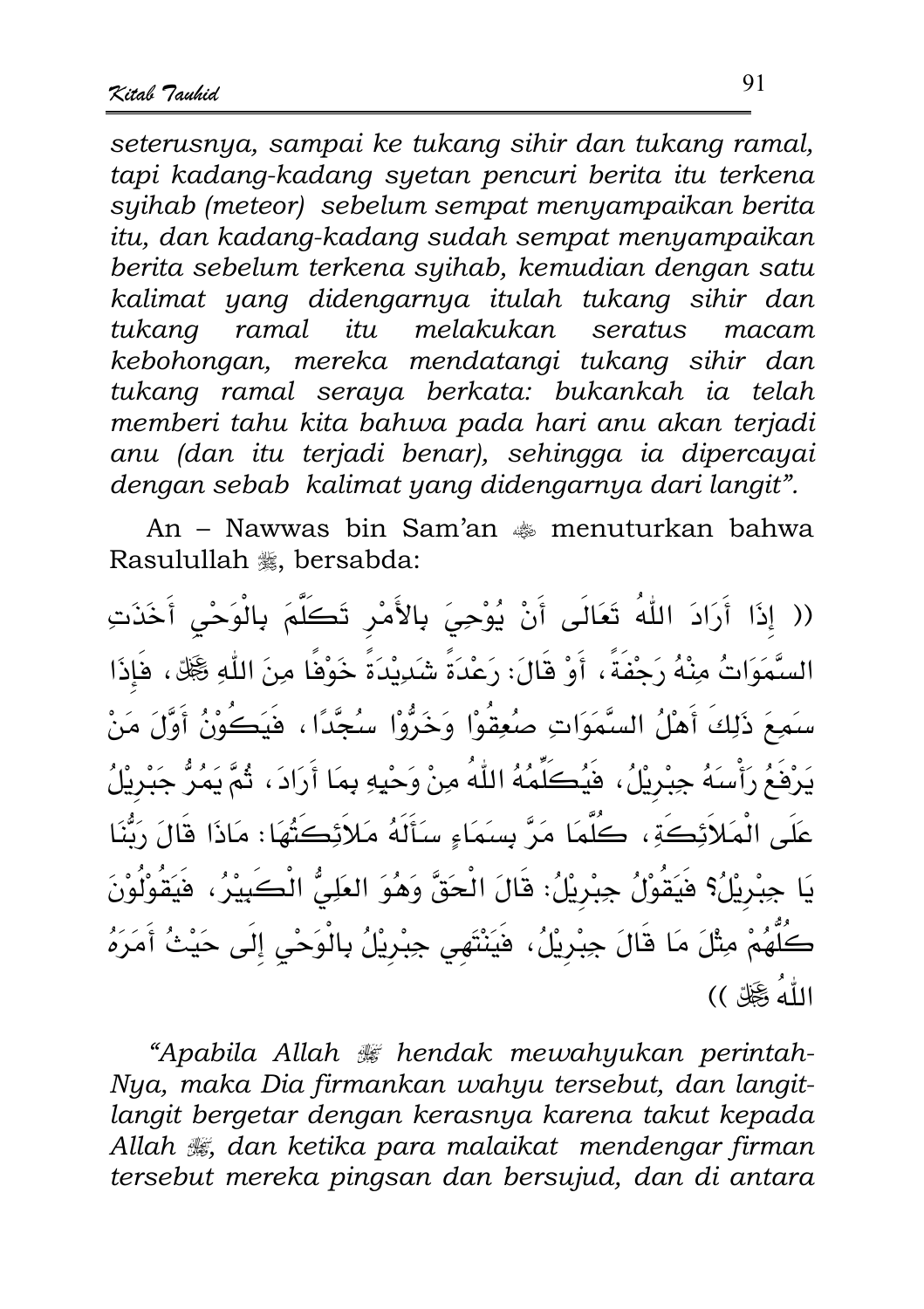mereka yang pertama kali bangun adalah Jibril, maka Allah sampaikan wahyu yang Ia kehendaki kepada Jibril kemudian Jibril melewati para malaikat, setiap ia melewati langit maka para penghuninya bertanya kepadanya: "apa yang telah Allah firmankan kepadamu? Jibril menjawab: "Dia firmankan yang benar, dan Dialah yang Maha Tinggi lagi Maha Besar, dan seluruh malaikat yang ia lewati bertanya kepadanya seperti pertanyaan pertama, demikianlah sehingga Jibril menyampaikan wahyu tersebut sesuai dengan yang telah diperintahkan oleh Allah # kepadanya."

Kandungan bab ini:

- 1. Penjelasan tentang ayat yang telah disebutkan  $di$  atas  $(43)$ .
- 2. Ayat tersebut mengandung argumentasi yang memperkuat kebatilan svirik, khususnya yang berkaitan dengan orang-orang shaleh, dan ayat itu juga memutuskan akar-akar pohon syirik yang ada dalam hati seseorang.
- 3. Penjelasan tentang firman Allah: "mereka menjawab: "(perkataan) yang benar" dan Dialah yang Maha Tinggi lagi Maha Besar. (44)"

<sup>(43)</sup> Ayat ini menerangkan keadaan para malaikat, yang mana mereka adalah makhluk Allah yang paling kuat dan amat perkasa yang disembah oleh orang-orang musyrik. Apabila demikian keadaan meraka dan rasa takut mereka kepada Allah ketika Allah berfirman, maka apakah pantas mereka dijadikan sesembahan selain Allah? Tentu tidak pantas, dan makhluk selain mereka lebih tidak pantas lagi.

<sup>(44)</sup> Firman Allah ini menunjukkan: bahwa Kalamullah bukanlah makhluk (ciptaan), karena mereka berkata: "Apakah yang telah difirmankan oleh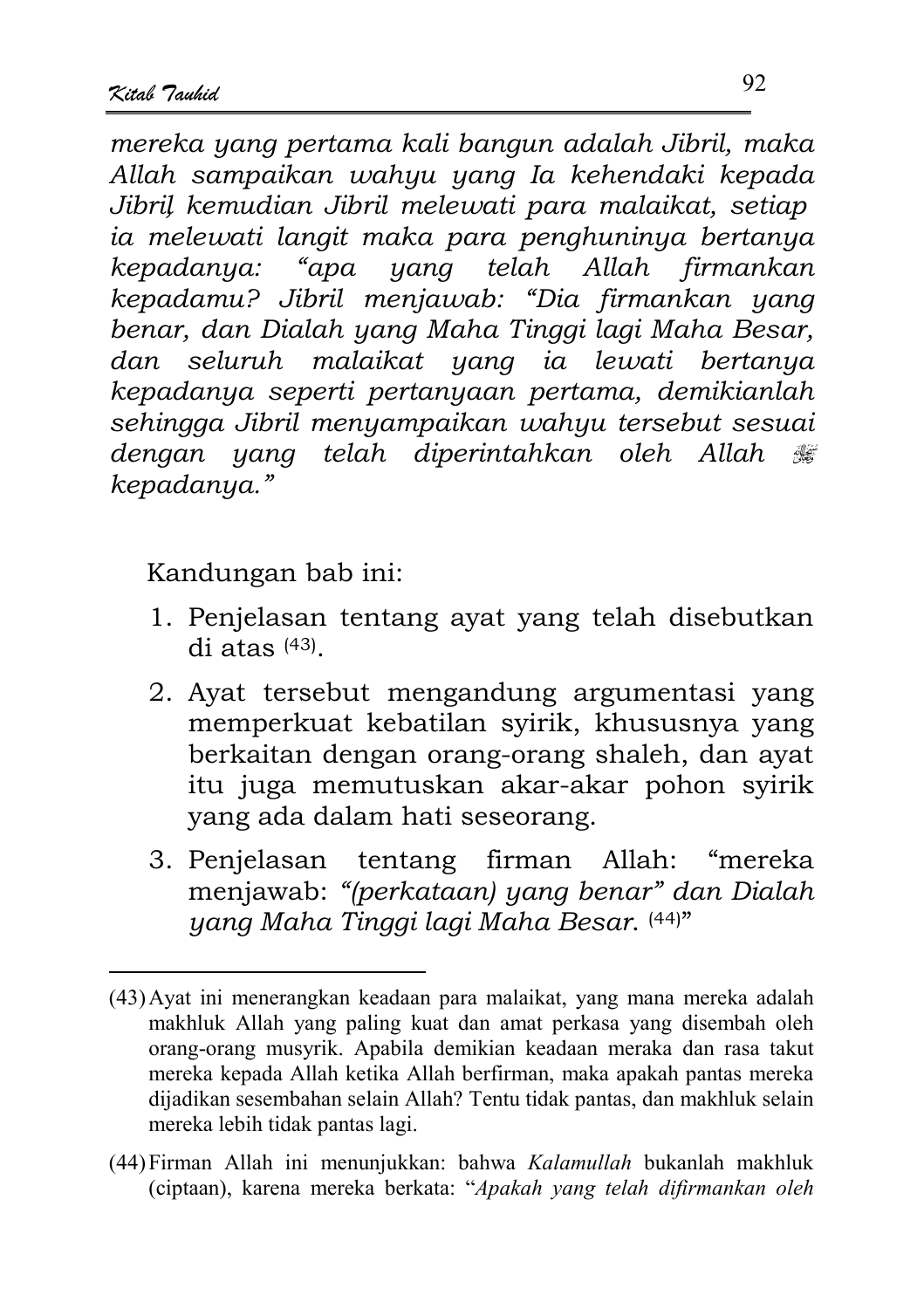- 4. Menerangkan tentang sebab pertanyaan para malaikat tentang wahyu yang difirmankan  $Allah$
- 5. Jibril kemudian menjawab pertanyaan mereka dengan perkataan: "Dia firmankan yang benar  $\overline{\phantom{a}}$
- 6. Menyebutkan bahwa malaikat yang pertama kali mengangkat kepalanya adalah Jibril.
- 7. Jibril memberikan jawaban tersebut kepada seluruh malaikat penghuni langit, karena mereka bertanya kepadanya.
- 8. Para malaikat penghuni langit jatuh pingsan ketika mendengar firman Allah.
- 9. Langitpun bergetar keras ketika mendengar firman Allah itu.
- . Iihril adalah  $10^{-7}$ malaikat vang menyampaikan wahyu itu ke tujuan yang telah diperintahkan Allah kepadanya.
- Hadits di atas menyebutkan tentang 11. syetan-syetan yang mencuri berita adanva wahvu.
- $12<sub>1</sub>$ Cara mereka mencuri berita, sebagian mereka naik di atas sebagian yang lain.
- $13.$ syihab (meteor) untuk Peluncuran menembak jatuh syetan-syetan pencuri berita.

Tuhanmu? menunjukkan pula bahwa Allah Maha Tinggi di atas seluruh makhluk-Nya, dan Maha Besar yang kebesaran-Nya tidak dapat dijangkau oleh pikiran mereka.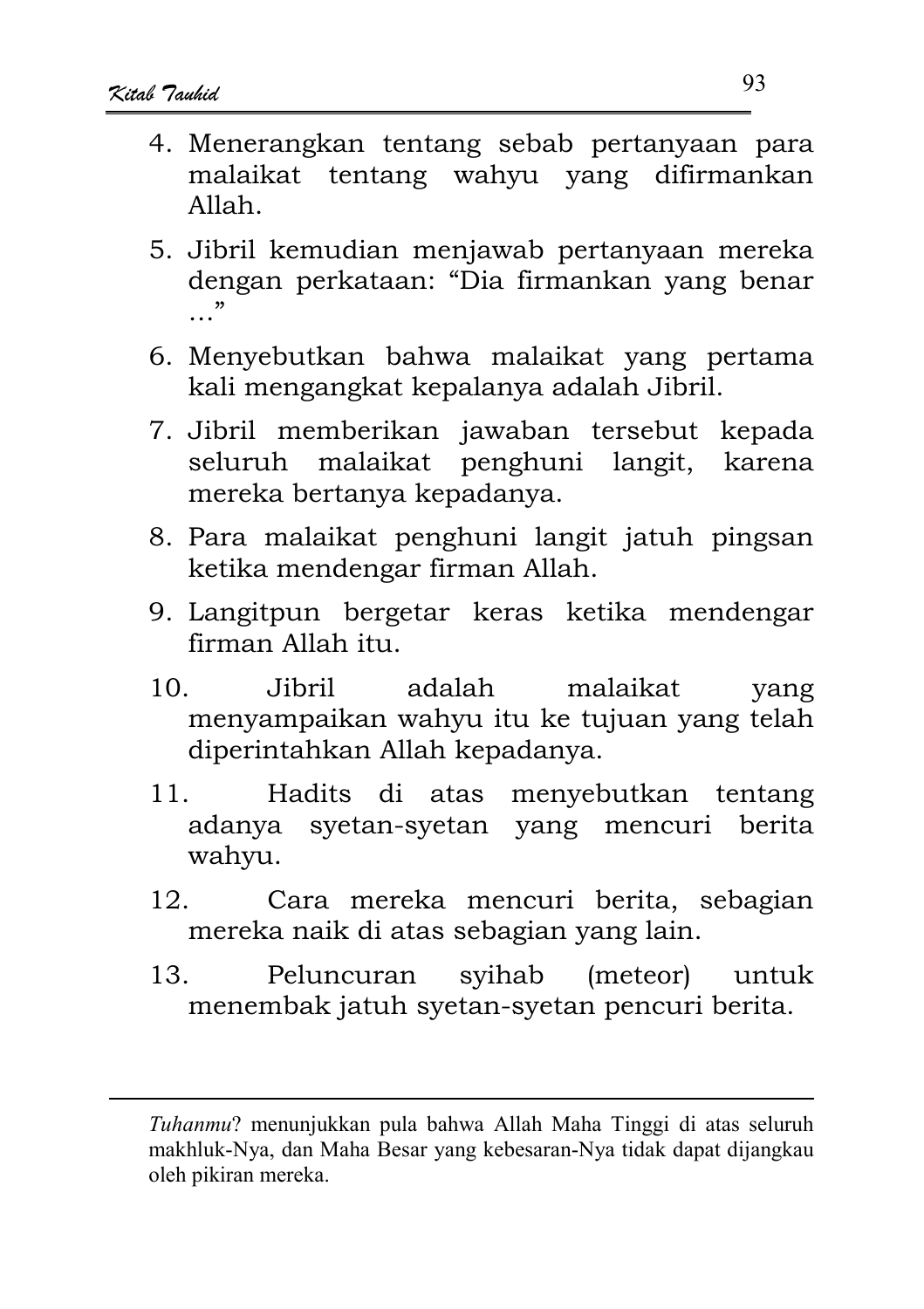- Adakalanya syetan pencuri berita itu  $14$ svihab sebelum terkena sempat menyampaikan berita yang didengarnya, dan adakalanya sudah sempat menyampaikan berita ke telinga manusia yang menjadi abdinya sebelum terkena svihab.
- Adakalanya ramalan tukang ramal itu  $15.$ benar.
- Dengan berita yang diterimanya  $16.$ ia melakukan seratus macam kebohongan.
- Kebohongannya tidak akan dipercaya  $17<sub>1</sub>$ kecuali karena adanya berita dari langit (melalui svetan penyadap berita).
- 18. Kecenderungan manusia untuk menerima suatu kebatilan, bagaimana mereka bisa bersandar hanya kepada satu kebenaran saja yang diucapkan oleh tukang ramal, tanpa memperhitungkan atau mempertimbangkan seratus kebohongan yang disampaikannya.
- Satu kebenaran tersebut beredar luas 19 dari mulut ke mulut dan diingatnya, lalu dijadikan sebagai bukti bahwa apa yang dikatakan oleh tukang ramal itu benar.
- Menetapkan sifat sifat Allah (seperti yang 20. terkandung dalam hadits di atas), berbeda dengan faham Asy'ariyah yang mengingkarinya.
- $21$ Penjelasan bahwa bergetarnya langit dan pingsannya para malaikat itu disebabkan karena rasa takut mereka kepada Allah ,
- 22. Para malaikat pun bersujud kepada  $Allah$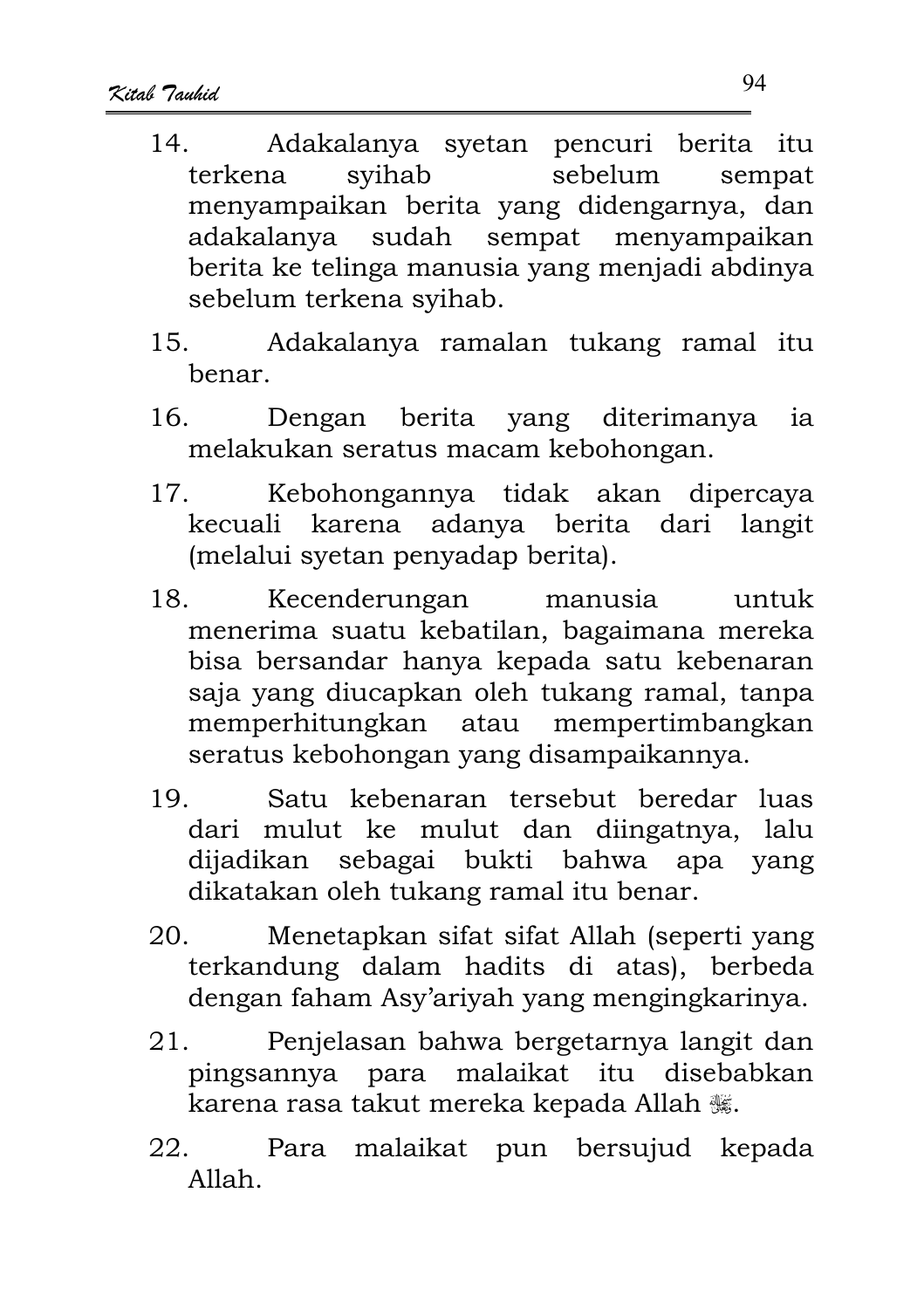### **BAB 17**

#### $S Y A F A'A T (45)$

Firman Allah :

﴿ وَأَنذِرْ بِهِ ٱلَّذِينَ كَخَافُونَ أَن تُحُشِّرُوٓاْ إِلَىٰ رَبِّهِمۡ لَيۡسَ لَهُم مِّن دُونِهِۦ وَلِيٌّ وَلَا شَفِيعٌ لَّعَلَّهُمْ يَتَّقُونَ ﴾

"Dan berilah peringatan dengan apa yang telah diwahyukan itu kepada orang-orang yang takut akan dikumpulkan kepada Rabb mereka (pada hari kiamat), sedana mereka tidaklah mempunyai seorang pelindung dan pemberi syafaatpun selain Allah, agar mereka bertakwa." (QS. Al an'am: 51).

﴿ قُل لِّلَّهَ ٱلشَّفَنِعَةُ جَمِيعًا ۖ ﴾

"Katakanlah (hai Muhammad): "hanya milik Allah lah syafaat itu semuanya." (QS. Az zumar: 44).

﴿ مَن ذَا ٱلَّذِي يَشَّفَعُ عِندَهُۥٓ إِلَّا بِإِذْنِهِۦ ۚ ﴾

"Tiada seorang pun yang dapat memberi syafaat di sisi Allah tanpa seizin-Nya." (QS. Al bagarah: 225).

<sup>(45)</sup> Syafaat telah dijadikan dalil oleh kaum musyrikin dalam memohon kepada malaikat, nabi dan wali. Kata mereka: "Kami tidak memohon kepada mereka kecuali untuk mendekatkan diri kepada Allah dan memberikan syafaat kepada kami di sisi-Nya", maka dalam bab ini diuraikan bahwa syafaat yang mereka harapkan itu adalah percuma, bahkan syirik; dan syafaat hanyalah hak Allah semata, tiada yang dapat memberi syafaat kecuali dengan seizin-Nya bagi siapa yang mendapat ridha-Nya.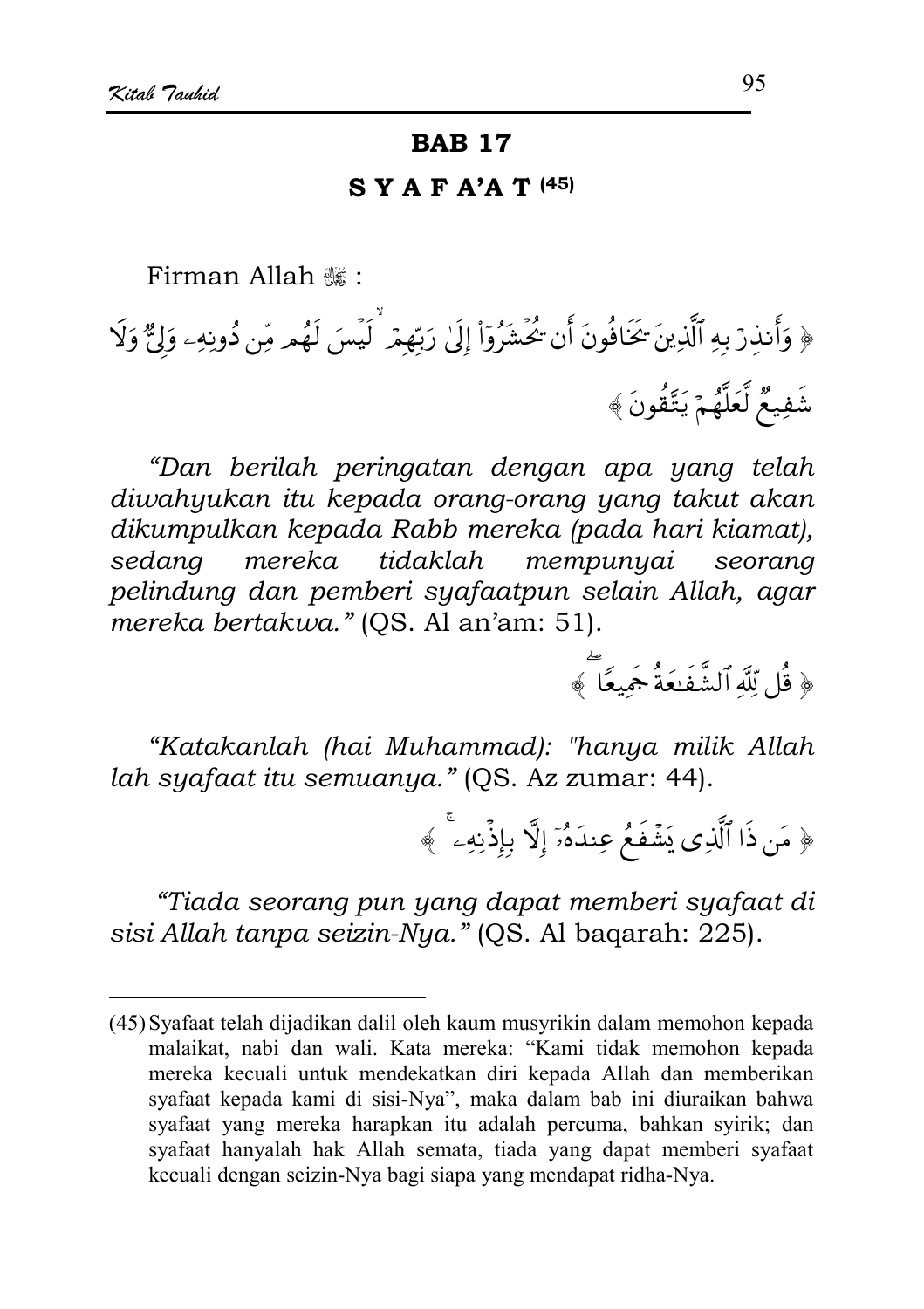"Dan berapa banyak malaikat di langit, syafaat mereka sedikitpun tidak berguna, kecuali sesudah Allah mengiizinkan (untuk diberi syafaat) bagi siapa saja yang dikehendaki dan diridhai-Nya." (OS. An Najm: 26).

﴿ قُلِ ٱدۡعُواْ ٱلَّذِينَ زَعَمۡتُم مِّن دُون ٱللَّهِ ۖ لَا يَمۡلِكُونَ ۖ مِثۡقَالَ ذَرَّةِ فِى ٱلسَّمَـٰوَاتِ وَلَا فِي ٱلْأَرْضِ وَمَا لَهُمْ فِيهِمَا مِن شِرْكِ وَمَا لَهُۥ مِنْهُم مِّن ظَهِيرِ ۞ وَلَا تَنفَعُ ٱلشَّفَعَةُ عِندَهُۥَ إِلَّا لِمَنْ أَذِنَ ۖ لَهُۥ ۚ ﴾

"Katakanlah: "serulah mereka yang kamu anggap (sebagai tuhan) selain Allah, mereka tak memiliki kekuasaan seberat dzarrahpun di langit maupun di bumi, dan mereka tidak mempunyai suatu andil apapun dalam (penciptaan) langit dan bumi, dan sama sekali tidak ada di antara mereka menjadi pembantu bagi-Nya. Dan tiadalah berguna syafaat di sisi Allah, bagi orang yang telah diizinkan-Nya kecuali memperoleh syafaat itu ... "[OS. Saba': 22].

Abbas  $(46)$ mengatakan: "Allah Abu telah menyangkal segala hal yang menjadi tumpuan kaum

<sup>(46)</sup> Taqiyuddin Abu Abbas ibnu Taimiyah: Ahmad bin Abdul Halim bin Abdus Salam bin Abdullah An Numairi Al Harrani Ad Dimasqi. Syaikhul Islam, dan tokoh yang gigih sekali dalam gerakan dakwah Islamiyah. Dilahirkan di Harran, tahun 661 H (1263 M) dan meninggal di Damaskus tahun 728 H (1328 M).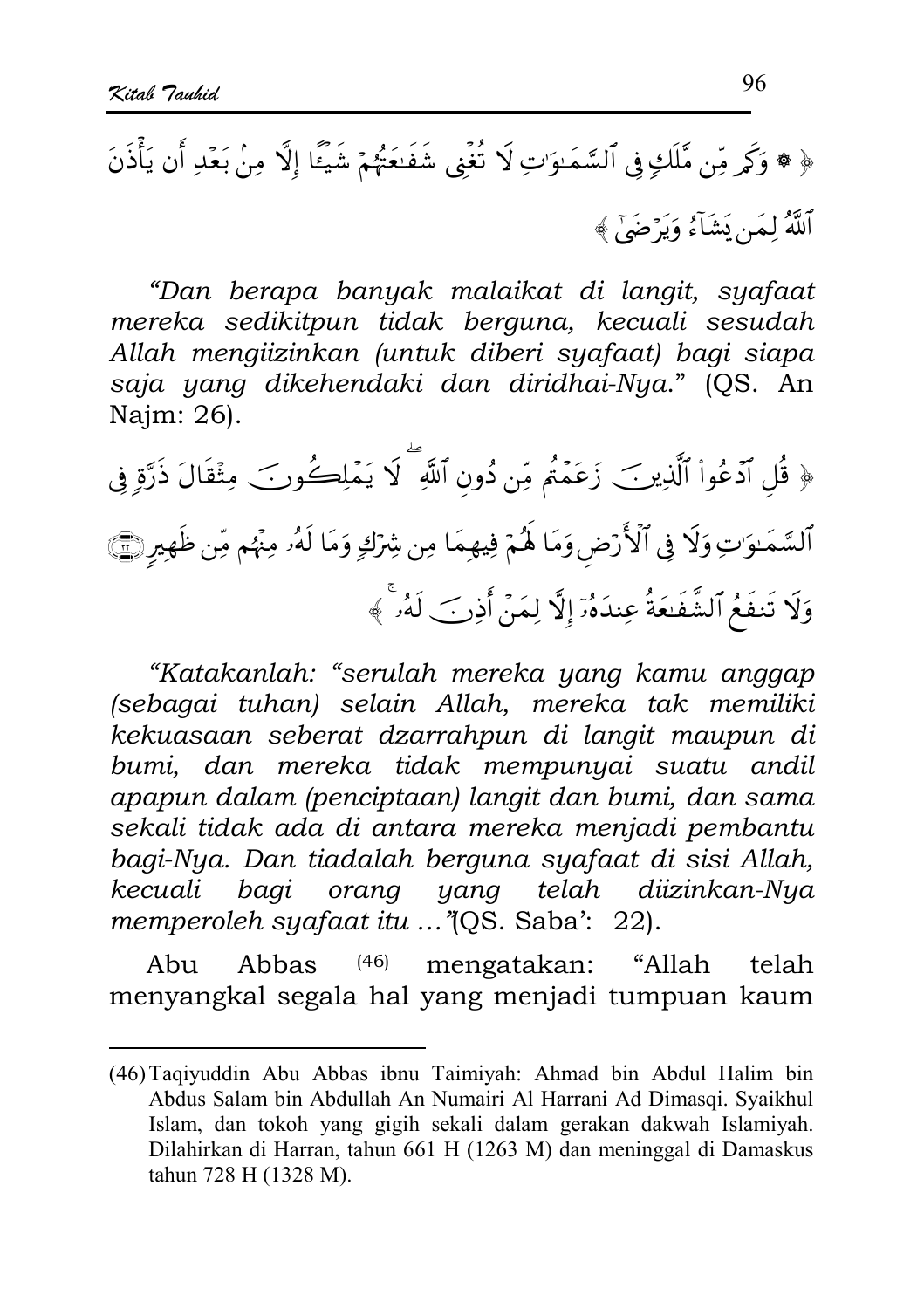musvrikin. selain diri-Nya sendiri. dengan menyatakan bahwa tidak ada seorangpun selain-Nya yang memiliki kekuasaan, atau bagiannya, atau menjadi pembantu Allah.

Adapun tentang syafa'at, maka telah ditegaskan oleh Allah bahwa syafaat ini tidak berguna kecuali vang telah diizinkan bagi orang untuk memperolehnya, sebagaimana firman-Nya:

﴿ وَلَا يَشْفَعُونَ إِلَّا لِمَن ٱرْتَضَىٰ ﴾

"Dan mereka tidak dapat memberi suafa'at, kecuali kepada orang yang diridhai Allah." (OS. Al Anbiya': 28).

Syafa'at yang diperkirakan oleh orang-orang musyrik itu tidak akan ada pada hari kiamat, sebagaimana yang telah dinyatakan oleh Al qur'an.

Dan diberitakan oleh Nabi , "bahwa beliau pada hari kiamat akan bersujud kepada Allah dan menghaturkan segala pepujian kepada-Nya, beliau tidak langsung memberi syafaat lebih dahulu, setelah itu baru dikatakan kepada beliau: "Angkatlah kepalamu, katakanlah niscaya ucapanmu pasti akan didengar, dan mintalah niscaya permintaanmu akan dikabulkan, dan berilah syafa'at niscaya syafa'atmu akan diterima". (HR. Bukhari dan Muslim).

Abu Hurairah روالي.<br>منطق bertanya kepada beliau: "siapakah orang yang paling beruntung mendapatkan svafa'atmu? Beliau menjawab: "yaitu orang yang mengucapkan la Ilaha Illallah dengan ikhlas dari dalam hatinya". (HR. Bukhari dan Ahmad)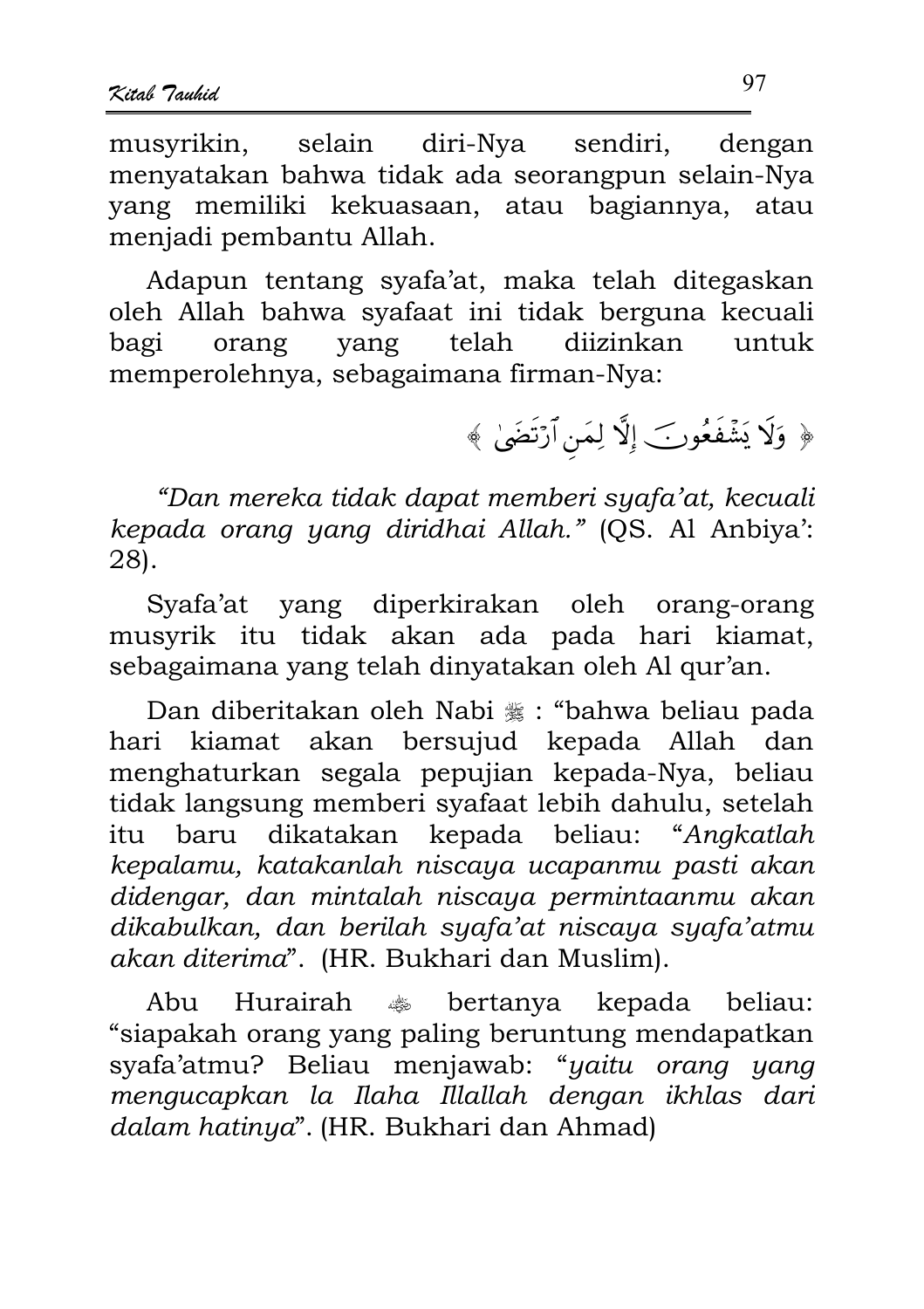Svafa'at vang ditetapkan ini adalah svafaat untuk  $Ah111$ Ikhlas Wattauhid (orang-orang vang mentauhidkan Allah dengan ikhlas karena Allah semata) dengan seizin Allah; bukan untuk orang yang menyekutukan Allah dengan yang lain-Nya.

Dan pada hakikatnya, bahwa hanya Allah lah yang melimpahkan karunia-Nya kepada orang-orang yang tersebut. dengan memberikan ampunan ikhlas kepada mereka, dengan sebab doanya orang yang telah diizinkan oleh Allah untuk memperoleh syafa'at, memuliakan tersebut untuk orang dan menempatkannya di tempat yang terpuji.

Jadi, syafa'at yang ditiadakan oleh Al qur'an adalah yang di dalamnya terdapat kemusyrikan. Untuk itu, Al Qur'an telah menetapkan dalam beberapa ayatnya bahwa syafaat itu hanya ada dengan izin Allah; Dan Nabi pun sudah menjelaskan bahwa syafaat itu hanya diperuntukkan bagi orangorang yang bertauhid dan ikhlas karena Allah semata".

Kandungan bab ini:

1. Penjelasan tentang ayat-ayat di atas (47).

98

<sup>(47)</sup> Ayat pertama dan kedua menunjukkan bahwa syafaat seluruhnya adalah hak khusus bagi Allah.

Ayat ketiga menunjukkan bahwa syafaat itu tidak diberikan kepada seseorang, tanpa adanya izin dari Allah.

Ayat keempat menunjukkan bahwa syafaat itu diberikan oleh orang yang diridhai Allah dengan izin dari-Nya. Dengan demikian syafaat itu adalah hak mutlak Allah, tidak dapat diminta kecuali dari-Nya; dan menunjukkan pula kebatilan syirik yang dilakukan oleh kaum musyrikin dengan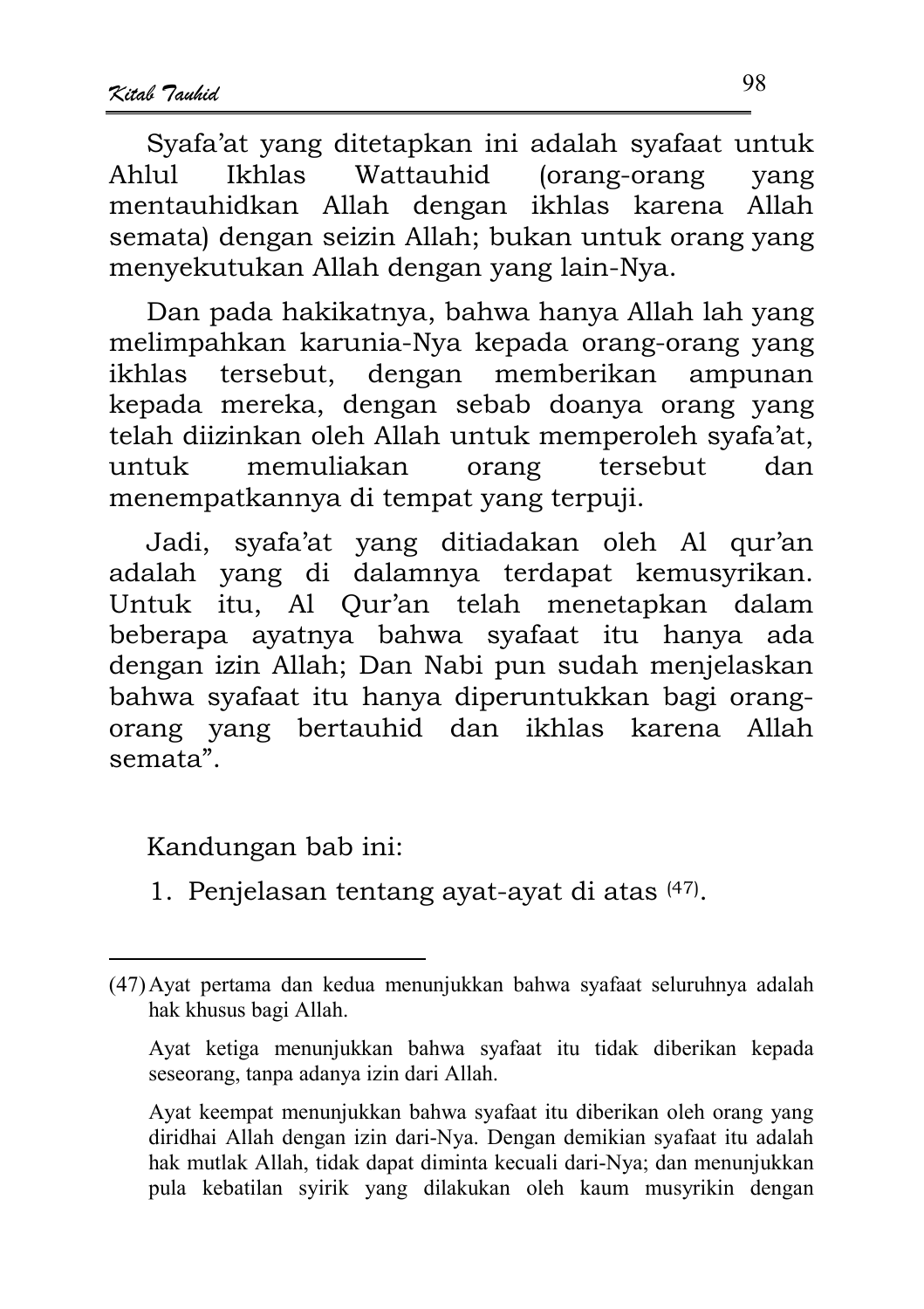- 2. Svafa'at vang dinafikan adalah svafa'at vang di dalamnya terdapat unsur-unsur kemusyrikan.
- 3. Svafa'at vang ditetapkan adalah svafa'at untuk orang-orang yang bertauhid dengan ikhlas, dan dengan izin Allah.
- 4. Penielasan tentang adanya syafa'at kubra. vaitu: Al Magam Al Mahmud (kedudukan yang terpuji).
- 5. Cara yang dilakukan oleh Rasulullah ketika hendak mendapatkan syafaat, beliau tidak langsung memberi syafaat lebih dahulu, tapi dengan bersujud kepada Allah, menghaturkan segala pujian kepada-Nya. Kemudian setelah diizinkan oleh Allah barulah beliau memberi syafaat.
- 6. Adanya pertanyaan: "siapakah orang yang paling beruntung mendapatkan syafa'at beliau?
- 7. Syafa'at itu tidak diberikan kepada orang yang menyekutukan Allah.
- 8. Penjelasan tentang hakikat syafa'at yang sebenarnya.

mendekatkan diri kepada malaikat, nabi atau orang orang shaleh, untuk meminta syafaat mereka.

Ayat kelima mengandung bantahan terhadap kaum musyrikin yang mereka itu menyeru selain Allah, seperti malaikat dan makhluk-makhluk lainnya, karena menganggap bahwa makhluk-makhluk itu bisa mendatangkan manfaat dan menolak madharat; dan menunjukkan bahwa syafaat tidak berguna bagi mereka, karena syirik yang mereka lakukan, tetapi hanya berguna bagi orang yang mengamalkan tauhid, dan itupun dengan izin  $Allah$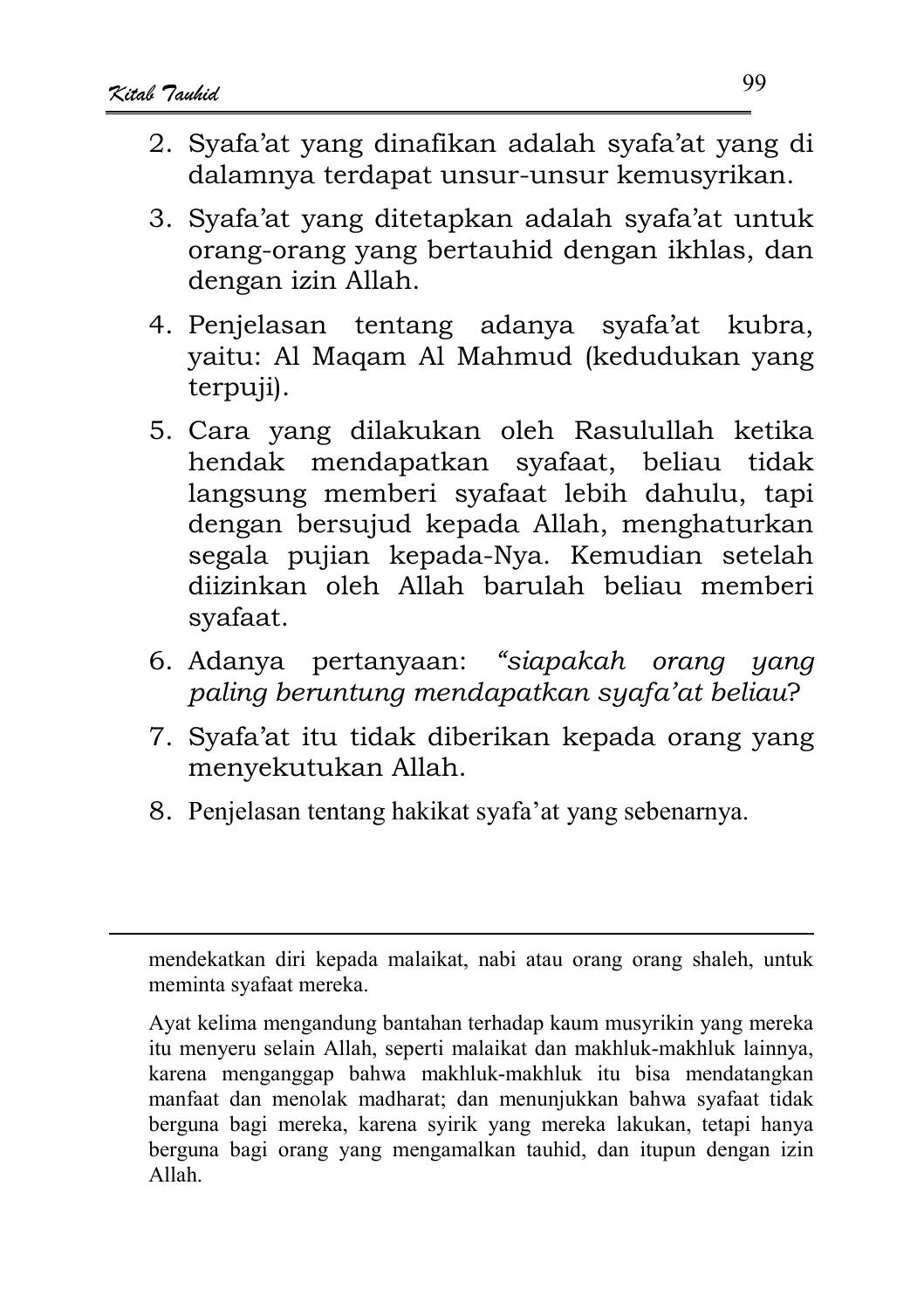## **BAB 18**

# NABI \* TIDAK DAPAT MEMBERI HIDAYAH **KECUALI DENGAN KEHENDAK ALLAH (48)**

Firman Allah ,:

﴿ إِنَّكَ لَا يَهۡدِى مَنۡ أَحۡبَبۡتَ وَلَـٰكِنَّ ٱللَّهَ يَهۡدِى مَن يَشَآءُ ۚ وَهُوَ أَعۡلَمُ بِٱلۡمُهۡتَدِينَ ﴾

"Sesungguhnya kamu (hai Muhammad) tidak akan dapat memberi hidayah (petunjuk) kepada orang yang kamu cintai, tetapi Allah lah yang memberi petunjuk kepada siapa saja yang dikehendaki-Nya, dan Allah lebih mengetahui orang-orang yang mau menerima petunjuk." (QS. Al qashash: 56).

Diriwayatkan dalam shahih Bukhari, dari Ibnu Musayyab, bahwa bapaknya berkata: "Ketika Abu meninggal dunia, maka datanglah Thalib akan Rasulullah , dan pada saat itu Abdullah bin Abi Umayyah, dan Abu Jahal ada disisinya, lalu Rasulullah bersabda kepadanya:

(( يَا عَمِّ، قُلْ لاَ إِلَهَ إلاَّ اللهُ كَلِمَةً أُحَاجُّ لَكَ بِهَا عِنْدَ اللّهِ ))

<sup>(48)</sup> Bab ini merupakan bukti adanya kewajiban bertauhid kepada Allah. Karena apabila Nabi Muhammad # sebagai makhluk termulia dan yang paling tinggi kedudukannya di sisi Allah, tidak dapat memberi hidayah kepada siapapun yang beliau inginkan, maka tidak ada sembahan yang haq melainkan Allah, yang bisa memberi hidayah kepada siapa saja yang Dia kehendaki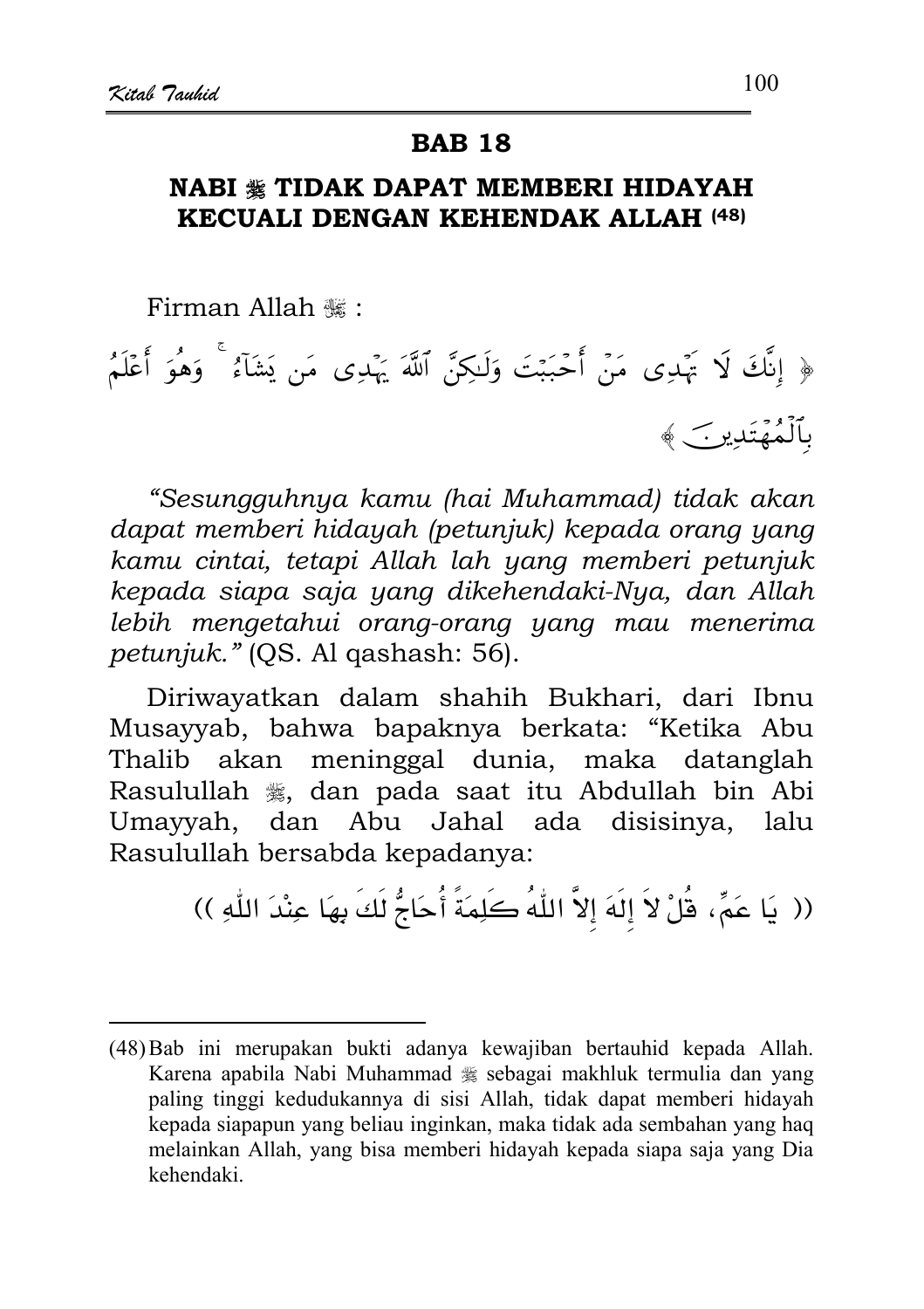"Wahai pamanku, ucapkanlah "la ilaha illallah" kalimat yang dapat aku jadikan bukti untukmu dihadapan Allah".

Tetapi Abdullah bin Abi Umayyah dan Abu Jahal berkata kepada Abu Thalib: "Apakah kamu membenci Abdul Muthalib? Kemudian Rasulullah agama mengulangi sabdanya lagi, dan mereka berduapun mengulangi kata-katanya pula. Maka ucapan terakhir yang dikatakan oleh Abu Thalib adalah: bahwa ia tetap masih berada pada agamanya Abdul Muthalib, dan dia menolak untuk mengucapkan kalimat: "la *illallah*", kemudian Rasulullah ilaha bersabda: "sungguh akan aku mintakan ampun untukmu kepada Allah, selama aku tidak dilarang", lalu Allah menurunkan firman-Nya:

﴿ مَا كَانَ لِلنَّبِيِّ وَٱلَّذِينَ ءَامَنُوٓاْ أَن يَسۡتَغۡفِرُوا۟ لِلۡمُشۡرِكِينَ ﴾

"Tidak layak bagi seorang Nabi serta orang-orang yang beriman memintakan ampunan (kepada Allah) bagi orang-orang musyrik." (QS. Al Bara'ah: 113).

berkaitan dengan Abu Thalib, Allah Dan menurunkan firman-Nya:

﴿ إِنَّكَ لَا يَهۡدِى مَنۡ أَحۡبَبۡتَ وَلَـٰكِنَّ ٱللَّهَ يَهۡدِى مَن يَشَآءُ ﴾

"Sesungguhnya kamu (hai Muhammad tak. sanggup memberikan hidayah (petunjuk) kepada orang-orang yang kamu cintai, akan tetapi Allah lah memberi petunjuk kepada orang yang yang dikehendaki-Nya." (QS. Al Qashash: 57).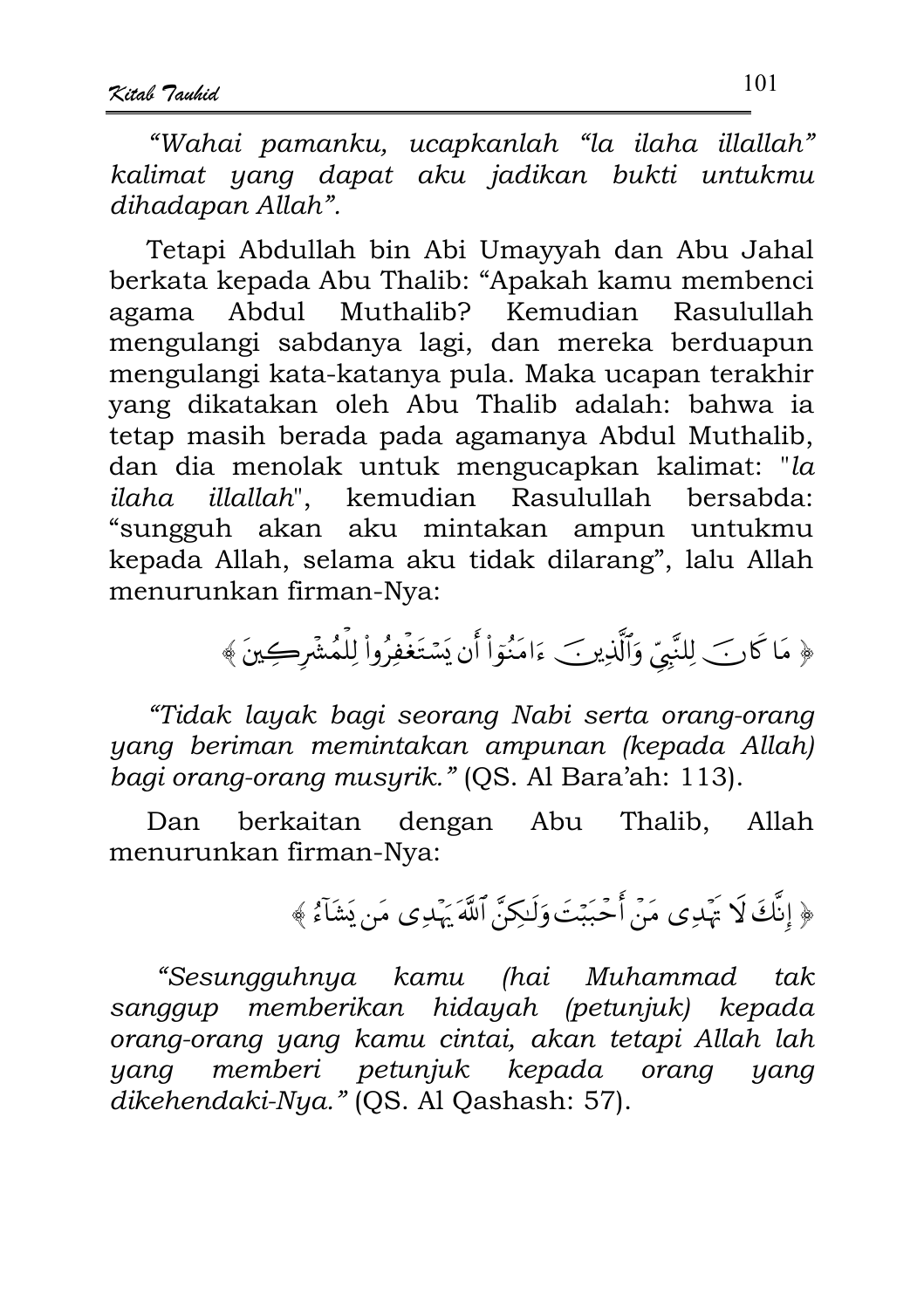Kandungan bab ini:

- 1. Penjelasan tentang ayat 57 surat Al Qashash  $(49)$
- 2. Penjelasan tentang ayat 113 surat Al Bara'ah  $(50)$
- 3. Masalah yang sangat penting, yaitu penjelasan tentang sabda Nabi . "Ucapkanlah kalimat la ilaha illallah", berbeda dengan apa yang difahami oleh orang-orang yang mengaku dirinya berilmu (51).
- 4. Abu Jahal dan kawan-kawannya mengerti maksud Rasulullah ketika beliau masuk dan "ucapkanlah kepada pamannya: berkata kalimat la ilaha illallah", oleh karena itu, celakalah orang yang pemahamannya tentang asas utama Islam ini lebih rendah dari pada Abu Jahal

- (50) Ayat ini menunjukkan tentang haramnya memintakan ampun bagi orangorang musyrik; dan haram pula berwala' (mencintai, memihak dan membela) mereka.
- (51) Penjelasannya ialah: diyakini dalam hati, diucapkan dengan lisan, dan diamalkan apa yang menjadi konsekwensinya, yaitu: memurnikan ibadah hanya kepada Allah, dan membersihkan diri dari ibadah kepada selain Nya, seperti: malaikat, nabi, wali, kuburan, batu, pohon, dan lain lain.

<sup>(49)</sup> Ayat ini menunjukkan bahwa hidayah (petunjuk) untuk masuk Islam itu hanyalah di Tangan Allah saja, tidak ada seorangpun yang dapat menjadikan seseorang menapaki jalan yang lurus ini kecuali dengan kehendak-Nya; dan mengandung bantahan terhadap orang-orang yang mempunyai kepercayaan bahwa para nabi dan wali itu dapat mendatangkan manfaat dan menolak madharat, sehingga diminta untuk memberikan ampunan, menyelamatkan diri dari kesulitan, dan untuk kepentingan kepentingan lainnya.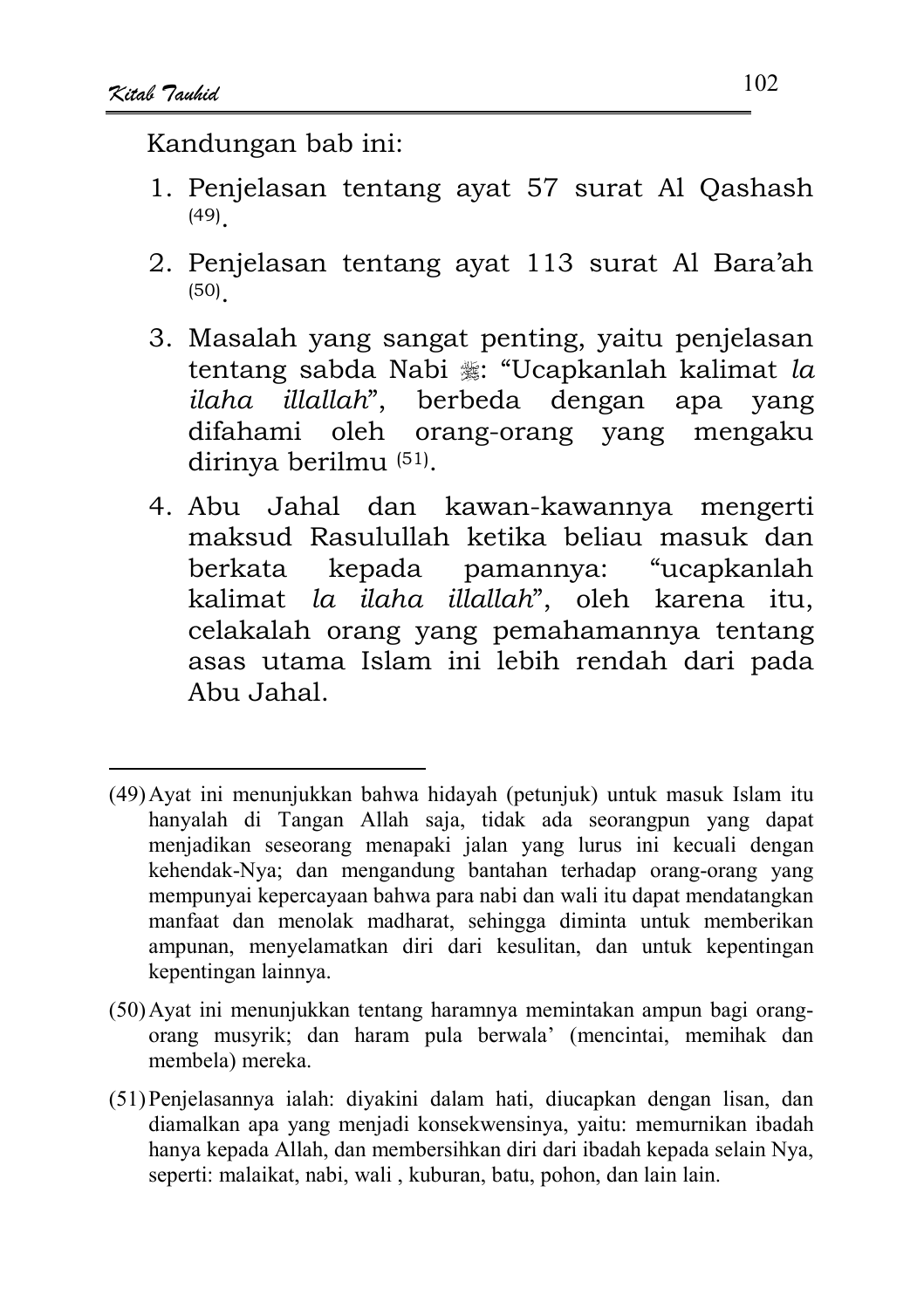- 5. Kesungguhan Rasulullah \* dalam berupaya untuk mengislamkan pamannya.
- 6. Bantahan terhadap orang-orang yang mengatakan bahwa Abdul Muthalib dan leluhurnya itu beragama Islam.
- 7. Permintaan ampun Rasulullah untuk Abu Thalib tidak di kabulkan, ia tidak diampuni, bahkan beliau dilarang memintakan ampun untuknya.
- 8. Bahayanya Berkawan dengan orang-orang berpikiran dan berprilaku jahat.
- 9. Bahayanya mengagung-agungkan para leluhur dan orang-orang terkemuka.
- "Nama besar" mereka inilah  $10^{-7}$ yang dijadikan oleh orang-orang jahiliyah sebagai tolok ukur kebenaran yang mesti dianut.
- Hadits di atas mengandung bukti bahwa  $11<sub>1</sub>$ amal seseorang itu yang dianggap adalah di akhir hidupnya; sebab jika Abu Thalib mau mengucapkan kalimat tauhid, maka pasti akan berguna bagi dirinya di hadapan Allah.
- Perlu direnungkan, betapa beratnya hati  $12<sub>1</sub>$ orang-orang yang sesat itu untuk menerima tauhid, karena dianggap sebagai sesuatu yang tak bisa diterima oleh akal pikiran mereka; sebab dalam kisah di atas disebutkan bahwa mereka tidak menyerang Abu Thalib kecuali supaya menolak untuk mengucapkan kalimat tauhid, padahal Nabi # sudah berusaha semaksimal mungkin, dan berulang kali memintanya untuk mengucapkannya. Dan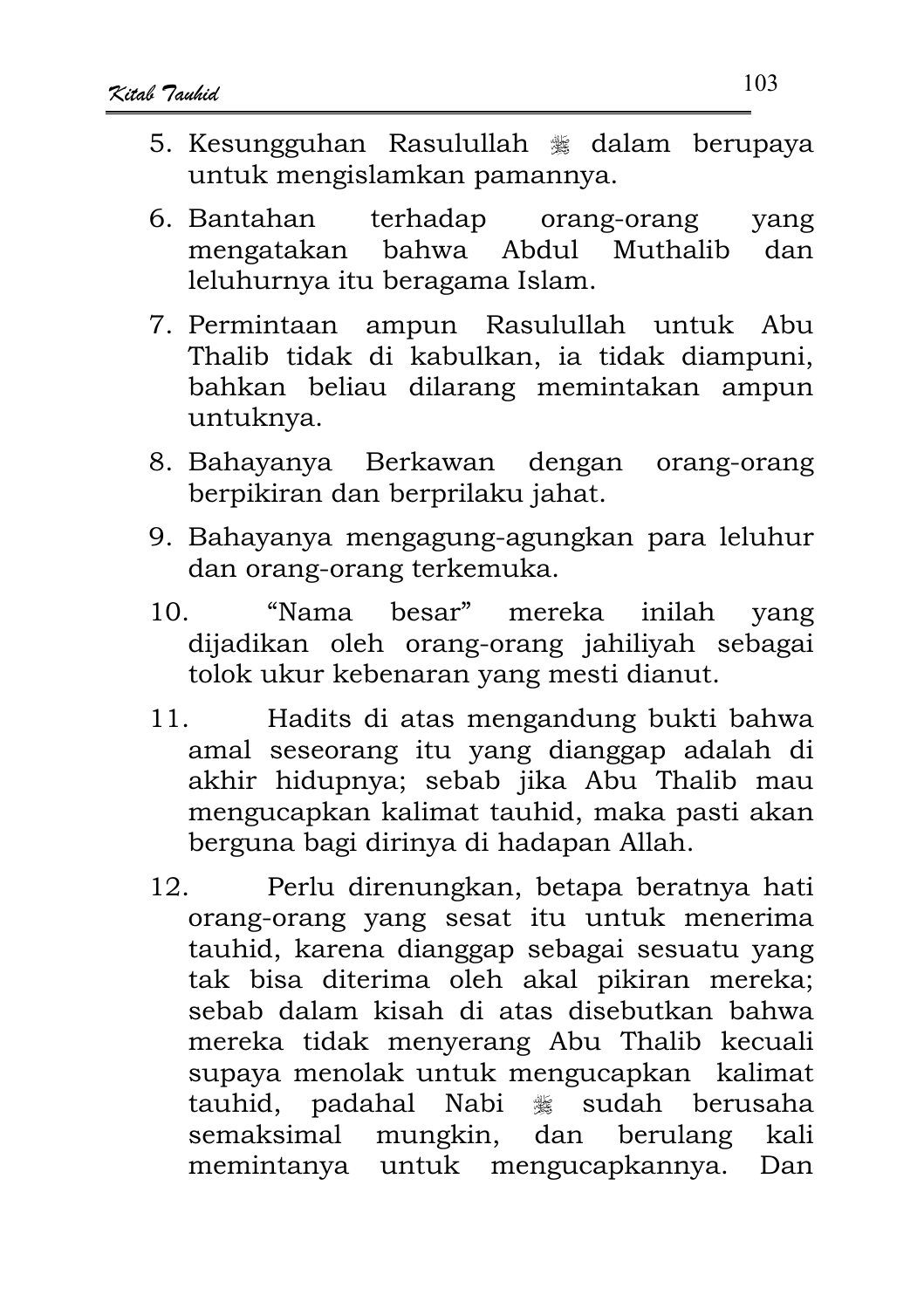karena kalimat tauhid itu memiliki makna yang jelas dan konsekwensi yang besar, maka cukuplah bagi mereka dengan menolak untuk mengucapkannya.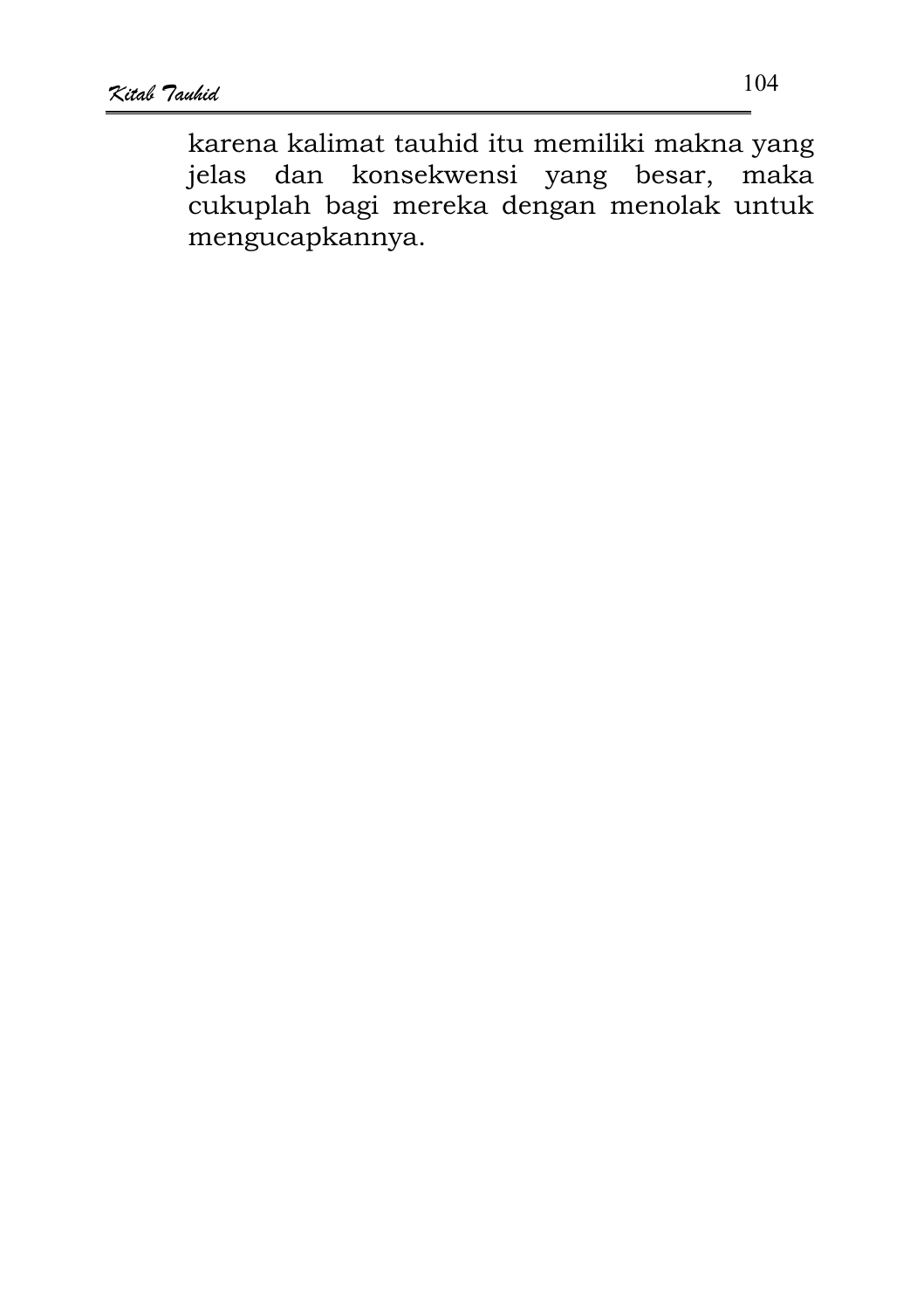### **RAR 19**

# PENYEBAB UTAMA KEKAFIRAN ADALAH BERLEBIH-LEBIHAN DALAM MENGAGUNGKAN **ORANG-ORANG SHALEH**

Firman Allah .:

﴿ يَتَأْهَلَ ٱلْكِتَنبِ لَا تَغْلُواْ فِي دِينِكُمْ وَلَا تَقُولُواْ عَلَى ٱللَّهِ إِلَّا ٱلْحَقَّ ﴾

"Wahai orang-orang ahli kitab, janganlah kalian melampaui batas dalam agama kalian, dan janganlah kalian mengatakan terhadap Allah kecuali yang benar." (OS. An nisa': 171).

Dalam shahih Bukhari ada satu riwayat dari Ibnu Abbas  $\triangle$  yang menjelaskan tentang firman Allah  $\cong$ :

﴿ وَقَالُواْ لَا تَذَرُنَّ ءَالِهَتَكُمْ وَلَا تَذَرُنَّ وَدًّا وَلَا سُوَاعًا وَلَا يَغُوتَ وَيَعُوقَ وَذَمَدَاً ﴾

"Dan mereka (kaum Nabi Nuh) berkata: "janganlah sekali-kali kamu meninggalkan (penyembahan) Tuhantuhan kamu, dan janganlah sekali-kali kamu meninggalkan (penyembahan) Wadd, Suwa', Yaghuts, Ya'uq maupun Nasr."(OS. Nuh: 23).

Beliau (Ibnu Abbas) mengatakan: "Ini adalah nama orang-orang shaleh dari kaum Nabi Nuh, ketika mereka meniggal dunia, syetan membisikkan kepada kaum mereka agar membuat patung-patung mereka yang telah meninggal di tempat-tempat dimana, disitu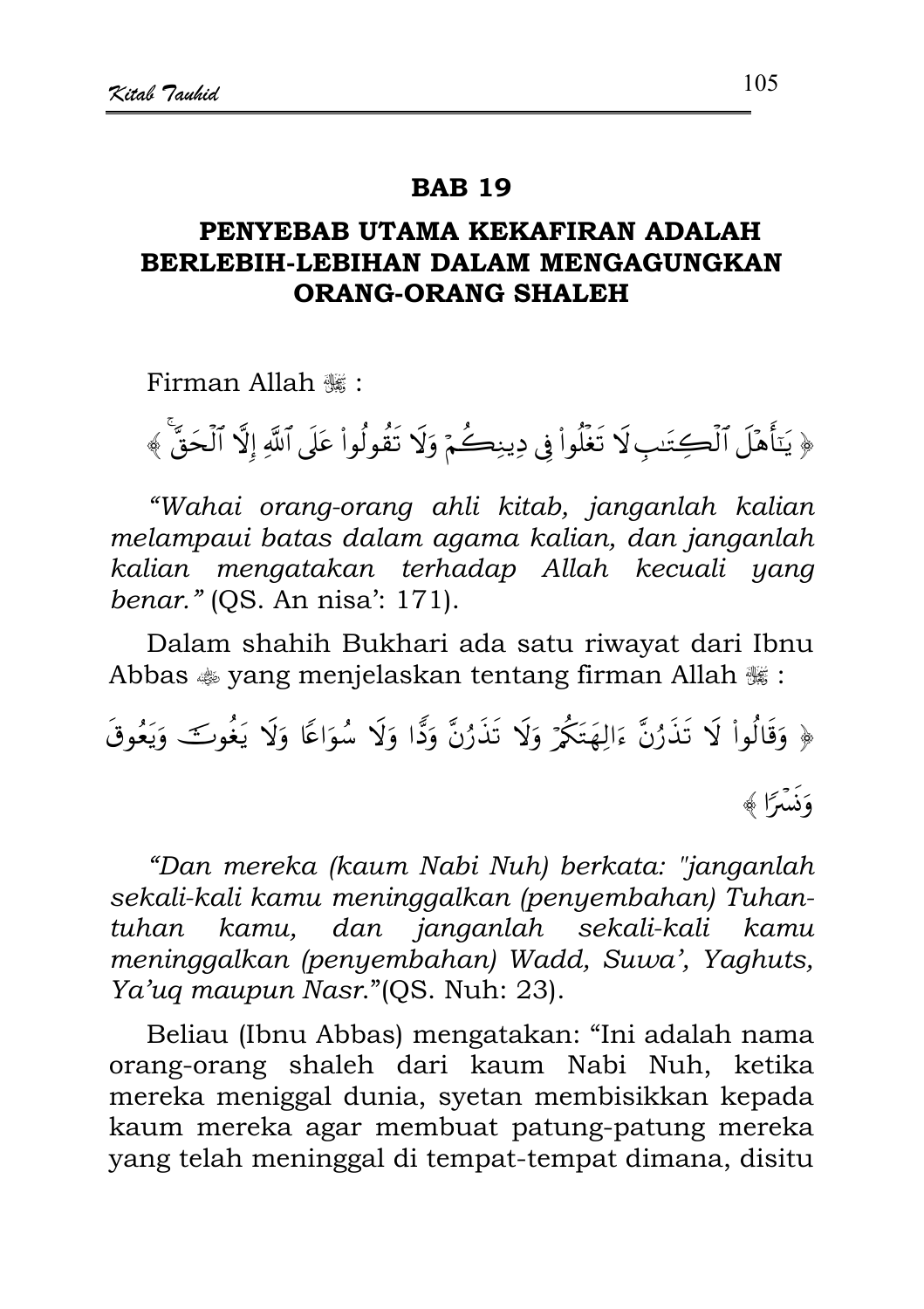pernah diadakan pertemuan-pertemuan mereka, dan mereka disuruh memberikan nama-nama patung tersebut dengan nama-nama mereka, kemudian orang-orang tersebut menerima bisikan syetan, dan saat itu patung-patung yang mereka buat belum dijadikan sesembahan, baru setelah para pembuat patung itu meninggal, dan ilmu agama dilupakan, mulai saat itulah patung-patung tersebut disembah".

Ibnul Qayyim berkata (52): "banyak para ulama salaf mengatakan: "setelah mereka itu meninggal, orang-orang yang berbondong-bondong banyak mendatangi kuburan mereka, lalu mereka membuat patung-patung mereka, kemudian setelah waktu berjalan beberapa lama akhirnya patung-patung tersebut dijadikan sesembahan".

Diriwayatkan dari Umar  $\triangleq$  bahwa Rasulullah  $\triangleq$ bersabda:

"Janganlah kalian berlebih-lebihan dalam memujiku, sebagaimana orang-orang Nasrani berlebihlebihan dalam memuji Isa bin Maryam. Aku hanyalah seorang hamba, maka katakanlah: Abdullah (hamba

<sup>(52)</sup> Abu Abdillah: Muhammad bin Abu Bakar bin Ayyub bin Sa'd Az Zur'l Ad Dimasqi, Ibnu Qoyyim Al Jauziyah. Seorang ulama besar dan tokoh gerakan da'wah Islamiyah; murid syaikhul Islam Ibnu Taimiyah. Mempunyai banyak karya ilmiyah. Dilahirkan tahun 691 H (1292 M) dan meninggal tahun 751 H  $(1350 M)$ .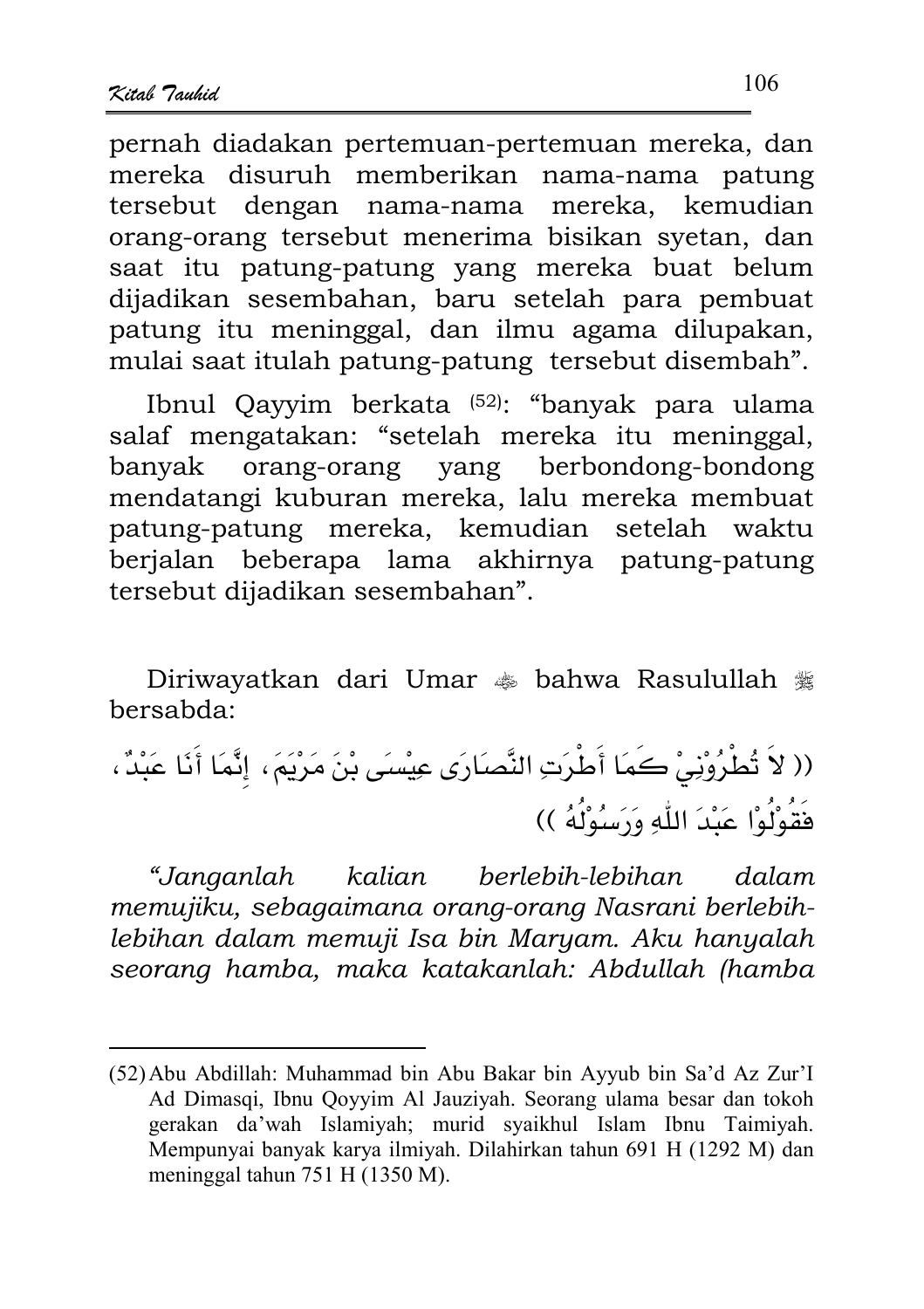Allah) dan Rasulullah (Utusan Allah)." (HR. Bukhari dan Muslim).

Dan Rasulullah \* bersabda:

(( إِيَّاكُمْ وَالْغُلُوَّ، فَإِنَّمَا أَهْلَكَ مَنْ كَانَ قَبْلَكُمْ الغُلُوُّ ))

"Jauhilah oleh kalian sikap berlebih-lebihan, karena sesungguhnya sikap berlebihan itulah yang telah membinasakan orang-orang sebelum kalian." (HR. Ahmad, Turmudzi dan Ibnu majah dari Ibnu Abbas وقاتلته أوس

Dan dalam shahih Muslim, Ibnu Mas'ud  $\frac{1}{20}$ berkata: bahwa Rasulullah \* bersabda:

(( هَلَكَ الْمُتَنَطِّعُوْنَ- ۖ قَالَهَا ثَلاَثًا ))

"Binasalah orang-orang yang bersikap berlebihlebihan." (diulanginya ucapan itu tiga kali).

Kandungan dalam bab ini:

- 1. Orang yang memahami bab ini dan kedua bab setelahnya, akan jelas baginya keterasingan Islam; dan ia akan melihat betapa kuasanya Allah itu untuk merubah hati manusia.
- 2. Mengetahui bahwa awal munculnya kemusyrikan di muka bumi ini adalah karena sikap berlebih-lebihan terhadap orang-orang shaleh.
- 3. Mengetahui apa yang pertama kali diperbuat oleh orang-orang sehingga ajaran para Nabi menjadi berubah, dan apa faktor penyebabnya?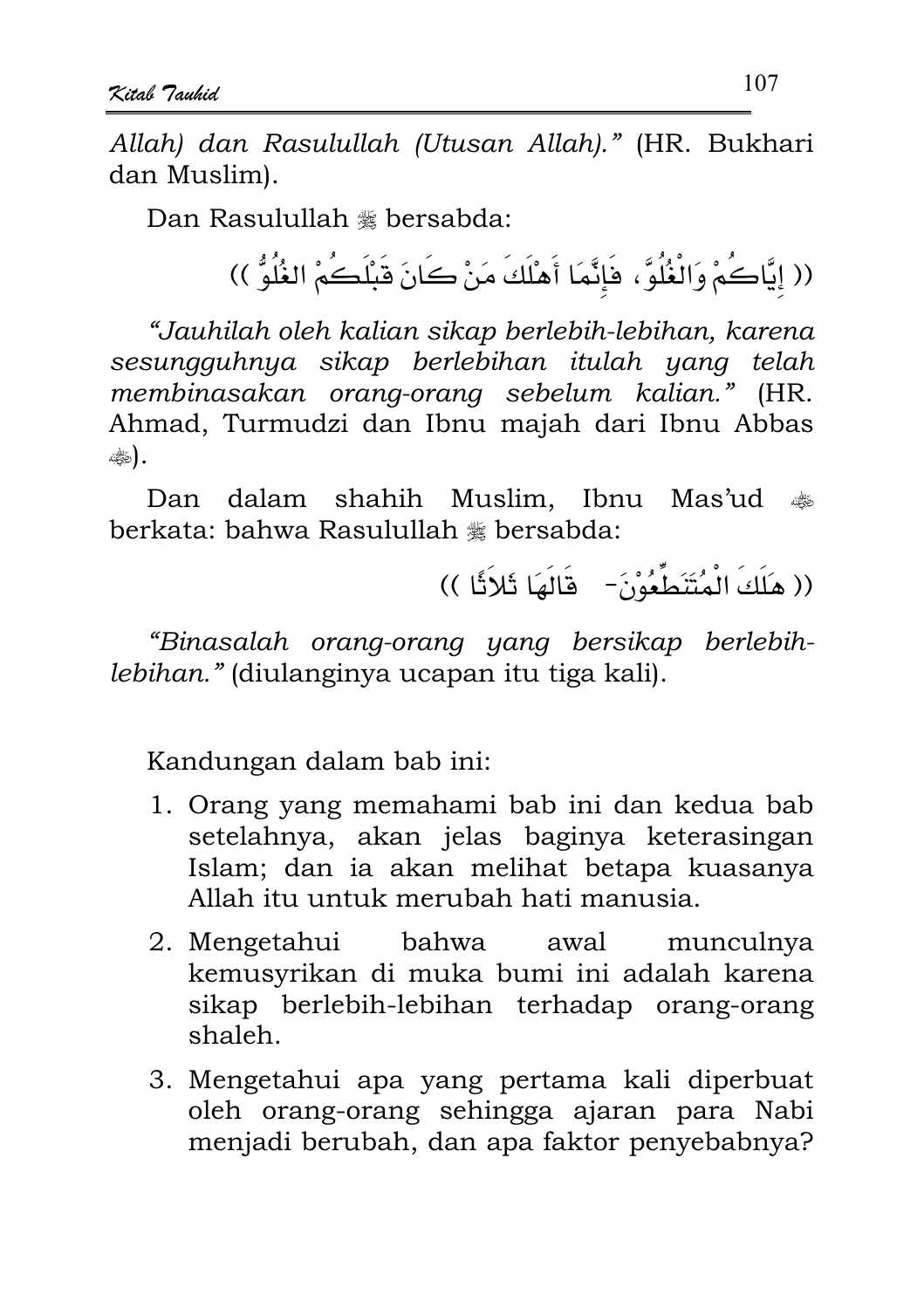padahal mereka mengetahui bahwa para Nabi itu adalah utusan Allah.

- 4. Mengetahui sebab-sebab diterimanya bid'ah, svari'at dan padahal fitrah manusia menolaknya.
- 5. Faktor vang menyebabkan teriadinya hal di atas adalah tercampur-aduknya kebenaran dengan kebatilan; Adapun yang pertama ialah: rasa cinta kepada orang-orang shaleh.

Sedang yang kedua ialah: tindakan yang dilakukan oleh orang-orang 'alim yang ahli dalam masalah agama, dengan maksud untuk suatu kebaikan, tetapi orang-orang yang hidup sesudah mereka menduga bahwa apa yang mereka maksudkan bukanlah hal itu.

- 6. Penjelasan tentang ayat yang terdapat dalam surat Nuh (53)
- 7. Mengetahui watak manusia bahwa kebenaran yang ada pada dirinya bisa berkurang, dan kebatilan malah bisa bertambah.
- 8. Bab ini mengandung suatu bukti tentang kebenaran pernyataan ulama salaf bahwa bid'ah adalah penyebab kekafiran.
- 9. Syetan mengetahui dampak yang diakibatkan oleh bid'ah, walaupun maksud pelakunya baik.
- Mengetahui kaidah umum, yaitu bahwa  $10<sub>1</sub>$ dalam agama sikap berlebih-lebihan itu

<sup>(53)</sup> Ayat ini menunjukkan bahwa sikap yang berlebih-lebihan dan melampaui batas terhadap orang-orang shalih adalah menyebabkan terjadinya syirik dan tuntunan agama para Nabi ditinggalkan.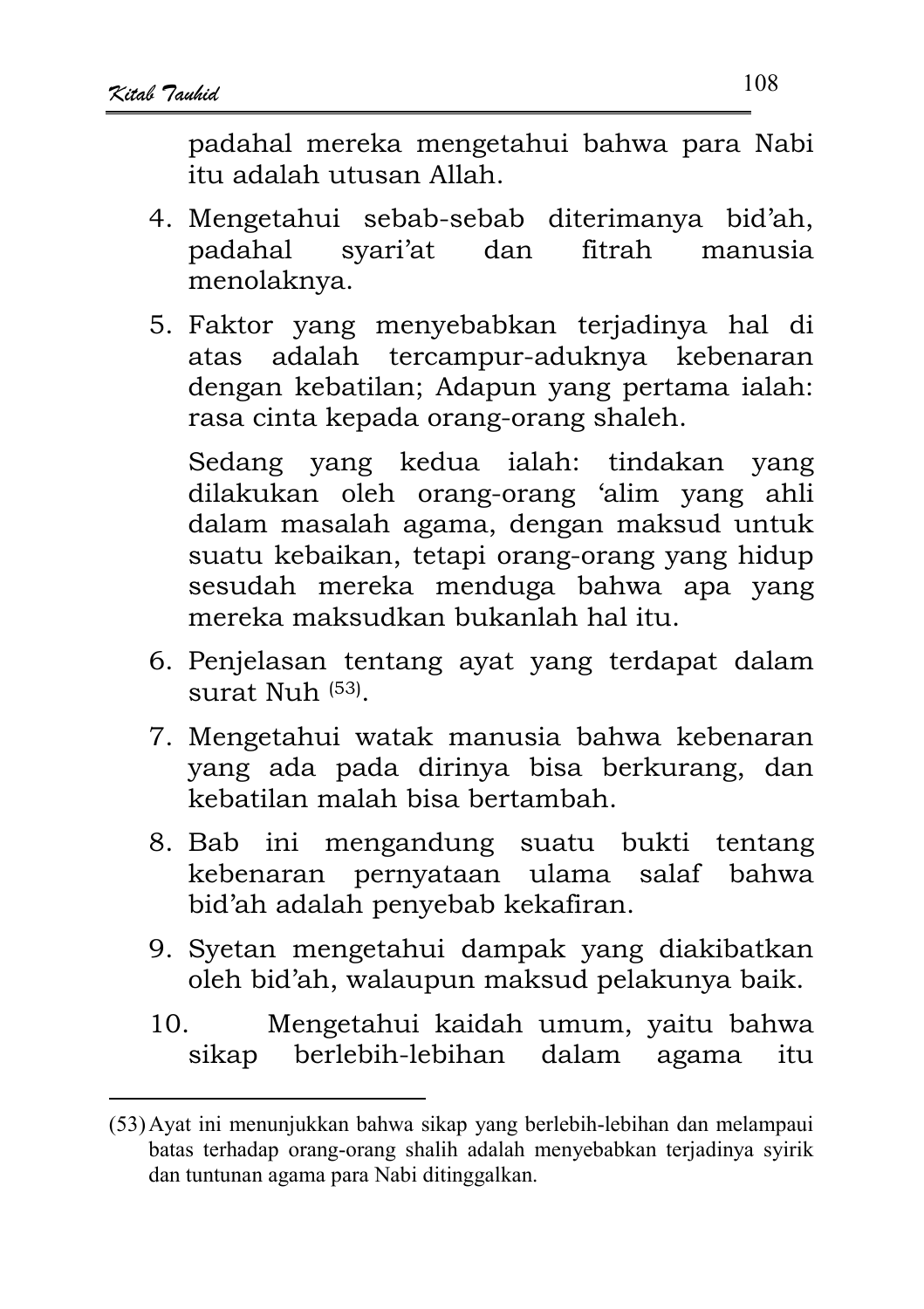dilarang. dan mengetahui pula dampak negatifnya.

- Bahava perbuatan  $11<sub>1</sub>$ dari sering mendatangi kuburan dengan niat untuk suatu amal shalih.
- Larangan adanya patung-patung, dan  $12<sub>1</sub>$ hikmah dibalik perintah menghancurkannya (yaitu: untuk menjaga kemurnian tauhid dan mengikis kemusyrikan).
- Besarnya kedudukan kisah kaum nabi  $13.$ Nuh ini, dan manusia sangat memerlukan akan hal ini, walaupun banyak di antara mereka vang telah melupakannya.
- Satu hal yang sangat mengherankan,  $14.$ bahwa mereka (para ahli bid'ah) telah membaca dan memahami kisah ini, baik lewat kitab-kitab tafsir maupun hadits, tapi Allah menutup hati sehingga mereka mereka. mempunyai keyakinan bahwa apa yang dilakukan oleh kaum Nabi Nuh adalah amal ibadah yang paling utama, dan merekapun beranggapan bahwa yang dilarang oleh Allah dan Rasul-Nya hanyalah kekafiran yang menghalalkan darah dan harta.
- Dinyatakan bahwa mereka 15. berlebihlebihan terhadap orang- orang shaleh itu tiada lain karena mengharapkan syafaat mereka.
- 16. Mereka menduga bahwa orang-orang berilmu yang membuat patung itu bermaksud demikian.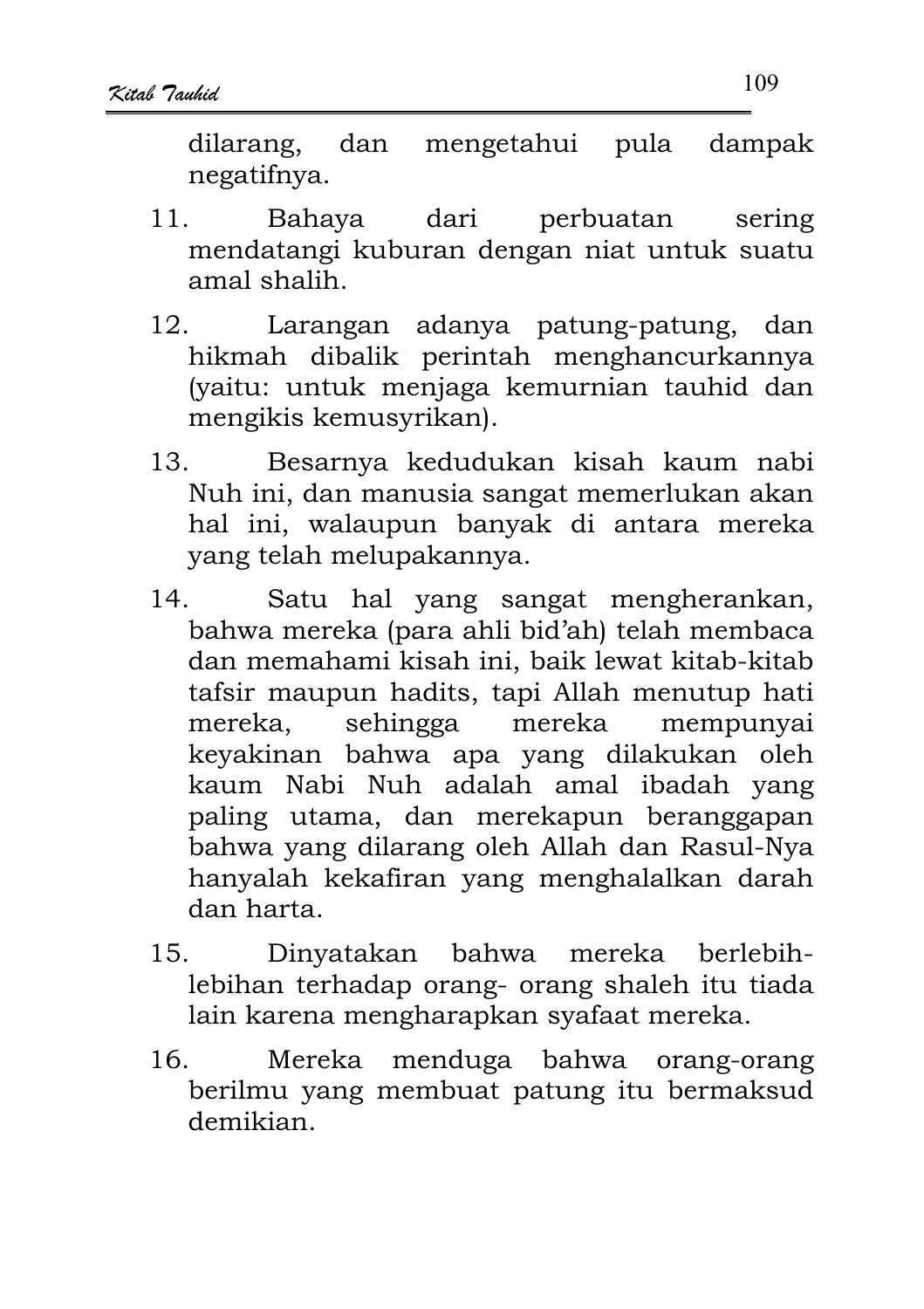- Pernyataan yang sangat penting yang  $17$ termuat dalam sabda Nabi: "Janganlah kalian memujiku dengan berlebih-lebihan, sebagaimana orang-orang Nasrani berlebihlebihan dalam memuji Isa bin Maryam". Semoga shalawat dan salam senantiasa dilimpahkan Allah kepada beliau yang telah menyampaikan risalah dengan sebenarbenarnya.
- Ketulusan hati beliau kepada kita dengan 18. memberikan nasehat bahwa orang-orang yang berlebih-lebihan itu akan binasa.
- $19<sub>1</sub>$ Pernyataan bahwa patung-patung itu tidak disembah kecuali setelah ilmu [agama] dilupakan, dengan demikian dapat diketahui nilai keberadaan ilmu ini dan bahayanya jika hilang.
- 20. Penyebab hilangnya ilmu agama adalah meninggalnya para ulama.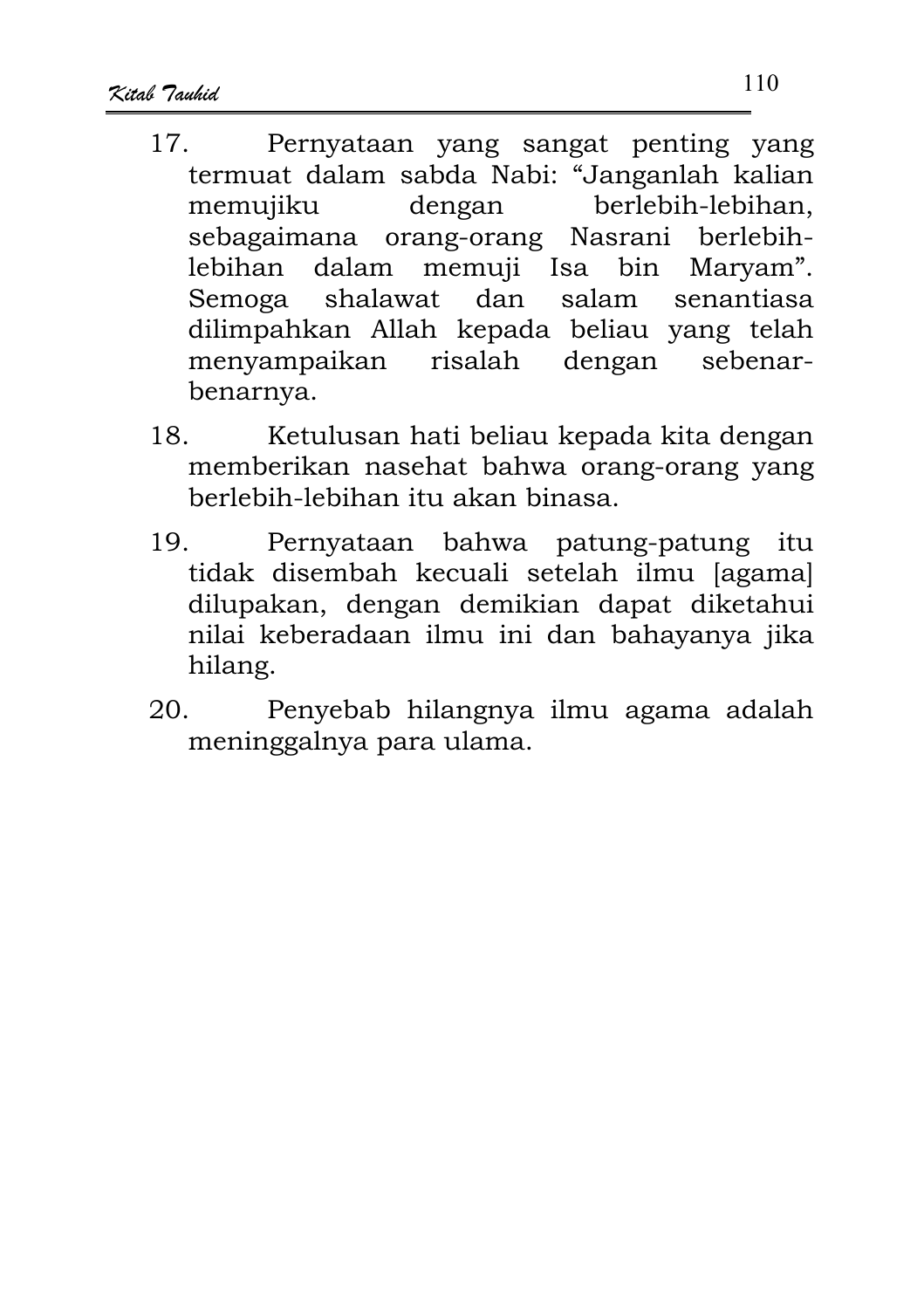#### **RAR 20**

### LARANGAN BERIBADAH KEPADA ALLAH DI SISI KUBURAN ORANG-ORANG SHALEH

Diriwayatkan dalam shahih [Bukhari dan Muslim], dari Aisyah radhiallahuanhabahwa Ummu Salamah radhiallahuanha bercerita kepada Rasulullah ٩ tentang gereja yang ia lihat di negeri Habasyah (Ethiopia), yang di dalamnya terdapat rupaka-rupaka (gambar-gambar), maka Rasulullah bersabda:

(( أُوْلَٰئِكَ إِذَا مَاتَ هِيْهِمُ الرَّجُلُ الصَّالِحُ، أَوْ العَبْدُ الصَّالِحُ بَنَوْا عَلَى قَبْرِهِ مَسْجِدًا ، وَصَوَّرُوْا هِيْهِ تِلْكَ الصُّوَرَ ، أُوْلَٰئِكَ شِرَارُ الخَلْقِ عِنْدَ اللَّهِ ))

"Mereka itu, apabila ada orang yang shaleh atau hamba yang shaleh meninggal, mereka bangun di atas kuburannya sebuah tempat ibadah, dan mereka membuat di dalamnya rupaka-rupaka, dan mereka adalah sejelek-jelek makhluk disisi Allah".

Mereka dihukumi beliau sebagai sejelek-jelek makhluk karena mereka melakukan dua fitnah sekaligus; yaitu fitnah memuja kuburan dengan membangun tempat ibadah di atasnya dan fitnah membuat rupaka-rupaka (patung-patung).

Dalam riwayat Imam Bukhari dan Muslim, Aisyah juga berkata: ketika Rasulullah akan diambil nyawanya, beliaupun segera menutup mukanya dengan kain, dan ketika nafasnya terasa sesak maka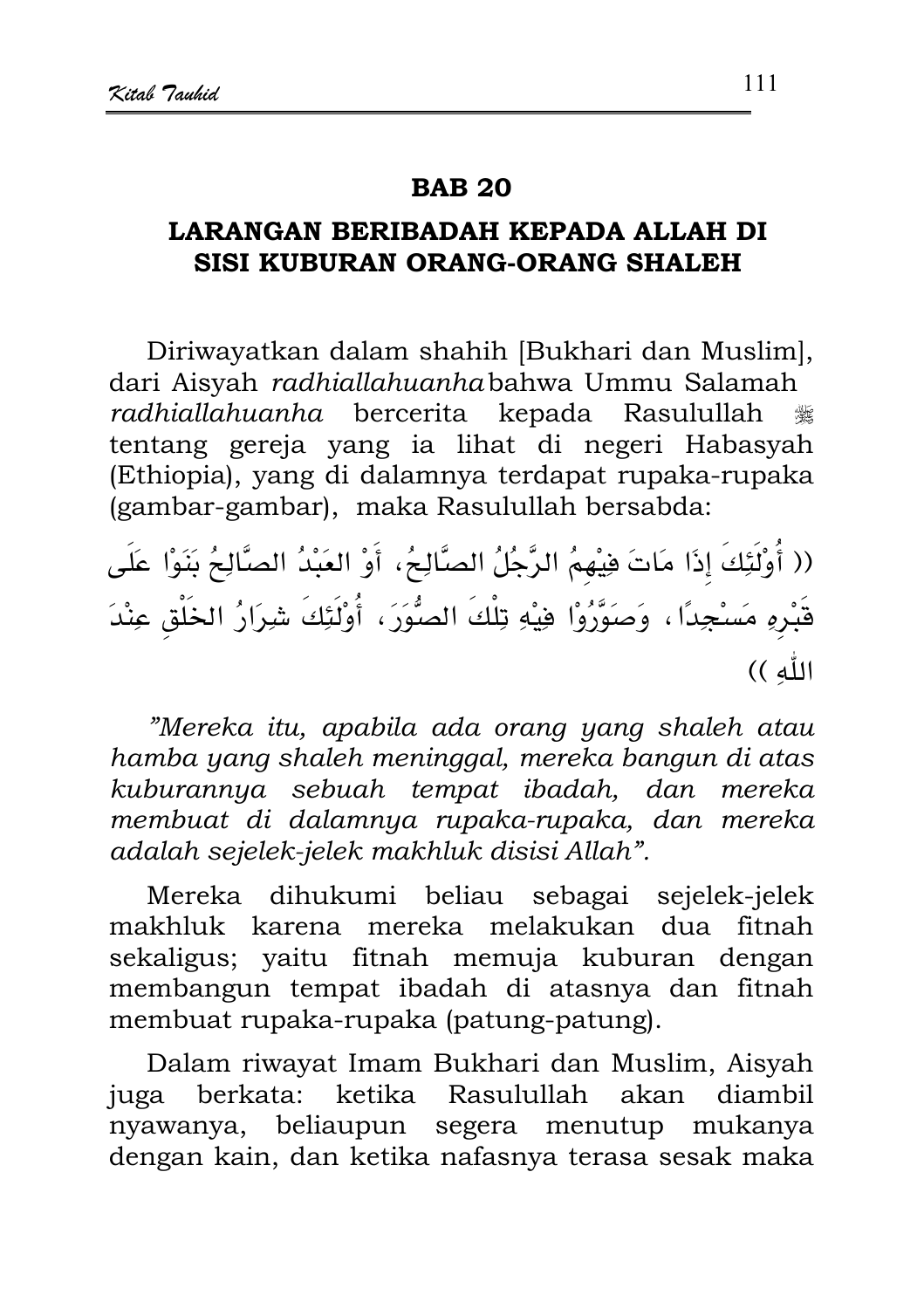dibukanya kembali kain itu. Ketika beliau dalam keadaan demikian itulah beliau bersabda:

((لَعْنَةُ اللَّهِ عَلَى الْيَهَوْدِ وَالنَّصَارَى، اتَّخَذُوْا قُبُوْرَ أَنْبِيَائِهِمْ مَسَاجِدَ))

"Laknat Allah ditimpakan kepada orang-orang Yahudi dan Nasrani, yang telah menjadikan kuburan para Nabi mereka sebagai tempat peribadatan".

Beliau mengingatkan umatnya agar menjauhi perbuatan mereka, dan jika bukan karena hal itu, Maka pasti kuburan beliau akan ditampakkan, hanya saja beliau khawatir kalau kuburannya nanti dijadikan tempat peribadatan.

Imam Muslim meriwayatkan dari Jundub bin Abdullah, dimana ia pernah berkata: "Aku pernah mendengar Rasulullah # bersabda lima hari sebelum beliau meninggal dunia:

(( إِنِّي أَبْرَأُ إِلَى اللَّهِ أَنْ يَكُوْنَ لِي مِنْكُمْ خَلِيْلاً ، فَإِنَّ اللَّهَ قَدِ اتَّخَذَنِي خَلِيْلاً كَمَا اتَّخَذَ إِبْرَاهِيْمُ خَلِيْلاً، وَلَوْ كُنْتُ مُتَّخِذًا مِنْ أُمَّتِيْ خَلِيْلاً لاَتَّخَذْتُ أَبَا بَكْرٍ خَلِيْلاً، أَلاَ وَإِنَّ مَنْ كَانَ قَبْلَكُمْ كَانُوْا يَتَّخِذُوْنَ قُبُوْرَ أَنْبِيَائِهِمْ مَسَاجِدَ، أَلاَ فَلاَ تَتَّخِذُوْا القُبُوْرَ مَسَاجِدَ فَإِنِّيْ أَنْهَاكُمْ عَنْ ذَلِكَ ))

"Sungguh, Aku menyatakan setia kepada Allah dengan menolak bahwa aku mempunyai seorang khalil (kekasih mulia) dari antara kalian, karena sesungguhnya Allah # telah menjadikan aku sebagai kekasih-Nya, sebagaimana Ia telah menjadikan Ibrahim sebagai kekasih-Nya; seandainya aku menjadikan seorang kekasih dari umatku, maka aku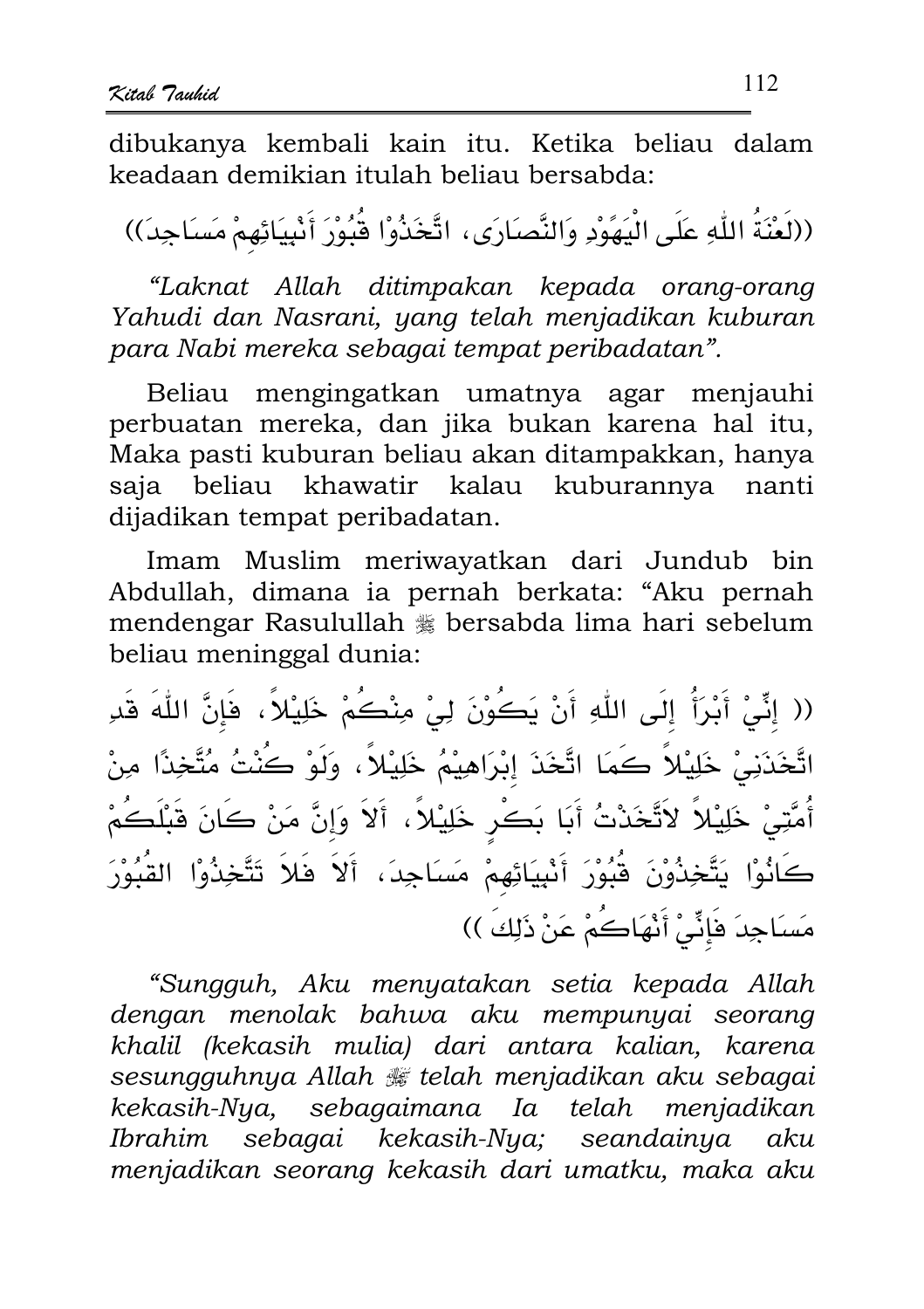akan jadikan Abu Bakar sebagai kekasihku. Dan ketahuilah, bahwa sesungguhnya umat-umat sebelum kalian telah menjadikan kuburan para Nabi mereka sebagai tempat ibadah, dan ingatlah, janganlah kalian menjadikan kuburan sebagai tempat beribadah. karena aku benar-benar melarana kalian dari perbuatan itu".

Rasulullah ﷺ di akhir hayatnya - sebagaimana dalam hadits Jundub - telah melarang umatnya untuk tidak menjadikan kuburan sebagai tempat ibadah. Kemudian ketika dalam keadaan hendak diambil nyawanya -sebagaimana dalam hadits Aisyah- beliau melaknat orang yang malakukan perbuatan itu. dan shalat di sekitar kubur termasuk pula dalam pengertian menjadikan kuburan sebagai tempat ibadah, walaupun tidak dibangun masjid; dan inilah maksud dari kata-kata Aisvah radhiallahuanha:"... dikhawatirkan akan dijadikan sebagai tempat ibadah."

Dan para sahabat pun belum pernah membangun masjid (tempat ibadah) disekitar kuburan beliau, karena setiap tempat yang digunakan untuk shalat berarti telah dijadikan sebagai masjid, bahkan setiap tempat yang dipergunakan untuk shalat disebut masjid, sebagaimana yang telah disabdakan oleh Rasul <sub>#</sub>:

(( جُعِلَتْ لِيْ الأَرْضُ مَسْجِدًا وَطَهُوْرًا ))

"Telah dijadikan bumi ini untukku sebagai masjid dan alat suci".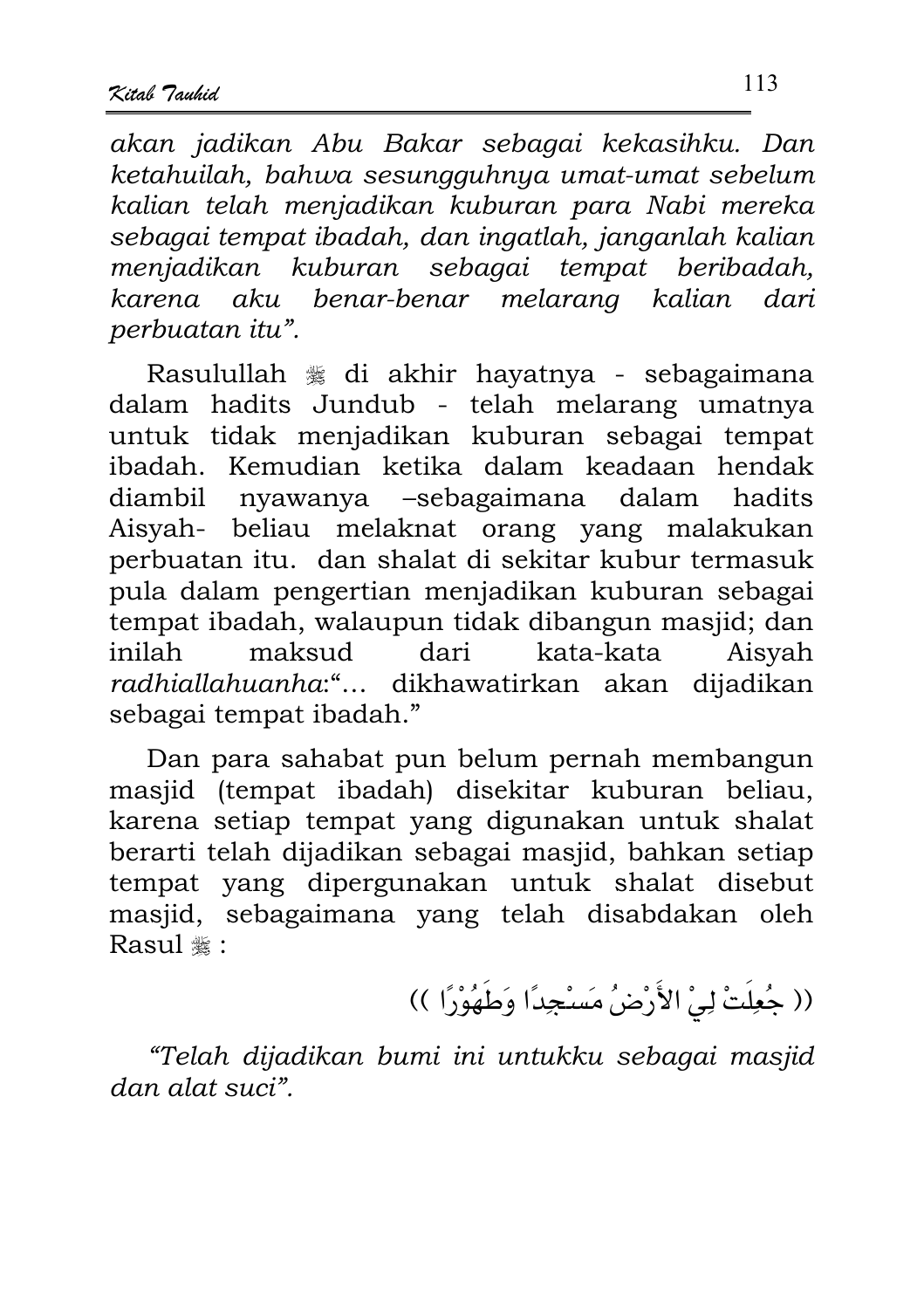Dan Imam Ahmad meriwayatkan hadits marfu' dengan sanad yang jayyid, dari Ibnu Mas'ud دران.<br>منجون bahwa Nabi Muhammad \* bersabda:

(( إِنَّ مِنْ شِرَارِ النَّاسِ مَنْ تُدْرِكُهُمُ السَّاعَةُ وَهُمْ أَحْيَاءٌ، وَالَّذِيْنَ يَتَّخِذُوْنَ الْقُبُوْرَ مَسَاجِدَ ))

"Sesungguhnya, termasuk sejelek-jelek manusia adalah orang yang masih hidup saat hari kiamat tiba, dan orang yang menjadikan kuburan sebagai tempat ibadah (masjid)." (HR. Abu Hatim dalam kitab shahihnya).

Kandungan bab ini:

- 1. Larangan membangun tempat beribadah (masiid) di sisi kuburan orang-orang yang shaleh, walupun niatnya baik.
- keras adanya rupaka-rupaka 2. Larangan (gambar/ patung) dalam tempat ibadah.
- 3. Pelajaran penting yang dapat kita ambil dari sikap keras Rasulullah \* dalam masalah ini, bagaimana beliau menjelaskan terlebih dahulu kepada para sahabat, bahwa orang yang membangun tempat ibadah di sekitar kuburan orang shaleh termasuk sejelek-jelek makhluk di hadapan Allah; kemudian, lima hari sebelum wafat. beliau mengeluarkan pernyataan yang melarang umatnya menjadikan kuburankuburan sebagai tempat ibadah; terakhir, beberapa saat menjelang wafatnya, beliau masih merasa belum cukup dengan tindakantindakan yang telah diambilnya, sehingga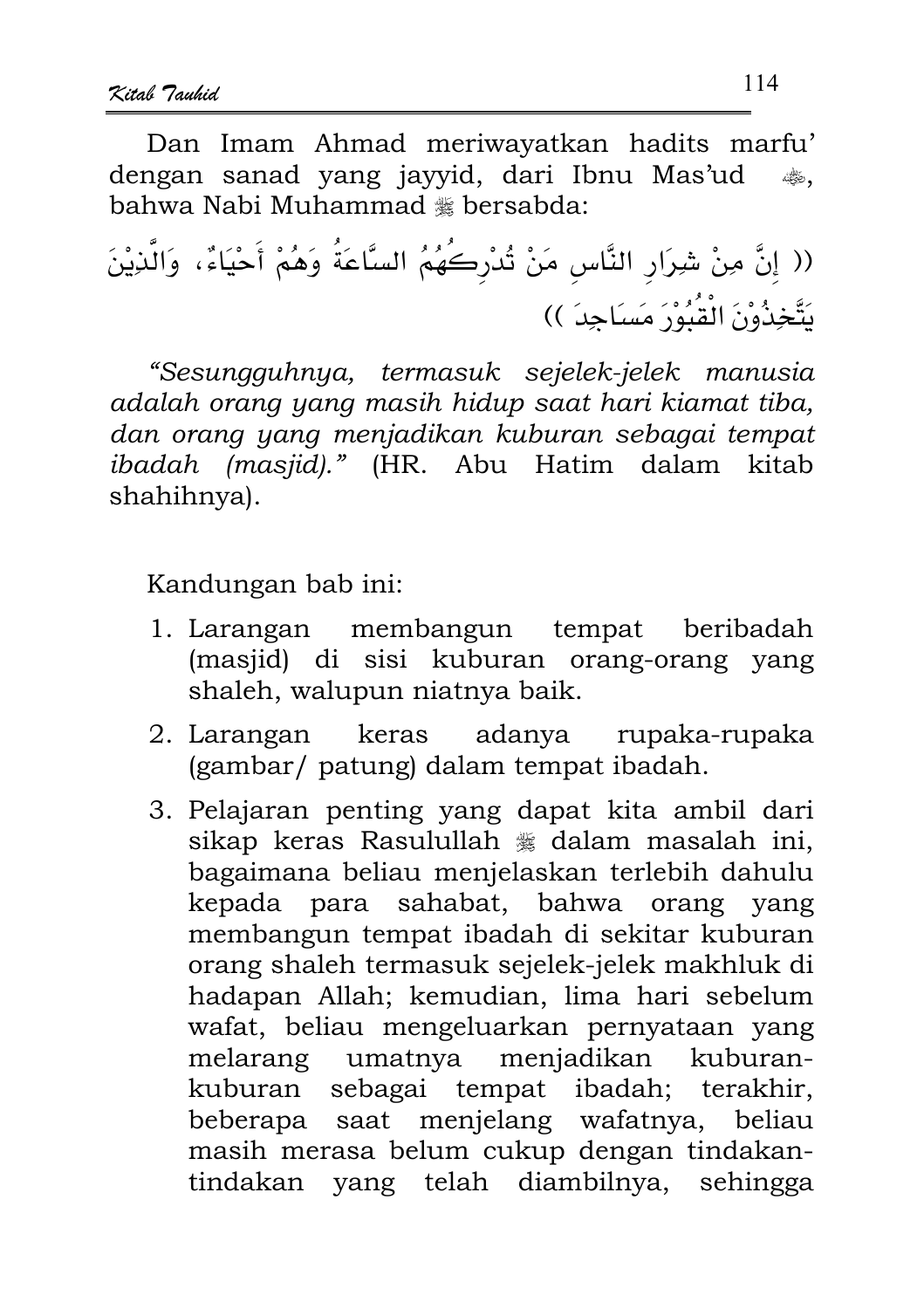beliau melaknat orang-orang yang melakukan perbuatan ini.

- 4. Rasulullah \* melarang pula perbuatan tersebut dilakukan di sisi kuburan beliau, walaupun kuburan beliau sendiri belum ada.
- 5. Menjadikan kuburan nabi-nabi sebagai tempat ibadah merupakan tradisi orang-orang Yahudi dan Nasrani
- 6. Rasulullah melaknat mereka karena perbuatan mereka sendiri.
- 7. Rasulullah melaknat mereka dengan tujuan memberikan peringatan kepada kita agar tidak berbuat hal vang sama terhadap kuburan beliau.
- 8. Alasan tidak ditampakkannya kuburan beliau karena khawatir akan dijadikan sebagai tempat ibadah.
- 9. Pengertian "menjadikan kuburan sebagai tempat ibadah" ialah: [melakukan suatu ibadah, seperti: shalat di sisi kuburan, meskipun tidak dibangun di atasnya sebuah tempat ibadahl.
- Rasulullah menggabungkan antara orang  $10.$ yang menjadikan kuburan sebagai tempat ibadah dengan orang yang masih hidup disaat kiamat tiba, dalam rangka memberikan peringatan pada umatnya tentang perbuatan yang menghantarkan kepada kemusyrikan sebelum terjadi, disamping mengingatkan pula akhir kehidupan dunia adalah bahwa merajalelanya kemusyrikan.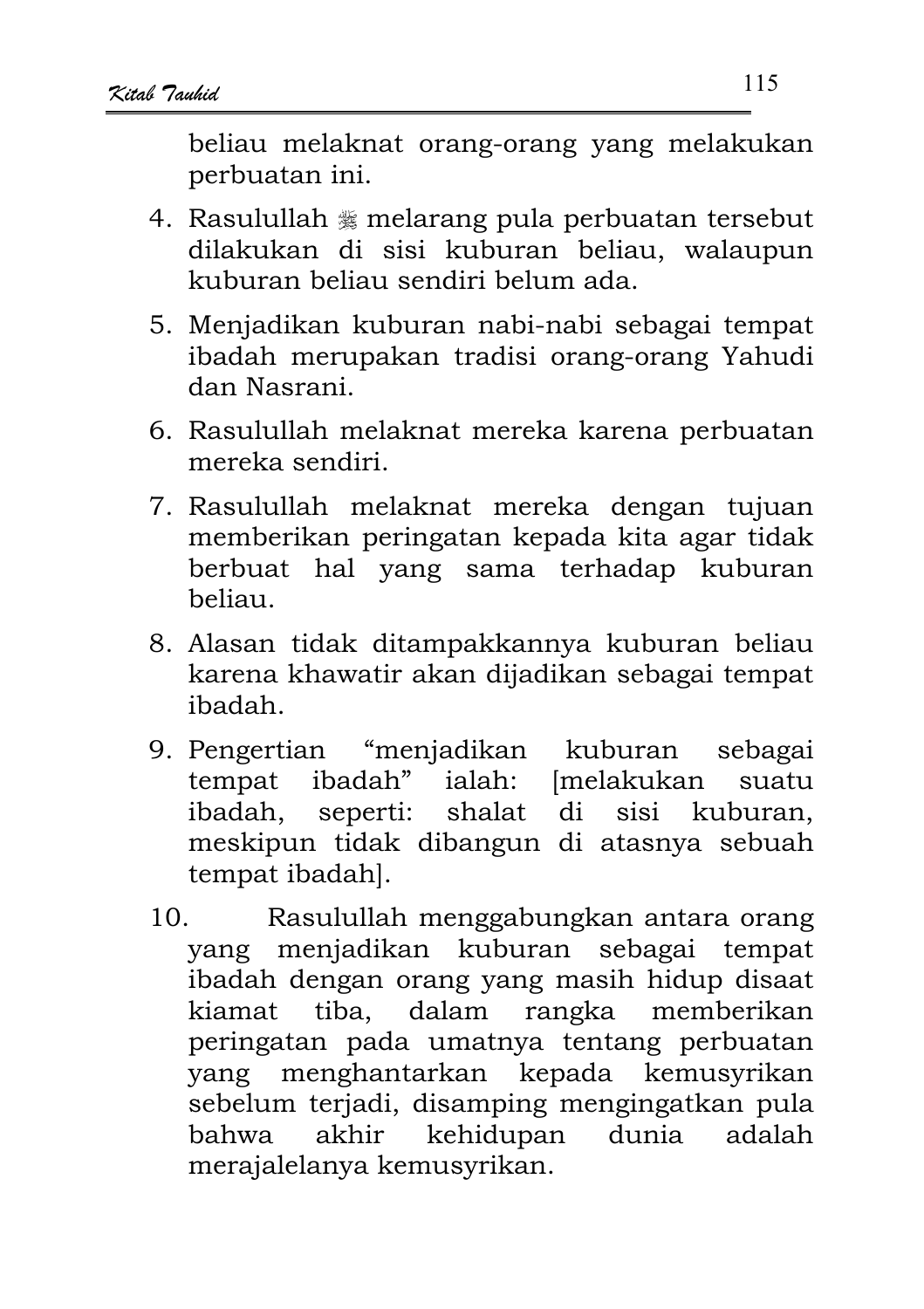- Khutbah beliau yang disampaikan lima  $11$ hari sebelum wafatnya mengandung sanggahan terhadap dua kelompok yang kedua-duanya termasuk sejelek-jelek ahli bid'ah, bahkan sebagian ulama menyatakan bahwa keduanya di luar 72 golongan yang ada dalam umat Islam, vaitu Rafidhah<sup>(54)</sup> dan Jahmiyah<sup>(55)</sup>. Dan sebab kemusyrikan dan penyembahan kuburan terjadi adalah orang-orang Rafidhah. Merekalah orang pertama yang membangun tempat ibadah di atas kuburan.
- Rasulullah # [adalah manusia biasa]  $12<sub>1</sub>$ merasakan beratnya sakaratul maut.
- Beliau dimuliakan oleh Allah dengan 13. dijadikan sebagai kekasih (khalil) [sebagaimana Nabi Ibrahim].
- Pernyataan bahwa khalil itu lebih tinggi  $14<sub>1</sub>$ derajatnya dari pada habib (kekasih).
- $15.$ Pernyataan bahwa Abu Bakar  $\triangleq$  adalah sahabat Nabi yang paling mulia.

<sup>(54)</sup> Rafidhah adalah salah satu sekte dalam aliran syi'ah. Mereka bersikap berlebih-lebihan terhadap Ali bin Abi Thalib dan Ahlul bait, dan mereka menyatakan permusuhan terhadap sebagian besar sahabat Rasulullah, khususnya Abu Bakar dan Umar.

<sup>(55)</sup> Jahmiyah adalah aliran yang timbul pada akhir khilafah Bani Umayyah. Disebut demikian, karena dinisbatkan kepada nama tokoh mereka, yaitu Jahm bin Shafwan At Tirmidzi, yang terbunuh pada tahun 128 H. di antara pendapat aliran ini adalah menolak kebenaran adanya Asma' dan Sifat Allah, karena menurut anggapan mereka Asma dan Sifat adalah ciri khas makhluk, maka apabila diakui dan ditetapkan untuk Allah berarti menyerupakan Allah dengan makhluk-Nya.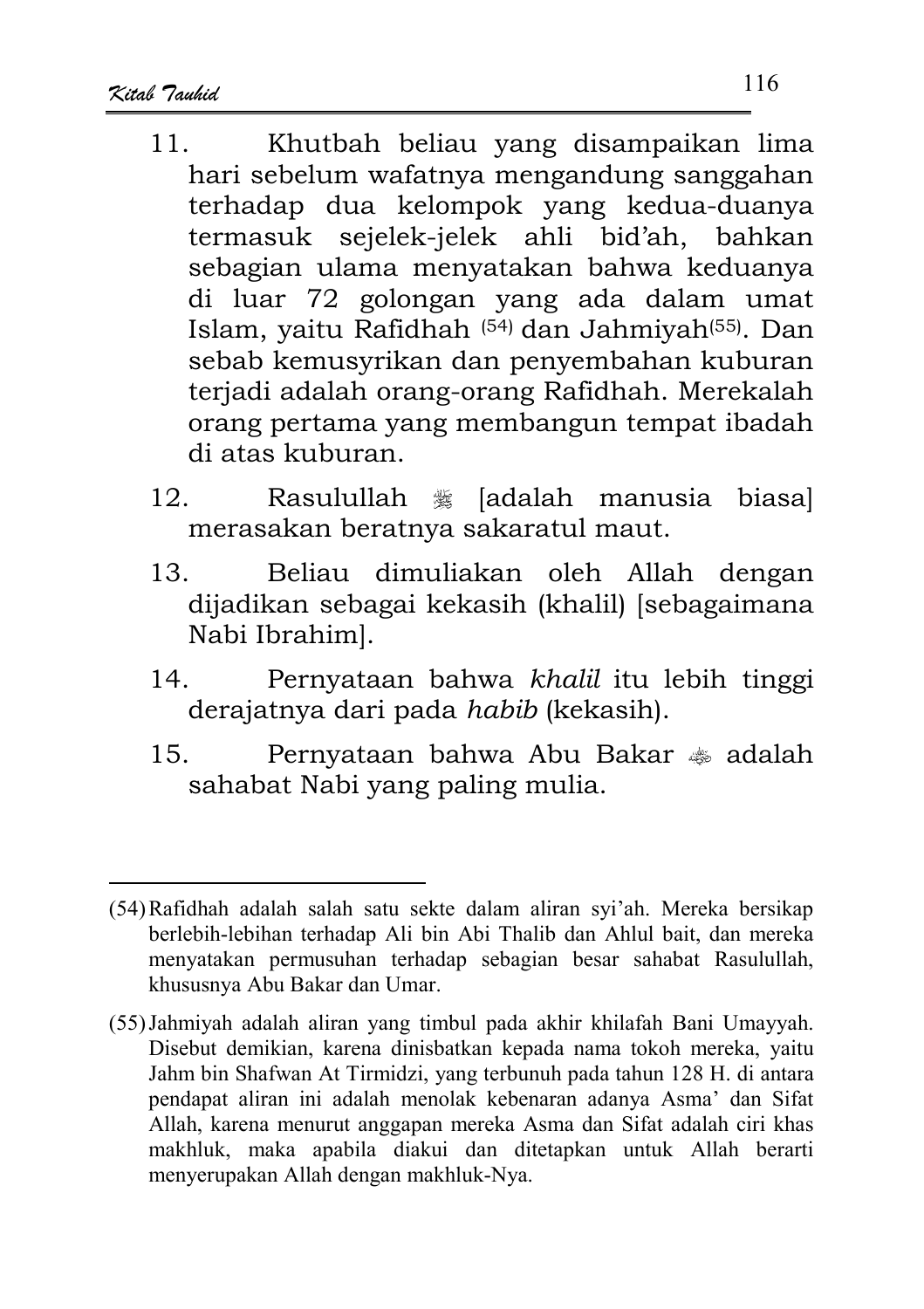16. Hal tersebut merupakan isyarat bahwa Abu Bakar akan menjadi Khalifah (sesudah beliau).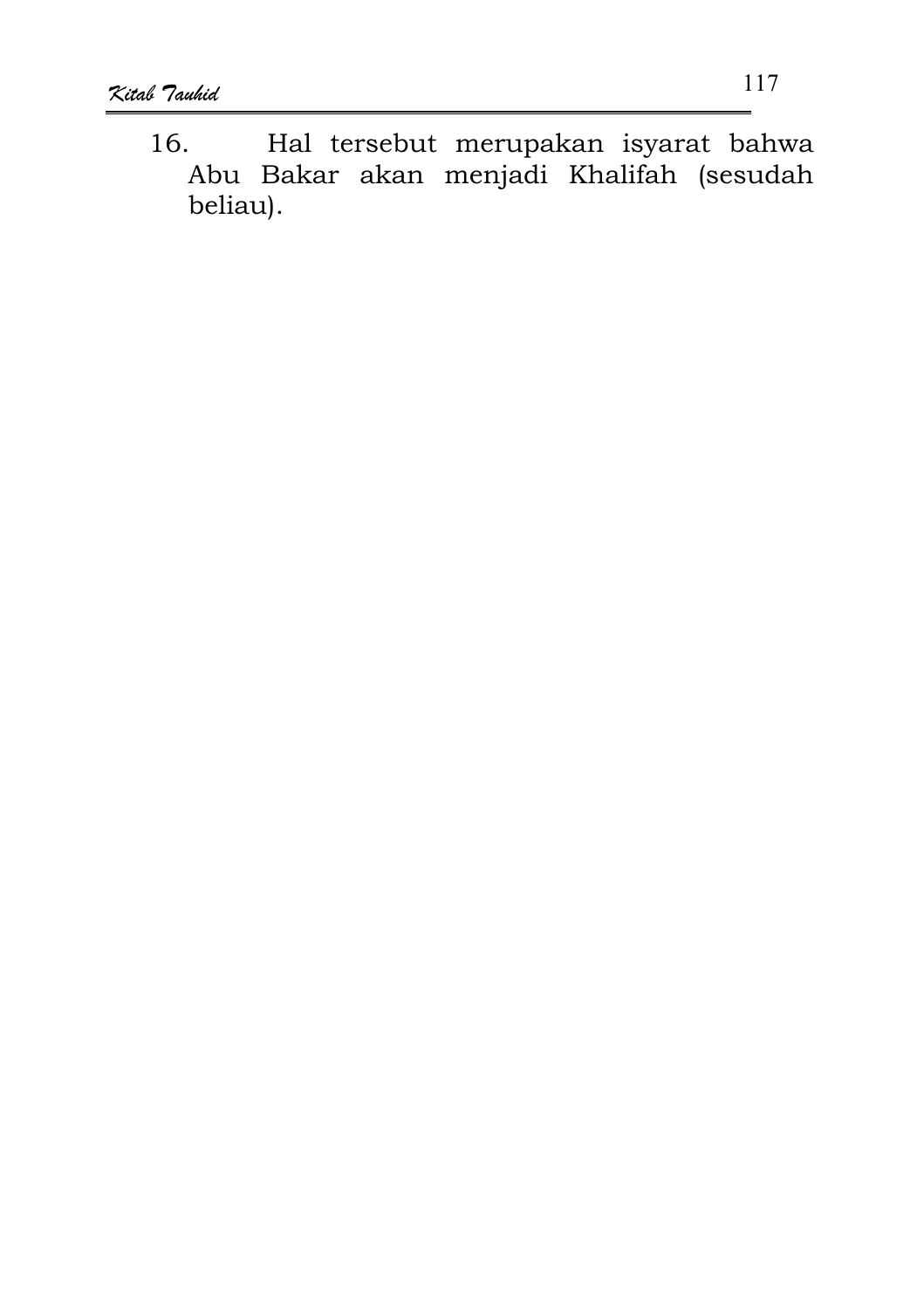#### **RAR 21**

# BERLEBIH-LEBIHAN TERHADAP KUBURAN **ORANG-ORANG SHALEH MENJADI PENYEBAB** DIJADIKANNYA SESEMBAHAN SELAIN ALLAH

Imam Malik meriwayatkan dalam kitabnya Al Muwattha', bahwa Rasulullah # bersabda:

(( اللَّهُمَّ لاَ تَجْعَلْ قَبْرِيْ وَثَنَّا يُعْبَدُ، اشْتَدَّ غَضَبُ اللَّهِ عَلَى قَوْمٍ اتَّخَذُوْا شُّبُوْرَ أَنْبِيَائِهِمْ مَسَاجِدَ ))

"Ya Allah, janganlah Engkau jadikan kuburanku sebagai berhala yang disembah. Allah sangat murka kepada orang-orang yang telah menjadikan kuburan para Nabi mereka sebagai tempat ibadah".

Diriwayatkan oleh Ibnu Jarir, dengan sanadnya dari sufyan dari Mansur dari Mujahid, berkaitan dengan ayat:

﴿ أَفَرَءَيْثُمُ ٱللَّتَ وَٱلْعُزَّىٰ ﴾

"Jelaskan kepadaku (wahai kaum musyrikin) tentang (berhala yang kamu anggap sebagai anak perempuan Allah) Al lata dan Al Uzza." (QS. An Najm:  $19$ .

Ia (Mujahid) berkata: "Al latta adalah orang yang dahulunya tukang mengaduk tepung (dengan air atau minyak) untuk dihidangkan kepada jamaah haji. Setelah meninggal, merekapun senantiasa mendatangi kuburannya."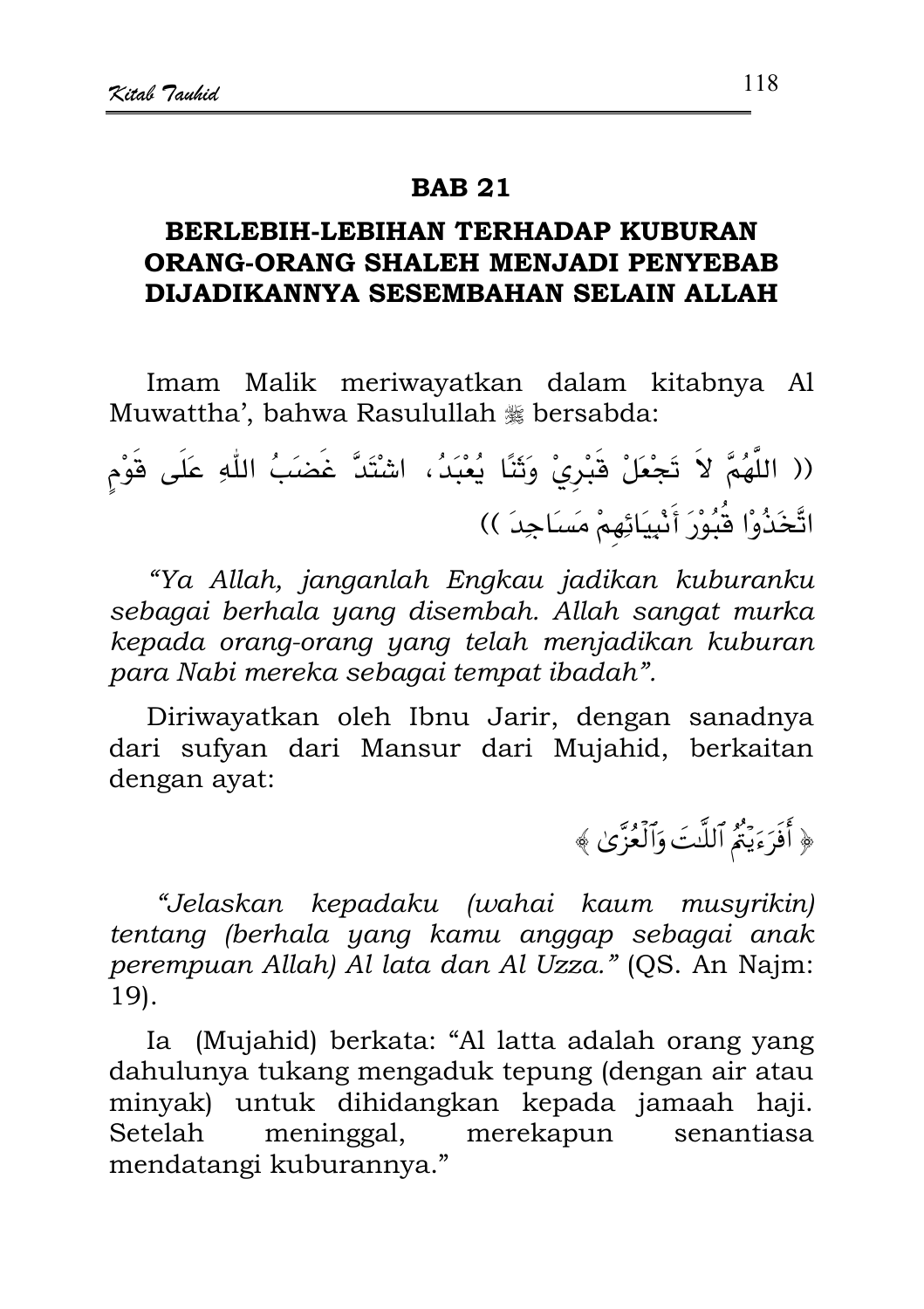Demikian pula penafsiran Ibnu Abbas تطليبه sebagaimana yang dituturkan oleh Ibnul Jauza': "Dia itu pada mulanya adalah tukang mengaduk tepung untuk para jamaah haji."

Diriwayatkan dari Ibnu Abbas  $\ddot{\bullet}$ , ia berkata:

melaknat kaum wanita yang "Rasulullah صَلَاتِهِ<br>الْمُنْتَجِبُ menziarahi kuburan. orang-orang serta yang membuat tempat ibadah dan memberi lampu penerang di atas kuburannya." (HR. para penulis kitab Sunan).

Kandungan dalam bab ini:

- 1. Penjelasan tentang apa yang dimaksud dengan berhala $(56)$ .
- 2. Penjelasan tentang apa yang dimaksud dengan  $i$ badah $(57)$ .
- 3. Rasulullah <sup>\*</sup> dengan doanya itu, tiada lain hanyalah memohon kepada Allah supava dihindarkan dari sesuatu yang dikhawatirkan terjadi [pada umatnya, sebagaimana yang telah

<sup>(56)</sup> Berhala adalah sesuatu yang diagungkan selain Allah, seperti kuburan, batu, pohon dan sejenisnya.

<sup>(57)</sup> Mengagungkan kuburan dengan dijadikannya sebagai tempat ibadah adalah termasuk pengertian ibadah yang dilarang oleh Rasulullah.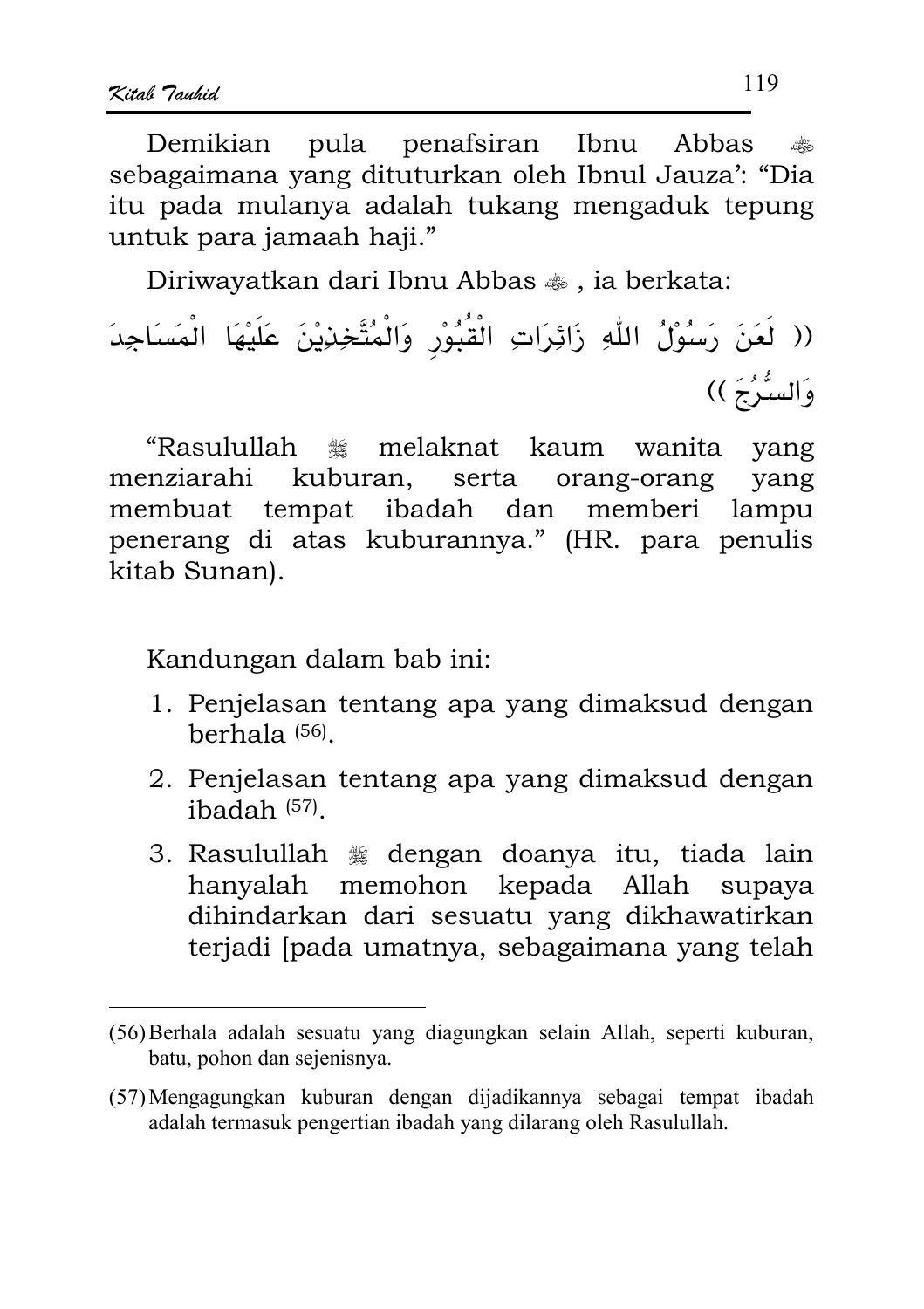teriadi pada umat-umat sebelumnyal vaitu: sikap berlebih-ebihan terhadap kuburan beliau, yang akhirnya kuburan beliau akan menjadi berhala yang disembah.

- 4. Dalam doanya, beliau sertakan pula apa yang dilakukan oleh orang-orang terdahulu dengan menjadikan kuburan para Nabinya sebagai tempat beribadah.
- 5. Penjelasan bahwa Allah sangat murka [terhadap] orang-orang yang menjadikan kuburan sebagai tempat ibadahl.
- 6. Di antara masalah yang sangat penting untuk dijelaskan dalam bab ini adalah mengetahui sejarah penyembahan Al lata berhala terbesar orang-orang jahiliyah.
- 7. Mengetahui bahwa berhala itu asal usulnya adalah kuburan orang shaleh *vang* diperlakukan berlebihan dengan secara senantiasa dikunjungi oleh mereka].
- 8. Al latta nama orang yang dikuburkan itu, pada mulanya adalah seorang pengaduk tepung untuk disajikan kepada para jamaah haji.
- 9. Rasulullah \* melaknat para wanita penziarah kubur.
- 10. Beliau juga melaknat orang-orang yang memberikan lampu penerang di atas kuburan.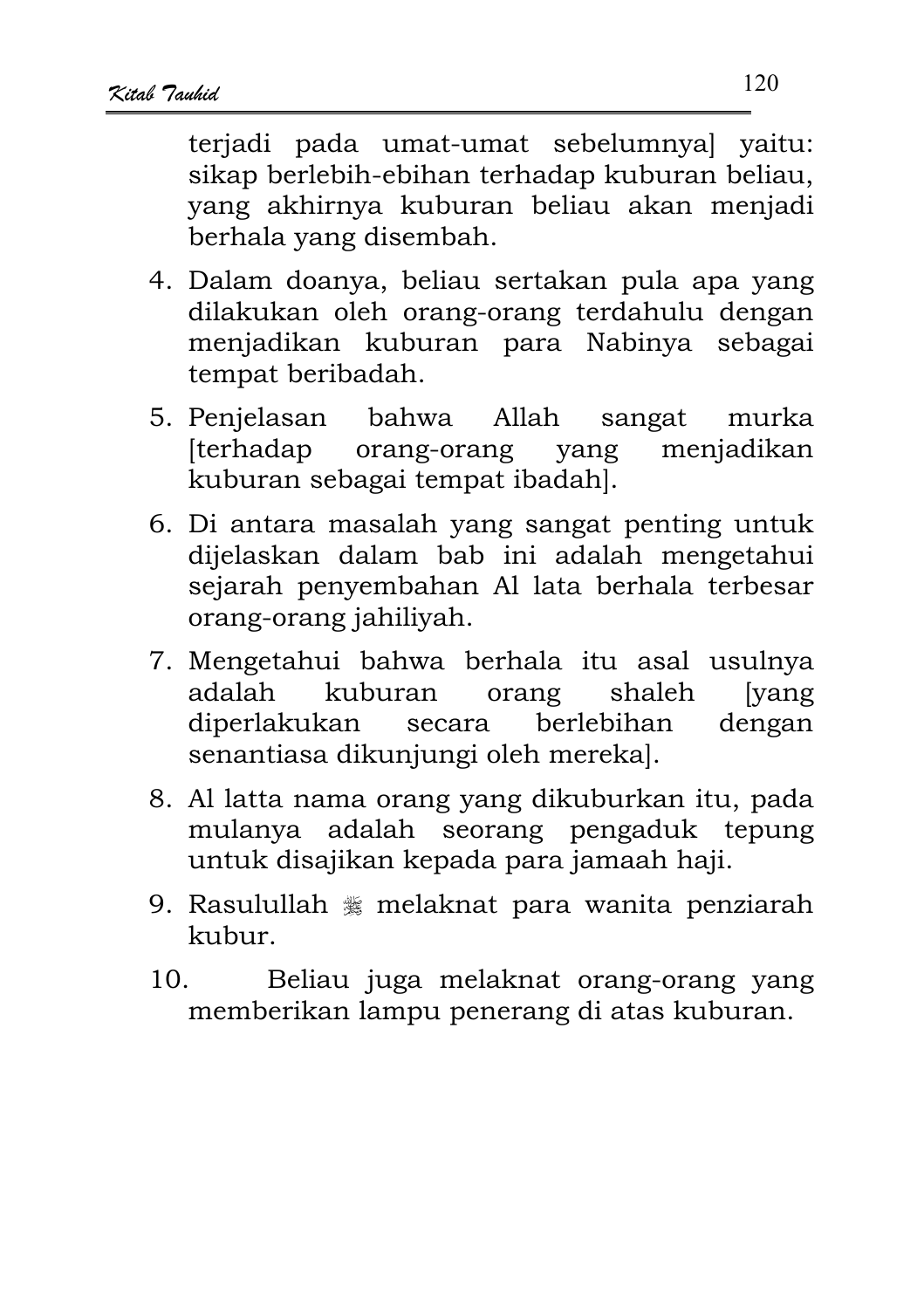#### **BAB 22**

# UPAYA RASULULLAH DALAM MENJAGA TAUHID DAN MENUTUP JALAN YANG MENUJU KEPADA **KEMUSYRIKAN**

Firman Allah .

﴿ لَقَدْ جَآءَكُمْ رَسُولٌ مِّنْ أَنفُسِكُمْ عَزِيزٌ عَلَيْهِ مَا عَنِتُمْ حَرِيصٌ عَلَيْكُم بِٱلْمُؤْمِنِينَ رَءُوفٌ رَّحِيمٌ ﴾

"Sungguh telah datang kepadamu seorang Rasul sendiri, berat terasa dari  $k$ aummu olehnya penderitaanmu, sangat menginginkan (keimanan dan keselamatan) untukmu, amat belas kasihan lagi penyayang kepada orang orang mu'min." (QS. At Taubah: 128).

hahwa Rasulullah \* bersabda:

(( لاَ تَجْعَلُوْا بُيُوْتَكُمْ قُبُوْرًا، وَلاَ تَجْعَلُوْا قَبْرِيْ عِيْدًا، وَصَلُّوْا عَلَيَّ فَإِنَّ صَلاَتَكُمْ تَبْلُغُنِيْ حَيْثُ كُنْتُمْ ))

"Janganlah kalian jadikan rumah-rumah kalian sebagai kuburan, dan janganlah kalian jadikan kuburanku sebagai tempat perayaan, ucapkanlah shalawat untukku, karena sesungguhnya ucapan shalawat kalian akan sampai kepadaku dimana saja kalian berada." (HR. Abu Daud dengan sanad yang baik, dan para perawinya tsiqah).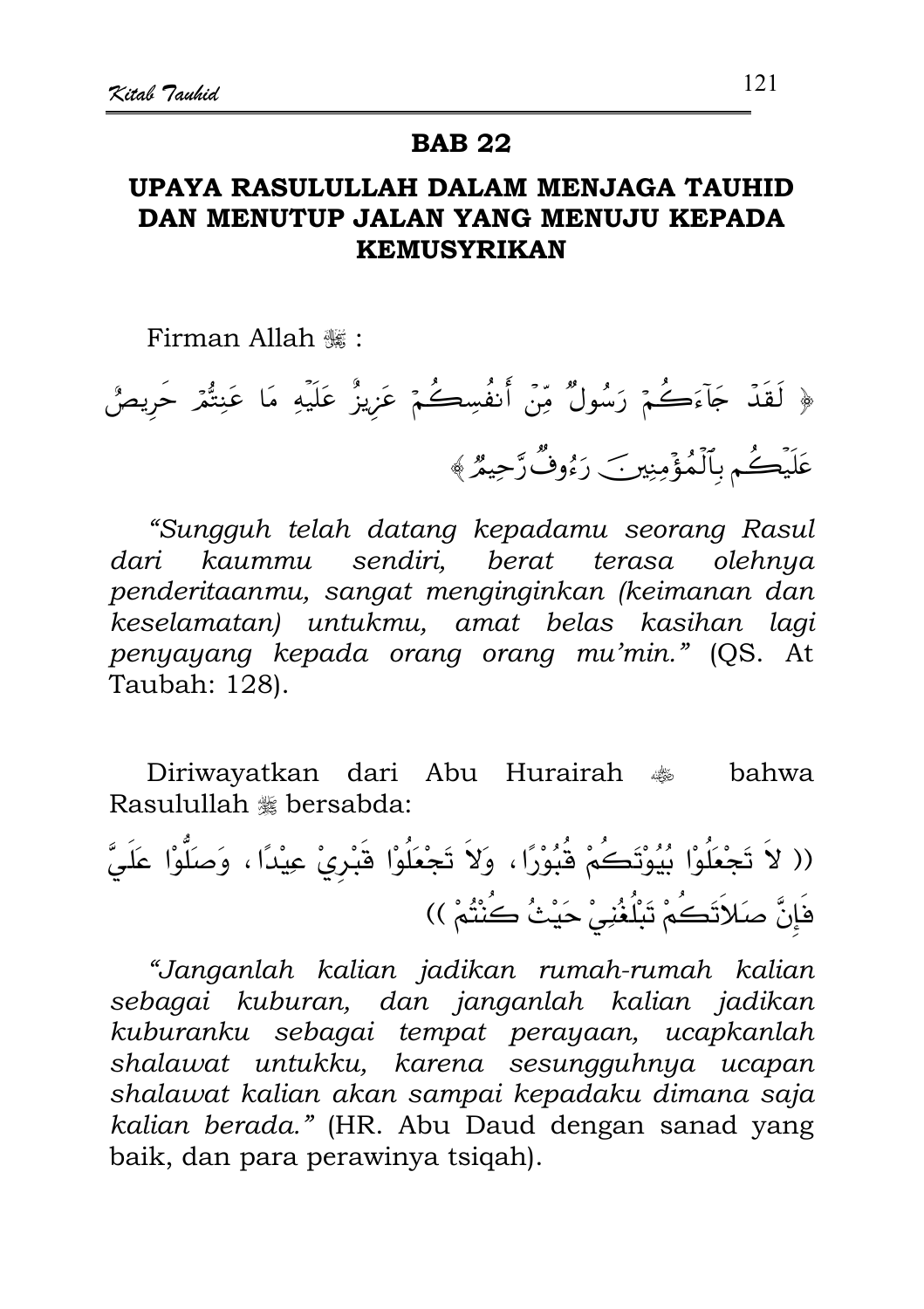Dalam hadits yang lain, Ali bin Al Husain  $\ast$ menuturkan, bahwa ia melihat seseorang masuk ke dalam celah-celah yang ada pada kuburan Rasulullah , kemudian berdo'a, maka ia pun melarangnya seraya berkata kepadanya: "Maukah kamu aku beritahu sebuah hadits vang aku dengar dari bapakku dari kakekku dari Rasulullah , beliau bersabda:

(( لاَ تَتَّخِذُوْا قَبْرِيْ عِيْدًا، وَلاَ بُيُوْتَكُمْ قُبُوْرًا، وَصَلُّوْا عَلَيَّ فَإِنَّ تَسْلِيْمَكُمْ يَبْلُغُنِيْ حَيْثُ كُنْتُمْ ))

"Janganlah kalian jadikan kuburanku sebagai tempat perayaan, dan janganlah kalian jadikan sebagai kuburan. kalian rumah-rumah  $d$ an ucapkanlah doa salam untukku, karena doa salam kalian akan sampai kepadaku dari mana saja kalian berada." (Diriwayatkan dalam kitab Al Mukhtarah).

Kandungan bab ini:

- 1. Penjelasan tentang ayat yang terdapat dalam surat Al Bara'ah (58).
- 2. Rasulullah \* telah memperingatkan umatnya dan berusaha dengan sungguh-sungguh dalam menjauhkan umatnya dari jalan yang menuju kepada kemusyrikan, serta menutup setiap jalan yang menjurus kepadanya.

<sup>(58)</sup> Ayat ini, dengan sifat sifat yang disebutkan di dalamnya untuk pribadi Nabi Muhammad . menunjukkan bahwa beliau telah memperingatkan umatnya agar menjauhi syirik, yang merupakan dosa paling besar, karena inilah tujuan utama diutusnya Rasulullah ...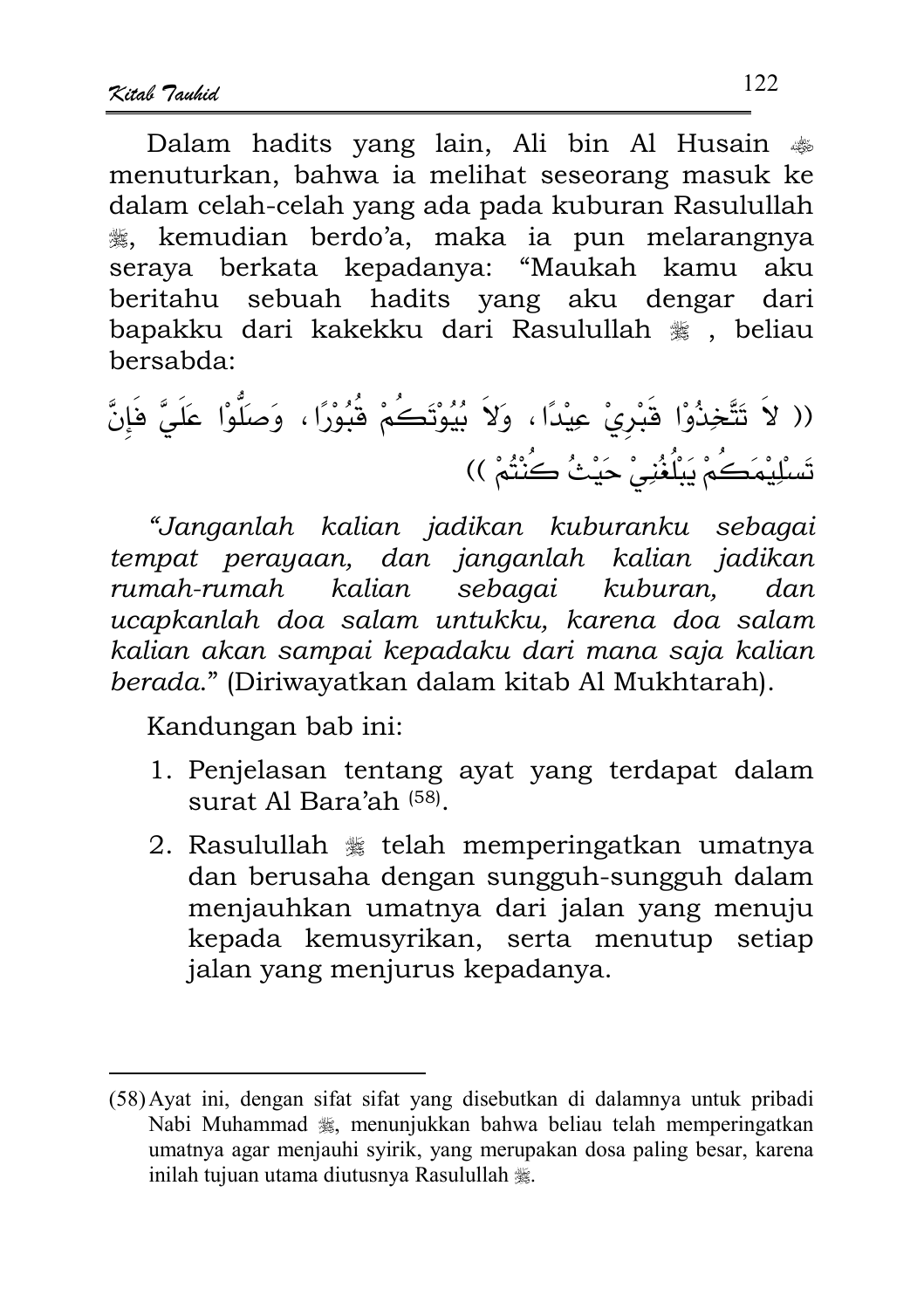- 3. Rasulullah \* sangat menginginkan keimanan dan keselamatan kita, dan amat belas kasihan lagi penyayang kepada kita.
- 4. Larangan Rasulullah \* untuk tidak menziarahi kuburannya dengan cara tertentu. *lvaitu* menjadikannya sebagai dengan tempat perayaan], padahal menziarahi kuburan beliau termasuk amalan yang amat baik.
- melarang seseorang banyak 5. Rasulullah 2 melakukan ziarah kubur.
- 6. Rasulullah \* menganjurkan untuk melakukan shalat sunnah di dalam rumah.
- 7. Satu hal yang sudah menjadi ketetapan dikalangan kaum salaf, bahwa menyampaikan shalawat untuk Nabi tidak perlu masuk ke dalam kuburannya.
- 8. Alasannya karena shalawat dan salam seseorang untuk beliau akan sampai kepada beliau dimanapun ia berada, maka tidak perlu harus mendekat, sebagaimana yang diduga oleh sebagian orang.
- 9. Nabi ﷺ di alam barzakh, akan ditampakkan seluruh amalan umatnya yang berupa shalawat dan salam untuknya.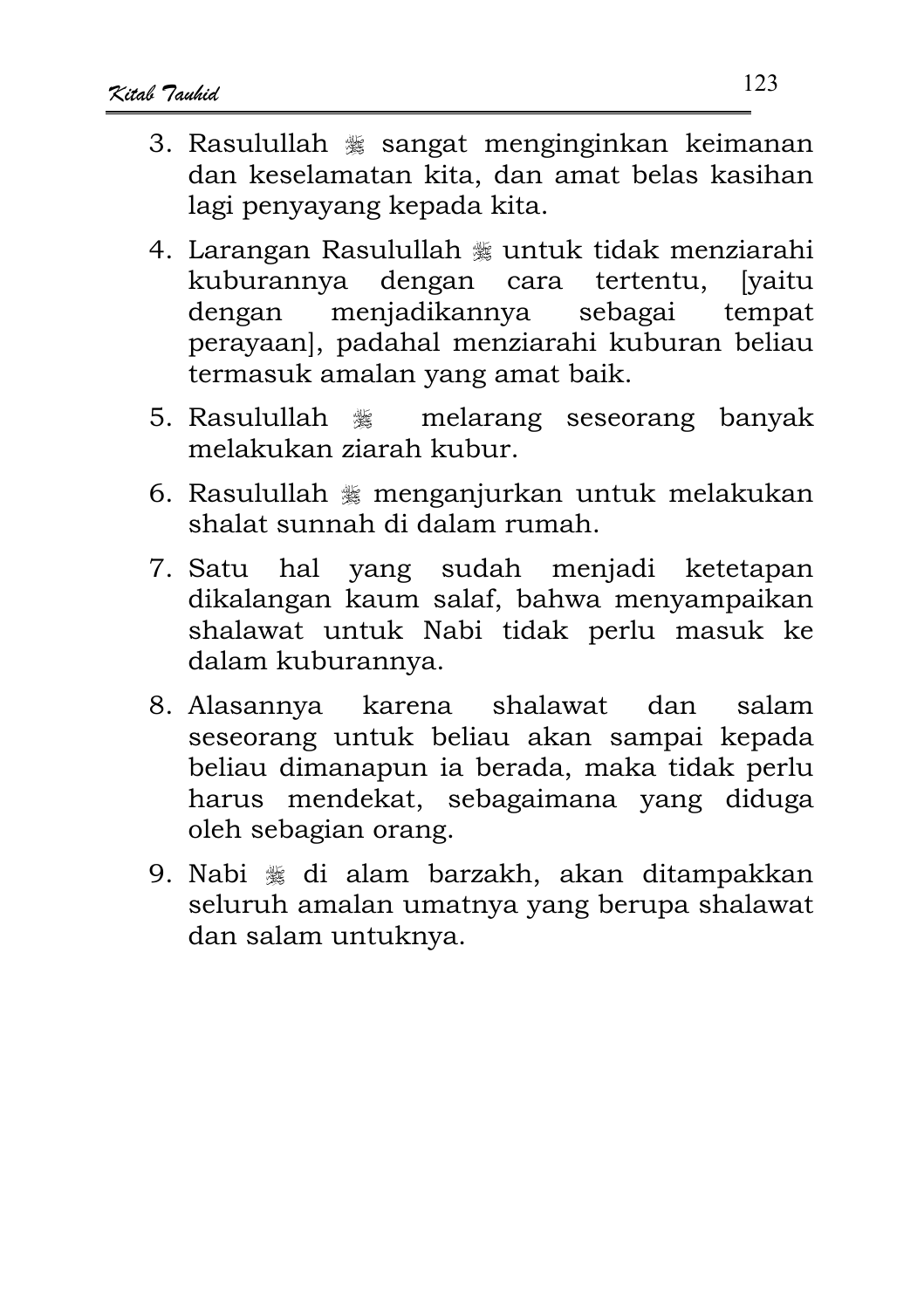#### **BAB 23**

# PENJELASAN BAHWA SEBAGIAN UMAT INI ADA YANG MENYEMBAH BERHALA

Firman Allah ,:

# ﴿ أَلَمْ تَرَ إِلَى ٱلَّذِينَ ۖ أُوتُواْ نَصِيبًا مِّنَ ٱلْكِتَنِبِ يُؤْمِنُونَ بِٱلْجِبْتِ وَٱلطَّعْوِتِ وَيَقُولُونَ لِلَّذِينَ كَفَرُواْ هَتَؤُلَآءِ أَهْدَىٰ مِنَ ٱلَّذِينَ ءَامَنُواْ سَبِيلاً ﴾

"Tidakkah kamu memperhatikan orang-orang yang diberi bagian dari Al kitab? Mereka beriman kepada Jibt dan Thaghut (59), dan mengatakan kepada orangorang kafir (musurik Mekkah), bahwa mereka itu lebih benar jalannya dari orang-orang yang beriman." (QS. An nisa': 51).

Demikian halnya dengan kata-kata thaghut, terdapat beberapa penafsiran, yang menunjukkan pengertian umum. Antara lain: syetan, syetan dalam wujud manusia, berhala, tukang ramal, Ka'ab Al Asyraf.

<sup>(59)</sup> Terdapat bebarapa penafsiran dari kalangan salaf, tentang makna *Jibt*, antara lain: berhala, sihir, tukang sihir, tukang ramal, Huyai bin Akhthab dan Ka'ab bin Al Asyraf (kedua orang ini adalah tokoh orang-orang Yahudi di zaman Rasulullah (a). Dengan demikian, pengertian umum mencakup makna ini semua, sebagaimana yang dikatakan oleh Al Jauhari dalam Ash Shihah: "Jibt adalah kata-kata yang dapat digunakan untuk berhala, tukang ramal, tukang sihir dan sejenisnya ..."

Ibnu Jarir Ath Thabari, dalam menafsirkan ayat ini, setelah menyebutkan beberapa penafsiran ulama salaf, mengatakan: "... Jibt dan Thaghut ialah dua sebutan untuk setiap yang diagungkan dengan disembah selain Allah, atau ditaati, atau dipatuhi; baik yang diagungkan itu batu, manuisa ataupun syetan.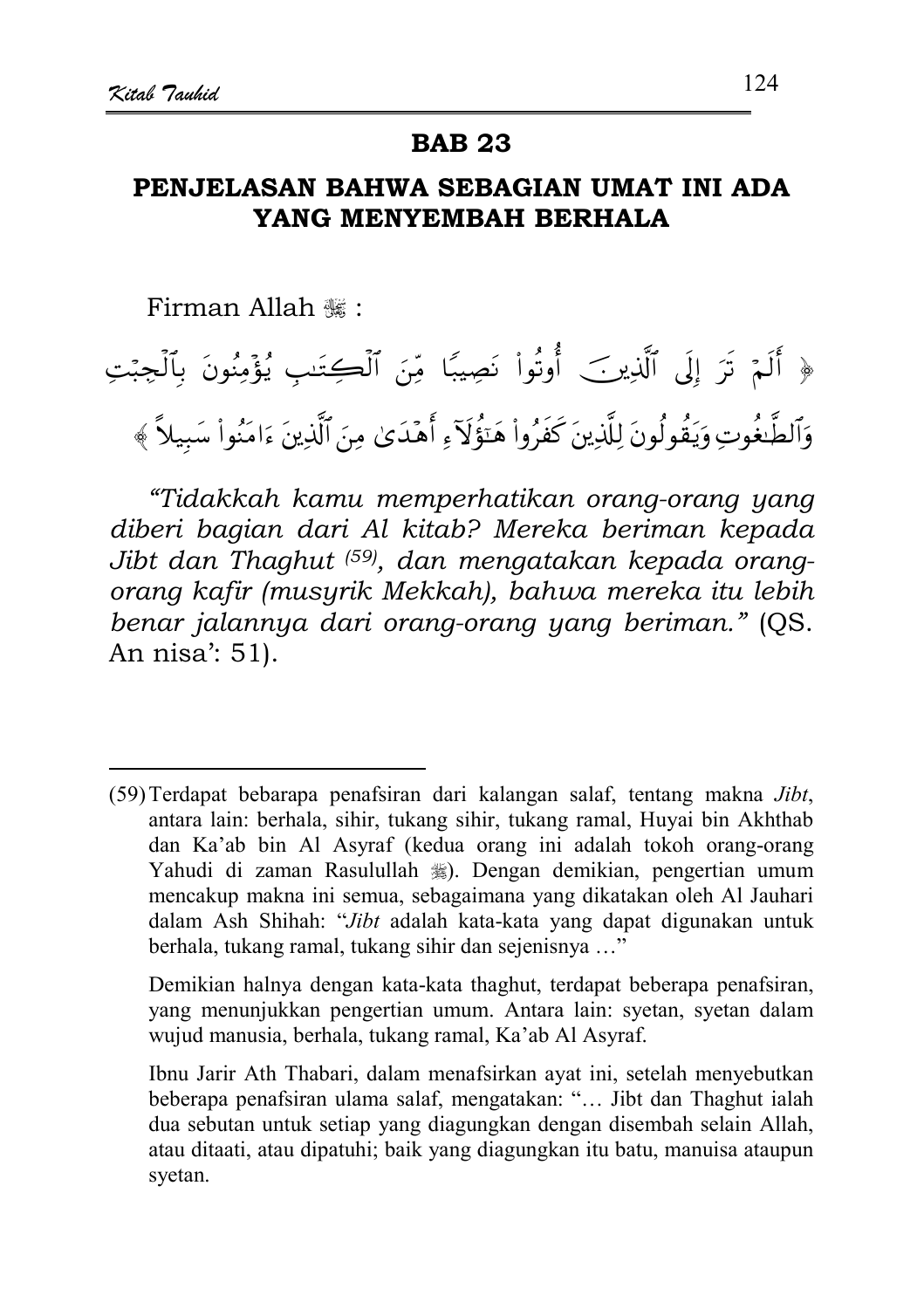"Katakanlah:"maukah aku beritakan kepadamu tentang orang-orang yang lebih buruk pembalasannya dari pada (orang-orang fasik) itu dihadapan Allah, yaitu orang-orang yang dilaknati dan dimurkai, dan di antara mereka ada yang dijadikan kera dan babi, dan orang-orang yang menyembah Thaghut" (OS. Al maidah: 60).

﴿ قَالَ ٱلَّذِينَ عَلَيْواْ عَلَىٰٓ أَمْرِهِمْ لَنَتَّخِذَنَّ عَلَيْهِم مَّسْجِدًا ﴾

"...Orang-orang yang berkuasa atas urusan mereka berkata: "sungguh kami akan mendirikan sebuah rumah peribadatan di atas gua mereka." (QS. Al kahfi:  $21$ .

Dari Abu Said ... Rasulullah # bersabda:

(( لَتَتَّبِعُنَّ سِنُنَ مَنْ كَانَ قَبْلَكُمْ حَدْوَ القُدَّةِ بِالْقُدَّةِ، حَتَّى لَوْ دَخَلُوْا جُحْرَ ضَبٍّ لَدَخَلْتُمُوْهُ، قَالُوْا: يَا رَسِبُوْلَ اللَّهِ، اليَهُوْدُ وَالنَّصَارَى؟ قَالَ:  $( ( \ \hat{S}_i)$ فَمَنْ

"Sungguh kalian akan mengikuti (meniru) tradisi umat-umat sebelum kalian selangkah demi selangkah sampai kalaupun mereka masuk kedalam liang biawak niscaya kalian akan masuk ke dalamnya pula." para sahabat bertanya: "Ya Rasulullah, orangorang Yahudi dan Nasranikah? Beliau # menjawab: "siapa lagi?" (HR. Bukhari dan Muslim).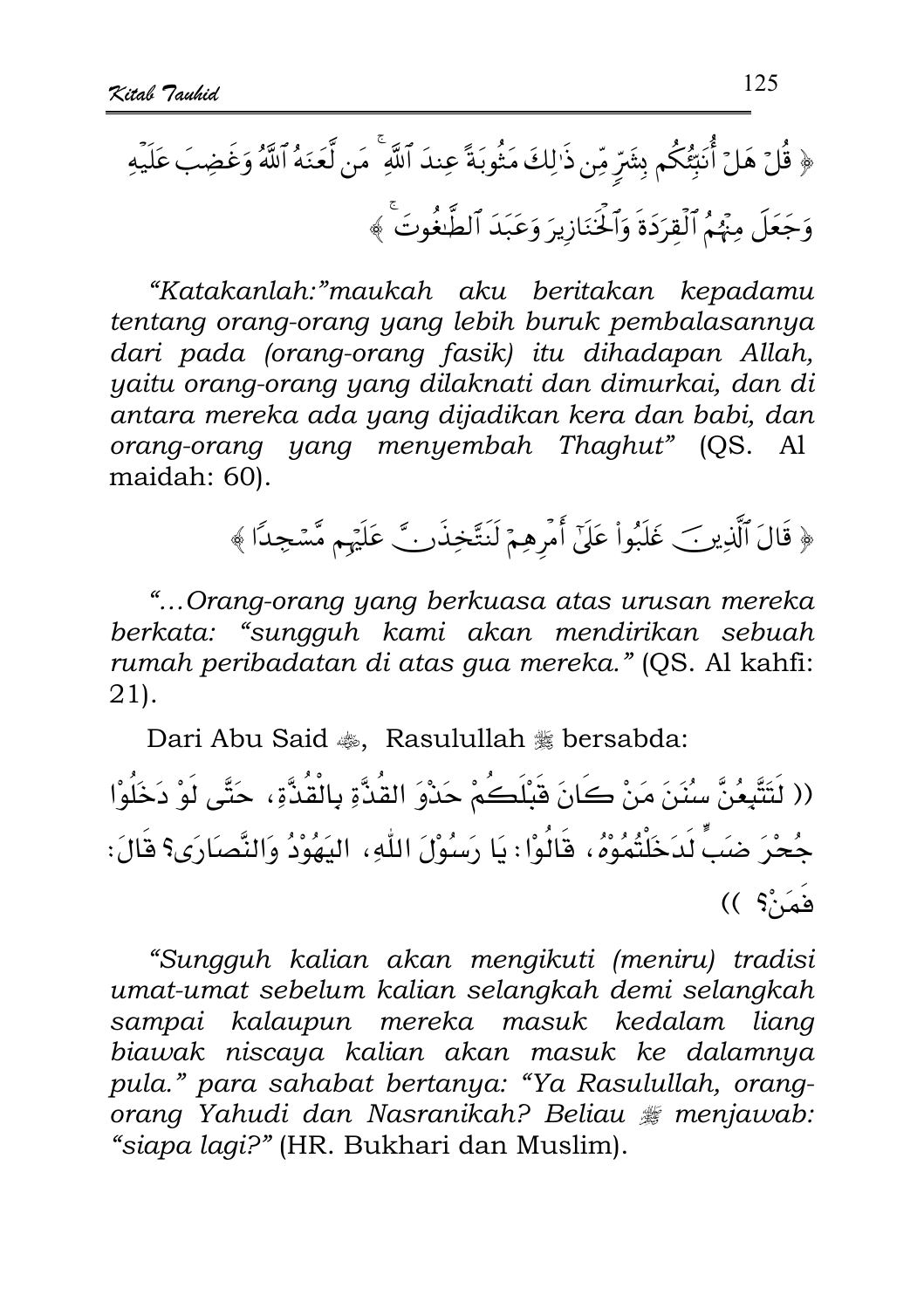Imam Muslim meriwayatkan dari Tsauban  $\clubsuit$ . bahwa Rasulullah \* bersabda:

(( إنَّ اللَّهَ زَوَى لِى الأَرْضَ، فَرَأَيْتُ مَشَارِقَهَا وَمَغَارِبَهَا، وَإِنَّ أُمَّتِىٰ سَيَبْلُغُ مُلْكُهَا مَا زُويَ لِيْ مِنْهَا، وَأُعْطِيْتُ كَنْـزَيْن: الأَحْمَرَ وَالأَبْيَضَ، وَإِنِّي سَأَلْتُ رَبِّيْ لأُمَّتِيْ أَنْ لاَ يُهْلِكُهَا بِسنَةٍ بِعَامَّةٍ، وَأَنْ لاَ يُسكِّطَ عَلَيْهِمْ عَدُوًّا مِنْ سِوَى أَنْفُسِهِمْ فَيَسْتَبِيْحُ بَيْضَنَهُمْ، وَإِنَّ رَبِّيْ قَالَ: يَا مُحَمَّدُ إِنِّيْ إِذَا قَضيَتُ ۖ قَضاءً فَإِنَّهُ لاَ يُرَدُّ، وَإِنِّي أَعْطَيْتُكَ لأُمَّتِكَ أَنْ لاَ أَهْلِكَهُمْ بِسنَةٍ بِعَامَّةٍ، وَأَنْ لاَ أُسلِّطَ عَلَيْهِمْ عَدُوًّا مِنْ سِوَى أَنْفُسِهِمْ فَيَسْتَبِيْحُ بَيْضَتَهُمْ، وَلَو اجْتَمَعَ عَلَيْهِمْ مَنْ بَأَقْطَارِهَا ، حَتَّى يَكُوْنَ بَعْضُهُمْ يَهْلِكُ بَعْضًا ، وَيَسْبِي بَعْضُهُمْ بَعْضًا ))

"Sungguh Allah telah membentangkan humi kepadaku, sehingga aku dapat melihat belahan timur dan barat, dan sungguh kekuasaan umatku akan sampai pada belahan bumi yang telah dibentangkan kepadaku itu, dan aku diberi dua simpanan yang berharga; merah dan putih (imperium Persia dan Romawi), dan aku minta kepada Rabbku untuk umatku agar jangan dibinasakan dengan sebab kelaparan (paceklik) yang berkepanjangan, dan jangan dikuasakan kepada musuh selain dari kaum mereka sendiri, sehingga musuh itu nantinya akan merampas seluruh negeri mereka. Lalu Rabb berfirman: "Hai Muhammad, jika aku telah menetapkan suatu perkara, maka ketetapan itu tak akan bisa berubah, dan sesungguhnya Aku telah memberikan kepadamu untuk umatmu untuk tidak dibinasakan dengan sebab paceklik yang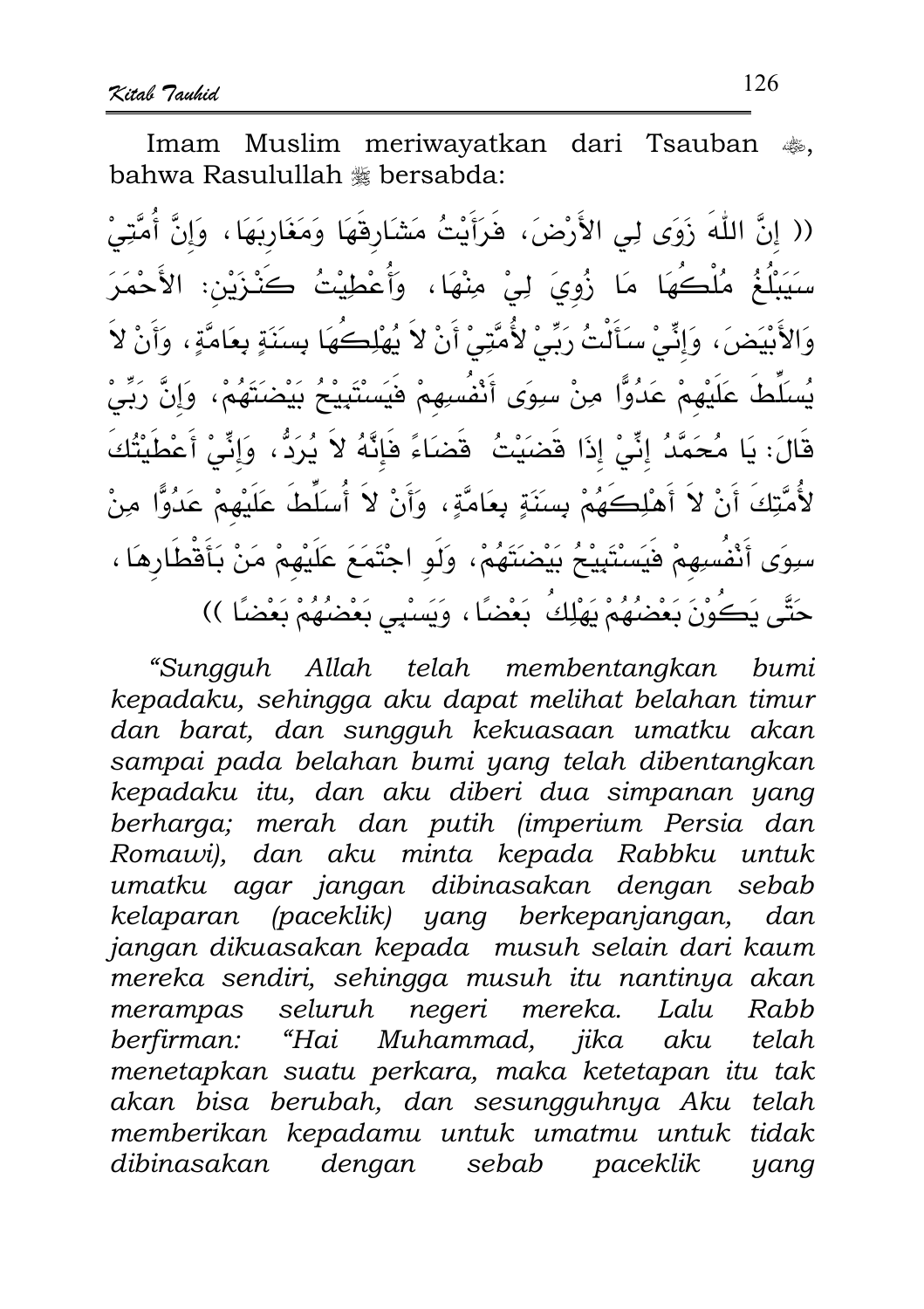berkepanjangan, dan tidak akan dikuasai oleh musuh selain dari kaum mereka sendiri, maka musuh itu tidak akan bisa merampas seluruh negeri mereka, meskipun manusia yang ada di jagat raya ini berkumpul menghadapi mereka, sampai umatmu itu sendiri sebagian menghancurkan sebagian yang lain. dan sebagian meraka menawan sebagian yang lain."

Hadits ini diriwayatkan pula oleh Al Barqani dalam shahihnya dengan tambahan:

(( وَإِنِّيْ أَخَافُ عَلَى أُمَّتِيْ الأَئِمَّةَ الْمَضِلِّيْنَ، وَإِذَا وَقَعَ عَلَيْهِمْ السَّيْفُ لَمْ يُرْفَعْ إِلَى يَوْمِ الْقِيَامَةِ ، وَلاَ تَقُوْمُ السَّاعَةُ حَتَّى يَلْحَقُ حَىٌّ مِنْ أُمَّتِىْ بِالْمُشْرِكِيْنَ، وَحَتَّى تَعْبُدُ فِئَامٌ مِنْ أُمَّتِيْ الأَوْتَانَ، وَإِنَّهُ سَيَكُوْنُ فِىْ أُمَّتِيْ كَذَّابُوْنَ ثَلاَثُوْنَ، كَلُّهُمْ يَزْعُمُ أَنَّهُ نَبِيٌّ، وَأَنَا خَاتَمُ النَّبِيِّيْنَ، لاَ نَبِيَّ بَعْدِيْ، وَلاَ تَزَالُ طَائِفَةٌ مِنْ أُمَّتِيْ عَلَى الْحَقِّ مَنْصُوُرَةً، لاَ يَضْرُهُمْ مَنْ خَذَلَهُمْ وَلاَ مَنْ خَالَفَهُمْ، حَتَّى يَأْتِيَ أَمْرُ اللّٰهِ تَبَارَكَ وَتَعَالَى ))

"Dan yang aku khawatirkan terhadap umatku tiada lain adalah adanya pemimpin yang menyesatkan, dan ketika terjadi pertumpahan darah di antara mereka, maka tidak akan berakhir sampai datangnya hari kiamat, dan hari kiamat tidak akan kunjung tiba kecuali ada di antara umatku yang mengikuti orang musyrik, dan sebagian lain yang menyembah berhala, dan sungguh akan ada pada umatku 30 orang pendusta, yang mengaku sebagai Nabi, padahal aku adalah penutup para Nabi, tidak ada Nabi lain setelah aku, meskipun demikian akan tetap ada segolongan dari umatku yang tetap tegak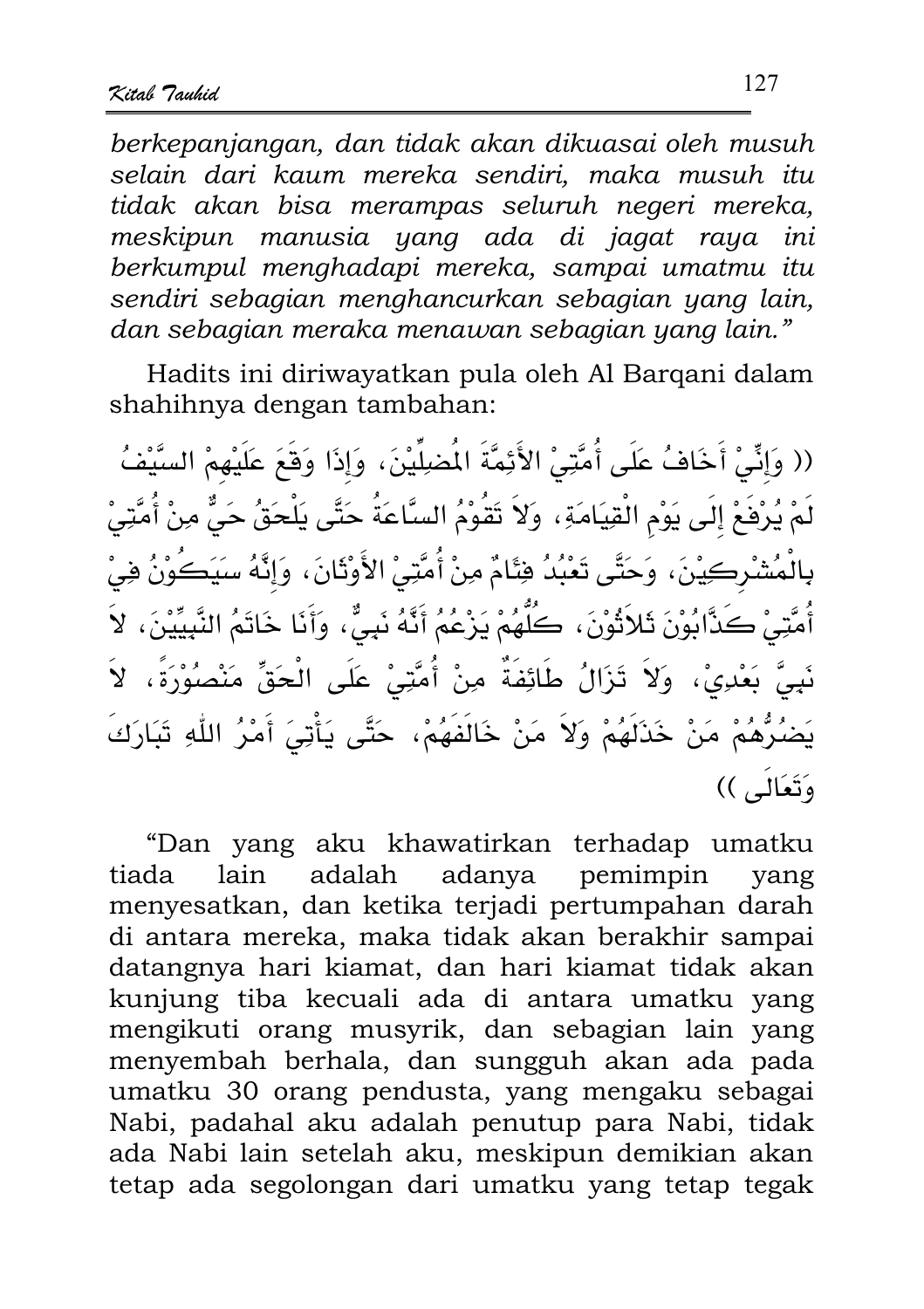membela kebenaran, dan mereka selalu mendapat pertolongan Allah taala, mereka tak tergoyahkan oleh orang-orang yang menelantarkan mereka dan memusuhi mereka, sampai datang keputusan Allah فسينالة

Kandungan dalam bab ini:

- 1. Penjelasan tentang ayat yang terdapat dalam  $s$ urat An Nisa' $(60)$
- 2. Penjelasan tentang ayat yang terdapat dalam surat Al Maidah $(61)$
- 3. Penjelasan tentang ayat yang terdapat dalam surat Al Kahfi (62).
- 4. Masalah yang sangat penting sekali, yaitu pengertian tentang beriman terhadap Jibt dan Thaghut, apakah sekedar mempercayainya dalam hati, atau mengikuti orang-orangnya, sekalipun membenci hal tersebut dan mengerti akan kebatilannya? [sebagai buktinya], apa

- (61) Ayat ini menunjukkan bahwa akan terjadi di kalangan umat ini penyembahan thaghut, sebagaimana telah terjadi penyembahan thaghut di kalangan ahli kitab.
- (62) Ayat ini menunjukkan bahwa ada di antara umat ini orang yang membangun tempat ibadah di atas atau di sekitar kuburan, sebagaimana telah dilakukan oleh orang-orang sebelum mereka.

<sup>(60)</sup> Ayat ini menunjukkan bahwa apabila orang-orang yang diturunkan kepada mereka Al Kitab mau beriman kepada Jibt dan Thaghut, maka tidak mustahil dan tidak dapat dipungkiri bahwa umat ini yang telah diturunkan kepadanya Al Qur'an akan berbuat pula seperti yang mereka perbuat, karena Rasulullah ﷺ telah memberitahukan bahwasanya akan ada di diantara umat ini orang-orang yang berbuat seperti apa yang diperbuat oleh orang-orang Yahudi dan Nasrani.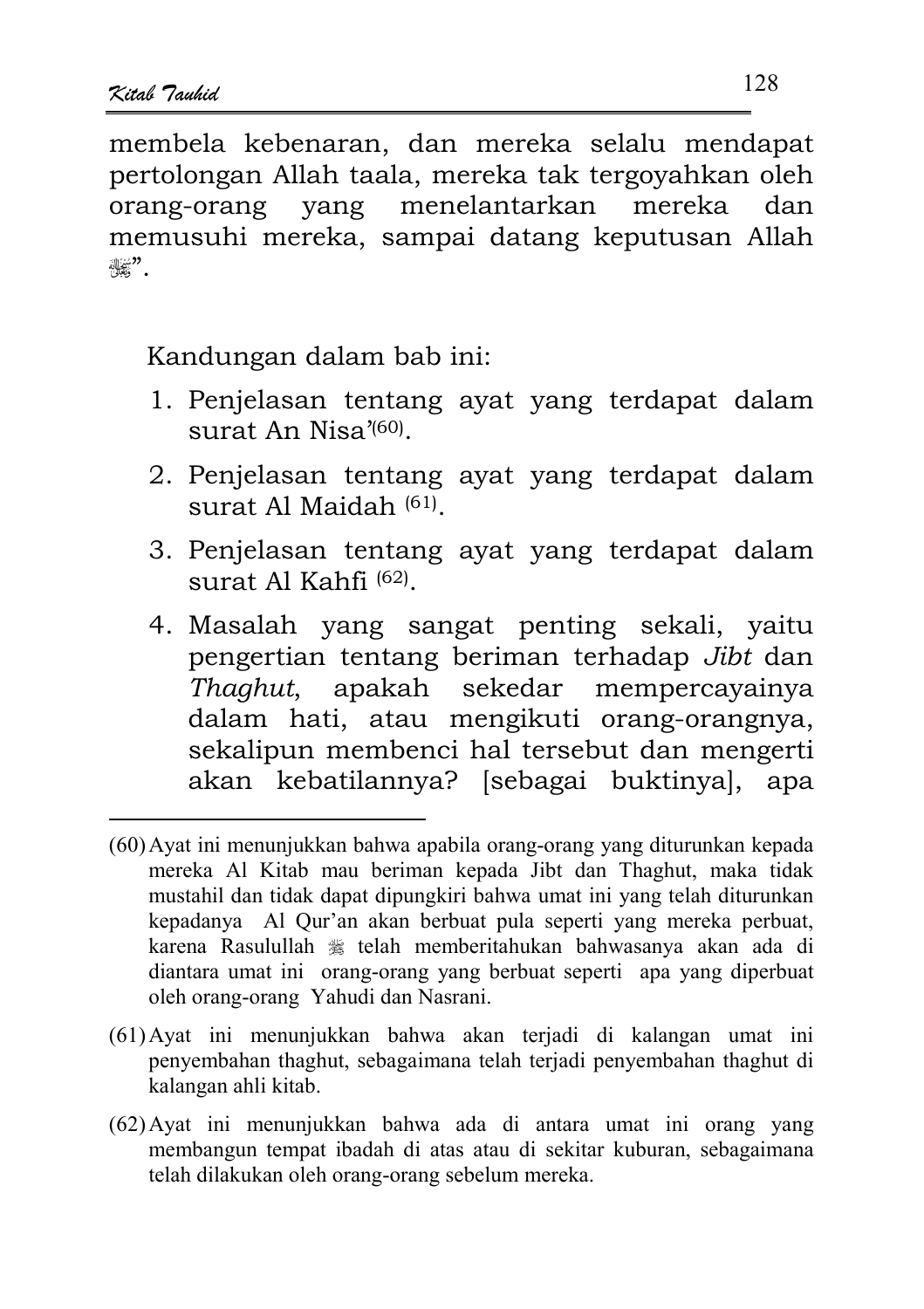vang dikatakan oleh Ahli kitab kepada orangorang kafir (kaum Musyrikin Makkah) bahwa mereka lebih benar jalannya dari pada orangorang yang beriman.

- 5. Iman kepada Jibt dan Thaghut pasti akan terjadi di kalangan umat ini (umat Islam), sebagaimana yang ditetapkan dalam hadits Abu Said. Dan inilah yang dimaksud dalam bab ini.
- 6. Pernyataan Rasulullah \* bahwa akan terjadi penyembahan berhala dari kalangan umat ini.
- 7. Satu hal yang amat mengherankan adalah munculnya orang yang mendakwahkan dirinya sebagai Nabi, seperti Al Mukhtar bin Abu Ubaid Ats tsagafi<sup>(63)</sup>; padahal ia mengucapkan dua kalimah syahadat, dan menyatakan bahwa dirinya termasuk dalam umat Muhammad, dan ia meyakini bahwa Rasulullah itu haq dan Al Qur'an juga haq, yang di dalamnya diterangkan bahwa Muhammad adalah penutup para Nabi. Walaupun demikian ia dipercayai banyak orang, meskipun adanya kontradiksi yang jelas sekali. Ia hidup pada akhir masa sahabat dan diikuti oleh banyak orang.
- 8. Rasulullah \* menyampaikan kabar gembira bahwa al haq (kebenaran Allah dan ajaran-Nya) tidak akan dapat dilenyapkan sama sekali, sebagaimana yang terjadi pada masa lalu,

<sup>(63)</sup> Al Mukhtar bin Abu Ubaid bin Mas'ud Ats Tsaqafi. Termasuk tokoh yang memberontak terhadap kekuasaan Bani Umayyah dan menonjolkan kecintaan kepada Ahlu bait. Mengaku bahwa ia adalah nabi dan menerima wahyu. Dibunuh oleh Mush'ab bin Az Zubair pada tahun 67 H (687 M).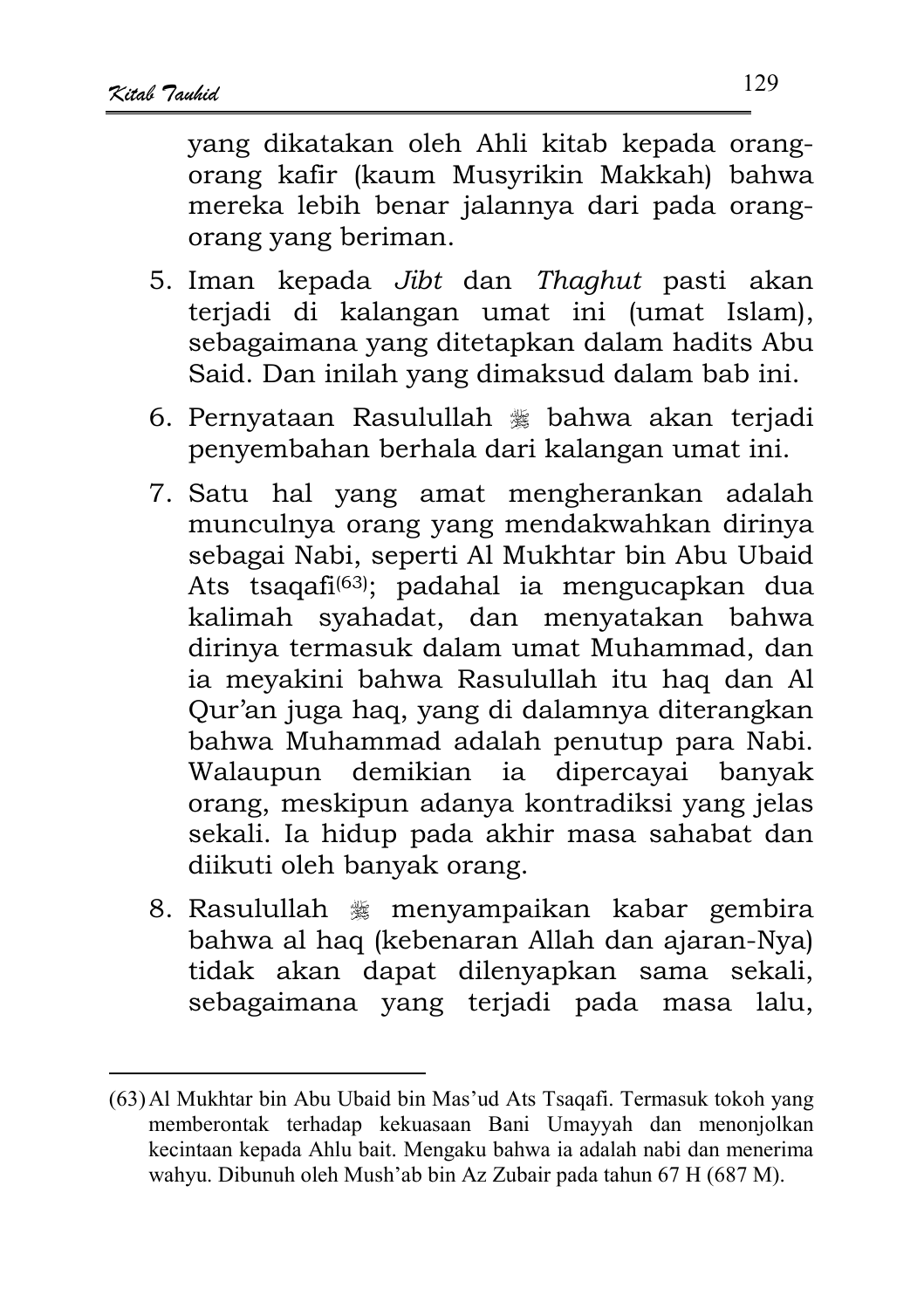tetapi masih akan selalu ada sekelompok orang yang berpegang teguh dan membela kebenaran.

- 9. Bukti kongkritnya adalah: mereka walaupun sedikit jumlahnya, tetapi tidak tergoyahkan oleh orang-orang yang menelantarkan dan menentang mereka.
- $10<sub>1</sub>$ Kondisi seperti ini akan berlangsung sampai hari kiamat.
- Bukti bukti akan kenabian Muhammad ﷺ  $11$ yang terkandung dalam hadits ini adalah:
	- Pemberitahuan beliau bahwa Allah telah membentangkan kepadanya belahan bumi barat dan timur, dan menjelaskan makna dari hal itu; kemudian terjadi seperti yang beliau beritakan, berlainan halnya dengan helahan selatan dan utara.
	- Pemberitahuan beliau bahwa beliau diberi dua simpanan yang berharga.
	- Pemberitahuan beliau bahwa do'anya untuk umatnya dikabulkan dalam dua hal. sedangkan hal yang ketiga tidak dikabulkan.
	- Pemberitahuan beliau bahwa akan terjadi pertumpahan darah di antara umatnya, dan kalau sudah terjadi tidak akan berakhir sampai hari kiamat.
	- Pemberitahuan beliau bahwa sebagian umat ini akan menghancurkan sebagian yang lain, dan sebagian mereka menawan sebagian yang lain.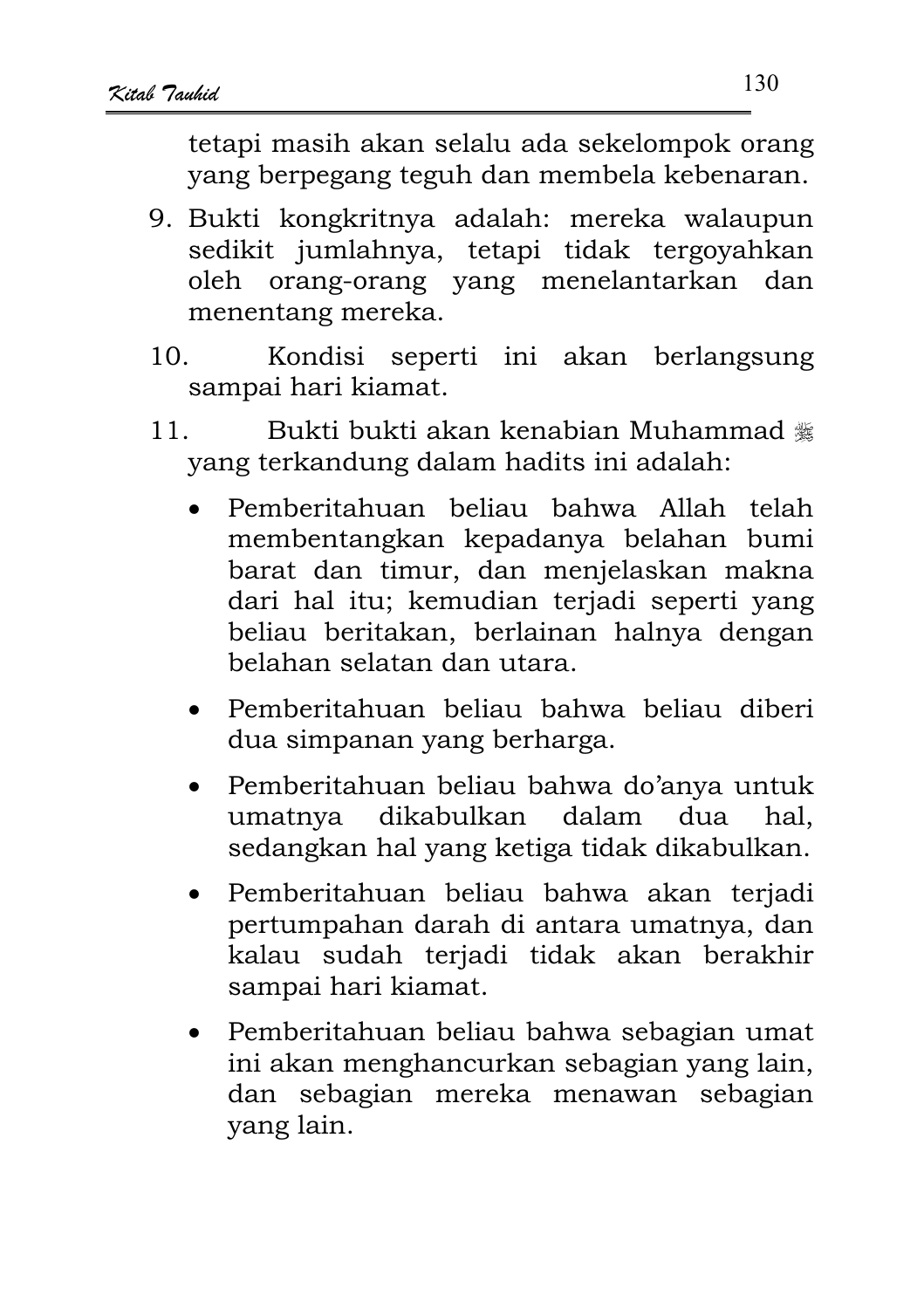- Pemberitahuan beliau tentang munculnya orang-orang yang mendakwahkan dirinya sebagai Nabi pada umat ini.
- Pemberitahuan beliau bahwa akan tetap ada sekelompok orang dari umat ini yang tegak kebenaran. mendapat membela dan pertolongan Allah.

Dan itu semua benar-benar telah terjadi seperti yang telah diberitahukan, padahal yang diberitahukan itu di luar semua jangkauan akal manusia.

- $12<sub>1</sub>$ Apa yang beliau khawatirkan terhadap umatnya hanyalah munculnya para pemimpin yang menyesatkan.
- 13. Perlunya perhatian terhadap makna dari penyembahan berhala.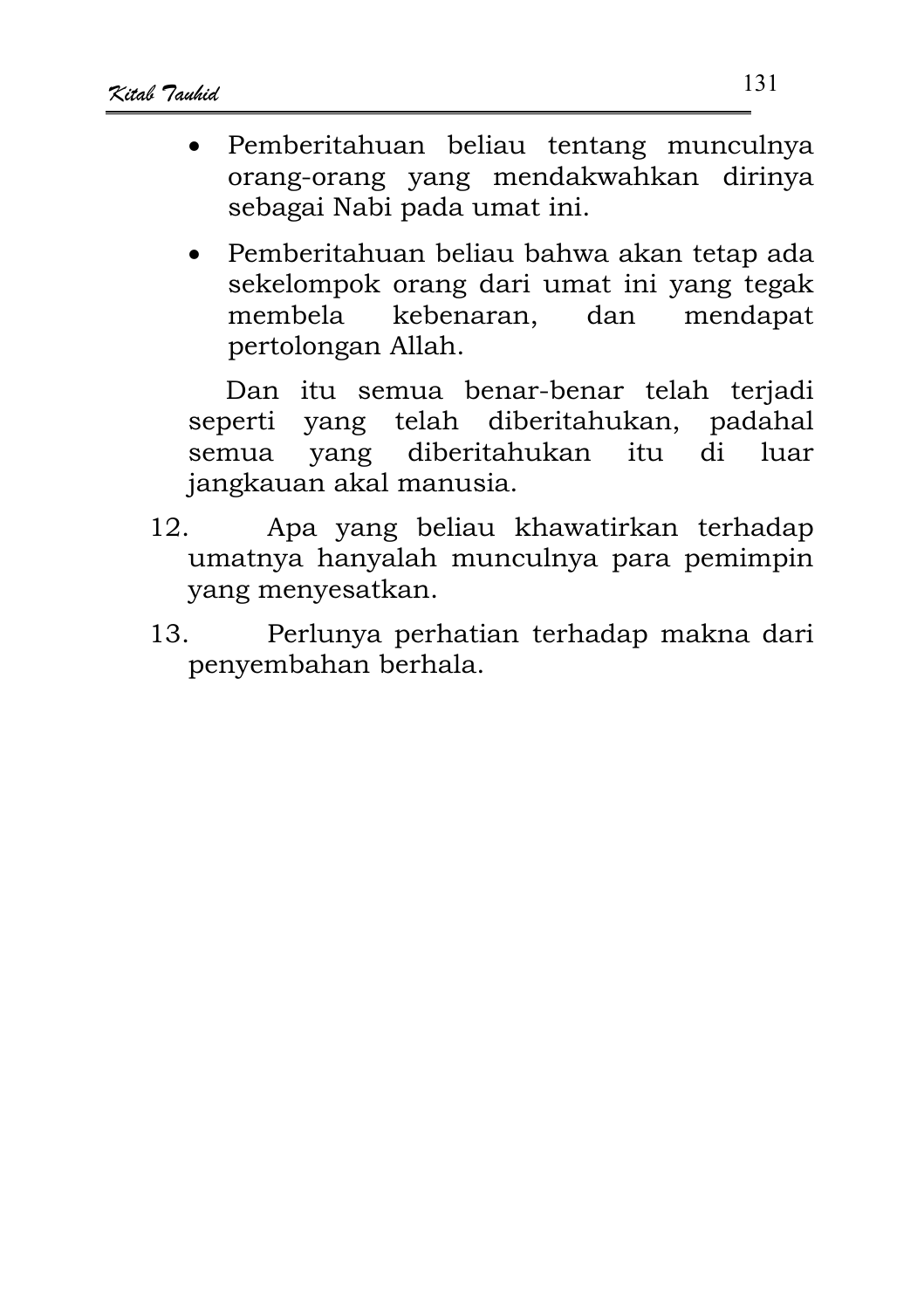#### **BAB 24**

#### **HUKUM SIHIR**

Firman Allah .:

﴿ وَلَقَدْ عَلِمُواْ لَمَنِ ٱشۡنَرَٰنِهُ مَا لَهُۥ فِي ٱلۡأَخِرَةِ مِنۡ خَلَنقٌ ﴾

"Demi Allah, sesungguhnya orang-orang Yahudi itu telah meyakini bahwa barangsiapa yang menukar (kitab Allah) dengan sihir itu, maka tidak akan mendapatkan bagian (keuntungan) di akhirat." (QS. Al Bagarah: 102).

﴿ يُؤْمِنُونَ بِٱلْجِيْتِ وَٱلطَّبْغُوتِ ﴾

"Dan mereka beriman kepada Jibt dan Thaghut." (OS. An nisa': 51).

Menurut penafsiran Umar bin Khathab  $\ddot{\hspace{1.1cm}}$  : Jibt adalah sihir, sedangkan Thaghutadalah syetan.

Sedangkan Jabir  $\triangleq$  berkata: Thaghut adalah para tukang ramal yang didatangi syetan; yang ada pada setiap kabilah.

Hurairah <sub>\*</sub> bahwa Diriwayatkan dari Abu Rasulullah \* bersabda:

(( اجْتَنِبُوْا السَّبْعَ الْمُوْبِقَاتِ، قَالُوْا: يَا رَسُوْلَ اللَّهِ وَمَا هُنَّ؟ قَالَ: الشِّرْكُ بِاللّٰهِ، وَالسِّحْرُ، وَقَتْلُ النَّفْسِ الَّتِيْ حَرَّمَ اللّٰهُ إلاَّ بِالْحَقِّ، وَأَكُل الرِّيَا، وَأَكُل مَال الْيَتِيْم، وَالتَّوَلِّي يَوْمَ الزَّحْفِ، وَقَدْفُ الْمُحْصَنَاتِ الْغَافِلاَتِ الْمُؤْمِنَاتِ ))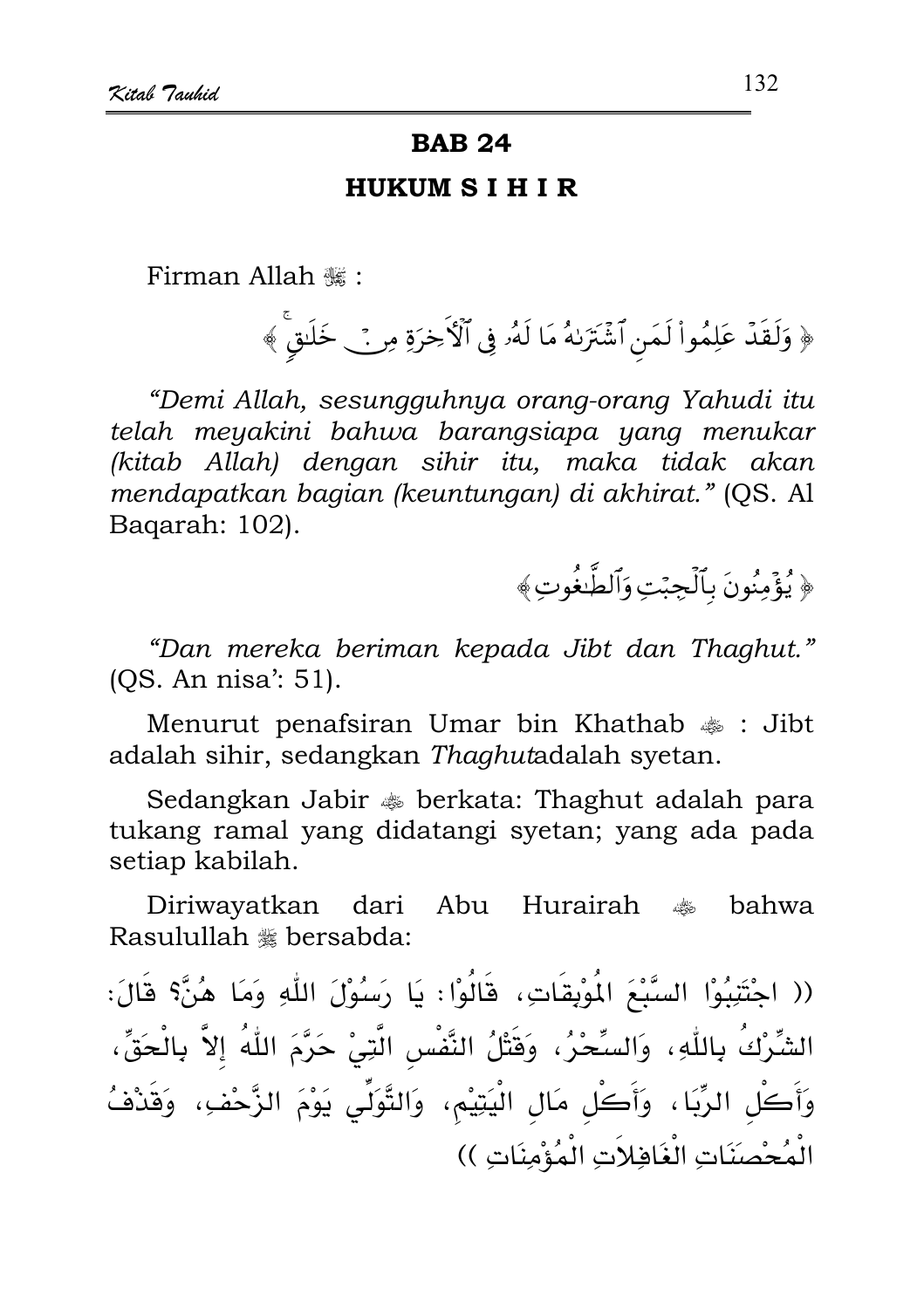"Jauhilah tujuh perkara yang membawa kehancuran! para sahabat bertanya: "Apakah ketujuh perkara itu ya Rasulullah?", beliau menjawab:" yaitu syirik kepada Allah, sihir, membunuh jiwa yang diharamkan Allah kecuali dengan sebab yang dibenarkan oleh agama, makan riba, makan harta anak yatim, lari dari peperangan, menuduh zina terhadap wanita yang terjaga dirinya dari perbuatan dosa yang tidak memikirkan untuk melakukan dosa serta beriman kepada Allah." (HR. Bukhari dan Muslim).

Diriwayatkan dari Jundub bahwa Rasulullah ﷺ bersabda dalam hadits marfu':

(( حَدُّ السَّاحِرِ ضَرْبَةٌ بِالسَّيْفِ ))

"Hukuman bagi tukang sihir adalah dipenggal lehernya dengan pedang." (HR. Imam Turmudzi, dan ia berkata: "pendapat yang benar hadits ini adalah perkataan sahabat").

Dalam shahih Bukhari, dari Bajalah bin Abdah, ia berkata: "Umar bin Khathab telah mewajibkan untuk membunuh setiap tukang sihir, baik laki-laki maupun perempuan, maka kami telah membunuh tiga tukang sihir."

shahih Bukhari juga, Dan dalam Hafsah radhiallahuanha telah memerintahkan untuk membunuh budak perempuannya yang telah menyihirnya, maka dibunuhlah ia, dan begitu juga riwayat yang shahih dari Jundub.

Imam Ahmad berkata: "diriwayatkan dalam hadits shahih, bahwa hukuman mati terhadap tukang sihir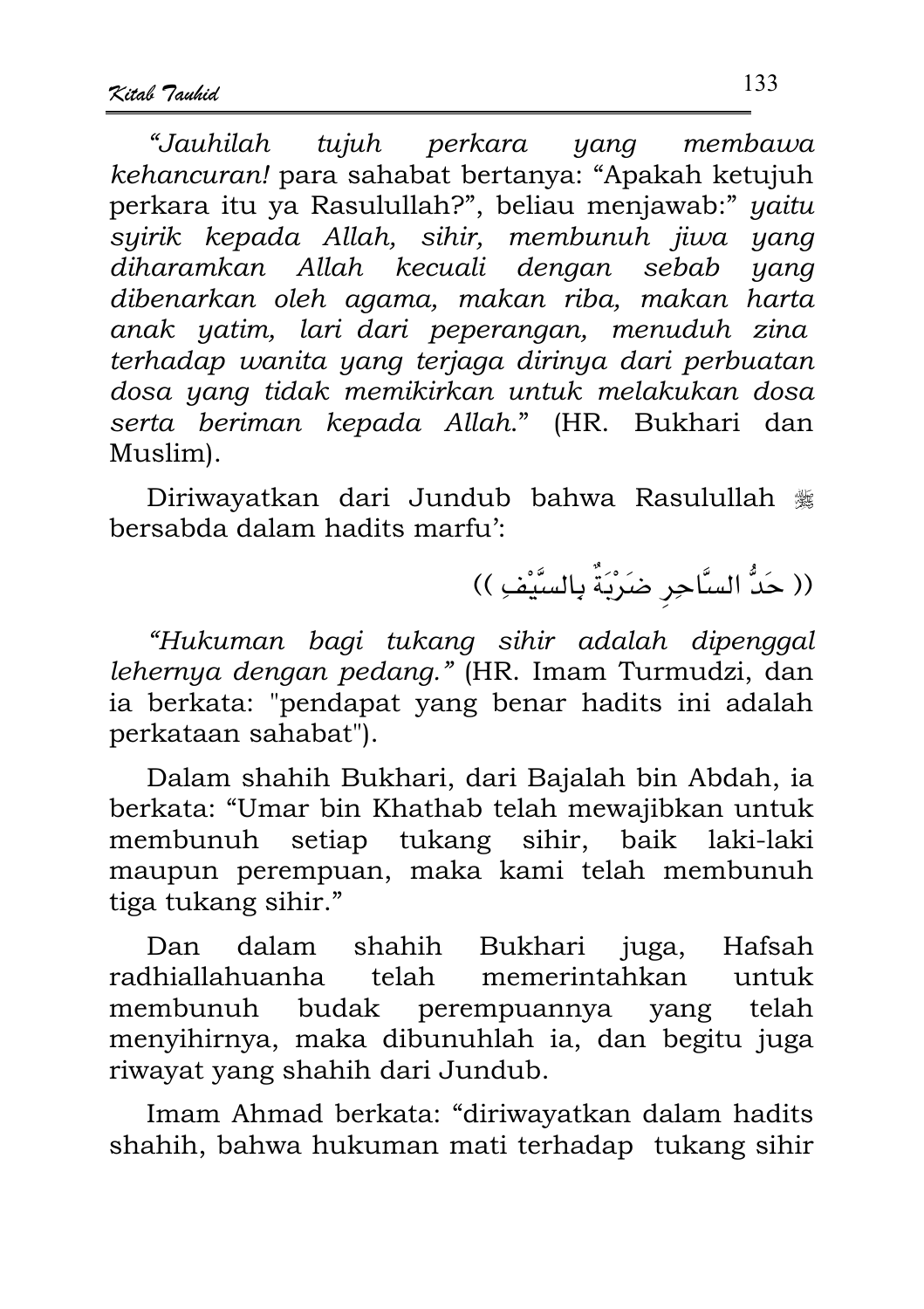ini telah dilakukan oleh tiga orang sahabat Nabi (Umar, Hafsah dan Jundub).

Kandungan bab ini:

- 1. Penjelasan tentang ayat yang terdapat dalam surat Al Bagarah<sup>(64)</sup>.
- 2. Penjelasan tentang ayat yang terdapat dalam surat An  $Nisa^{\prime(65)}$ .
- 3. Penjelasan tentang makna Jibt dan Thaghut, serta perbedaan antara keduanya.
- 4. Thaghut itu terkadang dari jenis Jin, dan kadang terkadang dari jenis manusia.
- 5. Mengetahui tujuh perkara yang hisa menyebabkan kehancuran, yang dilarang secara khusus oleh Nabi.
- 6. Tukang sihir itu kafir.
- 7. Tukang sihir itu dihukum mati tanpa diminta taubat terlebih dahulu.
- 8. Jika praktek sihir itu telah ada di kalangan kaum muslimin pada masa Umar, bisa bagaimana dibayangkan pada masa sesudahnya?

<sup>(64)</sup> Ayat pertama menunjukkan bahwa sihir haram hukumnya, dan pelakunya kafir, di samping mengandung ancaman berat bagi orang yang berpaling dari kitab Allah, dan mengamalkan amalan yang tidak bersumber darinya.

<sup>(65)</sup> Ayat kedua menunjukkan bahwa ada di antara umat ini yang beriman kepada tukang sihir (Jibt), sebagaimana ahli kitab beriman kepadanya, karena Rasulullah  $\frac{1}{26}$  telah menegaskan bahwa akan ada di antara umat ini yang mengikuti dan meniru umat-umat sebelumnya.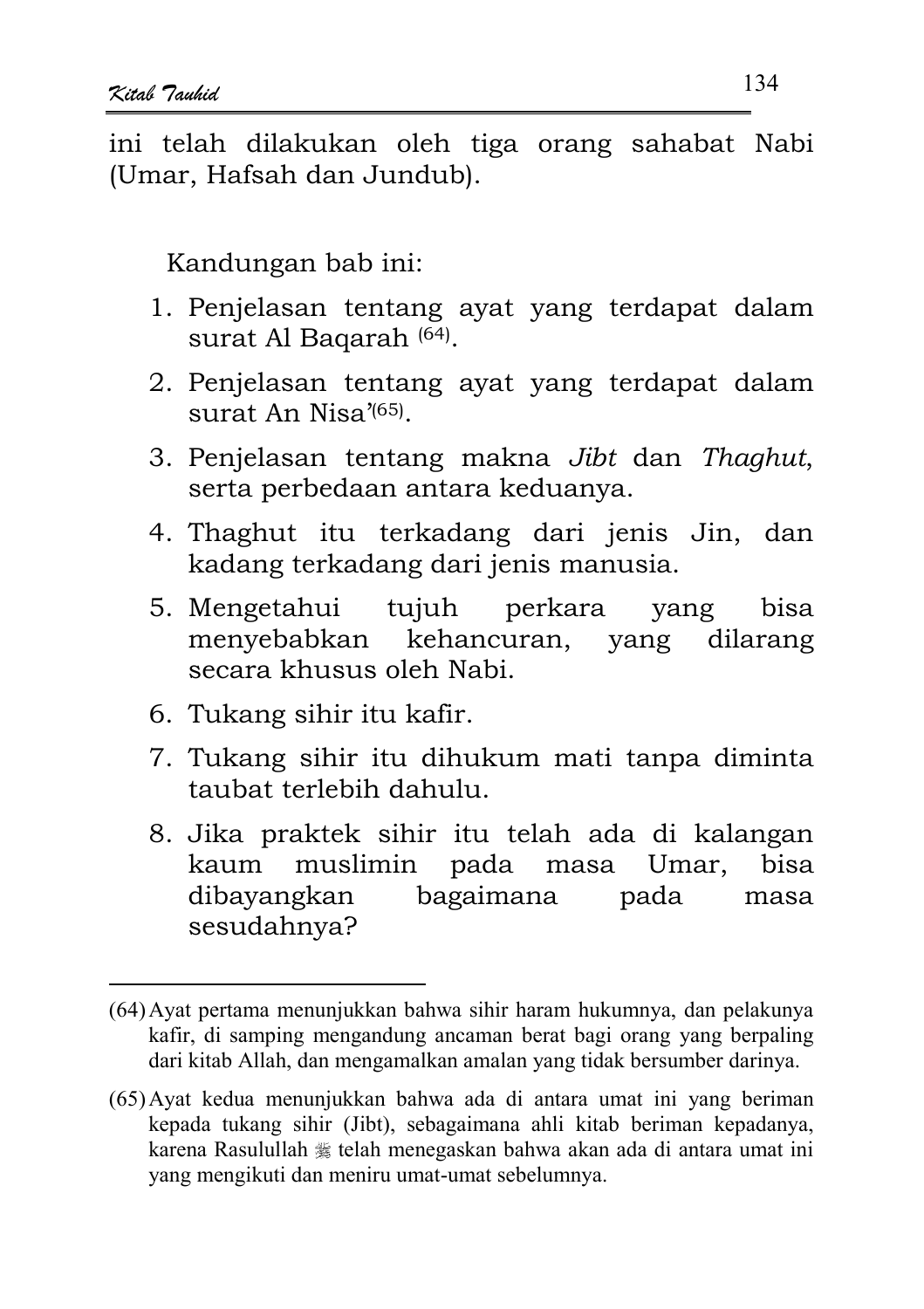#### **BAB 25**

#### **MACAM MACAM SIHIR**

Imam Ahmad meriwayatkan: telah diceritakan kepada kami oleh Muhammad bin Ja'far dari Auf dari Havyan bin 'Ala' dari Oathan bin Oubaishah dari bapaknya, bahwa ia telah mendengar Rasulullah bersabda:

(( إنَّ الْعِيَاهَةَ وَالطَّرْقَ وَالطِّيَرَةَ مِنَ الْجِبْتِ ))

"Iyafah, Tharq dan Thiyarah adalah termasuk Jibt."

Auf menafsirkan hadits ini dengan mengatakan: "Iyafah" adalah: meramal nasib orang dengan menerbangkan burung.

"Tharq" adalah: meramal nasib orang dengan membuat garis di atas tanah.

"Jibt" adalah sebagaimana yang telah dikatakan oleh Hasan: suara syetan. (Hadits tersebut sanadnya jayyid).

Dan diriwayatkan pula oleh Abu Dawud, An Nasa'i, dan Ibnu Hibban dalam shahihnya dengan hanya menyebutkan lafadzh hadits dari Qabishah, tanpa menyebutkan tafsirannya.

Diriwayatkan dari Ibnu Abbas  $\triangleq$  bahwa Rasulullah **\*\*** bersabda:

(( مَن اقْتَبَسَ شُعْبَةً مِنَ النُّجُوْمُ فَقَدِ اقْتَبَسَ شُعْبَةً مِنَ السِّحْرِ، زَادَ مَا ذَادَ ))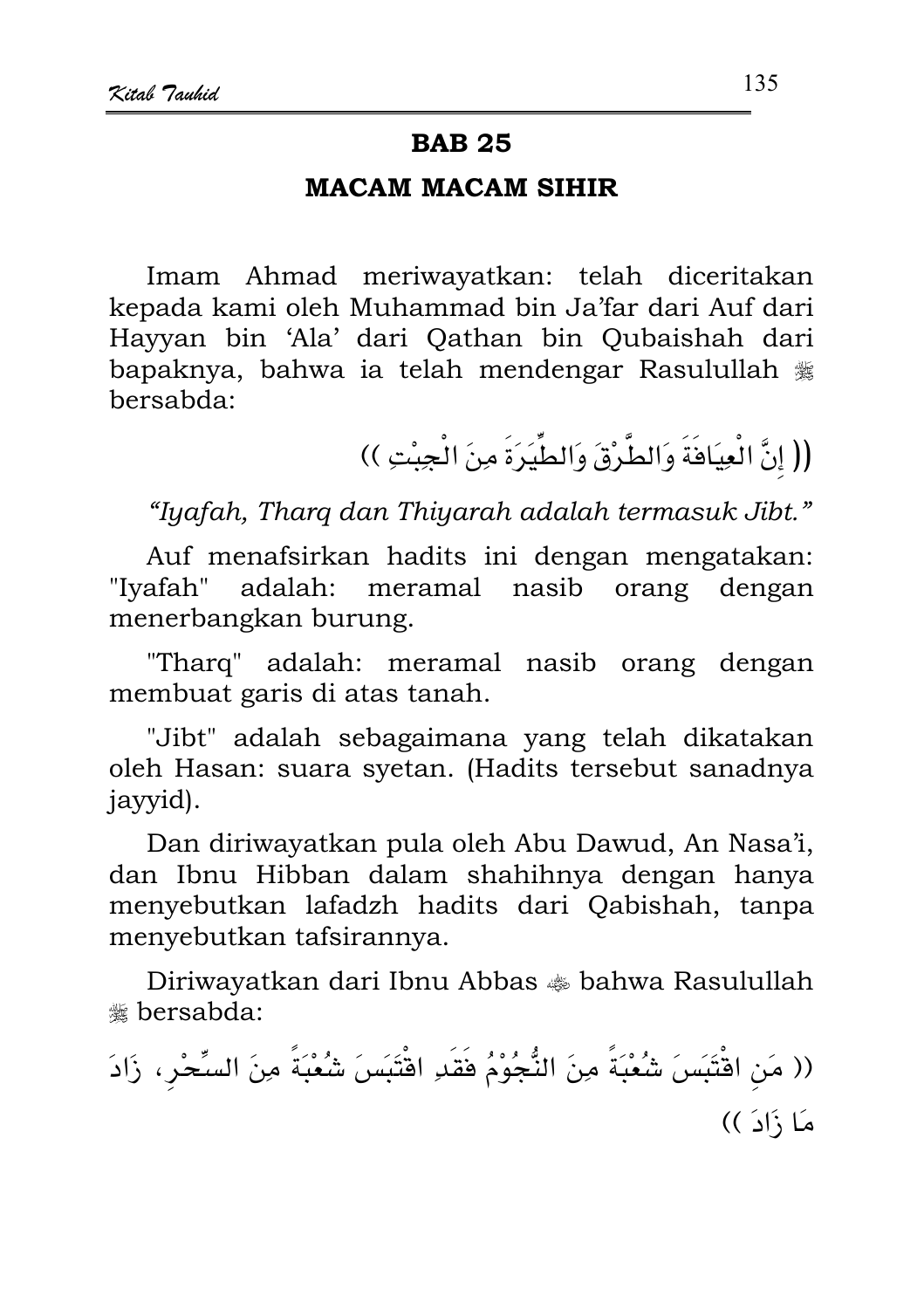"Baranasiapa yana mempelajari sebagian dari ilmu  $(perbintangan)$  sesungguhnya dia nuium telah mempelajari sebagian ilmu sihir. Semakin bertambah (ia mempelajari ilmu nujum) semakin bertambah pula (dosanya)." (HR. Abu Daud dengan sanad yang shahih).

An Nasa'i meriwayatkan hadits dari Abu Hurairah is bahwa Rasulullah <sub>\*</sub> bersabda:

"Barangsiapa yang membuat suatu buhulan, kemudian meniupnya (sebagaimana yang dilakukan oleh tukang sihir) maka ia telah melakukan sihir, dan barangsiapa yang melakukan sihir maka ia telah melakukan kemusyrikan, dan barangsiapa yang menggantungkan diri pada sesuatu benda (jimat), maka ia dijadikan Allah bersandar kepada benda itu".

Dari Ibnu Mas'ud  $\triangleq$  bahwa Rasulullah  $\triangleq$  bersabda:

(( أَلاَ هَلْ أُنَبِّئُكُمْ مَا الْعِضَه؟ هِيَ النَّمِيْمَةُ القَالَةُ بَيْنَ النَّاسِ ))

"Maukah kamu aku beritahu apakah Adh-h itu? ia adalah perbuatan mengadu-domba, yaitu banyak membicarakan keburukan dan menghasut di antara manusia." (HR. Muslim).

Dan ibnu Umar  $\triangleq$  menuturkan, bahwa Rasulullah **\*** bersabda:

(( إنَّ مِنَ الْبَيَانِ لَسِحْرًا ))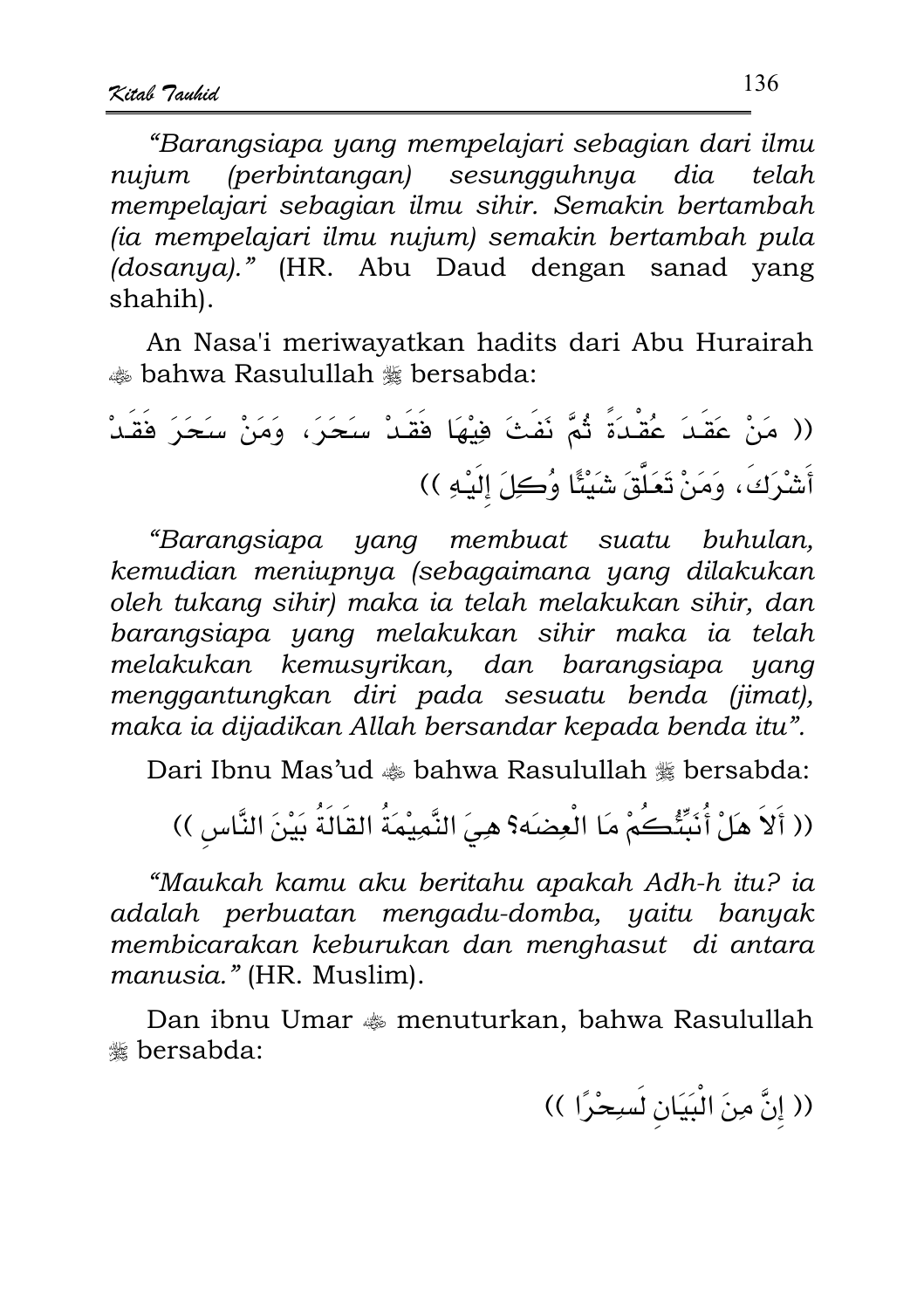"Sesungguhnya di antara susunan kata yang indah itu terdapat kekuatan sihir." (HR. Bukhari dan Muslim).

Kandungan bab ini:

- 1. Di antara macam sihir (Jib) adalah iyafah, tharq dan thiyarah.
- 2. Penjelasan tentang makna iyafah, tharq dan thivarah.
- 3. Ilmu nujum (perbintangan) termasuk salah satu jenis sihir.
- 4. Membuat buhulan, lalu ditiupkan kepadanya termasuk sihir.
- 5. Mengadu domba juga termasuk perbuatan sihir.
- 6. Keindahan susunan kata [vang membuat kebatilan seolah-olah kebenaran dan seolah-olah kebatilanl kebenaran iuga termasuk perbuatan sihir.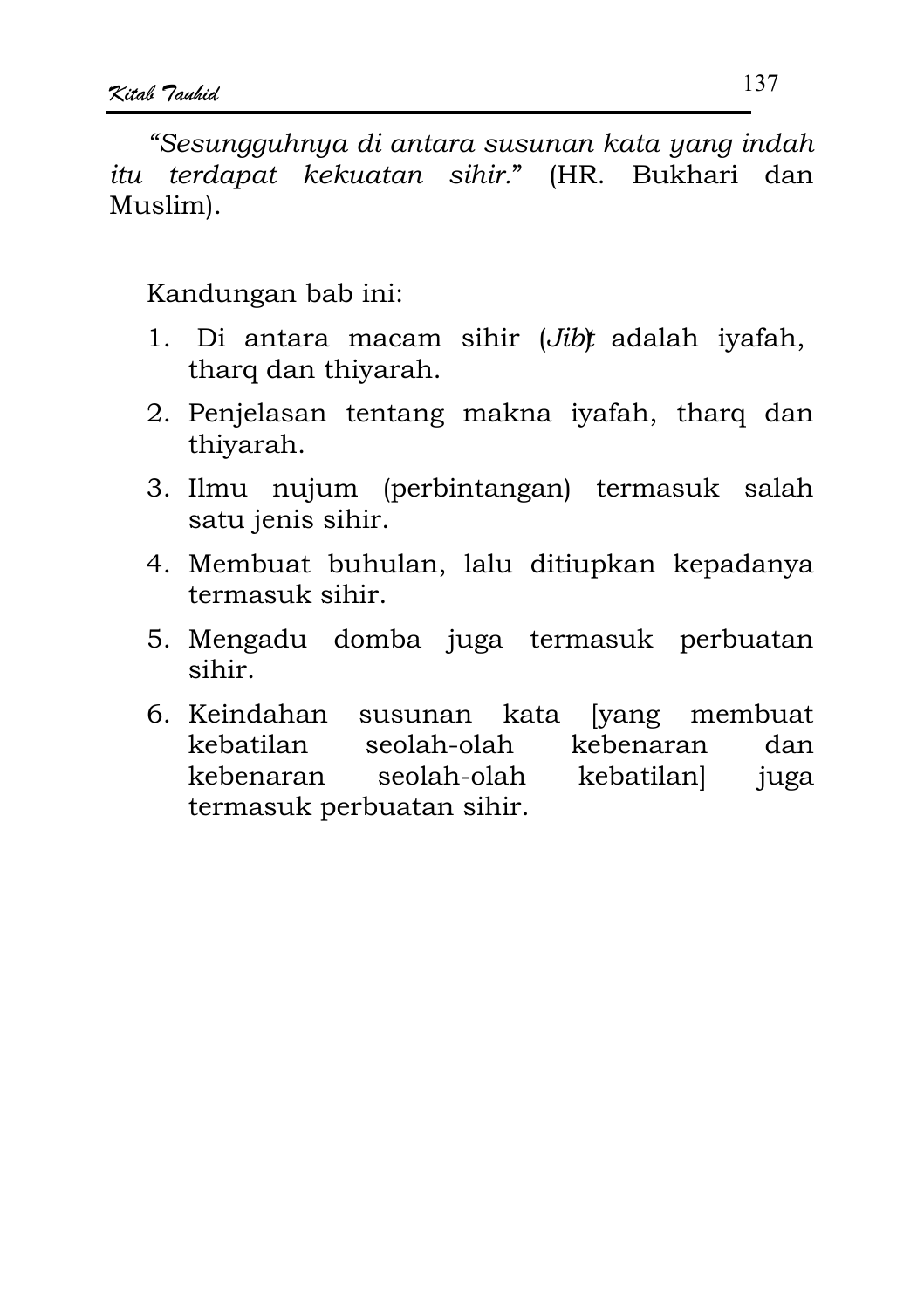#### **BAB 26**

#### DUKUN, TUKANG RAMAL DAN SEJENISNYA

Diriwayatkan oleh Imam Muslim dalam kitab shahihnya, dari salah seorang istri Nabi , bahwa Rasulullah \* bersabda:

(( مَنْ أَتَى عَرَّافًا فَسَأَلَهُ عَنْ شَيْءٍ فَصَدَّقَهُ لَمْ تُقْبَلْ لَهُ صَلاَةٌ أَرْبَعِيْنَ نَوْمًا ))

"Barangsiapa yang mendatangi peramal dan menanyakan kepadanya tentang sesuatu perkara dan dia mempercayainya, maka shalatnya tidak diterima selama 40 hari"

Abu Dawud meriwayatkan dari Abu Hurairah  $\frac{1}{200}$ bahwa Rasulullah # bersabda:

(( مَنْ أَتَى كَاهِنًا فَصَدَّقَهُ بِمَا يَقُوْلُ فَقَدْ كَفَرَ بِمَا أُنْزِلَ عَلَى مُحَمَّد ﷺ ))

"Barangsiapa yang mendatangi seorang dukun, dan mempercayai apa yang dikatakannya, maka sesungguhnya dia telah kafir (ingkar) terhadap wahyu yang telah diturunkan kepada Muhammad \*." (HR. Abu Daud).

Dan diriwayatkan oleh empat periwayat (66) dan Al Hakim dengan menyatakan: "Hadits ini shahih menurut kriteria Imam Bukhari dan Muslim" dari Abu Hurairah  $\triangleq$  bahwa Rasulullah  $\triangleq$  bersabda:

<sup>(66)</sup> Yakni: Abu Dawud, At Tirmidzi, An Nasai' dan Ibnu Majah.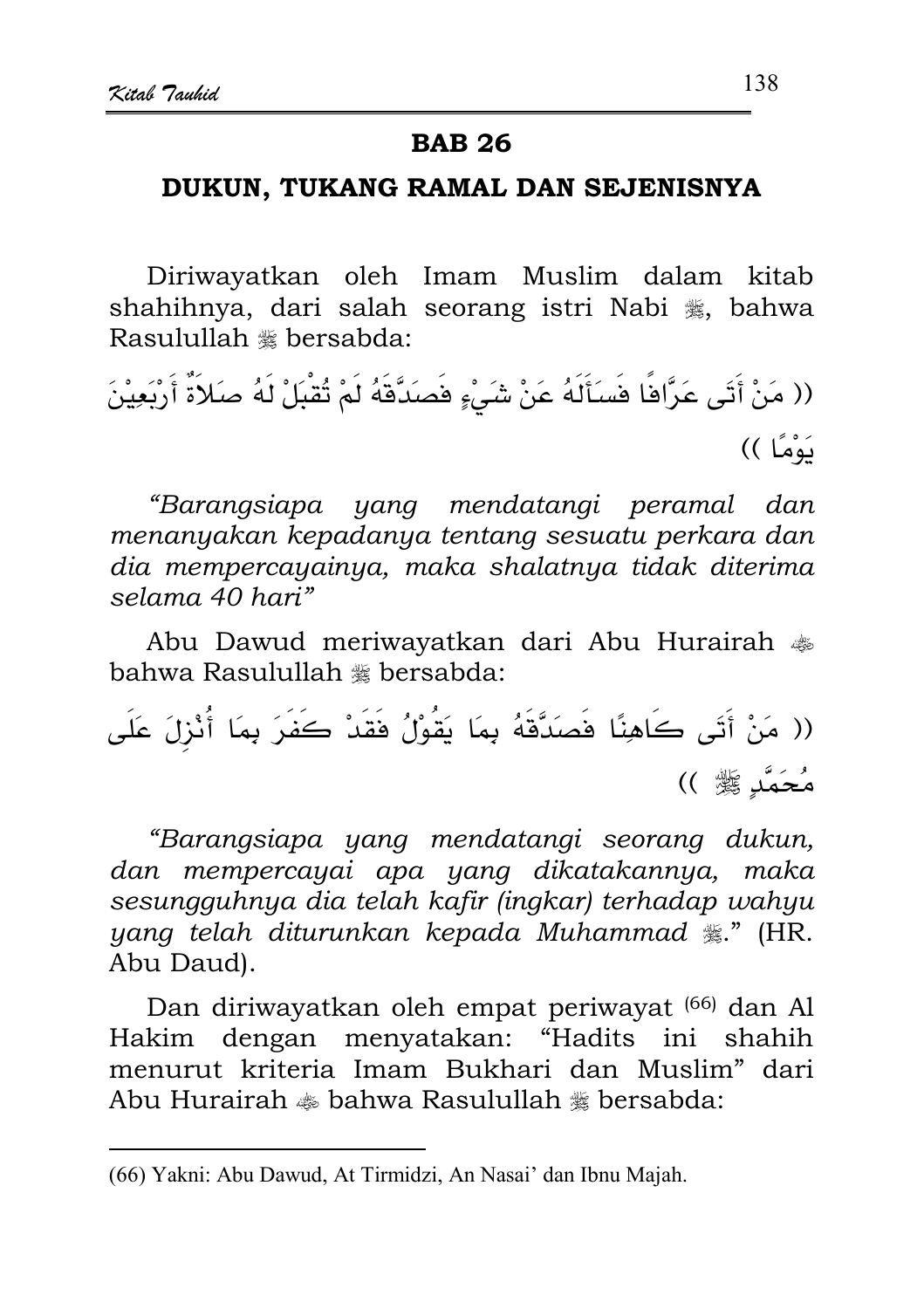"Barangsiapa yang mendatangi peramal atau dukun, lalu mempercayai apa yang diucapkannya, maka sesungguhnya ia telah kafir terhadap wahyu vang telah diturunkan kepada Muhammad ...

Abu Ya'la pun meriwayatkan hadits mauquf dari Ibnu Mas'ud seperti yang tersebut di atas, dengan sanad Jayyid.

Al Bazzar dengan sanad Jayyid meriwayatkan hadits marfu' dari Imran bin Hushain, bahwa Rasulullah \* bersabda:

(( لَيْسَ مِنَّا مَنْ تَطَيَّرَ أَوْ تُطُيِّرَ لَهُ، أَوْ تَكَهَّنَ أَوْ تُكَهِّنَ لَهُ، أَوْ سَحَرَ أَوْ سُحِرَ لَهُ، وَمَنْ أَتَى كَاهِنًا فَصَدَّقَهُ فَقَدْ كَفَرَ بِمَا أُنْزِلَ عَلَى مُحَمَّدٍ ﷺ ))

"Tidak termasuk golongan kami orang yang meminta dan melakukan Tathayyur, meramal atau minta diramal, menyihir atau minta disihirkan, dan barangsiapa yang mendatangi dukun lalu mempercayai apa yang diucapkannya, maka sesungguhnya ia telah kafir terhadap wahyu yang telah diturunkan kepada Muhammad ﷺ.

Hadits ini diriwayatkan pula oleh At Thabrani dalam Mu'jam Al Ausath dengan sanad hasan dari Ibnu Abbas tanpa menyebutkan kalimat: "dan barangsiapa mendatangi ...dst".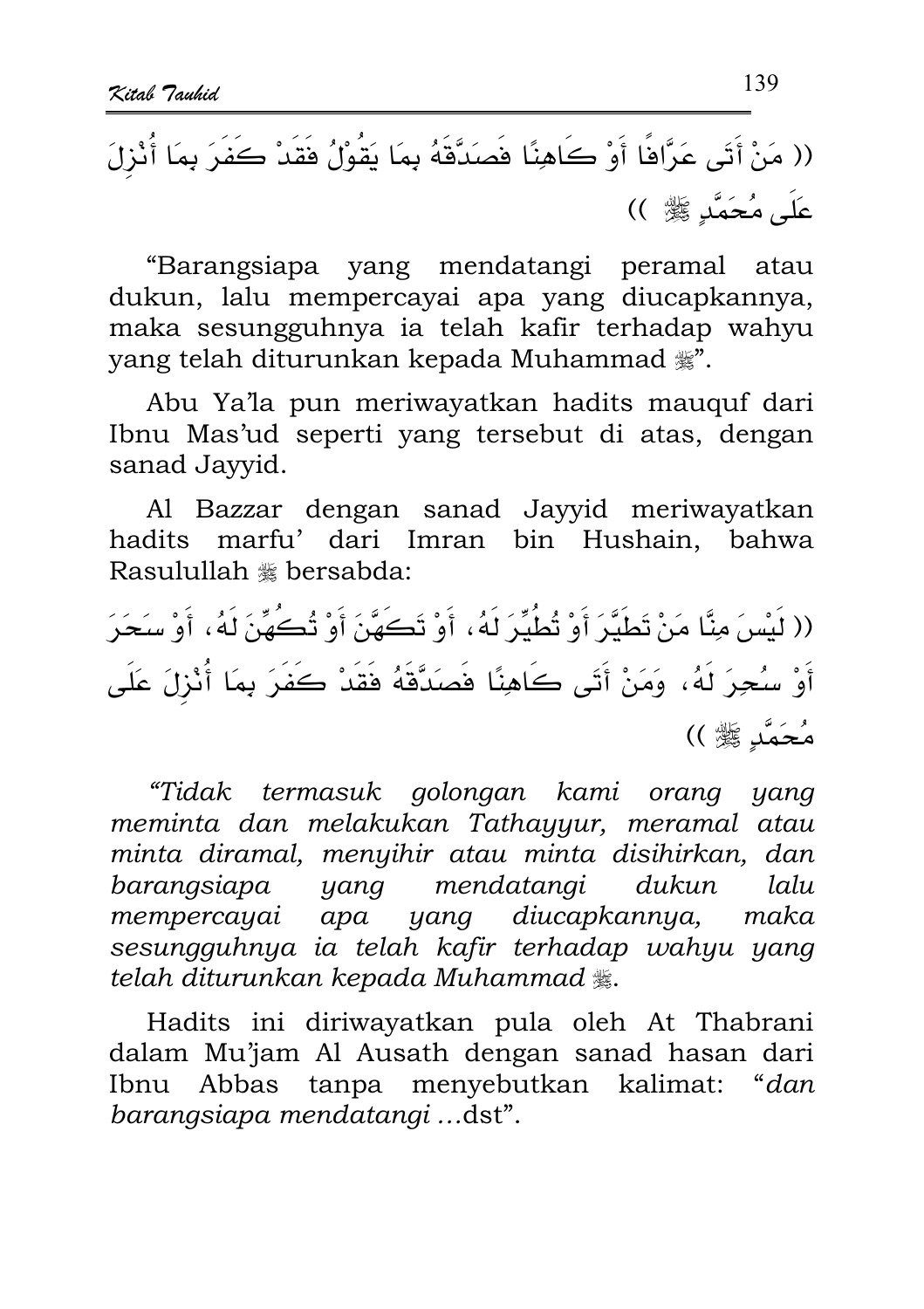Imam Al Baghawi (67) berkata: "Al Arraf (peramal) adalah orang yang mengaku dirinya mengetahui banyak hal dengan menggunakan isyarat-isyarat yang dipergunakan untuk mengetahui barang curian atau tempat barang yang hilang dan semacamnya. Ada pula yang mengatakan: "ia adalah Al Kahin (dukun) yaitu: orang yang bisa memberitahukan tentang hal-hal yang ghaib yang akan terjadi di masa yang akan datang". Dan ada pula yang mengatakan: "ia adalah orang yang bisa memberitahukan tentang apa yang ada di hati seseorang".

Menurut Abu Abbas Ibnu Taimiyah: "Al Arraf adalah sebutan untuk dukun, ahli nujum, peramal nasib dan sejenisnya yang mengaku dirinya bisa mengetahui hal-hal ghaib dengan cara-cara tersebut."

Ibnu Abbas berkata tentang orang-orang yang menulis huruf-huruf أما حاد sambil mencari rahasia huruf, dan memperhatikan bintang-bintang: "Aku tidak tahu apakah orang yang melakukan hal itu akan memperoleh bagian keuntungan di sisi Allah".

Kandungan bab ini:

- 1. Tidak dapat bertemu dalam diri seorang mukmin antara iman kepada Al Qur'an dengan percaya kepada tukang ramal, dukun dan sejenisnya.
- 2. Pernyataan Rasul \* bahwa mempercayai ucapan dukun adalah kufur

<sup>(67)</sup> Abu Muhammad Al Husain bin Mas'ud bin Muhammad Al Farra', atau Ibn Farra' Al- Baghawi. Digelar Muhyi Sunnah. Kitab-kitab yang disusunnya antara lain: syarh as sunnah, al jami' baina ash shahihain. Lahir pada tahun 436 H (1044M), dan meninggal tahun 510 H (1117 M).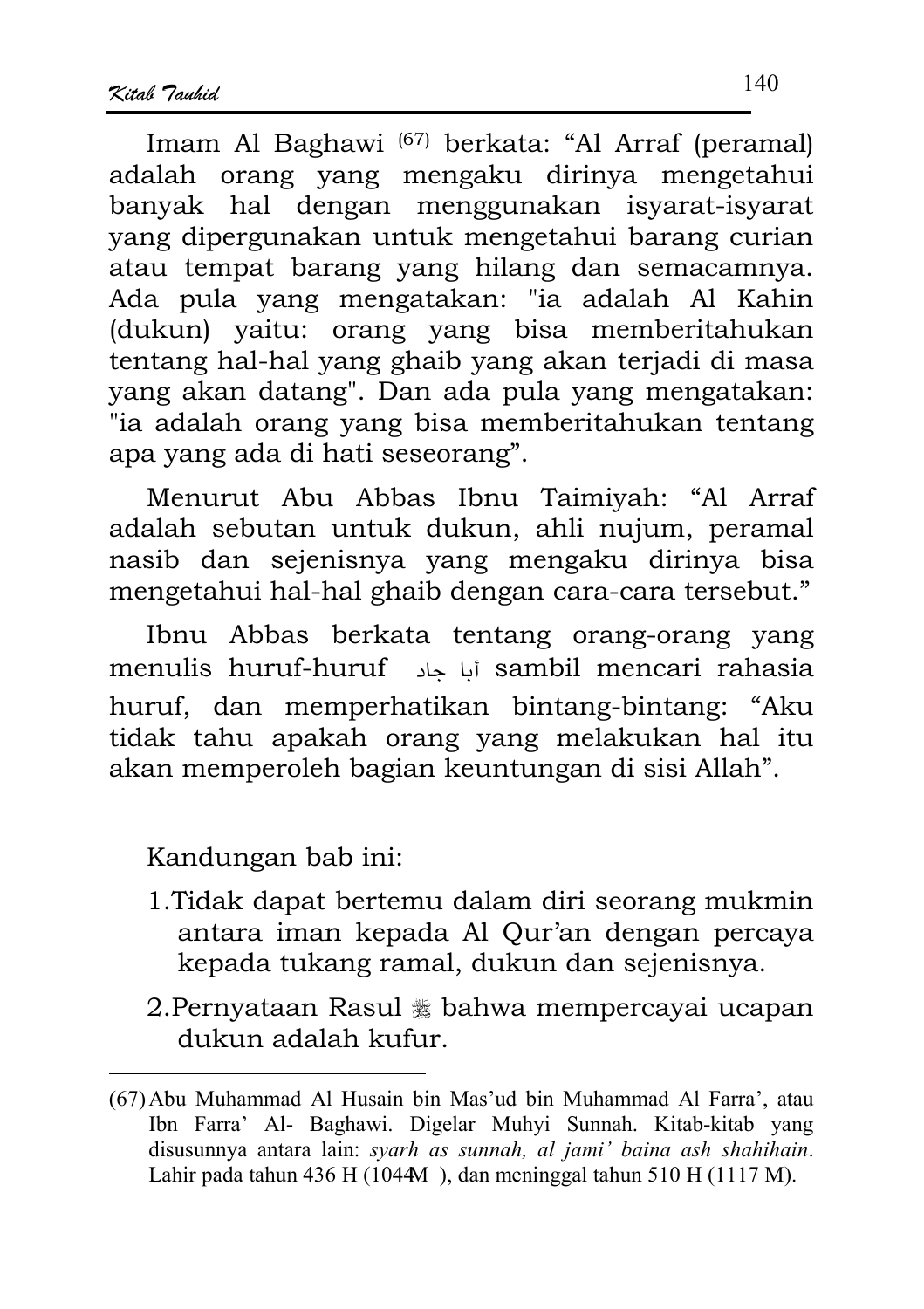- 3. Ancaman bagi orang yang minta diramalkan.
- 4. Ancaman bagi orang yang minta di-tathayyurkan.
- 5.Ancaman bagi orang yang minta disihirkan.
- 6. Ancaman bagi orang yang menulis huruf-huruf luntuk mencari pelamat rahasial.
- 7. Perbedaan antara Kahin dan Arraf, [bahwa kahin/dukun ialah orang yang memberitahukan tentang perkara-perkara yang akan terjadi di masa mendatang yang diperoleh dari syetan penyadap berita di langit.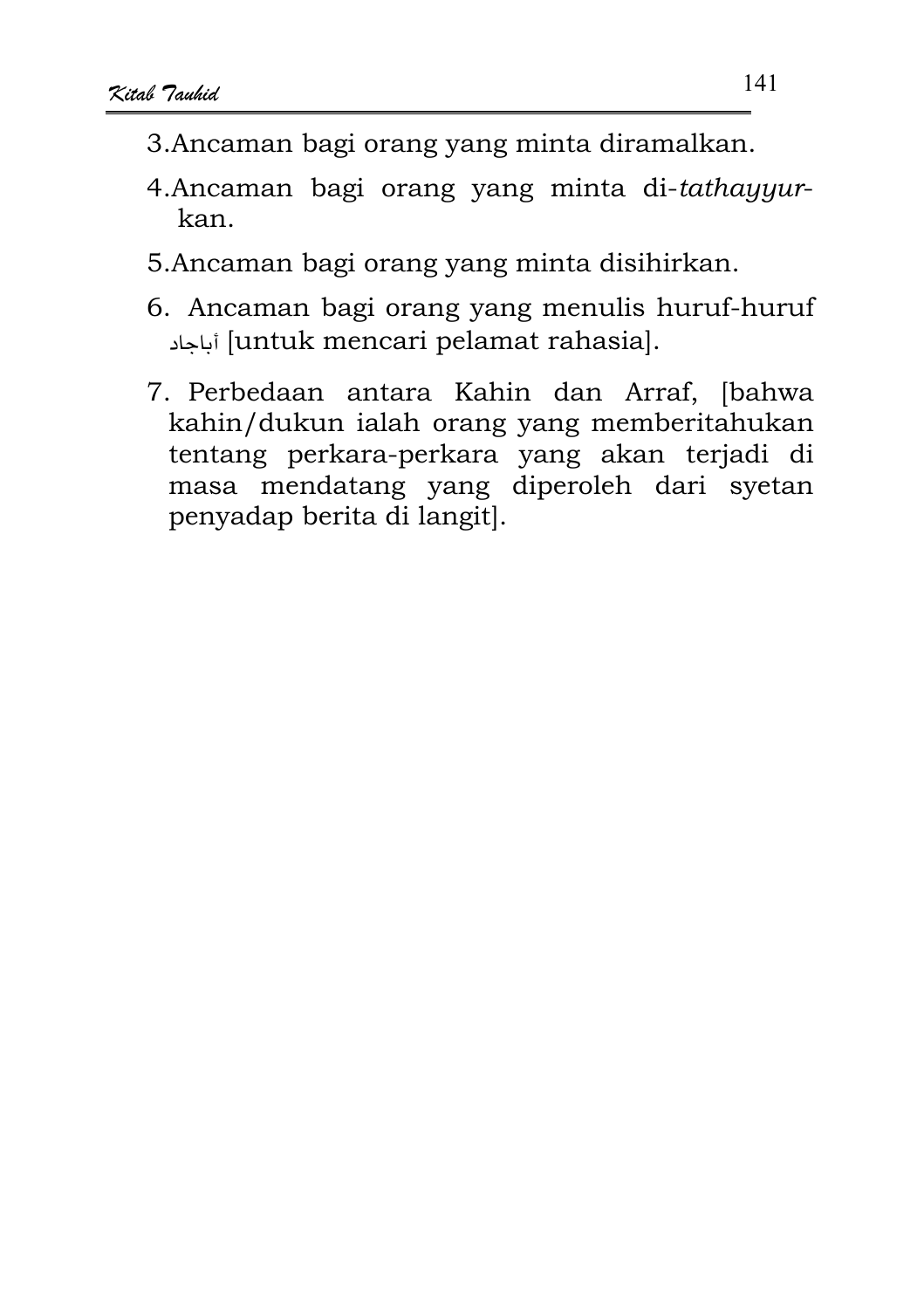# **BAB 27 NIISYRAH**

Diriwayatkan dari Jabir , bahwa Rasulullah , ketika ditanya tentang Nusyrah, beliau menjawab:

(( هِيَ مِنْ عَمَلِ الشَّيْطَانِ ))

"Hal itu termasuk perbuatan syetan." (HR.Ahmad dengan sanad yang baik, dan Abu Daud).

Imam Ahmad ketika ditanya tentang nusyrah, menjawab: "Ibnu Mas'ud membenci itu semua."

Diriwayatkan dalam shahih Bukhari, bahwa Qatadah menuturkan: "Aku bertanya kepada Sa'id bin Musayyab: "Seseorang yang terkena sihir atau diguna-guna, sehingga tidak bisa menggauli istrinya, bolehkah ia diobati dengan menggunakan Nusyrah? Ia menjawab:

(( لاَ بَأْسَ بِهِ إِنَّمَا يُرِيْدُوْنَ بِهِ الإِصْلاَحَ، فَأَمَّا مَا يَنْفَعُ فَلَمْ يُنْهَ عَنْهُ ))

"Tidak apa-apa, karena yang mereka inginkan hanyalah kebaikan untuk menolak madharat, sedang sesuatu yang bermanfaat itu tidaklah dilarang."

Diriwayatkan dari Al Hasan  $\ast$  ia berkata: "tidak ada yang dapat melepaskan pengaruh sihir kecuali tukang sihir."

qayyim menjelaskan: "Nusyrah Ibnul adalah penyembuhan terhadap seseorang yang terkena sihir. Caranya ada dua macam: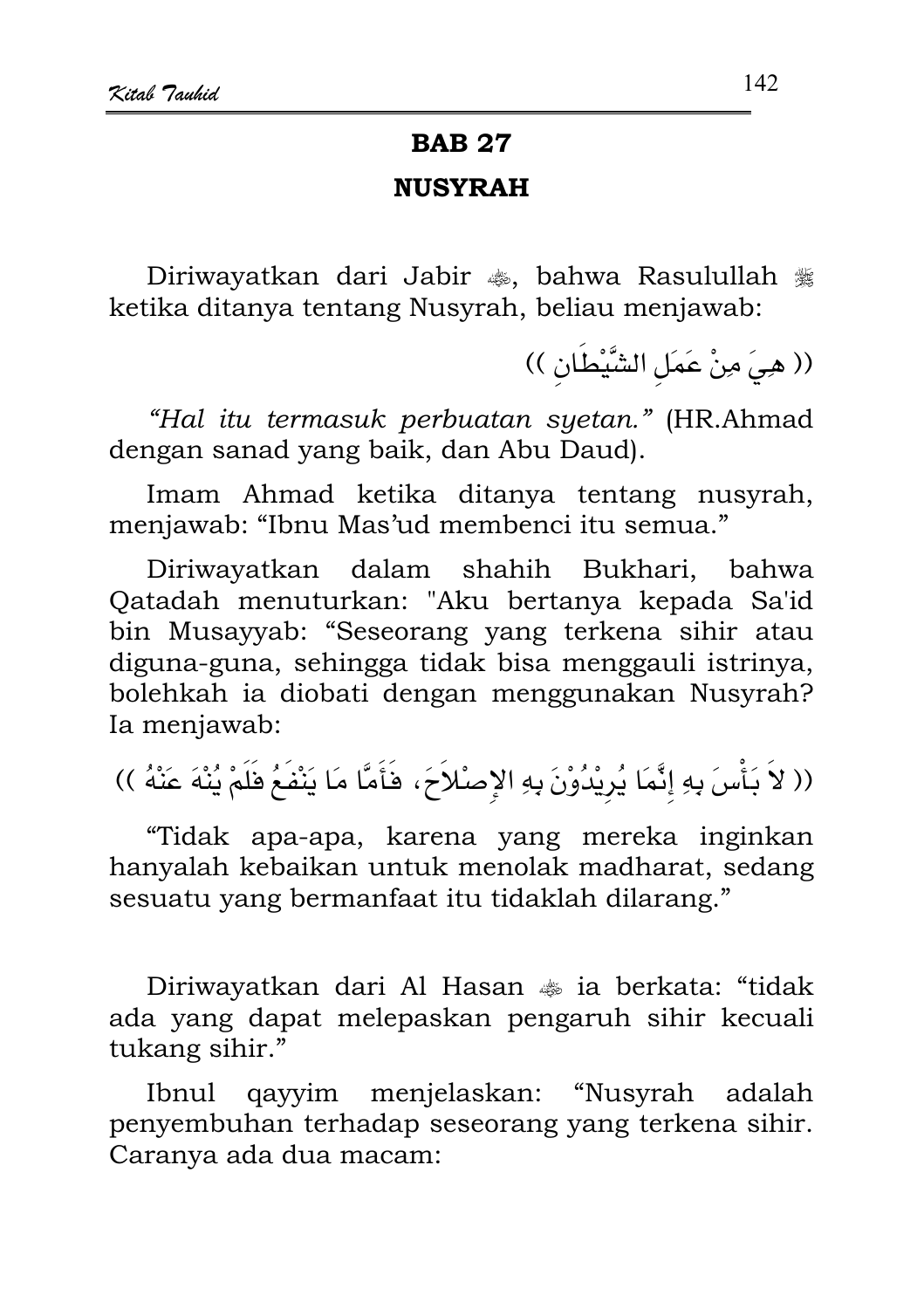- Pertama: dengan menggunakan sihir pula, dan inilah yang termasuk perbuatan syetan. Dan pendapat Al Hasan di atas termasuk dalam kategori ini, karena masing-masing dari orang yang menyembuhkan dan orang yang disembuhkan mengadakan pendekatan kepada dengan svetan apa yang diinginkannya, sehingga dengan demikian itu perbuatan syetan gagal memberi pengaruh terhadap orang yang terkena sihir  $itii$
- Kedua: Penyembuhan dengan menggunakan Ruqyah dan ayat-ayat yang berisikan minta perlindungan kepada Allah , juga dengan dan doa-doa obat-obatan yang diperbolehkan. Cara ini hukumnya boleh.

Kandungan bab ini:

- 1. Larangan Nusyrah.
- 2.Perbedaan antara Nusyrah yang dilarang dan yang diperbolehkan. Dengan demikian menjadi jelas masalahnya.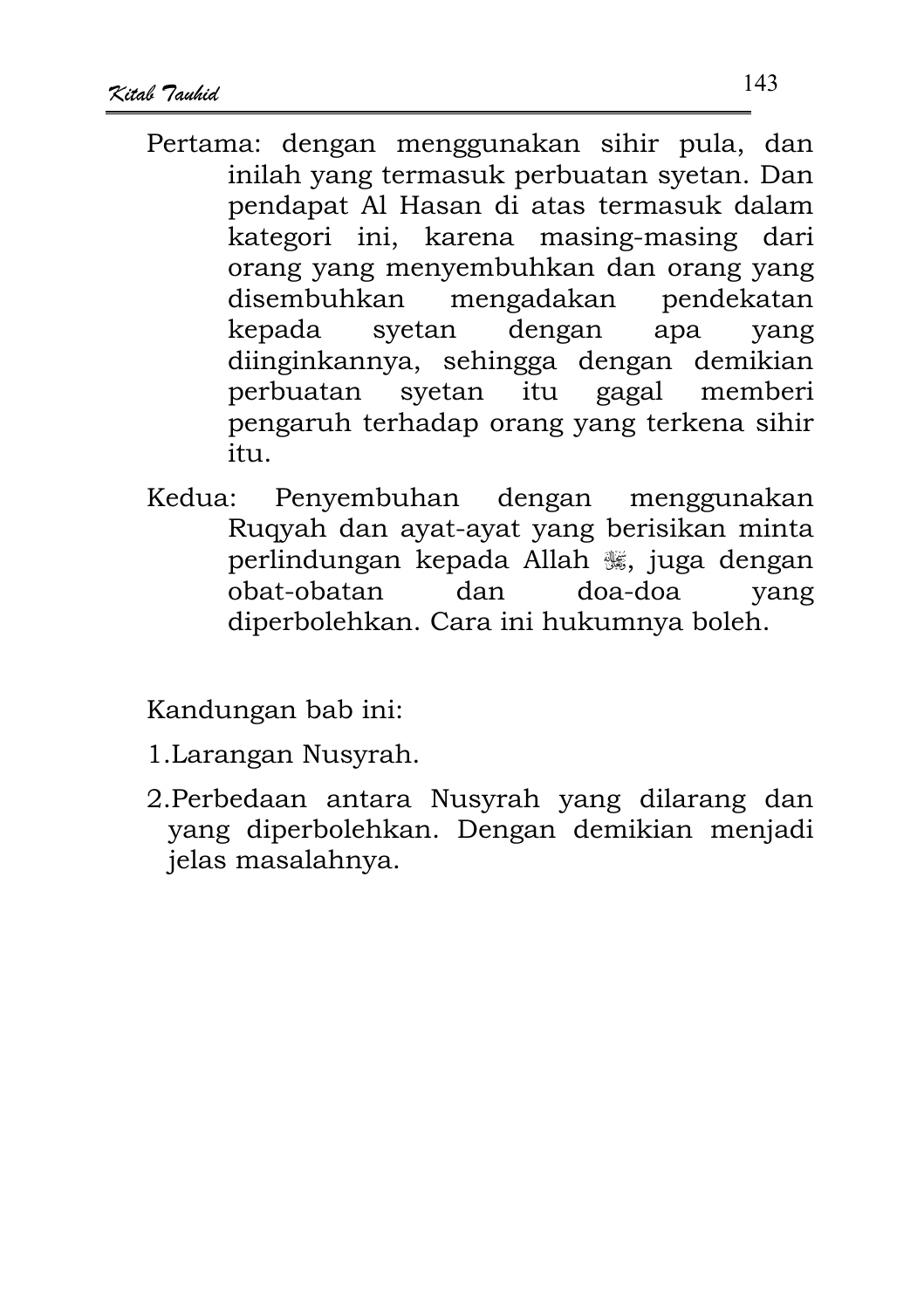# **BAB 28**

#### **TATHAYYUR**

Firman Allah .:

﴿ أَلَآ إِنَّمَا طَنَهُرُهُمْ عِندَ ٱللَّهِ وَلَـٰكِنَّ أَكۡـَٰثَرُهُمۡ لَا يَعۡلَمُونَ ﴾

"Ketahuilah, sesungguhnya kesialan mereka itu adalah ketetapan dari Allah, akan tetapi mereka tidak mengetahui." (OS. Al A'raf: 131).

﴿ قَالُواْ طَنَبِرُكُم مَّعَكُمْ ۚ أَبِن ذُكِّرَتُم ۚ بَلۡ أَنتُمۡ قَوۡمٌ مُّسۡرِفُونَ ﴾

"Mereka (para Rasul) berkata: "kesialan kalian itu adalah karena kalian sendiri, apakah jika kamu diberi peringatan (kamu bernasib sial)? Sebenarnya kamu adalah kaum yang melampaui batas." (QS. Yasin: 19).

Diriwayatkan dari Abu Hurairah رىلەر<br>مۆھمە bahwa Rasulullah \* bersabda:

(( لاَ عَدْوَ وَلاَ طِيَرَةَ وَلاَ هَامَةَ وَلاَ صَفَرَ )) أخرجاه، وزاد مسلم (( وَلاَ نَوْءَ وَلاَ غَوْلَ))

"Tidak ada 'Adwa, Thiyarah, Hamah, Shafar," (HR. Bukhari dan Muslim), dan dalam riwayat Imam Muslim terdapat tambahan: "dan tidak ada Nau', serta ghaul." (68).

<sup>(68)</sup> Adwa: penularan penyakit. Maksud sabda Nabi di sini ialah untuk menolak anggapan mereka ketika masih hidup di zaman jahiliyah, bahwa penyakit berjangkit atau menular dengan sendirinya, tanpa kehendak dan takdir Allah 3%. Anggapan inilah yang ditolak oleh Rasulullah 3%, bukan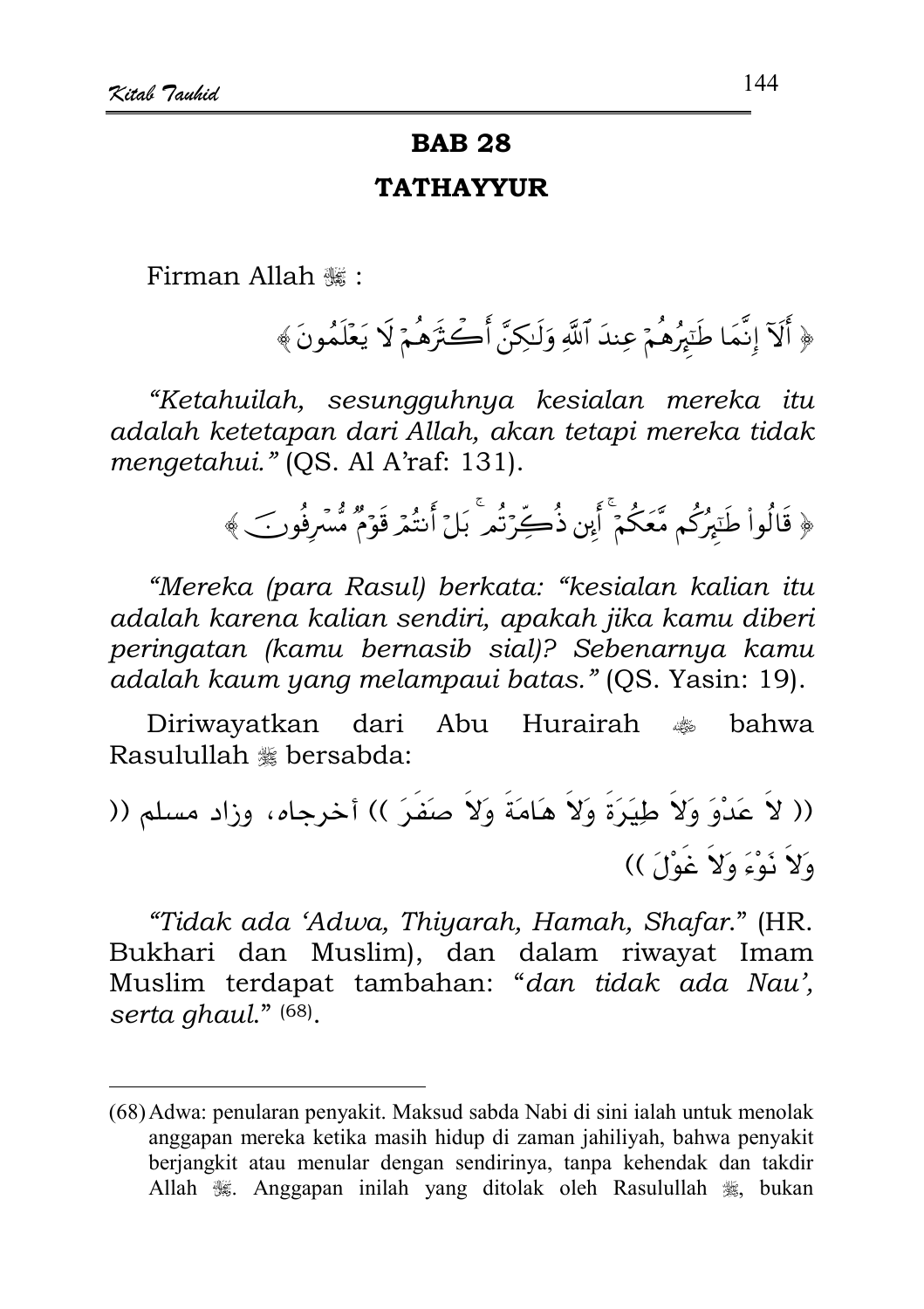keberadaan penjangkitan atau penularan; sebab, dalam riwayat lain, setelah hadits ini. disebutkan:

(( وَفَرُّوْا مِنَ الْمَجْذُوْمِ كَمَا تَفِرَّوْا مِنَ الأَسَدِ ))

"... dan menjauhlah dari orang yang terkena penyakit kusta (lepra) sebagaimana kamu menjauh dari singa." (HR. Bukhari).

Ini menunjukkan bahwa penjangkitan atau penularan penyakit dengan sendirinya tidak ada, tetapi semuanya atas kehendak dan takdir Ilahi, namun sebagai insan muslim di samping iman kepada takdir tersebut haruslah berusaha melakukan tindakan pencegahan sebelum terjadi penularan sebagaimana usahanya menjauh dari terkaman singa. Inilah hakikat iman kepada takdir Ilahi.

Thiyarah: merasa bernasib sial atau meramal nasib buruk karena melihat burung, binatang lainnya, atau apa saja.

Hamah: burung hantu. Orang-orang jahiliyah merasa bernasib sial dengan melihatnya, apabila ada burung hantu hinggap di atas rumah salah seorang di antara mereka, dia merasa bahwa burung ini membawa berita kematian tentang dirinya sendiri, atau salah satu anggota keluarganya. Dan maksud beliau adalah untuk menolak anggapan yang tidak benar ini. Bagi seorang muslim, anggapan seperti ini harus tidak ada, semua adalah dari Allah dan sudah ditentukan oleh-Nya.

Shafar: bulan kedua dalam tahun hijriyah, yaitu bulan sesudah Muharram. Orang-orang jahiliyah beranggapan bahwa bulan ini membawa nasib sial atau tidak menguntungkan. Yang demikian dinyatakan tidak ada oleh Rasulullah. Dan termasuk dalam anggapan seperti ini: merasa bahwa hari rabu mendatangkan sial, dan lain-lain. Hal ini termasuk jenis thiyarah, dilarang dalam Islam.

Nau': bintang; arti asalnya adalah: tenggelam atau terbitnya suatu bintang. Orang-orang jahiliyah menisbatkan turunnya hujan kepada bintang ini, atau bintang itu. Maka Islam datang mengikis anggapan seperti ini, bahwa tidak ada hujan turun karena suatu bintang tertentu, tetapi semua itu adalah ketentuan dari Allah \$

Ghaul: hantu, salah satu makhluk jenis jin. Mereka beranggapan bahwa hantu ini dengan perubahan bentuk maupun warnanya dapat menyesatkan seseorang dan mencelakakannya. Sedang maksud sabda Nabi di sini bukanlah tidak mengakui keberadaan makhluk seperti ini, tetapi menolak anggapan mereka yang tidak baik tersebut yang akibatnya takut kepada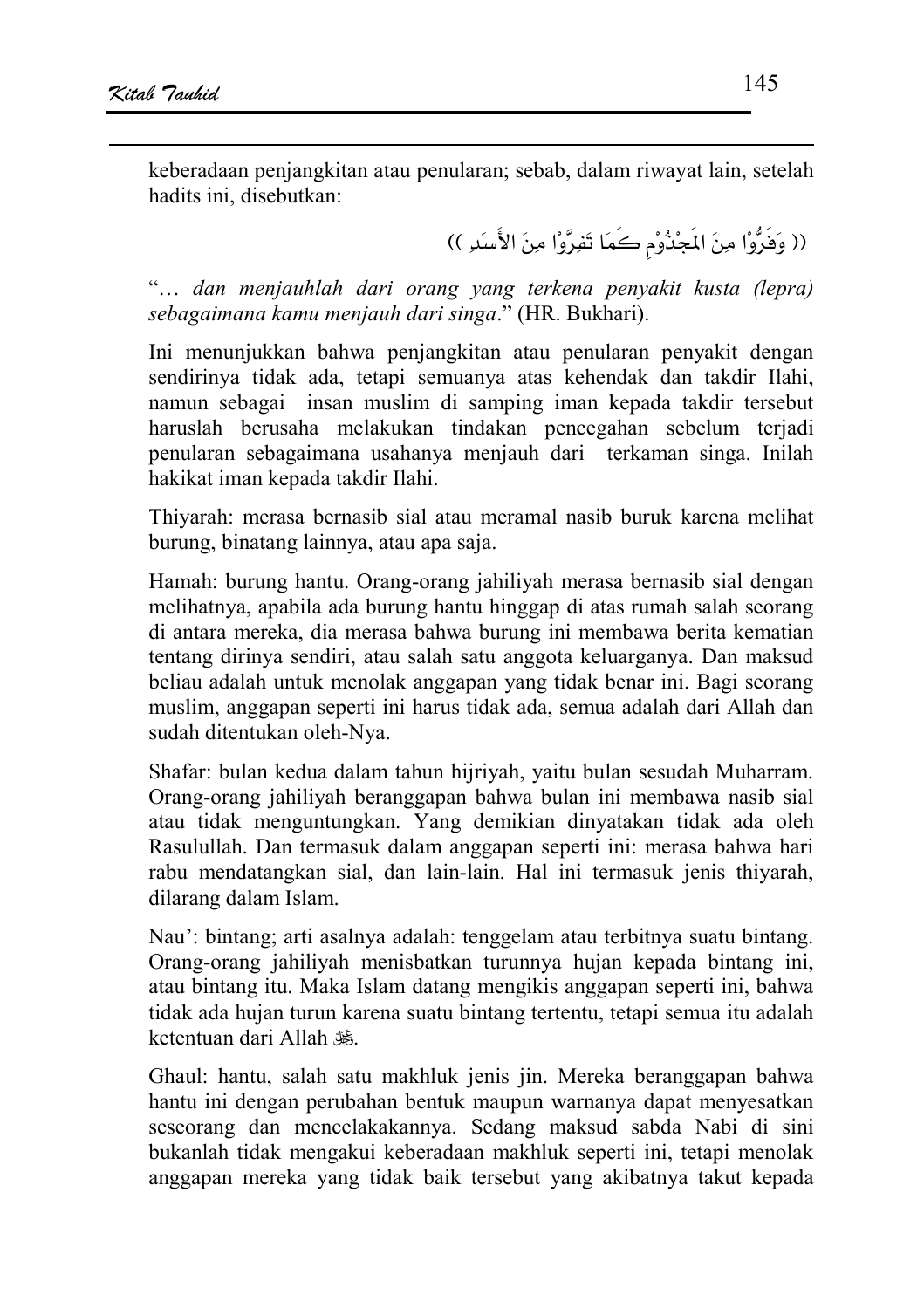Imam Bukhari dan Muslim meriwayatkan pula dari Anas bin Malik  $\bullet$ , ia berkata: Rasulullah  $\ast$  telah hersabda:

"Tidak ada 'Adwa dan tidak ada Thiyarah, tetapi Fa'l menyenangkan diriku", para sahabat bertanya: "apakah Fa'l itu? Beliau menjawab: "yaitu kalimah thayyibah (kata-kata yang baik)".

Abu Daud meriwayatkan dengan sanad yang shahih, dari Uqbah bin Amir, ia berkata: "Thiyarah disebut-sebut dihadapan Rasulullah maka ڪالاته<br>ويڪ beliaupun bersabda:

(( أَحْسَنُهَا الْفَأْلُ، وَلاَ تَرُدُّ مُسْلِمًا، فَإِذَا رَأَى أَحَدُكُمْ مَا يَكْرَهُ فَلْيَقُلْ: اللَّهُمَّ لاَ يَأْتِي بِالْحَسَنَاتِ إلاَّ أَنْتَ، وَلاَ يَدْفَعُ السَّيِّئَاتِ إلاَّ أَنْتَ، وَلاَ حَوْلَ وَلاَ قُوَّةَ إلاَّ بِكَ ))

"Yang paling baik adalah Fa'l, dan Thiyarah tersebut tidak boleh menggagalkan seorang muslim dari niatnya, apabila salah seorang di antara kamu melihat sesuatu yang tidak diinginkannya, maka hendaknya ia berdo'a: "Ya Allah, tiada yang dapat

selain Allah, serta tidak bertawakkal kepada-Nya, inilah yang ditolak oleh beliau; untuk itu dalam hadits lain beliau bersabda: "Apabila hantu beraksi manakut-nakuti kamu, maka serukanlah adzan." Artinya: tolaklah kejahatannya itu dengan berdzikir dan menyebut Allah. Hadits ini diriwayatkan oleh Imam Ahmad dalam Al Musnad.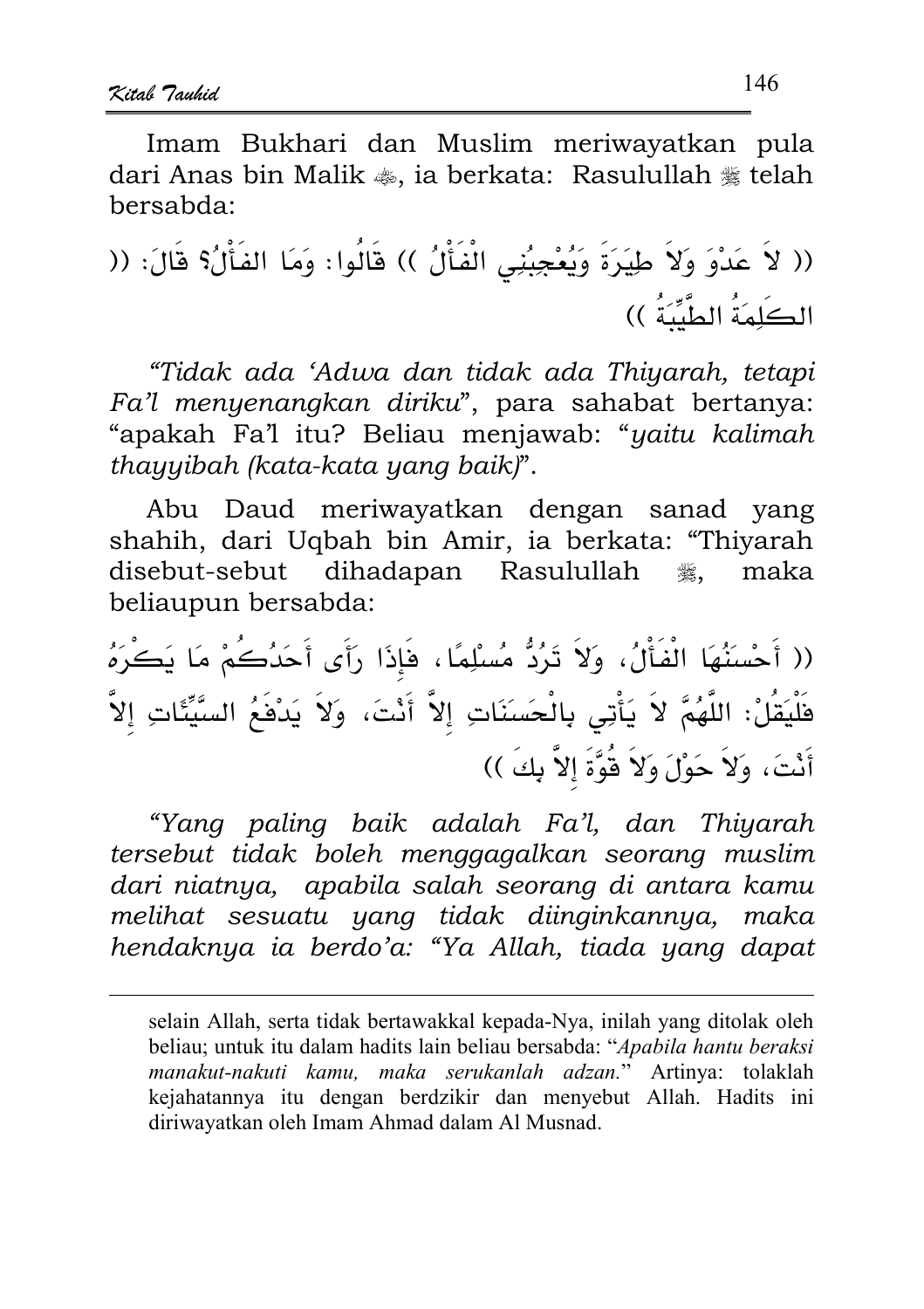mendatanakan kebaikan kecuali Enakau, dan tiada yang dapat menolak kejahatan kecuali Engkau, dan tidak ada daya serta kekuatan kecuali atas pertolongan-Mu".

Abu Daud meriwayatkan hadits yang marfu' dari Ibnu Mas'ud  $\clubsuit$ . bahwa Rasulullah  $\divideontimes$  bersabda:

"Thiyarah itu perbuatan syirik, thiyarah itu perbuatan syirik, tidak ada seorangpun dari antara kita kecuali (telah terjadi dalam hatinya sesuatu dari hal ini), hanya saja Allah  $\mathcal F$  bisa menghilangkannya dengan tawakkal kepada-Nya." (HR.Abu Daud).

Hadits ini diriwayatkan juga oleh At Tirmidzi dan dinyatakan shahih, dan kalimat terakhir ia jadikan sebagai ucapannya Ibnu Mas'ud.

Imam Ahmad meriwayatkan hadits dari Ibnu Umar ... bahwa Rasulullah # bersabda:

(( مَنْ رَدَّتْهُ الطِّيَرَةُ عَنْ حَاجَتِهِ فَقَدْ أَشْرَكَ )) قَالُوْا: فَمَا كَفَّارَةُ ذَلِكَ؟ قَالَ: (( أَنْ تَقُوْلَ: اللَّهُمَّ لاَ خَيْرَ إلا خَيْرُكَ، وَلاَ طَيْرَ إِلاَّ طَيْرُكَ، وَلاَ إِلَهَ إِلاَّ غَيْرُكَ ))

"Barangsiapa yang mengurungkan hajatnya karena thiyarah ini, maka ia telah berbuat kemusyrikan", para sahabat bertanya: "lalu apa yang bisa menebusnya? Rasulullah *\** menjawab:"hendaknya ia berdoa: "ya Allah, tiada kebaikan kecuali kebaikan dari-Mu, dan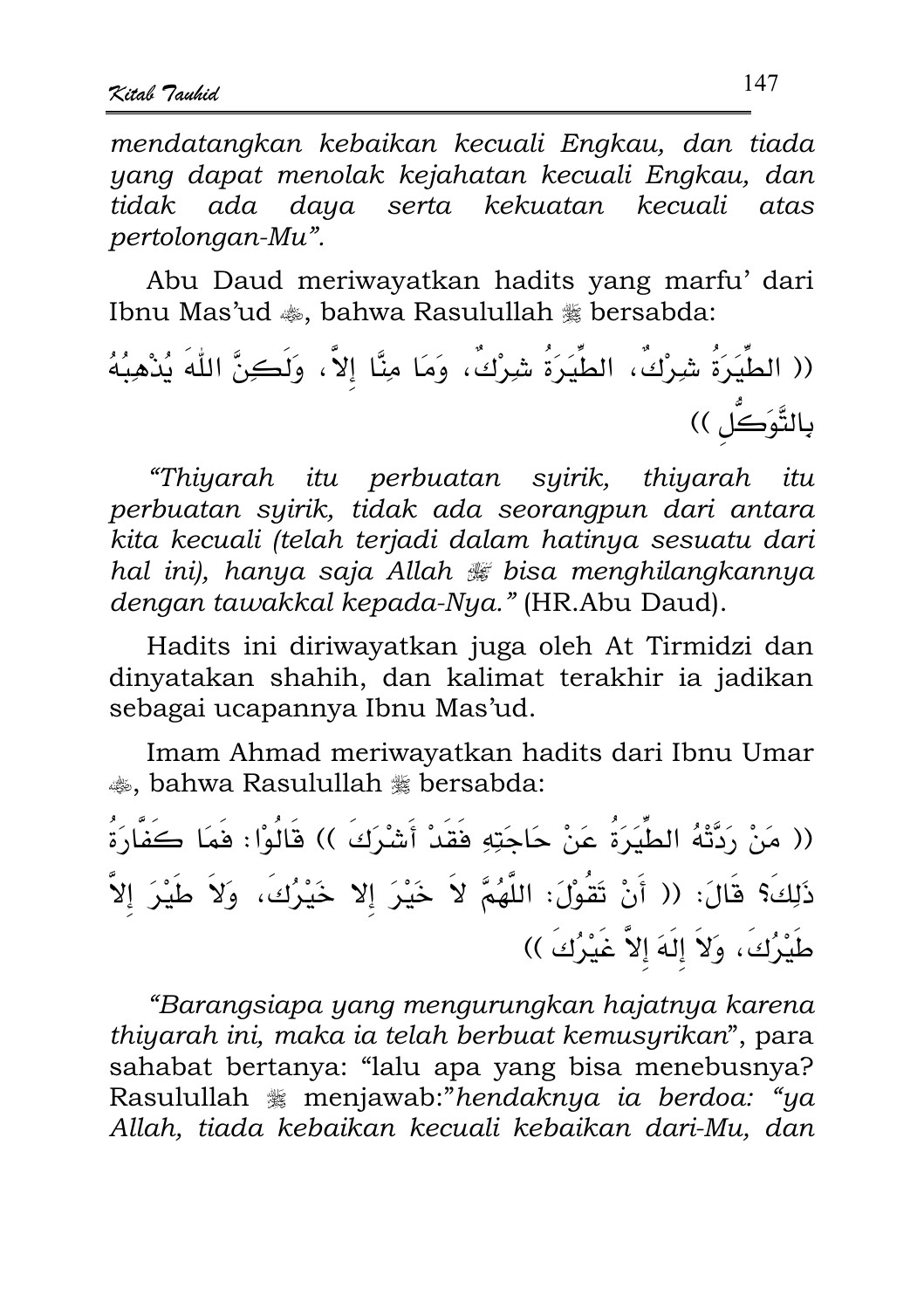tiada kesialan kecuali kesialan dari-Mu, dan tiada sesembahan kecuali Engkau".

Dan dalam riwayat yang lain dari Fadhl bin Abbas, Rasulullah \* bersabda:

(( إِنَّمَا الطِّيَرَةُ مَا أَمْضَاكَ أَوْ رَدَّكَ ))

"Sesugguhnya Thiyarah itu adalah yang bisa menjadikan kamu terus melangkah, atau yang bisa mengurungkan niat (dari tujuan kamu)".

- 1. Penjelasan tentang kedua ayat tersebut di atas; surat Al A'raf 131, dan Yasin 19.
- 2. Pernyataan bahwa tidak ada 'Adwa.
- 3. Pernyataan bahwa tidak ada thiyarah.
- 4. Pernyataan bahwa tidak ada hamah.
- 5. Pernyataan bahwa tidak ada Shafar.
- 6. Al Fa'l tidak termasuk yang dilarang oleh Rasulullah, bahkan dianjurkan.
- 7. Penjelasan tentang makna Al Fa'l.
- 8. Apabila terjadi tathayyur dalam hati seseorang, tetapi dia tidak menginginkannya, maka hal itu tidak apa-apa baginya, bahkan Allah ﷺ akan menghilangkannya dengan bertawakkal kepada-Nya.
- 9. Penjelasan tentang doa yang dibacanya, saat seseorang menjumpai hal tersebut.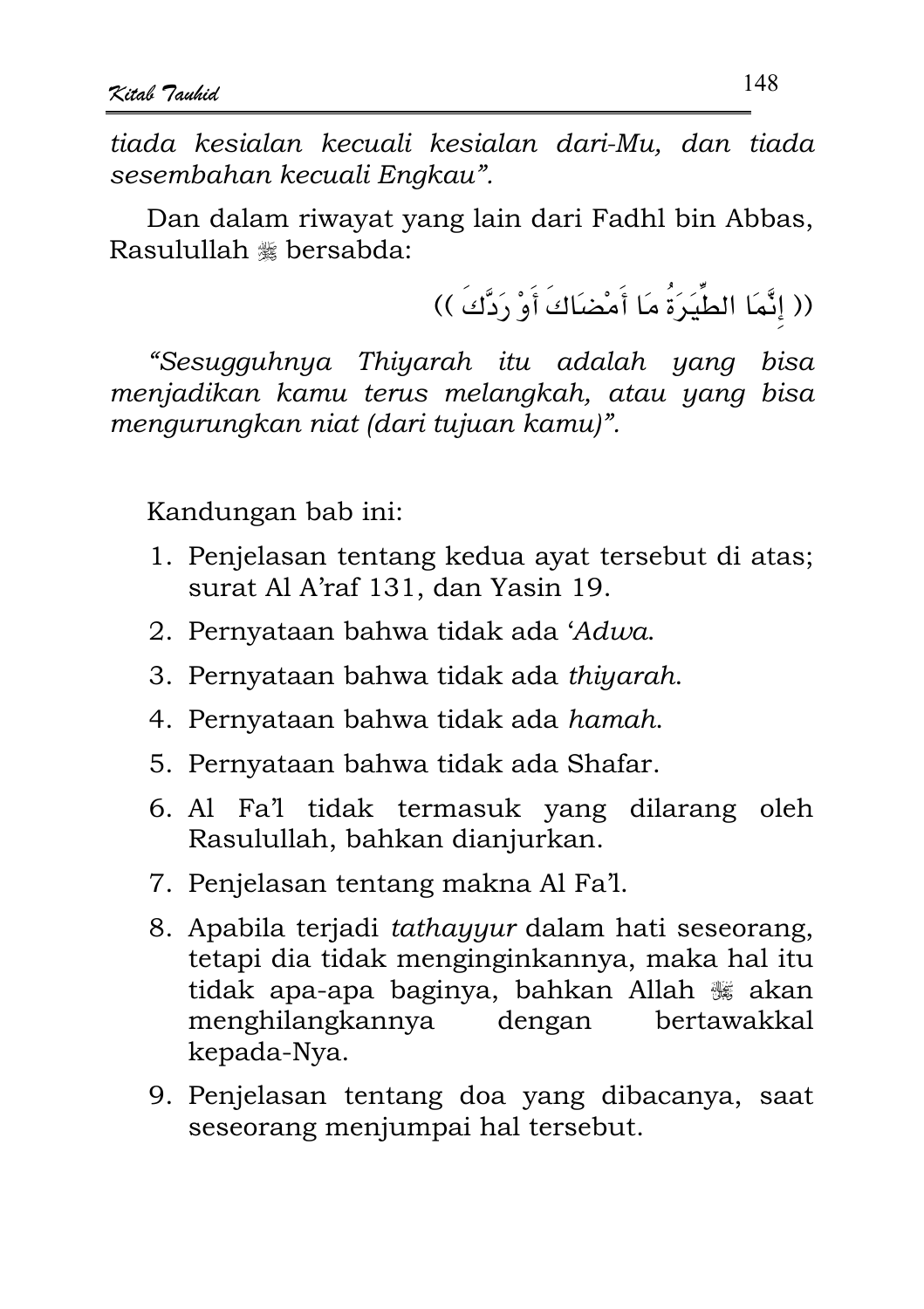- Ditegaskan bahwa thiyarah itu termasuk 10. syirik.
- Penjelasan tentang thiyarah yang tercela  $11.$ dan terlarang.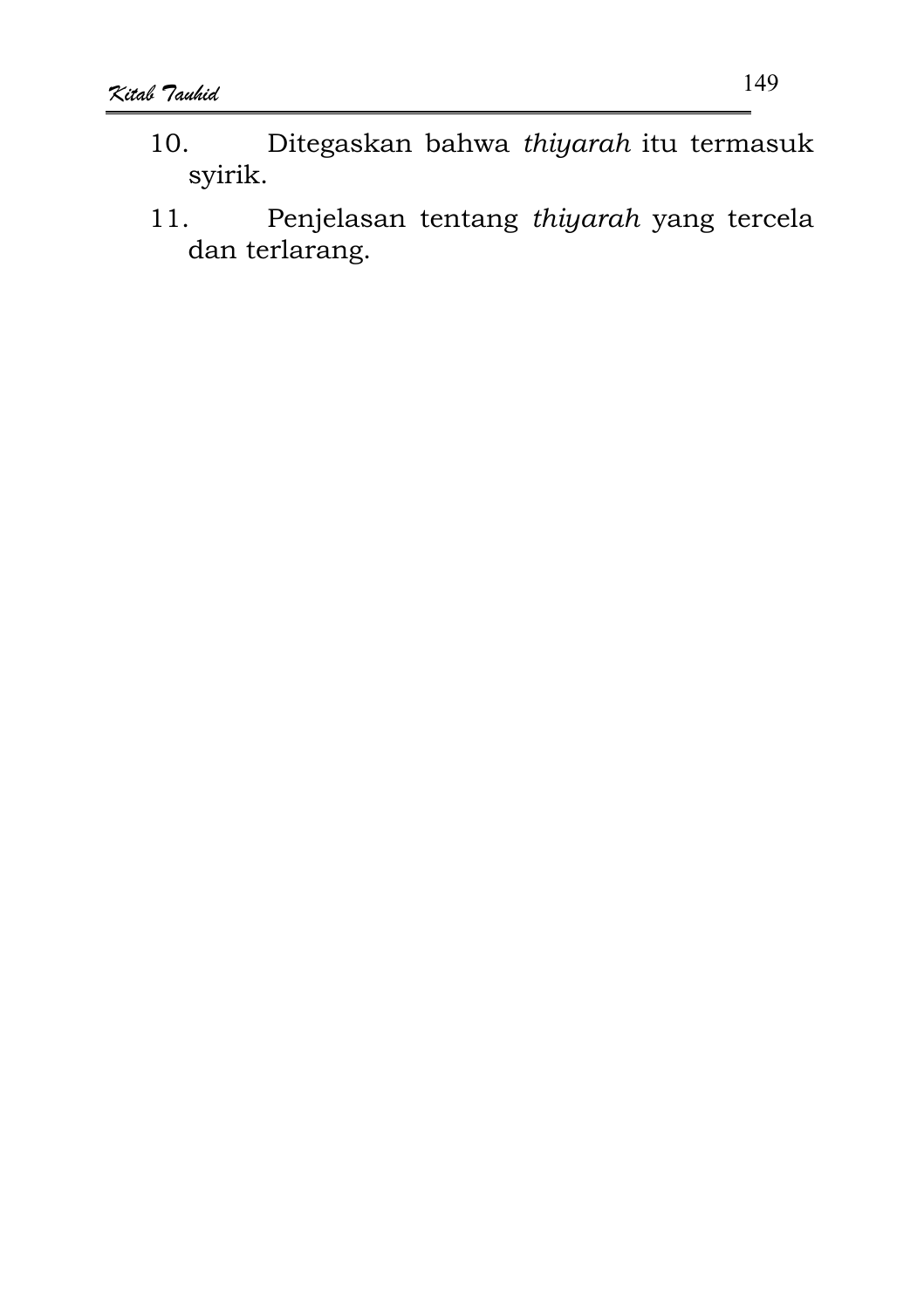#### ILMU NUJUM (PERBINTANGAN)

Imam Bukhari meriwayatkan dalam kitab shahihnya dari Oatadah  $*$  bahwa ia berkata:

(( خَلَقَ اللَّهُ هَذِهِ النُّجُوْمَ لِثَلاَثٍ: زِيْنَةً لِلسَّمَاءِ، وَرُجُوْمًا لِلشَّيَاطِيْن، وَعَلاَمَاتٍ يُهْتَدَى بِهَا، فَمَنْ تَأَوَّلَ فِيْهَا غَيْرَ ذَلِكَ أَخْطَأَ، وَأضَاعَ نَصِيبَهُ، وَتَكَلَّفَ مَا لا عِلْمَ لَهُ بِهِ ))

"Allah menciptakan bintang-bintang ini untuk tiga hikmah: sebagai hiasan langit, sebagai alat pelempar syetan, dan sebagai tanda untuk petunjuk (arah dan sebagainya). Maka barangsiapa yang berpendapat selain hal tersebut maka ja telah melakukan kesalahan, dan menyia-nyiakan nasibnya, serta membebani dirinya dengan hal yang diluar batas pengetahuannya".

tentang mempelajari Sementara tata letak peredaran bulan, Qatadah mengatakan makruh, sedang Ibnu Uyainah tidak membolehkan, seperti yang diungkapkan oleh Harb dari mereka berdua. Tetapi Imam Ahmad memperbolehkan hal tersebut  $(69)$ 

Abu Musa  $\clubsuit$  menuturkan: Rasulullah  $\divideontimes$  bersabda:

<sup>(69)</sup> Maksudnya, mempelajari letak matahari, bulan dan bintang, untuk mengetahui arah kiblat, waktu shalat dan semisalnya, maka hal itu diperbolehkan.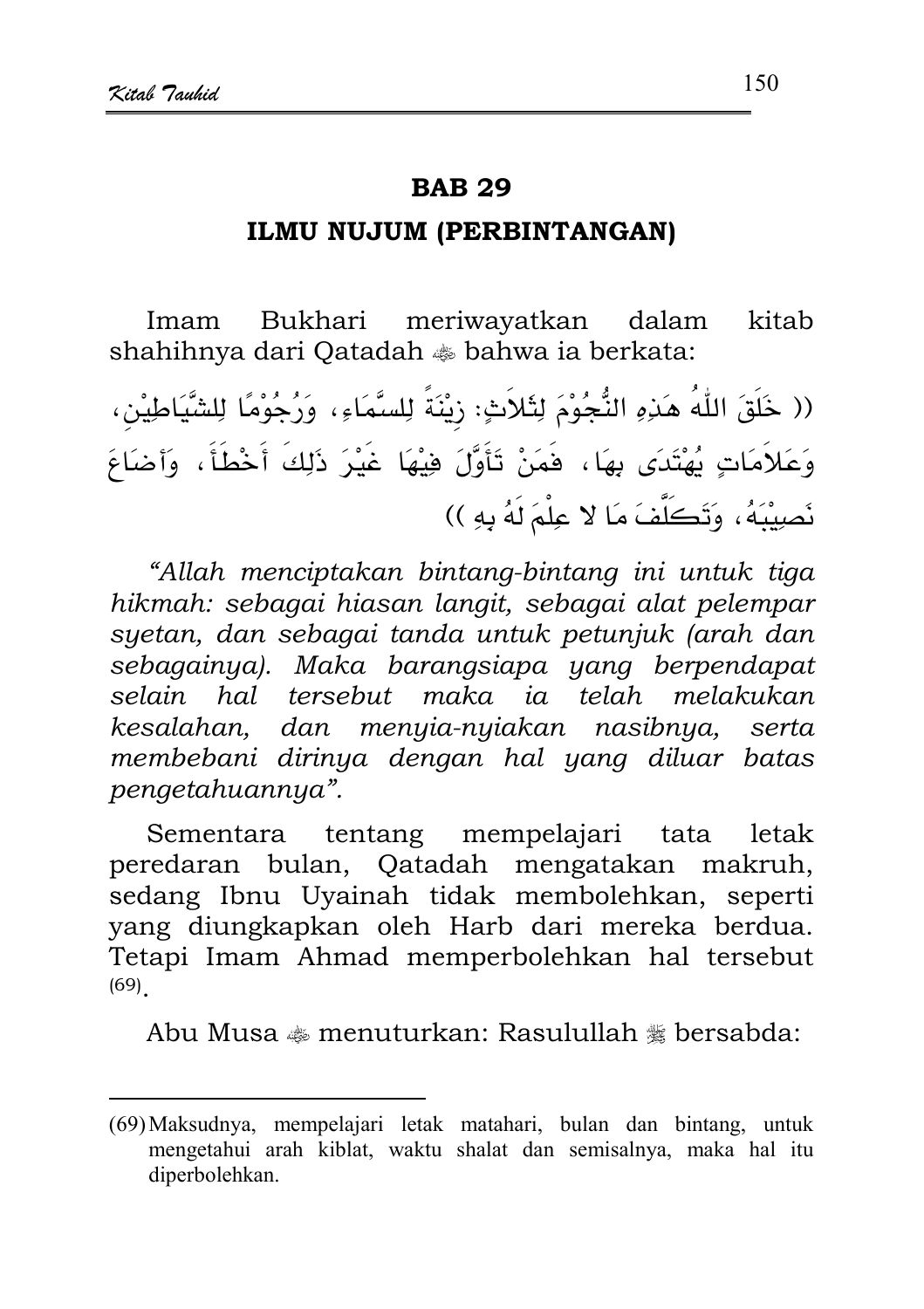"Tiga orang yang tidak akan masuk surga: pecandu khamr (minuman keras), orang yang memutuskan hubungan kekeluargaan,  $d$ an orang yang mempercayai sihir (70)". (HR. Ahmad dan Ibnu Hibban dalam kitab shahihnya).

- 1. Hikmah diciptakannya bintang-bintang.
- 2. Sanggahan terhadap orang yang mempunyai anggapan adanya fungsi lain selain tiga tersebut.
- 3. Adanya perbedaan pendapat dikalangan ulama tentang hukum mempelajari ilmu letak peredaran bulan.
- 4. Ancaman bagi orang yang mempercayai sihir antara jenisnya adalah *(yang* di ilmu perbintangan), meskipun ia mengetahui akan kebatilannya.

<sup>(70)</sup> Mempercayai sihir yang di antara macamnya adalah ilmu nujum (astrologi), sebagaimana yang telah dinyatakan dalam suatu hadits: "barangsiapa yang mempelajari sebagian dari ilmu nujum, maka sesungguhnya dia telah mempelajari sebagian dari ilmu sihir..." lihat bab 25.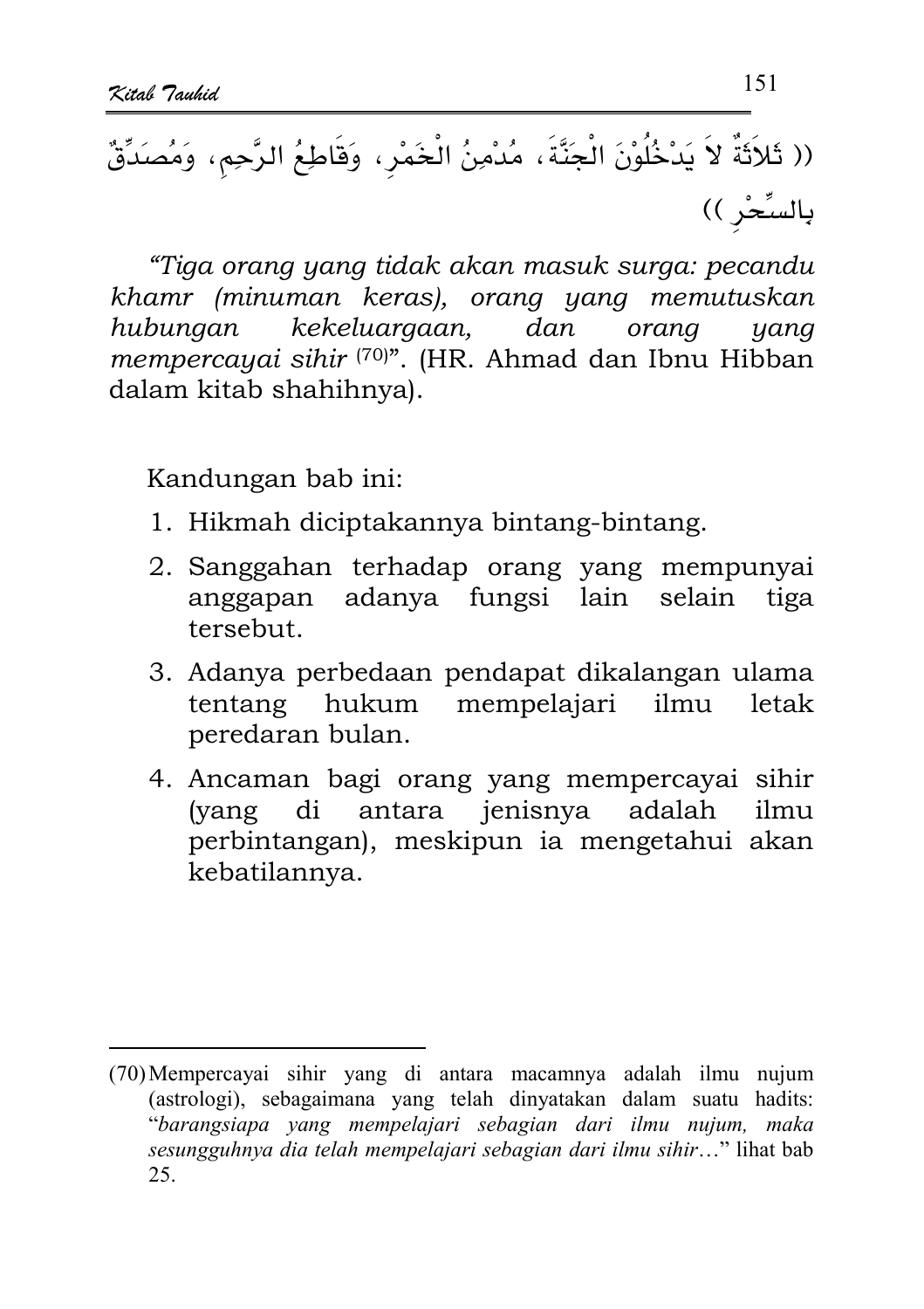#### **BAR 30**

## MENISRATKAN TURUNNYA HUJIAN KEPADA **BINTANG**

Firman Allah .

﴿ وَتَجَعَلُونَ رِزْقَكُمْ أَنَّكُمْ تُكَذِّبُونَ﴾

kalian membalas rizki *(yang* "Dan telah dikaruniakan Allah) kepadamu dengan mengatakan perkataan yang tidak benar." (OS. Al Wagi'ah: 82).

Diriwayatkan dari Abu Malik Al Asy'ari ��� bahwa Rasulullah \* bersabda:

(( أَرْبَعٌ فِيْ أُمَّتِيْ مِنْ أَمْرِ الْجَاهِلِيَّةِ لاَ يَتْرُكَهُنَّ: الفَخْرُ بِالأَحْسَابِ، وَالطَّعْنُ هِيْ الأَنْسَابِ، وَالإسْتِسْقَاءُ بِالنُّجُوْمِ، وَالنِّيَاحَةُ عَلَى الْمَيِّتِ، وَهَالَ: النَّائِحَةُ إِذَا لَمْ تَتُبْ قَبْلَ مَوْتِهَا تُقَامُ يَوْمَ الْقِيَامَةِ وَعَلَيْهَا سِرْيَالٌ مِنْ قَطِرَانِ، وَدِرْعٌ مِنْ جَرَبِ ))

"Empat hal yang terdapat pada umatku yang termasuk perbuatan jahiliyah yang susah untuk ditingaalkan: membangga-banggakan kebesaran leluhurnya, mencela keturunan, mengaitkan turunnya hujan kepada bintang tertentu, dan meratapi orang mati", lalu beliau bersabda: "wanita yang meratapi orang mati bila mati sebelum ia bertubat maka ia akan dibangkitkan pada hari kiamat dan ia dikenakan pakaian yang berlumuran dengan cairan tembaga,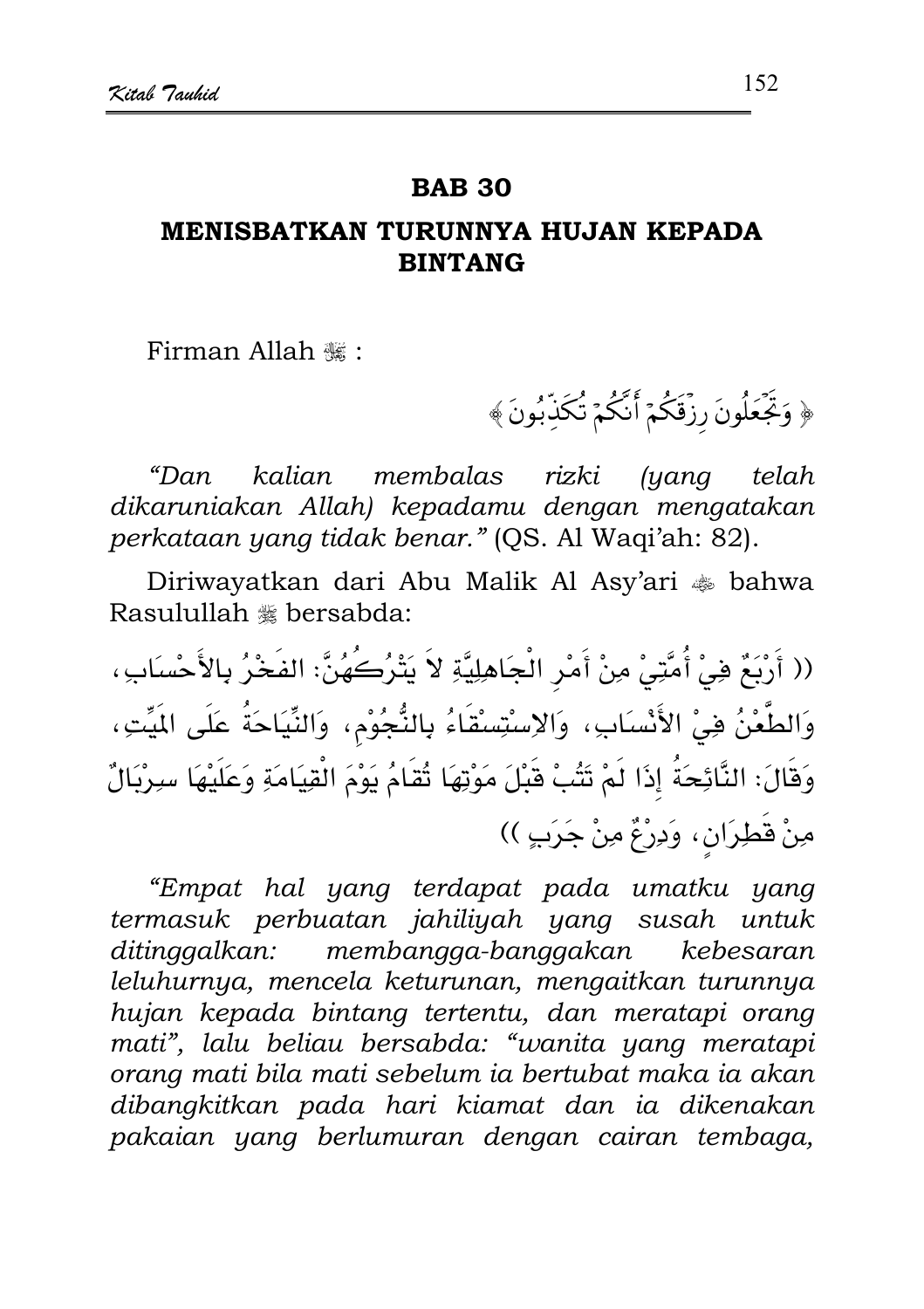serta mantel yang bercampur dengan penyakit gatal." (HR. Muslim).

Imam Bukhari dan Muslim meriwayatkan dari Zaid bin Khalid  $\triangleq$  ia berkata: Rasulullah  $\triangleq$  mengimami kami pada shalat subuh di Hudaibiyah setelah semalaman turun hujan, ketika usai melaksanakan shalat, beliau menghadap kepada jamaah dan bersabda:

(( هَلْ تَدْرُوْنَ مَاذَا قَالَ رَبُّكُمْ؟ قَالُوْا: اللّهُ وَرَسُوْلُهُ أَعْلَمُ، قَالَ: أَصْبُحَ عِبَادِيْ مُؤْمِنٌ بِيْ وَكَافِرٌ ، فَأَمَّا مَنْ قَالَ: مُطِرْنَا بِفَضْلِ اللّهِ وَرَحْمَتِهِ، فَذَلِكَ مُؤْمِنٌ بِيْ كَافِرٌ بِالْكَوْكَبِ، وَأَمَّا مَنْ قَالَ: مُطِرْنَا بِنَوْءِ كَذَا وَكَذَا ، فَذَلِكَ كَافِرٌ بِيْ مُؤْمِنٌ بِالْكَوْكَبِ ))

"Tahukah kalian apakah yang difirmankan oleh Rabb pada kalian? Mereka menjawab: "Allah dan Rasul-Nya yang lebih tahu", lalu beliau bersabda: "Dia berfirman: "pagi ini ada di antara hamba-hambeKu yang beriman dan ada pula yang kafir, adapun orang yang mengatakan: hujan turun berkat karunia dan rahmat Allah, maka ia telah beriman kepada-Ku dan kafir kepada bintang, sedangkan orang yang mengatakan: hujan turun karena bintang ini dan bintang itu, maka ia telah kafir kepada-Ku dan beriman kepada bintang".

Imam Bukhari dan Muslim meriwayatkan hadits dari Ibnu Abbas  $\triangleq$  yang maknanya yang antara lain disebutkan demikian: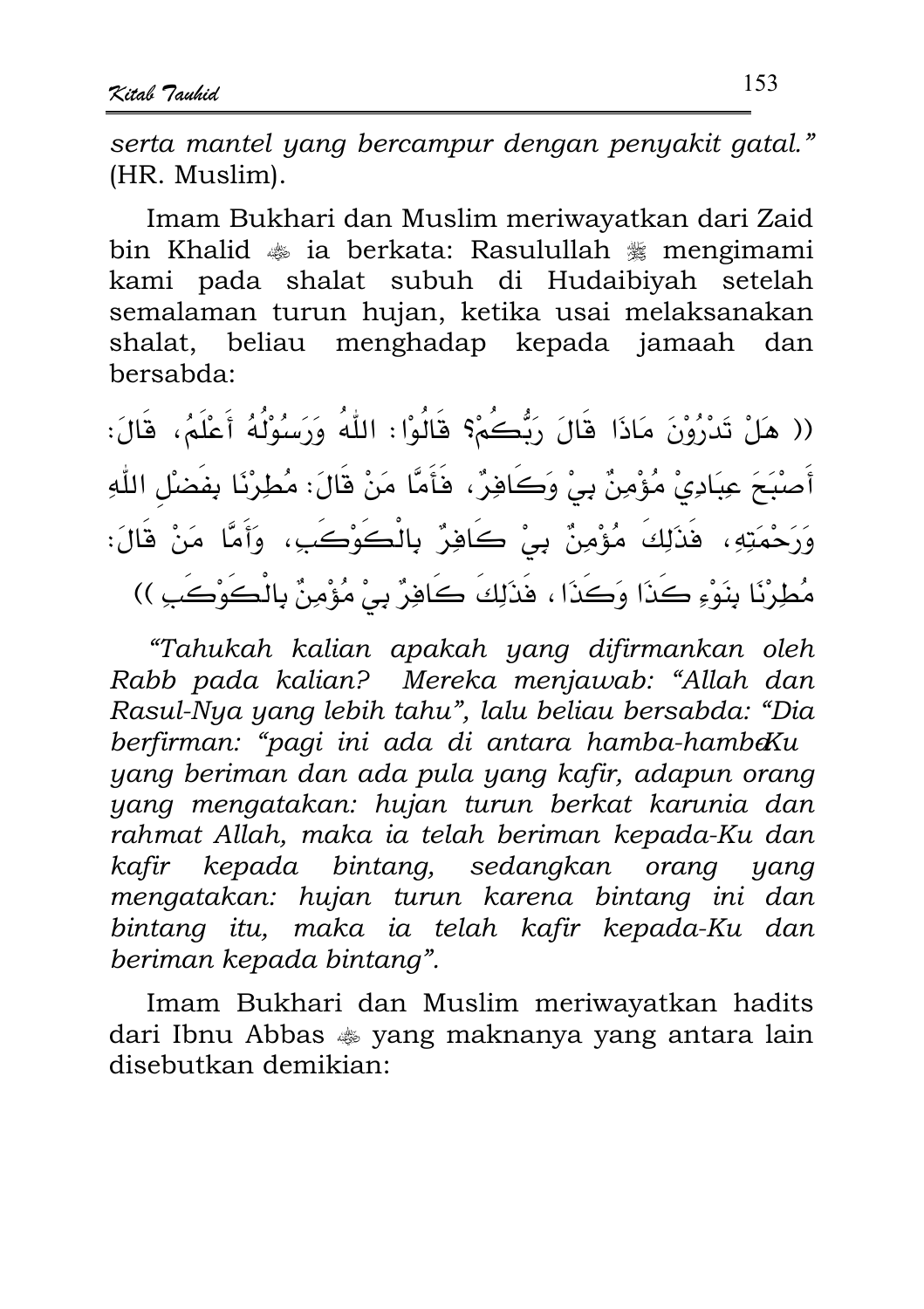"... Ada di antara mereka berkata: 'sungguh, telah benar bintang ini, atau bintang itu', sehingga Allah menurunkan firman-Nya:

$$
\ast \text{ div } \mathcal{E}
$$

"Maka aku bersumpah dengan tempat-tempat peredaran bintang" sampai kepada firman-Nya:" Dan kamu membalas rizki (yang telah dikaruniakan Allah) kepadamu dengan perkataan yang tidak benar" (71).

- 1. Penjelasan tentang maksud ayat dalam surat Al Waqi'ah (72).
- 2. Menyebutkan adanya empat perkara yang termasuk perbuatan jahiliyah.
- 3. Pernyataan bahwa salah satu di antaranya termasuk perbuatan kufur (yaitu menisbatkan turunnya hujan kepada bintang tertentu).
- 4. Kufur itu ada yang tidak mengeluarkan seseorang dari Islam.

 $(71)$  Surat Al Waqi'ah, ayat  $75 - 82$ 

<sup>(72)</sup> Dalam ayat ini Allah mencela orang-orang musyrik atas kekafiran mereka terhadap ni'mat yang dikaruniakan Allah dengan menisbatkan turunnya hujan kepada bintang; dan Allah menyatakan bahwa perkatan ini dusta dan tidak benar, karena turunnya hujan adalah karunia dan rahmat dari-Nya semata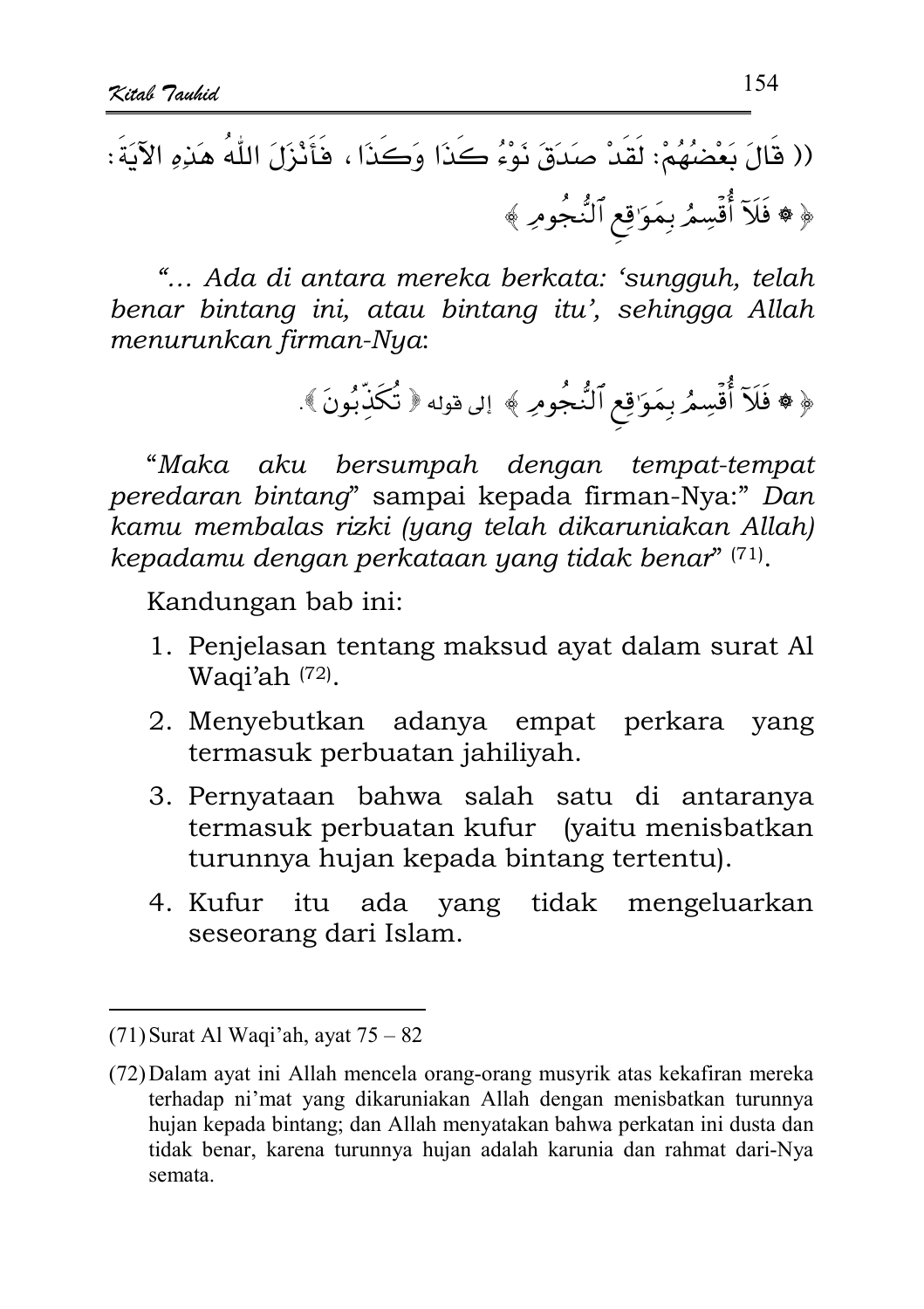- 5. Di antara dalilnya adalah firman Allah yang disabdakan oleh Nabi dalam hadits qudsinya: "Pagi ini, di antara hamba-hambeKu ada yang beriman kepada-Ku dan ada pula yang kafir ..." disebabkan turunnya ni'mat hujan.
- 6. Perlu pemahaman yang mendalam tentang iman dalam kasus tersebut.
- 7. Begitu juga tentang kufur dalam kasus tersebut.
- 8. Di antara pengertian kufur, adalah ucapan salah seorang dari mereka: "sungguh telah benar bintang ini atau bintang itu."
- 9. Metode pengajaran kepada orang yang tidak mengerti masalah dengan melontarkan suatu pertanyaan, seperti sabda beliau: "tahukah kalian apa yang difirmankan oleh Rabb kepada kalian?
- Ancaman bagi wanita yang meratapi  $10<sub>1</sub>$ orang mati.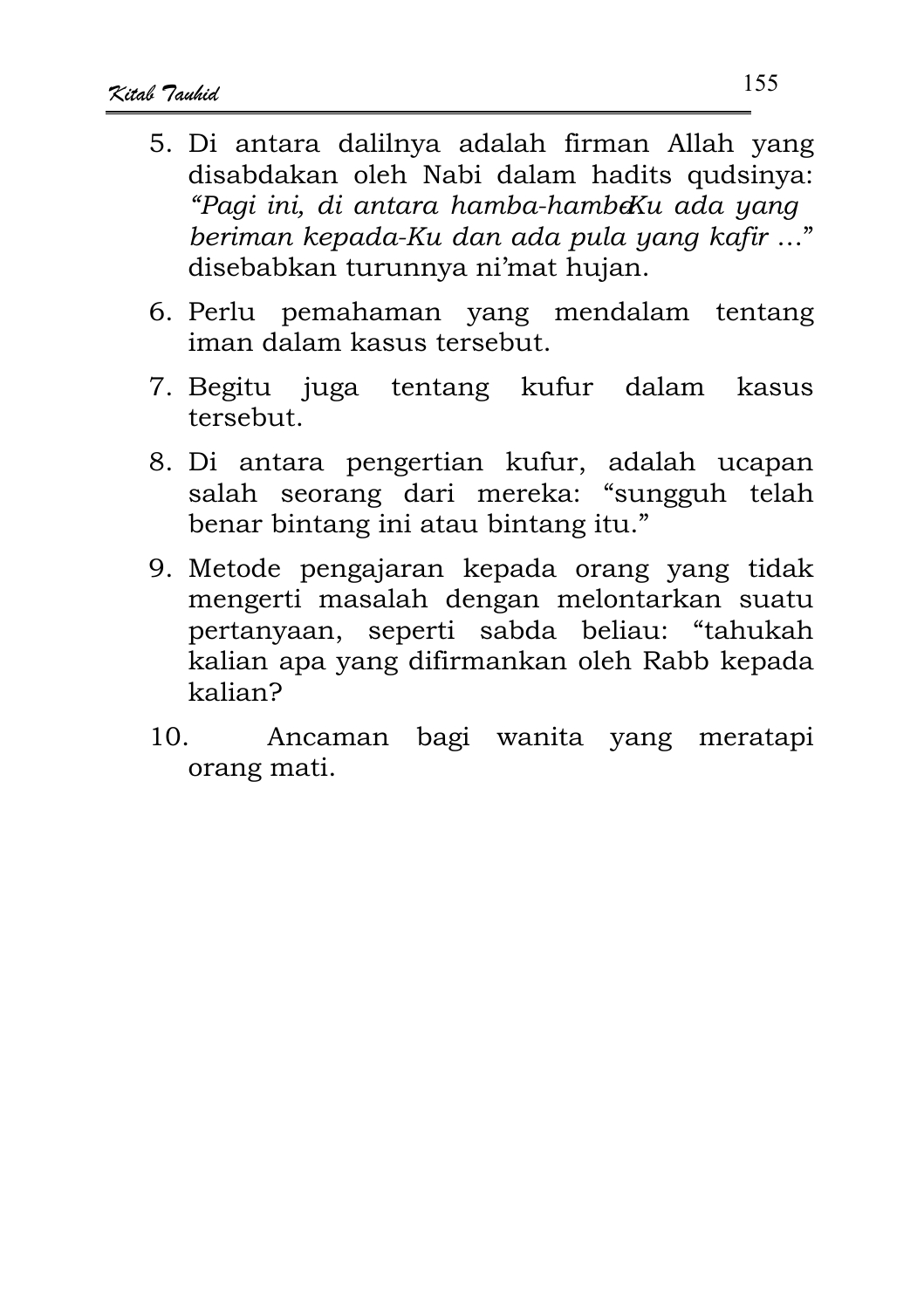#### **ICINTA KEPADA ALLAHI**

Firman Allah , "

﴿ وَمِنَ ٱلنَّاسِ مَن يَتَّخِذُ مِن دُونِ ٱللَّهِ أَندَادًا كُجُبُونَهُمْ كَحُبِّ ٱللَّهِ ۗ وَٱلَّذينَ ءَامَنُوٓاْ أَشَدُّ حُبًّا لِّلَّهُ ﴾

"Dan di antara manusia ada orang-orang yang mengangkat tandingan-tandingan selain Allah, mereka mencintai-Nya sebagaimana mencintai Allah, adapun orang-orang yang beriman sangat cinta kepada Allah." (QS. Al Baqarah: 165).

﴿ قُلْ إِن كَانَ ءَابَاَؤُكُمْ وَأَبْنَاَؤُكُمْ وَإِخْوَانُكُمْ وَأَزْوَاجُكُمْ وَعَشِيرَتُكُمْ وَأَمْوَالُ ٱقۡتَرۡفَتُمُوهَا وَنِجۡدَرُّهُ خَٓشَوۡنَ كَسَادَهَا وَمَسَلِكِنُ تَرۡضَوۡنَهَآ أَحَبَّ إِلَيۡكُم مِّن ۖ ٱللَّهِ وَرَسُولِهِۦ وَجِهَادٍ فِي سَبِيلهِۦ فَتَرَبَّصُواْ حَتَّىٰ يَأۡنَىَ ٱللَّهُ بِأَمۡرِهِۦ ۗ ﴾

"Katakanlah: "jika babak-bapak, anak-anak, saudara-saudara, istri-istri, keluarga, harta kekayaan yang kamu usahakan, perniagaan yang kamu khawatirkan kerugiannya, dan rumah-rumah tinggal yang kamu sukai; itu lebih kamu cintai daripada Allah dan Rasul-Nya, dan daripada berjihad di jalan-Nya, maka tunggulah sampai Allah mendatangkan keputusan-Nya." (OS. At taubah: 24).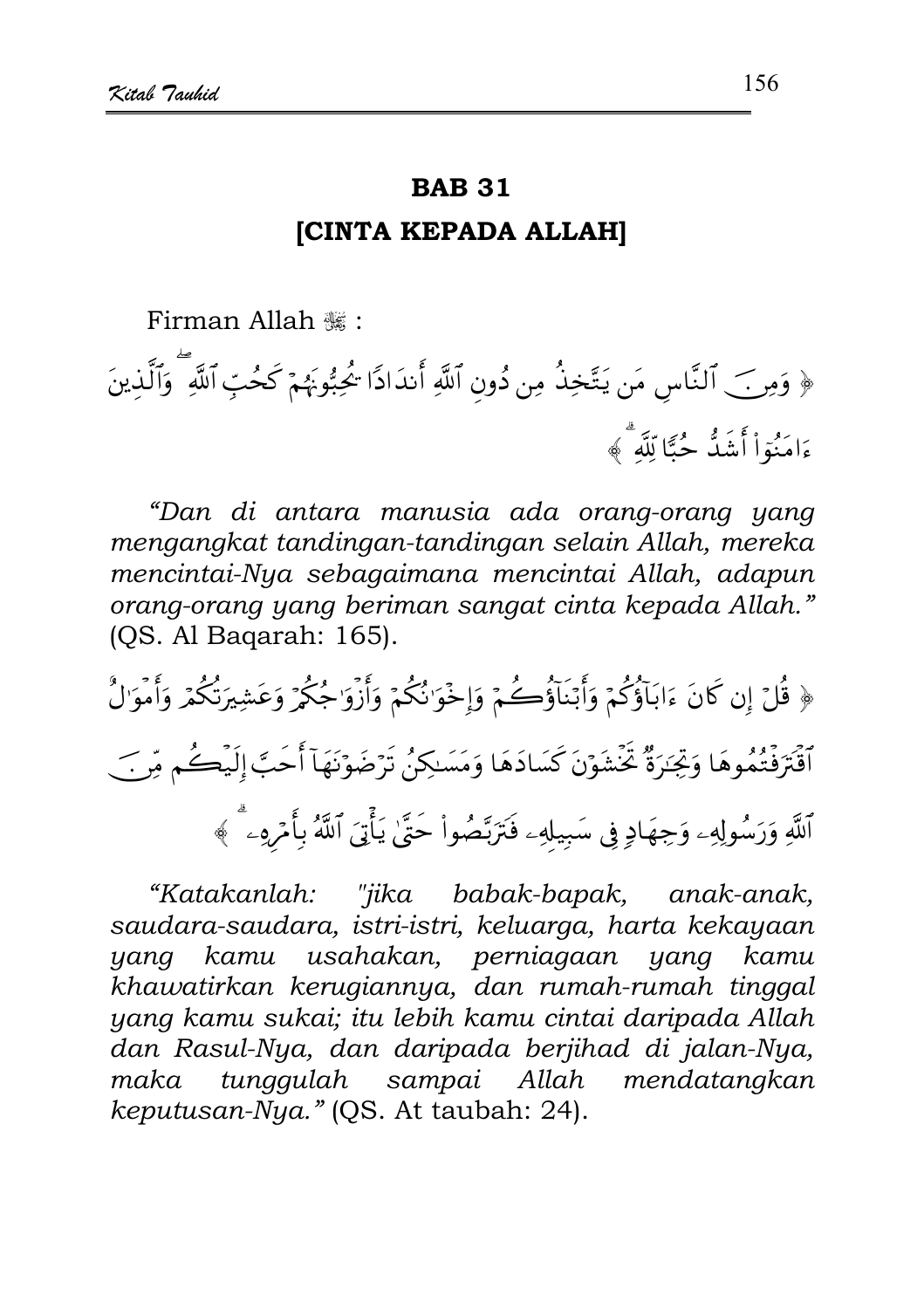Imam Bukhari dan Muslim meriwayatkan dari Anas  $\triangleq$  bahwa Rasulullah  $\triangleq$  bersabda:

(( لاَ يُؤْمِنُ أَحَدُكُمْ حَتَّى أَكُوْنَ أَحَبَّ إلَيْهِ مِنْ وَلَدِهِ وَوَالِدِهِ وَالنَّاس أَحْمَعِيْنَ ))

"Tidak sempurna iman seseorang di antara kalian sehingga aku lebih dicintainya daripada anaknya, orang tuanya, dan manusia seluruhnya".

Juga diriwayatkan oleh Imam Bukhari dan Muslim dari Anas \* Rasulullah \* bersabda:

(( ثَلاَثٌ مَنْ كُنَّ فِيْهِ وَجَدَ بِهِنَّ حَلاَوَةَ الإِيْمَانِ: أَنْ يَكُوْنَ اللّٰهُ وَرَسُوْلُهُ أَحَبَّ إِلَيْهِ مِمَّا سِوَاهُمَا ، وَأَنْ يُحِبَّ الْمَرْءَ لاَ يُحِبُّهُ إلاَّ لِلَّهِ ، وَأَنْ يَكْرَهَ أَنْ يَعُوْدَ فِيْ الْكَفْرِ بَعْدَ أَنْ أَنْقَذَهُ اللَّهُ مِنْهُ كَمَا يَكْرَهُ أَنْ يُقْدَفَ فِي النَّارِ )) وِيخ رواية: (( لاَ يَجِدُ أَحَدٌ حَلاَوَةَ الإِيْمَانِ حَتَّى ... الي آخره ))

"Ada tiga perkara, barangsiapa terdapat di dalam dirinya ketiga perkara itu, maka ia pasti mendapatkan manisnya iman, yaitu: Allah dan Rasul-Nya lebih ia cintai dari pada yang lain, mencintai seseorang tiada lain hanya karena Allah, benci (tidak mau kembali) kepada kekafiran setelah ia diselamatkan oleh Allah darinya, sebagaimana ia benci kalau dicampakkan kedalam api".

Dan disebutkan dalam riwayat lain: "Seseorang tidak akan merasakan manisnya iman, sebelum  $r$ dst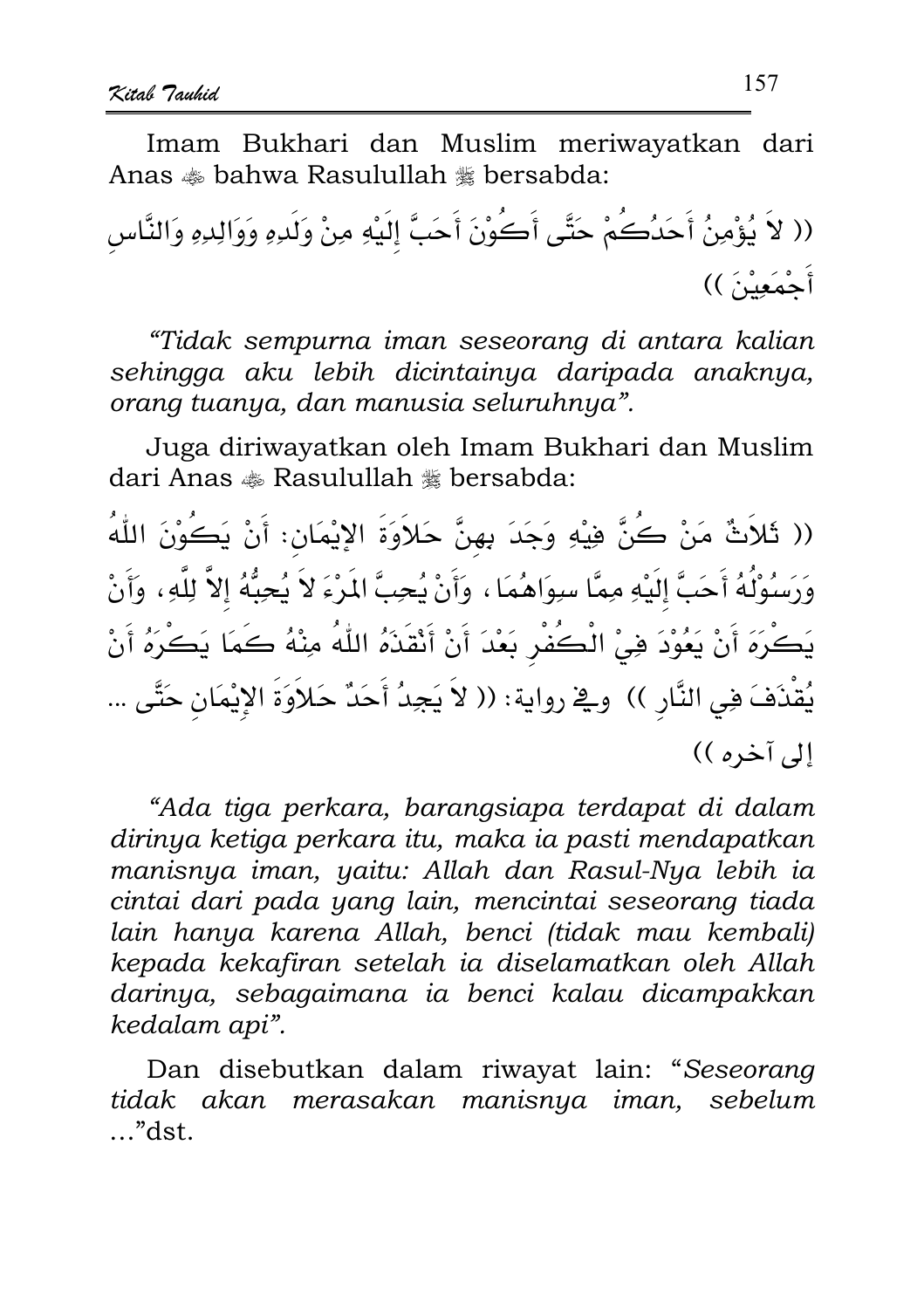Ibnu Jarir meriwayatkan dari Ibnu Abbas ... hahwa ia berkata:

(( مَنْ أَحَبَّ فِي اللّٰهِ، وَأَبْغَضَ فِيْ اللّٰهِ، وَوَالَى فِي اللّٰهِ، وَعَادَى فِيْ اللَّهِ، فَإِنَّمَا ثُنَالُ وِلاَيَةَ اللَّهِ بِذَلِكَ، وَلَنْ يَجِدَ عَبْدٌ طَعْمَ الإِيْمَانِ وَإِنْ كَثْرَتْ صَلاَتُهُ وَصَوْمُهُ حَتَّى يَكُوْنَ كَذَلِكَ، وَقَدْ صَارَ عَامَّةُ مُؤَاخَاةِ النَّاسِ عَلَى أَمْرِ الدُّنْيَا ، وَذَلِكَ لاَ يُجْدِى عَلَى أَهْلِهِ شَيْئًا ))

"Barangsiapa yang mencintai seseorang karena Allah, membenci karena Allah, membela karena Allah, memusuhi karena Allah, maka sesungguhnya kecintaan dan pertolongan Allah itu diperolehnya dengan hal-hal tersebut, dan seorang hamba tidak akan bisa menemukan lezatnya iman, meskipun banyak melakukan shalat dan puasa, sehingga ia bersikap demikian. Pada umumnya persahabatan yang dijalin di antara manusia dibangun atas dasar kepentingan dunia, dan itu tidak berguna sedikitpun baginya".

Ibnu Abbas menafsirkan firman Allah ,

﴿ وَتَقَطَّعَتۡ بِهِمُ ٱلۡأَسۡبَابُ﴾ قال: المودة.

... Dan putuslah hubungan di antara mereka." (OS. Al bagarah: 166). Ia mengatakan: vaitu kasih sayang.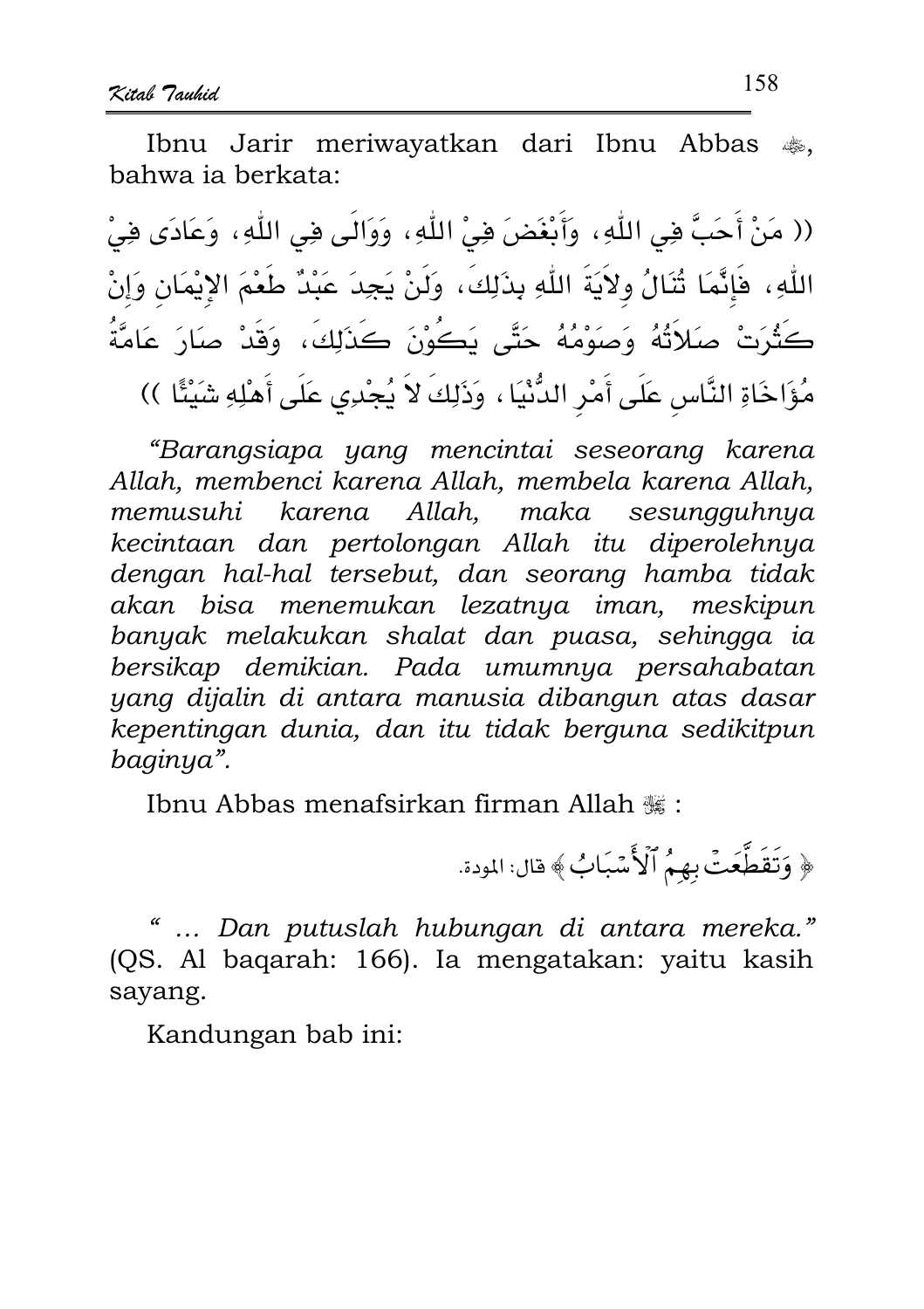- 1. Penielasan tentang avat dalam surat Al Bagarah<sup>(73)</sup>.
- 2. Penjelasan tentang ayat dalam surat At Taubah  $(74)$
- 3. Wajib mencintai Rasulullah ﷺ lebih dari kecintaan terhadap diri-sendiri, keluarga dan harta benda.
- 4. Pernyataan "tidak beriman" bukan berarti keluar dari Islam
- 5. Iman itu memiliki rasa manis, kadang dapat diperoleh seseorang, dan kadangkala tidak.
- 6. Disebutkan empat sikap yang merupakan svarat mutlak untuk memperoleh kecintaan Allah. Dan seseorang tidak akan menemukan kelezatan iman kecuali dengan keempat sikap  $itii$
- 7. Pemahaman Ibnu Abbas terhadap realita, bahwa hubungan persahabatan antar sesama manusia pada umumnya dijalin atas dasar kepentingan duniawi.
- 8. Penjelasan tentang firman Allah: "... Dan terputuslah segala hubungan antara mereka sama sekali.  $(75)$ "

<sup>(73)</sup> Ayat ini menunjukkan bahwa barangsiapa yang mempertuhankan selain Allah dengan mencintainya seperti mencintai Allah, maka dia adalah musyrik.

<sup>(74)</sup> Ayat ini menunjukkan bahwa cinta kepada Allah dan cinta kepada yang dicintai Allah wajib didahulukan di atas segala-galanya.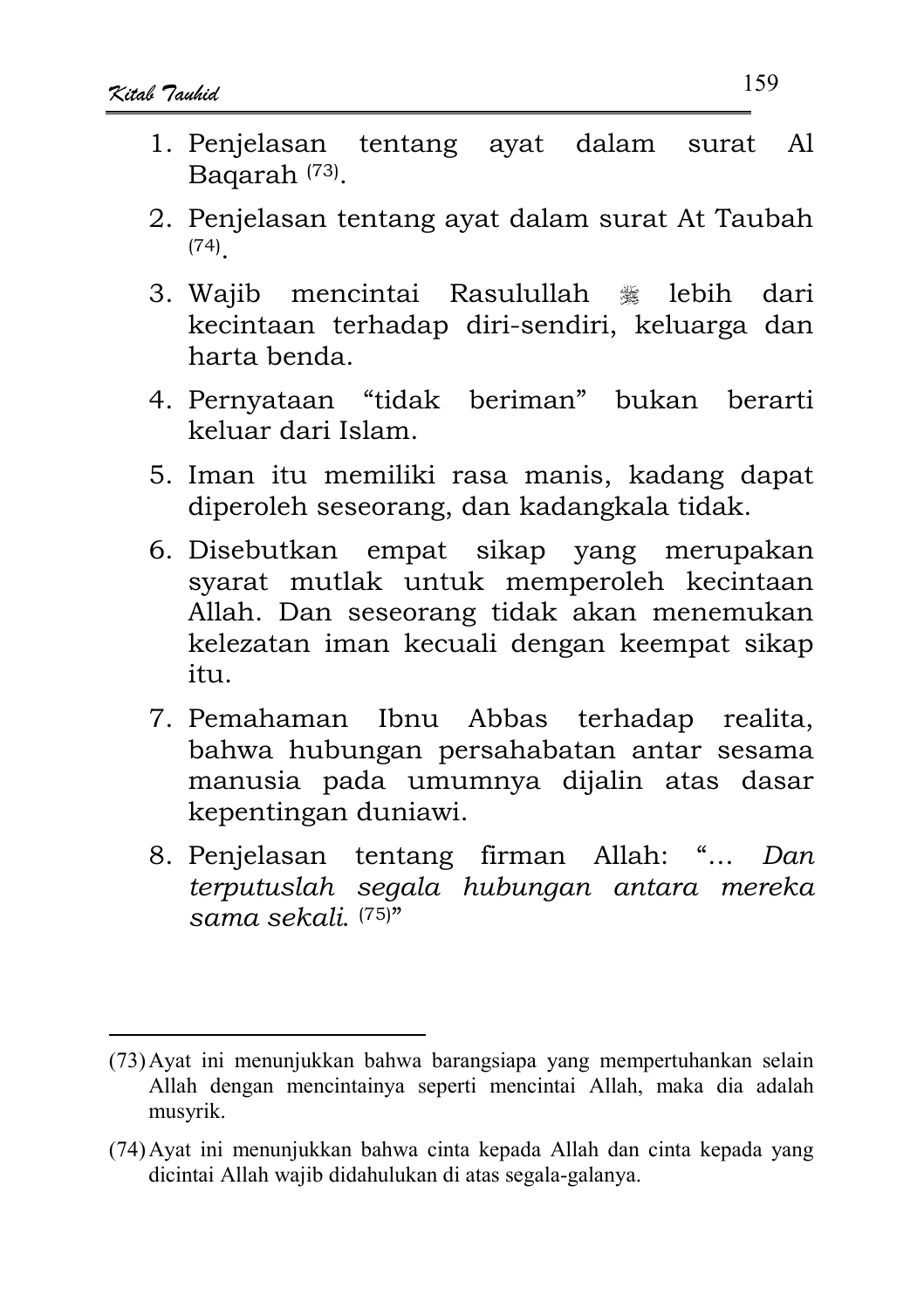- 9 Disebutkan bahwa di antara orang-orang musvrik ada vang mencintai Allah dengan kecintaan yang sangat besar.
- terhadap  $10.$ Ancaman seseorang yang mencintai kedelapan perkara diatas Jorang tua, anak-anak, paman, keluarga, istri, harta kekavaan, tempat tinggal dan perniagaan] lebih dari cintanya terhadap agamanya.
- Mempertuhankan selain Allah dengan  $11.$ mencintainya sebagaimana mencintai Allah adalah syirik akbar.

<sup>(75)</sup> Ayat ini menunjukkan bahwa kecintaan dan kasih sayang yang telah dibina orang-orang musyrik di dunia akan terputus sama sekali ketika di akhirat, dan masing-masing dari mereka akan melepaskan diri darinya.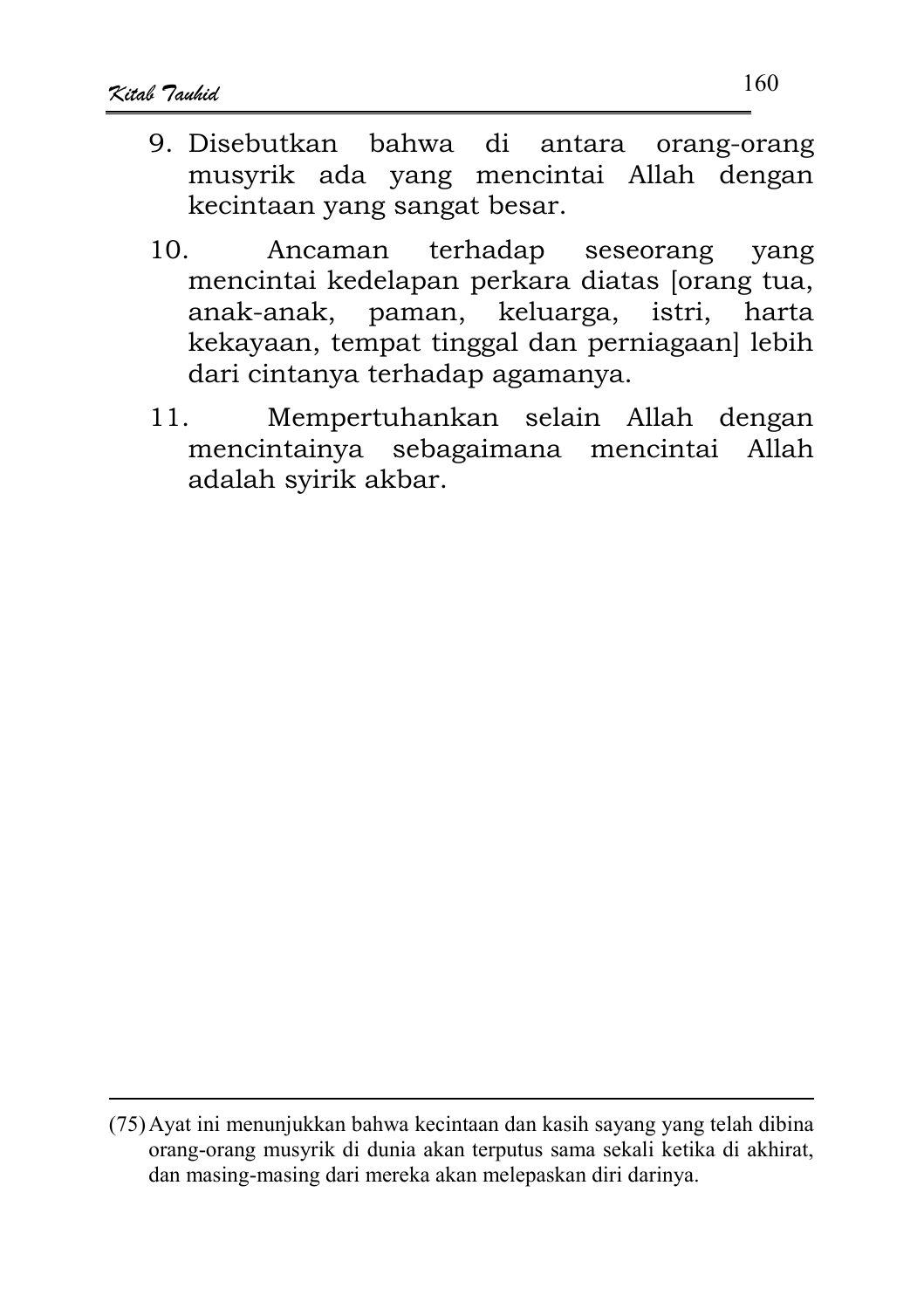#### **ITAKUT KEPADA ALLAHI**

Firman Allah , "

﴿ إِنَّمَا ذَٰزِلَكُمُ ٱلشَّيطَىٰنُ خُنَوْفُ أَوۡلِيَآءَهُۥ فَلَا تَخَافُوهُمۡ وَخَافُون إِن كُنتُم رُّءً منينَ ﴾

"Sesungguhnya mereka itu tiada lain hanyalah syetan yang menakut-nakuti (kamu) dengan kawankawannya (orang-orang musyrik) karena itu janganlah kamu takut kepada mereka, tetapi takutlah kepada-Ku saja, jika kamu benar-benar orang yang beriman." (OS. Ali Imran: 175).

﴿ إِنَّمَا يَعْمُرُ مَسَنجِدَ ٱللَّهِ مَنْ ءَامَرٍ} بِٱللَّهِ وَٱلْيَوْمِرِٱلْأَخِرِ وَأَقَامَ ٱلصَّلَوٰةَ وَءَاتَى ٱلزَّكَوٰةَ وَلَمْ تَخۡشَ إِلَّا ٱللَّهَ ۖ فَعَسَىٰٓ أُوْلَنَبِكَ أَن يَكُونُواْ مِنَ ٱلۡمُهۡتَدِينَ ﴾

"Sesungguhnya yang memakmurkan masjid-masjid Allah hanyalah orang-orang yang beriman kepada Allah dan hari akhir, serta tetap mendirikan shalat, membayar zakat, dan tidak takut (kepada siapapun) selain kepada Allah (saja), maka mereka itulah yang diharapkan termasuk golongan orang-orang yang mendapat petunjuk." (QS. At Taubah: 18).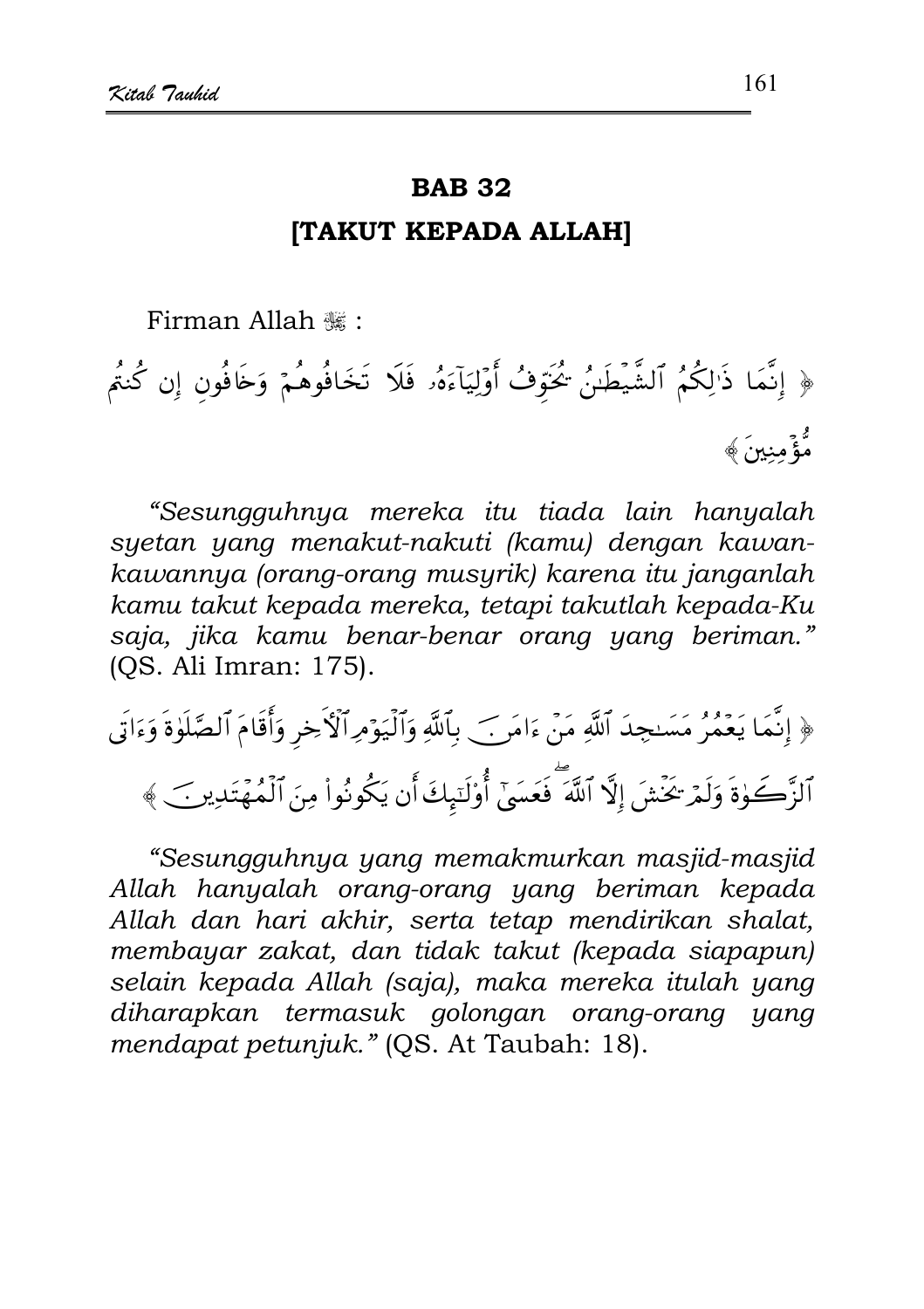﴿ وَمِنَ ٱلنَّاسِ مَن يَقُولُ ءَامَنَّا بِٱللَّهِ فَإِذَآ أُوذِىَ فِى ٱللَّهِ جَعَلَ فِتْنَةَ ٱلنَّاس كَعَذَابِ ٱللَّهِ وَلَبِن جَآءَ نَصۡرٌ مِّن رَّبِّكَ لَيَقُولُنَّ إِنَّا كُنَّا مَعَكُمۡ ۚ أَوَلَيۡسَ ٱللَّهُ بأَعْلَمَ بِمَا فِي صُدُورِ ٱلْعَلَمِينَ ﴾

"Dan di antara manusia ada yang berkata: "kami beriman kepada Allah, tetapi apabila ia mendapat yang menyakitkan karena (imannya perlakuan kepada) Allah, ia menganggap fitnah manusia itu sebagai adzab Allah, dan sungguh jika datang pertolongan dari Tuhanmu, mereka pasti akan berkata: "Sesungguhnya kami besertamu" bukankah Allah mengetahui apa yang ada dalam dada semua manusia?" (OS. Al ankabut: 10).

Diriwayatkan dalam hadits marfu' dari Abu Sai'd ... Rasulullah # bersabda:

(( إنَّ مِنْ ضَعْفِ الْيَقِيْنِ أَنْ تُرْضِىَ النَّاسَ بِسَخَطِ اللّٰهِ ، وَأَنْ تَحْمَدُهُمْ عَلَى رِزْق اللّهِ، وَأَنْ تَذُمَّهُمْ عَلَى مَا لَمْ يُؤْتِكَ اللّهُ، إنَّ رِزْقَ اللّهِ لاَ يَجُرُّهُ حَرْصُ حَرِيْصٍ، وَلاَ يَرُدُّهُ كَرَاهِيَةُ كَارِهِ ))

"Sesungguhnya termasuk lemahnya keyakinan adalah jika kamu mencari ridha manusia dengan mendapat kemurkaan Allah, dan memuji mereka atas rizki yang Allah berikan lewat perantaraannya, dan mencela mereka atas dasar sesuatu yang belum diberikan Allah kepadamu melalui mereka, ingat sesungguhnya rizki Allah tidak dapat didatangkan oleh ketamakan orang yang tamak, dan tidak pula dapat digagalkan oleh kebenciannya orang yang membenci"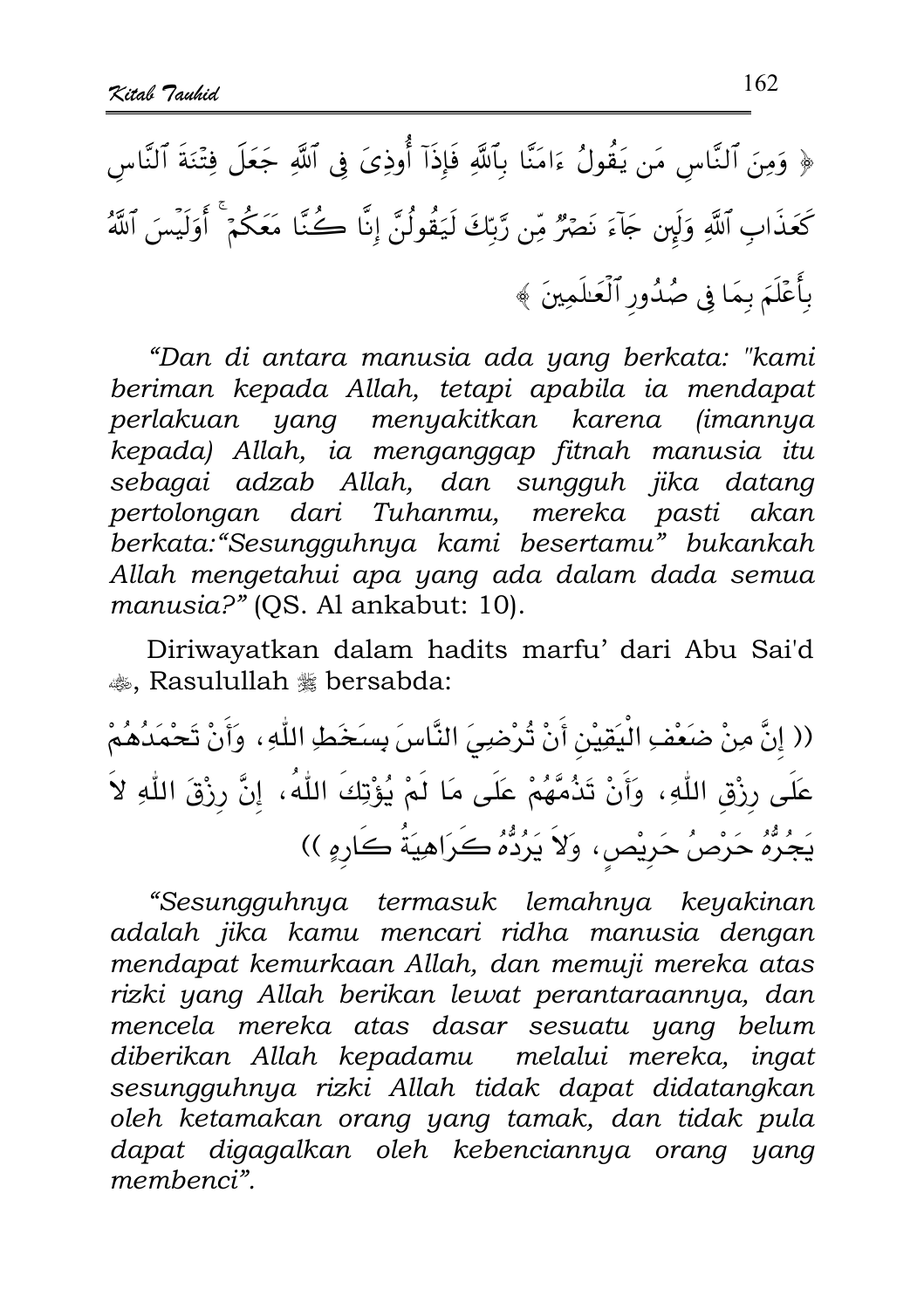Diriwayatkan dari Aisyah, radhiallahuanha, Bahwa Rasulullah \* bersabda:

(( مَن الْتَمَسَ رضَا اللَّهِ بِسَخَطِ النَّاسِ رَضِيَ اللَّهُ عَنْهُ وَأَرْضَى عَنْهُ النَّاسُ، وَمَنِ الْتَمَسَ رضاَ النَّاسِ بِسَخَطِ اللَّهِ سَخِطَ اللَّهُ عَلَيْهِ وَأَسْخَطُ عَلَيْهِ النَّاسُ ))

"Barangsiapa yang mencari Ridha Allah sekalipun berakibat mendapatkan kemarahan manusia, maka akan meridhainya, dan akan menjadikan Allah manusia ridha kepadanya, dan barangsiapa yang mencari ridha manusia dengan melakukan apa yang menimbulkan kemurkaan Allah, maka Allah murka kepadanya, dan akan menjadikan manusia murka pula kepadanya." (HR. Ibnu Hibban dalam kitab shahihnya).

- 1. Penjelasan tentang ayat dalam surat Ali Imran  $(76)$
- 2. Penjelasan tentang ayat dalam surat At Taubah  $(77)$
- 3. Penjelasan tentang ayat dalam surat Al 'Ankabut<sup>(78)</sup>.

<sup>(76)</sup> Ayat ini menunjukkan bahwa khauf (takut) termasuk ibadah yang harus ditujukan kepada Allah semata, dan di antara tanda kesempurnaan iman ialah tiada merasa takut kepada siapapun selain Allah saja.

<sup>(77)</sup> Ayat ini menunjukkan bahwa memurnikan rasa takut kepada Allah adalah wajib, sebagaimana shalat, zakat dan kewajiban lainnya.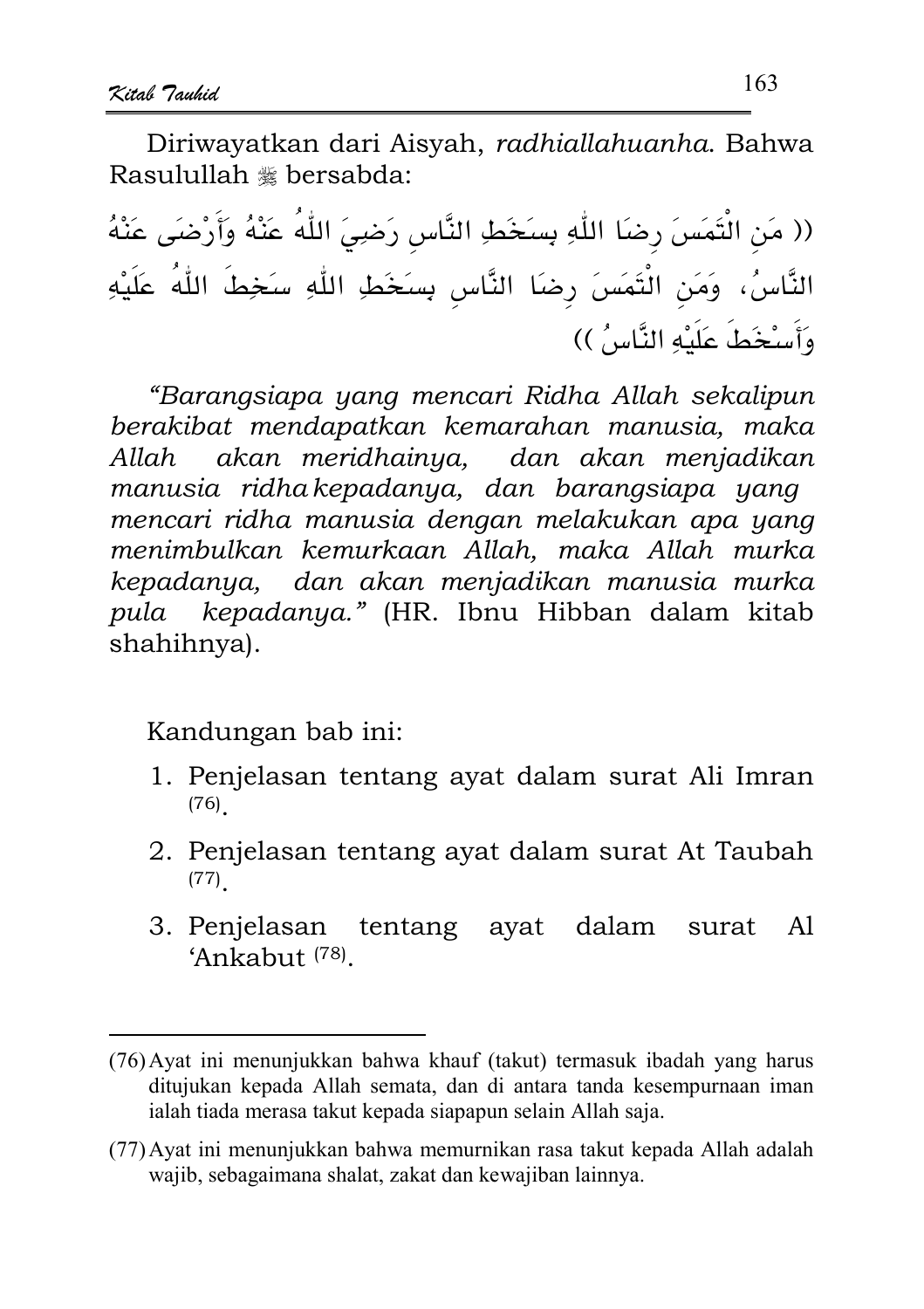- 4. Kevakinan itu bisa menguat dan bisa melemah.
- 5. Tanda-tanda melemahnya keyakinan antara lain tiga perkara yang disebutkan dalam hadits Abu Sai'd & diatas.
- 6. Memurnikan rasa takut hanya kepada Allah adalah termasuk kewajiban.
- 7. Adanya pahala bagi orang yang melakukannya.
- 8. Adanya bagi ancaman orang yang meninggalkannya.

<sup>(78)</sup> Ayat ini menunjukkan bahwa merasa takut akan perlakuan buruk dan menyakitkan dari manusia dikarenakan iman kepada Allah adalah termasuk takut kepada selain Allah; dan menunjukkan pula kewajiban bersabar dalam berpegang teguh dengan jalan Allah.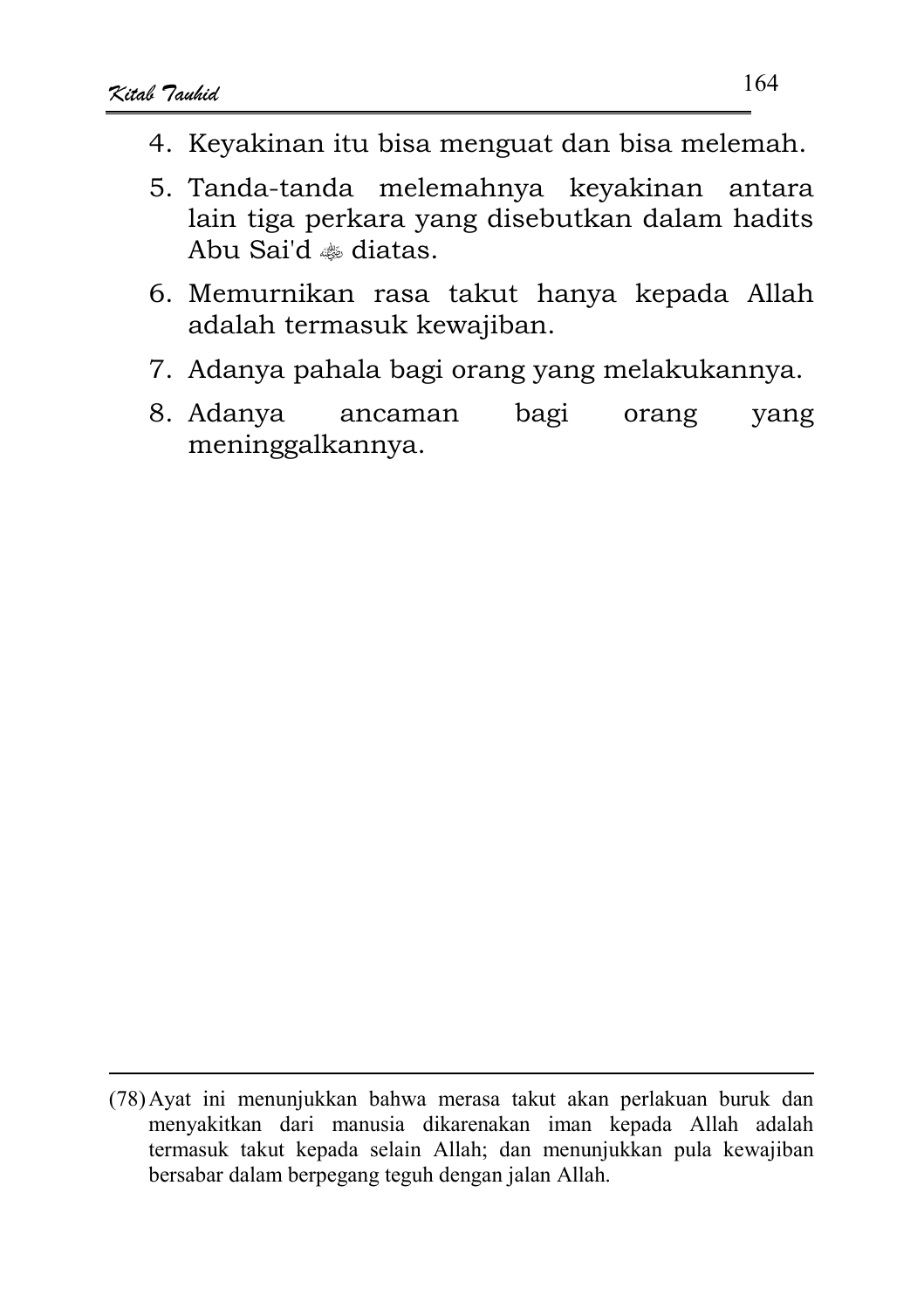#### **BAB 33**

#### **ITAWAKKAL KEPADA ALLAHI**

Firman Allah .:

﴿ وَعَلَى ٱللَّهِ فَتَوَكَّلُوٓا۟ إِن كُنتُم مُّؤۡمِنِينَ﴾

"Dan hanya kepada Allah hendaklah kamu bertawakkal, jika kamu benar-benar orang yang beriman." (OS. Al Maidah: 23).

﴿ إِنَّمَا ٱلْمُؤْمِنُونَ ٱلَّذِينَ إِذَا ذُكِرَ ٱللَّهُ وَجِلَتۡ قُلُوبُهُمۡ وَإِذَا تُلِيَتۡ عَلَيۡهِمۡ ءَايَنتُهُۥ زَادَتْهُمْ إِيمَنْنَا وَعَلَىٰ رَبّهمْ يَتَوَكَّلُونَ ﴾

"Sesungguhnya orang-orang yang beriman (dengan sempurna) itu adalah mereka yang apabila disebut nama Allah gemetarlah hati mereka, dan apabila dibacakan ayat-ayat-Nya bertambahlah iman mereka karenanya, serta hanya kepada Rabbnya mereka bertawakkal." (OS. Al Anfal: 2).

﴿ يَتَأَيُّهَا ٱلنَّبِيُّ حَسَّبُكَ ٱللَّهُ وَمَنِ ٱتَّبَعَكَ مِنَ ٱلْمُؤْمِنِينَ ﴾

"Wahai Nabi, cukuplah Allah (menjadi pelindung) bagimu, dan bagi orang-orang mu'min yang mengikutimu." (OS. Al Anfal: 64).

﴿ وَمَن يَتَوَكَّلْ عَلَى ٱللَّهَ فَهُوَ حَسْبُهُرَ ﴾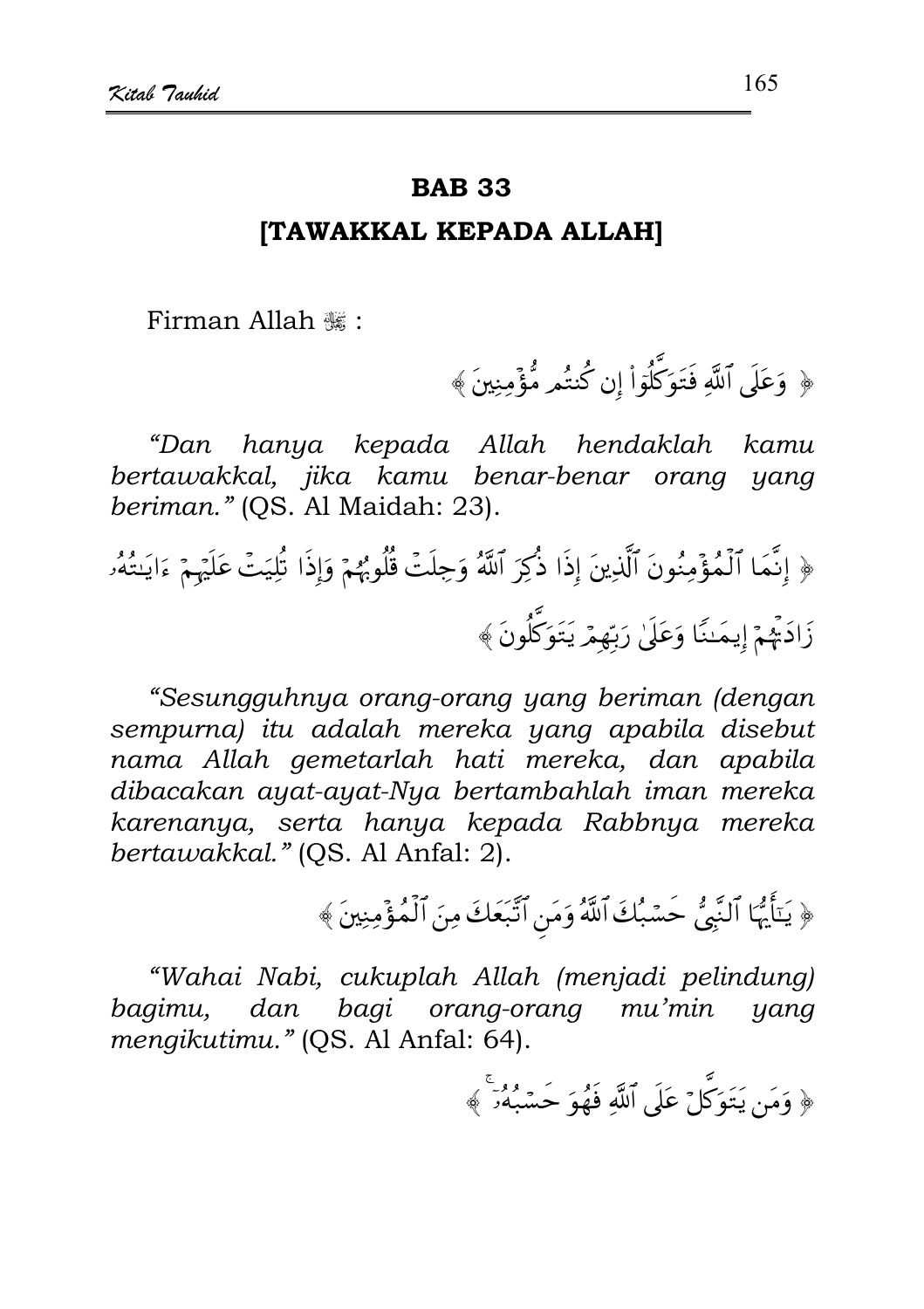"Dan barangsiapa yang bertawakkal kepada Allah, niscaya Allah akan mencukupkan (keperluan)nya."  $(OS. At thalaq: 3).$ 

﴿ حَسْبُنَا ٱللَّهُ وَنِعْمَ ٱلْوَكِيلُ﴾

"Cukuplah Allah bagi kami, dan Allah adalah sebaik-baik pelindung." (OS. Ali Imran: 173).

Kalimat ini diucapkan oleh Nabi Ibrahim ﷺ saat beliau dicampakkan ke dalam kobaran api, dan diucapkan pula oleh Nabi Muhammad di saat ada vang berkata kepada beliau: "Sesungguhnya orangorang Quraisy telah mengumpulkan pasukan untuk menyerang kamu, karena itu takutlah kepada mereka, tetapi perkataan itu malah menambah keimanan beliau." (QS. Ali Imran: 173).

- 1. Tawakkal itu termasuk kewajiban.
- 2. Tawakkal itu termasuk syarat-syarat iman.
- 3. Penjelasan tentang ayat dalam surat Al Anfal  $(79)$
- 4. Penjelasan tentang ayat dalam akhir surat Al Anfal $(80)$

 $\binom{79}{7}$ ) Avat ini menunjukkan bahwa tawakkal kepada Allah merupakan sifat orang-orang yang beriman kepada Allah; dan menunjukkan bahwa iman dapat bertambah dan dapat pula berkurang.

<sup>(80)</sup> Dalam ayat ini Allah memerintahkan kepada Nabi dan orang-orang beriman yang mengikutinya supaya bertawakkal kepada Allah, karena Allah lah yang akan mencukupi keperluan mereka.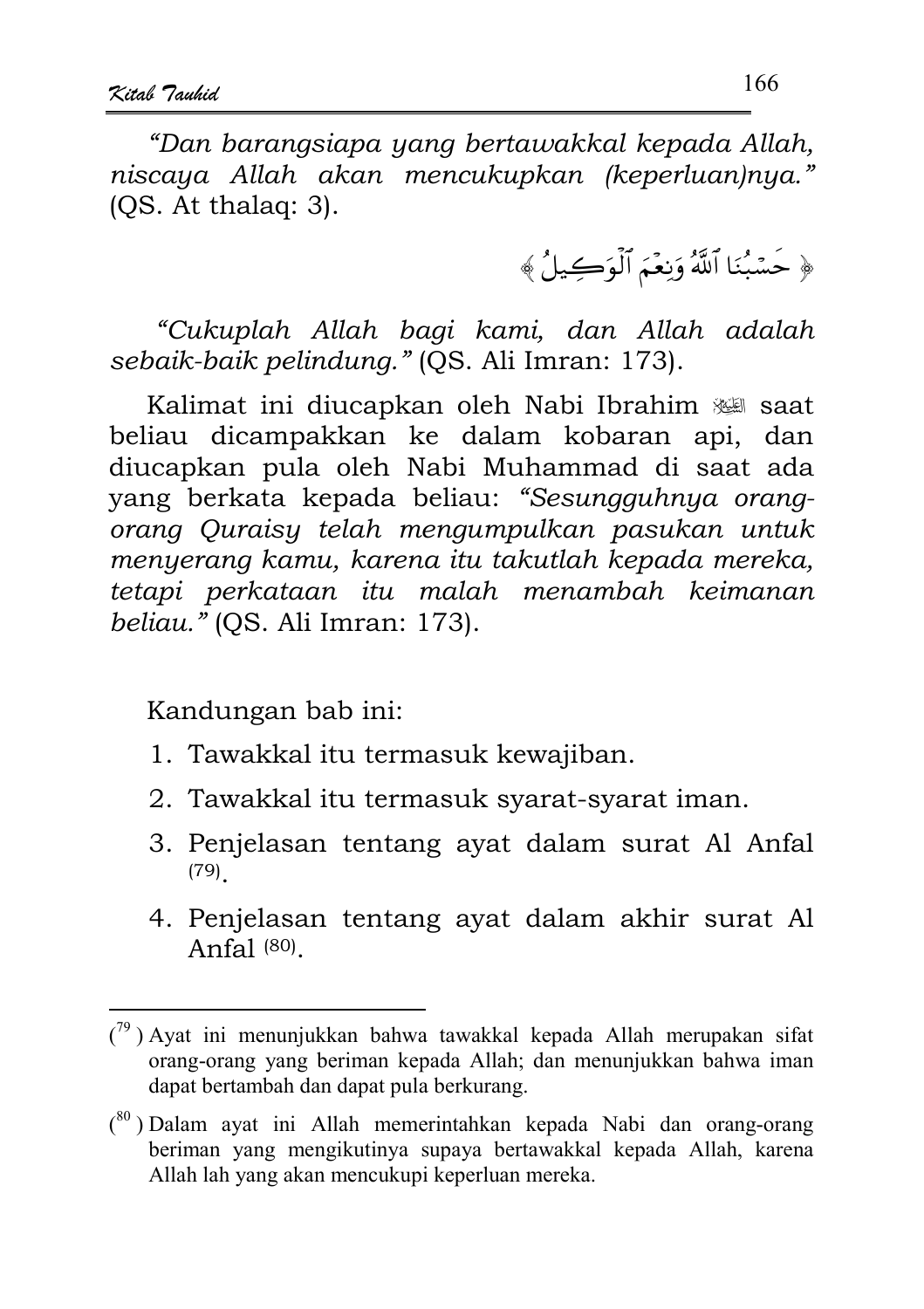- 5. Penjelasan tentang ayat dalam surat At-Thalaq  $(81)$
- 6. Kalimat:

﴿ حَسْبُنَا ٱللَّهُ وَنِعْمَ ٱلْوَكِيلُ﴾

mempunyai kedudukan yang sangat penting, karena telah diucapkan oleh Nabi Ibrahim sal dan Nabi Muhammad § ketika dalam situasi yang sulit sekali.

 $(81)$  Ayat ini menunjukkan kewajiban bertawakkal kepada Allah dan pahala bagi orang yang melakukannya.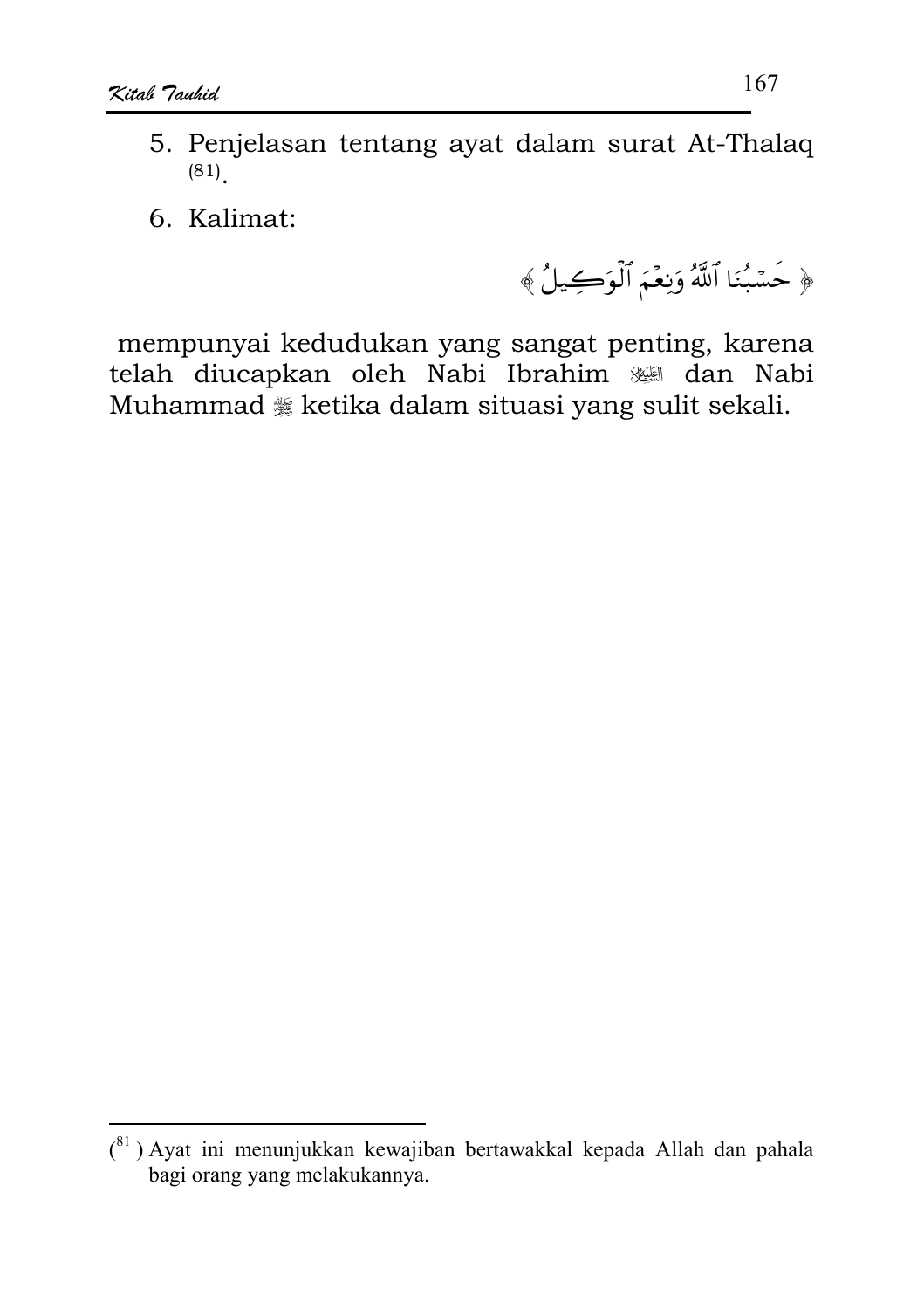### MERASA AMAN DARI SIKSA ALLAH DAN BERPUTUS ASA DARI RAHMAT-NYA

Firman Allah .

﴿ أَفَأُمِنُواْ مَكِّرَ ٱللَّهِ ۚ فَلَا يَأْمَنُ مَكِّرَ ٱللَّهِ إِلَّا ٱلْقَوْمُ ٱلْخَسِرُونَ ﴾

"Maka apakah mereka merasa aman dari azab Allah (yang tiada terduga-duga) tiada yang merasa aman dari azab Allah kecuali orang-orang yang merugi." (QS. Al A'raf: 99).

﴿ قَالَ وَمَن يَقْنَطُ مِن رَّحْمَةِ رَبِّهِۦٓ إِلَّا ٱلضَّالُّونَ ﴾

"Dan tiada yang berputus asa dari rahmat Rabnya kecuali orang-orang yang sesat." (QS. Al Hijr: 56).

Diriwayatkan dari Ibnu Abbas <a></a> bahwa Rasulullah & ketika ditanya tentang dosa-dosa besar, beliau menjawab:

(( الشِّرْكُ بِاللّٰهِ، ۖ وَالْيَأْسُ مِنْ رَوْحِ اللّٰهِ، ۖ وَالأَمْنُ مِنْ مَكْرِ اللّٰهِ))

"Yaitu: syirik kepada Allah, berputus asa dari rahmat Allah, dan merasa aman dari makar Allah".

Abdurrazzag meriwayatkan dari Ibnu Mas'ud  $\clubsuit$ , ia herkata:

(( أَكْبَرُ الْكَبَائِرِ: الإشْرَاكُ بِاللَّهِ، وَالأَمْنُ مِنْ مَكْرِ اللَّهِ، وَالْقُنُوْطُ مِنْ رَحْمَةِ اللّهِ، وَالْيَأْسُ مِنْ رَوْحِ اللّهِ ))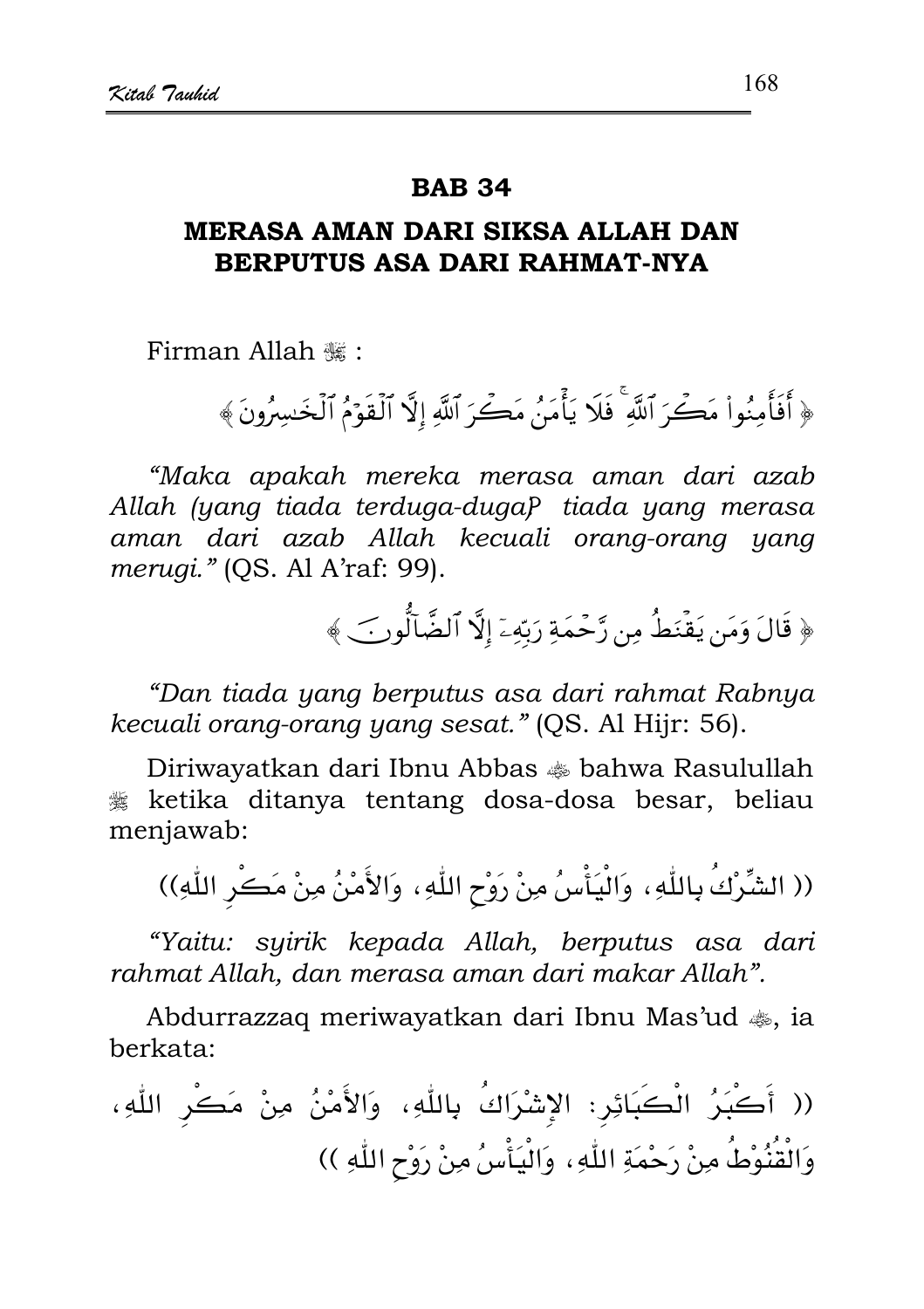yana palina besar "Dosa  $h$ esar  $adalah$ mensekutukan Allah, merasa aman dari siksa Allah, berputus harapan dari rahmat Allah, dan berputus asa dari pertolongan Allah." (HR. Abdur Razzaq).

- 1. Penjelasan tentang avat dalam surat Al A'raf (82).
- 2. Penjelasan tentang ayat dalam surat Al Hijr (83).
- 3. Ancaman yang keras bagi orang yang merasa aman dari siksa Allah.
- 4. Ancaman yang keras bagi orang yang berputus asa dari rahmat Allah.

<sup>(82)</sup> Ayat ini menunjukkan bahwa merasa aman dari siksa adalah dosa besar vang harus dijauhi oleh orang mu'min.

<sup>(83)</sup> Ayat ini menunjukkan bahwa bersikap putus asa dari rahmat Allah termasuk pula dosa besar yang harus dijauhi. Dari kedua ayat ini dapat disimpulkan bahwa seorang mu'min harus memadukan antara dua sikap; harap dan khawatir, harap akan rahmat Allah dan khawatir terhadap siksa-Nya.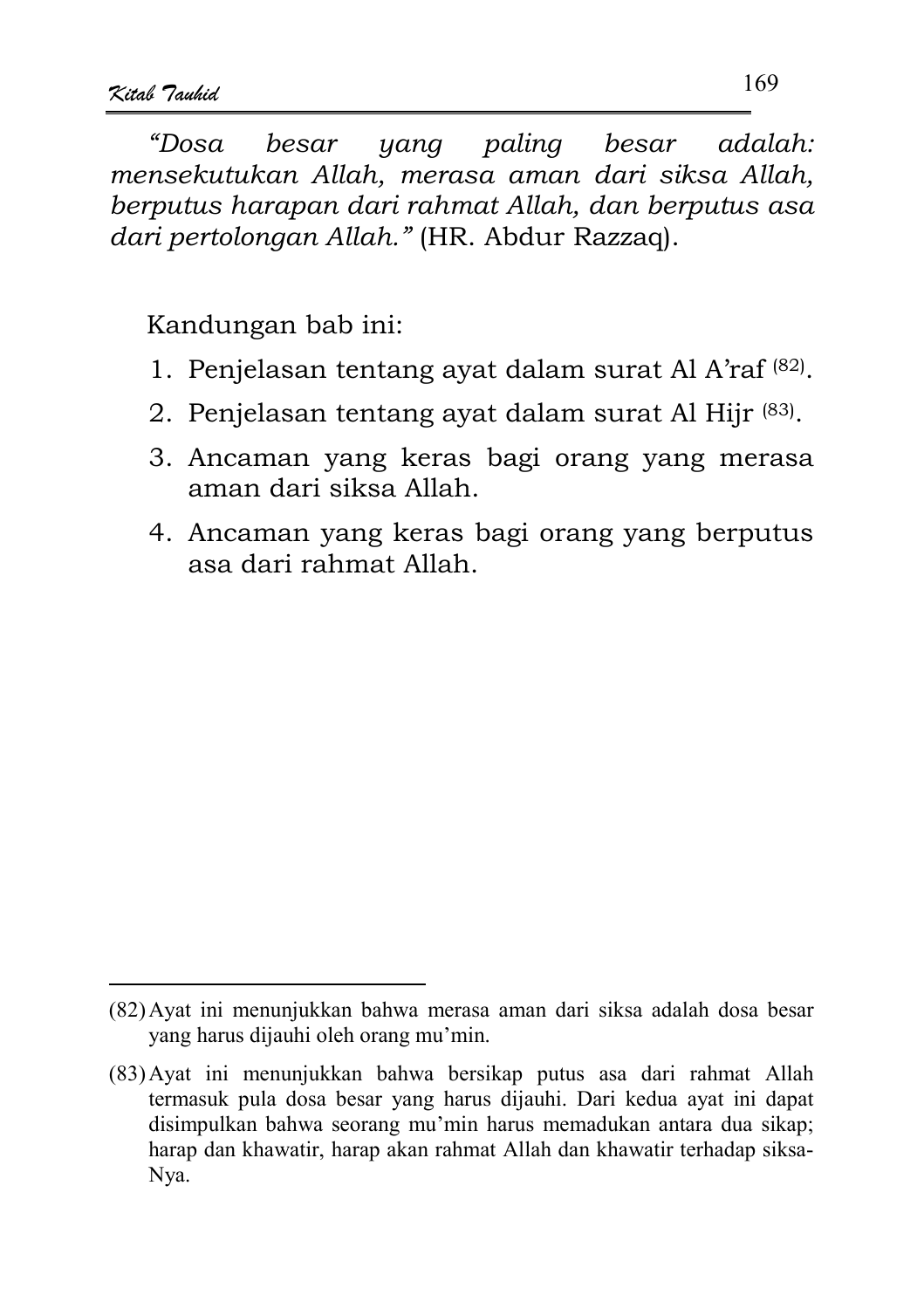# SARAR TERHADAP TAKDIR ALLAH ADALAH BAGIAN DARI IMAN KEPADA-NYA

Allah <a>k</a> herfirman

﴿ مَآ أَصَابَ مِن مُّصِيبَةٍ إِلَّا بِإِذۡن ٱللَّهِ ۗ وَمَن يُؤۡمِنۢ بِٱللَّهِ يَهۡدِ قَلۡبَهُۥ ۚ وَٱللَّهُ بكُلّ شَيْءِ عَلَيْمٌرٌ ﴾

"Tiada suatu musibah yang menimpa seseorang kecuali dengan izin Allah, dan barangsiapa yang beriman kepada Allah niscaya Dia akan memberi petunjuk kepada hatinya. Dan Allah Maha Mengetahui segala sesuatu." (QS. At Taghabun: 11).

'Algomah (84) menafsirkan Iman yang disebutkan dalam ayat ini dengan mengatakan:

((هُوَ الرَّجُلُ تُصِيبُهُ الْمَصِيْبَةُ فَيَعْلَمُ أَنَّهَا مِنْ عِنْدِ اللَّهِ فَيَرْضَى دَنُسلُهُ))

"Yaitu: orang yang ketika ditimpa musibah, ia meyakini bahwa itu semua dari Allah, maka ia pun ridha dan pasrah (atas takdir-Nya).

<sup>(84) &#</sup>x27;Al Qomah bin Qais bin Abdullah bin Malik An Nakhai, salah seorang tokoh dari ulama tabiin, dilahirkan pada masa hidup Nabi \* dan meninggal tahun 62 H (681 M).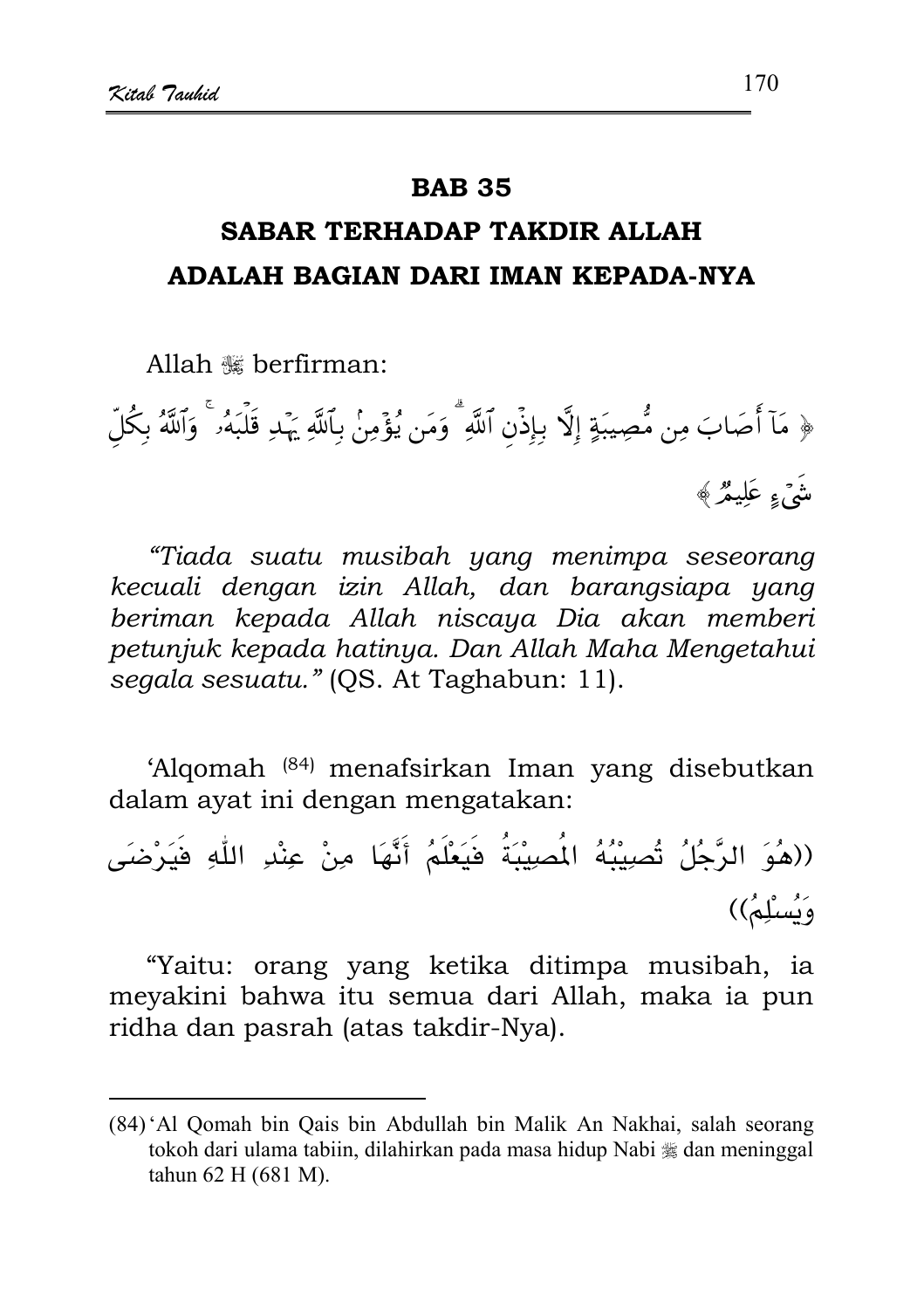Diriwayatkan dalam shahih Muslim dari Abu Hurairah  $\clubsuit$  bahwa Rasulullah  $\divideontimes$  bersabda:

(( اثْنَان فِيْ النَّاس هُمَا بِهِمْ كَفْرٌ، الطَّعْنُ فِيْ النَّسَبَءِ، وَالنِّيَاحَةُ عَلَى اللِّبِّتِ ))

"Ada dua perkara yang masih dilakukan oleh manusia, yang kedua-duanya merupakan bentuk kekufuran: mencela keturunan, dan meratapi orang mati<sup>"</sup>

Imam Bukhari dan Muslim meriwayatkan hadits marfu', dari Ibnu Mas'ud . bahwa Rasulullah . bersabda:

"Tidak termasuk golongan kami orang yang memukul-mukul pipi, merobek-robek pakaian, dan menyeru dengan seruan orang-orang jahiliyah".

Diriwayatkan dari Anas  $\frac{1}{20}$  sesungguhnya Rasulullah \* bersabda:

(( إِذَا أَرَادَ اللَّهُ بِعَبْدِهِ الْخَيْرَ عَجَّلَ اللَّهُ لَهُ بِالْعُقُوْبَةِ فِيْ الدُّنْيَا ، وَإِذَا أَرَادَ بِعَبْدِهِ الشَّرَّ أَمْسَكَ عَنْهُ بِذَنْبِهِ حَتَّى يُوَاهَى بِهِ يَوْمَ القِيَامَةِ ))

"Apabila Allah menghendaki kebaikan pada seorang hamba-Nya, maka Ia percepat hukuman baginya di dunia, dan apabila Ia menghendaki keburukan pada seorang hamba-Nya, maka Ia tangguhkan dosanya sampai ia penuhi balasannya nanti pada hari kiamat." (HR. Tirmidzi dan Al Hakim).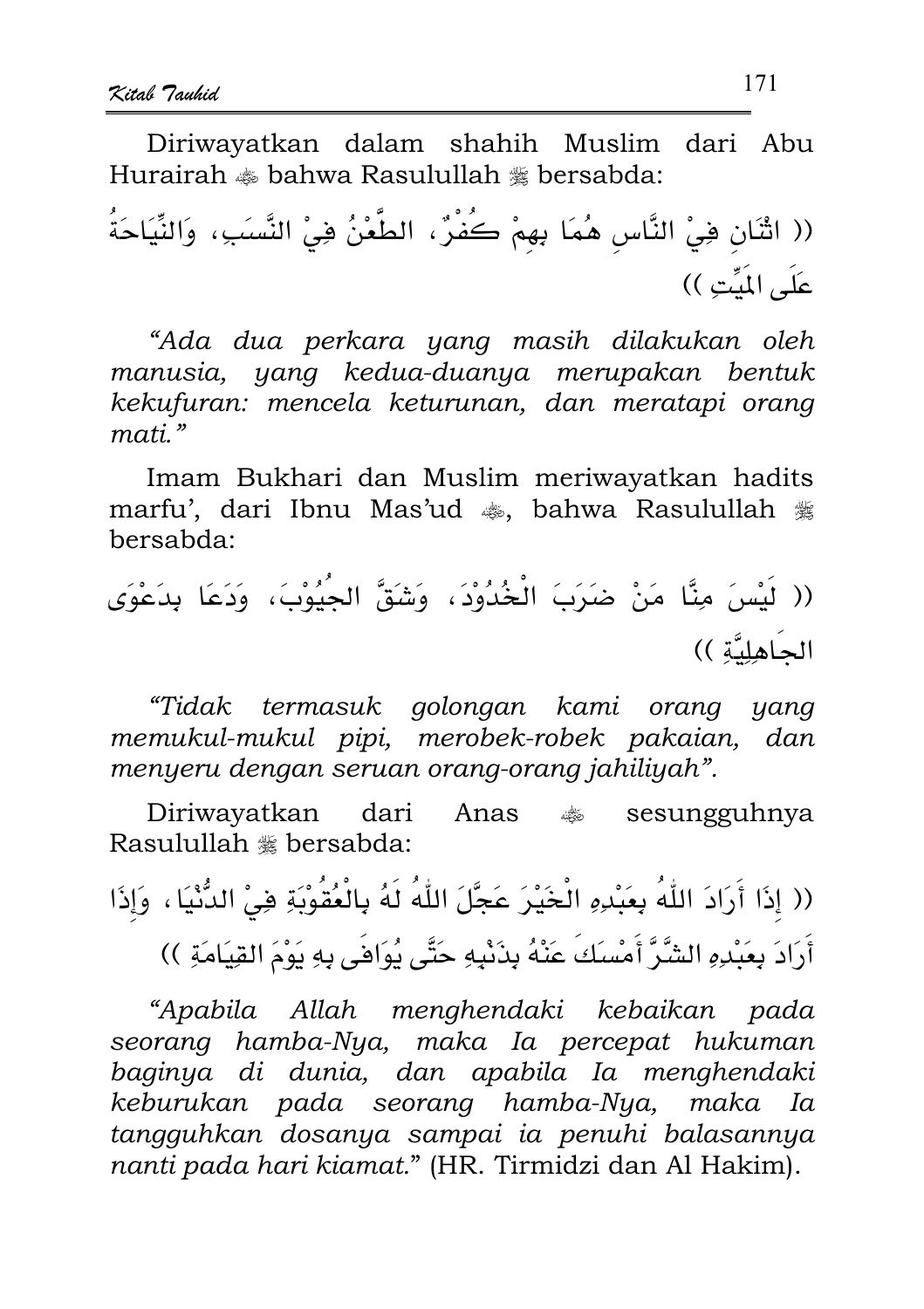Nabi Muhammad # bersabda:

(( إنَّ عِظَمَ الْجَزَاءِ مَعَ عِظَمِ البَلاَءِ، وَإِنَّ اللَّهَ تَعَالَى إِذَا أَحَبَّ قَوْمًا ابْتَلاَهُمْ، فَمَنْ رَضِيَ فَلَهُ الرِّضَا ، وَمَنْ سَخَطَ فَلَهُ السُّخْطُ ))

"Sesungguhnya besarnya balasan itu sesuai dengan besarnya ujian, dan sesungguhnya Allah # jika mencintai suatu kaum, maka Ia akan mengujinya, barangsiapa yang ridha akan ujian itu maka baginya keridhaan Allah, dan barangsiapa yang marah/benci terhadap ujian tersebut, maka baginya kemurkaan Allah." (Hadits hasan menurut Turmudzi).

Kandungan dalam bab ini:

- 1. Penjelasan tentang ayat dalam surat At Taghabun<sup>(85)</sup>.
- 2. Sabar terhadap cobaan termasuk iman kepada Allah  $\ddot{\mathbf{u}}$ .
- tentang hukum 3. Disebutkan mencela keturunan.
- 4. Ancaman keras bagi orang yang memukulmukul pipi, merobek-robek baju, dan menyeru kepada seruan jahiliyah [karena meratapi orang mati.
- 5. Tanda apabila Allah menghendaki kebaikan kepada hamba-Nya.

<sup>(85)</sup> Ayat ini menunjukkan tentang keutamaan sabar atas segala takdir Allah yang pahit, seperti musibah; dan menunjukkan bahwa amal termasuk dalam pengertian iman.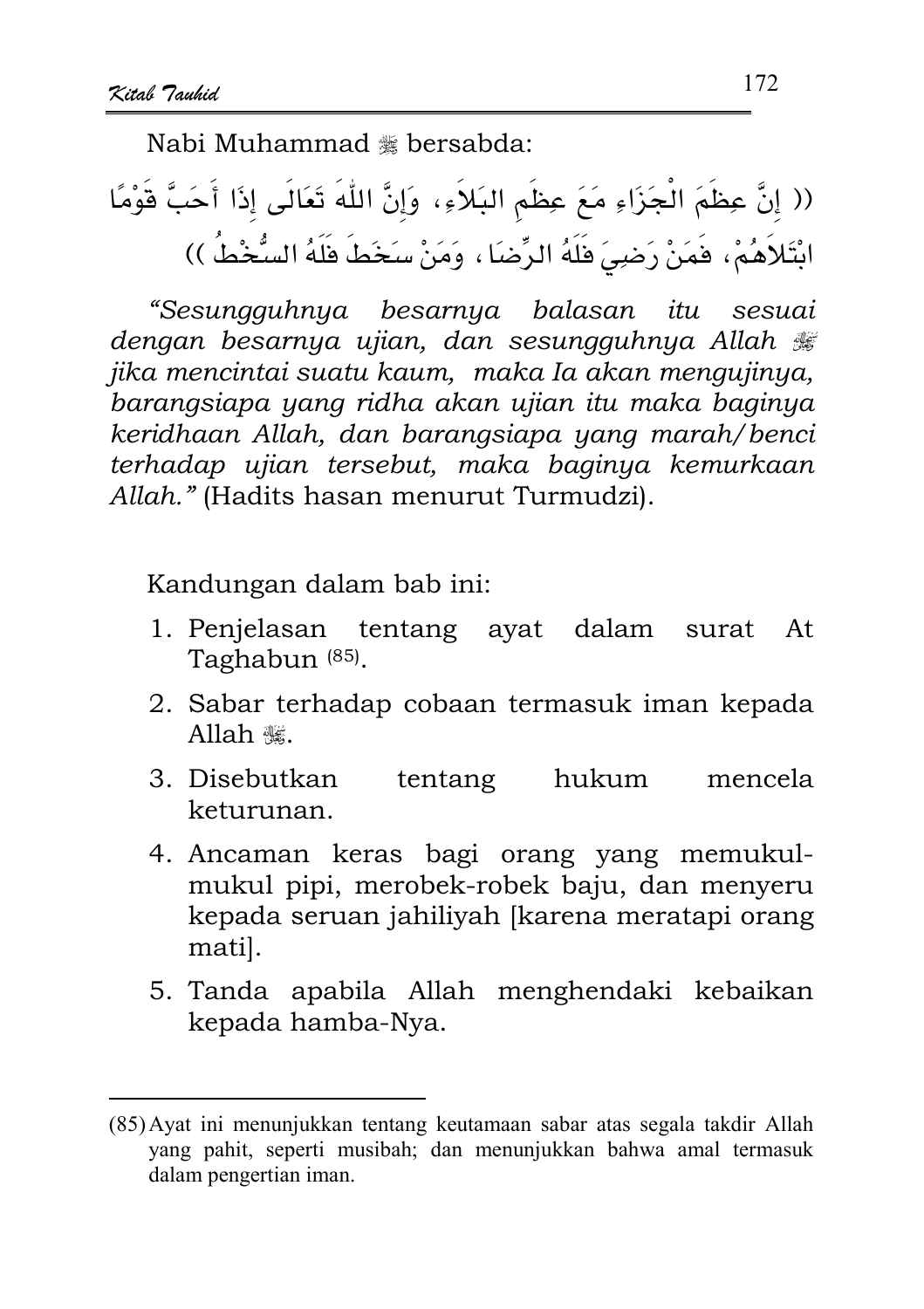- 6. Tanda apabila Allah menghendaki keburukan kepada hamba-Nya.
- 7. Tanda kecintaan Allah kepada hamba-Nya.
- 8. Dilarang bersikap marah dan tidak sabar atas cobaan ketika diuji oleh Allah ...
- 9. Pahala bagi orang yang ridha atas ujian dan cobaan.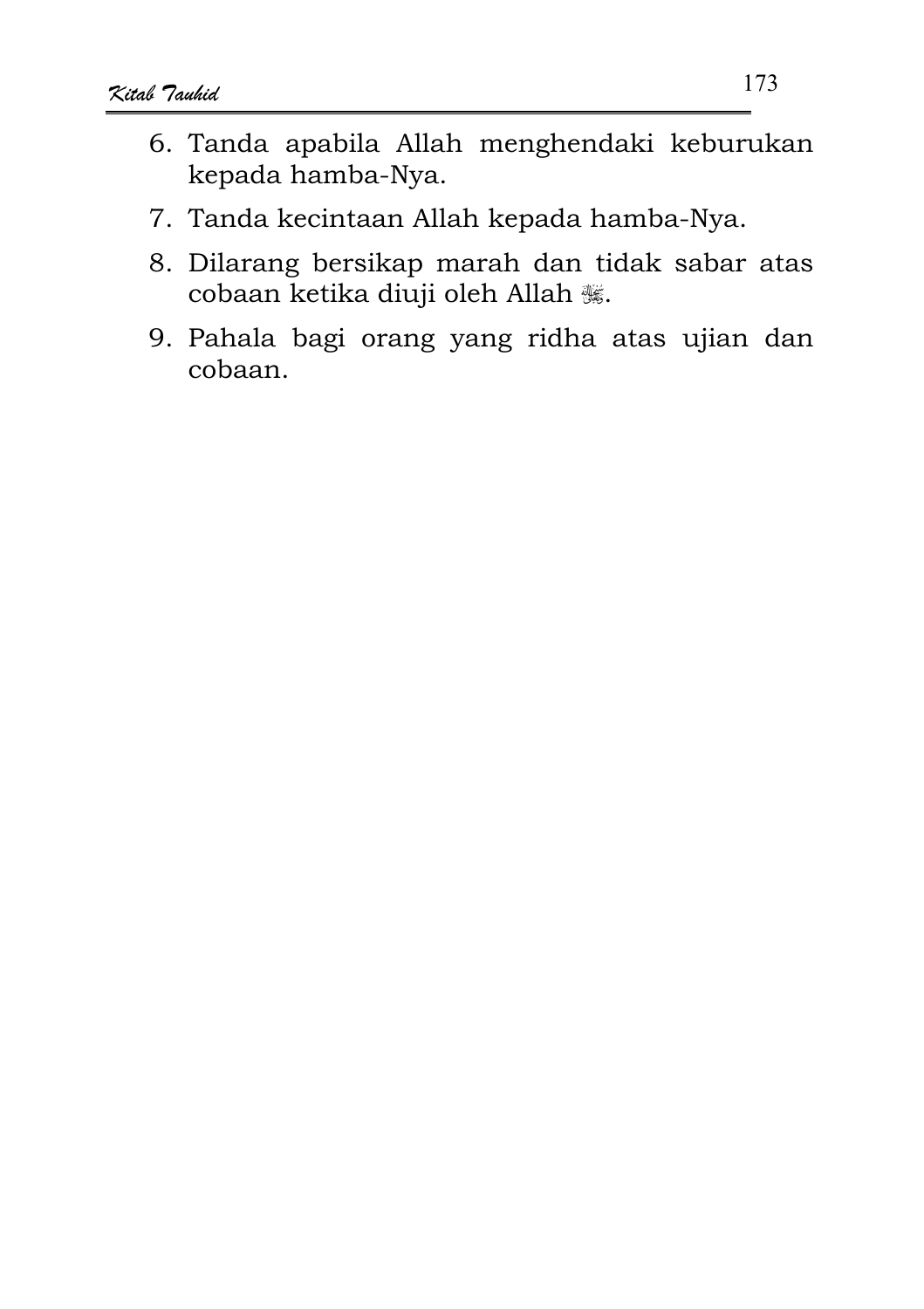#### **BAB 36**

#### **RIVA (86)**

Firman Allah ,:

﴿ قُلْ إِنَّمَآ أَنَاْ بَشَرٌ مِّثْلُكُمْ يُوحَىٰٓ إِلَىَّ أَنَّمَآ إِلَيْهُكُمۡ إِلَيْهُ وَٰحِلٌ فَمَن كَانَ يَرْجُواْ لِقَآءَ رَبّهِۦ فَلْيَعۡمَلۡ عَمَلاً صَلِحًا وَلَا يُشۡرِكۡ بِعِبَادَةِ رَبّهِۦٓ أَحَدًا ﴾

"Katakanlah: "sesungguhnya aku ini hanyalah seorang manusia seperti kamu, yang diwahyukan kepadaku: 'bahwa sesungguhnya sesembahan kamu adalah sesembahan yang Esa', maka barangsiapa yang mengharap perjumpaan dengan Rabbnya hendaklah ia mengerjakan amal shaleh dan janganlah ia berbuat kemusyrikan sedikitpun dalam beribadah kepada Rabbnya." (QS. Al Kahfi: 110).

Diriwayatkan dari Abu Hurairah  $\triangleq$  dalam hadits marfu', bahwa Rasulullah # bersabda: Allah # berfirman:

(( أَنَا أَغْنَى الشُّرَكَاءِ عَنِ الشِّرْكِ، مَنْ عَمِلَ عَمَلاً أَشْرَكَ مَعِيْ فِيْهِ غَيْرِيْ تَرَكُتُهُ وَشِرْكَهُ ))

"Aku adalah Sekutu Yang Maha cukup sangat menolak perbuatan syirik. Barangsiapa yang mengerjakan amal perbuatan dengan dicampuri

<sup>(86)</sup> Riya' adalah berbuat baik karena orang lain.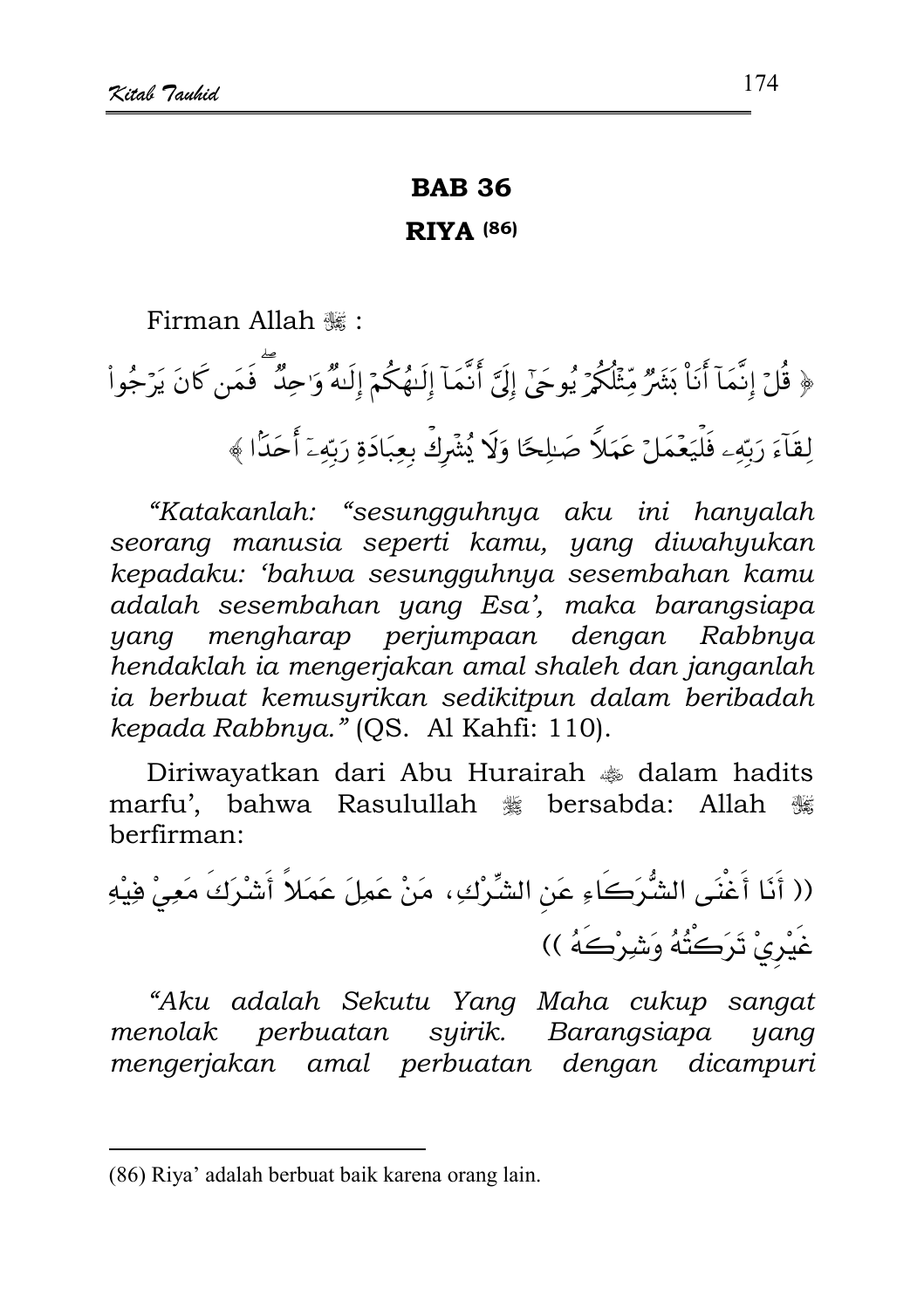perbuatan suirik kepada-Ku, maka Aku tinggalkan ia bersama perbuatan syiriknya itu." (HR. Muslim).

Diriwayatkan dari Abu Said  $\triangleq$  dalam hadits marfu' hahwa Rasulullah # bersabda:

(( أَلاَ أَخْبِرُكُمْ بِمَا هُوَ أَخْوَفُ عَلَيْكُمْ عِنْدِيْ مِنَ الْمَسِيْحِ الدَّجَّالِ؟ قَالُوْا؛ بَلَى يَا رَسُوْلَ اللّٰهِ، قَالَ؛ (( الشِّرْكُ الْخَفِيُّ يَقُوْمُ الرَّجُلُ فَيُصلِّي فَيُزَيِّنُ صَلاَتَهُ لِمَا يَرَى مَنْ نَظَر رَجُل إلَيْهِ))

"Maukah kalian aku beritahu tentang sesuatu yang bagiku lebih aku khawatirkan terhadap kamu dari pada Al Masih Ad Dajjal (87)? para sahabat menjawab:

-Shahih Bukhari: kitab Al fitan bab: 26 - 27: kitab At Tauhid bab 27, 31.

<sup>(87)</sup> Al Masih Ad Dajjal ialah seorang manusia pembohong terbesar yang akan muncul pada akhir zaman, mengaku sebagai Al Masih bahkan mengaku sebagai tuhan yang disembah. Kehadirannya di dunia ini termasuk di antara tanda-tanda besar akan tibanya hari kiamat. Sedang keajaibankeajaiban yang bisa dilakukannya merupakan cobaan dari Allah  $\mathcal{L}$  untuk umat manusia yang masih hidup pada masa itu. Disebutkan dalam shahih Muslim bahwa masa kemunculannya di dunia nanti selama 40 hari, di antara hari-hari tersebut; sehari bagaikan setahun, sehari bagaikan sebulan, sehari bagaikan seminggu, kemudian hari-hari lainnya sebagaimana biasa; atau kalau kita jumlahkan sama dengan satu tahun dua bulan dua pekan. Hadits-hadits tentang Ad Dajjal ini telah diriwayatkan oleh banyak sahabat, antara lain: Abu Bakar Ash Shiddig, Abu Hurairah, Mu'adz bin Jabal, Jabir bin Abdillah, Abu SA'id Al Khudri, An Nawwas bin Sam'an, Anas bin Malik, Ibnu Umar, Ibnu Abbas, Aisyah, Ummu Salamah, Fatimah binti Qais dan lain lain. Masalah ini bisa dirujuk dalam:

<sup>-</sup>Shahih Muslim: kitab Al fitan bab: 20, 21, 22, 23, 24, 25

<sup>-</sup>Shahih At Turmudzi: kitab Al fitan bab: 55, 56 57 58 59 60, 61, 62.

<sup>-</sup>Sunan Abu Dawud: kitab malahim bab: 14, 15.

<sup>-</sup>Sunan Ibnu Majah: kitab Al Fitan bab: 33.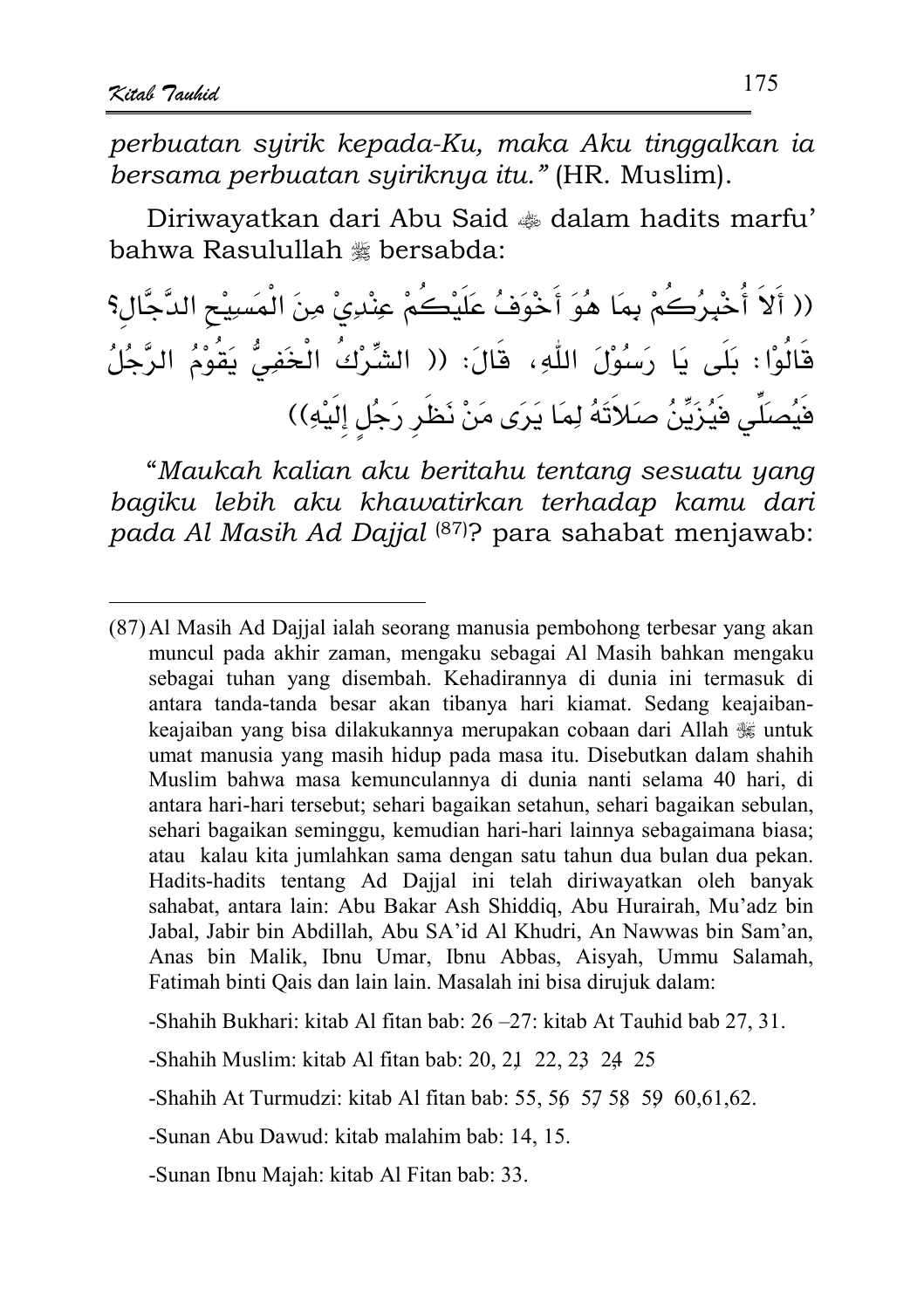"baik, ya Rasulullah.", kemudian Rasulullah \* bersabda: "syirik yang tersembunyi, yaitu ketika seseorana berdiri melakukan shalat, ia perindah shalatnya itu karena mengetahui ada orang lain yang melihatnya" (HR. Ahmad).

Kandungan bab ini:

- 1. 1-Penjelasan tentang ayat dalam surat Al Kahfi  $(88)$
- 2. Masalah yang penting sekali, yaitu: pernyataan bahwa amal shalih apabila dicampuri dengan sesuatu yang bukan karena Allah, maka tidak akan diterima oleh Allah ...
- 3. Hal itu disebabkan karena Allah ﷺ adalah sembahan yang sangat menolak perbuatan syirik karena sifat ke-Mahacukupan-Nya.
- 4. Sebab yang lain adalah karena Allah  $\frac{1}{200}$  adalah sekutu yang terbaik.

-Musnad Imam Ahmad: jilid I hal 6, 7; jilid 2 hal : 33, 37, 67, 104, 124, 131; jilid 5 hal: 27, 32 43 47

-Dan kitab-kitab hadits lainnya.

(88) Ayat ini menunjukkan bahwa amal ibadah tidak akan diterima oleh Allah kecuali bila memenuhi dua syarat:

Pertama: ikhlas semata-mata karena Allah, tidak ada syirik di dalamnya sekalipun syirik kecil seperti riya'.

Kedua: sesuai dengan tuntunan Rasulullah , karena suatu amal disebut shalih jika ada dasar perintahnya dalam agama.

Ayat ini mengisyaratkan pula bahwa ibadah itu tauqifiyah, artinya berlandaskan pada ajaran yang dibawa Rasulullah , tidak menurut akal maupun nafsu seseorang.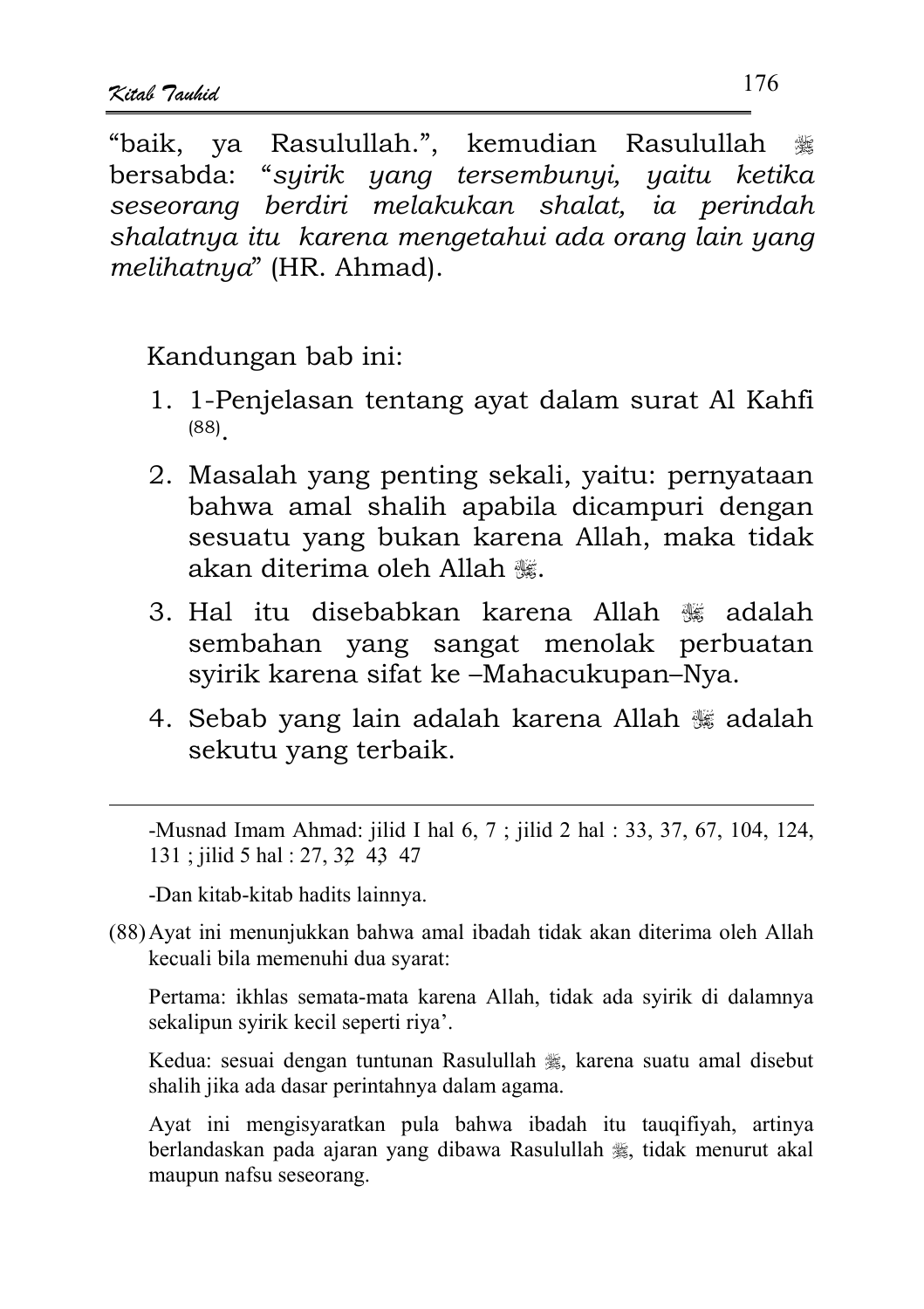- 5. Rasulullah khawatir apabila صَلاله<br>کلیک sangat sahabatnya melakukan riya'.
- 6. Penjelasan tentang riya dengan menggunakan contoh sebagai berikut: seseorang melakukan shalat karena Allah, kemudian ia perindah shalatnya karena ada orang lain yang memperhatikannya.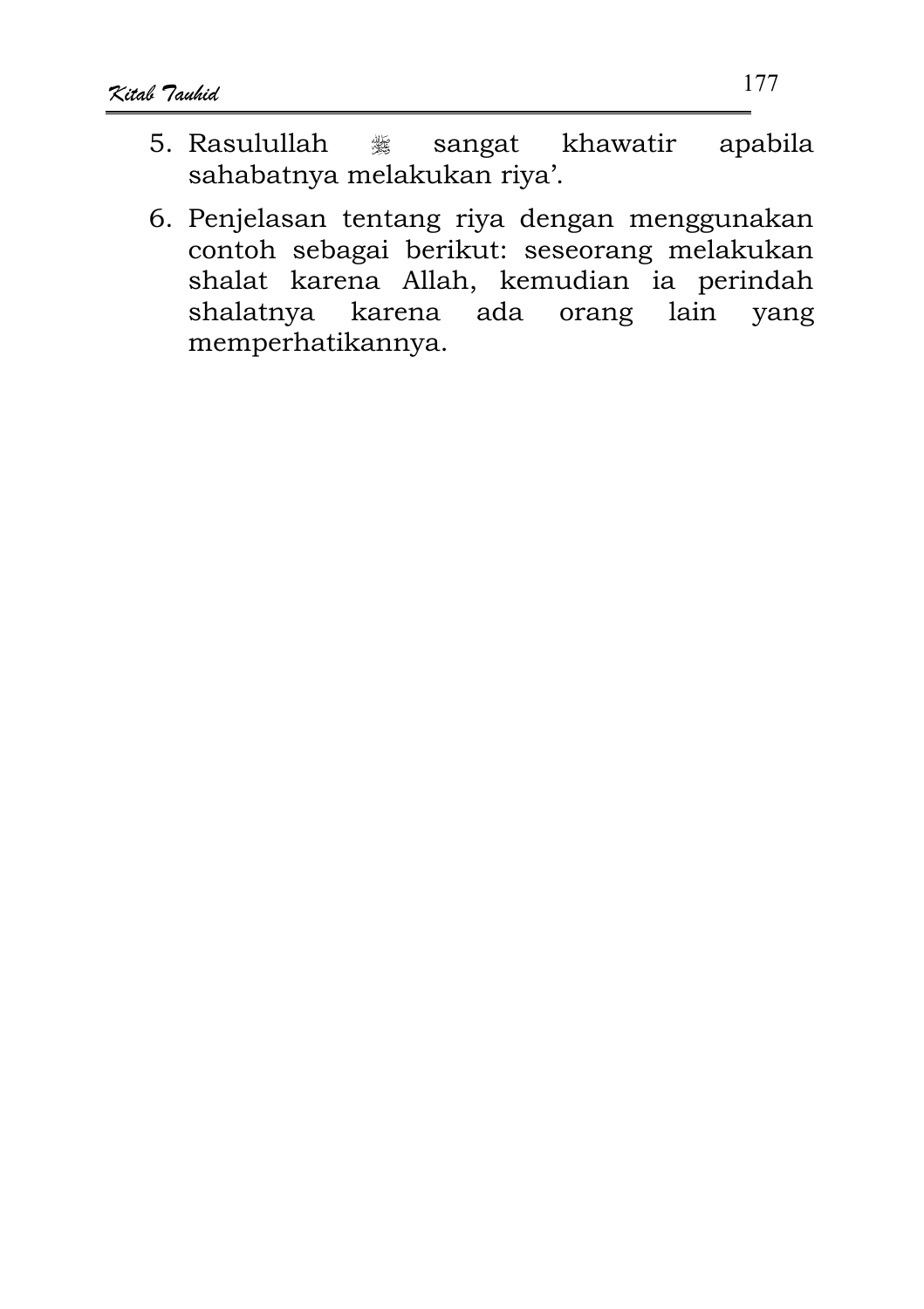## MELAKUKAN AMAL SHALEH UNTUK KEPENTINGAN DUNIA ADALAH SYIRIK

Firman Allah .

﴿ مَن كَانَ يُرِيدُ ٱلْحَيَوٰةَ ٱلدُّنْيَا وَزِينَتَهَا نُوَفِّ إِلَيْهِمْ أَعْمَـٰلَهُمْ فِيهَا وَهُمْ فِيهَا لَا يُبْخَسُونَ ۞ أُوْلَتِهِكَ ٱلَّذِينَ لَيْسَ لَهُمْ فِي ٱلْأَخِرَةِ إِلَّا ٱلنَّارُ ۖ وَحَبِطَ مَا صَنَعُواْ فِيهَا وَبَنطِلٌ مَّا كَانُواْ يَعْمَلُونَ ﴾

"Barangsiapa yang menghendaki kehidupan dunia dan perhiasaannya, niscaya kami berikan kepada mereka balasan pekerjaan mereka di dunia dengan sempurna dan mereka di dunia ini tidak akan dirugikan, mereka itulah orang-orang yang tidak memperoleh di akhirat kecuali neraka, dan lenyaplah di akhirat itu apa yang telah mereka usahakan di dunia, serta sia-sialah apa yang telah mereka kerjakan." (QS. Hud: 15-16).

shahih Bukhari dari Abu Hurairah, Dalam Rasulullah \* bersabda:

(( تَعِسَ عَبْدُ الدِّيْنَارِ، تَعِسَ عَبْدُ الدِّرْهَمِ، تَعِسَ عَبْدُ الخَمِيْصَةِ، تَعِسَ عَبْدُ الخَمِيلَةِ، إنْ أُعْطِيَ رَضِيَ، وَإنْ لَمْ يُعْطَ سَخِطَ، تَعِسَ وَانْتَكَسَ، وَإِذَا شِيْكَ فَلاَ انْتَقَشْ، طُوْبَى لِعَبْدٍ أَخَذَ بِعِنَانِ فَرَسِهِ فِيْ سبَيِيْلِ اللَّهِ، أَشْعَتْ رَأْسُهُ، مُغْبَرَّة قَدَمَاهُ، إنْ كَانٍ فِيْ الحِرَاسَةِ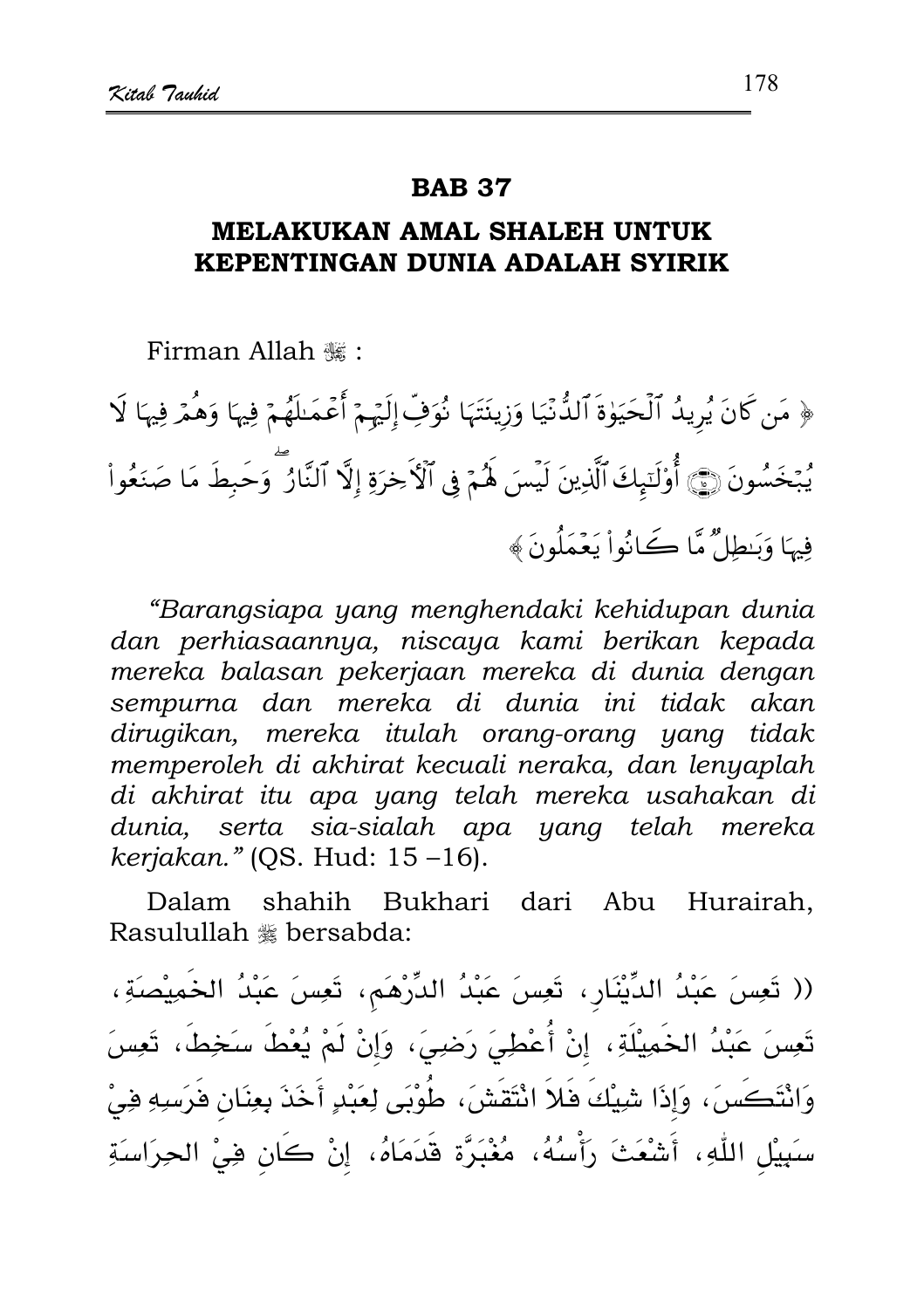"Celaka hamba dinar, celaka hamba dirham, celaka hamba khamishah, celaka hamba khamilah (89), jika diberi ia senang, dan jika tidak diberi ia marah, celakalah ia dan tersungkurlah ia, apabila terkena duri semoga tidak bisa mencabutnya, berbahagialah seorang hamba yang memacu kudanya (berjihad di jalan Allah), kusut rambutnya, dan berdebu kedua kakinya, bila ia ditugaskan sebagai penjaga, dia setia berada di pos penjagaan, dan bila ditugaskan di garis belakang, dia akan tetap setia di garis belakang, jika ia minta izin (untuk menemui raja atau penguasa) tidak diperkenankan (90), dan jika bertindak sebagai pemberi syafaat (sebagai perantara) maka tidak diterima syafaatnya (perantaraannya)".

Kandungan bab ini:

1. Motivasi seseorang dalam amal ibadahnya, yang semestinya untuk akhirat malah untuk kepentingan duniawi [termasuk syirik dan

<sup>(89)</sup> Khamishah dan khamilah adalah pakaian yang terbuat dari wool atau sutera dengan diberi sulaman atau garis-garis yang menarik dan indah. Maksud ungkapan Rasulullah \* dengan sabdanya tersebut ialah untuk menunjukkan orang yang sangat ambisi dengan kekayaan duniawi, sehingga menjadi hamba harta benda. Mereka itulah orang-orang yang celaka dan sengsara.

<sup>(90)</sup> Tidak diperkenankan dan tidak diterima perantaraannya, karena dia tidak mempunyai kedudukan atau pangkat dan tidak terkenal; sebab perbuatan dan amal yang dilakukannya diniati karena Allah semata.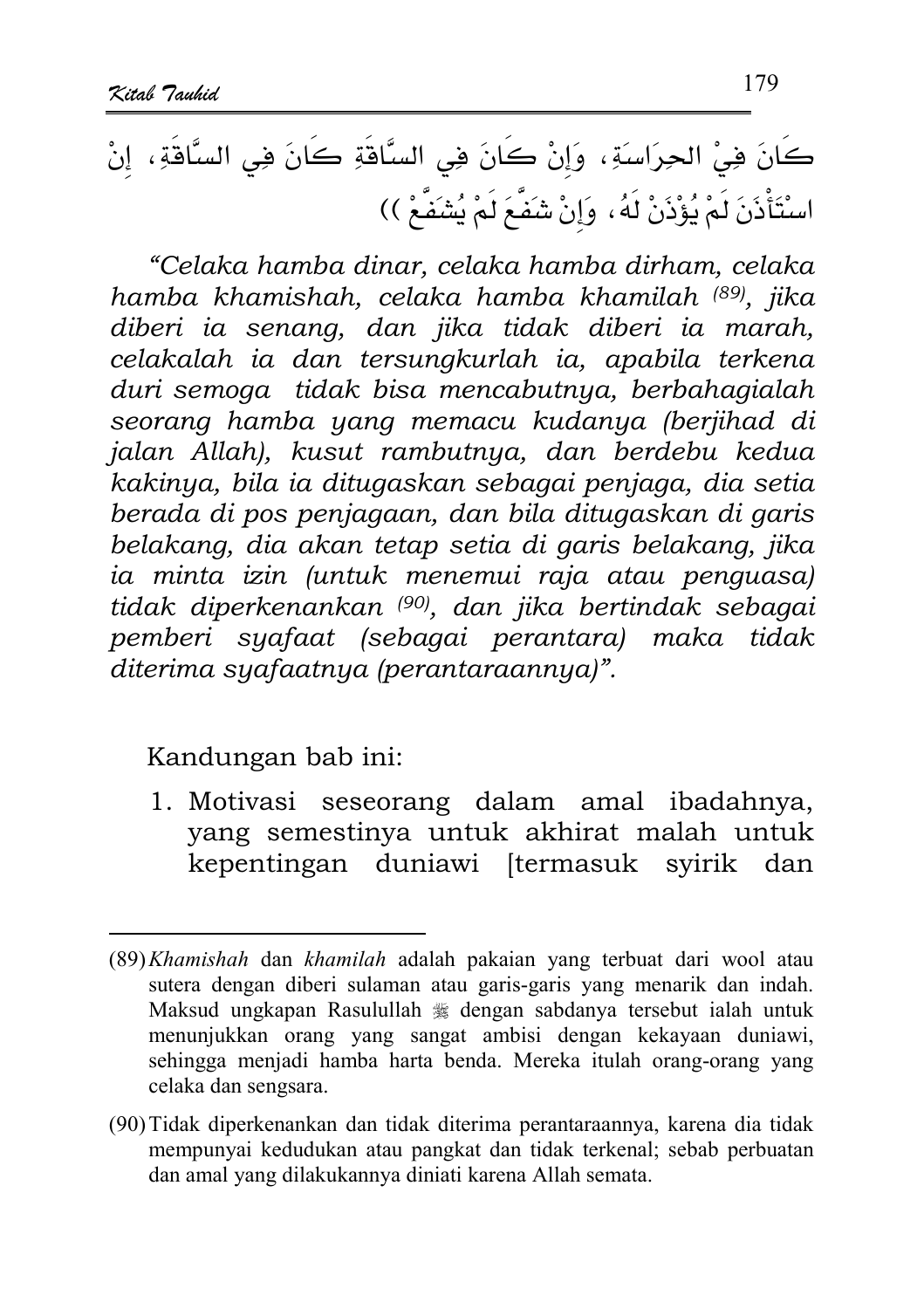menjadikan pekerjaan itu sia-sia tidak diterima oleh Allah].

- 2. Penjelasan tentang avat dalam surat Hud<sup>(91)</sup>.
- 3. Manusia muslim disebut sebagai hamba dinar, hamba dirham, hamba khamishah dan khamilah liika menjadikan kesenangan duniawi sebagai tujuan.
- 4. Tandanya apabila diberi ia senang, dan apabila tidak diberi ia marah.
- mendo'akan: "celakalah dan 5. Rasulullah - <sub>继</sub> tersungkurlah".
- 6. Juga mendoakan: "jika terkena duri semoga ia tidak bisa mencabutnya".
- 7. Pujian dan sanjungan untuk mujahid yang memiliki sifat-sifat sebagaimana yang disebut dalam hadits.

 $(91)$  Ayat ini menjelaskan tentang hukum orang yang motivasinya hanya kepentingan dan keni'matan duniawi, dan akibat yang akan diterimanya baik di dunia maupun di akhirat nanti.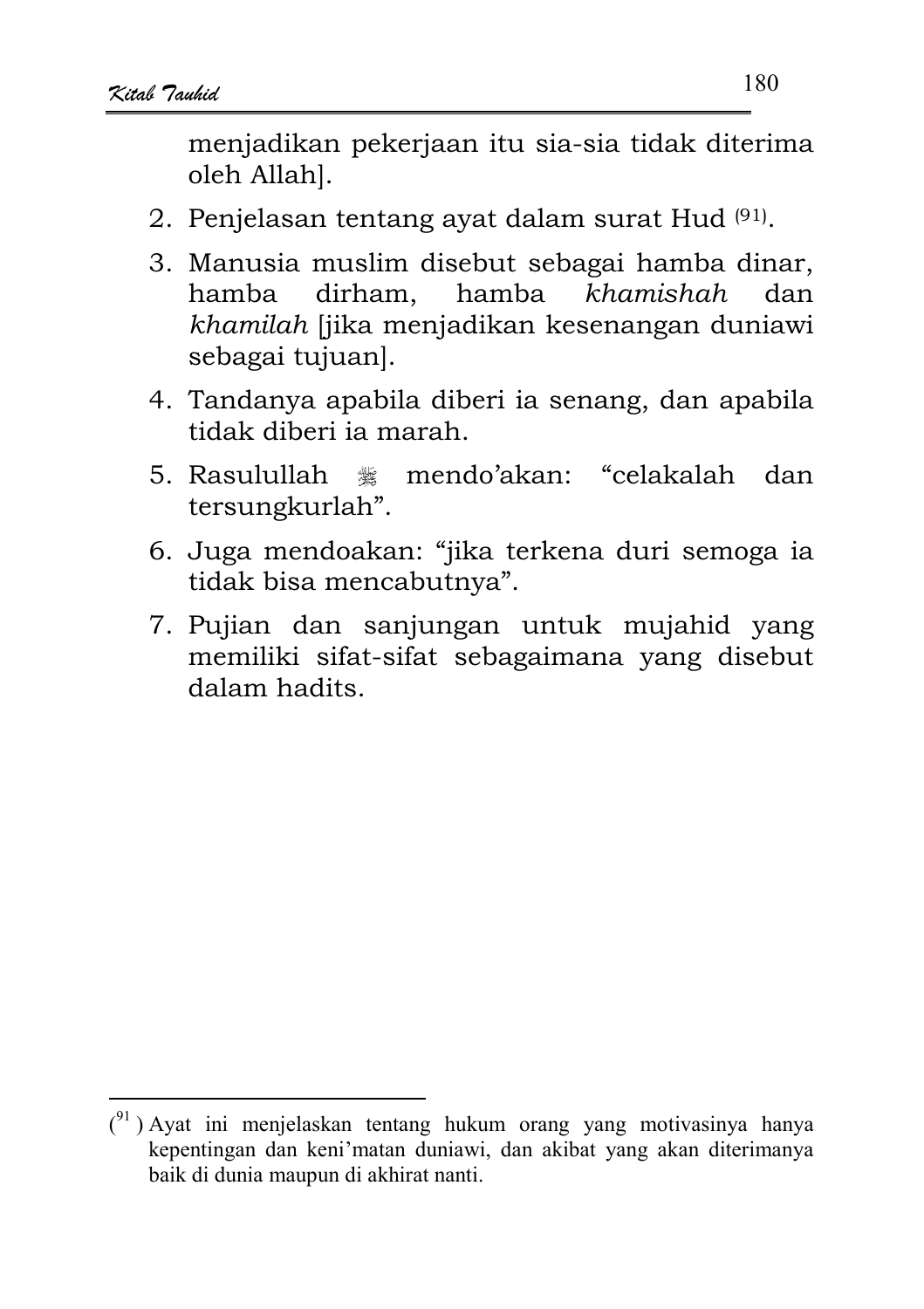#### **BAB 38**

## MENTAATI ULAMA DAN UMARA DALAM MENGHARAMKAN YANG HALAL DAN MENGHALALKAN YANG HARAM BERARTI **MEMPERTUHANKAN MEREKA**

Ibnu Abbas & berkata:

(( يُوْشِكُ أَنْ تَنْزِلَ عَلَيْكُمْ حِجَارَةٌ مِنَ السَّمَاءِ، أَقُوْلُ: قَالَ رَسُوُلُ اللَّهِ ﷺ ، وَتَقُوْلُوْنَ: قَالَ أَبُوْ بَكْرٍ وَعُمَرُ ))

"Aku khawatir kalian ditimpa hujan batu dari langit, karena aku mengatakan: "Rasulullah ٩ bersabda", tetapi kalian malah mengatakan: "Abu Bakar dan Umar berkata".

Imam Ahmad bin Hanbal mengatakan: "Aku merasa heran terhadap orang-orang yang tahu tentang isnad hadits dan keshahihannya, tetapi mereka menjadikan pendapat Sufyan sebagai acuannya, padahal Allah , telah berfirman:

"Maka hendaklah orang-orang yang menyalahi perintahnya takut akan ditimpa fitnah atau ditimpa siksa yang pedih." (QS. An nur: 63).

Tahukah kamu apakah yang dimaksud dengan fitnah itu? Fitnah disitu maksudnya adalah syirik,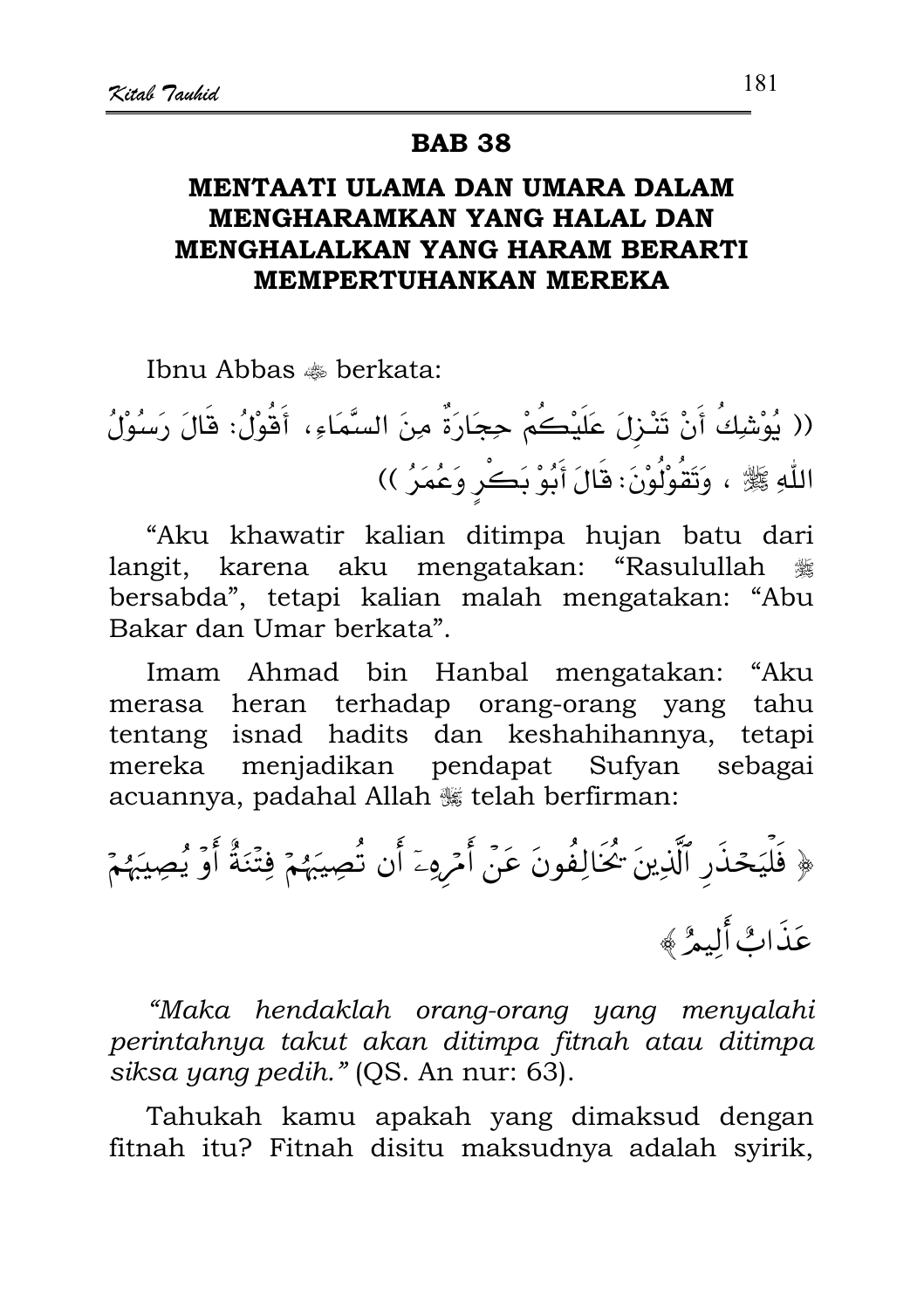bisa jadi apabila ja menolak sabda Nabi akan terjadi dalam hatinya kesesatan sehingga dia celaka".

Diriwayatkan dari 'Ady bin Hatim bahwa ia mendengar Rasulullah ﷺ membaca firman Allah ﷺ:

﴿ ٱتَّخَذُوٓاْ أَحۡبَارَهُمۡ وَرُهۡبَنَهُمۡ أَرۡبَابًا مِّن دُونِ ۗ ٱللَّهِ ﴾

"Mereka menjadikan orang-orang alim dan rahibrahib mereka sebagai tuhan tuhan selain Allah." (OS. Al At Taubah: 31).

Maka saya berkata kepada beliau: "Sungguh kami tidaklah menvembah mereka", beliau bersabda:

(( أَلَيُسَ يُحَرِّمُوُنَ مَا أَحَلَّ اللَّهُ فَتُحَرِّمُوُنَهُ، وَيُحِلُّوُنَ مَا حَرَّمَ اللَّهُ
$$
\frac{1}{2} \frac{1}{2} \frac{1}{2} \frac{1}{2} \frac{1}{2} \frac{1}{2} \frac{1}{2} \frac{1}{2} \frac{1}{2} \frac{1}{2} \frac{1}{2} \frac{1}{2} \frac{1}{2} \frac{1}{2} \frac{1}{2} \frac{1}{2} \frac{1}{2} \frac{1}{2} \frac{1}{2} \frac{1}{2} \frac{1}{2} \frac{1}{2} \frac{1}{2} \frac{1}{2} \frac{1}{2} \frac{1}{2} \frac{1}{2} \frac{1}{2} \frac{1}{2} \frac{1}{2} \frac{1}{2} \frac{1}{2} \frac{1}{2} \frac{1}{2} \frac{1}{2} \frac{1}{2} \frac{1}{2} \frac{1}{2} \frac{1}{2} \frac{1}{2} \frac{1}{2} \frac{1}{2} \frac{1}{2} \frac{1}{2} \frac{1}{2} \frac{1}{2} \frac{1}{2} \frac{1}{2} \frac{1}{2} \frac{1}{2} \frac{1}{2} \frac{1}{2} \frac{1}{2} \frac{1}{2} \frac{1}{2} \frac{1}{2} \frac{1}{2} \frac{1}{2} \frac{1}{2} \frac{1}{2} \frac{1}{2} \frac{1}{2} \frac{1}{2} \frac{1}{2} \frac{1}{2} \frac{1}{2} \frac{1}{2} \frac{1}{2} \frac{1}{2} \frac{1}{2} \frac{1}{2} \frac{1}{2} \frac{1}{2} \frac{1}{2} \frac{1}{2} \frac{1}{2} \frac{1}{2} \frac{1}{2} \frac{1}{2} \frac{1}{2} \frac{1}{2} \frac{1}{2} \frac{1}{2} \frac{1}{2} \frac{1}{2} \frac{1}{2} \frac{1}{2} \frac{1}{2} \frac{1}{2} \frac{1}{2} \frac{1}{2} \frac{1}{2} \frac{1}{2} \frac{1}{2} \frac{1}{2} \frac{1}{2} \frac{
$$

"Tidakkah mereka mengharamkan apa yang telah dihalalkan Allah, lalu kalian pun mengharamkanya; dan tidakkah mereka itu menghalalkan apa yang diharamkan Allah, lalu kalian menghalalkannya? Aku menjawab: ya, maka beliau bersabda: "itulah bentuk penyembahan kepada mereka." (HR. Imam Ahmad dan At Tirmidzi menyatakan hasan).

- 1. Penjelasan tentang ayat dalam surat An nur (92).
- 2. Penjelasan tentang ayat dalam surat At Taubah  $(93)$

<sup>(92)</sup> Ayat ini mengandung suatu peringatan supaya kita jangan sampai menyalahi Kitab dan Sunnah.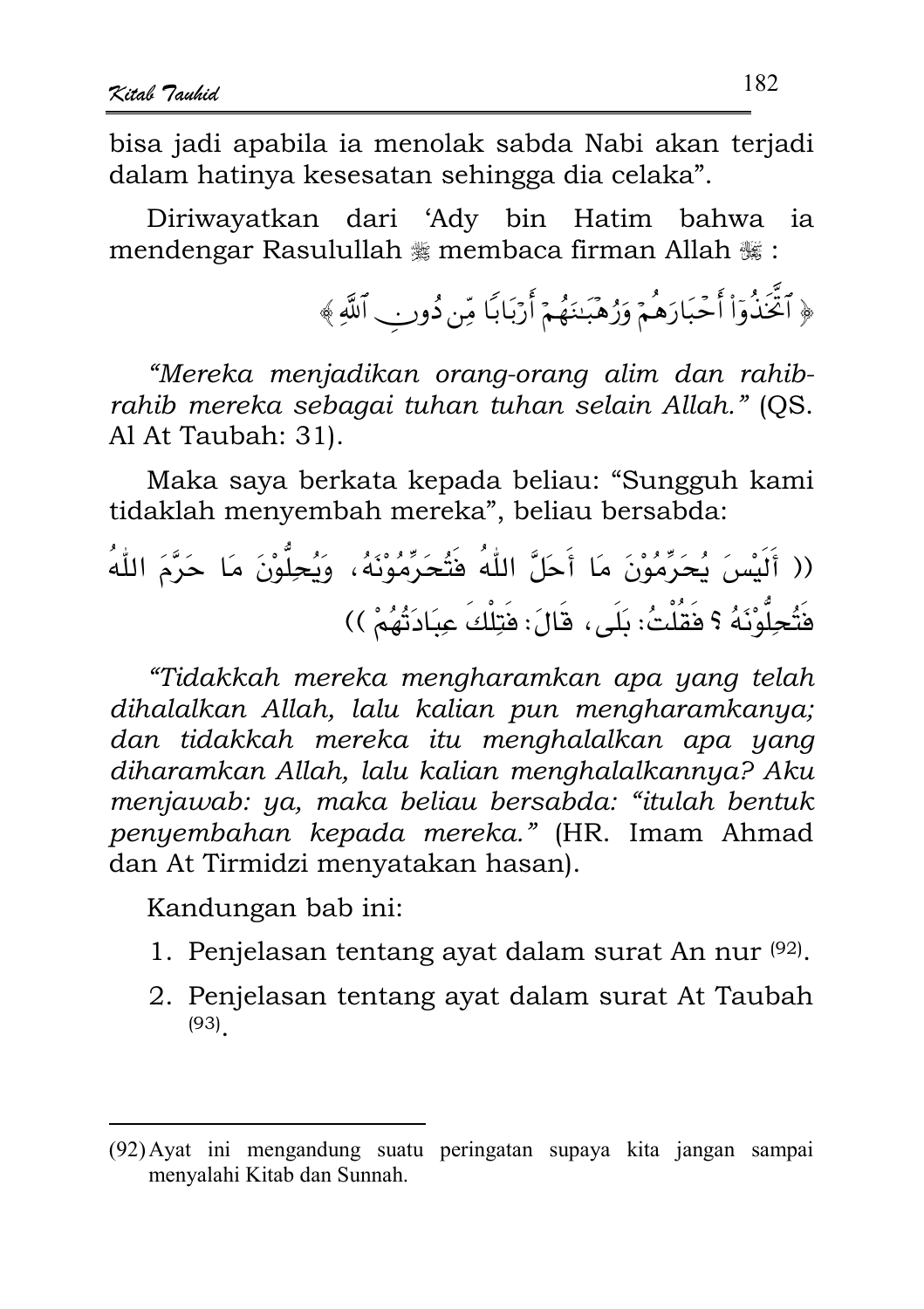- arti ibadah diperhatikan  $3$  Perlu vang sebelumnya telah diingkari oleh 'Ady bin Hatim.
- 4. Pemberian contoh kasus yang dikemukakan oleh Ibnu Abbas dengan menyebut nama Abu Bakar dan Umar, dan yang dikemukakan oleh Ahmad bin Hanbal dengan menyebut nama Sufyan.
- 5. Hal tersebut telah berkembang sedemikian rupa, sehingga banyak terjadi pada kebanyakan manusia penyembahan terhadap orang-orang shaleh, yang dianggapnya sebagai amal yang paling utama, dan dipercavainya sebagai wali [vang dapat mendatangkan suatu manfa'at atau bencana], serta penyembahan terhadap orangorang alim melalui ilmu pengetahuan dan figh dengan diikuti apa saja yang dikatakan, baik sesuai dengan firman Allah dan sabda Rasul-Nya atau tidak].

Kemudian hal ini berkembang lebih parah lagi, dengan adanya penyembahan terhadap orang-orang yang tidak shaleh, dan terhadap orang-orang bodoh tidak berilmu [dengan diikuti pendapatvang pendapatnya, bahkan bid'ah dan syirik yang mereka lakukan juga diikuti].

<sup>(93)</sup> Ayat dalam surat At Taubah ini menunjukkan bahwa barangsiapa mentaati seseorang dengan menyalahi hukum yang telah ditetapkan Allah berarti telah mengangkatnya sebagai tuhan selain Allah.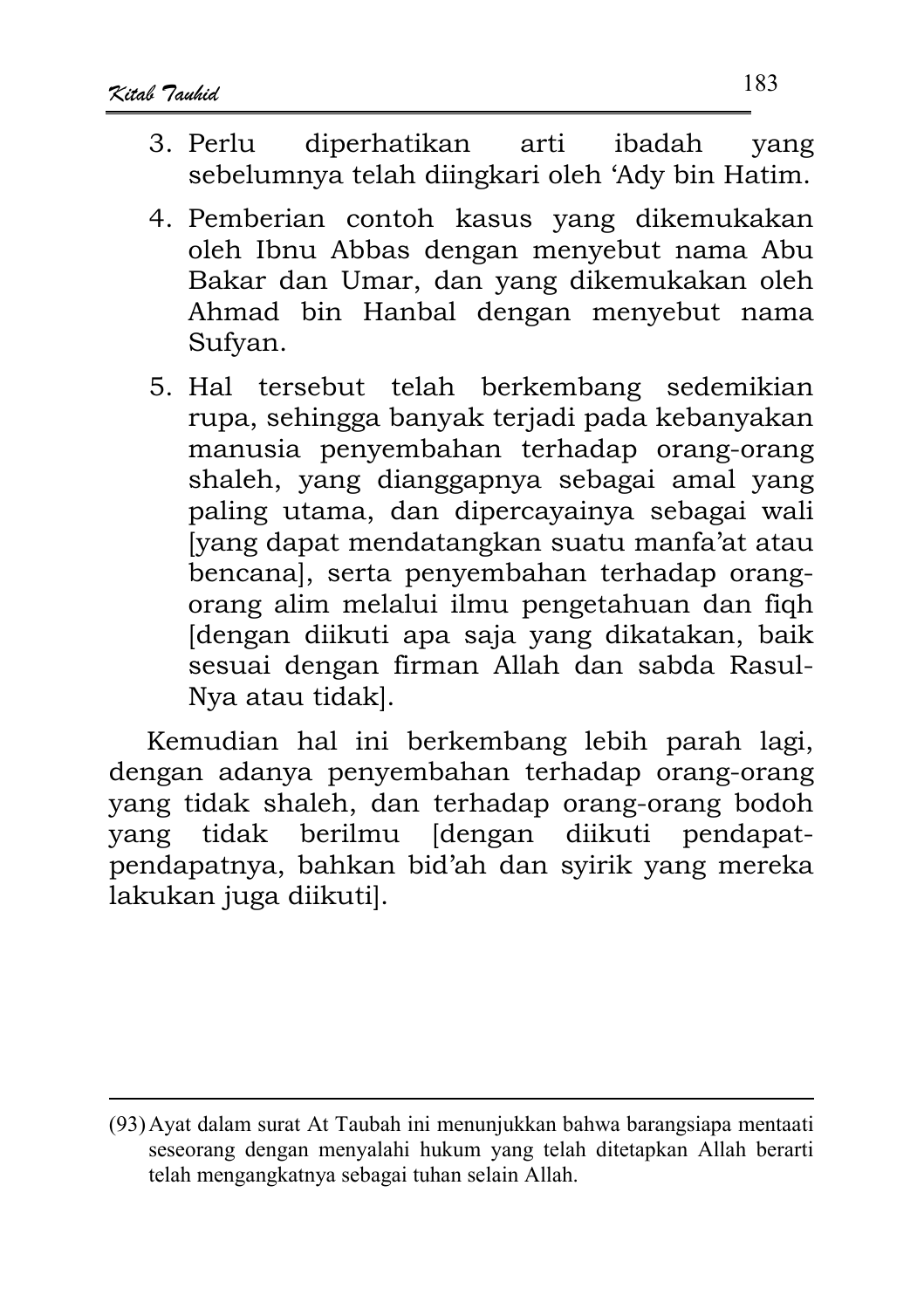#### **BAB 39**

# **IBERHAKIM KEPADA SELAIN ALLAH DAN RASULNYA]**

Firman Allah ...

﴿ أَلَمْ تَرَ إِلَى ٱلَّذِينَ ۖ يَزْعُمُونَ أَنَّهُمْ ءَامَنُواْ بِمَآ أُنزِلَ إِلَيۡكَ وَمَآ أُنزِلَ مِن قَبْلِكَ يُرِيدُونَ أَن يَتَحَاكَمُوٓاْ إِلَى ٱلطَّنغُوتِ وَقَدْ أُمِرُوٓاْ أَن يَكۡفُرُواْ بِهِۦ وَيُرِيدُ ٱلشَّيطَينُ أَن يُضِلَّهُمْ ضَلَللَّا بَعِيدًا ۞ وَإِذَا قِيلَ لَهُمْ تَعَالَوْاْ إِلَىٰ مَآ أَنزَلَ ٱللَّهُ وَإِلَى ٱلرَّسُولِ رَأَيْتَ ٱلْمُنَـٰفِقِينَ يَصُدُّونَ عَنكَ صُدُودًا ۞ فَكَيْفَ إذَآ أَصَبَنَّهُم مُصِيبَةٌ بِمَا قَدَّمَتْ أَيْدِيهِمْ ثُمَّ جَآءُوكَ يُحَلِّفُونَ بِٱللَّهِ إِنْ أَرَدْنَآ إِلَّآ إِحْسَنَا وَتَوْفِيقًا ﴾

"Tidakkah kamu memperhatikan orang-orang yang mengaku dirinya telah beriman kepada apa yang diturunkan kepadamu, dan kepada apa yang diturunkan sebelum kamu? Mereka hendak berhakim kepada Thaghut padahal mereka telah diperintahkan untuk mengingkariThaghutitu, dan syetan bermaksud menyesatkan mereka (dengan) penyesatan yang sejauh- jauhnya. Apabila dikatakan kepada mereka: "Marilah kamu (tunduk) kepada hukum yang Allah telah turunkan dan kepada hukum Rasul", niscaya kamu lihat orang-orang munafik itu menghalangi (manusia) dari (mendekati) kamu dengan sekuatkuatnya. Maka bagaimanakah halnya, apabila mereka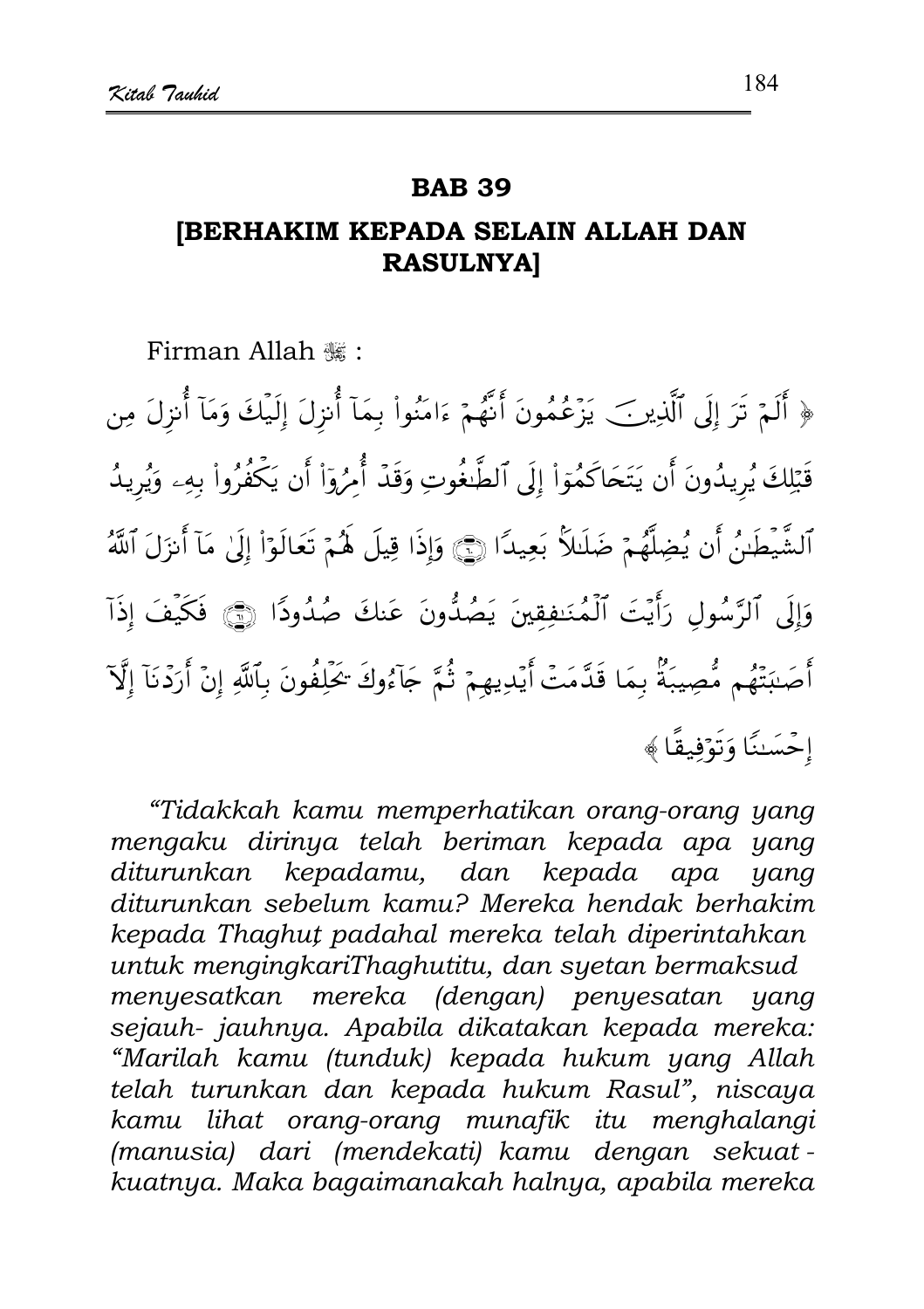ditimpa sesuatu musibah disebabkan perbuatan tangan mereka sendiri, kemudian mereka datang kepadamu seraya bersumpah: "Demi Allah, sekali kali kami tidak menghendaki selain penyelesain yang baik dan perdamaian yang sempurna." (QS. An nisa: 60).

﴿ وَإِذَا قِيلَ لَهُمْ لَا تُفْسِدُواْ فِي ٱلْأَرْضِ قَالُوَاْ إِنَّمَا خَنَّنُ مُصْلِحُونَ ﴾

"Dan apabila dikatakan kepada mereka (orangorang munafik): "janganlah kamu berbuat kerusakan di muka bumi" (94), mereka menjawab: "sesungguhnya kami orang-orang yang mengadakan perbaikan." (OS. Al bagarah: 11).

﴿ وَلَا تُفْسِدُواْ فِي ٱلْأَرْضِ بَعْدَ إِصْلَحِهَا ﴾

"Dan janganlah kamu membuat kerusakan di muka bumi ini sesudah Allah memperbaiki." (QS. Al A'raf: 56).

﴿ أَفَحُكُمَ ٱلْجَنْهِلِيَّةِ يَبْغُونَ ۚ وَمَنْ أَحْسَنُ مِنَ ٱللَّهِ حُكْمًا لِّقَوْمِ يُوقِنُونَ ۞ ﴾

"Apakah hukum jahiliyah yang mereka kehendaki, dan tidak ada yang lebih baik hukumnya daripada hukum Allah bagi orang-orang yang yakin." (QS. Al Maidah: 50).

Diriwayatkan dari Abdullah hin. Umar ريالي.<br>ريزې sesungguhnya Rasulullah # bersabda:

(( لاَ يُؤْمِنُ أَحَدُكُمْ حَتَّى يَكُوْنَ هَوَاهُ تَبَعًا لِمَا جِئْتُ بِهِ ))

<sup>(94)</sup> Maksudnya: janganlah kamu membuat kerusakan di muka bumi dengan kekafiran dan perbuatan maksiat lainnya.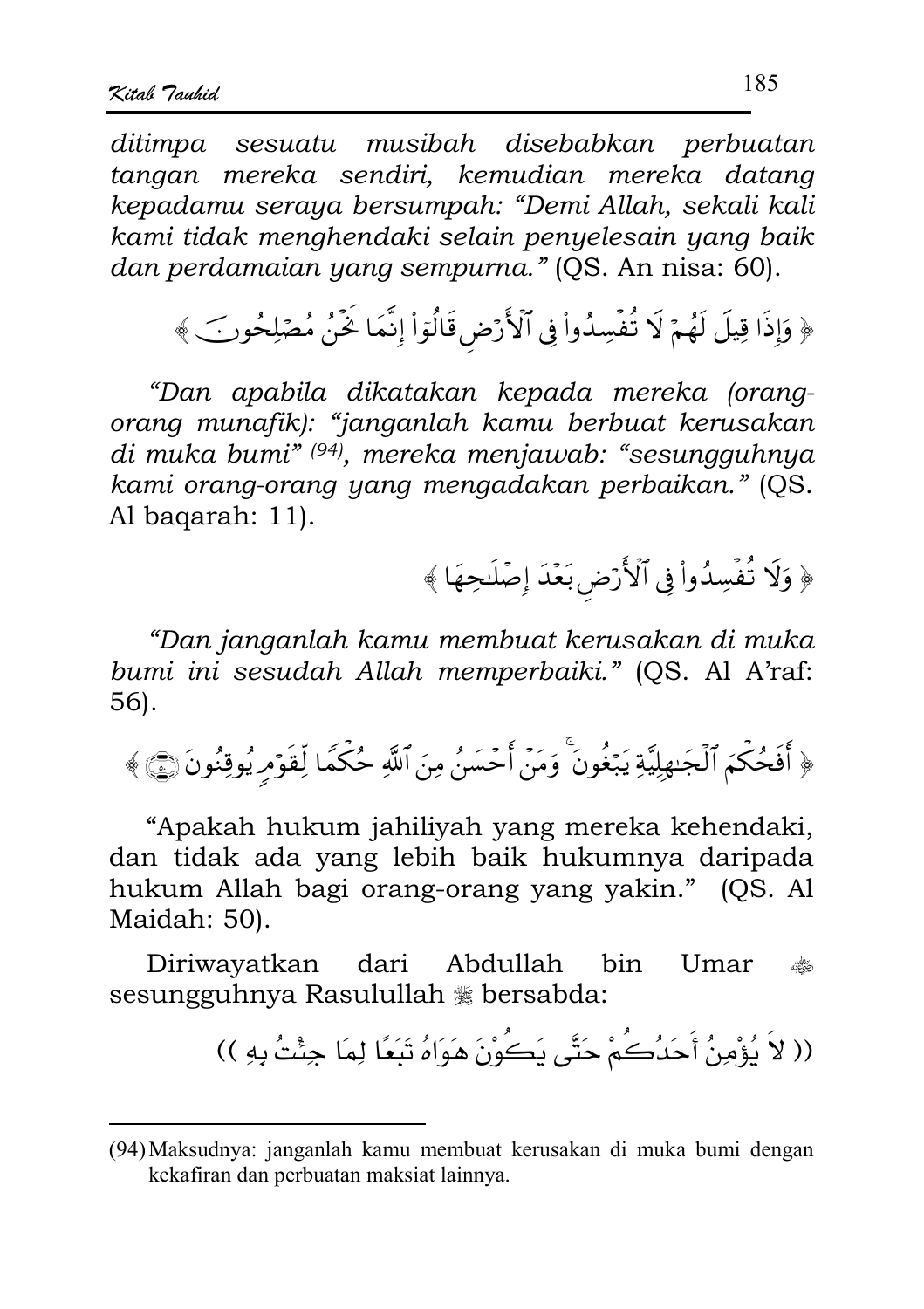"Tidaklah beriman (dengan sempurna) seseorang di antara kamu, sebelum keinginan dirinya mengikuti apa yang telah aku bawa (dari Allah)." (Imam Nawawi menyatakan hadits ini shahih).

Sya'by menuturkan: "pernah terjadi As pertengkaran antara orang munafik dan orang Yahudi. Orang Yahudi itu berkata: "Mari kita berhakim kepada Muhammad", karena ia mengetahui bahwa beliau tidak menerima suap. Sedangkan orang munafik tadi berkata: "Mari kita berhakim kepada orang Yahudi", karena ia tahu bahwa mereka mau menerima suap. Maka bersepakatlah keduanya untuk berhakim kepada seorang dukun di Juhainah, maka turunlah ayat:

﴿ أَلَمْ تَرَ إِلَى ٱلَّذِينَ يَزَعُمُونَ ...﴾ الآية

Ada pula yang menyatakan bahwa ayat di atas turun berkenaan dengan dua orang yang bertengkar, seorang dari mereka berkata: salah "Mari kita bersama-sama mengadukan kepada Nabi Muhammad sedangkan yang lainnya mengadukan kepada ڪالا Ka'ab bin Asyraf", kemudian keduanya mengadukan perkara mereka kepada Umar  $\clubsuit$ . Salah seorang di antara keduanya menjelaskan kepadanya tentang permasalahan yang terjadi, kemudian Umar bertanya kepada orang yang tidak rela dengan keputusan<br>Rasulullah ﷺ: "Benarkah demikian? Ia menjawab: "Ya, benar". Akhirnya dihukumlah orang itu oleh Umar dengan dipancung pakai pedang.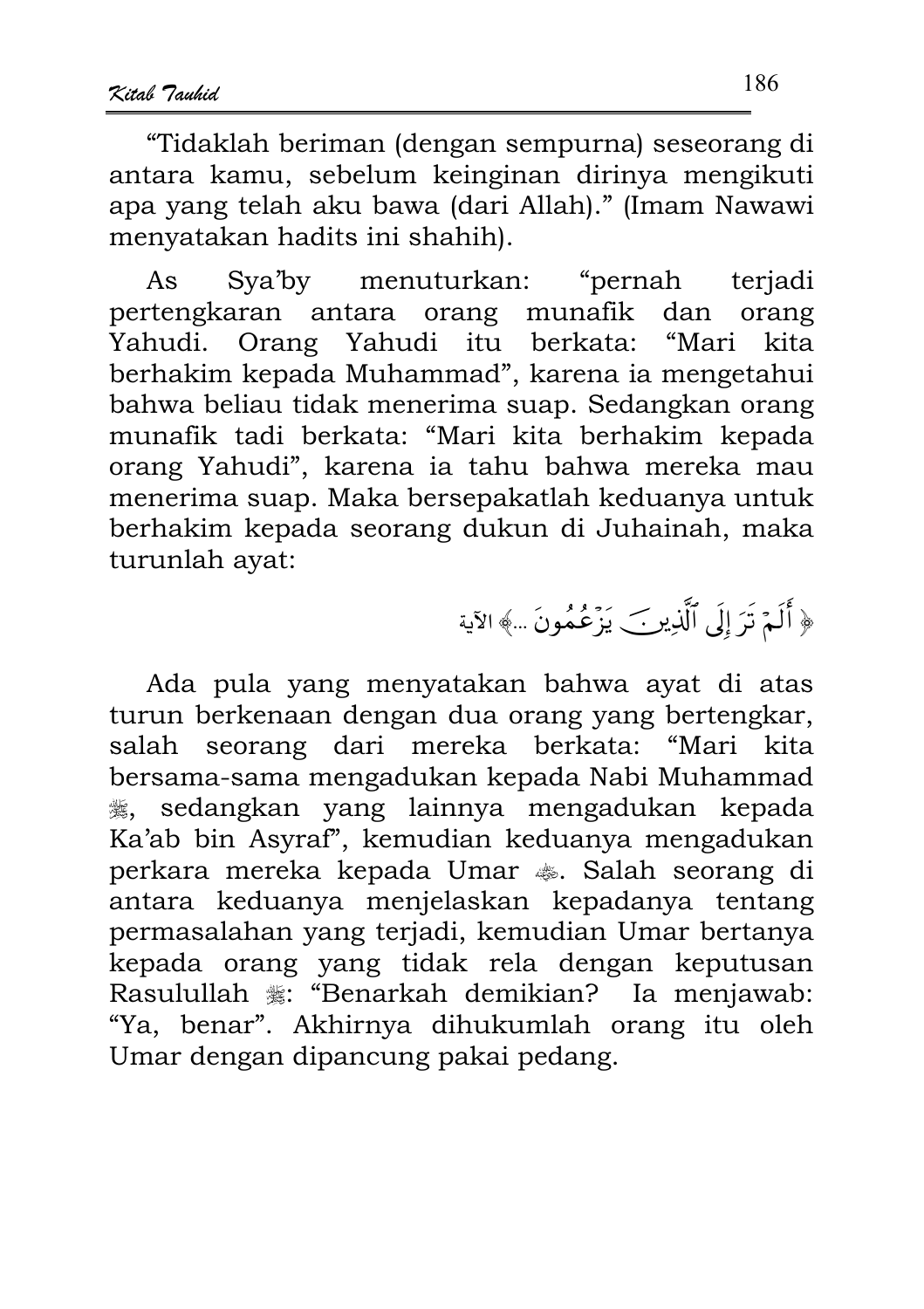- 1. Penjelasan tentang ayat yang terdapat dalam surat An Nisa' (95), yang di dalamnya terdapat bisa membantu keterangan yang untuk memahami makna Thaghut.
- 2. Penjelasan tentang ayat yang ada dalam surat Al Bagarah<sup>(96)</sup>.
- 3. Penjelasan tentang ayat yang terdapat dalam surat Al A'raf  $(97)$
- 4. Penjelasan tentang ayat yang ada dalam surat Al Ma'idah  $(98)$
- (95) Ayat ini menunjukkan kewajiban berhakim kepada Kitabullah dan Sunnah Rasulullah, dan menerima hukum keduanya dengan ridha dan tunduk. Barangsiapa yang berhakim kepada selainnya, berarti berhakim kepada thagut, apapun sebutannya. Dan menunjukkan kewajiban mengingkari thaghut, serta menjauhkan diri dan waspada terhadap tipu daya syetan. Dan menunjukkan pula bahwa barangsiapa yang diajak berhakim dengan hukum Allah dan Rasul-Nya haruslah menerima; apabila menolak maka dia adalah munafik, dan apapun dalih yang dikemukakan seperti menghendaki penyelesaian yang baik dan perdamaian yang sempurna bukanlah merupakan alasan baginya untuk menerima selain hukum Allah dan Rasul-Nya.
- (96) Ayat ini menunjukkan bahwa barangsiapa yang mengajak berhukum kepada selain hukum yang diturunkan Allah, maka ia telah berbuat kerusakan yang sangat berat di muka bumi, dan dalih mengadakan perbaikan bukan alasan sama sekali untuk meninggalkan hukum-Nya; menunjukkan pula bahwa orang yang sakit hatinya akan memutar balikkan nilai-nilai, di mana yang hak dijadikan batil dan yang batil dijadikan hak.
- (97) Ayat ini menunjukkan bahwa barangsiapa yang mengajak berhukum kepada selain hukum Allah, maka ia telah berbuat kerusakan yang sangat berat di muka bumi, dan menunjukkan bahwa perbaikan di muka bumi adalah dengan menerapkan hukum yang diturunkan Allah.
- (98) Ayat ini menunjukkan bahwa orang yang menghendaki salain hukum Allah, berarti ia menghendaki hukum Jahiliyah.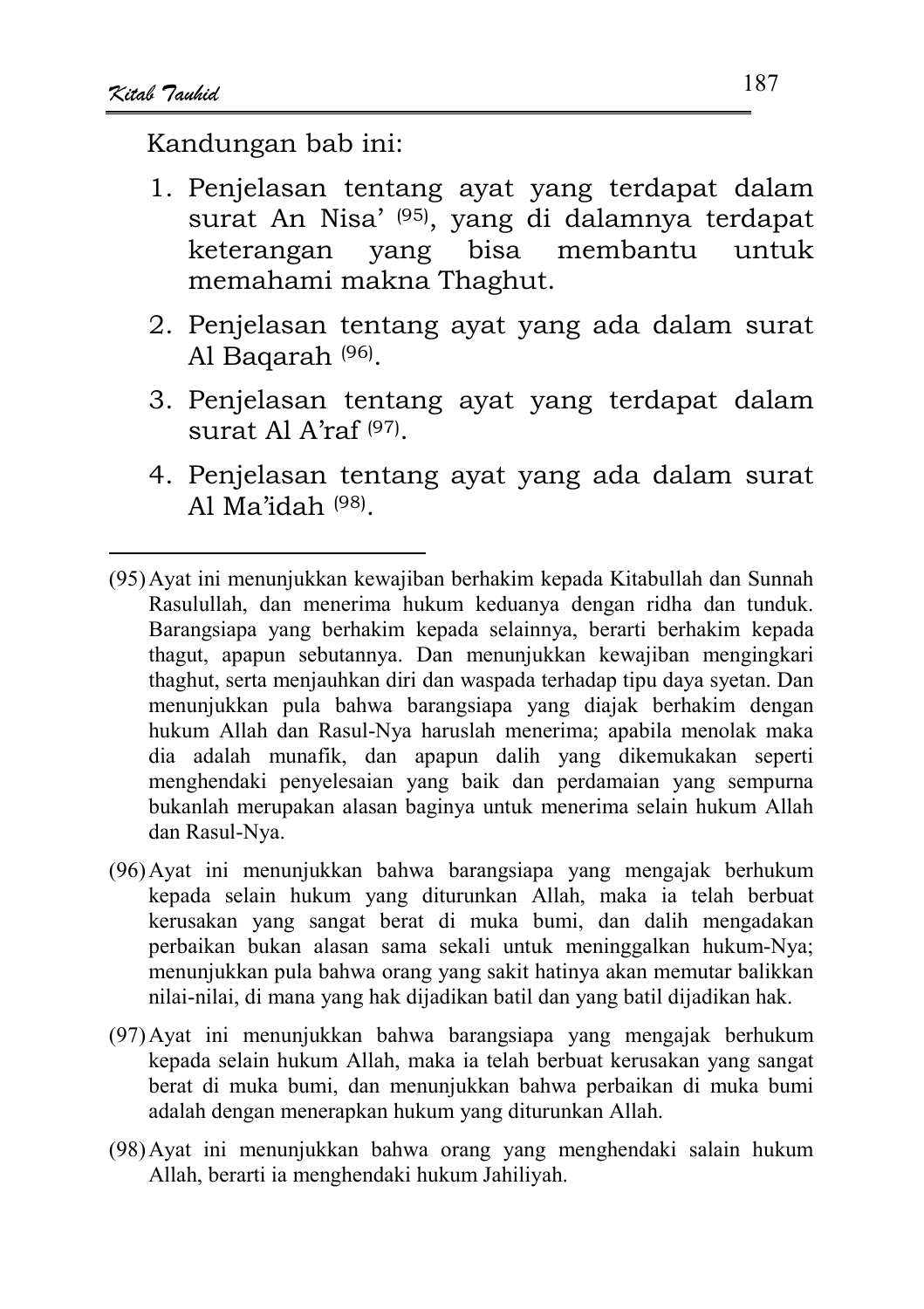- 5. Penielasan As Sva'by tentang sebab turunnya avat vang pertama (yang terdapat dalam surat An Nisa').
- 6. Penjelasan tentang iman yang benar dan iman yang palsu [Iman yang benar, yaitu: berhakim kepada kitab Allah dan sunnah Rasulullah, dan iman yang palsu yaitu: mengaku beriman tetapi tidak mau berhakim kepada Kitab Allah dan Sunnah Rasulullah, bahkan berhakim kepada thaghut].
- 7. Kisah Umar dengan orang munafik [bahwa Umar memenggal leher orang munafik tersebut, karena dia tidak rela dengan keputusan Rasulullah #1.
- 8. Seseorang tidak akan beriman (sempurna dan benar) sebelum keinginan dirinya mengikuti tuntunan yang dibawa oleh Rasulullah .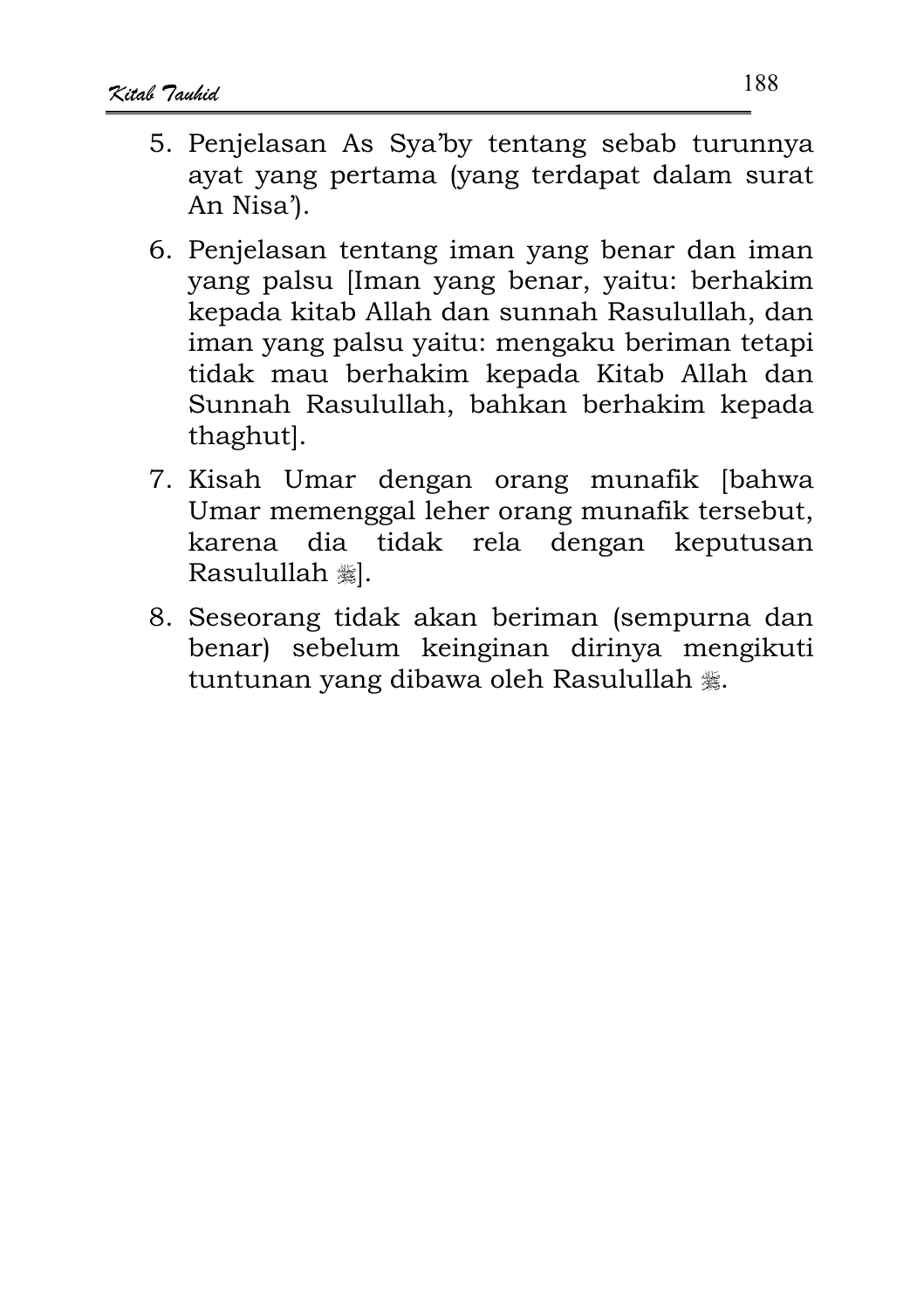### **BAB 40**

# MENGINGKARI SEBAGIAN NAMA DAN SIFAT **ALLAH**

Firman Allah ,:

﴿ وَهُمۡ يَكۡفُرُونَ بِٱلرَّحۡمَـٰن ۚ قُلۡ هُوَ رَبِّى لَآ إِلَٰهَ إِلَّا هُوَ عَلَيۡهِ تَوَكَّلۡتُ وَإِلَيۡهِ مَتَابٍ﴾

"Dan mereka kafir (ingkar) kepada Ar Rahman (Dzat Yang Maha Pengasih). Katakanlah: "Dia adalah Tuhanku, tiada sesembahan yang hak selain dia, hanya kepada-Nya aku bertawakkal dan hanya kepada-Nya aku bertaubat." (QS. Ar Ra'dan: 30).

Diriwayatkan dalam shahih Bukhari, bahwa Ali bin Abi Thalib & berkata:

(( حَدِّثُوْا النَّاسَ بِمَا يَعْرِفُوْنَ، أَثُرِيْدُوْنَ أَنْ يُكَذَّبَ اللَّهُ وَرَسُوْلُهُ؟ ))

"Berbicaralah kepada orang-orang dengan apa difahami oleh mereka, apakah kalian yang menginginkan Allah dan Rasul-Nya didustakan?

Abdur Razaq meriwayatkan dari Ma'mar dari Ibnu Thawus dari bapaknya dari Ibnu Abbas, bahwa ia melihat seseorang terkejut ketika mendengar hadits Nabi Muhammad \* yang berkenaan dengan sifat-sifat Allah , karena merasa keberatan dengan hal tersebut, maka Ibnu Abbas berkata:

مَا فَرَقُ هَؤُلاَءِ؟ يَجِدُوْنَ رقَّةً عِنْدَ مُحْكَمِهِ وَيَهْلِكُوهُ عِنْدَ مَتَشَابِهِ ))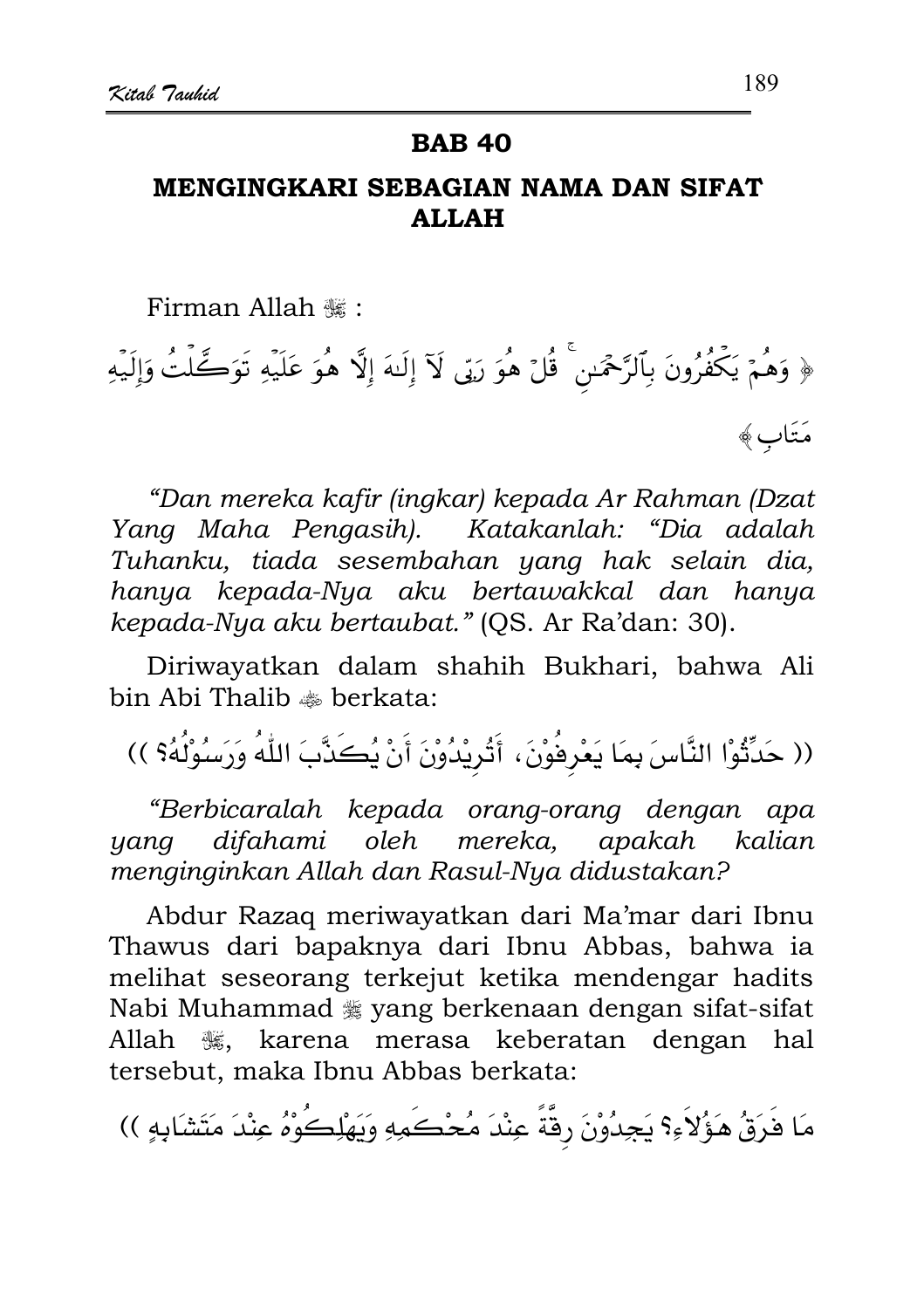"Apa yang dikhawatirkan oleh mereka itu? Mereka mau mendengar dan menerima ketika dibacakan ayat-ayat yang muhkamat (jelas pengertiannya), tapi keberatan untuk menerimanya mereka ketika dibacakan ayat-ayat yang mutasyabihat *(sulit)* difahami) 99.

Orang-orang Quraisy ketika mendengar Rasulullah g menyebut "Ar Rahman", mereka mengingkarinya, maka terhadap mereka itu, Allah # menurunkan firmanNya:



"Dan mereka kafir terhadap Ar Rahman".

Kandungan bab ini:

- 1. Dinyatakan tidak beriman, karena mengingkari (menolak) sebagian dari Asma'dan Sifat Allah.
- 2. Penjelasan tentang ayat yang terdapat dalam surat Ar  $Ra'd^{(100)}$ .

(100) Ayat ini menunjukkah kewajiban mengimani segala Asma' dan Sifat Allah, dan mengingkari sesuatu darinya adalah kufur.

<sup>(99)</sup> Perkataan Ibnu Abbas disebutkan penulis setelah perkataan Ali yang menyatakan bahwa seyogyanya tidak usah dituturkan kepada orang-orang apa yang tidak mereka mengerti, adalah untuk menunjukkan bahwa nashnash Al Qur'an maupun hadits yang berkenaan sifat Allah tidak termasuk hal tersebut, bahkan perlu pula disebutkan dan ditegaskan, karena keberatan sebagian orang akan hal tersebut bukanlah menjadi faktor penghalang untuk menyebutkannya, sebab para ulama semenjak zaman dahulu masih membacakan ayat-ayat dan hadits-hadits yang berkenaan dengan sifat Allah di hadapan orang-orang umum maupun khusus.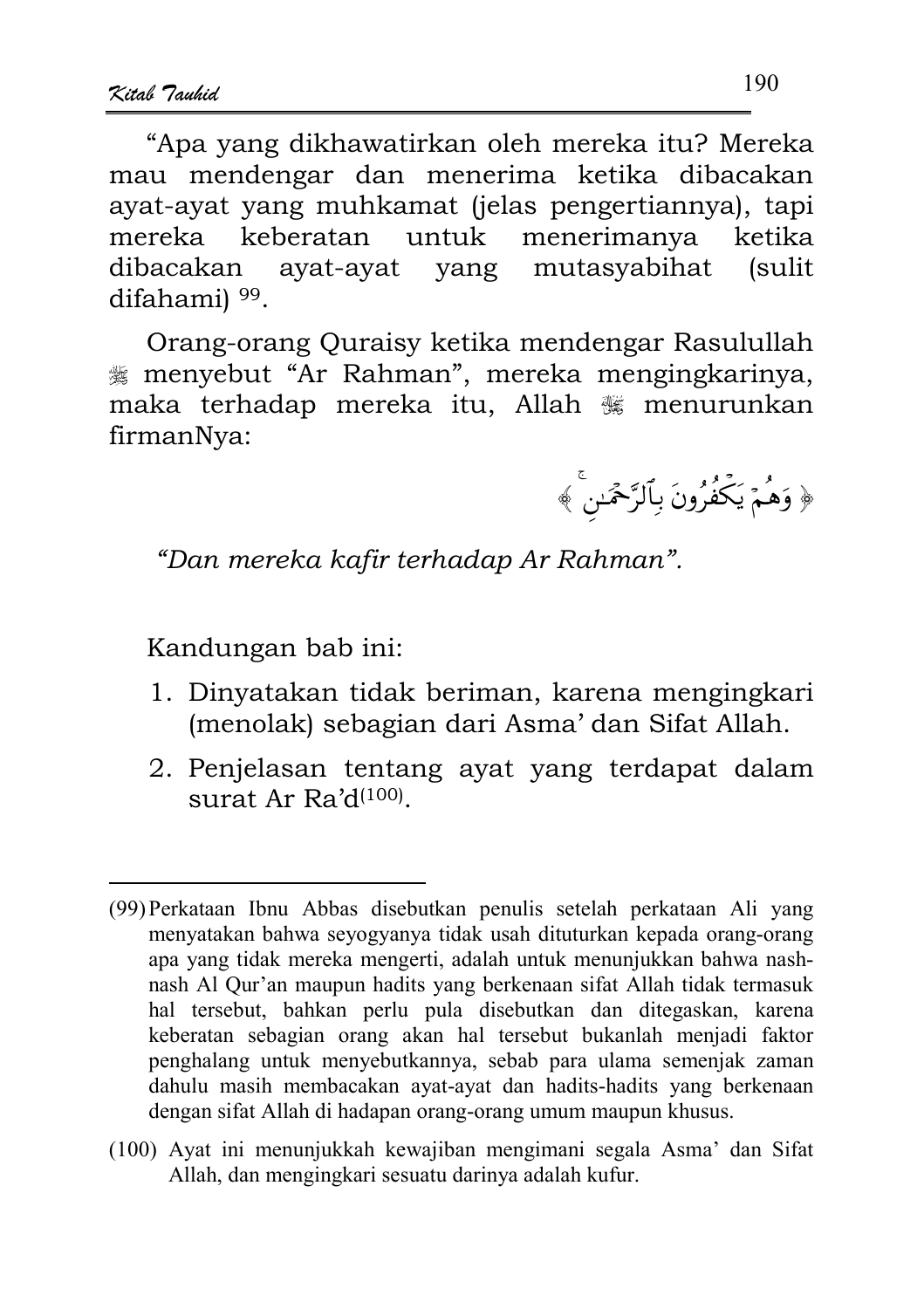- 3. Tidak dibenarkan menyampaikan kepada manusia hal-hal yang tidak difahami oleh mereka.
- 4. Hal itu disebabkan karena bisa mengakibatkan Allah dan Rasul-Nya didustakan, meskipun ia tidak bermaksud demikian.
- 5. Ibnu Abbas  $\bullet$  menolak sikap orang yang merasa keberatan ketika dibacakan sebuah hadits yang berkenaan dengan sifat Allah dan menyatakan bahwa sikap tersebut bisa mencelakakan dirinya.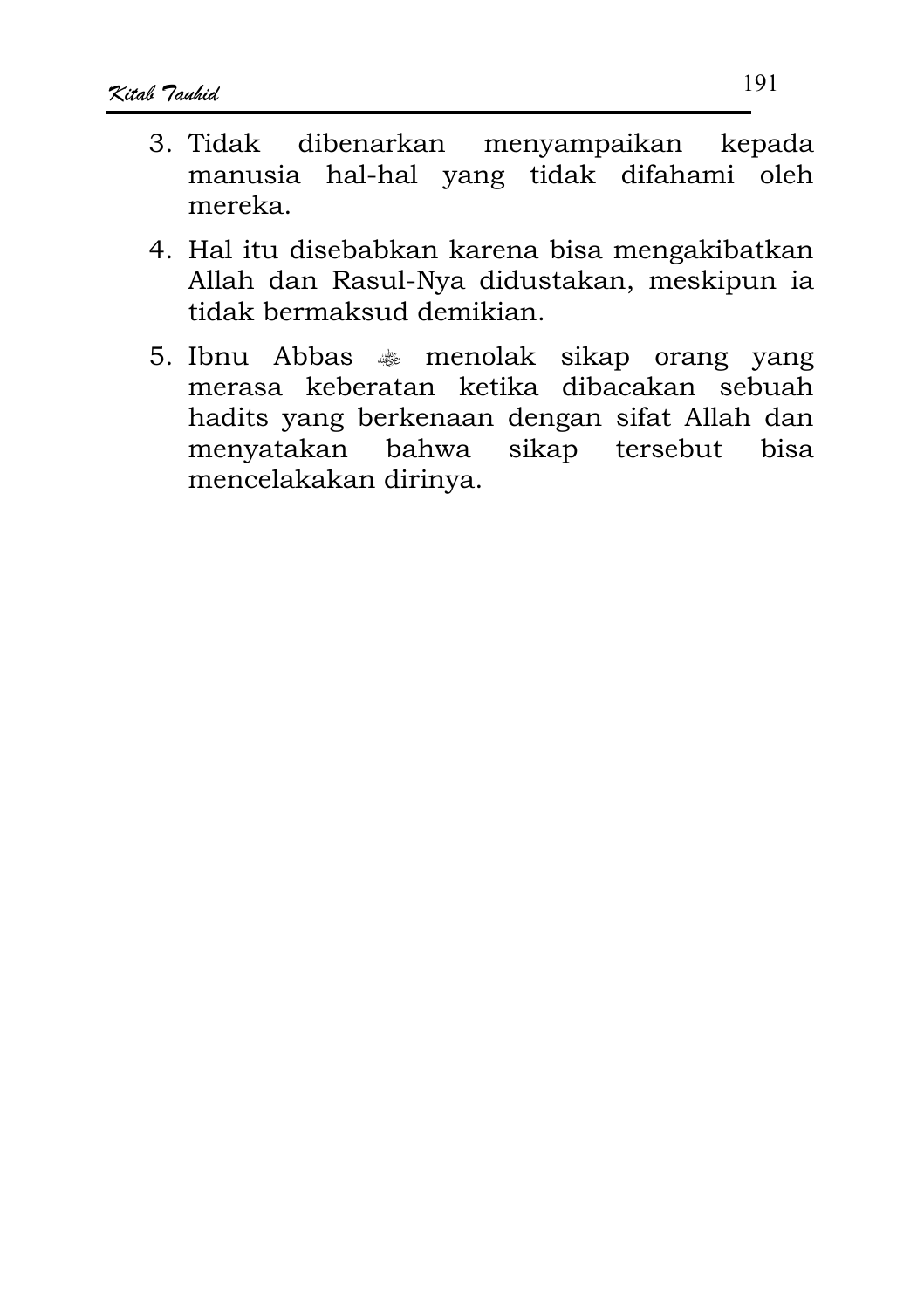## **IINGKAR TERHADAP NI'MAT ALLAHI**

Firman Allah ,:

﴿ يَعۡرِفُونَ نِعۡمَتَ ٱللَّهِ ثُمَّرَ يُنڪِرُونَهَا ﴾

"Mereka mengetahui ni'mat Allah (tetapi) kemudian mereka mengingkarinya." (OS. An Nahl: 83).

Dalam menafsiri ayat di atas Mujahid mengatakan bahwa maksudnya adalah kata-kata seseroang: "Ini adalah harta kekayaan yang aku warisi dari nenek movangku."

Aun bin Abdullah mengatakan: "Yakni kata mereka 'kalau bukan karena fulan, tentu tidak akan menjadi begini'."

Ibnu Qutaibah berkata, menafsiri ayat di atas: "mereka mengatakan: ini adalah sebab svafa'at sembahan-sembahan kami".

Abul Abbas<sup>(101)</sup> - setelah mengupas hadits yang diriwayatkan oleh Zaid bin Khalid yang di dalamnya terdapat sabda Nabi: "sesungguhnya Allah berfirman: "pagi ini sebagian hamba-Ku ada yang beriman kepada-Ku dan ada yang kafir ..., sebagaimana yang telah disebutkan di atas  $(102)$  ia mengatakan:

<sup>(101)</sup> Abu Al Abbas Ibnu Taimiyah.

<sup>(102)</sup> Telah disebutkan pada bab 30.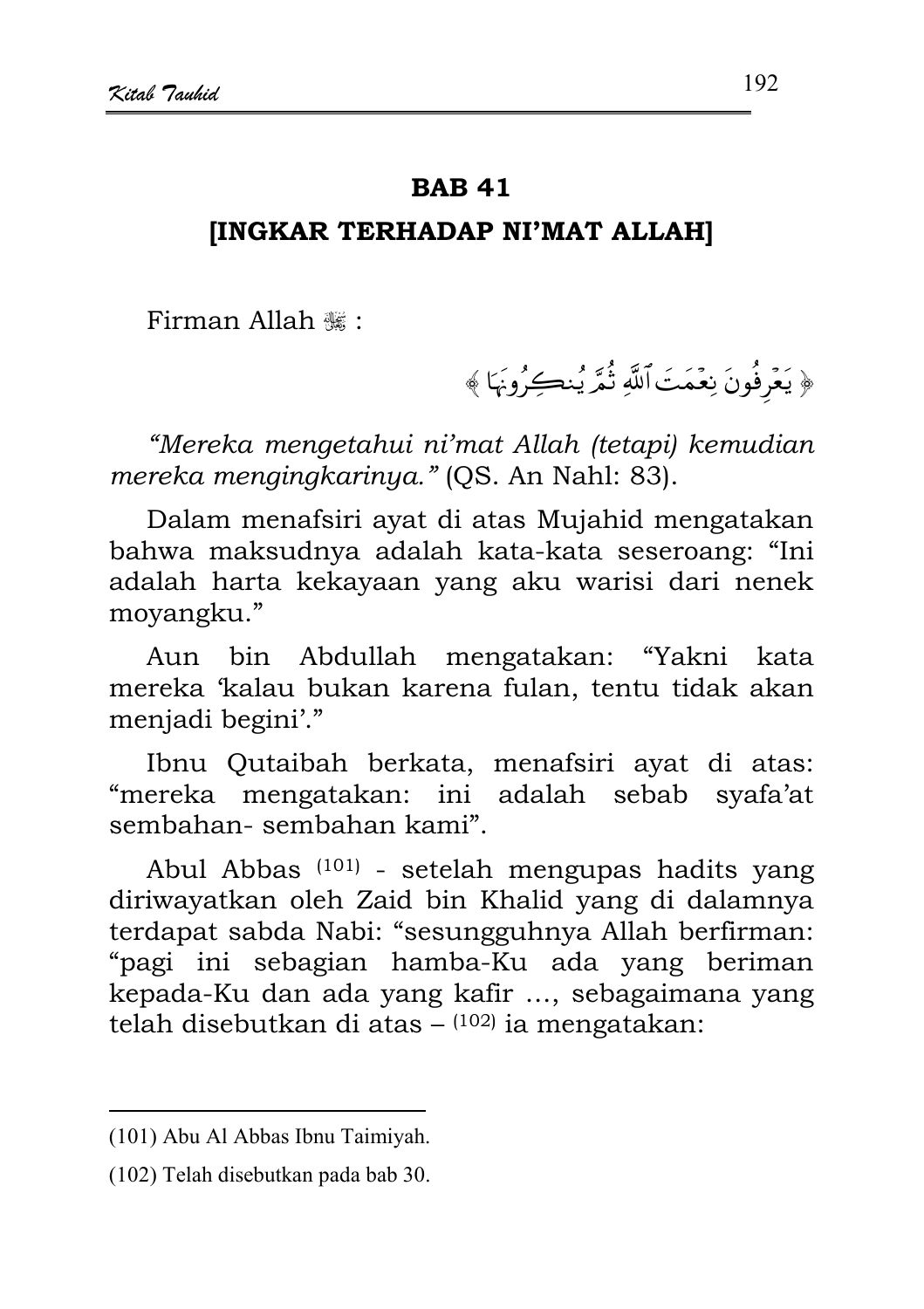"Hal ini banyak terdapat dalam Al qur'an maupun sunnah. Allah  $\frac{1}{2}$ mencela yang orang  $As$ menyekutukan-Nya dengan menisbatkan ni'mat yang telah diberikan kepada selain-Nya".

Sebagian ulama salaf mengatakan: "yaitu seperti ucapan mereka: anginnya bagus, nahkodanya cerdik, pandai, dan sebagainya, yang bisa muncul dari ucapan banyak orang.

- 1. Penjelasan tentang firman Allah yang terdapat dalam surat An Nahl, yang menyatakan adanya banyak orang yang mengetahui ni'mat Allah tapi mereka mengingkarinya.
- 2. Hal itu sering terjadi dalam ucapan banyak orang. [Karena itu harus dihindari].
- ini dianggap 3. Ucapan seperti sebagai pengingkaran terhadap ni'mat Allah.
- 4. Adanya dua hal yang kontradiksi (mengetahui ni'mat Allah dan mengingkarinya), bisa terjadi dalam diri manusia.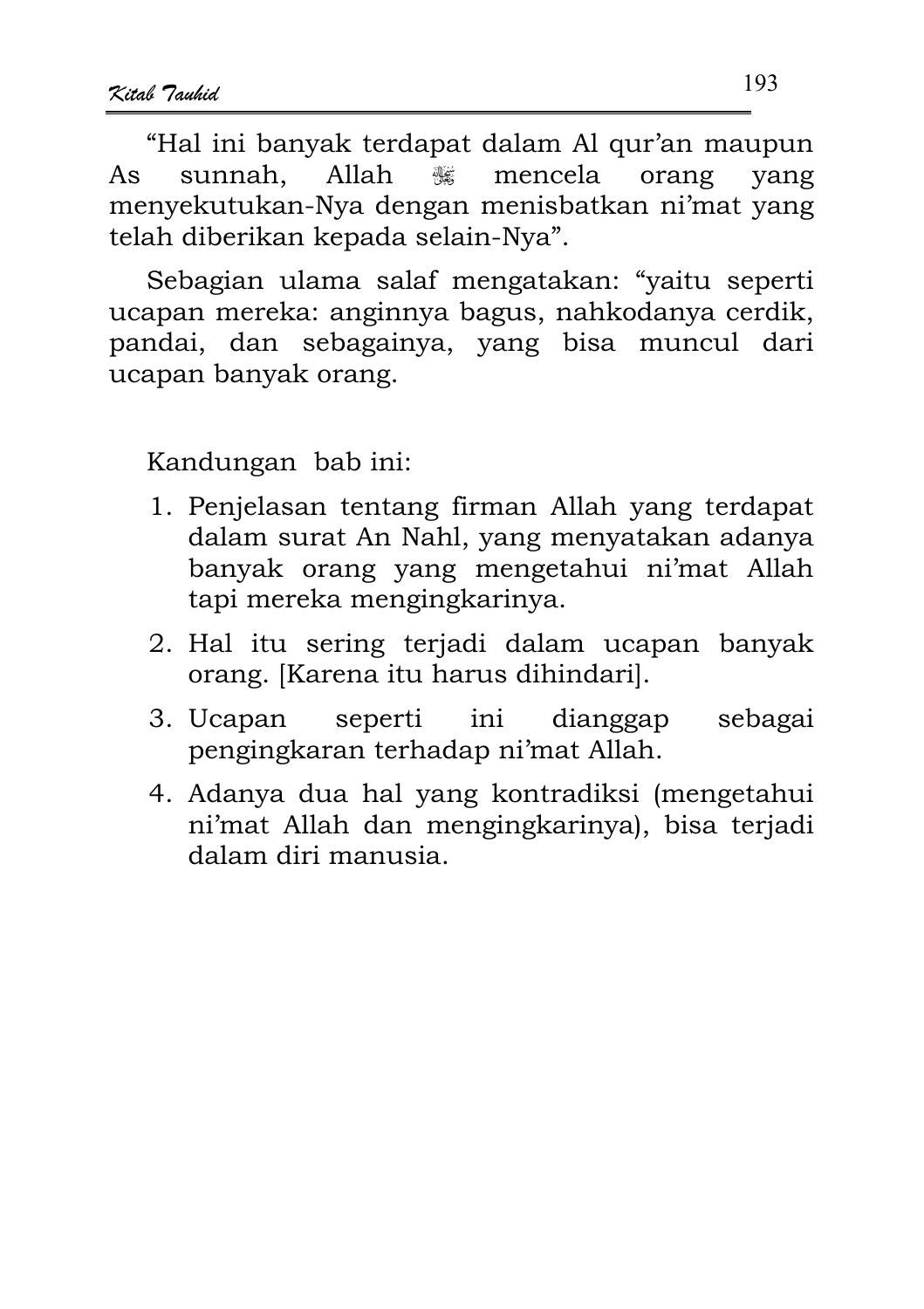## [LARANGAN MENJADIKAN SEKUTU BAGI ALLAH.]

Firman Allah ,:

﴿ فَلَا تَجَعَلُواْ لِلَّهِ أَنذَادًا وَأَنتُمْ تَعْلَمُونَ ﴾

"Maka janganlah kamu membuat sekutu untuk Allah padahal kamu mengetahui (bahwa Allah adalah maha Esa). " (QS. Al Baqarah: 22).

Ibnu Abbas  $\triangleleft$  dalam menafsirkan avat tersebut mengatakan: "membuat sekutu untuk Allah adalah perbuatan syirik, suatu perbuatan dosa yang lebih sulit untuk dikenali dari pada semut kecil yang merayap di atas batu hitam, pada malam hari yang gelap gulita. Yaitu seperti ucapan anda: 'demi Allah dan demi hidupmu wahai fulan, juga demi hidupku', Atau seperti ucapan: 'kalau bukan karena anjing ini, tentu kita didatangi pencuri-pencuri itu', atau seperti ucapan: 'kalau bukan karena angsa yang dirumah ini, tentu kita didatangi pencuri-pencuri tersebut', atau seperti ucapan seseorang kepada kawan-kawannya: 'ini terjadi karena kehendak Allah dan kehendakmu', atau seperti ucapan seseorang: 'kalaulah bukan karena Allah dan fulan'.

Oleh karena itu, janganlah anda menyertakan "si fulan" dalam ucapan-ucapan di atas, karena bisa menjatuhkan anda kedalam kemusyrikan." (HR. Ibnu Abi Hatim).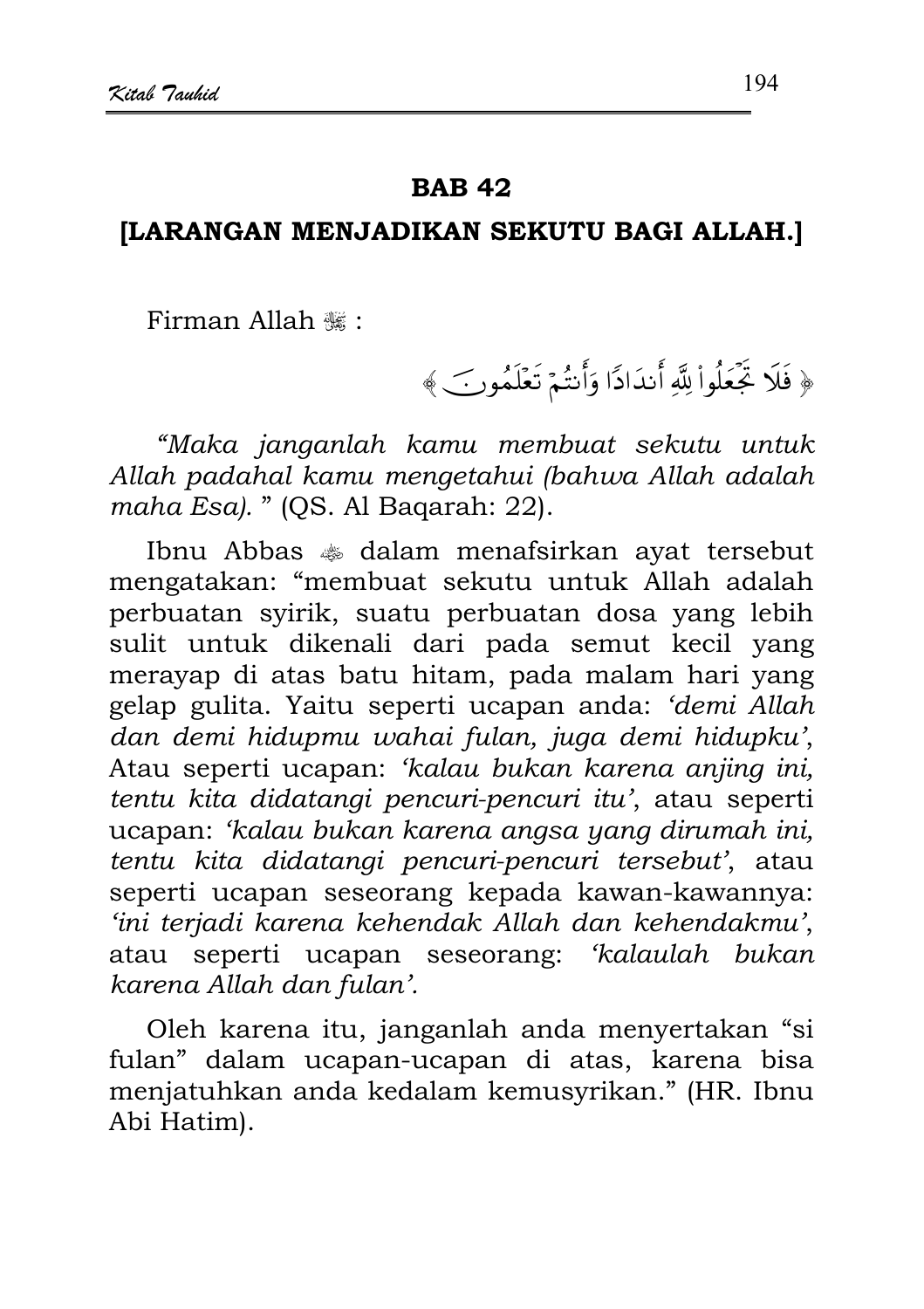Diriwayatkan dari Umar bin Khaththab ... bahwa Rasulullah \* bersabda:

(( مَنْ حَلَفَ بِغَيْرِ اللَّهِ فَقَدْ كَفَرَ أَوْ أَشْرَكَ ))

"Barangsiapa yang bersumpah dengan menyebut selain Allah, maka ia telah berbuat kekafiran atau kemusyrikan." (HR. Turmudzi, dan ia nyatakan sebagai hadits hasan, dan dinyatakan oleh Al Hakim shahih).

Dan Ibnu Mas'ud  $\triangle$  berkata:

(( لأَنْ أَحْلِفَ بِاللَّهِ كَاذِبًا أَحَبُّ إِلَىَّ مِنْ أَنْ أَحْلِفَ بِغَيْرِهِ صَادِقًا ))

"Sungguh bersumpah bohong dengan menyebut nama Allah, lebih Aku sukai daripada bersumpah jujur tetapi dengan menyebut nama selain-Nya."

Diriwayatkan dari Hudzaifah  $\triangleq$  bahwa Rasulullah **※ bersabda:** 

"Janganlah kalian mengatakan: 'atas kehendak Allah dan kehendak si fulan', tapi katakanlah: 'atas kehendak Allah kemudian atas kehendak si fulan." (HR. Abu Daud dengan sanad yang baik).

Diriwayatkan dari Ibrahim An Nakha'i bahwa ia melarang ucapan: "Aku berlindung kepada Allah dan kepadamu", tetapi ia memperbolehkan ucapan: "Aku berlindung kepada Allah, kemudian kepadamu", serta ucapan: 'kalau bukan karena Allah kemudian karena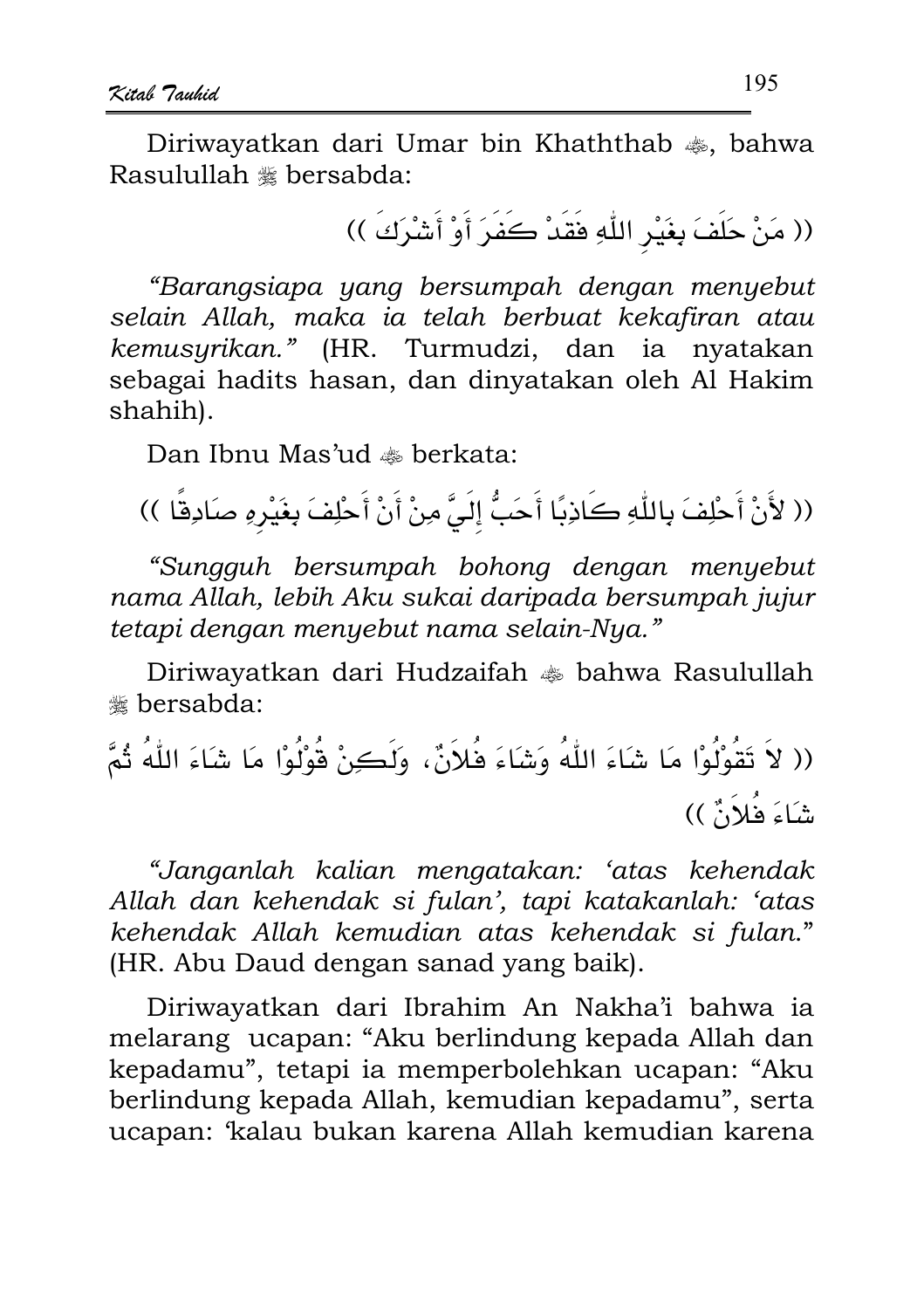si fulan', dan ia tidak memperbolehkan ucapan: 'kalau bukan karena Allah dan karena fulan'.

- 1. Penjelasan tentang maksud "membuat sekutu untuk Allah"
- 2. Penjelasan para sahabat bahwa ayat-ayat yang diturunkan oleh Allah yang berkaitan dengan syirik akbar itu mencakup juga tentang syirik ashghar (kecil).
- 3. Bersumpah dengan menyebut nama selain Allah adalah svirik.
- 4. Bersumpah menggunakan nama selain Allah walaupun dalam kebenaran, itu lebih besar dosanya daripada sumpah palsu dengan menggunakan nama Allah.
- 5. Ada perbedaan yang jelas sekali antara (; ) yang berarti "dan" dengan (  $\hat{a}$ ) yang berarti "kemudian".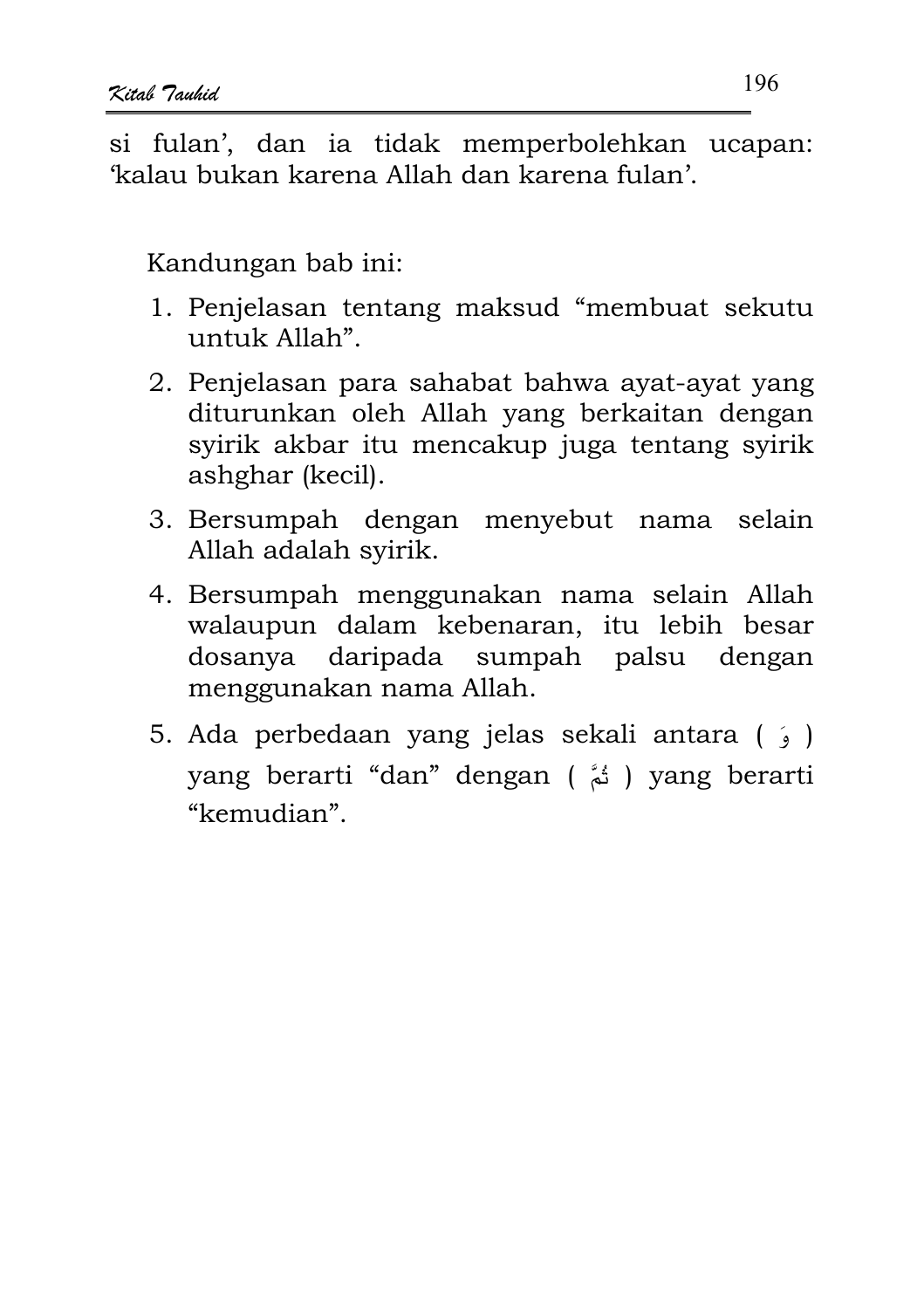## ORANG YANG TIDAK RELA TERHADAP SUMPAH YANG MENGGUNAKAN NAMA ALLAH

Diriwayatkan dari Ibnu Umar  $\ast$ , bahwa Rasulullah **\*\*** hersabda:

(( لاَ تَحْلِفُوْا بِآبَائِكُمْ، مَنْ حَلَفَ بِاللَّهِ فَلْيَصِنْدُقْ، وَمَنْ حُلِفَ لَهُ بِاللَّهِ فَلْيَرْضَ، وَمَنْ لَمْ يَرْضَ فَلَيْسَ مِنَ اللّٰهِ ))

"Janganlah kalian bersumpah dengan nama nenek moyang kalian! Barangsiapa yang bersumpah dengan Allah, maka hendaknya ia jujur, dan nama barangsiapa yang diberi sumpah dengan nama Allah maka hendaklah ia rela (menerimanya), barangsiapa yang tidak rela menerima sumpah tersebut maka lepaslah ia dari Allah #" (HR. Ibnu Majah dengan sanad yang hasan).

- 1. Larangan bersumpah dengan menyebut nama nenek moyang.
- 2. Diperintahkan kepada orang yang diberi sumpah dengan menyebut nama Allah untuk rela menerimanya.
- 3. Ancaman bagi orang-orang yang tidak rela menerimanya.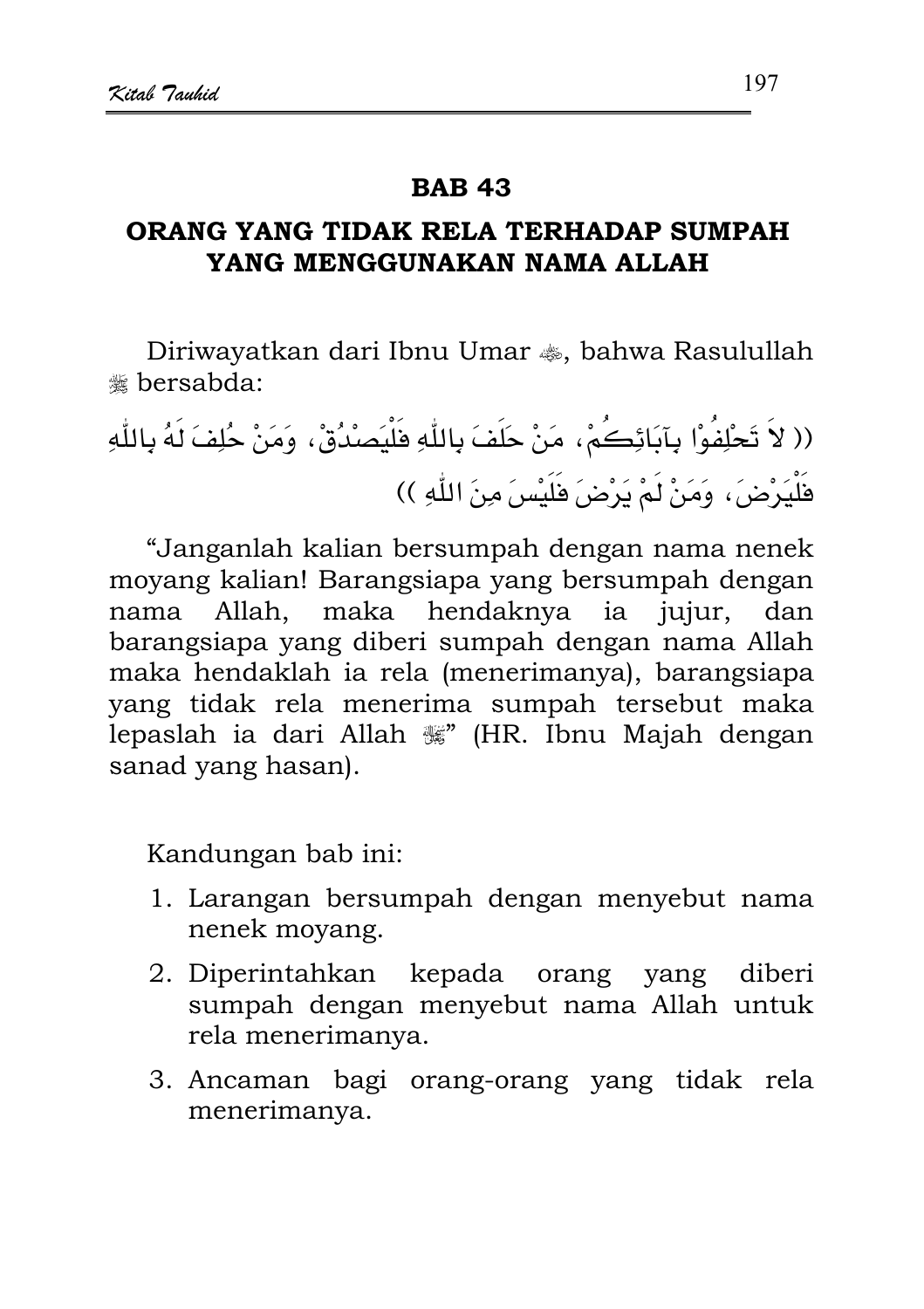## UCAPAN SESEORANG: "ATAS KEHENDAK ALLAH **DAN KEHENDAKMU"**

Outaibah  $\triangle$  berkata:

(( أَنَّ يَهُوْدِيًّا أَتَى النَّبِيَّ ﷺ، فَقَالَ: إِنَّكُمْ تُشْرِكُوْنَ تَقُوْلُوْنَ: مَا شَاءَ اللّهُ وَشِئْتَ، وَتَقُوْلُوْنَ: وَالْكَعْبَةِ، فَأَمَرَهُمُ النَّبِيُّ ﷺ إِذَا أَرَادُوْا أَنْ يَحْلِفُوْا أَوْ يَقُوْلُوْا: (( وَرَبِّ الْكَعْبَةِ )) وَأَنْ يَقُوْلُوْا: ((مَا شَاءَ اللَّهُ ثُمَّ شِئْتَ ))

"Bahwa ada seorang Yahudi datang kepada Rasulullah . lalu berkata: "Sesungguhnya kamu sekalian telah melakukan perbuatan syirik, kalian mengucapkan: 'atas kehendak Allah dan kehendakmu' dan mengucapkan: 'demi Ka'bah', maka Rasulullah memerintahkan para sahabat apabila hendak bersumpah supaya mengucapkan: 'demi Rabb Pemilik ka'bah', dan mengucapkan: 'atas kehendak Allah kemudian atas kehendakmu'. (HR. An Nasa'i dan ia nyatakan sebagai hadits shahih).

Ibnu Abbas  $\triangle$  menuturkan:

(( أَنَّ رَجُلاً قَالَ لَلنَّبِيِّ ﷺ: مَا شَاءَ اللَّهُ وَشِئْتَ، فَقَالَ: ((أَجَعَلْتَنِيْ لِلَّهِ نِدًّا؟ مَا شَاءَ اللَّهُ وَحْدَهُ ))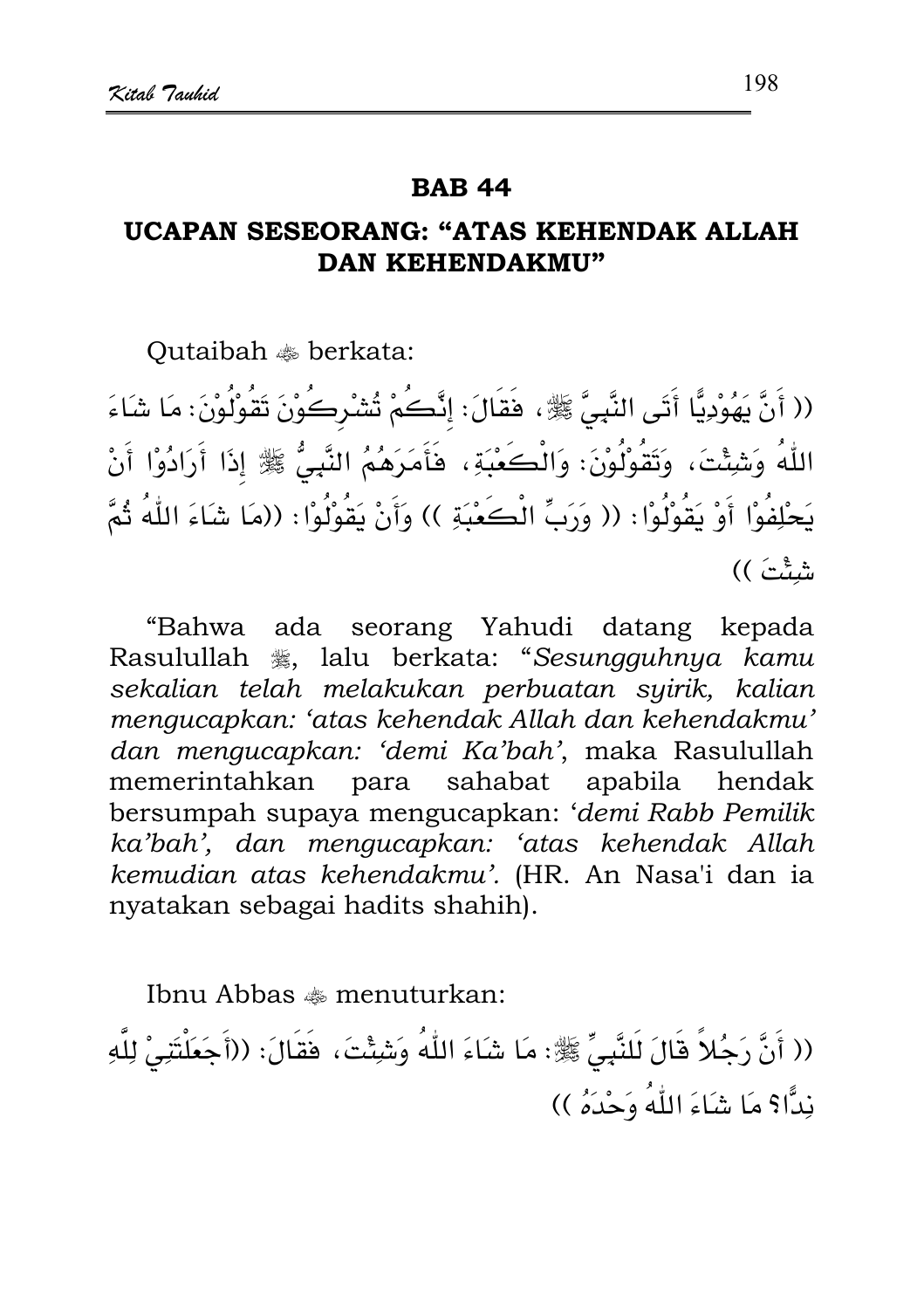"Bahwa ada seorang lelaki berkata kepada Nabi ﷺ: "atas kehendak Allah dan kehendakmu", maka Nabi bersabda: "apakah kamu telah menjadikan diriku sekutu bagi Allah? Hanya atas kehendak Allah semata".

Diriwayatkan oleh Ibnu majah, dari At Thufail saudara seibu Aisvah, radhiallahuanha, ia berkata:

"Aku bermimpi seolah-olah aku mendatangi sekelompok orang-orang Yahudi, dan aku berkata kepada mereka: 'Sungguh kalian adalah sebaik-baik kaum jika kalian tidak mengatakan: Uzair putra Allah'. Mereka menjawab: 'Sungguh kalian juga sebaik-baik kaum jika kalian tidak mengatakan: "Atas kehendak Muhammad". kehendak Allah dan Kemudian aku melewati sekelompok orang-orang Nasrani, dan aku berkata kepada mereka: "Sungguh kalian adalah sebaik-baik kaum jika kalian tidak mengatakan: "Al Masih putra Allah". Mereka pun balik berkata: "Sungguh kalian juga sebaik-baik kaum jika kalian tidak mengatakan: "Atas kehendak Allah dan Muhammad". Maka pada keesokan harinya aku memberitahukan mimpiku tersebut kepada kawan-kawanku, setelah itu aku mendatangi Nabi Muhammad , dan aku beritahukan hal itu kepada beliau. Kemudian Rasul bersabda: "Apakah engkau telah memberitahukannya kepada seseorang? aku menjawab: 'va'. Lalu Rasulullah \* bersabda yang diawalinya dengan memuji nama Allah #:

(( أَمَّا بَعْدُ، فَإِنَّ طُفَيْلاً رَأَى رُؤْيًا أَخْبَرَ بْهَا مَنْ أَخْبَرَ مِنْكُمْ، وَإِنَّكُمْ قُلْتُمْ كَلِمَةً كَانَ يَمْنَعُنِيْ كَذَا وَكَذَا أَنْ أَنْهَاكُمْ عَنْهَا ،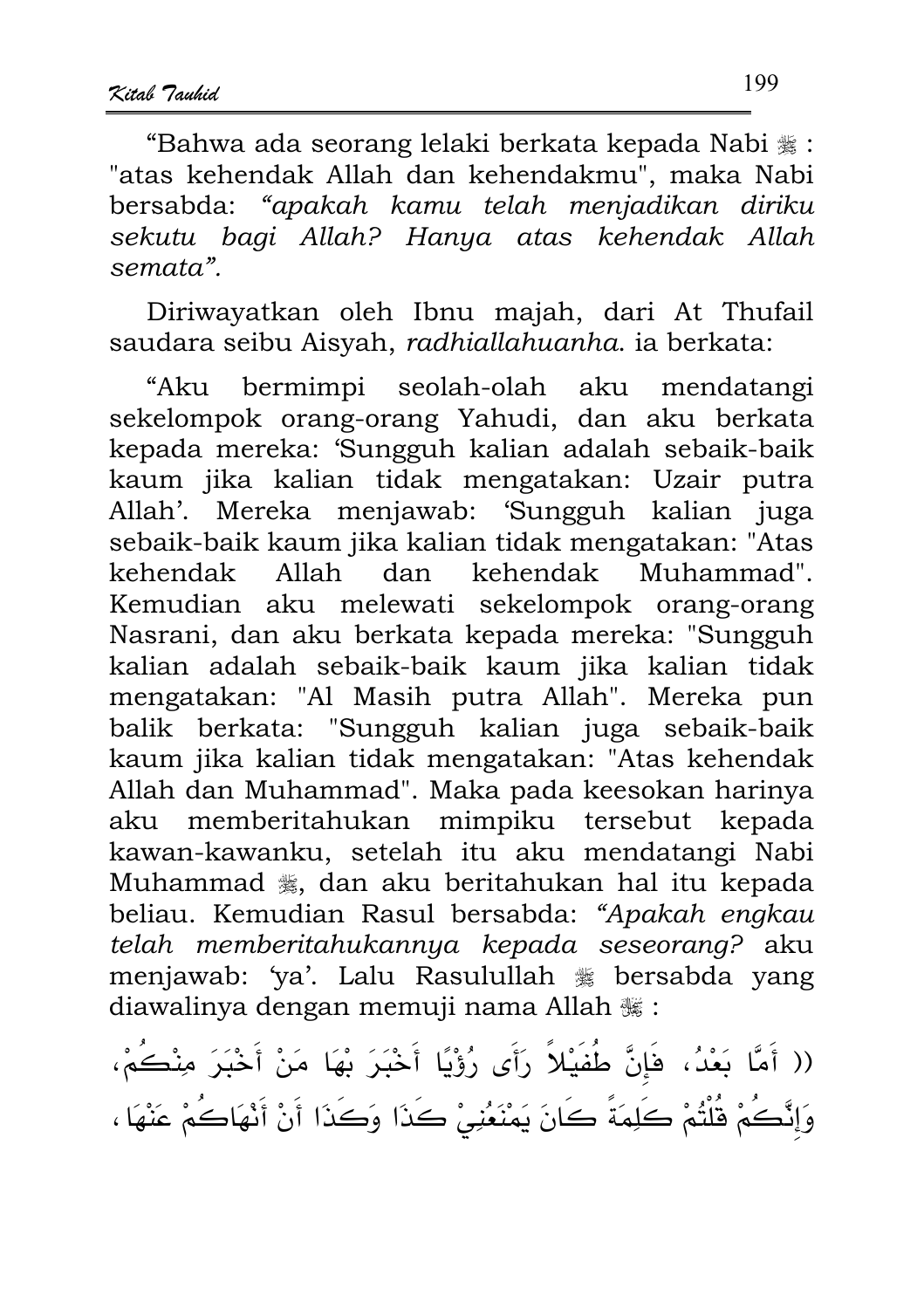"Amma ba'du, sesungguhnya Thufail telah bermimpi tentang sesuatu, dan telah diberitahukan kepada sebagian orang dari kalian. Dan sesunguhnya kalian telah mengucapkan suatu ucapan yang ketika itu saya tidak sempat melarangnya, karena aku disibukkan dengan urusan ini dan itu, oleh karena itu, janganlah kalian mengatakan: "Atas kehendak Allah dan kehendak Muhammad", akan tetapi ucapkanlah: "Atas kehendak Allah semata."

- 1. Hadits di atas menunjukkan bahwa orang Yahudi pun mengetahui tentang perbuatan yang disebut syirik ashghar.
- 2. Pemahaman seseorang akan kebenaran tidak meniamin ia untuk menerima dan melaksanakannya, apabila ia dipengaruhi oleh hawa nafsunya. [Sebagaimana orang-orang Yahudi tadi, dia mengerti kebenaran, tetapi dia tidak mau mengikuti kebenaran itu, dan tidak mau beriman kepada Nabi yang membawanya].
- Rasulullah • عَلَيْهُ "Apakah 3. Sabda engkau menjadikan diriku sekutu bagi Allah? Sebagai bukti adanya penolakan terhadap orang-orang mengatakan kepada beliau: "Atas yang kehendak Allah dan kehendakmu", jika demikian sikap beliau, lalu bagaimana dengan orang-orang yang mengatakan: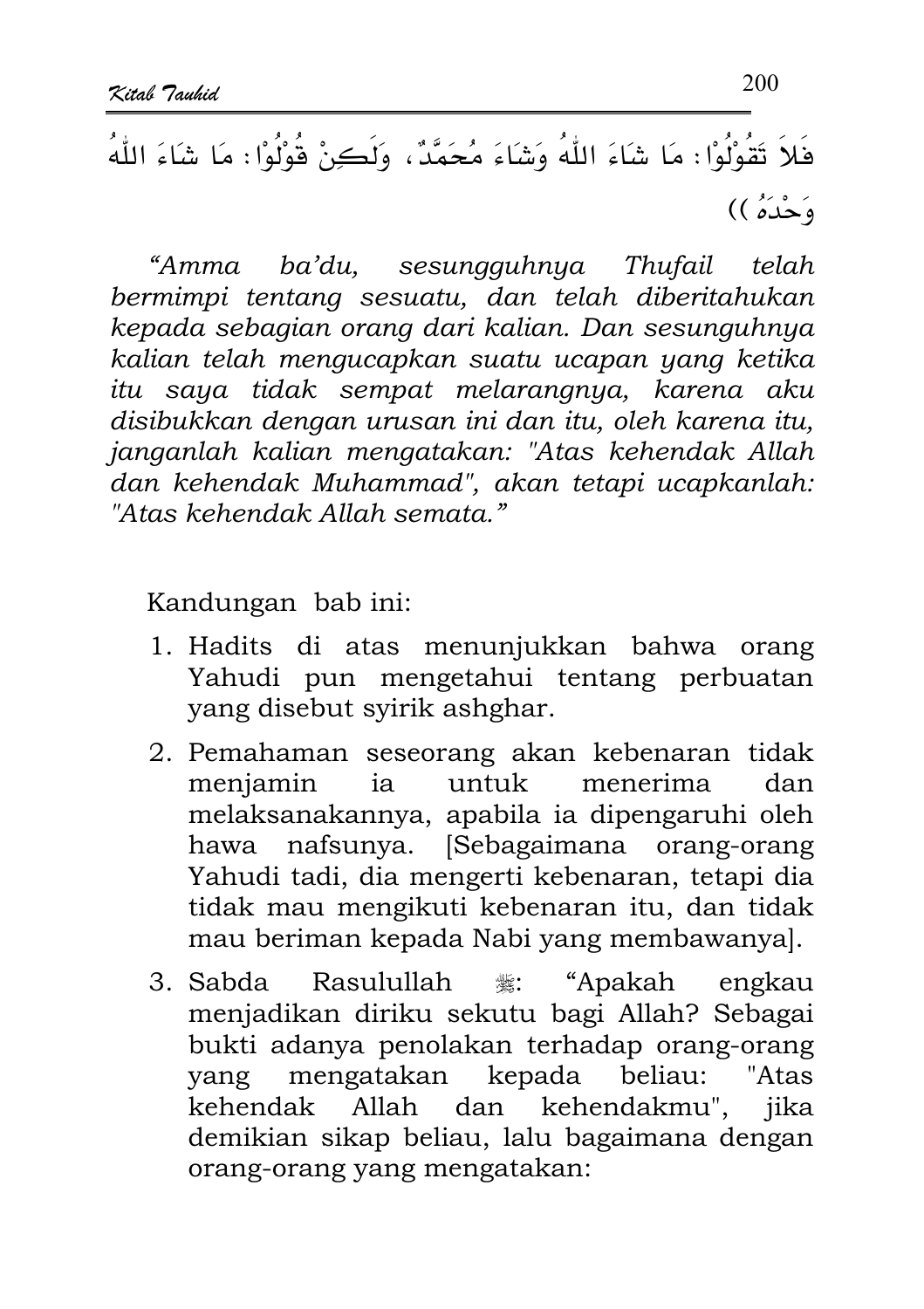يَا أَكْرَمَ الْخَلْقِ مَا لِيْ أَلُوْذُ بِهِ سِوَاكَ ...

tak "Wahai makhluk termulia. ada bagiku sebagai tempatku seorangpun berlindung kecuali engkau .." dan dua bait selanjutnya.

- 4. Ucapan seseorang: "atas kehendak Allah dan kehendakmu" termasuk syirik ashghar, tidak termasuk syirik akbar, karena beliau bersabda: "kalian telah mengucapkan suatu ucapan yang karena kesibukanku dengan ini dan itu aku tidak sempat melarangnya".
- 5. Mimpi yang baik termasuk bagian dari wahyu.
- 6. Mimpi kadang menjadi sebab disyariatkannya suatu hukum.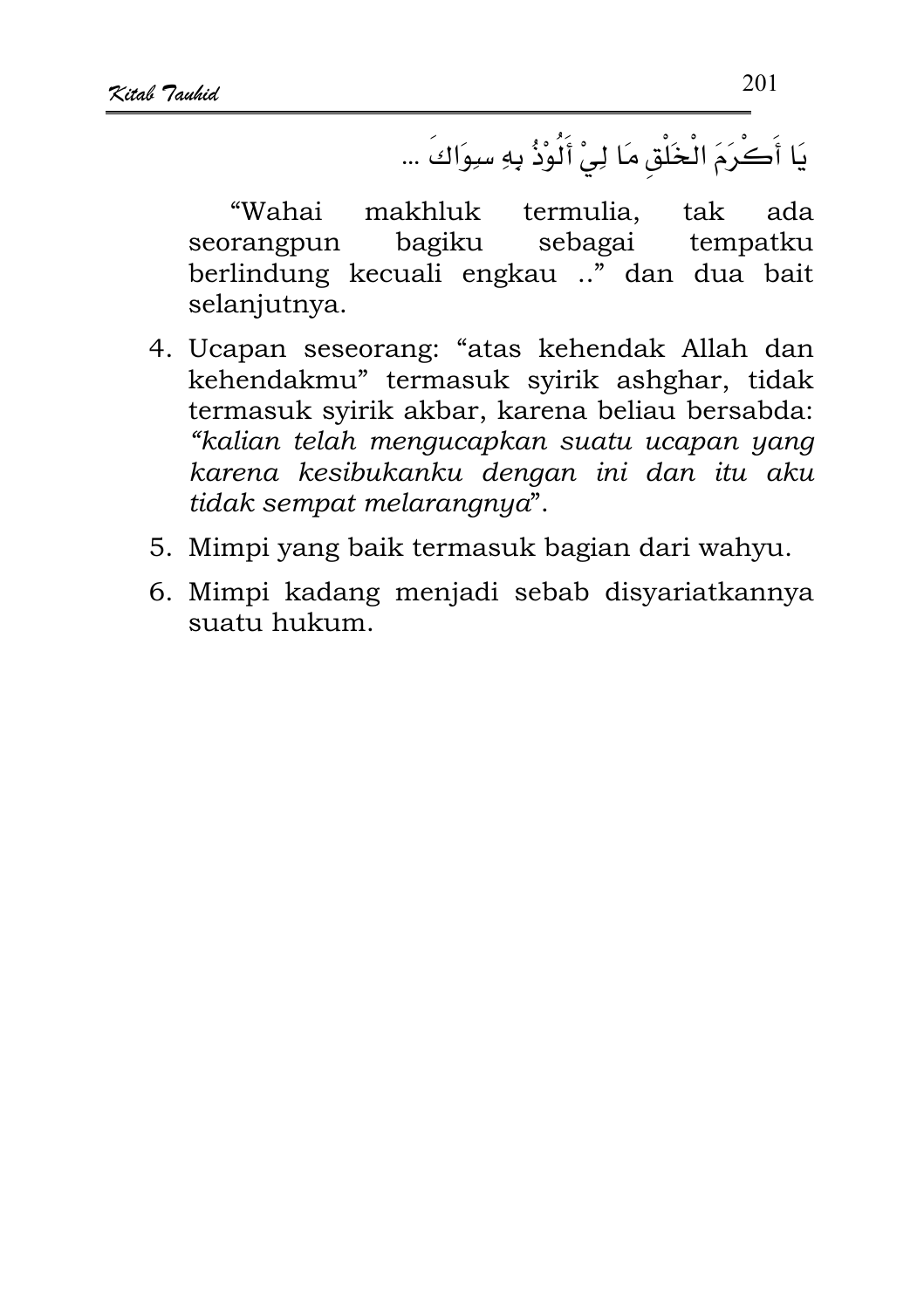## BARANGSIAPA MENCACI MASA MAKA DIA TELAH **MENYAKITI ALLAH**

Firman Allah ,:

﴿ وَقَالُواْ مَا هِيَ إِلَّا حَيَاتُنَا ٱلذُّنِّيَا نَمُوتُ وَخَيَا وَمَا يُهْلِكُنَآ إِلَّا ٱلدَّهْرَ ۚ وَمَا هُم بِذَالِكَ مِنْ عِلْمِرٍ إِنْ هُمْ إِلَّا يَظُنُّونَ ﴾

"Dan mereka berkata: "Kehidupan ini tak lain hanyalah kehidupan di dunia saja, kita mati dan hidup, dan tidak ada yang membinasakan kita kesuali masa, dan mereka sekali-kali tidak mempunyai pengetahuan tentang itu, mereka tidak lain hanyalah menduga-duga saja." (OS. Al Jatsiah: 24).

Diriwayatkan dalam shahih Bukhari dan Muslim dari Abu Hurairah  $\triangleq$  bahwa Rasulullah  $\triangleq$  bersabda:

(( قَالَ اللّٰهُ تَعَالَى: يُؤْذِيْنِى ابْنُ آدَمَ، يَسُبُّ الدَّهْرَ، وَأَنَا الدَّهْرُ أُقَلِّبُ اللَّيْلَ وَالنَّهَارَ )) وقِ رواية: (( لاَ تَسْبُوْا الدَّهْرَ فَإِنَّ اللَّهَ هُوَ الدَّهْرُ ))

"Allah # berfirman: "Anak Adam (manusia) menyakiti Aku, mereka mencaci masa, padahal Aku adalah pemilik dan pengatur masa, Akulah yang menjadikan malam dan siang silih berganti". Dan dalam riwayat yang lain dikatakan: "Janganlah kalian mencaci masa, karena Allah # adalah Pemilik dan Pengatur masa." (103).

<sup>(103)</sup> Orang-orang Jahiliyah, kalau mereka tertimpa suatu musibah, bencana atau malapetaka, mereka mencaci masa. Maka Allah melarang hal tersebut,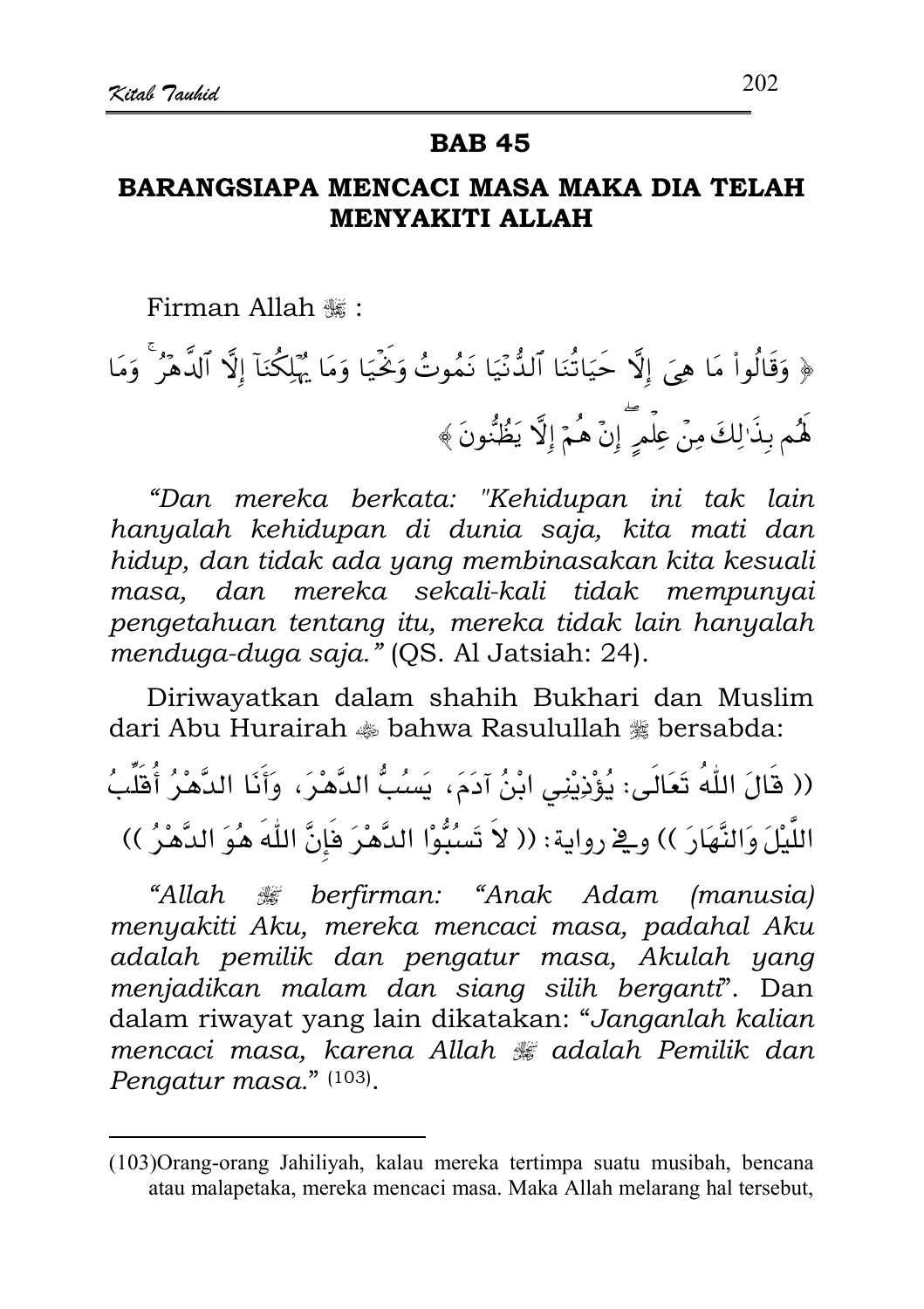Kandungan bab ini:

- 1. Larangan mencaci masa.
- 2. Mencaci masa berarti menyakiti Allah 骤.
- 3. Perlu renungan akan sabda Nabi ﷺ: "Karena sesungguhnya Allah adalah Pemilik dan Pengatur masa<sup>"</sup> (104).
- 4. Mencaci mungkin saja dilakukan seseorang, meskipun ia tidak bermaksud demikian dalam hatinya.

karena yang menciptakan dan mengatur masa adalah Allah Yang Maha Esa. Sedangkan menghina pekerjaan seseorang berarti menghina orang yang melakukannya. Dengan demikian, mencaci masa berarti mencela dan menyakiti Allah sebagai Pencipta dan Pengatur masa.

(104)Sabda beliau itu menunjukkan bahwa segala sesuatu yang terjadi di alam semesta ini adalah dengan takdir Allah, karena itu wajib bagi seorang muslim untuk beriman dengan qadha dan qadar, yang baik maupun yang buruk, yang manis maupun yang pahit.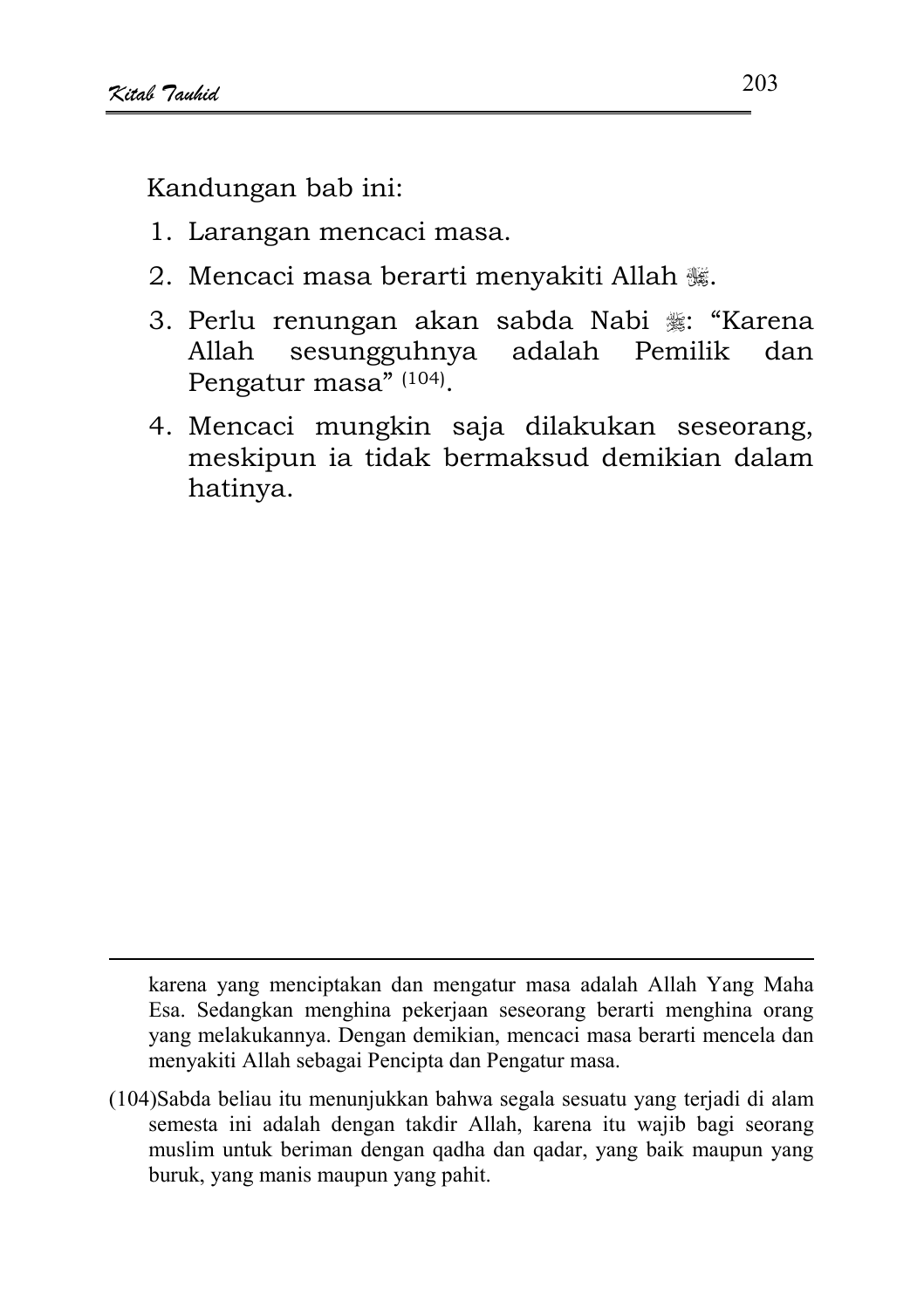### **BAB 46**

# PENGGUNAAN GELAR "OADHI **OUDHAT"(HAKIMNYA PARA HAKIM) DAN SEJENISNYA**

Diriwayatkan dalam shahih Bukhari dan Muslim, dari Abu Hurairah  $*$  bahwa Rasulullah  $*$  bersabda:

(( إِنَّ أَخْنَعَ اسْمٍ عِنْدَ اللَّهِ رَجُلٌ تَسَمَّى مَلِكَ الأَمْلاَكِ، لاَ مَالِكَ إلاَّ اللَّهُ ))- قال سفيان: مثل شَاهَانْ شَاه- وِـ2ْ رواية: ((أَغْيَظُ رَجُلٍ عَلَى اللَّهِ يَوْمَ الْقِيَامَةِ وَأَخْبَتُهُ ))

"Sesungguhnya nama (gelar) yang paling hina di sisi Allah  $\#$  adalah "Rajanya para raja", tiada raja yang memiliki kekuasaan mutlak kecuali Allah" -Sufyan<sup>(105)</sup> mengemukakan contoh dengan berkata: "seperti gelar Syahan Syah" - dan dalam riwayat yang lain dikatakan: "Dia adalah orang yang paling dimurkai dan paling jahat di sisi Allah pada hari  $kiamat \ldots$ "

- 1. Larangan menggunakan gelar "Rajanya para raja".
- 2. Larangan menggunakan gelar lain yang sejenis dengan gelar di atas, seperti contoh yang dikemukakan oleh Sufyan "Syahan Syah".

<sup>(105)</sup> Yakni: Sufyan bin Uyainah.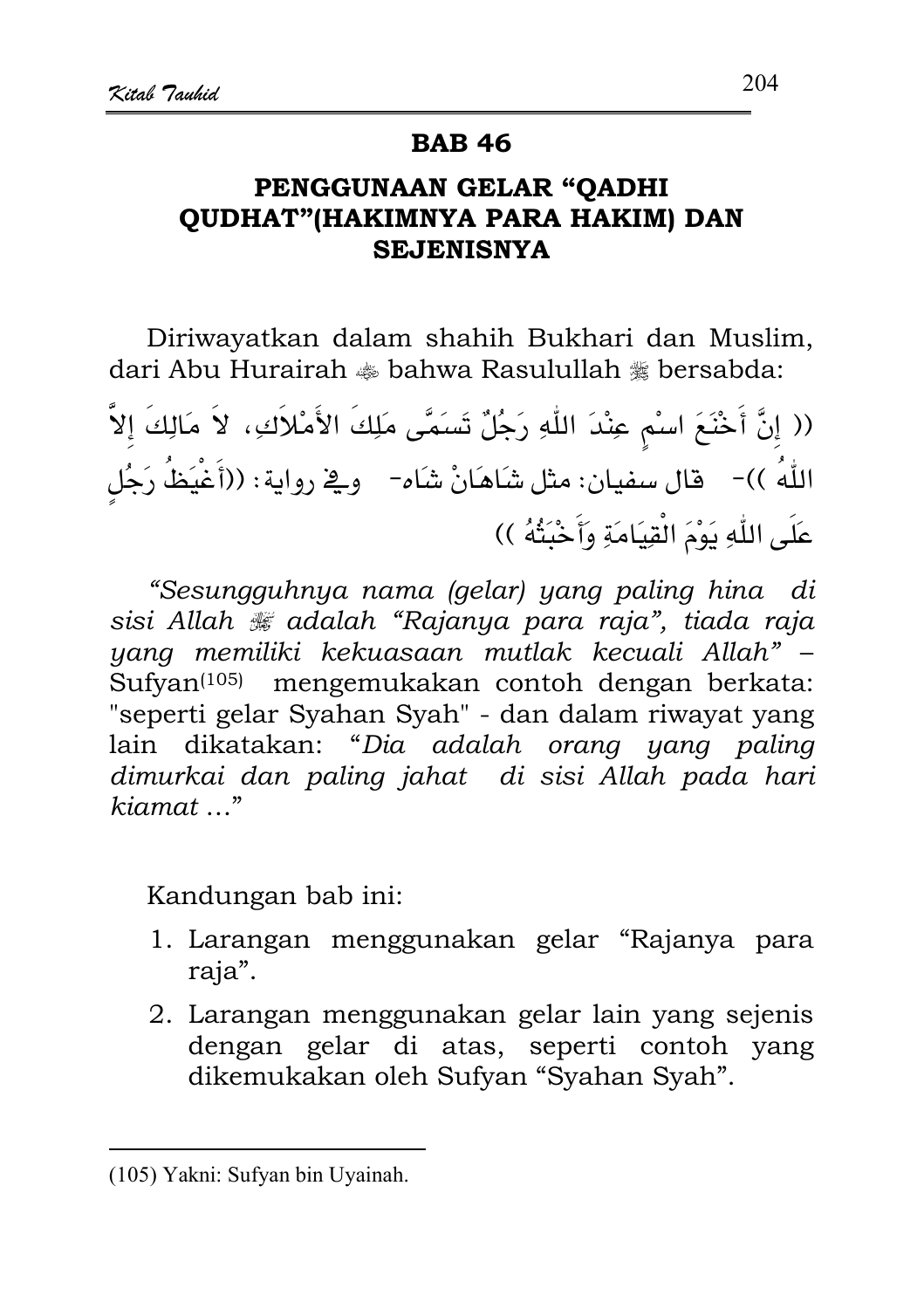- 3. Hal itu dilarang, [karena ada penyetaraan antara hamba dengan Khaliqnya meskipun hatinya tidak bermaksud demikian.
- 4. Larangan ini tidak lain hanyalah untuk mengagungkan Allah .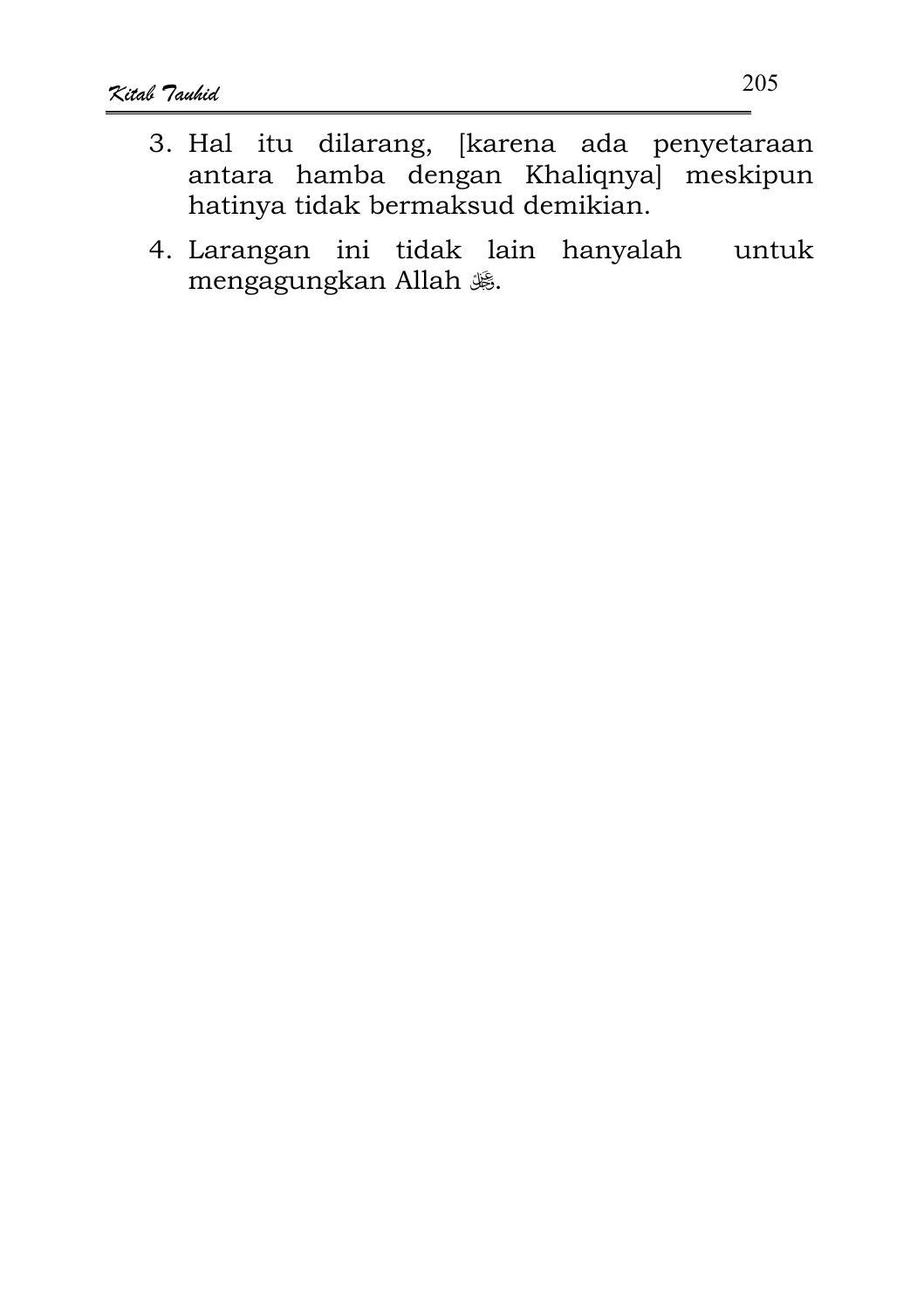## MEMULIAKAN NAMA-NAMA ALLAH DAN MENGGANTI NAMA UNTUK TUJUAN INI

Diriwayatkan dari Abu Syuraih bahwa ia dulu diberi kunyah (sebutan, nama panggilan) "Abul Hakam", Maka Nabi \* bersabda kepadanya:

(( إنَّ اللَّهَ هُوَ الْحَكَمُ، وَإِلَيْهِ الْحُكُمُ، فَقَالَ: إنَّ قَوْمِيْ إِذَا اخْتَلَفُوْا فِي شَيْءٍ أَتَوْنِيْ فَحَكَمْتُ بَيْنَهُمْ، فَرَضِيَ كِلاَ الْفَرْيْقَيْنِ، فَقَالَ: مَا أَحْسَنَ هَذَا ، فَمَا لَكَ مِنَ الْوَلَدِ؟ قُلْتُ: شُرَيْحٌ، وَمُسْلِمٌ، وَعَبْدُ اللّهِ، قَالَ: فَمَنْ أَكْبَرُهُمْ؟ قُلْتُ: شُرَيْحٌ، قَالَ: فَأَنْتَ أَبُوْ شُرَيْحٍ ))

"Allah waadalah Al Hakam, dan hanya kepada-Nya permasalahan dimintakan keputusan segala hukumnya", kemudian ia berkata kepada Nabi .: "Sesungguhnya kaumku apabila berselisih pendapat dalam suatu masalah mereka mendatangiku, lalu aku memberikan keputusan hukum di antara mereka, dan kedua belah pihak pun sama-sama menerimanya", maka Nabi bersabda: "Alangkah baiknya hal ini, apakah kamu punya anak?" Aku menjawab: "Syuraih, Muslim dan Abdullah", Nabi bertanya: "siapa yang tertua di antara mereka? "Syuraih" jawabku, Nabi bersabda: "kalau demikian kamu Abu Syuraih". (HR. Abu Daud dan ahli hadits lainnya).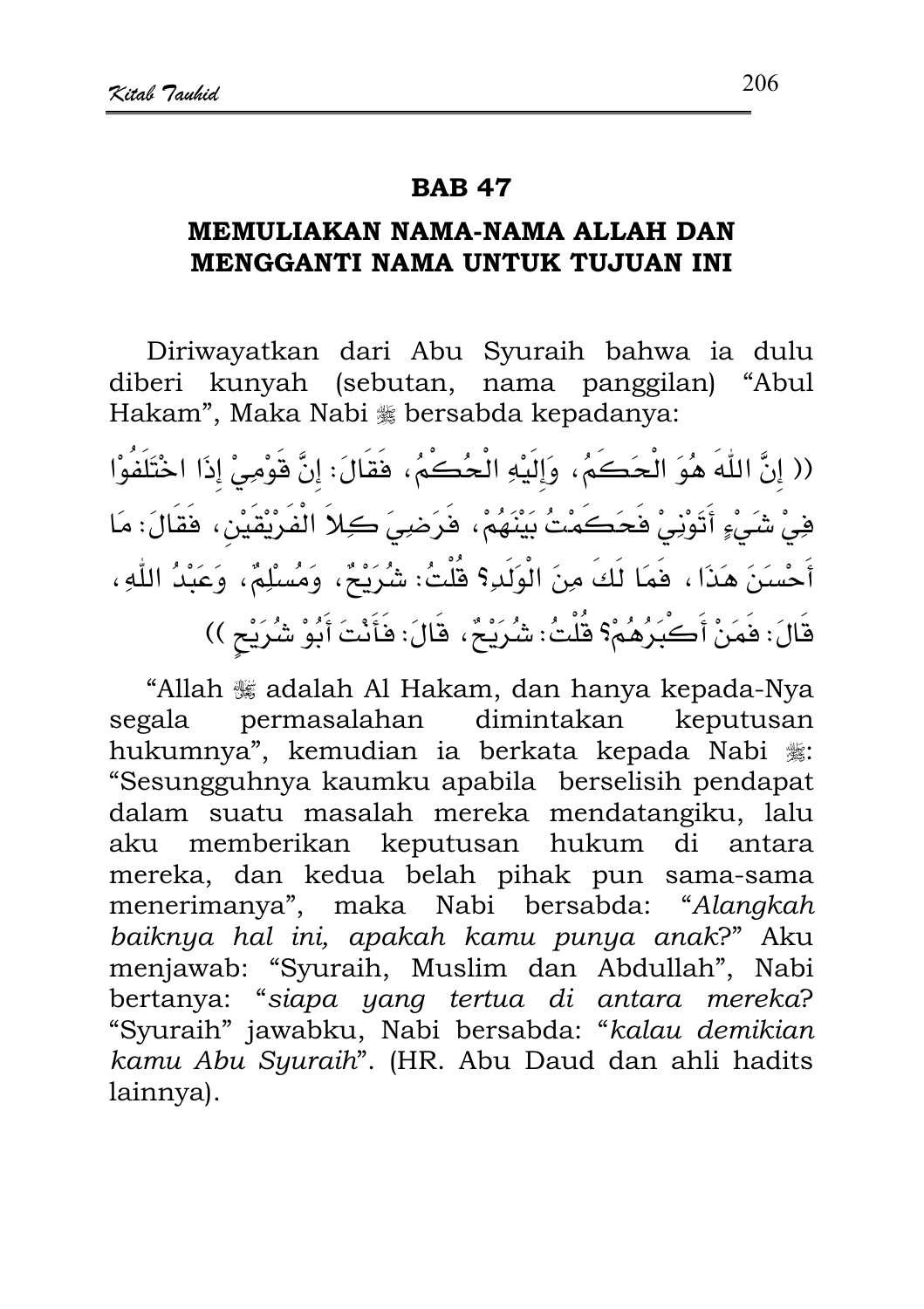- 1. Wajib memuliakan Nama dan Sifat Allah [dan dilarang menggunakan nama atau kunyah yang ma'nanya sejajar dengan nama Allah] walaupun tidak bermaksud demikian.
- 2. Dianjurkan mengganti nama yang kurang baik untuk memuliakan Nama Allah.
- 3. Memilih nama anak yang tertua untuk kunyah (nama panggilan).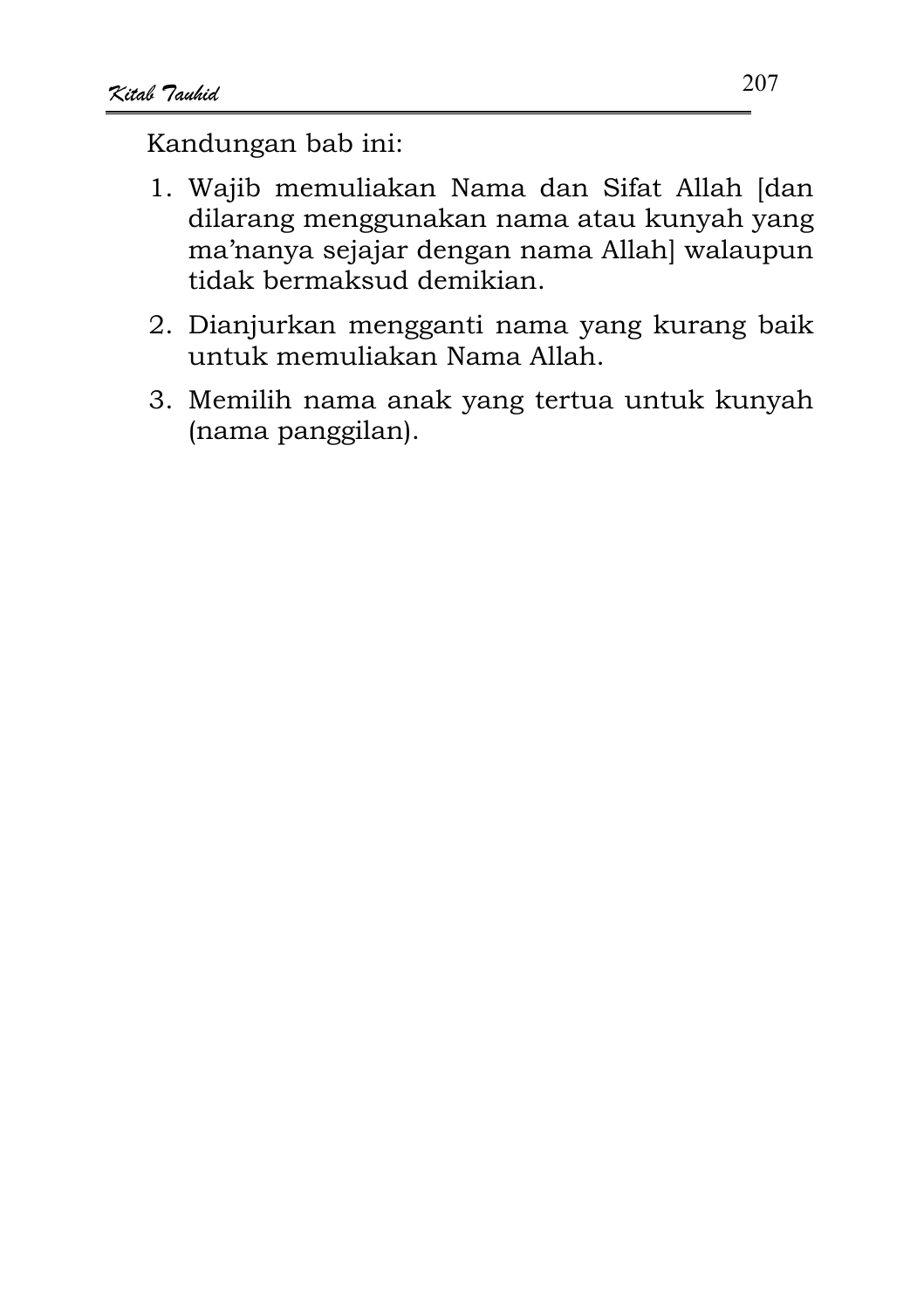# BERSENDA GURAU DENGAN MENYEBUT NAMA ALLAH, ALOUR'AN ATAU RASULULLAH #

Firman Allah ,:

﴿ وَلَهِن سَأَلْتَهُمْ لَيَقُولُنَّ إِنَّمَا كُنَّا خُنُوضُ وَنَلْعَبُ ۚ قُلْ أَبِٱللَّهِ وَءَايَـٰتِهِۦ وَرَسُولِهِۦ كُنتُمْ تَسْتَهْزِءُوبَ ١٠٠﴾ لَا تَعْتَذِرُواْ قَدْ كَفَرْتُمْ بَعْدَ إيمَـٰنِكُمْ ﴾

"Dan jika kamu tanyakan kepada orang-orang munafik (tentang apa yang mereka lakukan) tentulah mereka akan menjawab: "sesungguhnya kami hanyalah bersenda gurau dan bermain-main saja", katakanlah: "apakah dengan Allah, ayat-ayat-Nya dan Rasul-Nya kalian selalu berolok-olok? Tidak usah kamu minta maaf, karena kamu telah kafir sesudah beriman."  $OS.$  At Taubah:  $65 - 66$ ).

Diriwayatkan dari Ibnu Umar , Muhammad bin Kaab, Zaid bin Aslam, dan Qatadah, suatu hadits dengan rangkuman sebagai berikut: "Bahwasanya ketika dalam peperangan tabuk, ada seseorang yang berkata: "Belum pernah kami melihat seperti para ahli membaca Alqur'an (qurra) ini, orang yang lebih buncit perutnya, dan lebih dusta mulutnya, dan lebih pengecut dalam peperangan", maksudnya adalah Rasulullah  $*$  dan para sahabat yang ahli membaca Al Qur'an. Maka berkatalah Auf bin Malik kepadanya: "kau pendusta, kau munafik, aku beritahukan hal ini kepada Rasulullah , ", lalu berangkatlah Auf bin Malik kepada Rasulullah untuk memberitahukan hal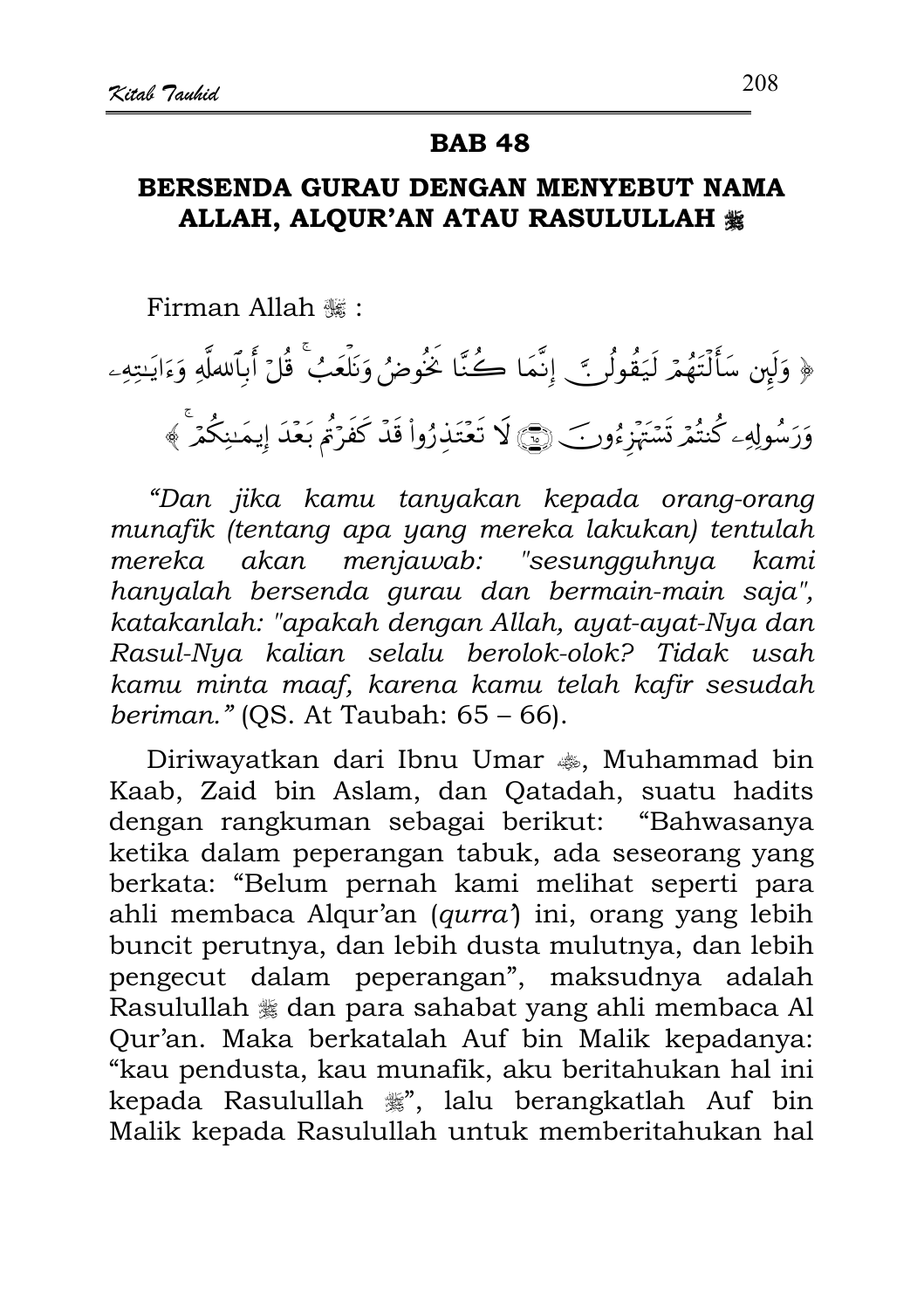ini kepada beliau, akan tetapi sebelum ia sampai. telah turun wahyu kepada beliau.

Dan ketika orang itu datang kepada Rasulullah . beliau sudah beranjak dari tempatnya dan menaiki untanya, maka berkatalah ia kepada Rasulullah: "ya Rasulullah, sebenarnya kami hanya bersenda gurau dan mengobrol sebagaimana obrolan orang yang mengadakan perjalanan untuk menghilangkan penatnya perjalanan", kata Ibnu Umar: "sepertinya aku melihat orang tadi berpegangan sabuk pelana unta Rasulullah, sedang kedua kakinya tersandungsandung batu, sambil berkata : "kami hanyalah bersenda gurau dan bermain-main saja", kemudian Rasulullah bersabda kepadanya:

﴿ أَبِٱللْعَلَّهِ وَءَايَنِتِهِۦ وَرَسُولِهِۦ كُنتُمْ تَسۡتَهۡزِءُونَ ﴾

"Apakah dengan Allah, ayat-ayat -Nya, dan Rasul-Nya kamu selalu berolok-olok."

Rasulullah <sup>5</sup> mengatakan seperti itu tanpa menoleh, dan tidak bersabda kepadanya lebih dari pada itu.

- 1. Masalah yang sangat penting sekali, bahwa orang yang bersenda gurau dengan menyebut nama Allah, ayat ayat -Nya dan Rasul-Nya adalah kafir.
- 2. Ini adalah penafsiran dari ayat di atas, untuk orang yang melakukan perbuatan itu, siapapun dia.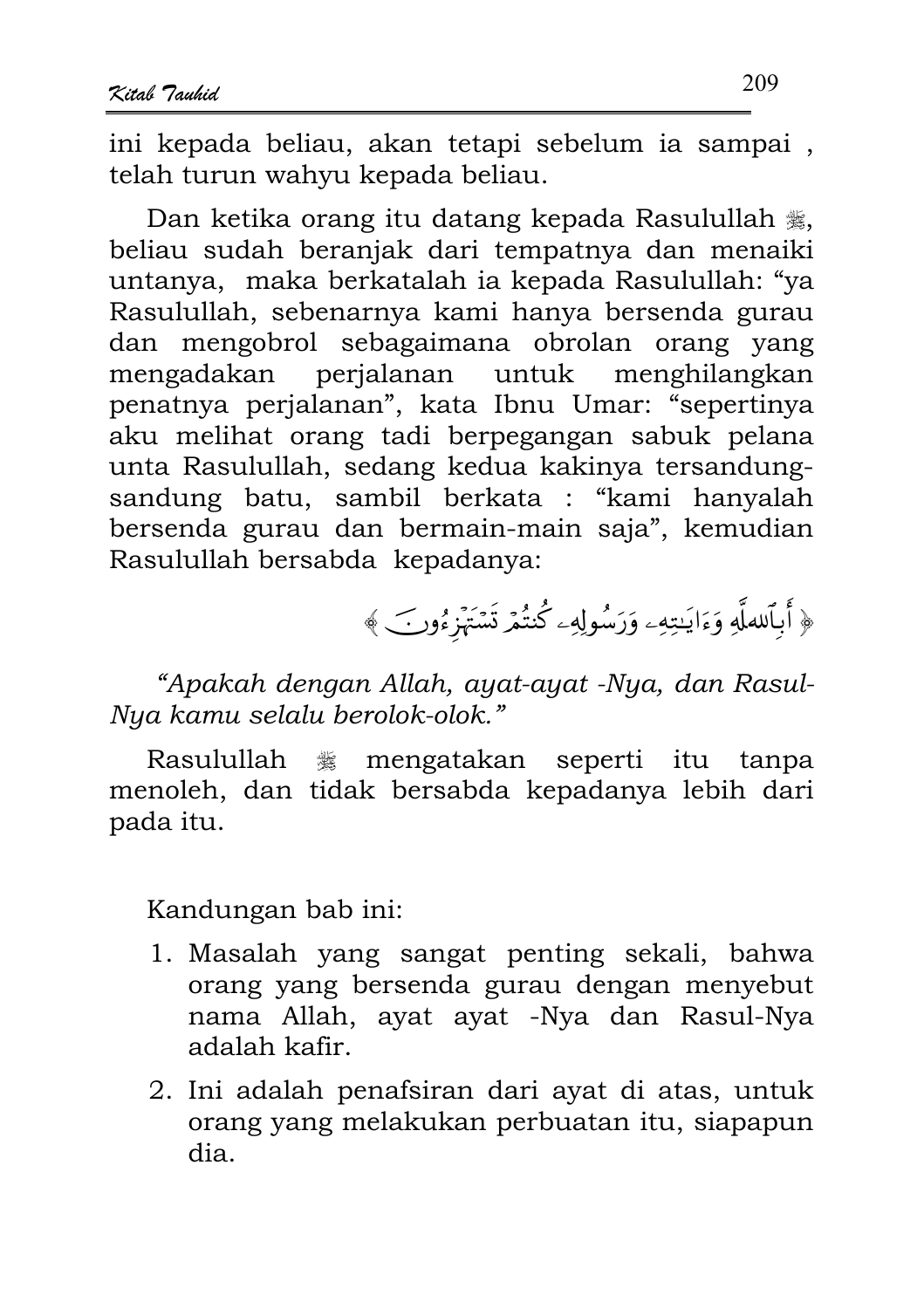- 3. Ada perbedaan vang sangat jelas antara menghasut dan setia Allah dan Rasul-Nya. Dan melaporkan perbuatan orang-orang fasik kepada waliyul amr untuk mencegah mereka, tidaklah termasuk perbuatan menghasut tetapi termasuk kesetiaan kepada Allah dan kaum muslimin seluruhnya].
- 4. Ada perbedaan yang cukup jelas antara sikap memaafkan yang dicintai Allah dengan bersikap tegas terhadap musuh-musuh Allah.
- 5. Tidak setiap permintaan maaf dapat diterima. [Ada juga permintaan maaf yang harus ditolak].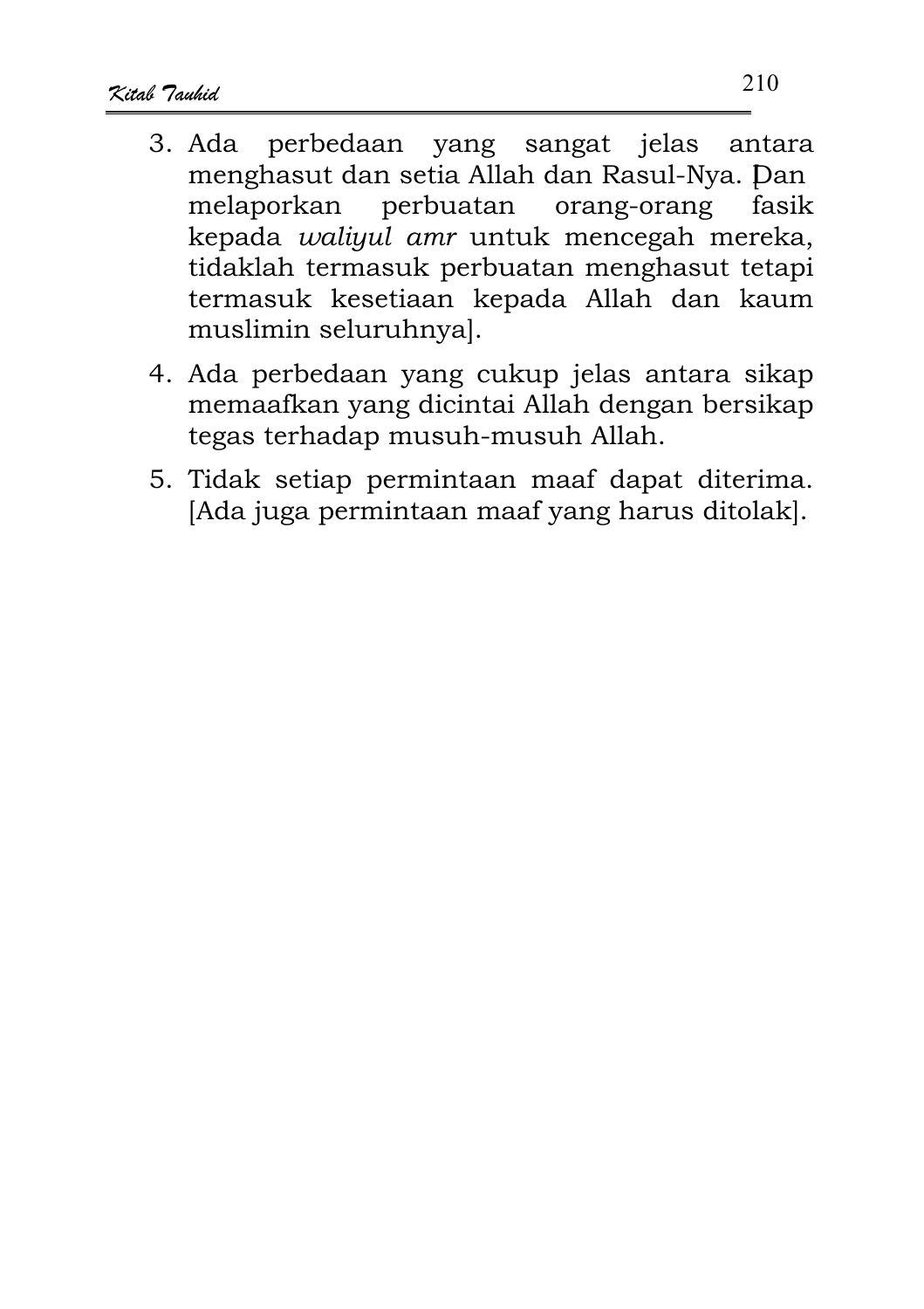### **IMENSYUKURI NI'MAT ALLAH]**

Firman Allah , "

﴿ وَلَهِنْ أَذَقَّنِهُ رَحْمَةً مِّنَّا مِنْ بَعْدِ ضَرَّآءَ مَسَّتْهُ لَيَقُولَنَّ هَـٰذَا لِي ﴾

"Dan jika kami melimpahkan kepadanya sesuatu rahmat dari kami, sesudah dia ditimpa kesusahan, pastilah dia berkata "ini adalah hakku." (QS. Fushshilat: 50).

Dalam menafsirkan avat ini Mujahid mengatakan: "ini adalah karena jerih payahku, dan akulah yang berhak memilikinya."

Sedangkan Ibnu Abbas mengatakan: "ini adalah dari diriku sendiri".

Firman Allah .:

﴿ قَالَ إِنَّمَآ أُوتِيتُهُۥ عَلَىٰ عِلْمٍ عِندِيٓ ﴾

"(Qarun) berkata: sesungguhnya aku diberi harta kekayaan ini, tiada lain karena ilmu yang ada padaku." (QS. Al Qashash: 78).

Ootadah -dalam menafsirkan ayat  $i$ ni-"Maksudnya: mengatakan: karena ilmu pengetahuanku tentang cara cara berusaha".

Ahli tafsir lainnya mengatakan: "Karena Allah mengetahui bahwa aku orang yang layak menerima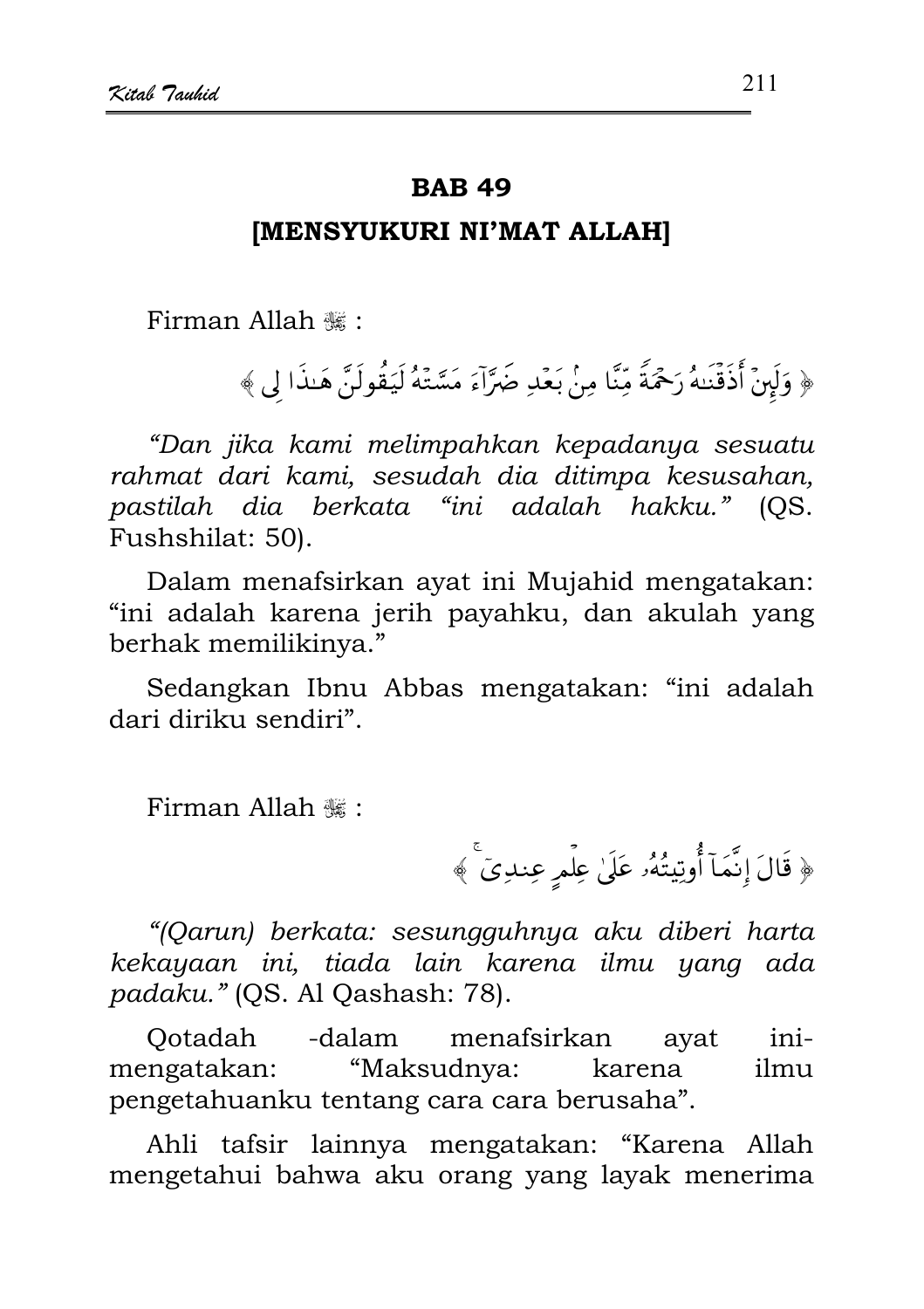harta kekayaan itu", dan inilah makna vang dimaksudkan oleh Mujahid: "aku diberi harta kekayaan ini atas kemulianku".

Diriwayatkan dari Abu Hurairah  $*$  bahwa ia mendengar Rasulullah # bersabda:

(( إِنَّ ثَلاَثَةً مِنْ بَنِيْ إِسْرَائِيْلَ: أَبْرَصَ وَأَقْرَعَ وَأَعْمَى، فَأَرَادَ اللَّهُ أَنْ يَبْتَلِيَهُمْ، فَبَعَثَ إلَيْهِمْ مَلَكًا، فَأَتَى الأَبْرَصَ، فَقَالَ: أَيُّ شَيْءٍ أَحَبُّ إِلَيْكَ؟ قَالَ: لَوْنٌ حَسَنٌ، وَجِلْدٌ حَسَنٌ، وَيَدْهَبُ عَنِّيْ الَّذِيْ قَذَرَنِي النَّاسُ بِهِ، قَالَ: فَمَسَحَهُ، فَذَهَبَ عَنْهُ قَذَرُهُ، فَأَعْطِيَ لَوْنًا حَسَنًا وَجِلْدًا حَسَنًا، قَالَ: فَأَيُّ الْمَالِ أَحَبُّ إِلَيْكَ؟ قَالَ: الإِبِلُ أَوْ البَقَرُ — شك إسحاق – فَأُعْطِيَ نَاقَةً عَشْرَاءَ، فَقَالَ: بَارَكَ اللَّهُ لَكَ فِيْهَا، قَالَ: فَأَتَى الأَقْرَعَ، فَقَالَ: أَىُّ شَيْءٍ أَحَبُّ إِلَيْكَ؟ قَالَ: شَعْرٌ حَسَنٌ، وَيَدْهَبُ عَنِّيْ الَّذِيْ قَذَرَنِي النَّاسُ بِهِ، فَمَسَحَهُ فَذَهَبَ عَنْهُ قَذَرُهُ، وَأُعْطِيَ شَعْرًا حَسَنًا، فَقَالَ: أَيُّ المَالِ أَحَبُّ إِلَيْكَ؟ قَالَ: البَقَرُ أَوْ الإِبِلُ، فَأَعْطِيَ بَقَرَةً حَامِلاً، قَالَ: بَارَكَ اللهُ لَكَ فَيْهَا، فَأَتَى الأَعْمَى، فَقَالَ: أَيُّ شَيْءٍ أَحَبُّ إِلَيْكَ؟ قَالَ: أَنْ يَرُدَّ اللَّهُ إِلَيَّ بَصَرِيْ فَأَبْصِرُ بِهِ النَّاسَ، فَمَسَحَهُ فَرَدَّ اللّهُ إِلَيْهِ بَصَرَهُ، قَالَ: فَأَىُّ المَال أَحَبُّ إِلَيْكَ؟ قَالَ: الغَنَمُ، فَأَعْطِيَ شَاةً وَالِدًا، فَأَنْتَجَ هَذَانٍ وَوَلَدَ هَذَا ، هَكَانَ لِهَذَا وَادٍ مِنَ الإِبِلِ، وَلِهَذَا وَادٍ مِنَ البَصِّرِ وَلِهَذَا وَادٍ مِنَ الغَنَمِ ))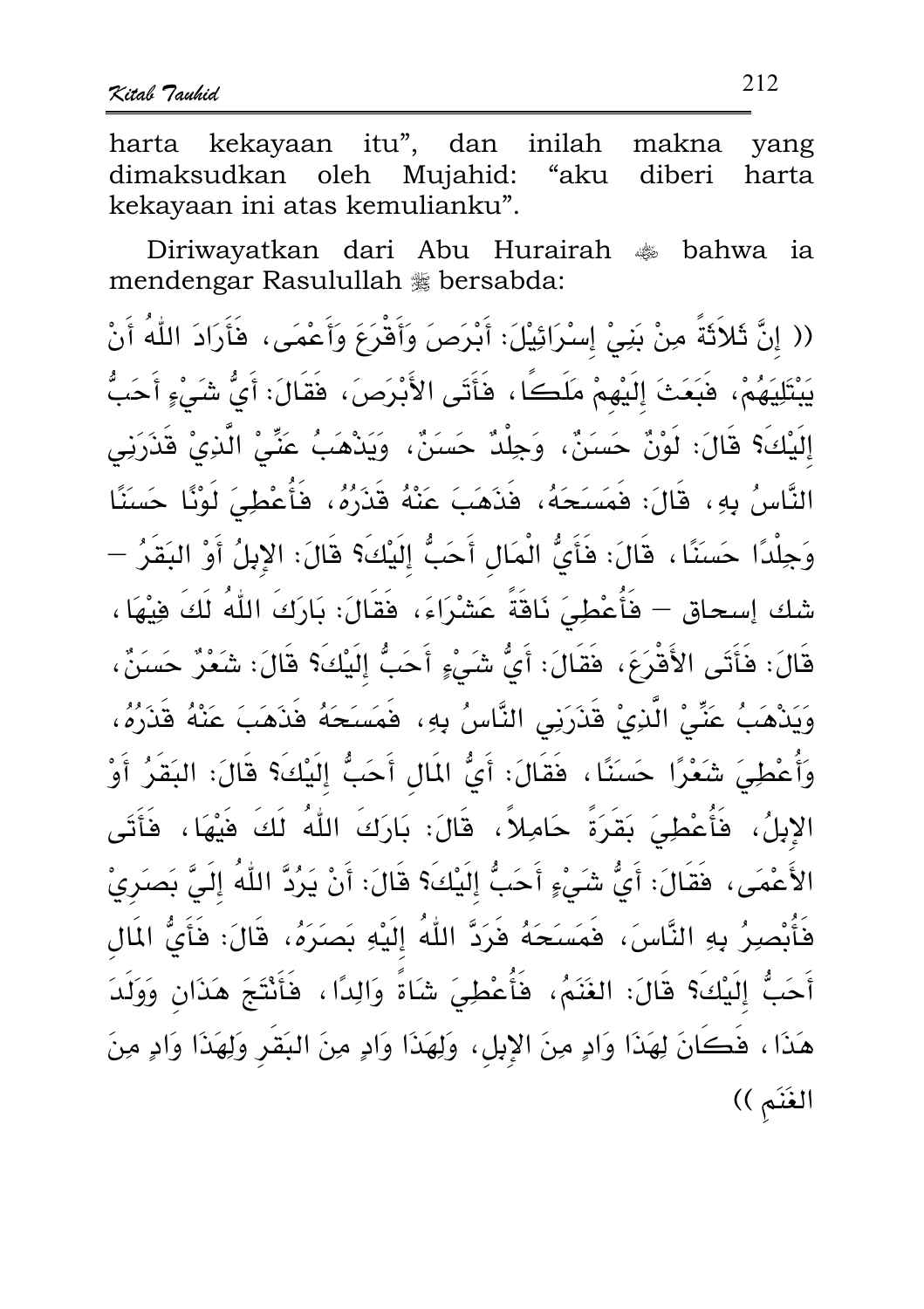"Sesungguhnya ada tiga orang dari bani Israil, yaitu: penderita penyakit kusta, orang berkepala botak, dan orang buta. Kemudian Allah  $\frac{1}{2}$ ingin menguji mereka bertiga, maka diutuslah kepada mereka seorang malaikat.

Maka datanglah malaikat itu kepada orang pertama yang menderita penyakit kusta dan bertanya kepadanya: "Apakah sesuatu yang paling kamu inginkan?", ia menjawab: "Rupa yang bagus, kulit yang indah, dan penyakit yang menjijikkan banyak orang ini hilang dari diriku". Maka diusaplah orang tersebut, dan hilanglah penyakit itu, serta diberilah ia rupa yang bagus, kulit yang indah, kemudian malaikat itu bertanya lagi kepadanya: "Lalu kekayaan apa yang paling kamu senangi?", ia menjawab: "onta atau sapi", maka diberilah ia seekor onta yang sedang bunting, dan iapun didoakan: "Semoga  $Allah$ memberikan berkah-Nya kepadamu dengan onta ini."

Malaikat tadi mendatangi orang Kemudian kepalanya botak, dan bertanya kepadanya: "Apakah sesuatu yang paling kamu inginkan?", ia menjawab: "Rambut yang indah, dan apa yang menjijikkan di kepalaku ini hilang", maka diusaplah kepalanya, dan seketika itu hilanglah penyakitnya, serta diberilah ia rambut yang indah, kemudian malaikat tadi bertanya lagi kepadanya: "Harta apakah yang kamu senangi?". ia menjawab: "sapi atau onta", maka diberilah ia seekor sapi yang sedang bunting, seraya didoakan: "Semoga Allah memberkahimu dengan sapi ini."

Kemudian malaikat tadi mendatangi orang yang buta, dan bertanya kepadanya: "Apakah sesuatu yang paling kamu inginkan?", ia menjawab: "Semoga Allah berkenan mengembalikan penglihatanku sehingga aku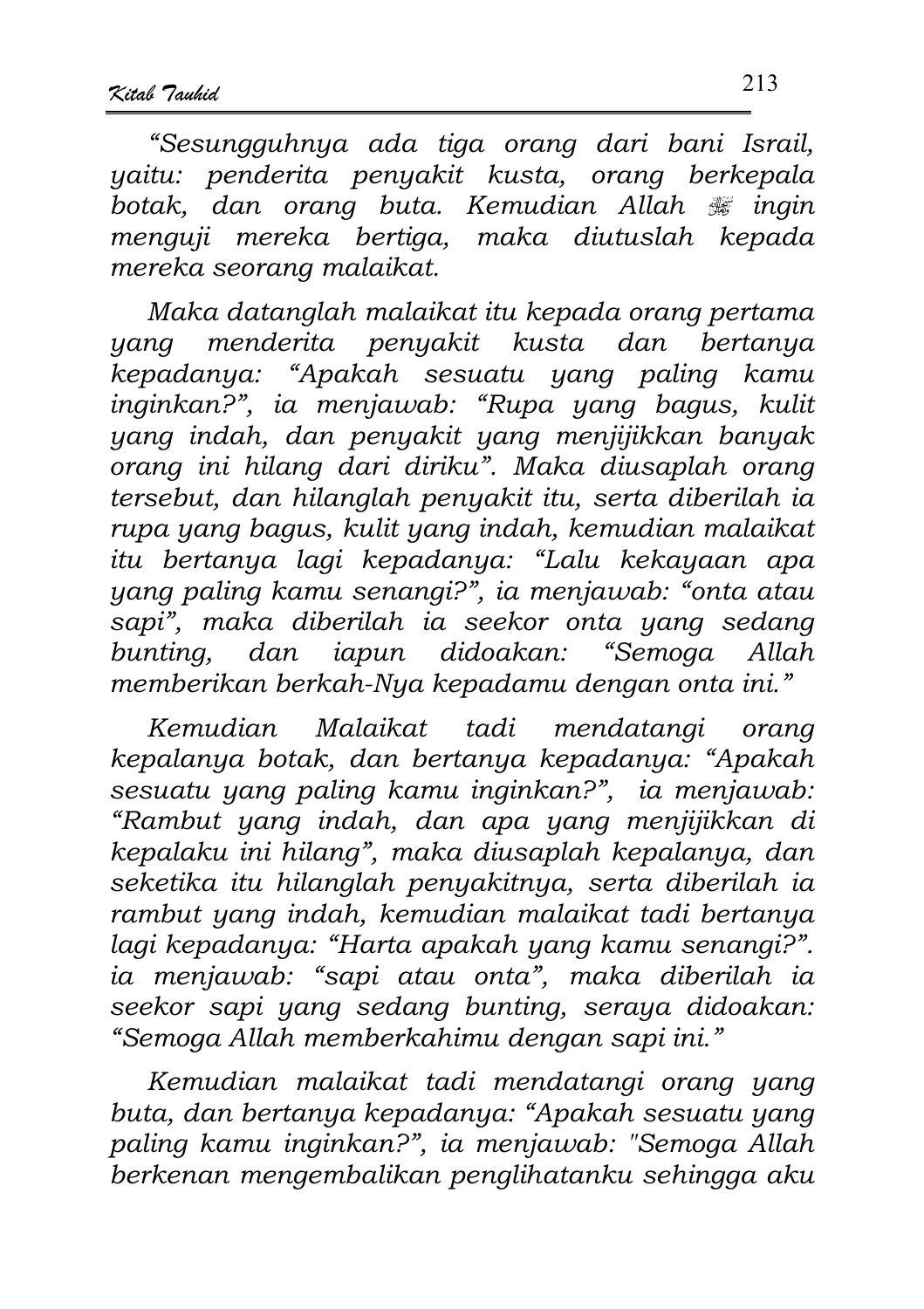dapat melihat orang", maka diusaplah wajahnya, dan seketika itu dikembalikan oleh Allah penglihatannya, kemudian malaikat itu bertanya lagi kepadanya: "Harta apakah yang paling kamu senangi?", ia menjawab: "kambing", maka diberilah ia seekor kambina yang sedang bunting.

Lalu berkembang biaklah onta, sapi dan kambing tersebut, sehingga yang pertama memiliki satu lembah onta, yang kedua memiliki satu lembah sapi, dan yang ketiga memiliki satu lembah kambing.

Sabda nabi \* berikutnya:

(( ثُمَّ إِنَّهُ أَتَى الأَبْرَصَ فِيْ صُوْرَتِهِ وَهَيْئَتِهِ ، قَالَ: رَجُلٌ مِسْكِيْنٌ قَدِ انْقَطَعَتْ بِيْ الحِبَالُ فِيْ سَفَرِيْ، فَلاَ بَلاَغَ لِيْ اليَوْمَ إلاَّ بِاللَّهِ ثُمَّ بِكَ، أَسْأَلُكَ بِالَّذِيْ أَعْطَاكَ اللَّوْنَ الحَسَنَ وَالجِلْدَ الحَسَنَ وَالْمَالَ، بَعِيْرًا أَتَبَلَّغُ بِهِ فِيْ سَفَرِيْ، فَقَالَ: الحُقُوْقُ كَثِيْرَةٌ، فَقَالَ لَهُ: كَأَنِّيْ أَعْرِفُكَ! أَلَمْ تَكُنْ أَبْرَصَ يَقْدِرُكَ النَّاسُ، فَقِيْرًا فَأَعْطَاكَ اللَّهُ ݣَيَّلْ المَالَ؟ فَقَالَ: إِنَّمَا وَرِثْتُ هَذَا المَالَ كَابِرًا عَنْ كَابِرٍ، فَقَالَ: إنْ كُنْتَ كَاذِبًا فَصَيَّرَكَ اللّهُ إِلَى مَا كُنْتَ. قَالَ: وَأَتَى الأَقْرَعَ فِيْ صُوْرَتِهِ، فَقَالَ لَهُ: مِثْلَ مَا قَالَ لِهَذَا ، وَرَدَّ عَلَيْهِ مِثْلَ مَا رَدَّ عَلَيْهِ هَذَا ، فَقَالَ: إنْ كُنْتَ كَاذِبًا فَصَيَّرَكَ اللّهُ إلَى مَا كُنْتَ. قَالَ: وَأَتَى الأَعْمَى فِيْ صُوْرَتِهِ فَقَالَ: رَجُلٌ مِسْكِيْنٌ وَابْنُ سَبِيْلِ قَدِ انْقَطَعَتْ بِيْ الحِبَالُ فِيْ سَفَرِيْ، فَلاَ بَلاَغَ لِيْ اليَوْمَ إلاَّ بِاللَّهِ ثُمَّ بِكَ، أَسْأَلُكَ بِالَّذِيْ رَدَّ عَلَيْكَ بَصَرَكَ شَاةً أَتَبَلَّغُ بِهَا هِيْ سَفَرِيْ، فَقَالَ: قَدْ كُنْتُ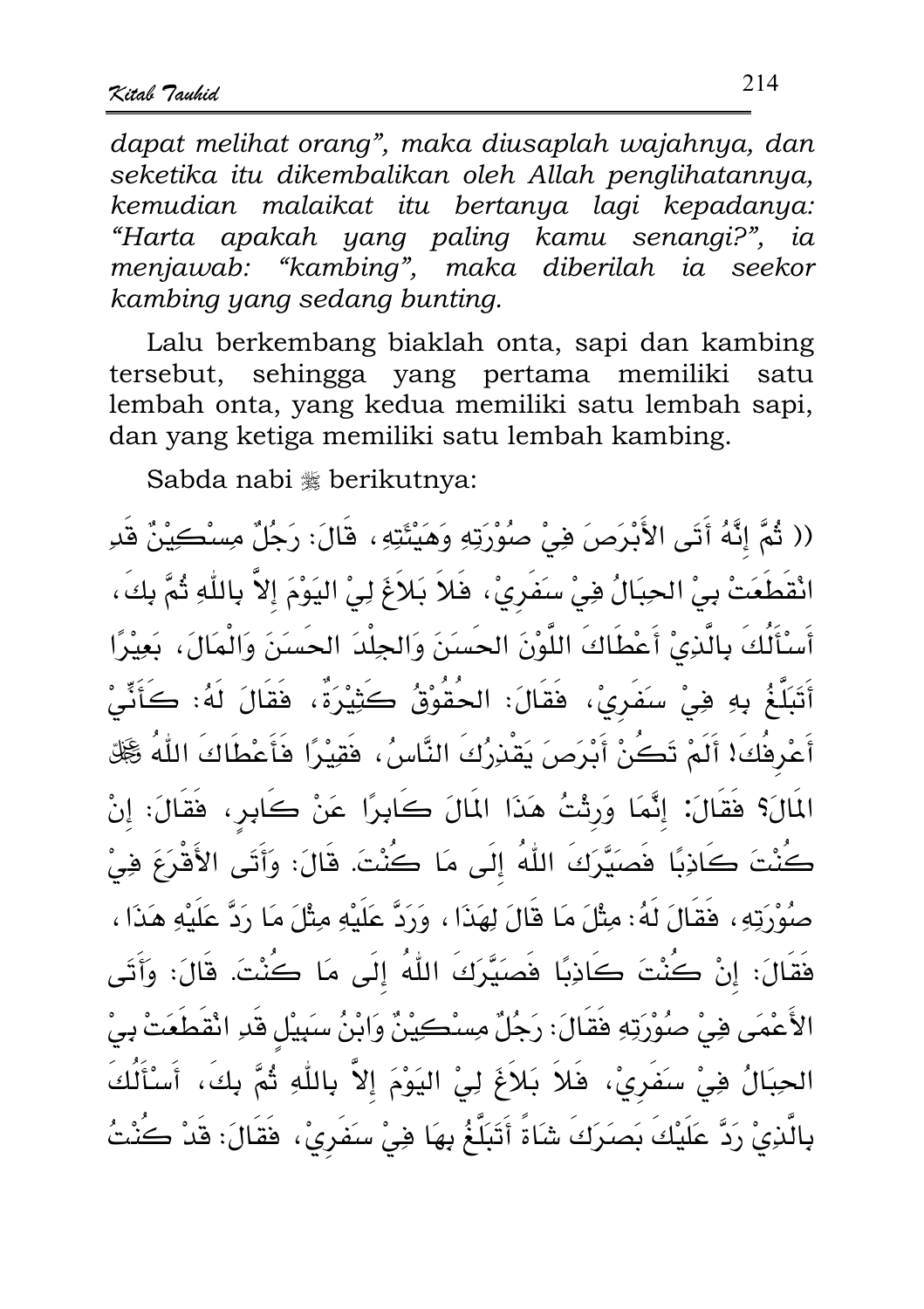أَعْمَى هَرَدَّ اللَّهُ إِلَيَّ بَصَرِيْ، هَخُدْ مَا شِئْتَ، وَدَعْ مَا شِئْتَ، هَوَاللَّهِ لاَ أَجْهَدُكَ الْيَوْمَ بِشَىْءٍ أَخَذْتَهُ لِلَّهِ، فَقَالَ: أَمْسِكْ مَالَكَ، فَإِنَّمَا ابْتُلِيْتُمْ، فَقَدْ رَضِيَ اللَّهُ عَنْكَ وَسَخِطَ عَلَى صَاحِبَيْكَ ))

Kemudian datanglah malaikat itu kepada orang yang sebelumnya menderita penyakit kusta, dengan <u>menyerupai dirinya di saat ia masih dalam keadaan</u> berpenyakit kusta, dan berkata kepadanya: "Aku seorang miskin, telah terputus segala jalan bagiku (untuk mencari rizki) dalam perjalananku ini, sehingga <u>.</u><br>tidak akan dapat meneruskan perjalananku hari ini kecuali dengan pertolongan Allah, kemudian dengan pertolongan anda. Demi Allah yang telah memberi anda rupa yang tampan, kulit yang indah, dan kekayaan yang banyak ini, aku minta kepada anda satu ekor onta saja untuk bekal meneruskan perjalananku", tetapi permintaan ini ditolak dan dijawab: "Hak hak (tanggunganku) masih banyak", kemudian malaikat tadi berkata kepadanya: "Sepertinya aku pernah mengenal anda, bukankah anda ini dulu orang yang menderita penyakit lepra, yang mana orangpun sangat jijik melihat anda, lagi pula anda orang yang miskin, kemudian Allah memberikan kepada anda harta kekayaan? Dia malah menjawab: "Harta kekayaan ini warisan dari nenek moyangku yang mulia lagi terhormat", maka malaikat tadi berkata kepadanya: "jika anda berkata dusta niscaya Allah akan mengembalikan anda kepada keadaan anda semula".

Kemudian malaikat tadi mendatangi orang yang sebelumnya berkepala botak, dengan menyerupai dirinya di saat masih botak, dan berkata kepadanya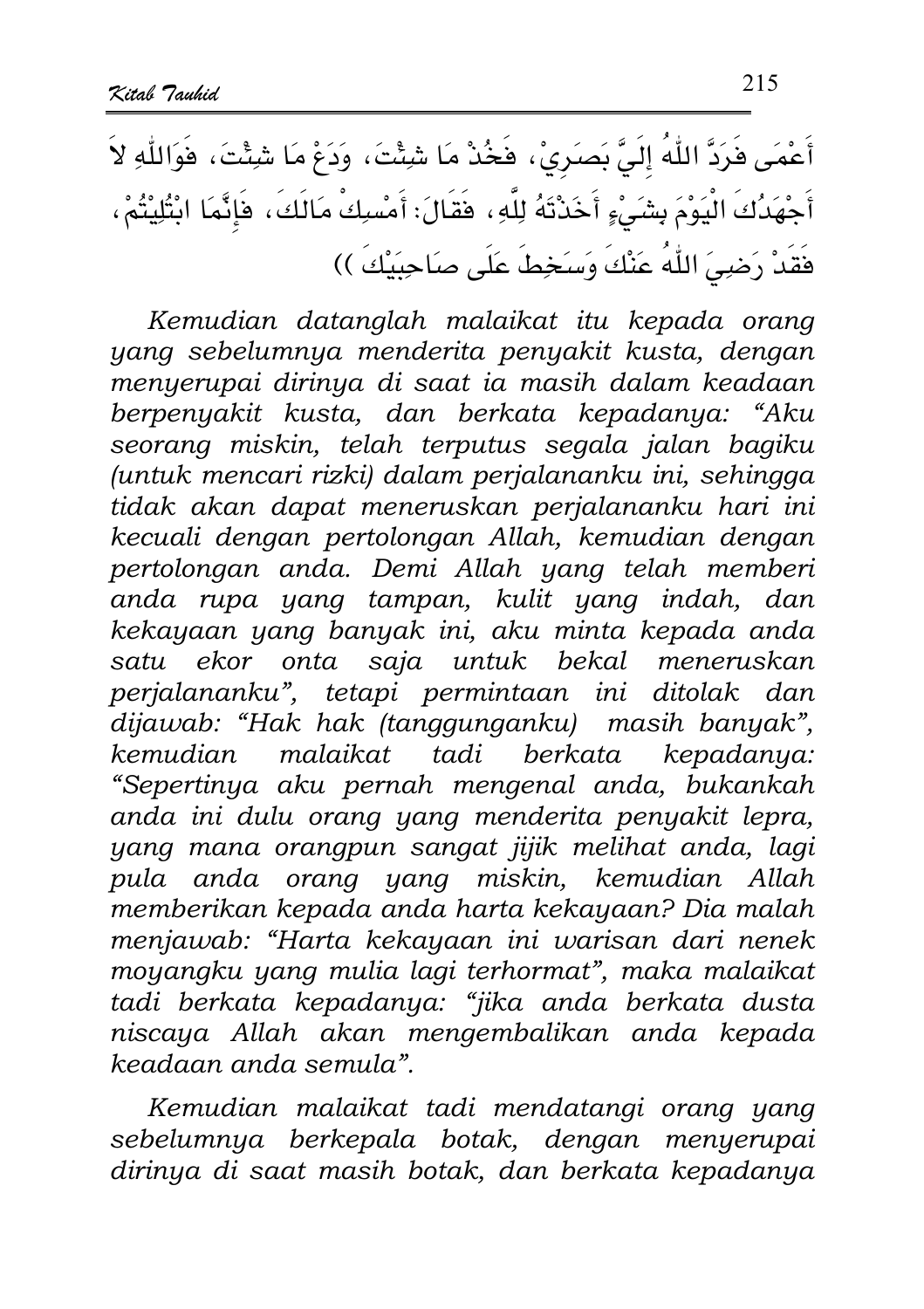sebagaimana ia berkata kepada orang yang pernah menderita penyakit lepra, serta ditolaknya pula permintaannya sebagaimana ia ditolak oleh orang yang pertama. Maka malaikat itu berkata: "jika anda berkata bohong niscaya Allah akan mengembalikan anda seperti keadaan semula".

Kemudian malaikat tadi mendatangi orang yang sebelumnya buta, dengan menyerupai keadaannya dulu di saat ia masih buta, dan berkata kepadanya: "Aku adalah orang yang miskin, yang kehabisan bekal dalam perjalanan, dan telah terputus segala jalan bagiku (untuk mencari rizki) dalam perjalananku ini. sehingga tidak dapat lagi meneruskan aku perjalananku hari ini, kecuali dengan pertolongan Allah kemudian pertolongan anda. Demi Allah yang telah mengembalikan penglihatan anda, aku minta seekor kambing saja untuk bekal melanjutkan perjalananku". Maka orang itu menjawab: "Sungguh aku dulunya buta, lalu Allah mengembalikan penglihatanku. Maka ambillah apa yang anda sukai, dan tinggalkan apa yang tidak anda sukai. Demi Allah, saya tidak akan mempersulit anda dengan mengembalikan sesuatu yang telah anda ambil karena Allah". Maka malaikat tadi berkata: "Tahanlah harta kekayaan anda, karena sesungguhnya engkau ini hanya diuji oleh Allah , Allah telah ridhakepada anda, dan murka kepada kedua teman anda." (HR. Bukhari dan Muslim).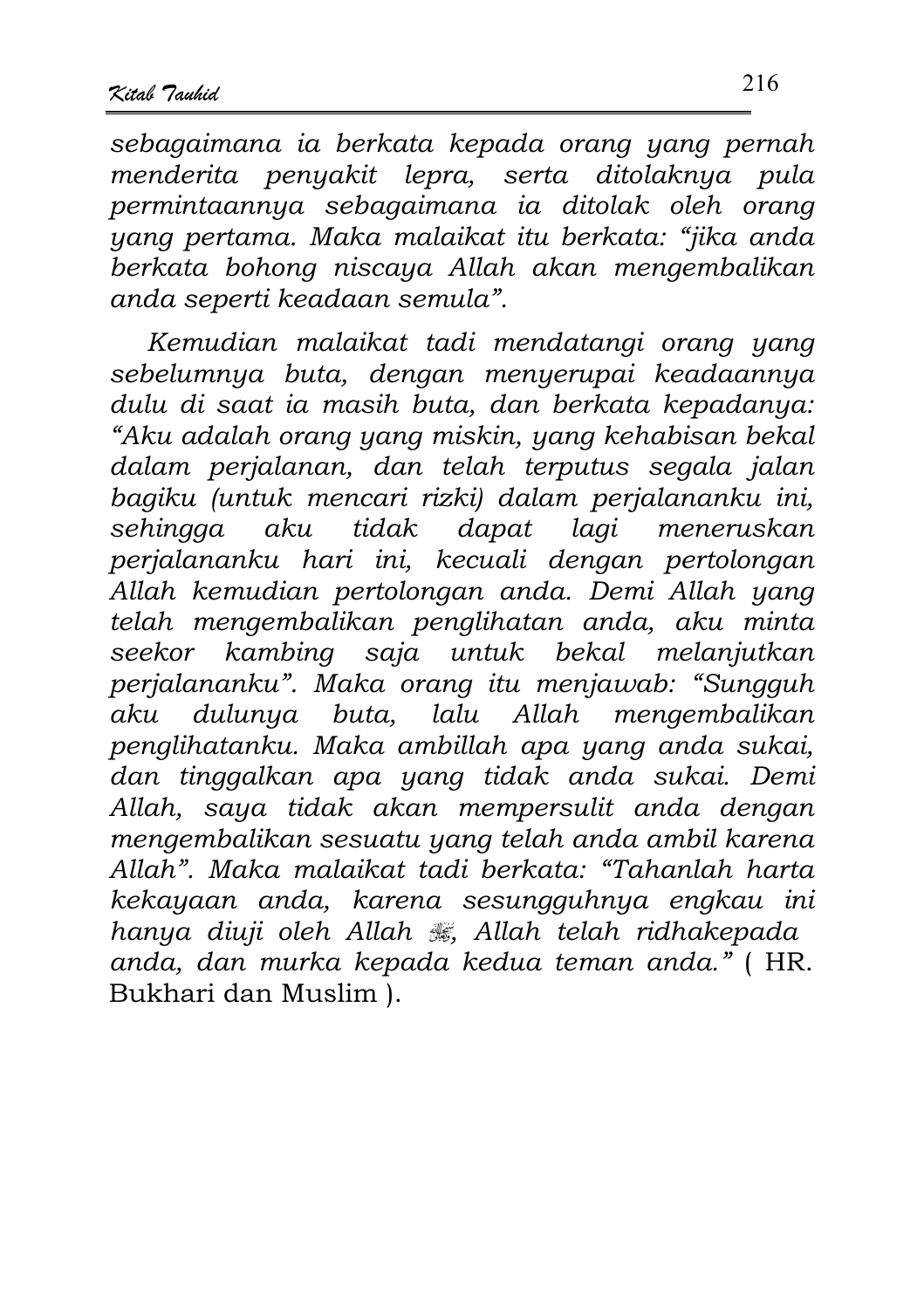- 1. Penjelasan tentang ayat di atas (106).
- 2. Pengertian firman Allah: "... Pastilah ia berkata: ini adalah hakku".
- 3. Pengertian firman Allah: "sesungguhnya aku diberi kekayaan ini tiada lain karena ilmu yang ada padaku".
- 4. Kisah menarik, sebagaimana yang terkandung dalam hadits ini, memuat pelajaran-pelajaran yang berharga dalam kehidupan ini.

<sup>(106)</sup> Ayat di atas menunjukkan kewajiban mensyukuri ni'mat Allah dan mengakui bahwa ni'mat tersebut semata-mata berasal dari Allah, dan menunjukkan pula bahwa kata-kata seseorang terhadap ni'mat Allah yang dikaruniakan kepadanya: "Ini adalah hak yang patut kuterima, karena usahaku" adalah dilarang dan tidak sesuai dengan kesempurnaan tauhid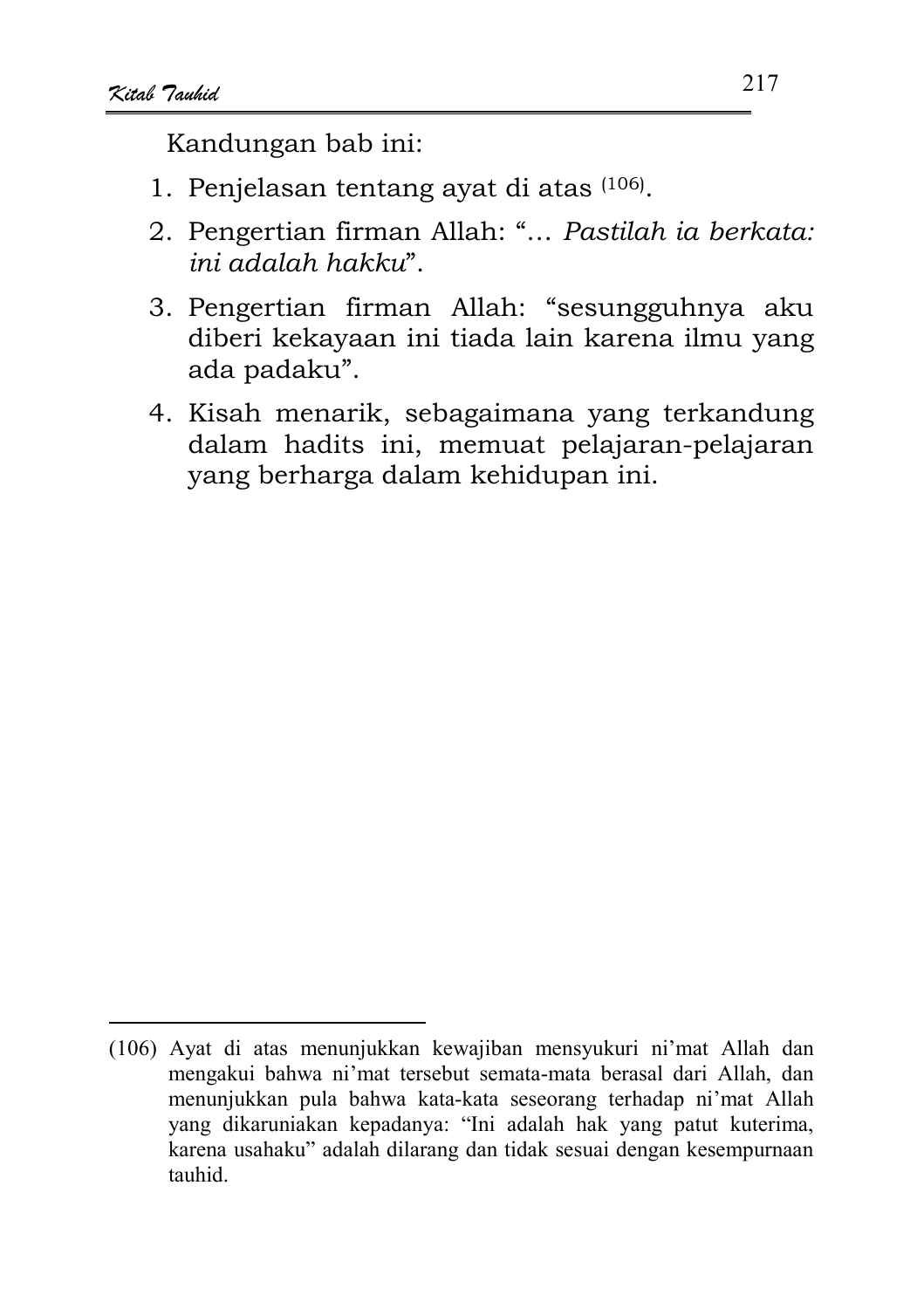#### **RAR 50**

# **[NAMA YANG DIPERHAMBAKAN KEPADA SELAIN ALLAH]**

Firman Allah .

﴿ فَلَمَّآ ءَاتَنِهُمَا صَبِلِحًا جَعَلَا لَهُۥ شُرَكّآءَ فِيمَآ ءَاتَنِهُمَا ۚ فَتَعَلَّى ٱللَّهُ عَمَّا يُشَرِكُونَ ﴾

"Ketika Allah mengaruniakan kepada mereka seorang anak laki-laki yang sempurna (wujudnya), maka keduanya menjadikan sekutu bagi Allah dalam hal (anak) yang dikaruniakan kepada mereka, Maha Suci Allah dari perbuatan syirik mereka." (QS. Al A'raf: 190).

Ibnu Hazm berkata: "Para ulama telah sepakat mengharamkan setiap nama yang diperhambakan kepada selain Allah, seperti: Abdu Umar (hambanya umar), Abdul Ka'bah (hambanya Ka'bah) dan yang sejenisnya, kecuali Abdul Muthalib. (107)"

Ibnu Abi Hatim meriwayatkan bahwa Ibnu Abbas dalam menafsirkan ayat tersebut mengatakan: "Setelah Adam menggauli istrinya Hawwa, ia pun hamil, lalu iblis mendatangi mereka berdua seraya berkata: "Sungguh, aku adalah kawanmu berdua yang telah mengeluarkan kalian dari surga. Demi

<sup>(107)</sup> Maksudnya: mereka belum sepakat mengharamkan nama Abdul Muthalib, karena asal nama ini berhubungan dengan perbudakan.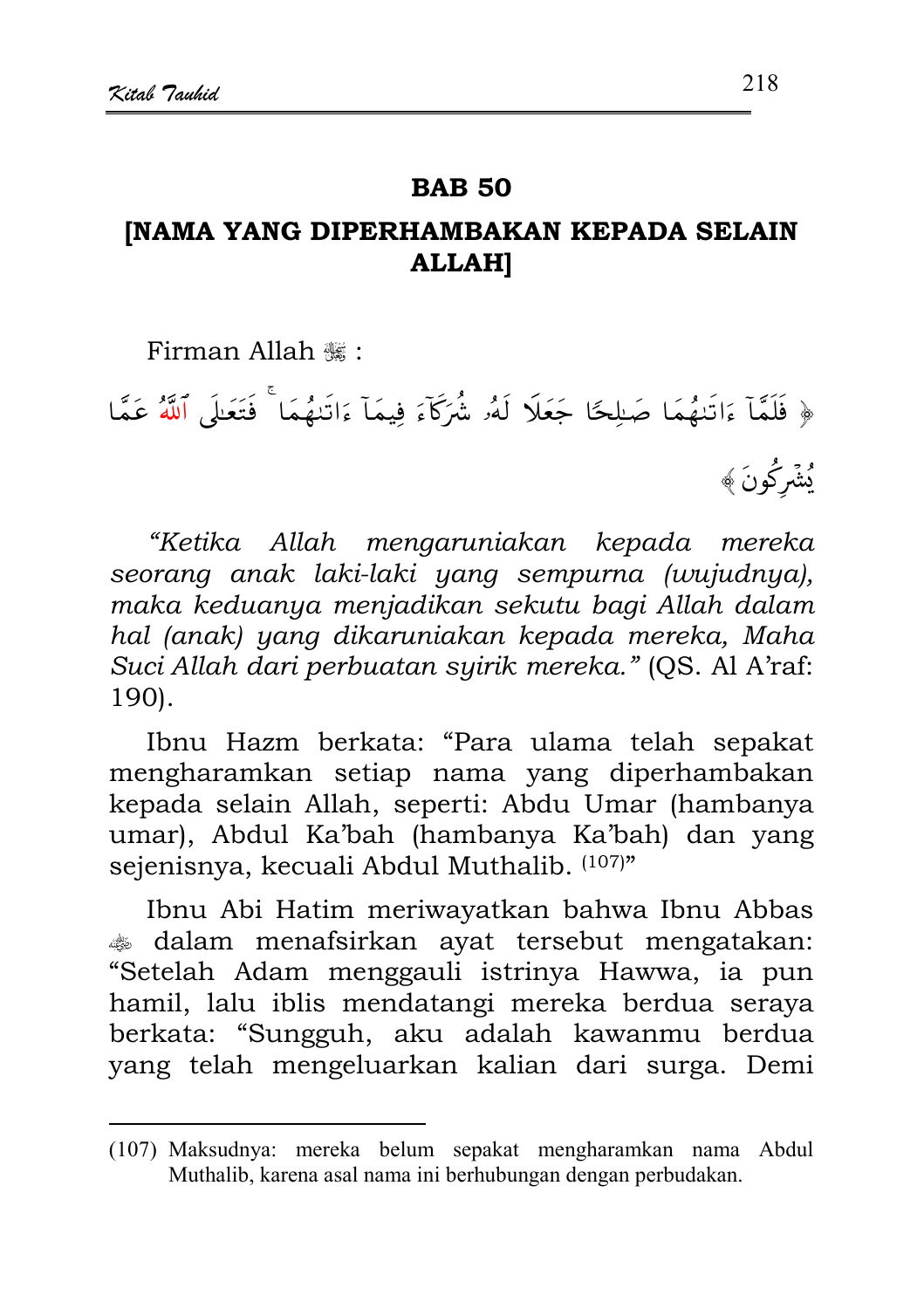Allah, hendaknya kalian mentaati aku, jika tidak maka akan aku jadikan anakmu bertanduk dua seperti rusa, sehingga akan keluar dari perut istrimu dengan merobeknya, demi Allah, itu pasti akan ku lakukan ", itu yang dikatakan iblis dalam rangka menakut-nakuti mereka berdua, selanjutnya iblis berkata: "Namailah anakmu dengan Abdul harits <sup>(108)</sup>". Tapi keduanya menolak untuk mentaatinya, dan ketika bayi itu lahir, ia lahir dalam keadaan mati. Kemudian Hawwa hamil lagi, dan datanglah iblis itu dengan mengingatkan apa yang pernah dikatakan sebelumnya. Karena Adam dan Hawwa cenderung lebih mencintai keselamatan anaknya, maka iя memberi nama anaknya dengan "Abdul Harits", dan itulah penafsiran firman Allah #:

﴿ جَعَلَا لَهُۥ شُرَكَآءَ فِيمَاۤ ءَاتَنهُمَا ۗ ﴾

Ibnu Abi Hatim meriwayatkan pula, dengan sanad yang shahih, bahwa Qatadah dalam menafsirkan ayat ini mengatakan: "Yaitu, menyekutukan Allah dengan kepada Iblis, bukan dalam beribadah taat kepadanya." $(109)$ .

<sup>(108)</sup> Al Harits adalah nama Iblis. Dan maksud Iblis adalah menakut-nakuti mereka berdua supaya memberi nama tersebut kepada anaknya ialah untuk mendapatkan suatu macam bentuk syirik, dan inilah salah satu cara Iblis memperdaya musuhnya, kalau dia belum mampu untuk menjerumuskan seseorang manusia ke dalam tindakan maksiat yang besar akibatnya, akan dimulai untuk menjerumuskannya terlebih dahulu dari tindakan maksiat yang ringan atau kecil.

<sup>(109)</sup> Maksudnya: mereka tidaklah menyembah Iblis, tetapi mentaati Iblis dengan memberi nama Abdul Harits kepada anak mereka, sebagaimana yang diminta Iblis. Dan perbuatan ini disebut perbuatan syirik kepada  $Allah$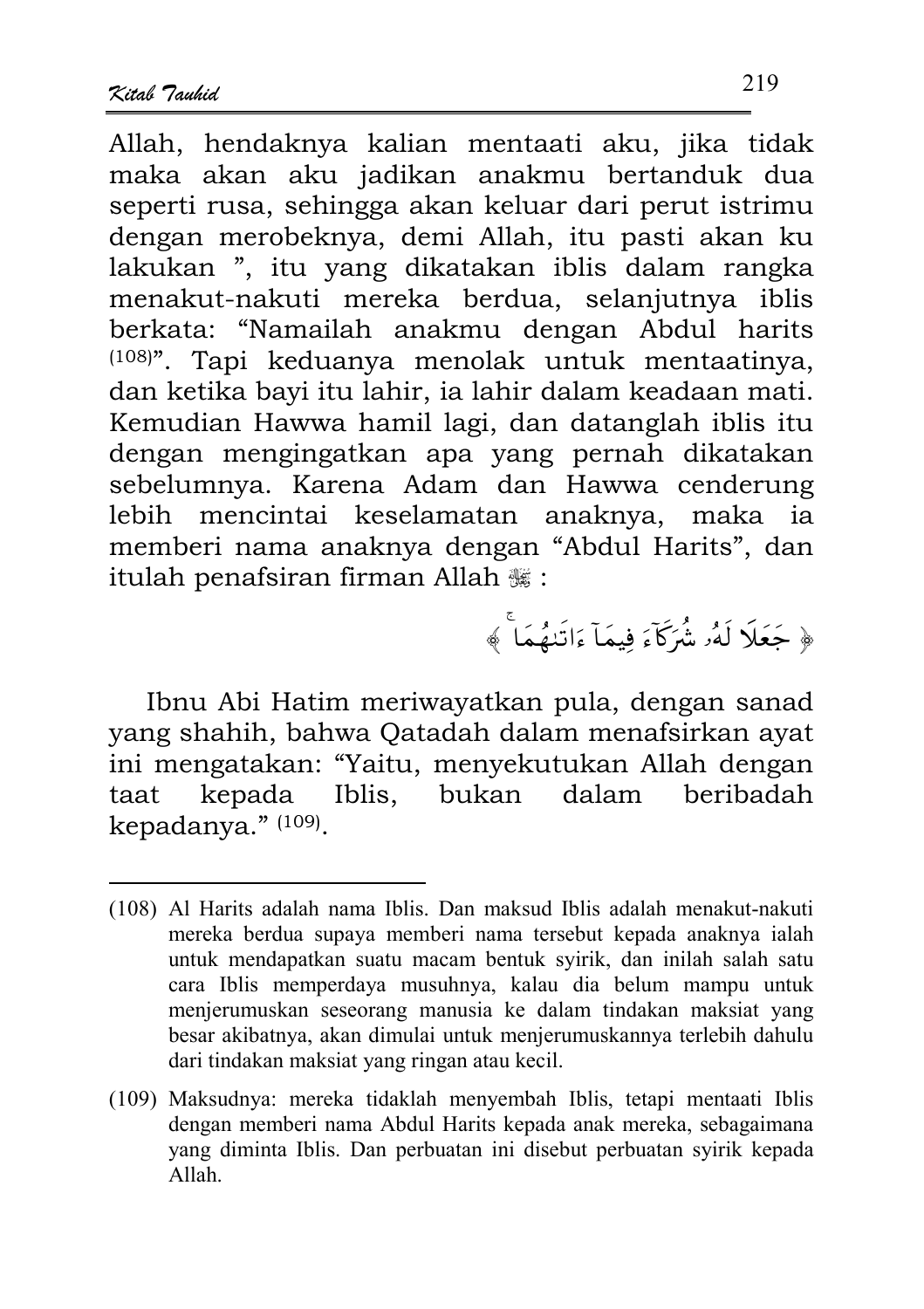Dan dalam menafsirkan firman Allah<sup>.</sup>

﴿ لَبِنۡ ءَاتَيۡتَنَا صَٰلِحًا ﴾

Artinya: "Jika engkau mengaruniakan anak lakilaki yang sempurna (wujudnya)" (110), Mujahid berkata: "Adam dan Hawwa khawatir kalau anaknya lahir tidak dalam wujud manusia", dan penafsiran yang sama diriwayatkannya pula dari Al Hasan (Al Basri), Sai'd (Ibnu Jubair) dan yang lainnya.

- 1. Dilarang memberi nama yang diperhambakan kepada selain Allah.
- 2. Penjelasan tentang maksud ayat di atas (111).
- 3. Kemusyrikan ini [sebagaimana dinyatakan oleh ayat inil disebabkan hanya sekedar pemberian nama saja, tanpa bermaksud yang sebenarnya.
- 4. Pemberian anak perempuan dengan wujud yang sempurna merupakan ni'mat Allah [yang wajib disyukuri].
- 5. Ulama Salaf menyebutkan perbedaan antara kemusyrikan di dalam taat dan kemusyrikan di dalam beribadah.

<sup>(110)</sup> Surat Al A'raf: 189.

<sup>(111)</sup> Ayat ini menunjukkan bahwa anak yang dikaruniakan Allah kepada seseorang termasuk ni'mat yang harus disyukuri, dan termasuk kesempurnaan rasa syukur kepada-Nya bila diberi nama yang baik, yang tidak diperhambakan kepada selain-Nya, karena pemberian nama yang diperhambakan kepada selain-Nya adalah syirik.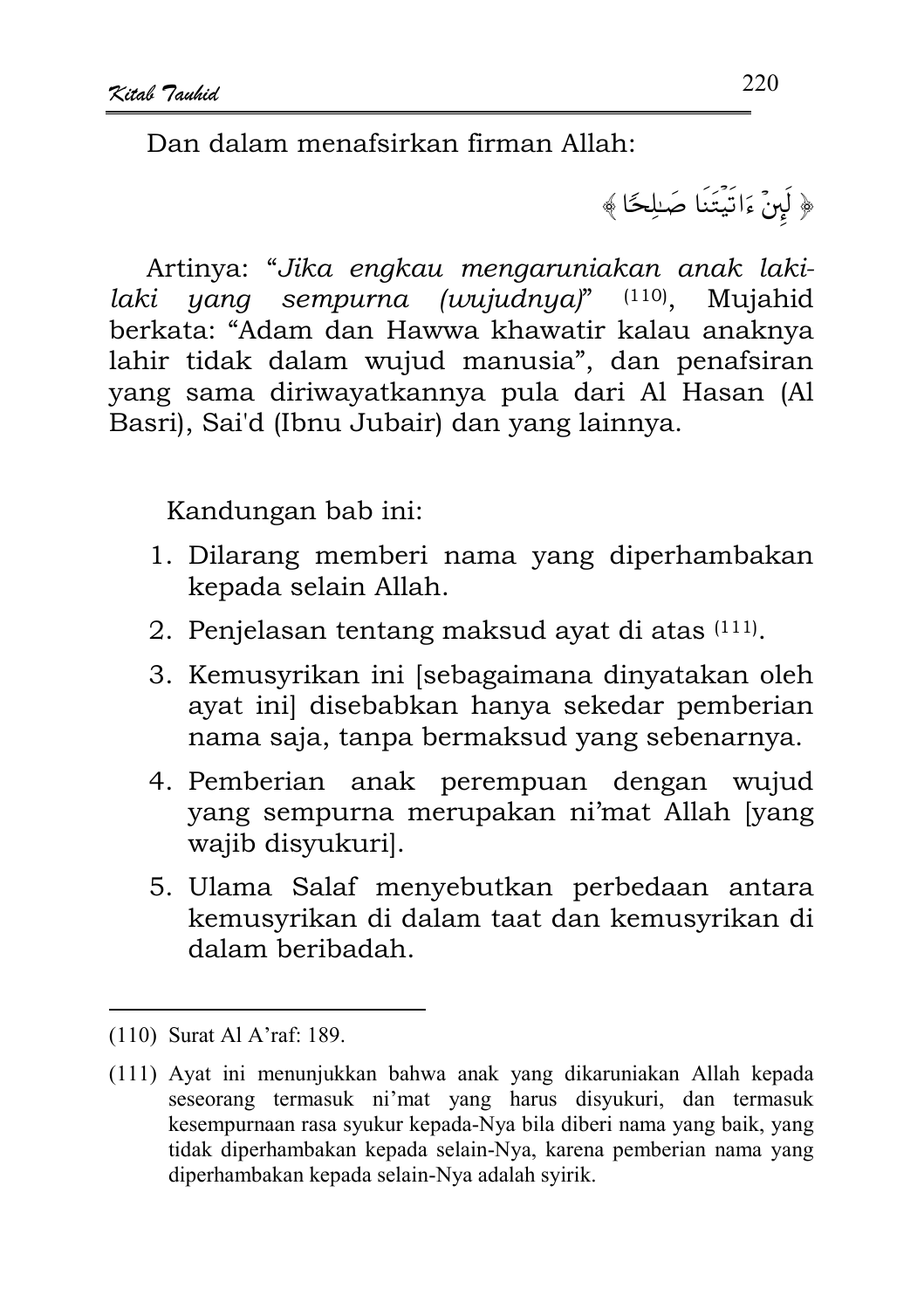### **IMENETAPKAN AL ASMA' AL HUSNA HANYA UNTUK ALLAH DAN TIDAK MENYELEWENGKANNYA]**

Firman Allah .

﴿ وَلِلَّهِ ٱلْأَسْمَآءُ ٱلْحُسۡمَٰىٰ فَٱدۡعُوهُ بِهَا ۖ وَذَرُواْ ٱلَّذِينَ يُٰلۡحِدُونَ ۖ فِىٓ أَسۡمَـٰٓبِهِۦ سَيُجْزَوْنَ مَا كَانُواْ يَعْمَلُونَ﴾

"Hanya milik Allah-lah Al Asma' Al Husna (namanama yang baik), maka berdoalah kepada-Nya dengan menyebut Asma-Nya itu, dan tinggalkanlah orangorang yang menyelewengkan Asma-Nya. Mereka nanti pasti akan mendapat balasan atas apa yang telah mereka kerjakan. " (QS. Al A'raf: 180).

Ibnu Abi Hatim meriwayatkan dari Ibnu Abbas \* tentang maksud firman Allah:

﴿ يُلۡحِدُونَ فِيٓ أَسۡمَنۡهِهِۦ ﴾

"menyelewengkan Asma-Nya." Artinya: ia mengatakan, bahwa maksudnya adalah: "berbuat syirik (dalam Asma-Nya), yaitu orang-orang yang menjadikan Asma-asma Allah untuk berhala mereka, seperti nama Al Lata yang berasal dari kata Al Ilah, dan Al Uzza dari kata Al Aziz."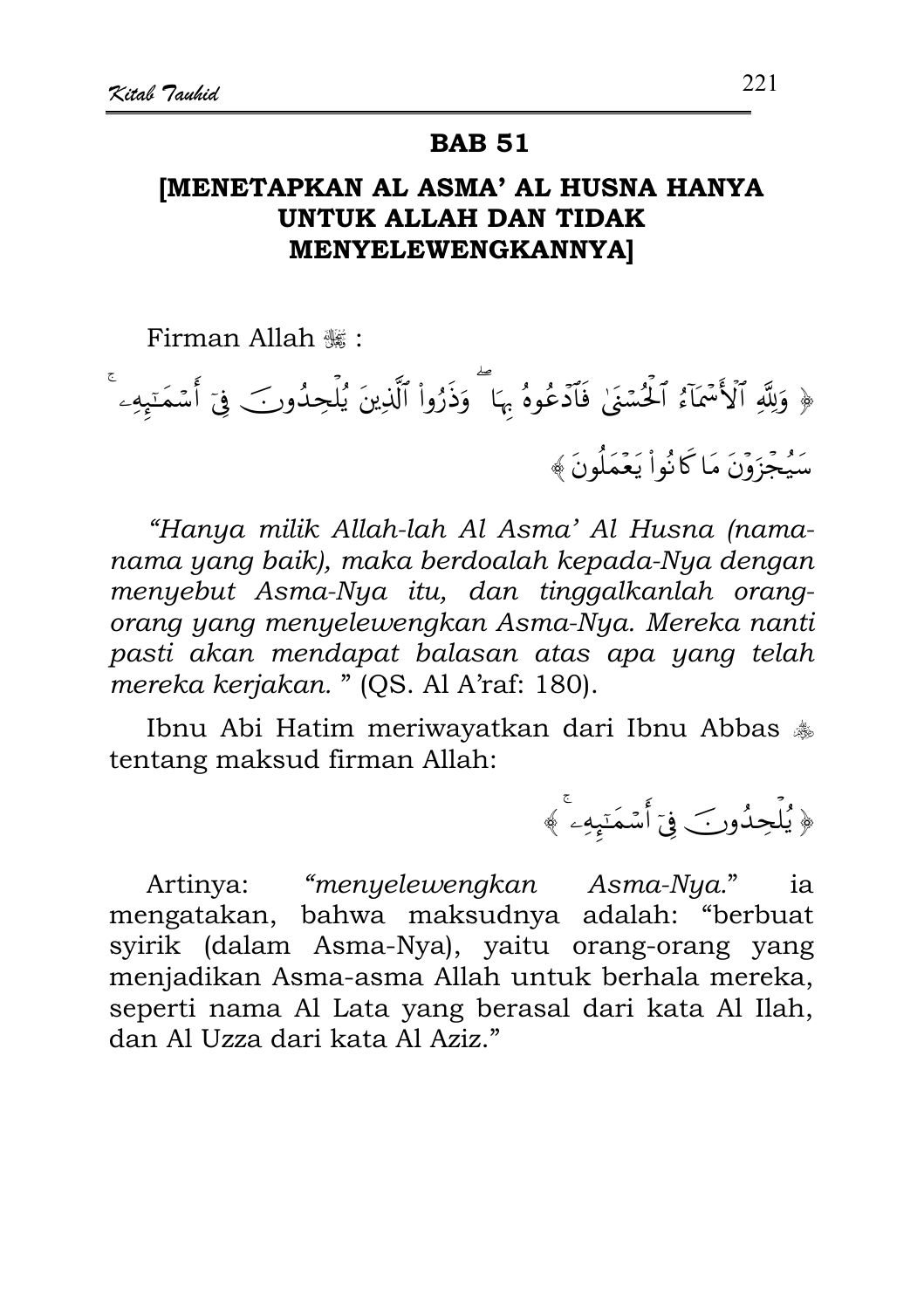Dan diriwayatkan dari Al A'masy (112) dalam menafsirkan ayat tersebut ia mengatakan: "Mereka memasukkan ke dalam Asma-Nya nama-nama yang bukan dari Asma-Nya."

- 1. Wajib menetapkan Asma Allah [sesuai dengan keagungan dan kemuliaan-Nyal.
- 2. Semua Asma Allah adalah husna (Maha Indah).
- 3. Diperintahkan untuk berdoa dengan menyebut Asma husna-Nya.
- 4. Diperintahkan meninggalkan orang-orang yang Asma-asma-Nya menentang dan menyelewengkannya.
- 5. Penjelasan tentang bentuk penyelewengan Asma Allah.
- terhadap 6. Ancaman orang-orang yang menyelewengkan Asma Al Husna Allah dari kebenaran.

<sup>(112)</sup> Abu Muhammad: Sulaiman bin Mahran Al Asdi, digelari Al A'masy. Salah seorang tabi'in ahli tafsir, hadits dan faraidh, dan banyak meriwayatkan hadits. dilahirkan th. 61 H (681 M), dan meninggal th. 147 H (765 M).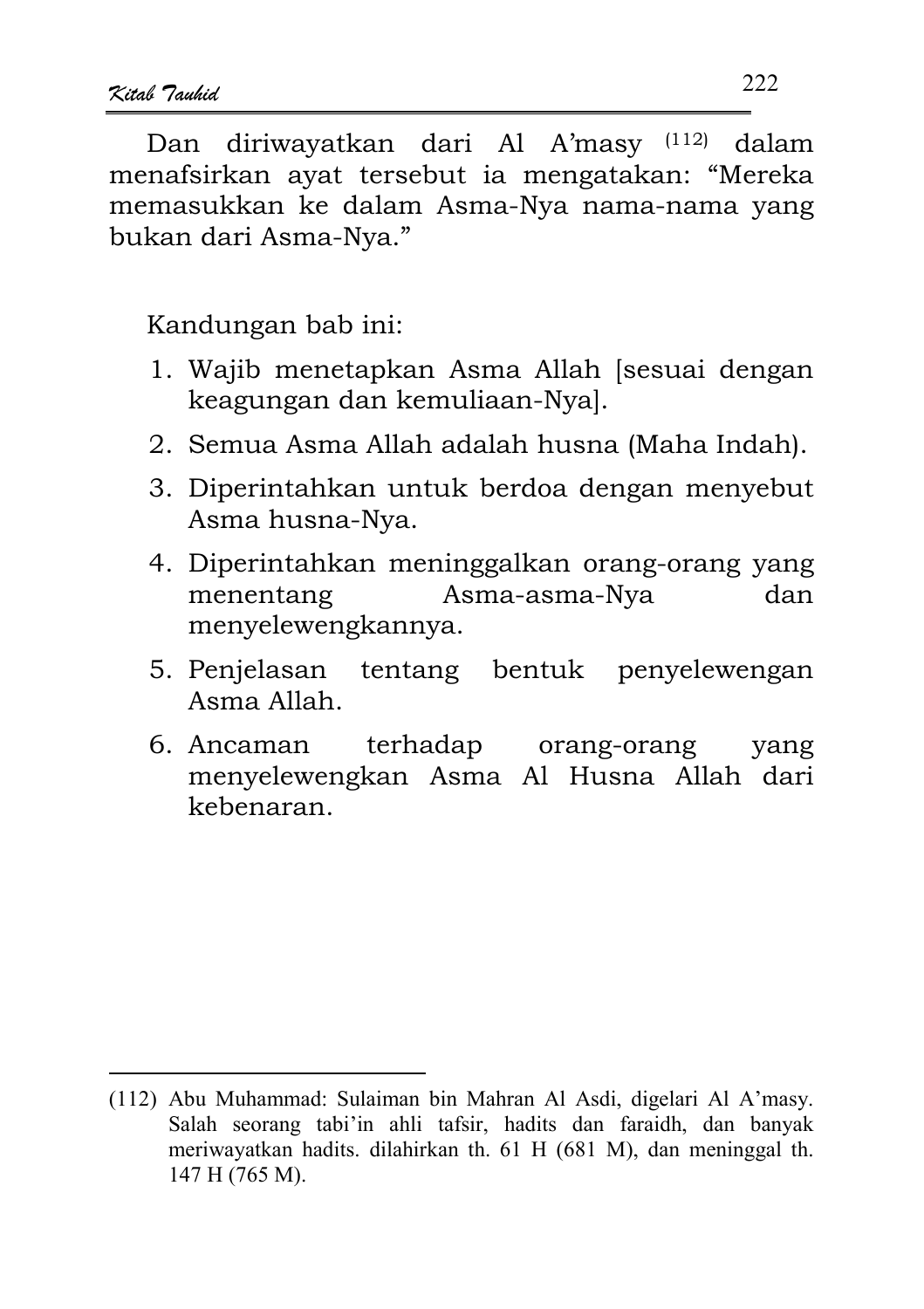# **LARANGAN MENGUCAPKAN:** "AS SALAMU 'ALALLAH"

Diriwayatkan dalam shahih Bukhari dan Muslim, dari Ibnu Abbas a ia berkata:

(( كُنَّا إِذَا كَنَّا مَعَ النَّبِيِّ ﷺ فِيْ الصَّلاَةِ، قُلْنَا: السَّلاَمُ عَلَى اللّهِ مِنْ عِبَادِهِ، السَّلاَمُ عَلَى فُلاَنٍ وَفُلاَنٍ، فَقَالَ النَّبِيُّ ﷺ : لاَ تَقُوْلُوْا السَّلاَمُ عَلَى اللَّهِ، هَإِنَّ اللَّهَ هُوَ السَّلاَمُ ))

"Ketika kami melakukan shalat bersama Nabi Muhammad \* kami pernah mengucapkan:

السَّلاَمُ عَلَى اللَّهِ مِنْ عِبَادِهِ، السَّلاَمُ عَلَى فُلاَن وَفُلاَن

yang artinya: "semoga keselamatan untuk Allah dari hamba-hambanya", dan " semoga keselamatan untuk sifulan dan sifulan", maka Nabi# bersabda: "janganlah kamu mengucapkan:

السَّلاَمُ عَلَى اللَّهِ

yang artinya "keselamatan semoga untuk Allah", karena sesungguhnya Allah adalah (Maha pemberi keselamatan).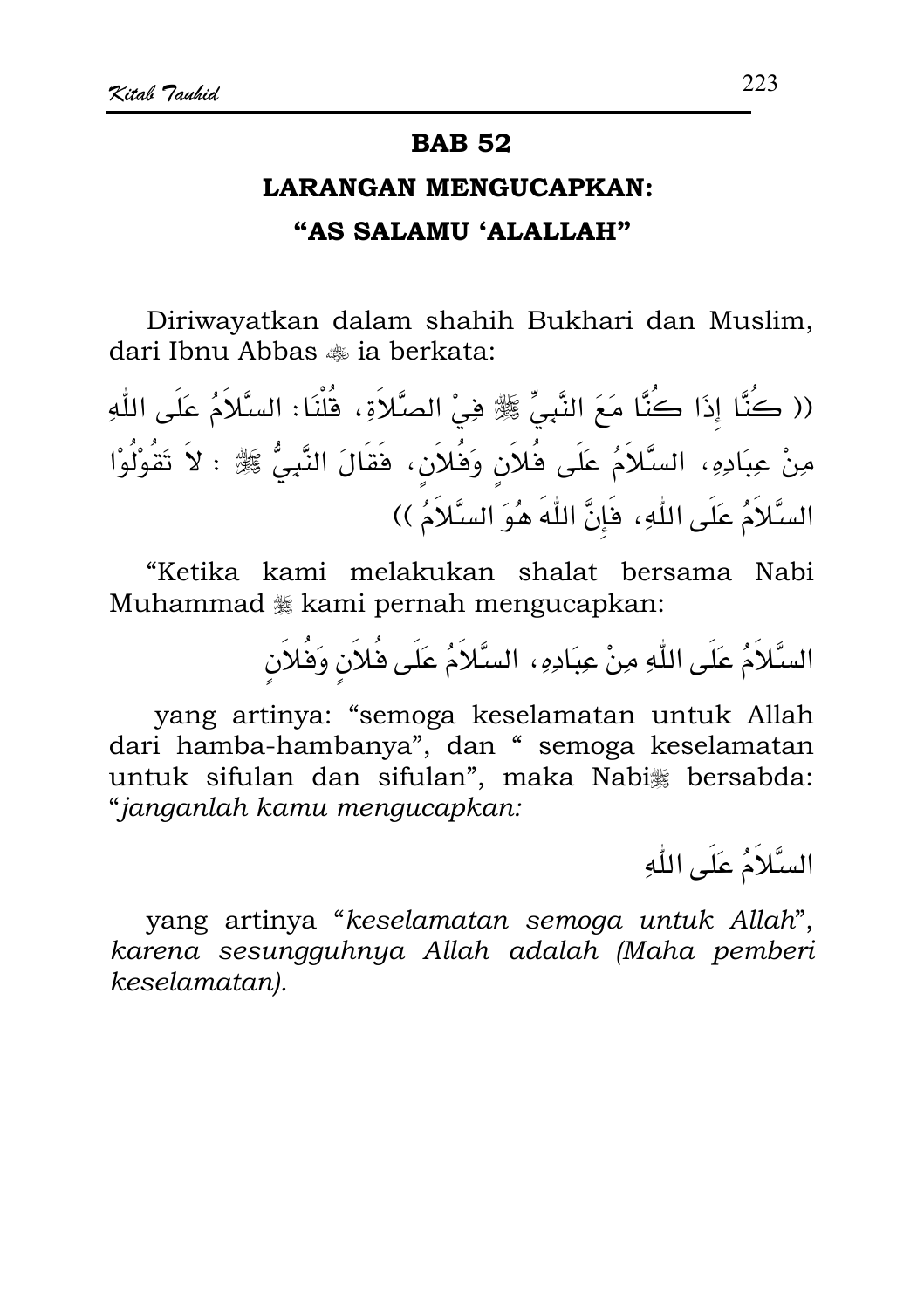- 1. Penjelasan tentang makna Assalam (113).
- 2. Assalam merupakan ucapan selamat.
- 3. Hal ini tidak sesuai untuk Allah.
- 4. Alasannya, [karena As Salam adalah salah satu dari Asma' Allah. Dialah yang memberi keselamatan, dan hanya kepada-Nya kita memohon keselamatan.
- 5. Telah diajarkan kepada para sahabat tentang ucapan penghormatan yang sesuai untuk Allah  $(114)$

<sup>(113)</sup> As Salam: salah satu Asma' Allah, yang artinya: Maha Pemberi keselamatan. As Salam berarti juga keselamatan, sebagai doa kepada orang yang diberi ucapan selamat. Karena itu tidak boleh dikatakan: "As Salamu Alallah".

<sup>(114)</sup> Ucapan penghormatan yang sesuai untuk Allah yaitu: "At Tahiyyatu lillah, Washshalawatu Wath thayyibat".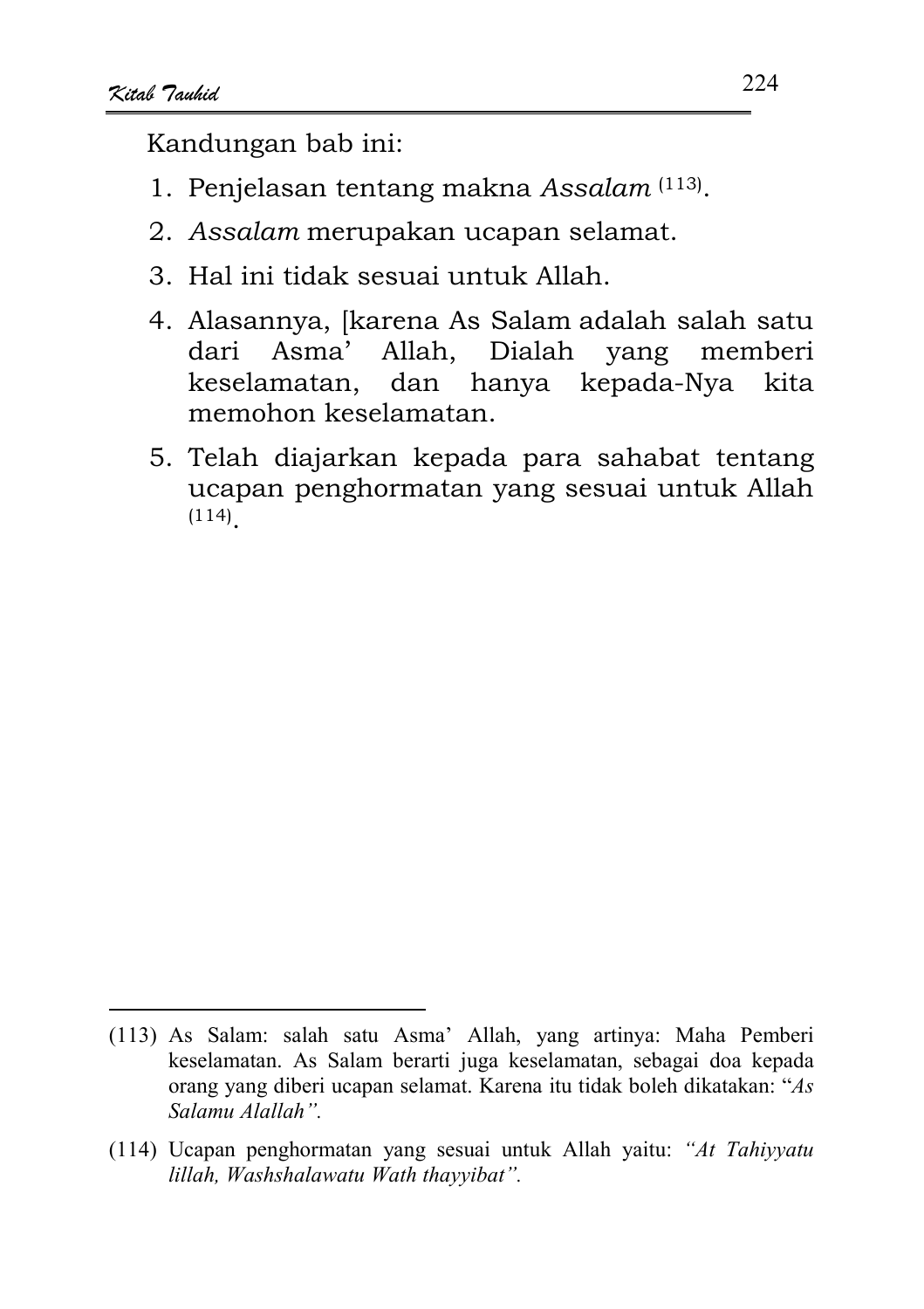### BERDOA DENGAN UCAPAN: "YA ALLAH AMPUNILAH AKU JIKA ENGKAU MENGHENDAKI"

Diriwayatkan dalam shahih Bukhari dan Muslim, dari Abu Hurairah  $\clubsuit$ . bahwa Rasulullah  $\divideontimes$  bersabda:

(( لاَ يَقُلٌ أَحَدُڪُمٰٰ٠ الَّهُمَّ اغُفرُ لِيٰ إِنٌ شِئُتَ، اللَّهُمَّ ارُحَمُنِيٰ إِنُ
$$
\frac{1}{2} \int_{\mathbb{R}} \frac{1}{2} \left( \frac{d}{d\theta} \right)^2 \left( \frac{d}{d\theta} \right)^2
$$

"Janganlah ada seseorang di antara kalian yang berdo'a dengan ucapan: "Ya Allah, Ampunilah aku jika Engkau menghendaki", atau berdo'a: "Ya Allah, rahmatilah aku jika Engkau menghendaki", tetapi meminta dengan mantap, hendaklah karena sesungguhnya Allah # tidak ada sesuatupun yang memaksa-Nya untuk berbuat sesuatu".

Dan dalam riwayat Muslim, disebutkan:

(( وَلْيُعْظِمْ الرَّغْبَةَ هَإِنَّ اللَّهَ لاَ يَتَعَاظَمُهُ شَيْءٌ أَعْطَاهُ ))

"Dan hendaklah ia memiliki keinginan yang besar, karena sesungguhnya Allah tidak terasa berat bagi-Nya sesuatu yang Ia berikan".

- 1. Larangan mengucapkan kata: "jika engkau menghendaki" dalam berdoa.
- 2. Karena Jucapan ini menunjukkan seakan-akan Allah merasa keberatan dalam mengabulkan permintaan hamba-Nya, atau merasa terpaksa untuk memenuhi permohonan hamba-Nya].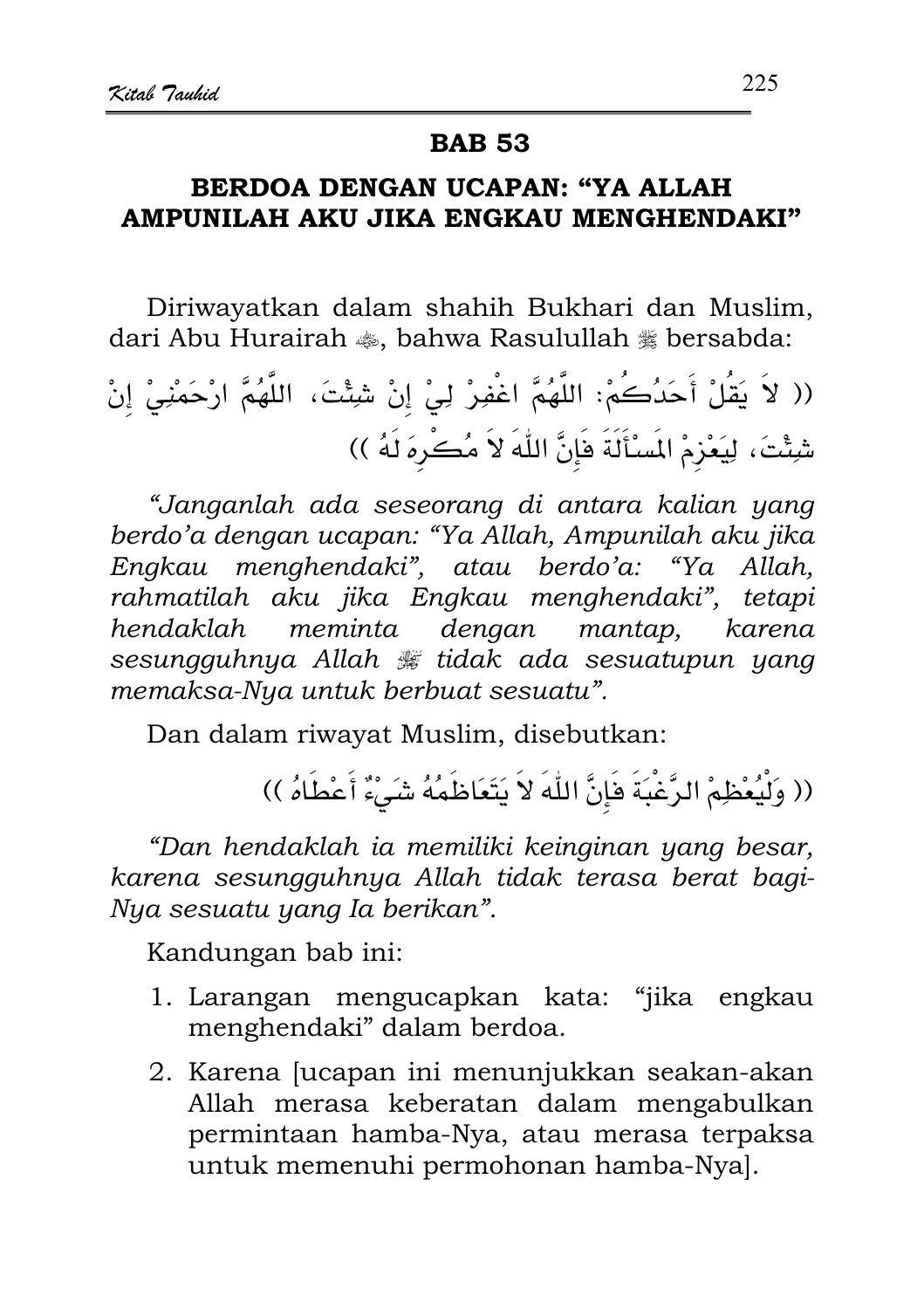- 3. Diperintahkan untuk berkeinginan kuat dalam berdoa.
- 4. Diperintahkan untuk membesarkan harapan dalam berdoa.
- 5. Karena [Allah Maha Kaya, Maha luas karunia-Nya, dan Maha Kuasa untuk berbuat apa saja yang dikehendaki-Nya].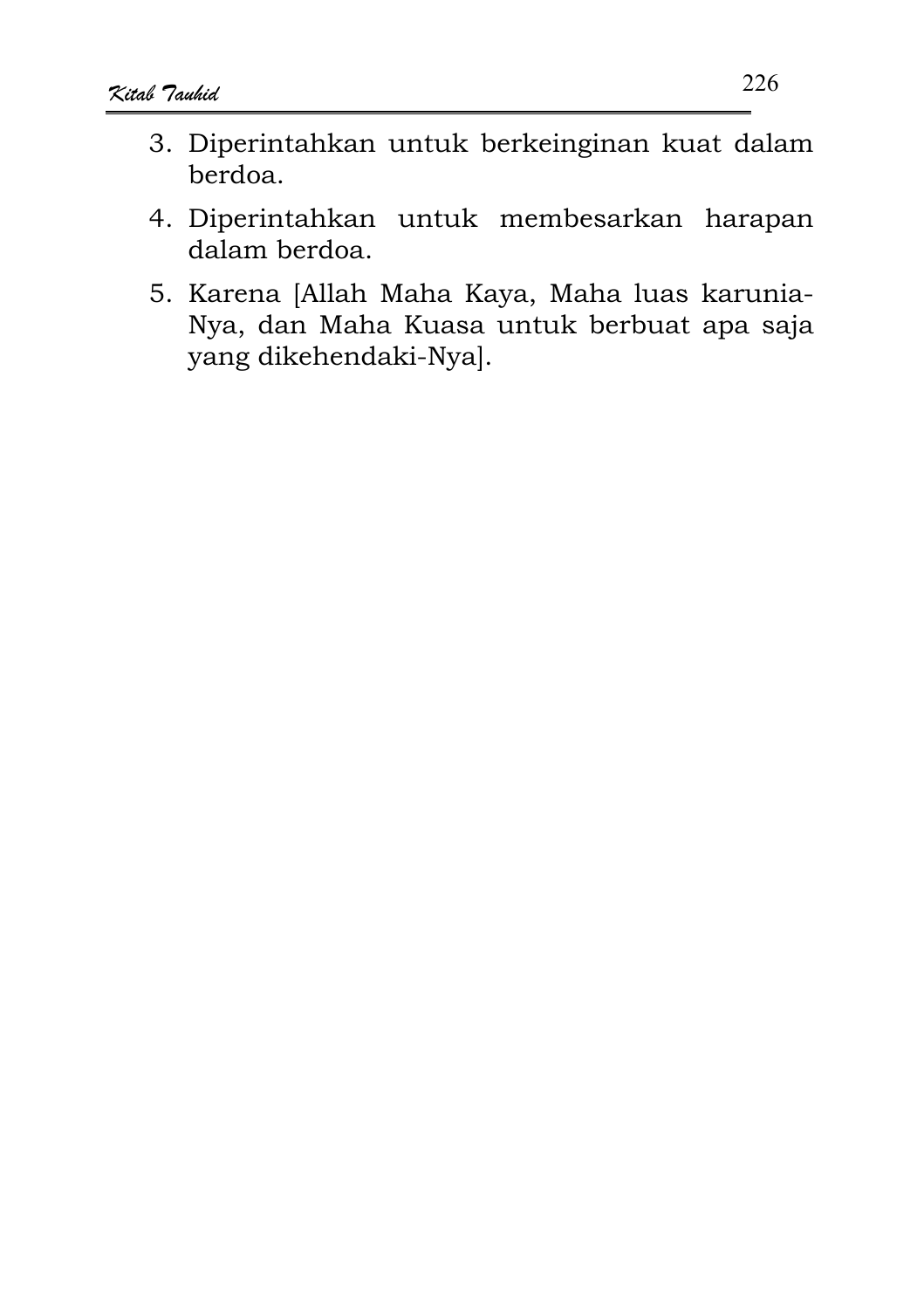#### **RAR 54**

### **LARANGAN MENGUCAPKAN: "ABDI ATAU AMATI (HAMBAKU)"**

Diriwayatkan dalam shahih Bukhari dan Muslim, dari Abu Hurairah  $\triangleq$  bahwa Rasulullah  $\triangleq$  bersabda:

(( لاَ يَقُلْ أَحَدُكُمْ: أَطْعِمْ رَبَّكَ، وَضِّئْ رَبَّكَ، وَلْيَقُلْ: سَيِّدِيْ وَمَوْلاَى، وَلاَ يَقُلْ أَحَدُكُمْ: عَبْدِىْ وَأَمَتِىْ، وَلْيَقُلْ: ۖ فَتَاى وَفَتَاتِيْ وَغُلاَمِيْ ))

"Janganlah salah seorang di antara kalian berkata: (kepada hamba sahaya atau pelayannya): "Hidangkan makanan untuk gustimu, dan ambilkan air wudhu untuk qustimu", dan hendaknya pelayan itu mengatakan: "tuanku, majikanku"; dan janganlah salah seorang di antara kalian berkata: (kepada budaknya): "hamba laki-lakiku. dan hamha perempuanku", dan hendaknya ia berkata: "bujangku, gadisku, dan anakku".

- 1. Larangan mengatakan "Abdi atau Amati", yang berarti hambaku.
- 2. Larangan bagi seorang hamba sahaya untuk memanggil majikannya dengan ucapan: "Rabbi" yang berarti: "gusti pangeranku", dan larangan bagi seorang majikan mengatakan kepada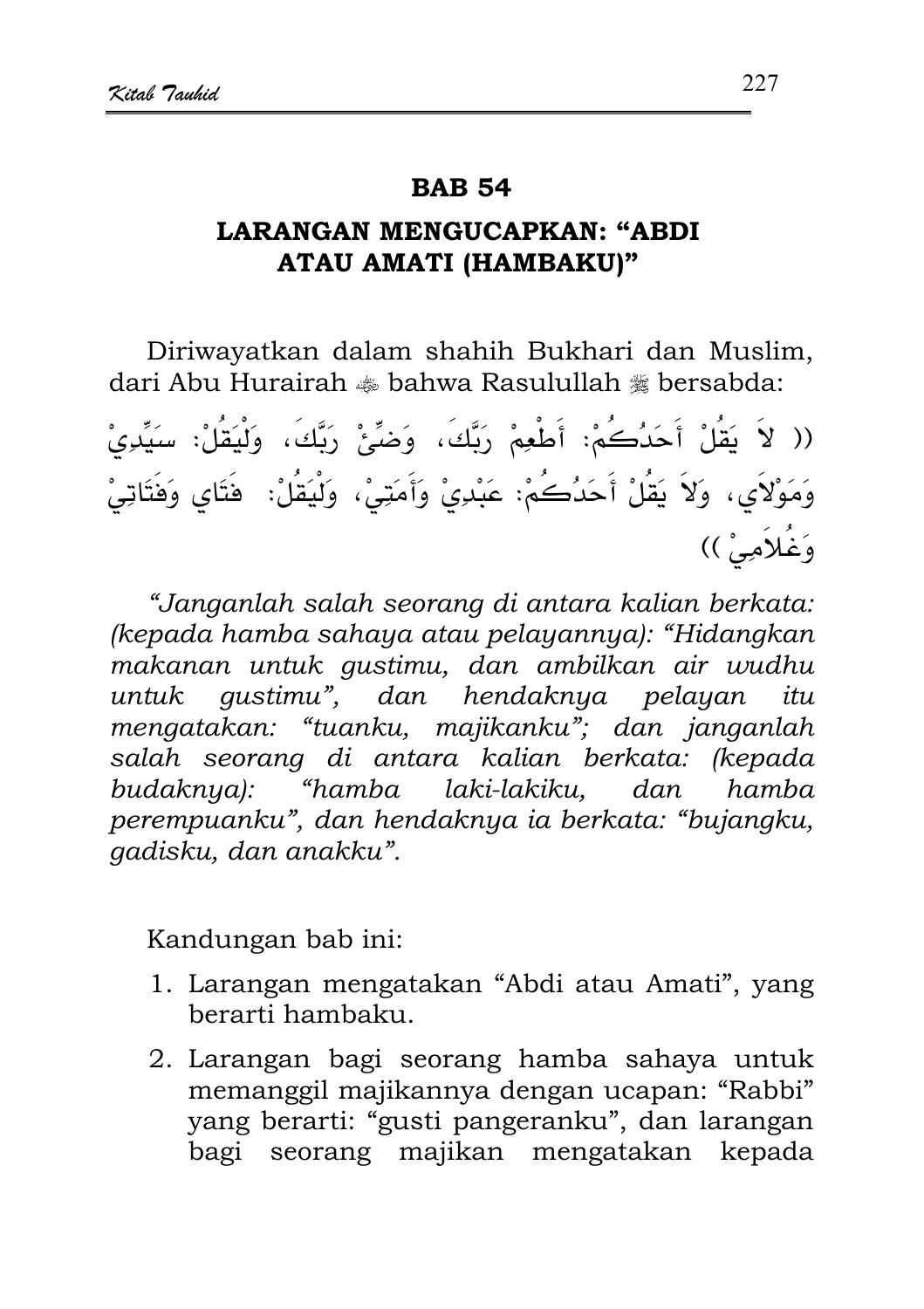hamba sahayanya atau pelayannya "أَطْعِمْ رَبَّكَ" yang artinya: "hidangkan makanan untuk qusti pangeranmu".

- 3. Dianjurkan kepada majikan atau tuan untuk memanggil pelayan atau hamba sahayanya dengan ucapan "*fataya* (bujangku), fatati (gadisku), dan *ghulami* (anakku).
- 4. Dan dianjurkan kepada pelayan atau hamba sahaya untuk memanggil tuan atau majikannya panggilan "sayyidi" (tuanku) atau dengan "maulaya" (majikanku).
- 5. Tujuan dari anjuran  $di$ atas untuk mengamalkan tauhid dengan semurnimurninya, sampai dalam hal ucapan.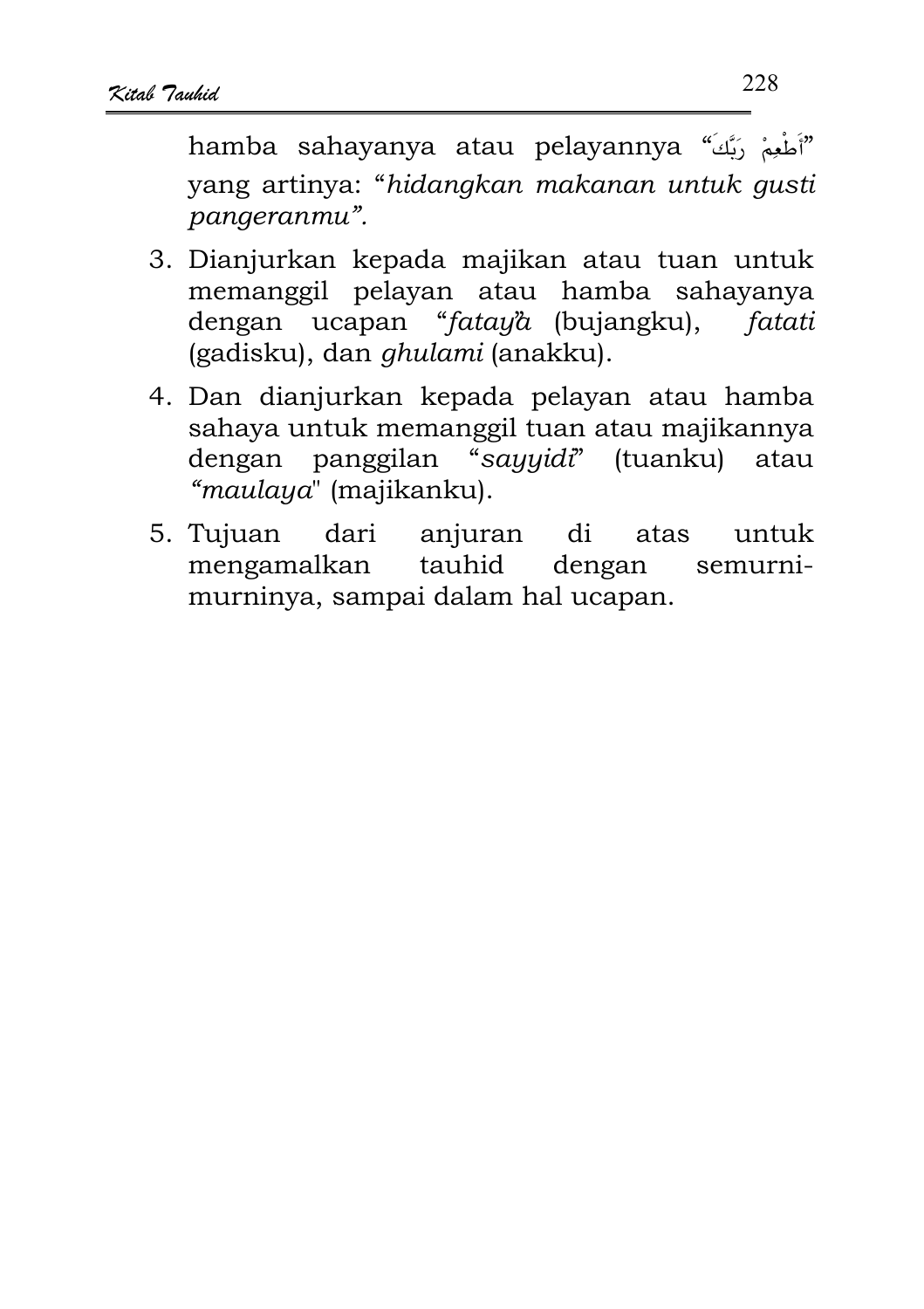#### **RAR 55**

### LARANGAN MENOLAK PERMINTAAN ORANG YANG **MENYEBUT NAMA ALLAH**

Ibnu Umar  $\triangleq$  menuturkan bahwa Rasulullah  $\triangleq$ hersabda:

(( مَنْ سَأَلَ بِاللَّهِ فَأَعْطُوْهُ، وَمَن اسْتَعَاذَ بِاللَّهِ فَأَعِيْذُوْهُ، وَمَنْ دَعَاكُمْ فَأَجِيبُوْهُ، وَمَنْ صَنَعَ إِلَيْكُمْ مَعْرُوْفًا فَكَافِئُوْهُ، فَإِنْ لَمْ تَجِدُوْا مَا تُكَافِئُونَهُ فَادْعُوْا لَهُ حَتَّى تَرَوْا أَنَّكُمْ قَدْ كَافَأْتُمُوْهُ ))

"Barangsiapa yang meminta dengan menyebut nama Allah, maka berilah; barangsiapa yang meminta perlindungan dengan menyebut nama Allah maka lindungilah; barangsiapa yang mengundangmu maka penuhilah undangannya; dan barangsiapa yang berbuat kebaikan kepadamu, maka balaslah kebaikan itu (dengan sebanding atau lebih baik), dan jika engkau tidak mendapatkan sesuatu untuk membalas kebaikannya, maka doakan ia, sampai engkau merasa yakin bahwa engkau telah membalas kebaikannya." (HR. Abu Daud, dan Nasai dengan sanad yang shahih).

Kandungan bab ini:

1. Perintah untuk mengabulkan permintaan orang yang memintanya dengan menyebut nama Allah [demi memuliakan dan mengagungkan Allahl.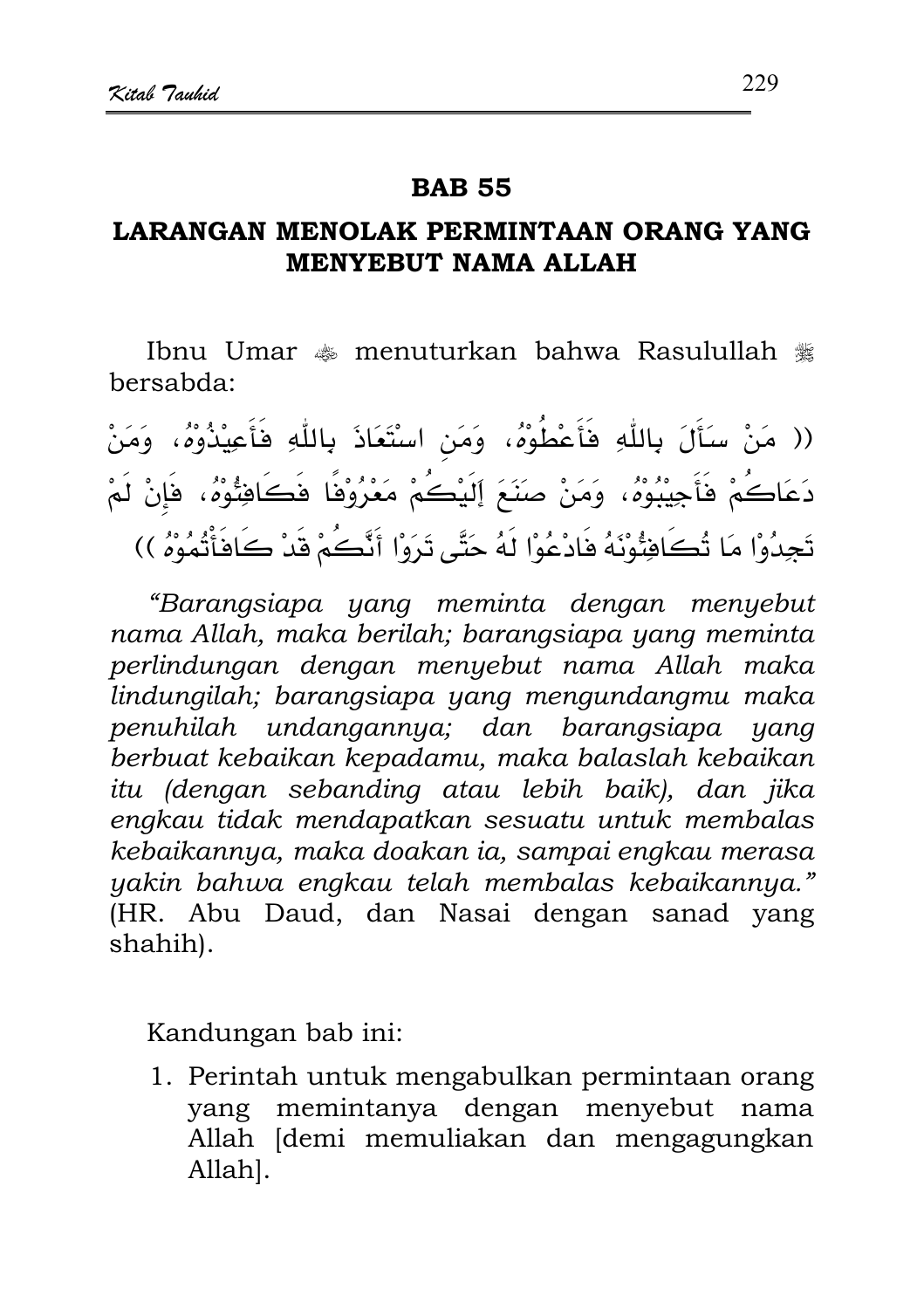- 2. Perintah untuk melindungi orang vang meminta perlindungan dengan menyebut nama Allah.
- 3. Anjuran untuk memenuhi undangan [saudara seiman].
- 4. Perintah untuk membalas kebaikan [dengan balasan sebanding atau lebih baik darinyal.
- 5. Dalam keadaan tidak mampu untuk membalas seseorang, dianjurkan untuk kebaikan mendoakannya.
- 6. Rasulullah menganjurkan صَلَاتُهُ<br>عِلَيْهِ untuk mendoakannya dengan sungguh-sungguh, sampai ia merasa yakin bahwa anda telah membalas kebaikannya.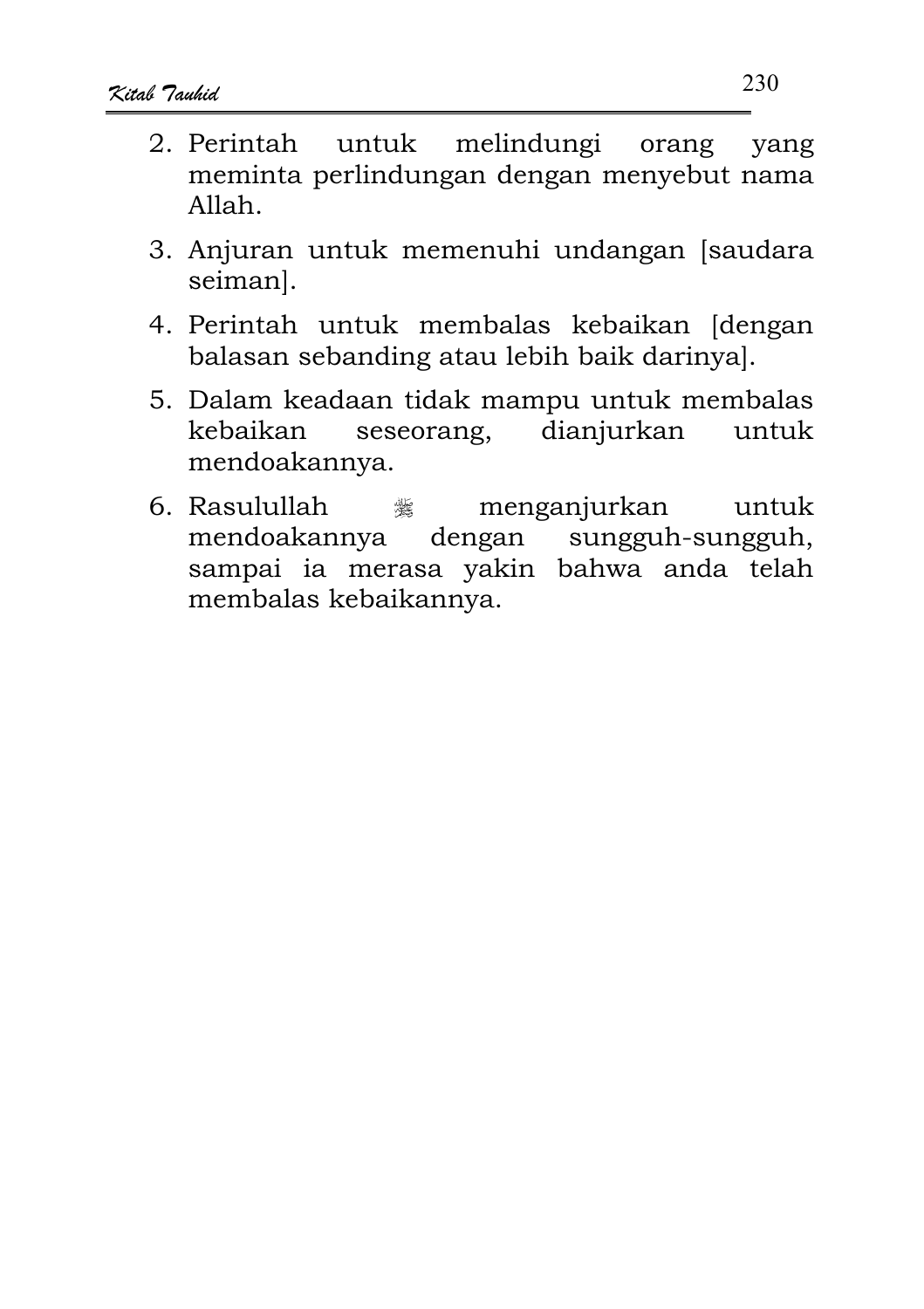#### **RAR 56**

### **MEMOHON SESUATU DENGAN MENYEBUT NAMA ALLAH**

Jahir s menuturkan hahwa Rasulullah ٩ bersabda:

(( لاَ يُسْأَلُ بِوَجْهِ اللَّهِ إلاَّ الجِنَّةُ ))

"Tidak boleh dimohon dengan menyebut nama Allah kecuali surga." (HR. Abu Daud).

- 1. Larangan memohon sesuatu dengan menyebut nama Allah kecuali apabila yang dimohon itu adalah surga. [Hal ini, demi mengagungkan Allah serta memuliakan Asma dan Sifat-Nya.
- 2. Menetapkan kebenaran adanya Wajah bagi Allah ﷺ (sesuai dengan keagungan dan kemuliaan-Nya).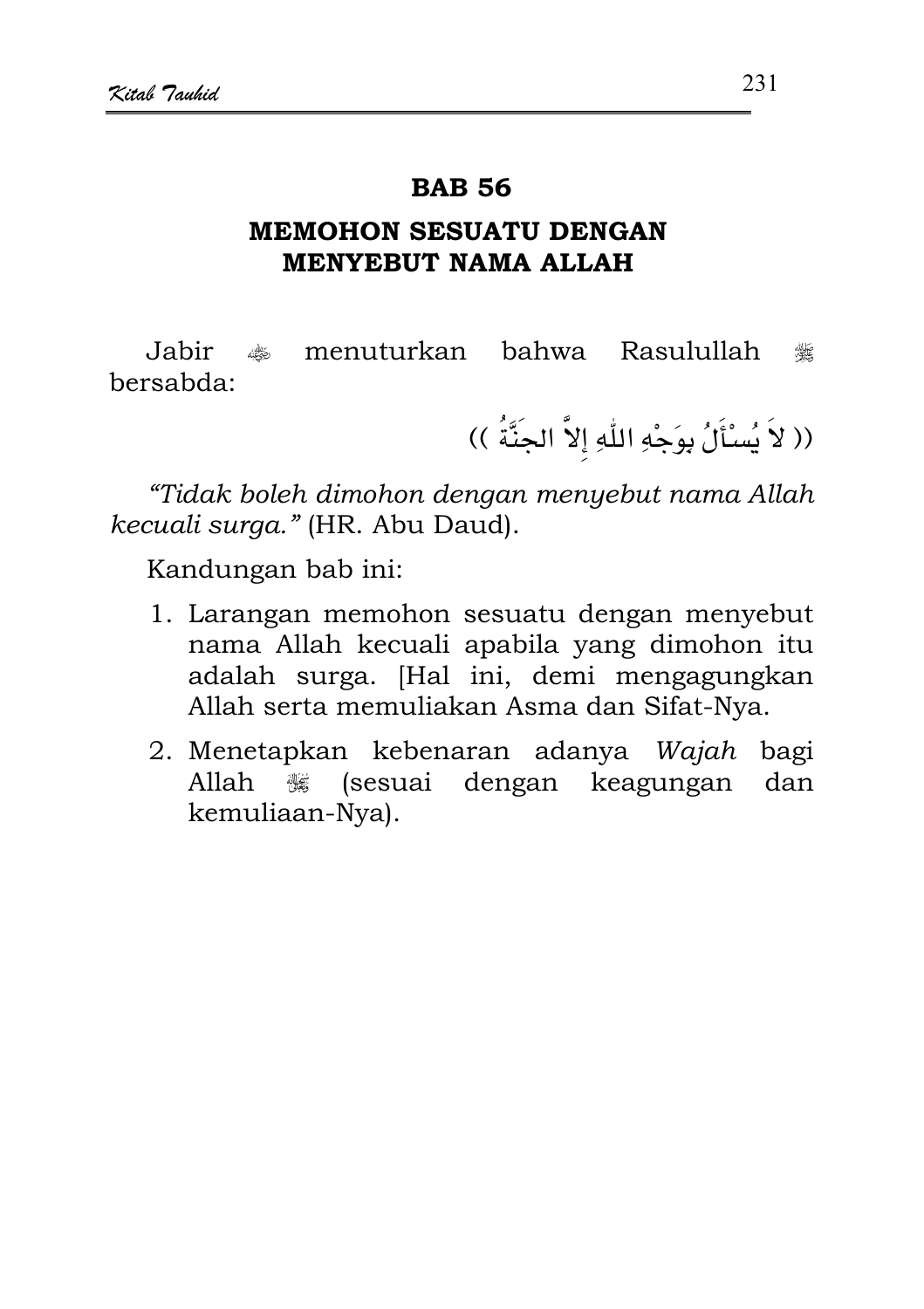#### **UCAPAN "SEANDAINYA"**

Firman Allah ,:

﴿ يَقُولُونَ لَوْ كَانَ لَنَا مِنَ ٱلْأَمْرِ شَيْءٌ مَّا قُتِلْنَا هَـٰهُنَا ۗ قُل لَّوْ كُنمَّ فِي بُيُوتِكُمْ لَبَرَزَ ٱلَّذِينَ كُتِبَ عَلَيْهِمُ ٱلۡقَتَلُ إِلَىٰ مَضَاجِعِهِم ۗ وَلِيَبۡتَلَىٰ ٱللَّهُ مَا فِي صُدُورِكُمۡ وَلِيُمَحِّصَ مَا فِي قُلُوبِكُمْ ۗ وَٱللَّهُ عَلِيمٌ بِذَاتِ ٱلصُّدُورِ ﴾

"Mereka (orang-ora**n** munafik) mengatakan: "seandainya kita memiliki sesuatu (hak campur tangan) dalam urusan ini, niscaya (kita tak akan terkalahkan) dan tidak ada yang terbunuh di antara kita di sini (perang Uhud). Katakanlah: "Kalaupun kamu berada di rumahmu, niscaya orang-orang yang telah ditakdirkan akan mati terbunuh itu keluar (juga) ke tempat mereka terbunuh. Dan Allah (berbuat demikian) untuk menguji (keimanan) yang ada dalam dadamu, dan membuktikan (niat) yang ada dalam hatimu. Dan Allah Maha Mengetahui isi segala hati." (OS. Ali Imran: 154).

﴿ ٱلَّذِينَ قَالُواْ لِإِخْوَانِهِمْ وَقَعَدُواْ لَوْ أَطَاعُونَا مَا قُتِلُواْ ۗ قُلْ فَٱدْرَءُواْ عَنْ أَنفُسِكُمُ ٱلۡمَوۡتَ إِن كُنمۡ صَٰلاِقِينَ﴾

"Orang-orang yang mengatakan kepada saudarasaudaranya dan mereka takut pergi berperang: "seandainya mereka mengikuti kita tentulah mereka sudah terbunuh. Katakanlah: "Tolaklah kematian itu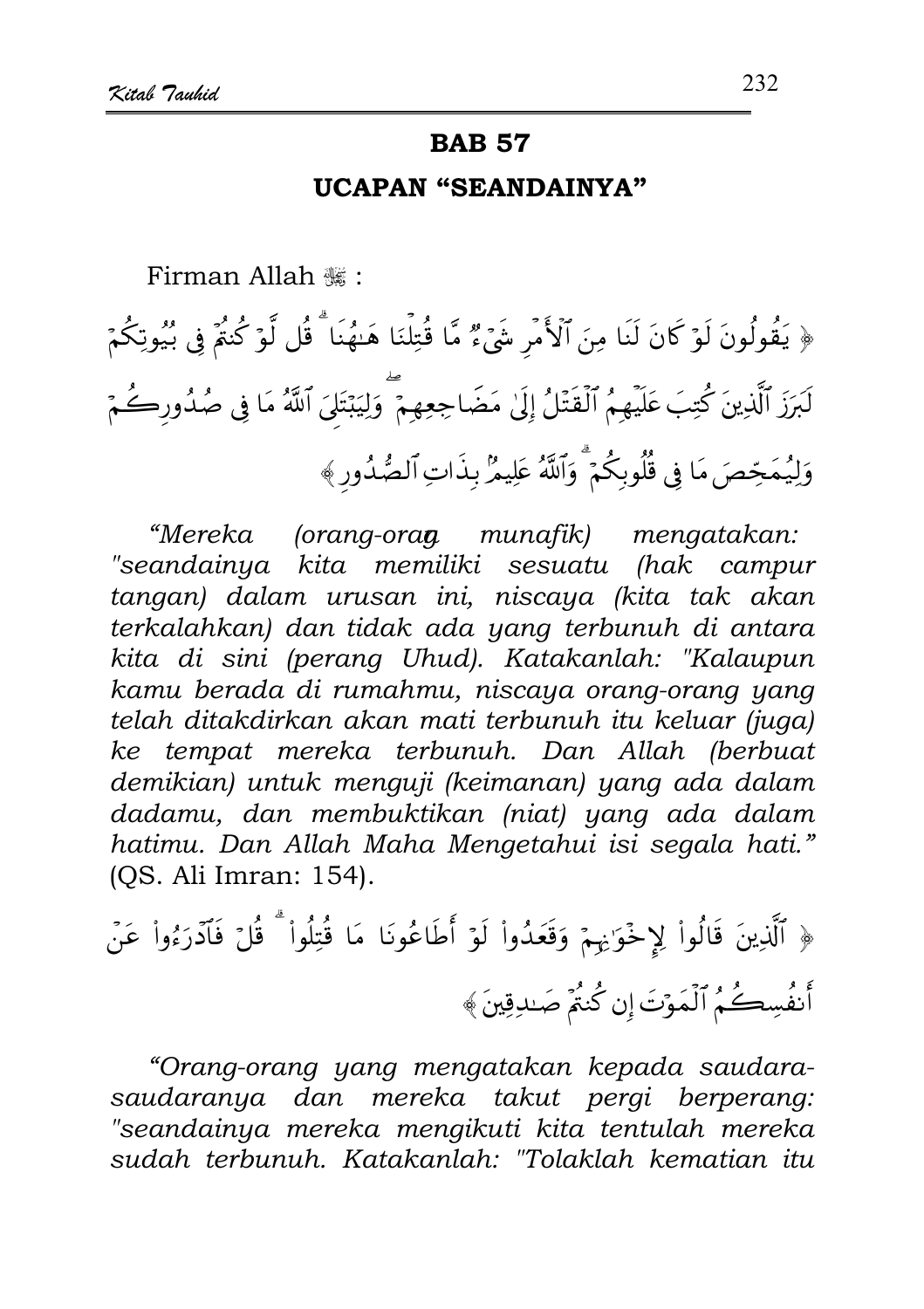dari dirimu, jika kamu orang-orang yang benar." (OS. Ali Imran: 168).

Diriwayatkan dalam shahih Muslim  $A<sub>h11</sub>$ dari Hurairah  $*$  bahwa Rasulullah  $*$  bersabda:

(( احْرِصْ عَلَى مَا يَنْفَعُكَ وَاسْتَعِنْ بِاللَّهِ وَلاَ تَعْجَزْ، وَإِنْ أَصَابَكَ شَيْءٌ فَلاَ تَقُلْ: لَوْ أَنِّىٰ فَعَلْتُ لَكَانَ كَذَا وَكَذَا، وَلَكِنْ قُلْ: قَدَّرَ اللَّهُ وَمَا شَاءَ فَعَلَ، فَإِنَّ لَوْ تَفْتَحُ عَمَلَ الشَّيْطَانِ ))

"Bersungguh-sungguhlah dalam mencari apa yang bermanfaat bagimu, dan mohonlah pertolongan kepada Allah (dalam segala urusanmu), dan janganlah sekali-kali kamu bersikap lemah, dan jika kamu tertimpa suatu kegagalan, maka janganlah kamu mengatakan: "seandainya aku berbuat demikian, tentu tidak akan begini atau begitu", tetapi katakanlah: "ini telah ditentukan oleh Allah. dan Allah akan melakukan apa yang Ia kehendaki", karena kata "seandainya" itu akan membuka pintu perbuatan syetan."

Kandungan bab ini:

1. Penjelasan tentang ayat dalam surat Ali Imran  $(115)$ 

<sup>(115)</sup> Kedua ayat di atas menunjukkan adanya larangan untuk mengucapkan kata "seandainya" atau "andaikata" dalam hal-hal yang telah ditakdirkan oleh Allah terjadi, dan ucapan demikian termasuk sifat-sifat orang munafik; juga menunjukkan bahwa konsekwensi iman ialah pasrah dan ridha kepada takdir Allah, serta rasa khawatir seseorang tidak akan dapat menyelamatkan dirinya dari takdir tersebut.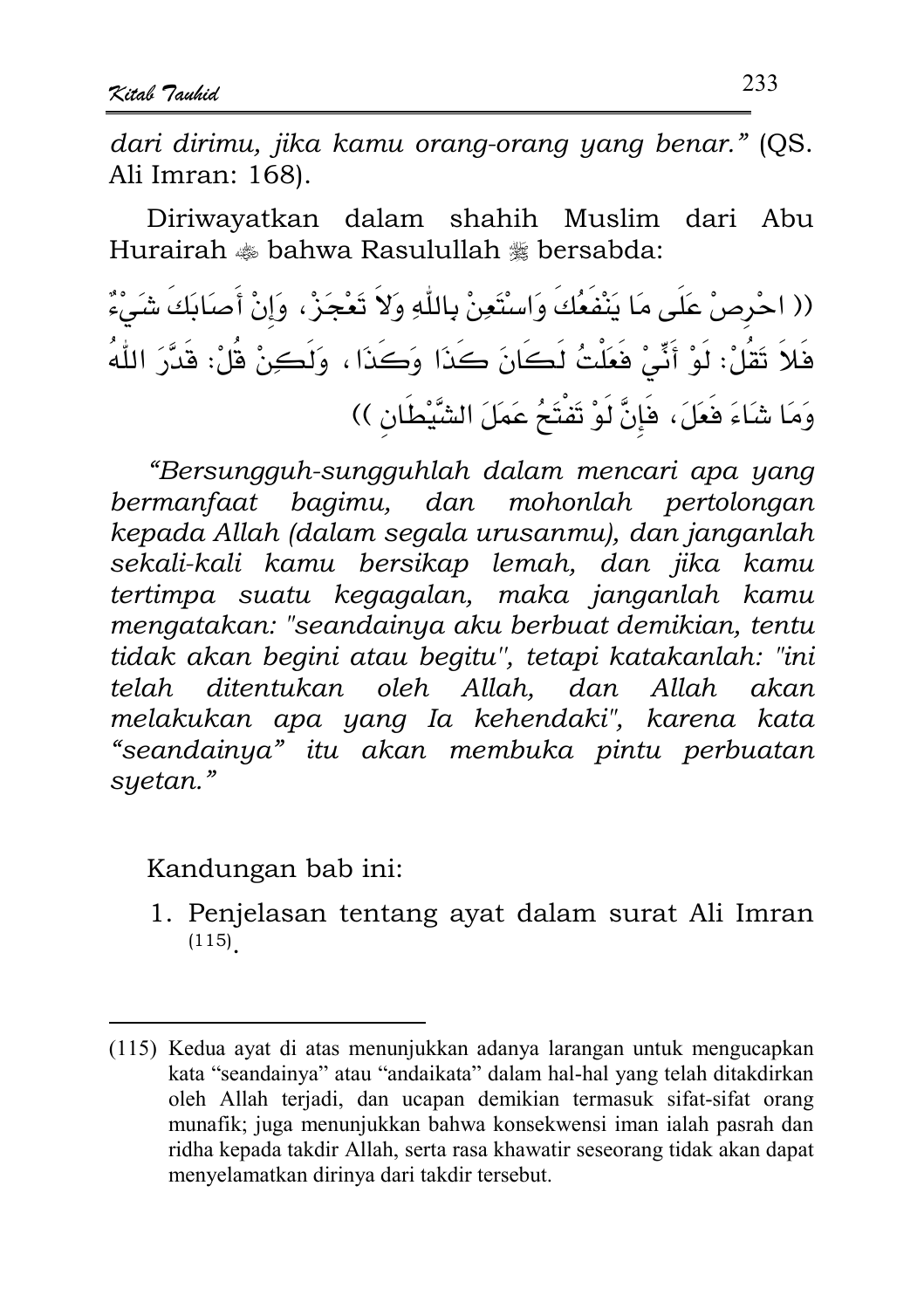- 2. Larangan mengucapkan kata "andaikata" atau "seandainya" apabila mendapat suatu musibah atau kegagalan.
- 3. Alasannya, karena kata tersebut (seandainya /andaikata) akan membuka pintu perbuatan svetan.
- 4. Petunjuk Rasulullah ٩ [ketika menjumpai kegagalan atau mendapat suatu suatu musibah] supaya mengucapkan ucapan yang baik [dan bersabar serta mengimani bahwa apa yang terjadi adalah takdir Allah].
- 5. Perintah untuk bersungguh-sungguh dalam mencari segala yang bermanfaat [untuk di  $di$ akhirat dengan senantiasa dunia dan memohon pertolongan Allah.
- 6. Larangan bersikap sebaliknya, yaitu bersikap lemah.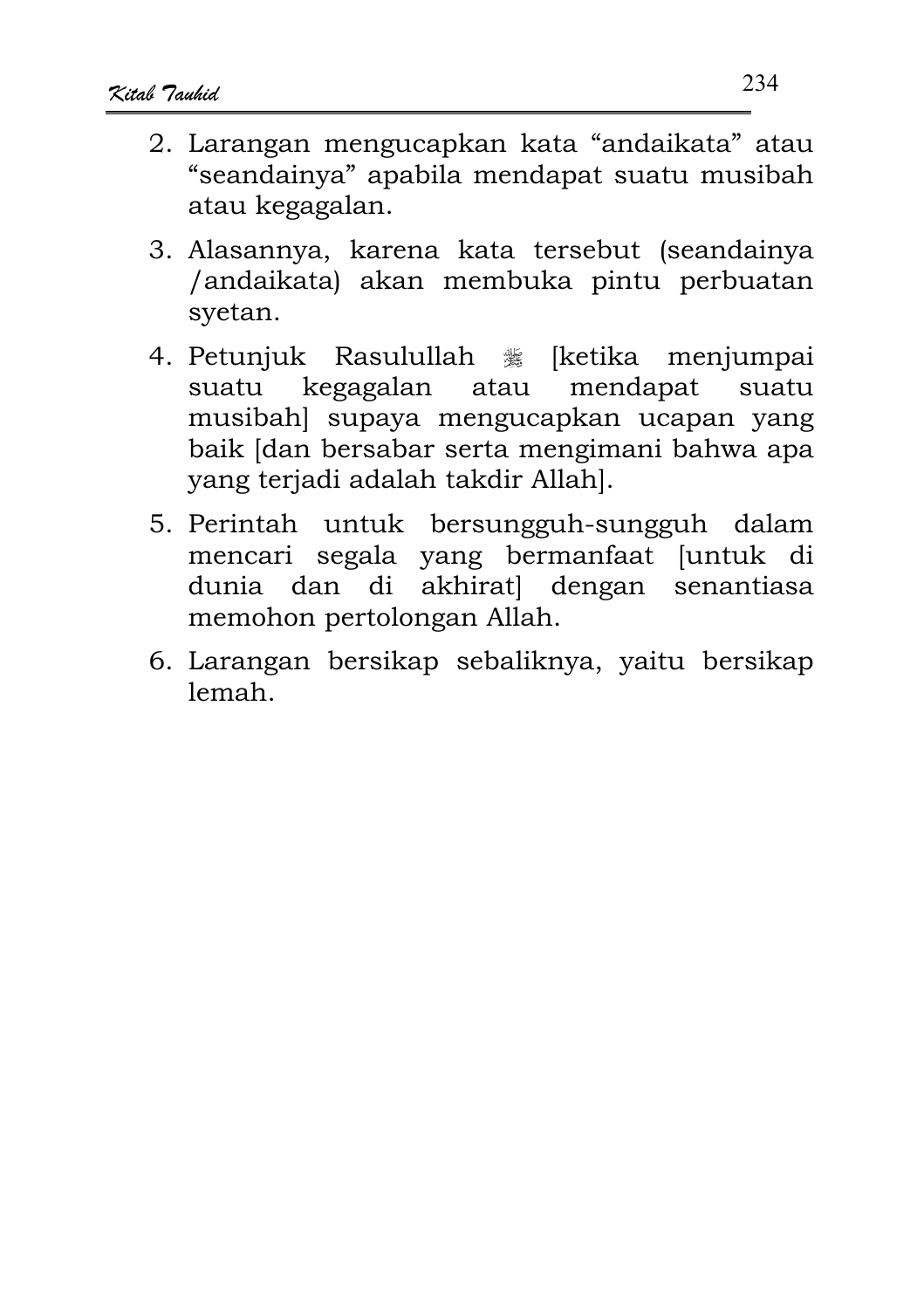#### **LARANGAN MENCACI MAKI ANGIN**

Diriwayatkan dari Ubay bin Ka'ab  $\ast$ , bahwa Rasulullah \* bersabda:

(( لاَ تَسۡبُوْا الرِّيْحَ، وَإِذَا رَأَيْتُمْ مَا تَكۡرَهُوۡنَ فَقُوۡلُوْا ))

"Janganlah kamu mencaci maki angin. Apabila kamu melihat suatu hal yang tidak menyenangkan, maka berdoalah:

(( اللَّهُمَّ إِنَّا نَسْأَلُكَ مِنْ خَيْرٍ هَذِهِ الرِّيْحِ، وَخَيْرٍ مَا فِيْهَا، وَخَيْرٍ مَا أُمِرَتْ، وَنَعُوْذُ بِكَ مِنْ شَرٍّ هَذِهِ الرِّيْحِ، وَشَرٍّ مَا فِيْهَا، وَشَرٍّ مَا أُمِرَتْ ىه ))

"Ya Allah, sesungguhnya kami memohon kepada-Mu kebaikan angin ini, dan kebaikan apa yang ada di dalamnya, dan kebaikan yana untuknya Kau perintahkan ia, dan kami berlindung kepada-Mu dari keburukan angin ini, dan keburukan yang ada di dalamnya, dan keburukan yang untuknya Kau perintahkan ia. " (HR. Turmudzi, dan hadits ini ia nyatakan shahih).

- 1. Larangan mencaci maki angin.
- 2. Petunjuk Rasulullah § untuk mengucapkan doa, apabila manusia melihat sesuatu yang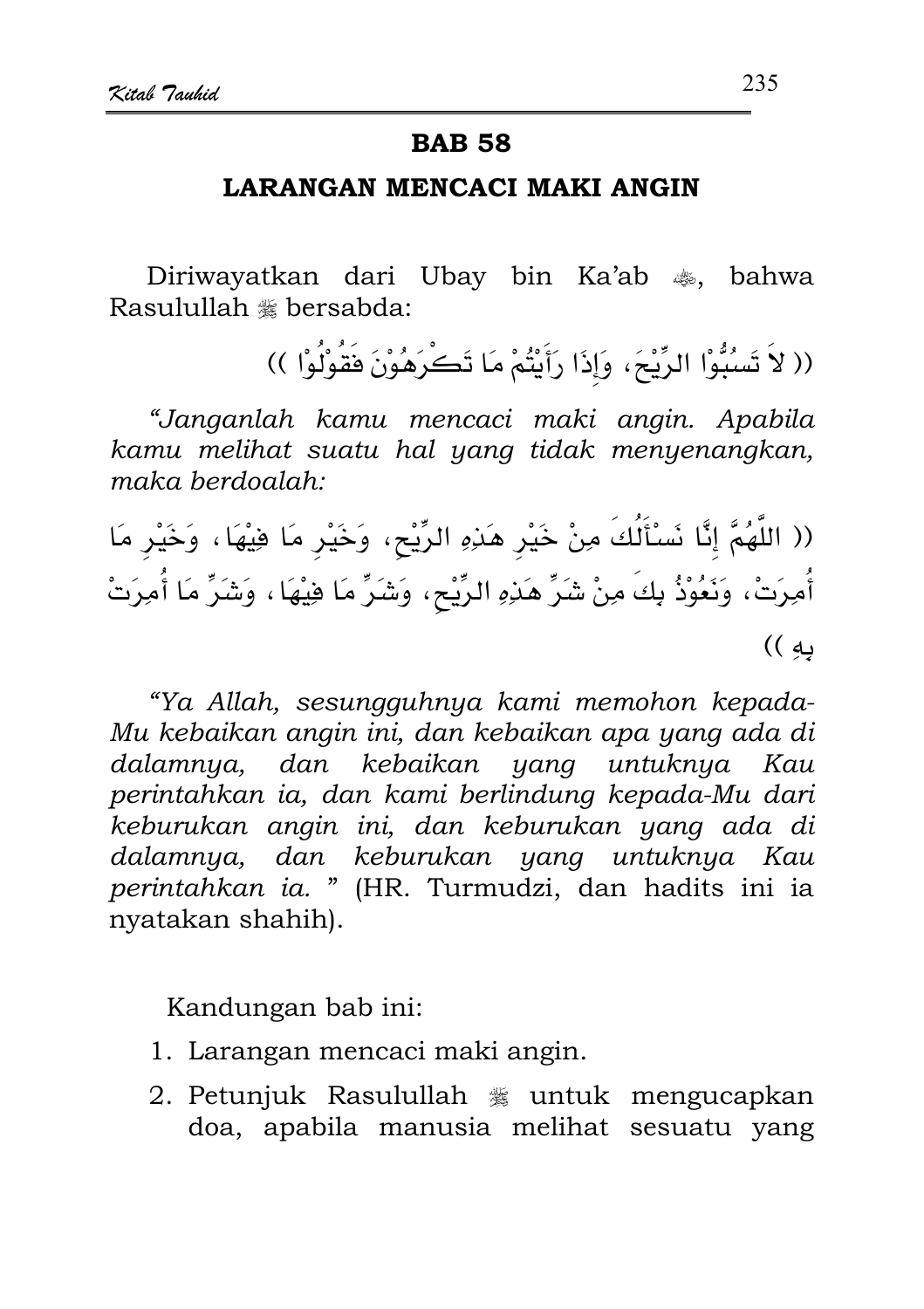tidak menyenangkan [ketika angin sedang bertiup kencangl.

- 3. Pemberitahuan Rasulullah \* bahwa angin mendapat perintah dari Allah. [Oleh karena itu, mencaci maki angin berarti mencaci maki Allah. menciptakan Tuhan Yang dan memerintahkan-nya].
- 4. Angin yang bertiup itu kadang diperintah untuk suatu kebaikan, dan kadang diperintah untuk suatu keburukan.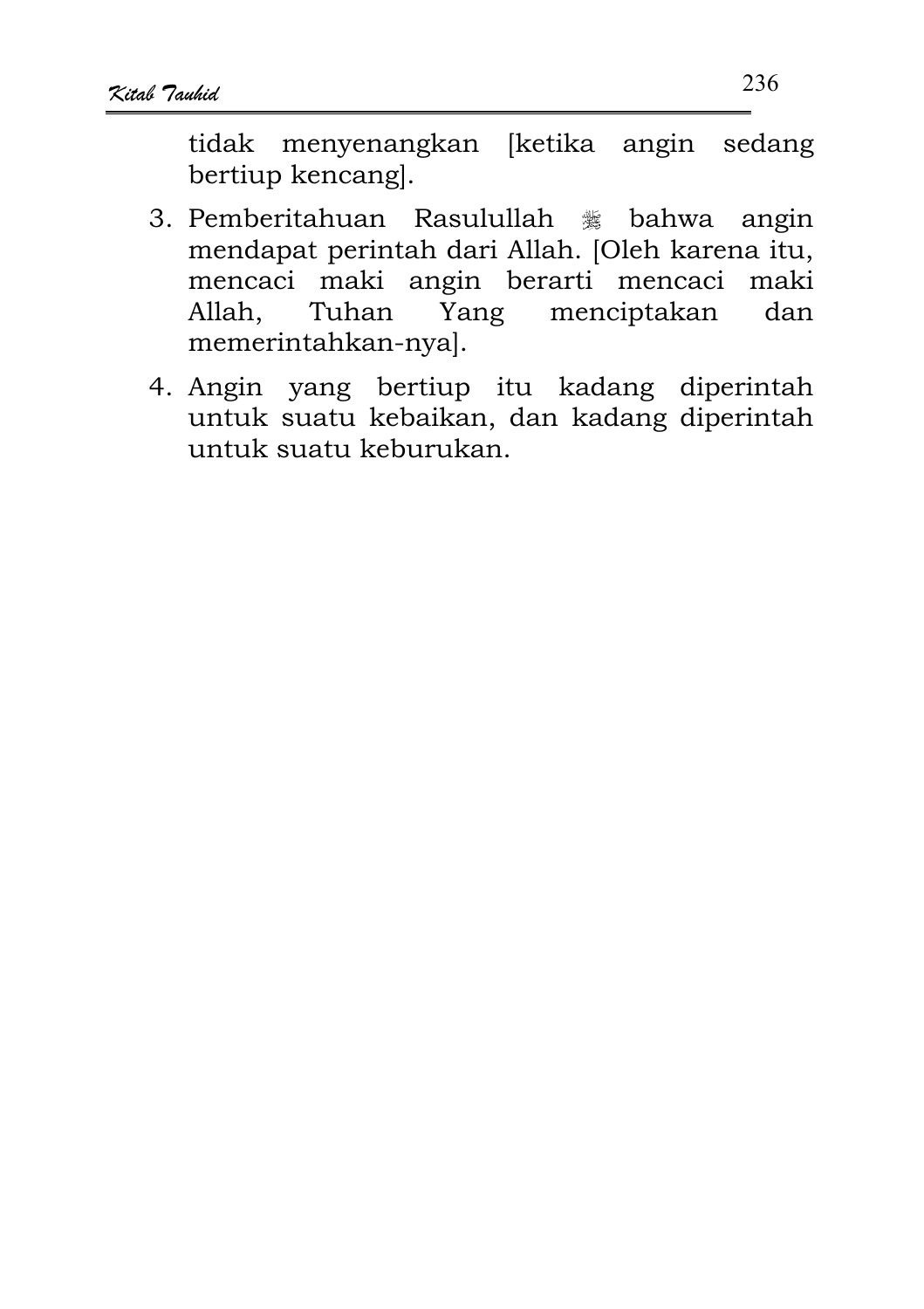# [LARANGAN BERPRASANGKA BURUK TERHADAP **ALLAHI**

Firman Allah ,:

﴿ يَظُنُّونَ ۖ بِٱللَّهِ غَيْرَ ٱلْحَقِّ ظَنَّ ٱلْجَـٰهِلِيَّةِ ۖ يَقُولُونَ ۖ هَل لَّنَا مِنَ ٱلْأَمْرِ مِن شَیۡء ۗ قُلۡ إِنَّ ٱلۡأُمۡرَ كُلَّهُۥ لِلَّهِ ۗ ﴾

"Mereka berprasangka yang tidak benar terhadap Allah , seperti sangkaan jahiliyah, mereka berkata: "apakah ada bagi kita sesuatu (hak campur tangan) dalam urusan ini, katakanlah: "sungguh urusan itu seluruhnya di Tangan Allah. " (QS. Ali Imran: 154).

﴿ وَيُعَذِّبَ ٱلْمُنَفِقِينَ وَٱلْمُنَفِقَنِتِ وَٱلْمُشْرِكِينَ وَٱلْمُشْرِكَنِ ٱلظَّانِينِ ﴾ بِٱللَّهِ ظَرٍ ﴾ ﴾ ٱلسَّوْءِ ۚ عَلَيْهِمْ دَآبِرَةُ ٱلسَّوۡءِ ۗ وَغَضِبَ ٱللَّهُ عَلَيۡهِمْ وَلَعَنۡهُمۡ وَأَعَدَّ لَهُمۡر ء<br>جَهَنَّمَر وَسَأَءَتُ مَصبرًا ﴾

"Dan supaya dia mengadzab orang-orang munafik laki-laki dan orang-orang munafik perempuan, dan orang-orang Musyrik laki laki dan orang-orang musyrik perempuan yang mereka itu berprasangka buruk terhadap Allah, mereka akan mendapat giliran (keburukan) yang amat buruk, dan Allah memurkai dan mengutuk mereka serta menyediakan bagi mereka neraka Jahannam. Dan (neraka Jahannam) itulah seburuk-buruk tempat kembali." (QS. Al Fath: 6).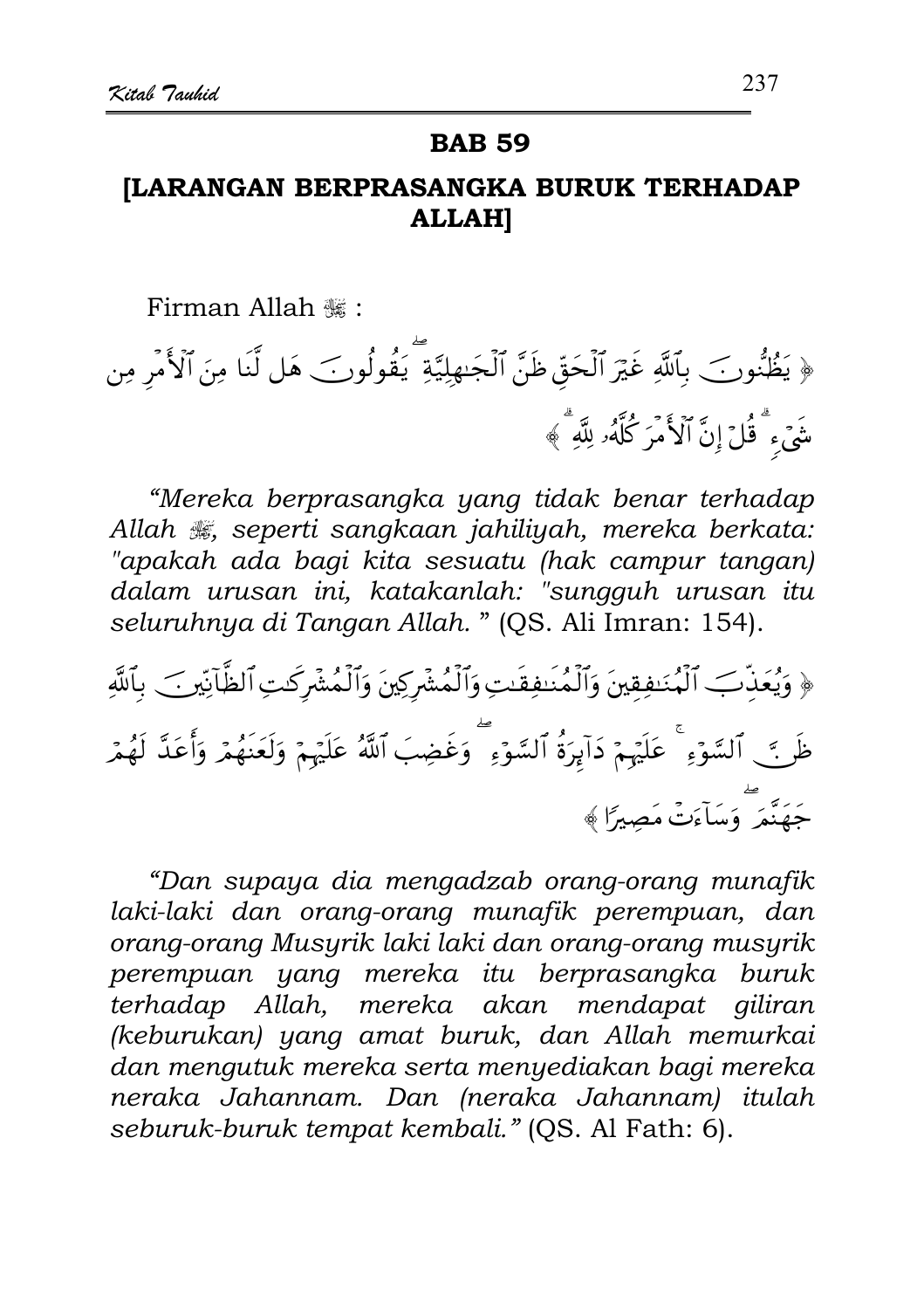Ibnu Oavvim dalam menafsirkan avat vang pertama mengatakan: "Prasangka di sini maksudnya adalah bahwa Allah  $\ddot{\mathcal{E}}$  tidak akan memberikan pertolongan-Nya (kemenangan) kepada Rasul-Nya, dan bahwa agama yang beliau bawa akan lenyap."

Dan ditafsirkan pula: "bahwa apa yang menimpa beliau bukanlah dengan takdir (ketentuan) dan hikmah (kebijaksanaan) Allah."

Jadi prasangka di sini ditafsirkan dengan tiga penafsiran:

Pertama: mengingkari adanya hikmah Allah.

Kedua : mengingkari takdir-Nya.

Ketiga : mengingkari bahwa agama yang dibawa Rasulullah ﷺ akan disempurnakan dan dimenangkan Allah atas semua agama.

Inilah prasangka buruk yang dilakukan oleh orang-orang munafik dan orang-orang musyrik yang terdapat dalam surat Al Fath.

Perbuatan ini disebut dengan prasangka buruk, karena prasangka yang demikian tidak layak untuk Allah , tidak patut terhadap keagungan dan kebesaran Allah, tidak sesuai dengan kebijaksanaan-Nya, Puji-Nya, dan janji-Nya yang pasti benar.

Oleh karena itu, barangsiapa yang berprasangka bahwa Allah 3 akan memenangkan kebatilan atas kebenaran, disertai dengan lenyapnya kebenaran; atau berprasangka bahwa apa yang terjadi ini bukan karena Qadha dan takdir Allah; atau mengingkari adanya suatu hikmah yang besar sekali dalam takdir-Nya, yang dengan hikmah-Nya Allah berhak untuk dipuji; bahkan mengira bahwa yang terjadi hanya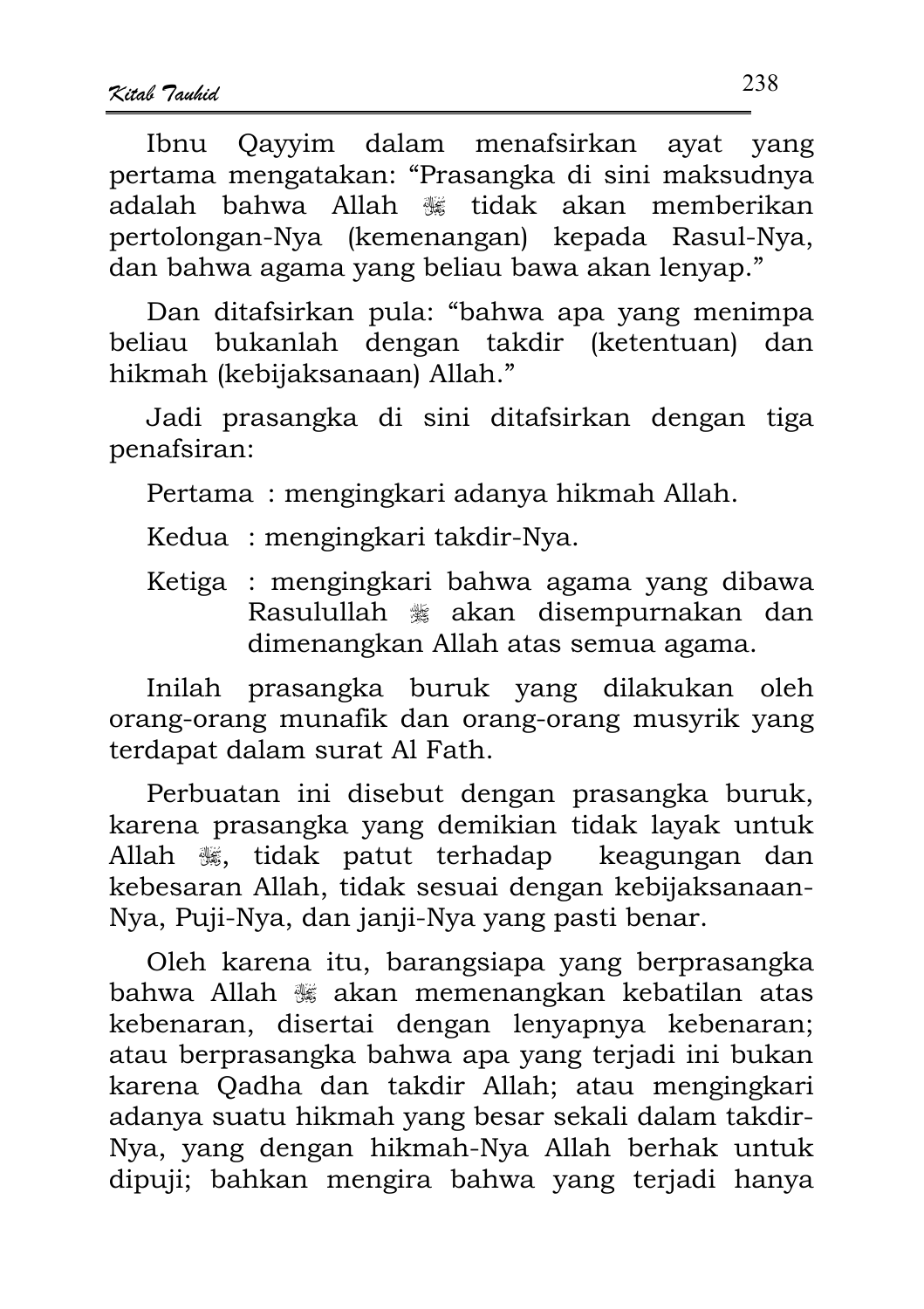sekedar kehendak-Nya saja tanpa ada hikmah-Nya. maka inilah prasangka orang orang kafir, yang mana bagi mereka inilah Neraka "Wail".

Dan kebanyakan manusia melakukan prasangka buruk kepada Allah , baik dalam hal yang berkenaan dengan diri mereka sendiri, ataupun dalam hal yang berkenaan dengan orang lain, bahkan tidak ada orang yang selamat dari prasangka buruk ini, kecuali orang yang benar-benar mengenal Allah, Asma dan sifat-Nya, dan mengenal kepastian adanya hikmah dan keharusan adanya puji bagi-Nya sebagai konsekwensinya.

Maka orang yang berakal dan yang cinta kepada dirinya sendiri, hendaklah memperhatikan masalah ini, dan bertaubatlah kepada Allah, serta memohon maghfirah-Nya atas prasangka buruk vang dilakukannya terhadap Allah ,

Apabila anda selidiki, siapapun orangnya pasti akan anda dapati pada dirinya sikap menyangkal dan mencemoohkan takdir Allah, dengan mengatakan hal tersebut semestinya begini dan begitu, ada yang sedikit sangkalannya dan ada juga yang banyak. Dan silahkan periksalah diri anda sendiri, apakah anda bebas dari sikap tersebut?

فَإِنْ تَنْجُ مِنْهَا تَنْجُ مِنْ ذِيْ عَظِيْمَةٍ ۚ وَإِلاَّ فَإِنِّي لاَ إِخَالَكَ نَاجِيًا

"Jika anda selamat (selamat) dari sikap tersebut, maka anda selamat dari malapetaka yang besar, jika tidak, sungguh aku kira anda tidak akan selamat."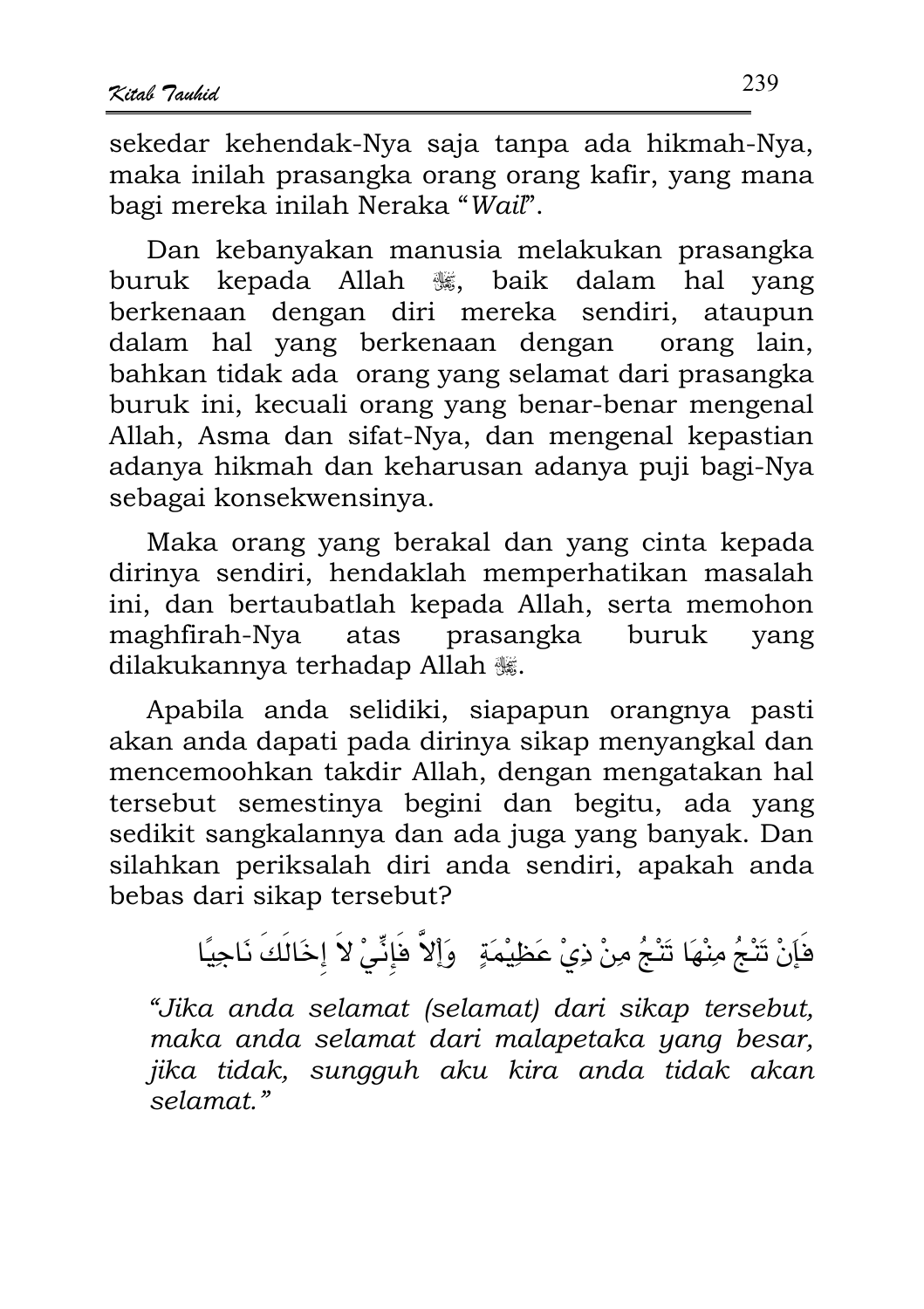- 1. Penjelasan tentang ayat dalam surat Ali Imran  $(116)$
- 2. Penjelasan tentang ayat dalam surat Al Fath  $(117)$
- 3. Disebutkan bahwa prasangka buruk itu banyak sekali macamnya.
- 4. Penjelasan bahwa tidak ada yang bisa selamat dari prasangka buruk ini kecuali orang yang mengenal Asma' dan sifat Allah, serta mengenal dirinya sendiri.

<sup>(116)</sup> Ayat pertama menunjukkan bahwa barangsiapa yang berprasangka bahwa Allah akan memberikan kemenangan yang terus-menerus kepada kebatilan, disertai dengan lenyapnya kebenaran, maka dia telah berprasangka yang tidak benar kepada Allah dan prasangka ini adalah prasangka orang-orang Jahiliyah; menunjukkan pula bahwa segala sesuatu itu ada di Tangan Allah, terjadi dengan qadha dan qadar-Nya serta pasti ada hikmah-Nya; dan menunjukkan bahwa berbaik sangka kepada Allah adalah termasuk kewajiban tauhid.

<sup>(117)</sup> Ayat kedua menunjukkan kewajiban berbaik sangka kepada Allah dan larangan berprasangka buruk kepada-Nya; dan menunjukkan bahwa prasangka buruk kepada Allah adalah perbuatan orang-orang munafik dan musyrik yang mendapat ancaman siksa yang sangat keras.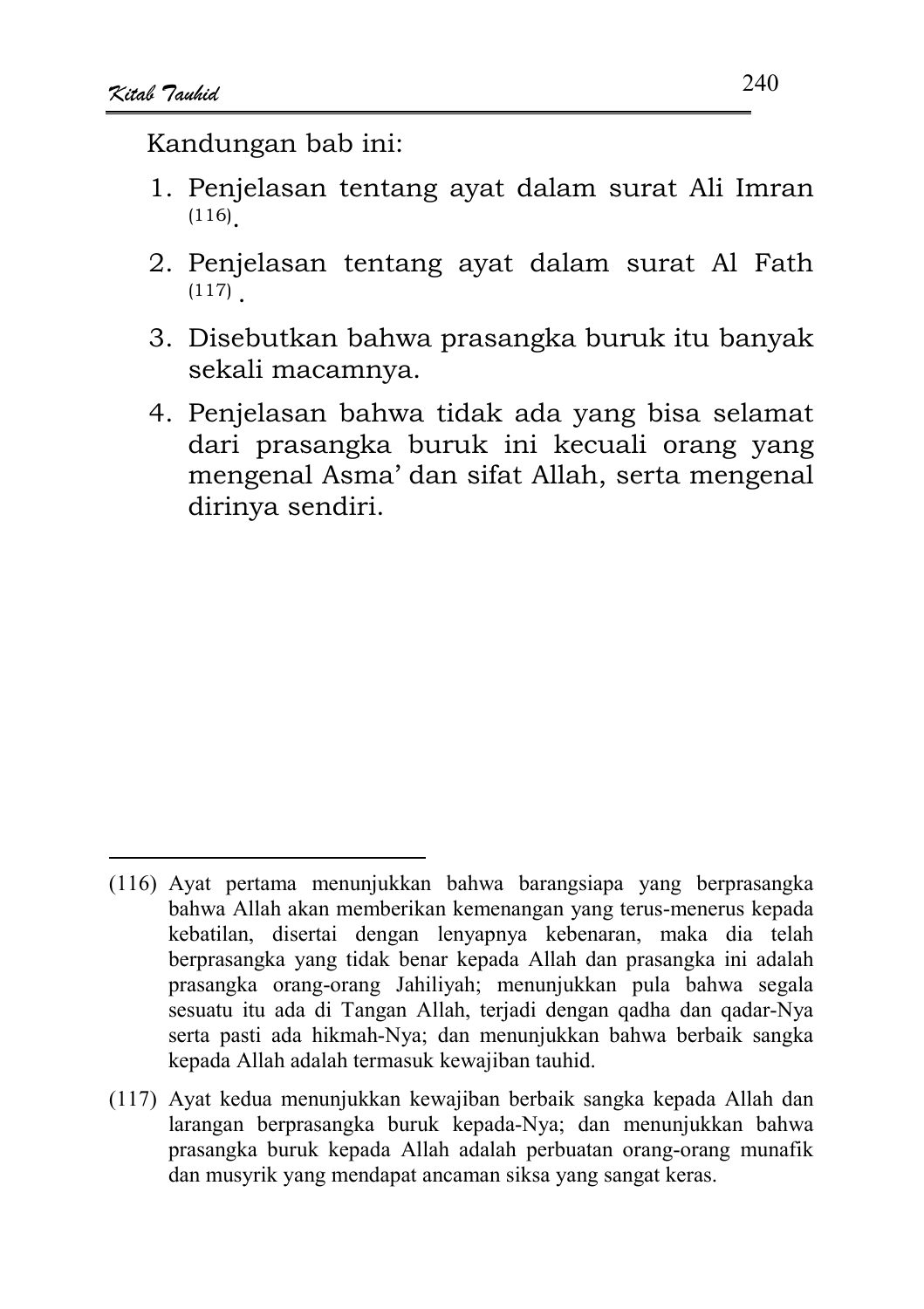# MENGINGKARI QADAR (KETENTUAN **ALLAH TA'ALA)**

Ibnu Umar  $\triangleq$  berkata: "Demi Allah yang jiwa Ibnu Umar berada di tangan-Nya, seandainya salah seorang memiliki emas sebesar gunung Uhud, lalu dia infakkan di jalan Allah, niscaya Allah tidak akan menerimanya, sebelum ia beriman kepada qadar (ketentuan Allah)", dan Ibnu Umar membaca sabda Rasulullah #:

"Iman yaitu hendaklah engkau beriman kepada Allah, Malaikat-Malaikat-Nya, kitab-kitab-Nya, Rasulrasul-Nya, hari akhir, dan beriman kepada Qadar baik dan buruknya." (HR. Muslim).

Diriwayatkan bahwa Ubadah Ibnu Shamit  $\frac{1}{2}$ berkata kepada anaknya: "Hai anakku, sungguh kamu tidak akan bisa merasakan lezatnya iman sebelum kamu meyakini bahwa apa yang telah ditakdirkan menimpa dirimu pasti tidak akan meleset, dan apa yang telah ditakdirkan tidak menimpa dirimu pasti tidak akan menimpamu, aku telah mendengar Rasulullah \* bersabda:

(( إنَّ أَوَّلَ مَا خَلَقَ اللَّهُ الْقَلَمَ، فَقَالَ لَهُ: اكْتُبْ، فَقَالَ: رَبِّ وَمَاذَا أَكْتُبُ؟ قَالَ: اكْتُبْ مَقَادِيْرَ كُلِّ شَيْءٍ ۚ حَتَّى تَقُوْمَ السَّاعَةُ ))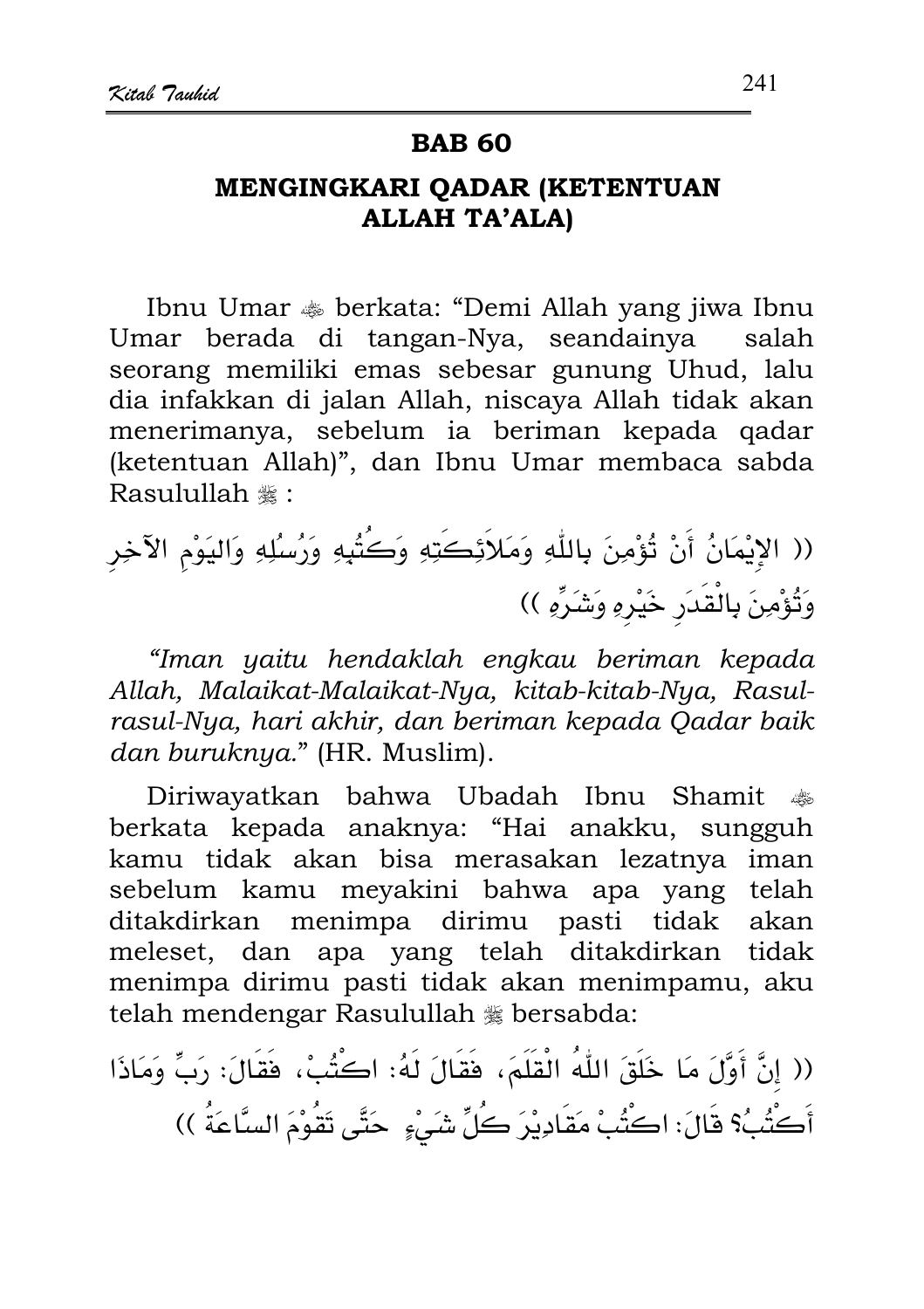"Sesungguhnya pertama kali yang diciptakan Allah adalah Oalam, kemudian Allah berfirman kepadanya: "tulislah", maka Oalam itu menjawab: "Ya Tuhanku, apa yang mesti aku tulis? Allah berfirman: "Tulislah ketentuan segala sesuatu sampai datang hari kiamat."

Hai anakku, aku juga telah mendengar Rasulullah <sup>囊</sup> bersabda:

(( مَنْ مَاتَ عَلَى غَيْرِ هَذَا فَلَيْسَ مِنِّىْ ))

"Barangsiapa yang meninggal dunia tidak dalam keyakinan seperti ini, maka ia tidak tergolong  $ummatku$ ".

Dan dalam riwayat Imam Ahmad disebutkan:

(( إنَّ أَوَّلَ مَا خَلَقَ اللَّهُ الْقَلَمَ، فَقَالَ لَهُ: اكتُبْ، فَجَرَى فِيْ تِلْكَ السَّاعَةِ بِمَا هُوَ كَائِنٌ إِلَى يَوْمِ الْقِيَامَةِ ))

"Sesungguhnya pertama kali yang diciptakan Allah adalah Oalam, kemudian Allah berfirman تنصلاته kepadanya: "tulislah! Maka ditulislah apa yang terjadi sampai hari kiamat".

Diriwayatkan oleh Ibnu Wahb bahwa Rasulullah # hersabda:

(( فَمَنْ لَمْ يُؤْمِنْ بِالْقَدَرِ خَيْرِهِ وَشَرِّهِ أَحْرَفَهُ اللَّهُ بِالنَّارِ ))

"Maka barangsiapa yang tidak beriman kepada gadar (ketentuan Allah) baik dan buruknya, maka Allah pasti akan membakarnya dengan api neraka".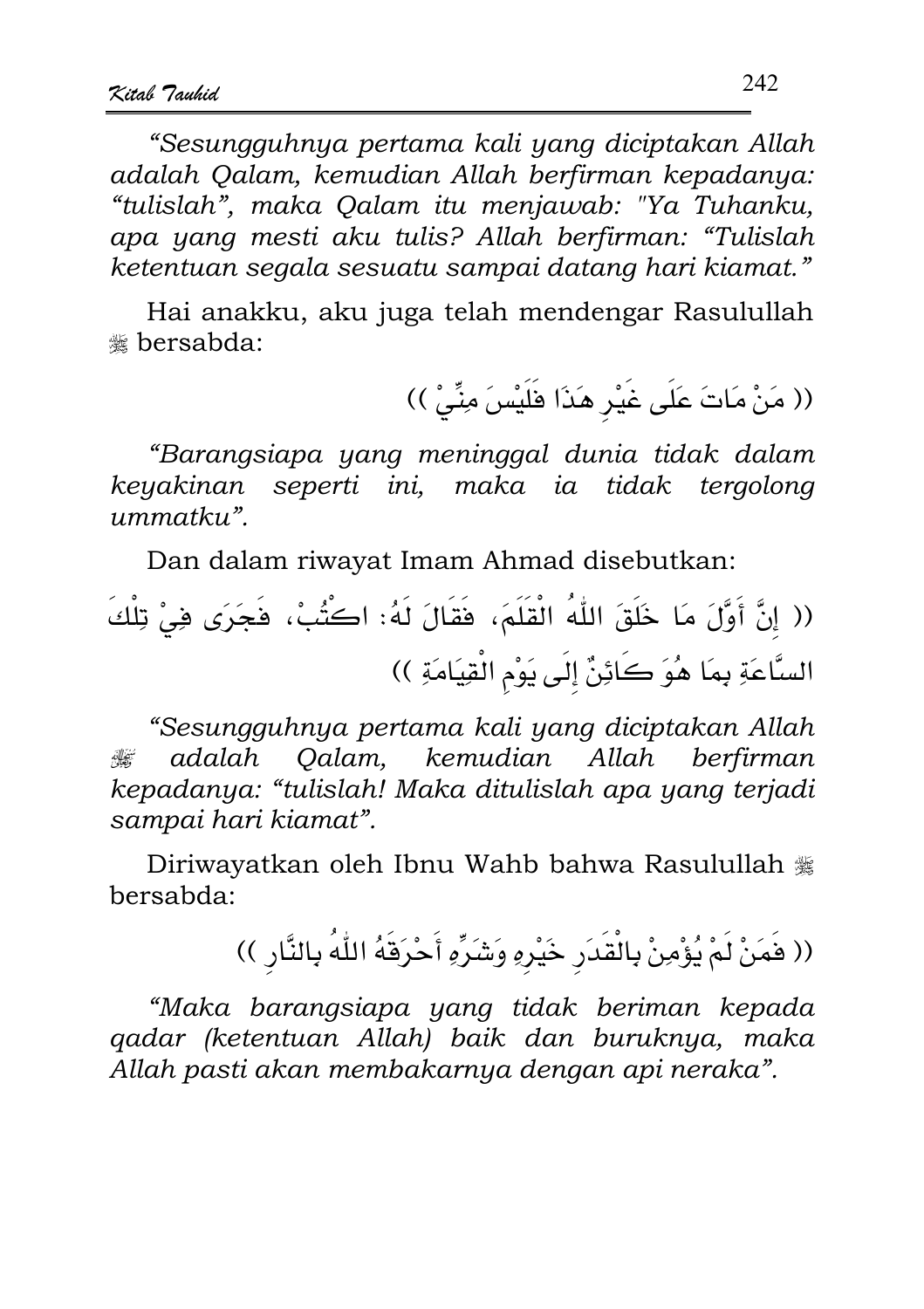Diriwayatkan dalam Musnad dan Sunan<sup>(118)</sup>, dari Ibnu Dailami ia berkata: "Aku datang kepada Ubay bin Kaab, kemudian aku katakan kepadanya: "Ada sesuatu keraguan dalam hatiku tentang masalah gadar, maka ceritakanlah kepadaku tentang suatu hadits. dengan harapan semoga Allah ٢ menghilangkan keraguan itu dari hatiku", maka ia herkata:

(( لَوْ أَنْفَقْتَ مِثْلَ جَبَل أُحُدٍ ذَهَبًا مَا قَبِلَهُ اللّٰهُ مِنْكَ حَتَّى تُؤْمِنَ بِالْقَدَر وَتَعْلَمَ أَنَّ مَا أَصَابَكَ لَمْ يَكُنْ لِيُخْطِئَكَ، وَمَا أَخْطَأَكَ لَمْ يَكُنْ لِيُصِيبْكَ، وَلَوْ مِتَّ عَلَى غَيْرِ هَذَا لَكُنْتَ مِنْ أَهْلِ النَّارِ ))

"Seandainya kamu menginfakkan emas sebesar gunung Uhud, Allah tidak akan menerimanya darimu, sebelum kamu beriman kepada gadar, dan kamu meyakini bahwa apa yang telah ditakdirkan mengenai dirimu pasti tidak akan meleset, dan apa yang telah ditakdirkan tidak mengenai dirimu pasti tidak akan menimpamu, dan jika kamu mati tidak dalam keyakinan seperti ini, pasti kamu menjadi penghuni neraka"

Kata Ibnu Dailami selanjutnya: "Lalu aku mendatangi Abdullah bin Mas'ud, Hudzaifah bin Yaman dan Zaid bin Tsabit, semuanya mengucapkan kepadaku hadits yang sama dengan sabda Nabi Muhammad § di atas." (HR. Al Hakim dan dinyatakan shahih).

<sup>(118)</sup> Musnad di sini maksudnya adalah kitab koleksi hadits yang disusun oleh Imam Ahmad. Dan sunan maksudnya ialah kitab koleksi hadits yang disusun oleh Abu dawud dan Ibnu majah.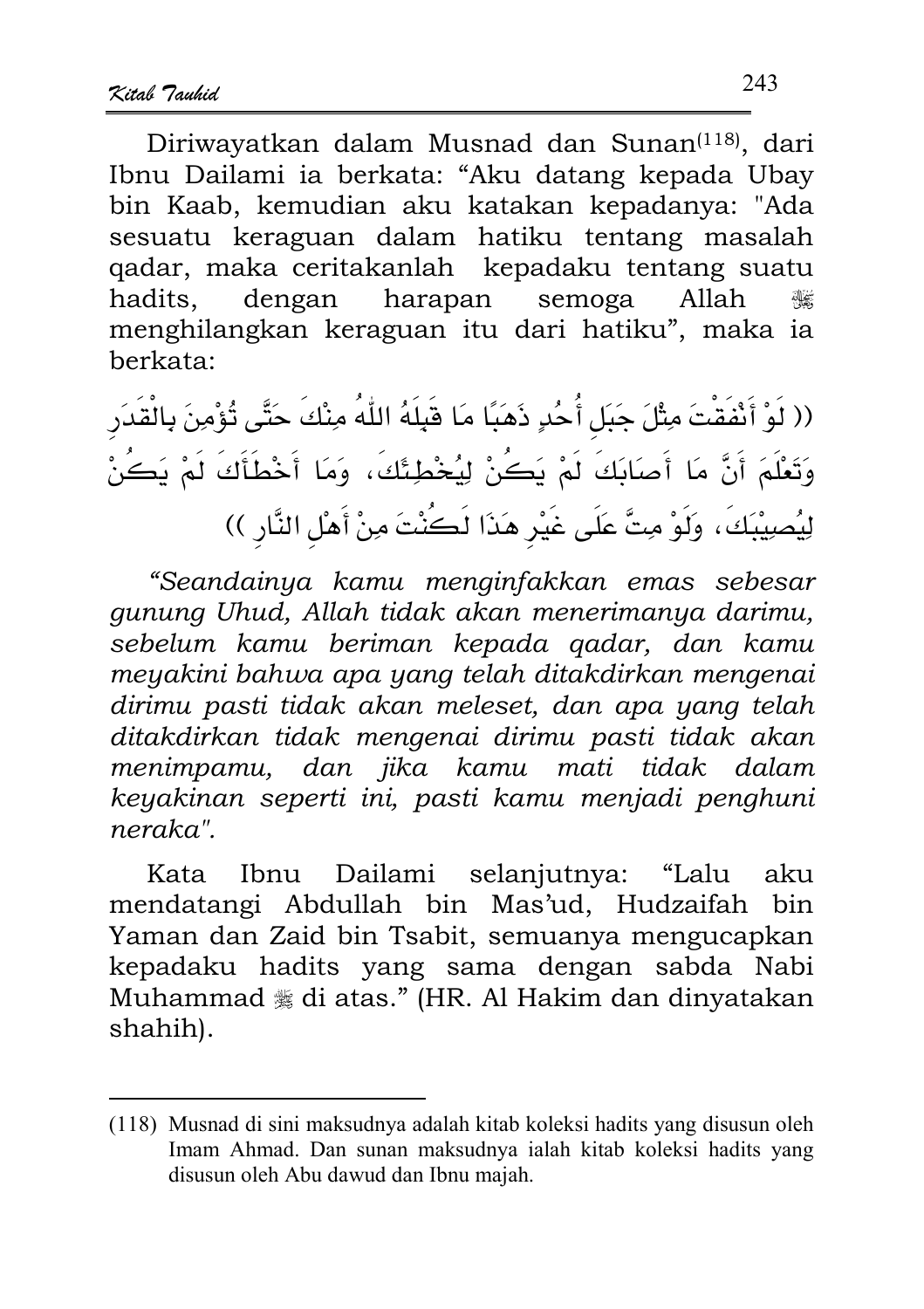- 1. Keterangan tentang kewajiban beriman kepada qadar.
- 2. Keterangan tentang cara beriman kepada qadar.
- 3. Amal Ibadah seseorang sia-sia, jika tidak beriman kepada qadar.
- 4. Disebutkan bahwa seseorang tidak akan merasakan iman sebelum ia beriman kepada qadar.
- 5. Penjelasan bahwa makhluk pertama yang diciptakan Allah yaitu Qalam.
- 6. Diberitahukan dalam hadits bahwa -dengan perintah dari Allah- menulis ketentuanketentuan sampai hari kiamat.
- 7. Rasulullah \* menyatakan bahwa dirinya lepas dari orang yang tidak beriman kepada qadar.
- 8. Tradisi para ulama salaf dalam menghilangkan keraguan, yaitu dengan bertanya kepada ulama.
- 9. Dan para ulama salaf memberikan jawaban menghilangkan keraguannya dapat yang tersebut, dengan hanya menuturkan hadits dari Rasulullah.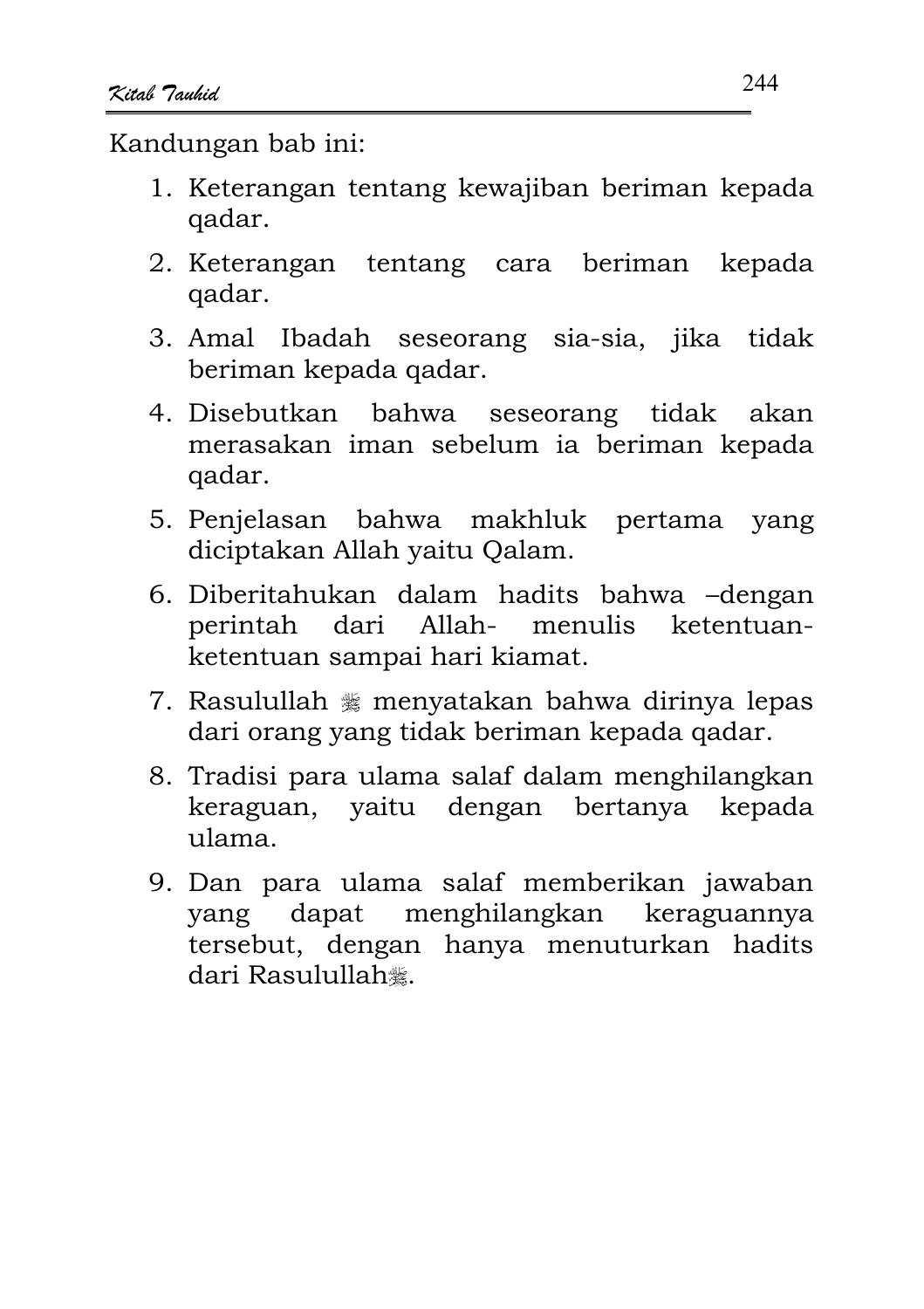#### **BAR 61**

# "MUSHAWWIR" **IPARA PENGGAMBAR MAKHLUK YANG BERNYAWAI**

Diriwayatkan oleh Imam Bukhari dan Muslim dari Abu Hurairah  $\triangleq$  bahwa Rasulullah  $\triangleq$  bersabda:

(( قَالَ اللّٰهُ ﷺ: وَمَنْ أَظْلَمُ مِمَّنْ ذَهَبَ يَخْلُقُ كَخَلْقِيْ فَلْيَخْلُقُوْا ذَرَّةً ، أَوْ لِبْخُلُقُوْا حَيَّةً ، أَوْ لِيَخْلُقُوْا شَعِبْرَةً ))

"Allah # berfirman: "Dan tiada seseorang yang lebih dzalim dari pada orang yang bermaksud menciptakan ciptaan seperti ciptaan-Ku, oleh karena itu. Maka cobalah mereka menciptakan seekor semut kecil, atau sebutir biji-bijian, atau sebutir biji gandum."

Diriwayatkan oleh Imam Bukhari dan Muslim dari Aisvah. radhiallahuanha bahwa Rasulullah 灩 bersabda:

(( أَشَدُّ النَّاسِ عَذَابًا يَوْمَ الْقِيَامَةِ الَّذِيْنَ يُضَاهِئُوْنَ بِخَلْقِ اللَّهِ ))

"Manusia yang paling pedih siksanya pada hari adalah orang-orang membuat kiamat yang penyerupaan dengan makhluk Allah ...

Sebagaimana riwayat Bukhari dan Muslim dari Ibnu Abbas  $*$  bahwa ia berkata: Aku mendengar Rasulullah # bersabda:

(( كَلُّ مُصَوِّرٍ فِي النَّارِ ، يُجْعَلُ لَهُ بِكُلِّ صُوْرَةٍ صَوَّرَهَا نَفْس يُعَذَّبُ بِهَا فِيْ جَهَنَّمَ ))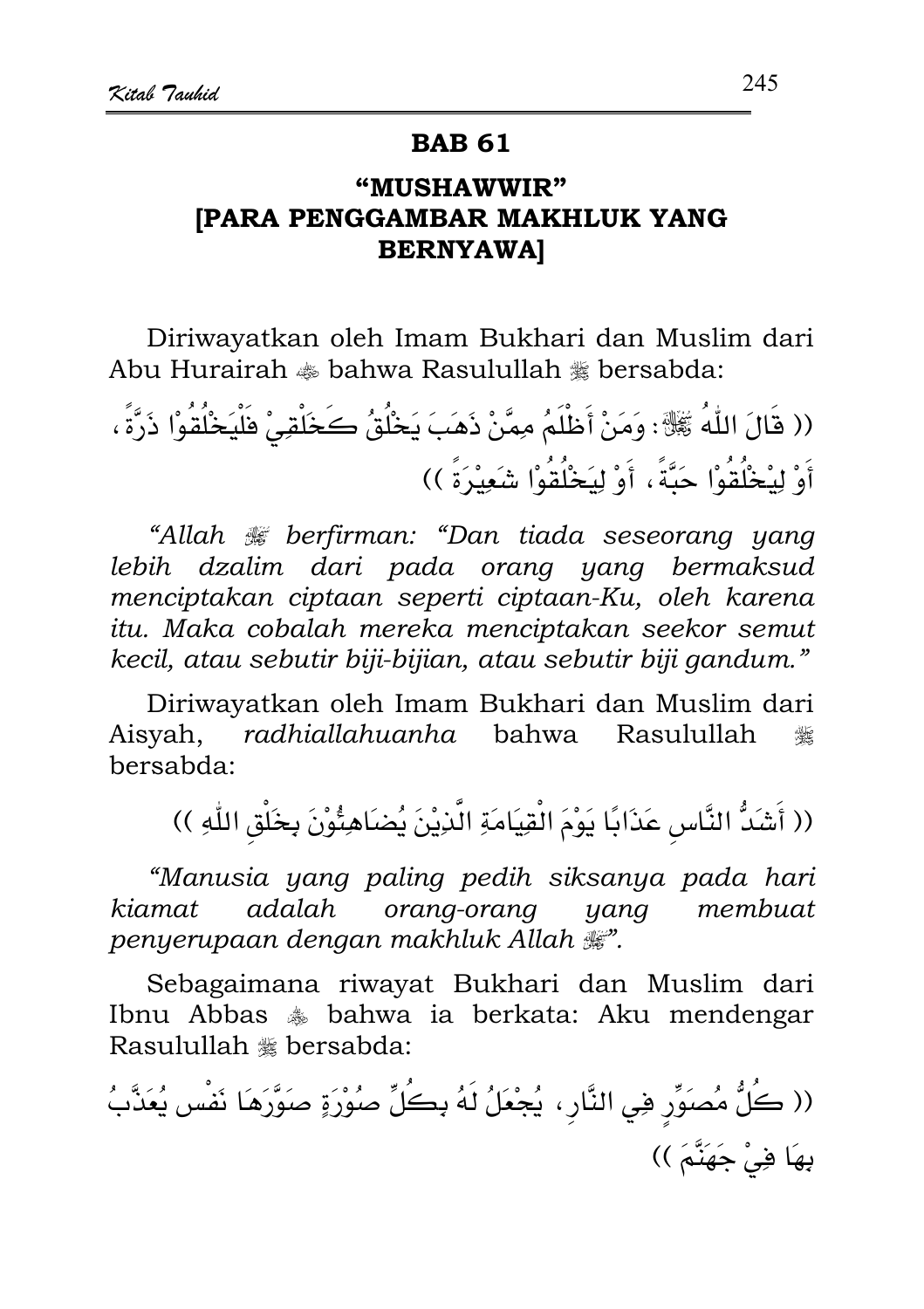"Setiap mushawwir (perupa) berada di dalam neraka, dan setiap rupaka yang dibuatnya diberi nafas untuk menyiksa dirinya dalam neraka Jahannam".

Imam Bukhari dan Muslim meriwayatkan dari Ibnu Abbas  $\triangleleft$  dalam hadits yang marfu', Rasulullah  $\triangleleft$ bersabda:

"Barangsiapa yang membuat rupaka di dunia, maka kelak (pada hari kiamat) ia akan dibebani untuk meniupkan ruh ke dalam rupaka yang dibuatnya, namun ia tidak bisa meniupkannya".

Imam Muslim meriwayatkan dari Abu Al Hayyaj, ia berkata: sesungguhnya Ali bin Abi Thalib  $\triangleq$  berkata kepadaku:

"Maukah kamu aku utus untuk suatu tugas sebagaimana Rasulullah # mengutusku untuk tugas tersebut? Yaitu: janganlah kamu biarkan ada sebuah rupaka tanpa kamu musnahkan, dan janganlah kamu biarkan ada sebuah kuburan yang menonjol kecuali kamu ratakan."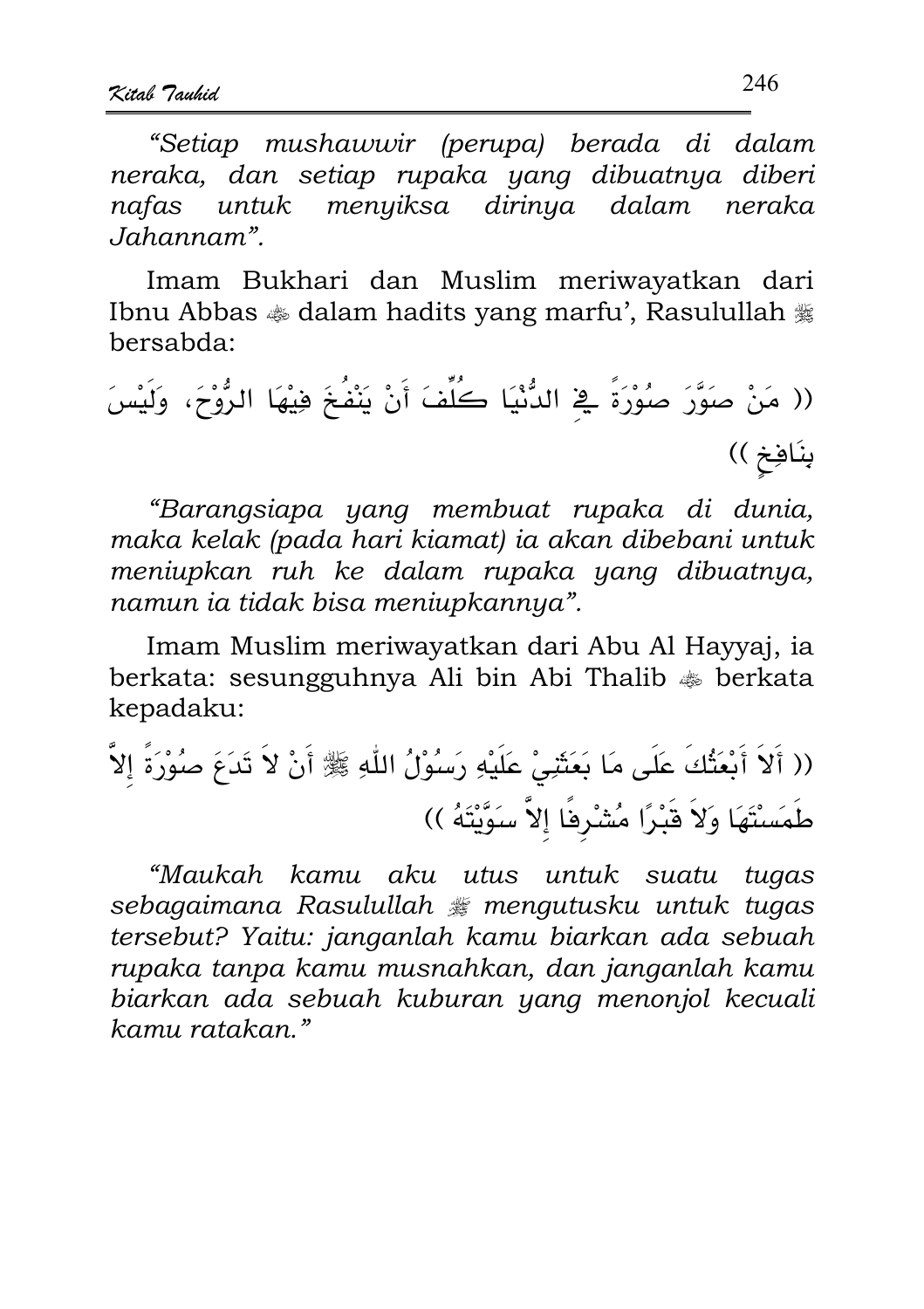- 1. Ancaman berat bagi para perupa makhluk yang bernyawa.
- 2. Hal itu disebabkan karena tidak berlaku sopan santun kepada Allah , sebagaimana firman Allah .: "Dan Tiada seseorang yang lebih dzalim dari pada orang yang menciptakan ciptaan seperti ciptaan-Ku".
- 3. Firman Allah: "Maka cobalah mereka ciptakan seekor semut kecil, atau sebutir biji-bijian, atau sebutir biji gandum." Menunjukkan kekuasaan Allah, dan kelemahan manusia.
- 4. Ditegaskan dalam hadits bahwa para perupa adalah manusia yang paling pedih siksanya.
- 5. Allah akan membuat ruh untuk setiap rupaka yang dibuat guna menyiksa perupa tersebut dalam neraka Jahannam.
- 6. Perupa akan dibebani untuk meniupkan ruh ke dalam rupaka yang dibuatnya.
- 7. Perintah untuk memusnahkan rupaka apabila menjumpainya.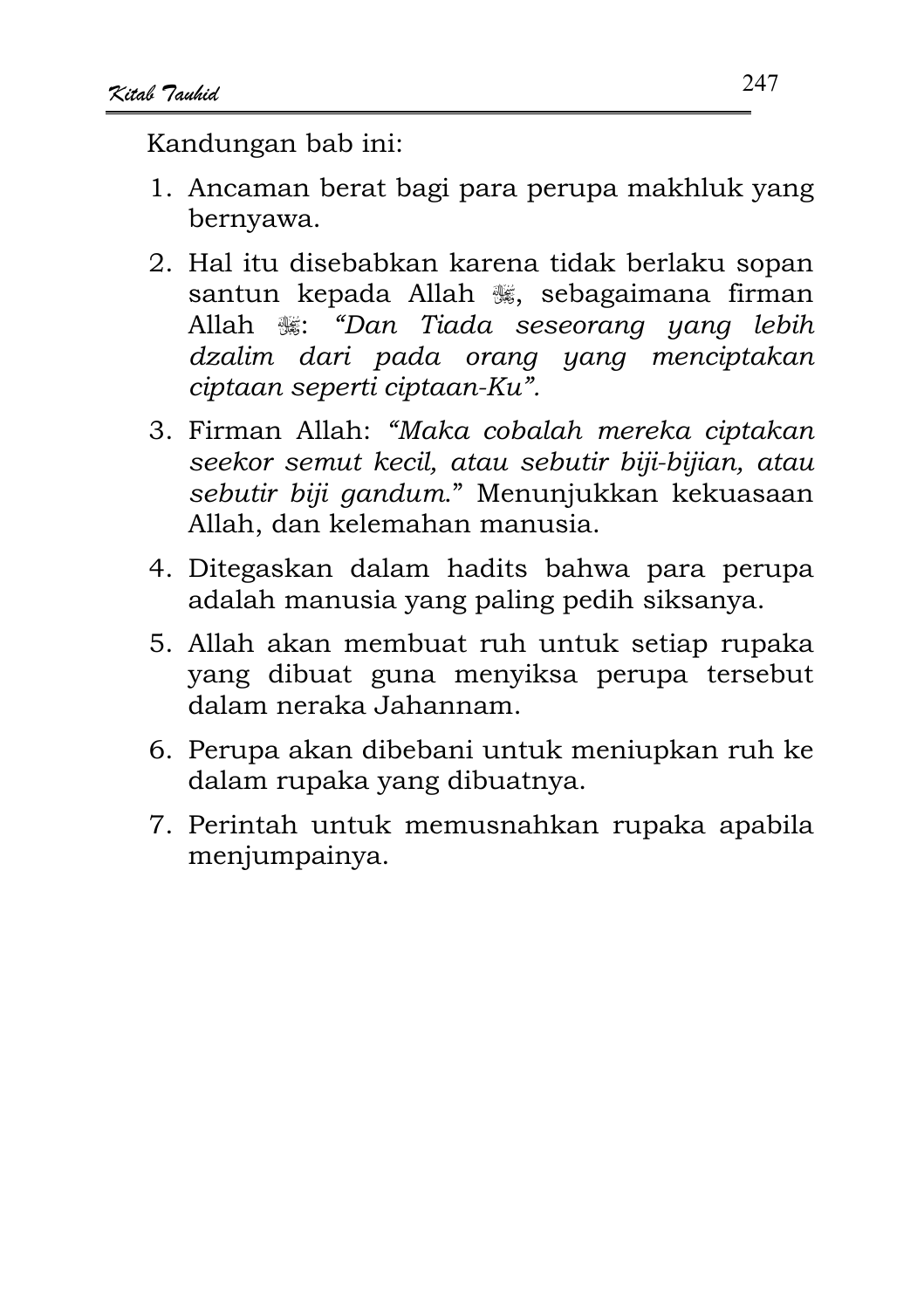Firman Allah .:

﴿ وَٱحۡفَظُٰوٓا۟ أَيۡمَـٰنَكُمۡۚ ﴾

"Dan jagalah sumpahmu." (QS. Al Maidah: 89).

Abu Hurairah \* berkata: "Aku mendengar Rasulullah \* bersabda:

(( الحِلْفُ مَنْفَقَةٌ لِلسَّلْعَةِ مَمْحَقَةٌ لِلْكَسِبِ ))

"Sumpah itu dapat melariskan barang dagangan namun dapat menghapus keberkahan usaha." (HR. Bukhari dan Muslim).

Diriwayatkan dari Salman  $*$  bahwa Rasulullah  $*$ bersabda:

(( ثَلاَثَةٌ لاَ يُكَلِّمُهُمُ اللّٰهُ وَلاَ يُزَكِّيهِمْ وَلَهُمْ عَذَابٌ أَلِيْمٌ؛ أشيمط زَان، وَعَائِلٌ مُسْتَكْبِرٌ، وَرَجُلٌ جَعَلَ اللّهَ بِضَاعَتَهُ لاَ يَشْتَرِيْ إلاَّ بِيَمِيْنِهِ وَلاَ يَبِيْعُ إِلاَّ بِيَمِيْنِهِ ))

"Tiga orang yang mereka itu tidak diajak bicara dan tidak disucikan oleh Allah (pada hari kiamat), dan mereka menerima adzab yang pedih, yaitu: orang yang sudah beruban (tua) yang berzina, orang miskin yang sombong, dan orang yang menjadikan Allah sebagai barang dagangannya, ia tidak membeli atau menjual kecuali dengan bersumpah." (HR. Thabrani dengan sanad yang shahih).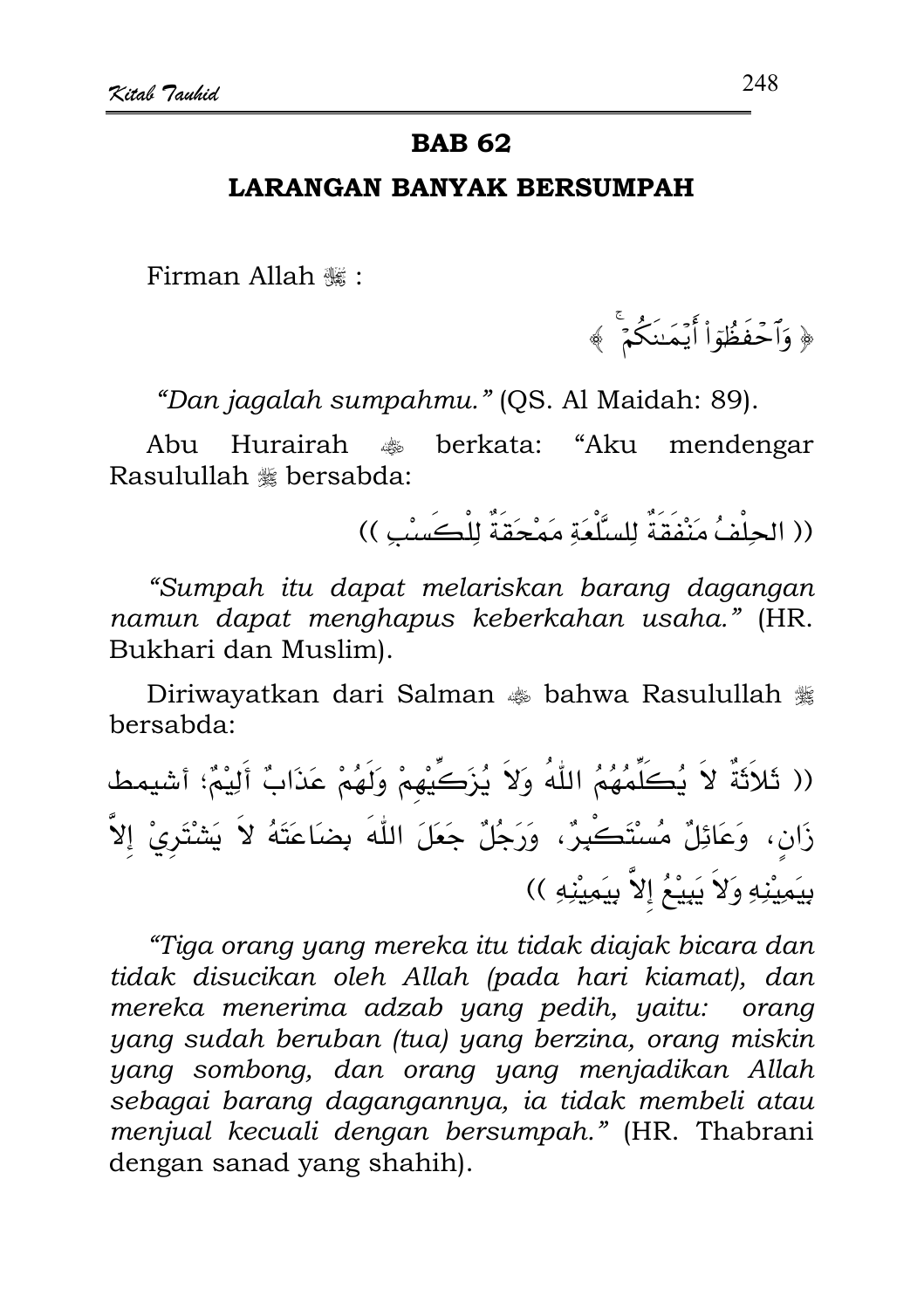Diriwayatkan dalam shahih Bukhari dan Muslim dari Imran bin Husain  $\triangleq$  ia berkata: Rasulullah  $\triangleq$ bersabda:

(( خَيْرُ أُمَّتِيْ قَرْنِيْ، ثُمَّ الَّذِيْنَ يَلُوْنَهُمْ ثُمَّ الَّذِيْنَ يَلُوْنَهُمْ )) قال عمران: فَلاَ أَدْرِيْ أَذَكَرَ بَعْدَ قَرْنَهُ مَرَّتَيْنِ أَوْ ثَلاَثاً؟ (( ثُمَّ إنَّ بَعْدَكُمْ قَوْمٌ يَشْهَدُوْنَ وَلاَ يُسْتَشْهَدُوْنَ، وَيَخُوْنُوْنَ وَلاَ يُؤْتَمَنُوْنَ، وَيَنْذُرُوْنَ وَلاَ يُوْفُوْنَ وَيَطْهَرُ فِيْهِمِ السَّمِنُ ))

"Sebaik-baik umatku adalah mereka yang hidup pada masaku, kemudian generasi berikutnya, kemudian generasi berikutnya lagi" - Imran berkata: "Aku tidak ingat lagi apakah Rasulullah ﷺ menyebutkan generasi setelah masa beliau dua kali atau tiga?" - "Kemudian akan ada setelah masa kalian orang-orang yang memberikan kesaksian sebelum ia diminta, mereka berkhianat dan tidak dapat dipercaya, mereka bernadzar tapi tidak memenuhi nadzarnya, dan badan mereka tampak gemuk-gemuk".

Diriwayatkan pula dalam shahih Bukhari dan Muslim, dari Ibnu Mas'ud  $\triangleq$  bahwa Nabi Muhammad <sub>\*\*</sub> bersabda:

(( خَيْرُ النَّاسِ قَرْنِيْ، ثُمَّ الَّنِيْنَ يَلُوْنَهُمْ ثُمَّ الَّنِيْنَ يَلُوْنَهُمْ، ثُمَّ يَجِيْءُ قَوْمٌ تَسْبِقُ شَهَادَةُ أَحَدِهِمْ يَمِينَهُ وَيَمِينُهُ شَهَادَتَهُ ))

"Sebaik-baik manusia adalah mereka yang hidup pada masaku, kemudian generasi yang datang berikutnya, kemudian generasi yang datana berikutnya lagi, kemudian akan datang orang-orang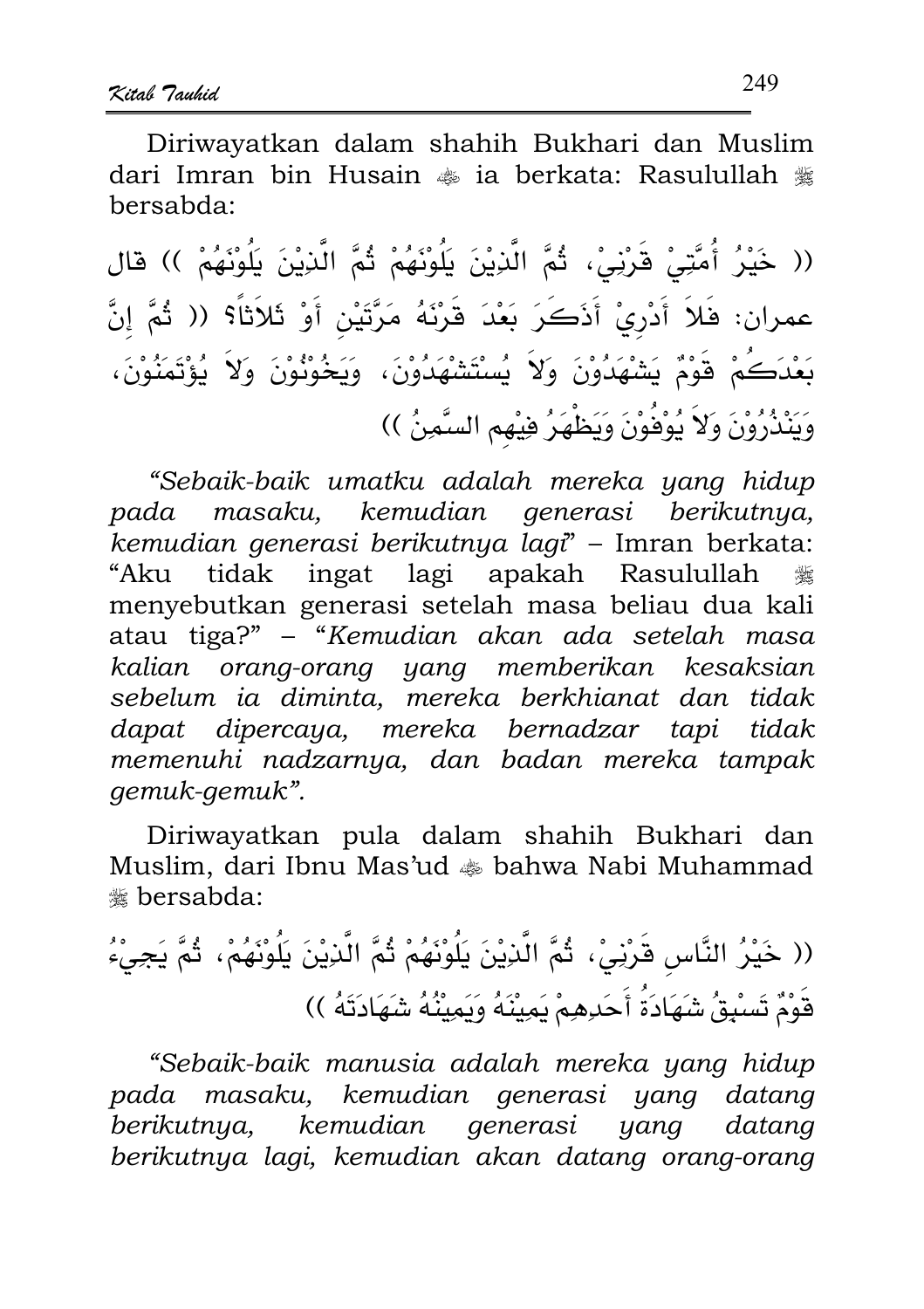dimana di antara mereka kesaksiannya mendahului sumpahnya. sumpahnya mendahului dan kesaksiannya."

Ibrahim (An Nakhai) berkata: "Mereka memukuli kami karena kesaksian atau sumpah (yang kami lakukan) ketika kami masih kecil".

- 1. Adanya wasiat dari Allah untuk menjaga sumpah.
- 2. Penjelasan Rasulullah \* bahwa sumpah itu dapat melariskan barang dagangan, tapi ia juga dapat menghapus keberkahan usaha itu.
- 3. Ancaman berat bagi orang yang selalu bersumpah, baik ketika menjual atau membeli.
- 4. Peringatan bahwa dosa itu bisa menjadi besar walaupun faktor yang mendorong untuk melakukannya itu kecil (119).
- 5. Larangan dan celaan bagi orang yang bersumpah tanpa diminta.
- 6. Pujian Rasulullah untuk ketiga generasi atau keempat generasi (sebagaimana tersebut dalam suatu hadits), dan memberitakan apa yang akan terjadi selanjutnya.
- dan celaan bagi 7. Larangan orang yang memberikan kesaksian tanpa diminta.

<sup>(119)</sup> Seperti orang yang sudah beruban (tua) yang berzina, atau orang melarat yang congkak, semestinya mereka tidak melakukan perbuatan dosa ini, karena faktor yang mendorong mereka untuk berbuat demikian adalah lemah atau kecil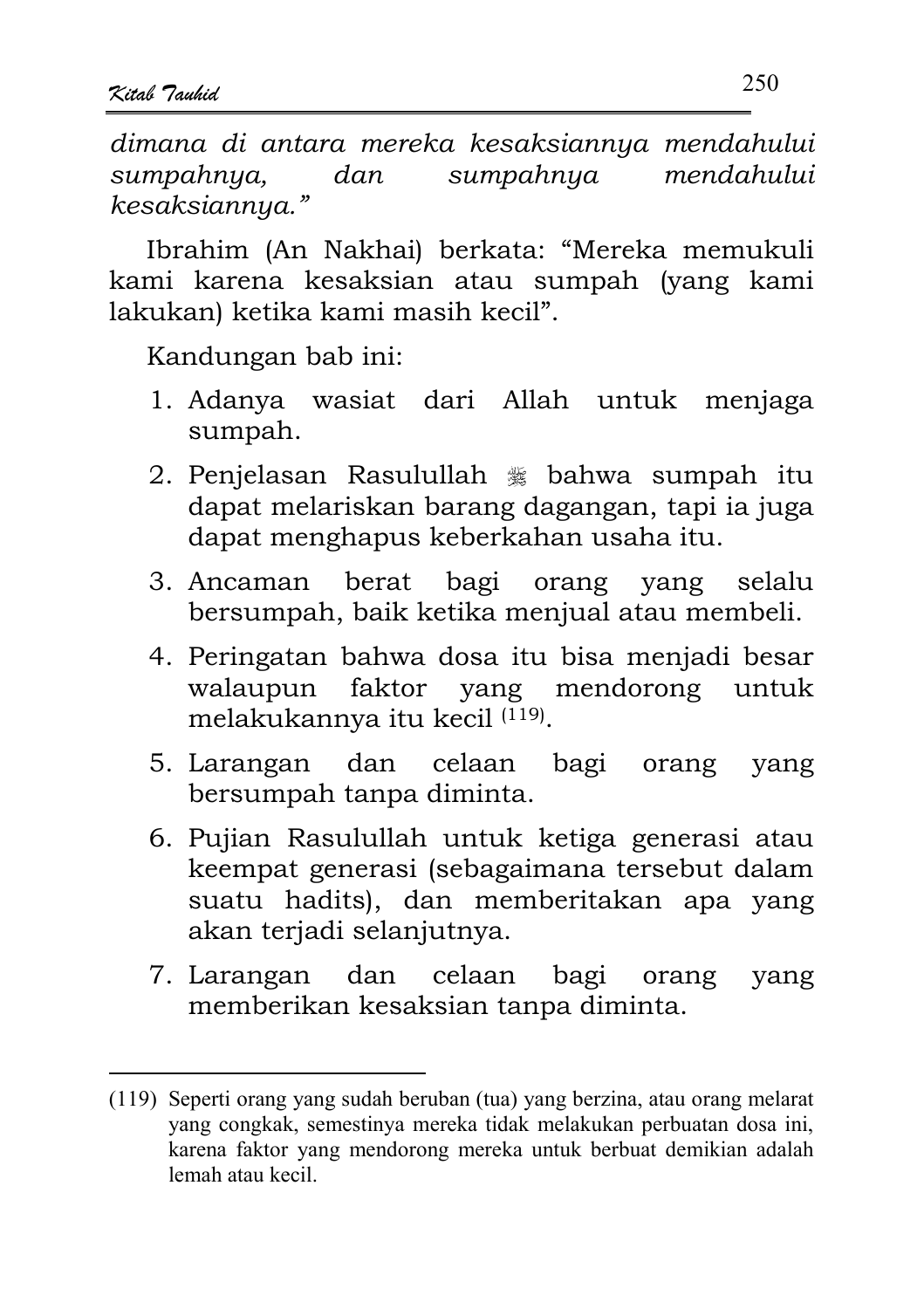8. Orang-orang salaf (terdahulu) memukul anakanak kecil karena memberikan kesaksian atau bersumpah (120).

<sup>(120)</sup> Hal tersebut dilakukan oleh orang-orang salaf untuk mendidik anak-anak agar tidak gampang bersaksi dan menyatakan sumpah, yang akhirnya akan menjadi suatu kebiasaan; kalau sudah menjadi kebiasaan, dengan ringan ia akan bersaksi atau bersumpah sampai dalam masalah yang tidak patut baginya untuk bersumpah. Dan banyak bersumpah itu dilarang, karena perbuatan ini menunjukkan suatu sikap meremehkan dan tidak mengagungkan nama Allah.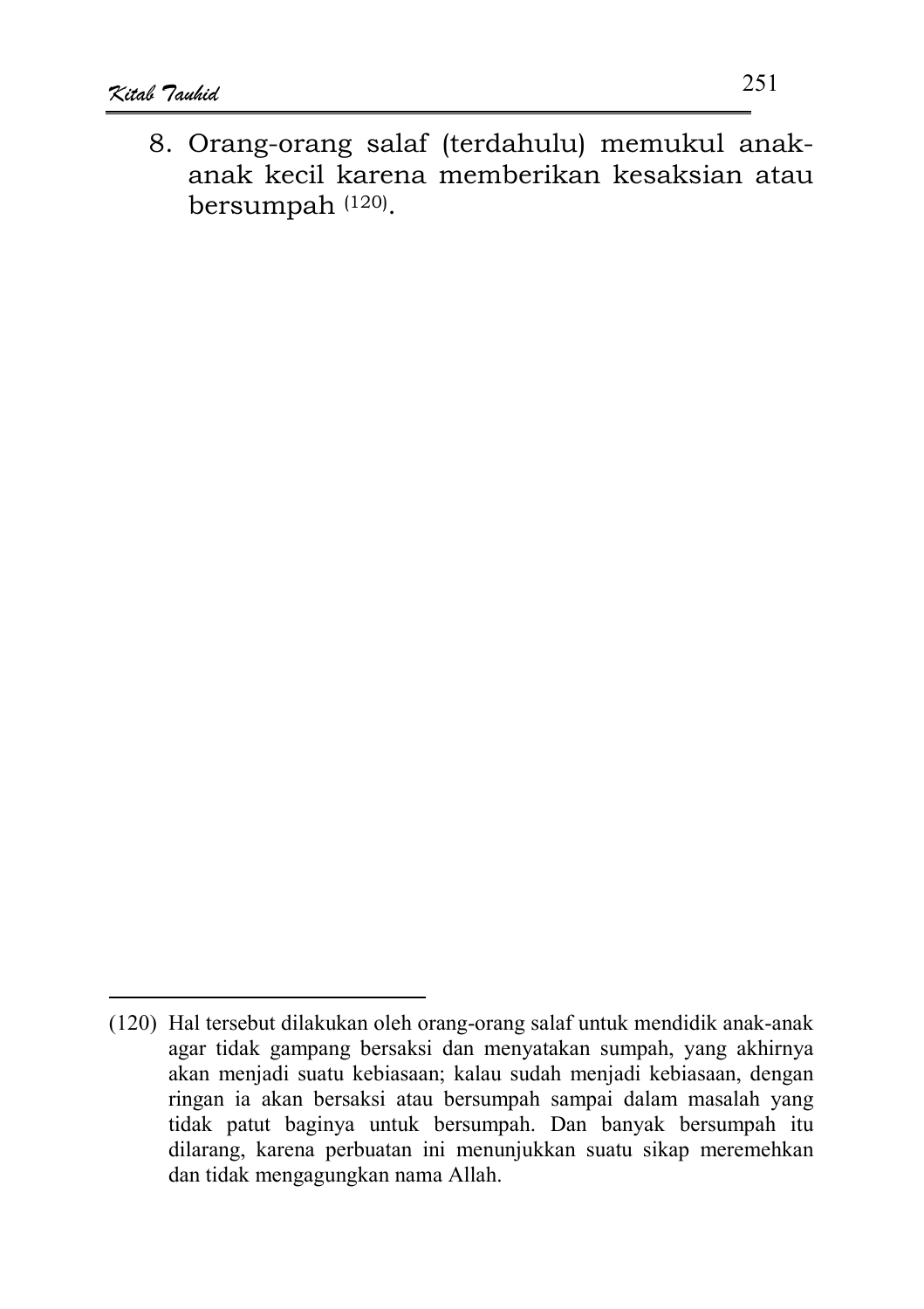#### **RAR 63**

#### PERJANJIAN DENGAN ALLAH DAN NABINYA

Firman Allah , "

﴿ وَأَوْفُواْ بِعَهْدِ ٱللَّهِ إِذَا عَنِهَدتُّمْ وَلَا تَنقُضُواْ ٱلْأَيَّمَـٰنَ بَعْدَ تَوْكِيدِهَا وَقَدّ جَعَلْتُمُ ٱللَّهَ عَلَيْكُمْ كَفِيلاً ۚ إِنَّ ٱللَّهَ يَعْلَمُ مَا تَفْعَلُونَ ﴾

"Dan tepatilah perjanjian dengan Allah apabila kamu berjanji, dan janganlah kamu membatalkan sumpah-sumpah (mu) itu sesudah mengukuhkannya, sedang kamu telah menjadikan Allah sebagai saksimu (terhadap sumpah-sumpah itu). Sesungguhnya Allah mengetahui apa yang kamu perbuat." (QS. An Nahl: 91).

Buraidah berkata: "Apabila Rasulullah ريالي.<br>منهاج ٩ komandan pasukan mengangkat perang atau batalyon, beliau menyampaikan pesan kepadanya agar selalu bertakwa kepada Allah, dan berlaku baik kepada kaum muslimin yang bersamanya, kemudian beliau bersabda:

(( اغْزُوْا بِاسْمِ اللَّهِ هِي سَبِيْلِ اللَّهِ، هَاتِلُوْا مَنْ كَفَرَ بِاللَّهِ، اغْزُوْا وَلاَ تَغُلُّوْا ، وَلاَ تَغْدِرُوْا ، وَلاَ تُمَثِّلُوْا ، وَلاَ تَقْتُلُوْا وَلِيْدًا ، وَإِذَا لَقِيْتَ عَدُوَّكَ مِنَ الْمُشْرِكِيْنَ فَادْعُهُمْ إِلَى ثَلاَثِ خِصَالِ – أَوْ خِلاَلِ – فَأَيَّتُهُنَّ مَا أَجَابُوْكَ فَاقْبَلْ مِنْهُمْ، وَكُفَّ عَنْهُمْ ))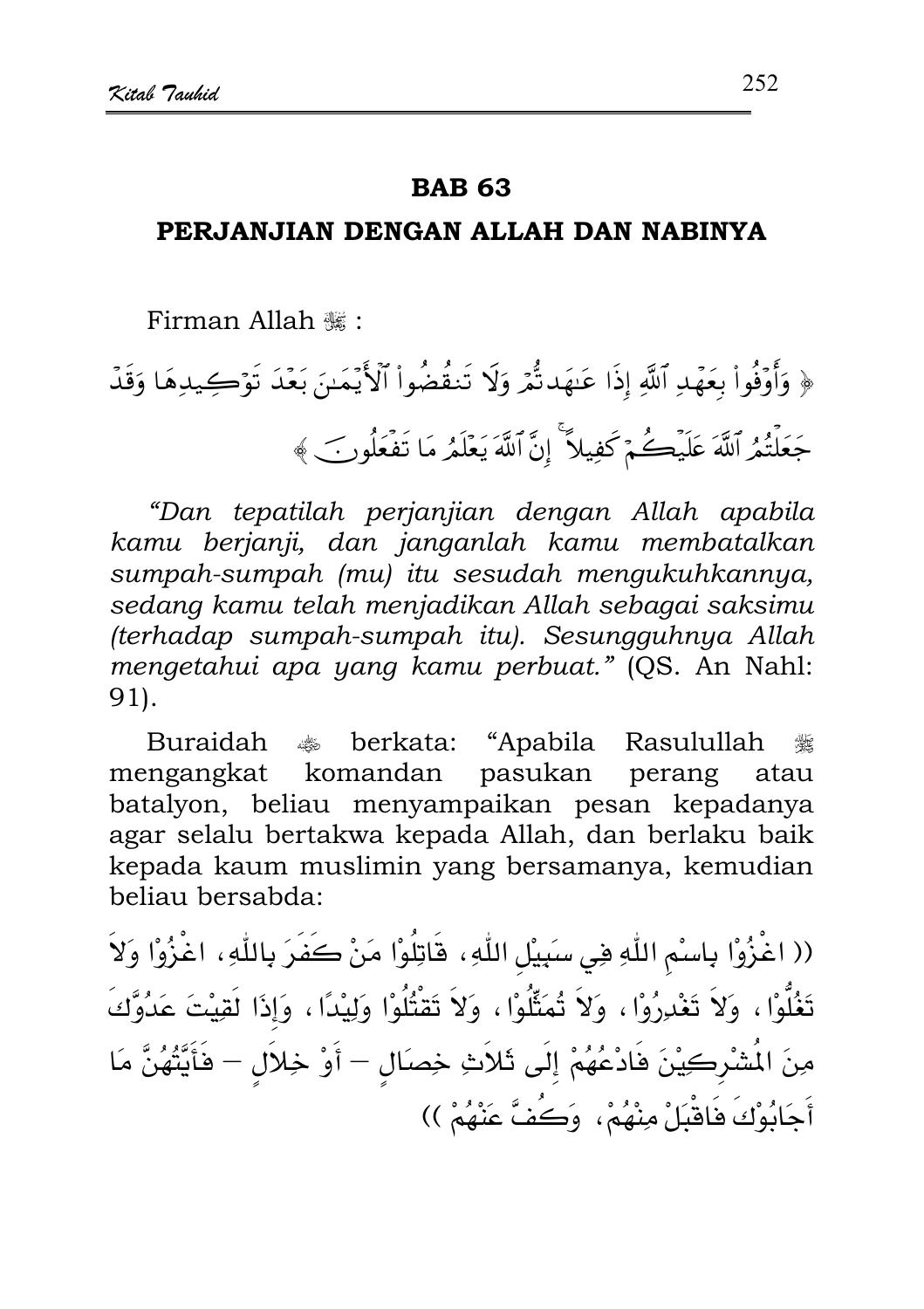"Seranglah mereka dengan "Asma" Allah, demi di jalan Allah), perangilah orang-orang yang kafir kepada Allah, seranglah dan janganlah kamu menggelapkan rampasan perang, jangan mengkhianati harta perjanjian, jangan mencincang korban yang terbunuh, dan jangan membunuh anak-anak. Apabila kamu menjumpai musuh- musuhmu dari kalangan orangorang musyrik, maka ajaklah mereka kepada tiga hal: mana saja yang mereka setujui, maka terimalah dan hentikanlah penyerangan terhadap mereka.

(( ثُمَّ ادْعُهُمْ إِلَى الإِسْلاَمِ، فَإِنْ أَجَابُوْكَ فَاقْبَلْ مِنْهُمْ، ثُمَّ ادْعُهُمْ إِلَى التَّحَوُّلِ مِنْ دَارِهِمْ إِلَى دَارِ الْمُهَاجِرِيْنَ، وَأَخْبِرْهُمْ أَنَّهُمْ إِنْ فَعَلُوْا ذَلِكَ فَلَهُمْ مَا لِلْمُهَاجِرِيْنَ، وَعَلَيْهِمْ مَا عَلَى الْمَهَاجِرِيْنَ ))

Ajaklah mereka kepada agama Islam; jika mereka menerima maka terimalah mereka, kemudian ajaklah mereka berhijrah dari daerah mereka ke daerah orangorang muhajirin, dan beritahu mereka jika mereka mau melakukannya maka bagi mereka hak dan kewajiban seperti hak dan kewajiban orang-orang sama muhajirin,

(( فَإِنْ أَبَوْا أَنْ يَتَحَوَّلُواْ مِنْهَا فَأَخْبِرْهُمْ أَنَّهُمْ يَكُوْنُوْنَ كَأَعْرَابِ الْمُسْلِمِيْنَ يَجْرِي عَلَيْهِمْ حُكُمُ اللّهِ تَعَالَى، وَلاَ يَكُوْنُ لَهُمْ فِيْ الغَنِيْمَةِ وَالْفَيْءِ شَيْءٌ إِلاَّ أَنْ يُجَاهِدُوْا مَعَ الْمُسْلِمِيْنَ ))

Tetapi, jika mereka menolak untuk berhijrah dari daerah mereka, maka beritahu mereka, bahwa mereka akan mendapat perlakuan seperti orang-orang badui dari kalangan Islam, berlaku bagi mereka hukum Allah, tetapi mereka tidak mendapatkan bagian dari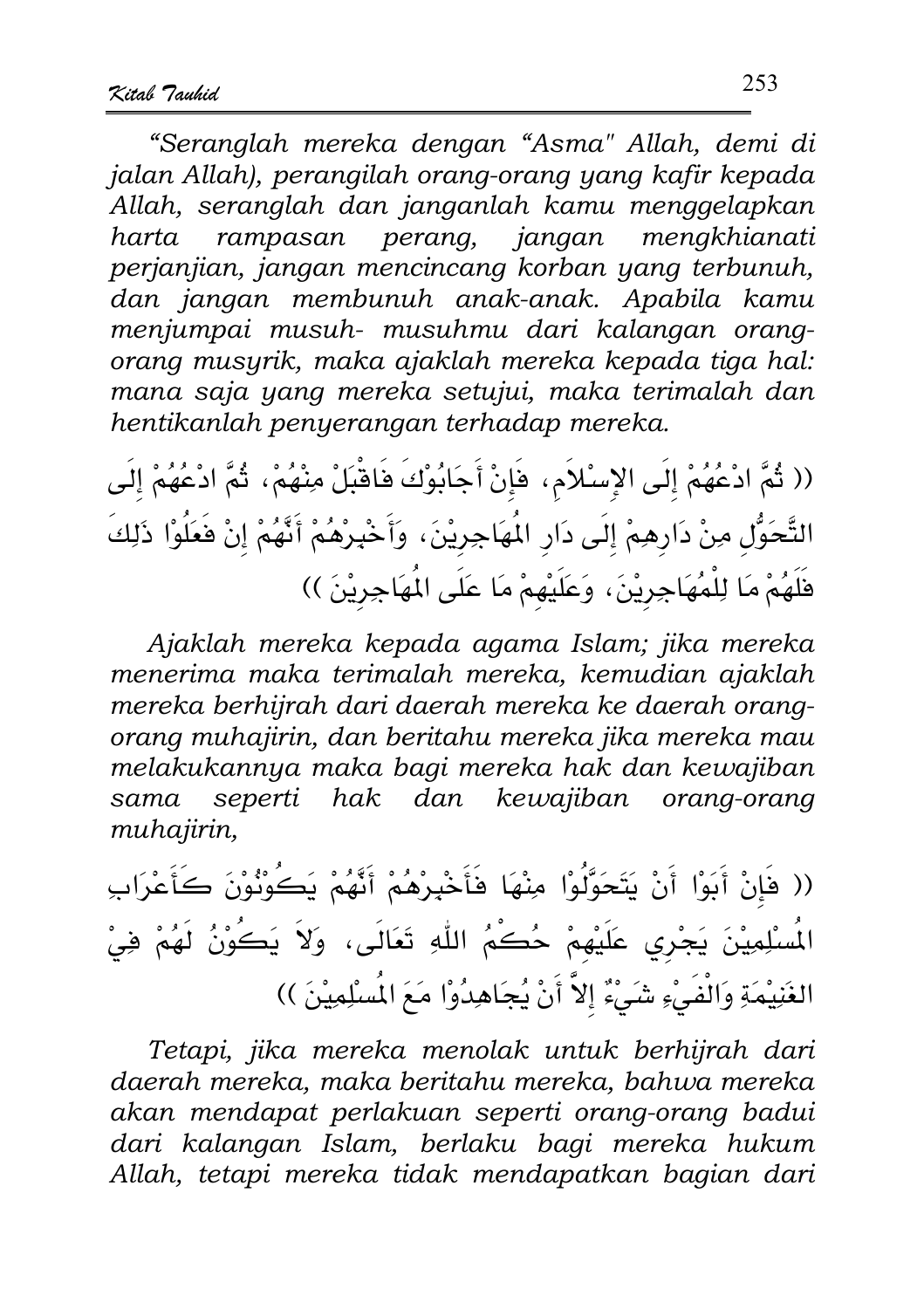hasil rampasan perang dan fai, kecuali jika mereka mau bergabung untuk berjihad dijalan Allah bersama orang-orang Islam.

Dan jika mereka menolak hal tersebut, maka mintalah dari mereka jizyah (121), kalau mereka menerima maka terimalah dan hentikan penyerangan terhadap mereka. Tetapi jika semua itu ditolak maka mohonlah pertolongan kepada Allah dan perangilah mereka.

(( وَإِذَا حَاصَرْتَ أَهْلَ حِصنْنِ فَأَرَادُوْكَ أَنْ تَجْعَلَ لَهُمْ ذِمَّةَ اللَّهِ وَذِمَّةَ نَبِيِّهِ، فَلاَ تَجْعَلْ لَهُمْ ذِمَّةَ اللّهِ وَذِمَّةَ نَبِيِّهِ، ۖ وَلَكِنْ اجْعَلْ لَهُمْ ذِمَّتَكَ وَذِمَّةَ أَصْحَابِكَ فَإِنَّكُمْ أَنْ تَخْفُرُوْا ذِمَمَكُمْ وَذِمَّةَ أَصْحَابِكُمْ أَهْوَنَ منْ أَنْ تَخْفُرُوْا دَمَّةَ اللَّه وَدَمَّةَ نَبِيِّهِ ))

Dan jika kamu telah mengepung kubu pertahanan mereka, kemudian mereka menghendaki darimu agar kamu membuat untuk mereka perjanjian Allah dan Rasul-Nya, maka janganlah kamu buatkan untuk mereka perjanjian Allah dan Rasul-Nya, akan tetapi buatlah untuk mereka perjanjian dirimu sendiri dan perjanjian sahabat-sahabatmu, karena sesungguhnya melanggar perjanjianmu sendiri dan sahabat-

<sup>(121)</sup> Jizyah adalah uang yang diambil dari orang-orang kafir sebagai tanda ketundukan mereka kepada negara Islam dan sebagai ganti perlindungan Negara Islam atas jiwa dan harta mereka.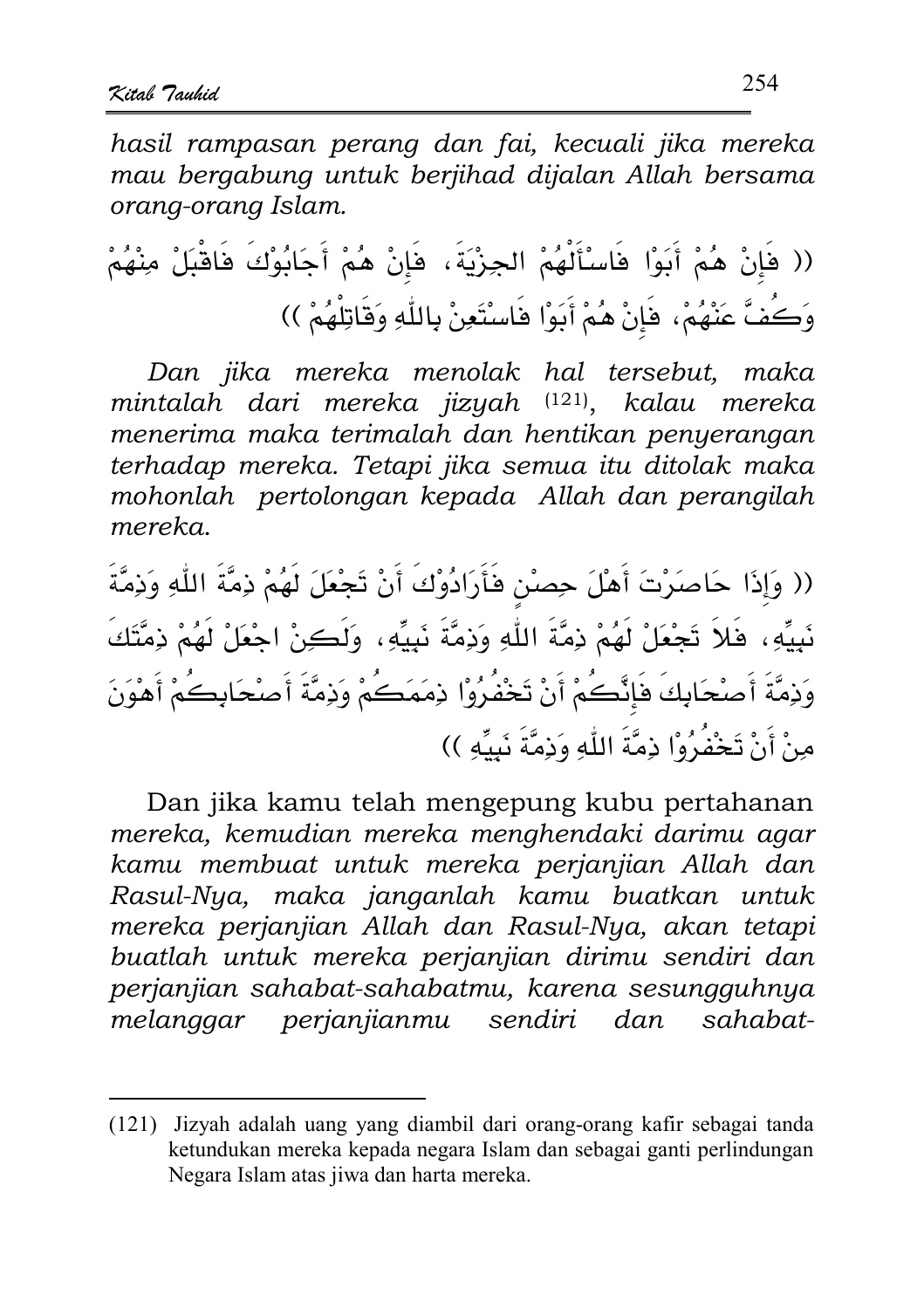sahabatmu itu lebih ringan resikonya dari pada melanggar perjanjian Allah dan Rasul-Nya.

(( وَإِذَا حَاصَرْتَ أَهْلَ حِصْنِ فَأَرَادُوْكَ أَنْ تُتْزِلَهُمْ عَلَى حُكْمِ اللّهِ، فَلاَ تُنْزِلْهُمْ عَلَى حُكُمِ اللّهِ، وَلَكِنْ أَنْزِلْهُمْ عَلَى حُكْمِكَ فَإِنَّكَ لاَ تَدْرِي أَتُصِيْبُ فِيْهِمْ حُكُمَ اللَّهِ أَمْ لاَ؟ ))

Dan jika kamu telah mengepung kubu pertahanan musuhmu, kemudian mereka menghendaki agar kamu mengeluarkan mereka atas dasar hukum Allah, maka janganlah kamu mengeluarkan mereka atas dasar hukum Allah, tetapi keluarkanlah mereka atas dasar hukum yang kamu ijtihadkan, karena sesungguhnya kamu tidak mengetahui apakah tindakanmu sesuai denaan hukum Allah atau tidak." (HR. Muslim).

Kandungan bab ini:

- 1. Perbedaan antara perjanjian Allah dan perjanjian Nabi-Nya dengan perjanjian kaum muslimin.
- 2. Petunjuk Rasulullah # untuk memilih salah satu pilihan yang paling ringan resikonya dari dua pilihan yang ada.
- 3. Etika dalam berjihad, yaitu supaya menyeru dengan mengucapkan: "bismillah fi sabilillah".
- 4. Perintah untuk memerangi orang-orang yang kafir kepada Allah.
- 5. Perintah untuk senantiasa memohon pertolongan Allah dalam memerangi orangorang kafir.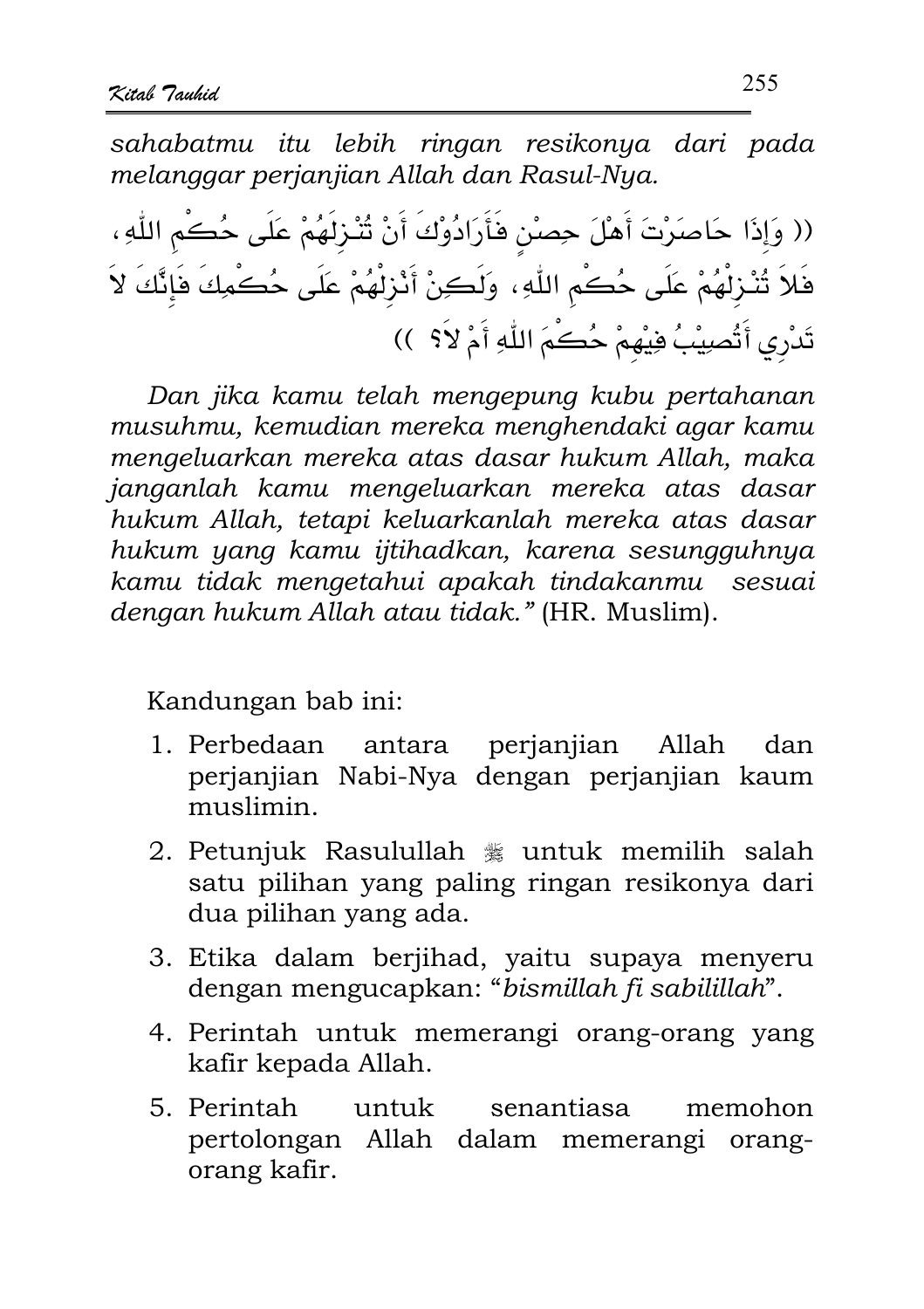- 6. Perbedaan antara hukum Allah dan hukum hasil ijtihad para ulama.
- 7. Disyariatkan bagi seorang komandan dalam kondisi yang diperlukan seperti yang tersebut hadits, untuk berijtihad dalam dalam menentukan hukum tertentu, walaupun ia tidak tahu apakah ijtihadnya sesuai dengan hukum Allah atau tidak?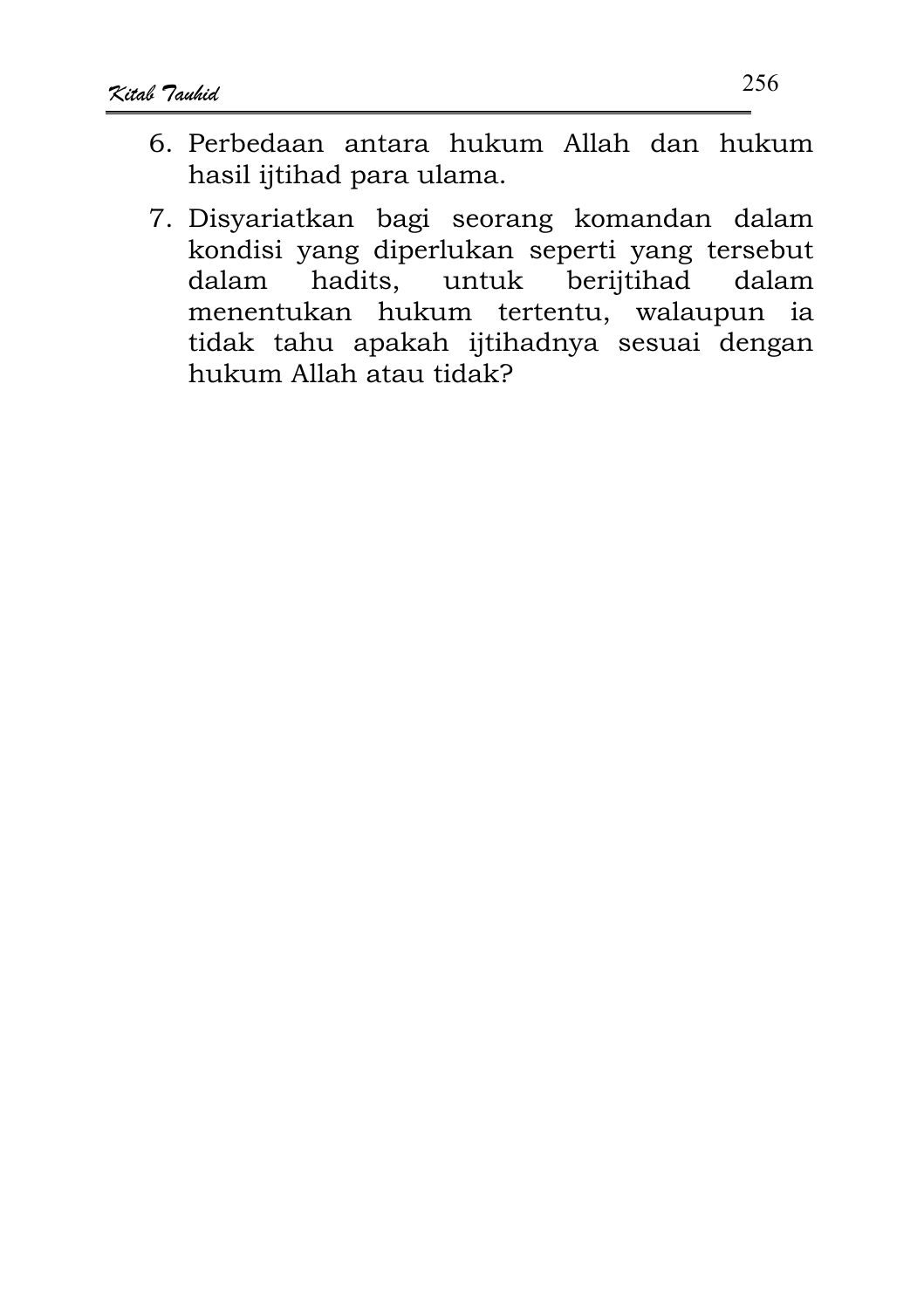#### **RAR 64**

## **LARANGAN BERSUMPAH MENDAHULUI ALLAH**

Jundub bin Abdullah  $\triangleq$  berkata: Rasulullah  $\triangleq$ bersabda:

(( قَالَ رَجُلٌ: وَاللَّهِ لاَ يَغْفِرُ اللَّهُ لِفُلاَنٍ، فَقَالَ اللَّهُ ﷺ: مَنْ ذَا الَّذِيْ يَتَأَلَّى عَلَىَّ أَنْ لاَ أَغْفِرَ لِفُلاَن؟ إنِّىٰ قَدْ غَفَرْتُ لَهُ وَأَحْبَطْتُ عَمَلَكَ ))

"Ada seorang laki-laki berkata: "Demi Allah, Allah tidak akan mengampuni si fulan, maka Allah  $\frac{1}{26}$ berfirman: "siapa yang bersumpah mendahului-Ku, bahwa aku tidak mengampuni sifulan? Sungguh Aku telah mengampuni-Nya dan Aku telah menghapuskan amalmu." (HR. Muslim).

Dan disebutkan dalam hadits riwayat Abi Hurairah bahwa orang yang bersumpah demikian itu adalah orang yang ahli ibadah. Abu Hurairah berkata: "Ia telah mengucapkan suatu ucapan vang menghancurkan dunia dan akhiratnya." (HR, Ahmad dan Abu Dawud)

Kandungan bab ini:

- 1. Peringatan untuk tidak bersumpah mendahului  $Allah$ .
- 2. Hadits di atas menunjukkan bahwa neraka itu lebih dekat kepada seseorang dari pada tali sendal jepitnya.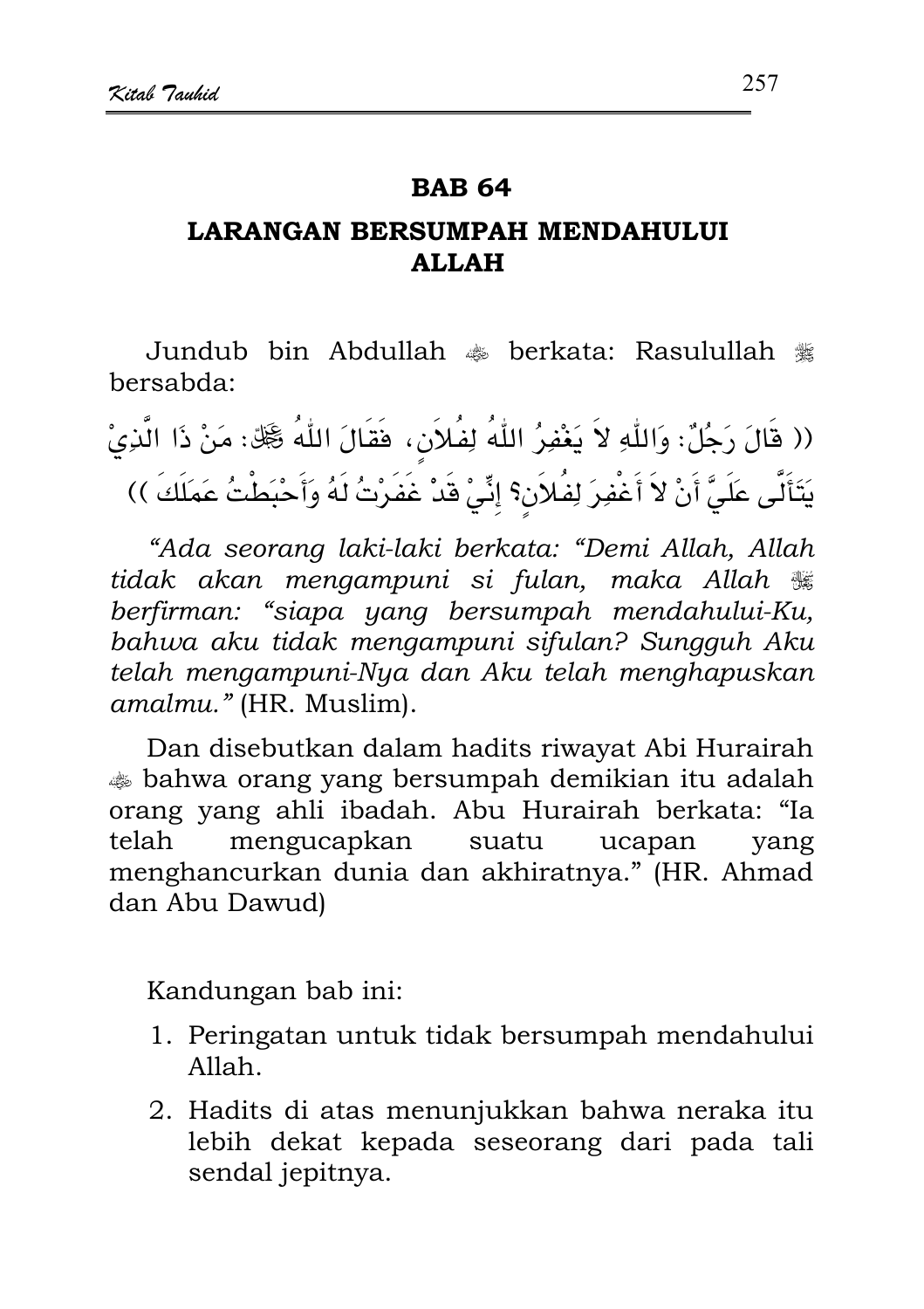- 3. Begitu juga surga.
- 4. Buktinya adalah apa yang telah dikatakan oleh Abu Hurairah di atas: "Ia telah mengucapkan perkataan yang membinasakan dunia dan akhiratnya."
- 5. Kadang-kadang mendapatkan seseorang ampunan dari Allah disebabkan karena adanya sesuatu yang ia benci.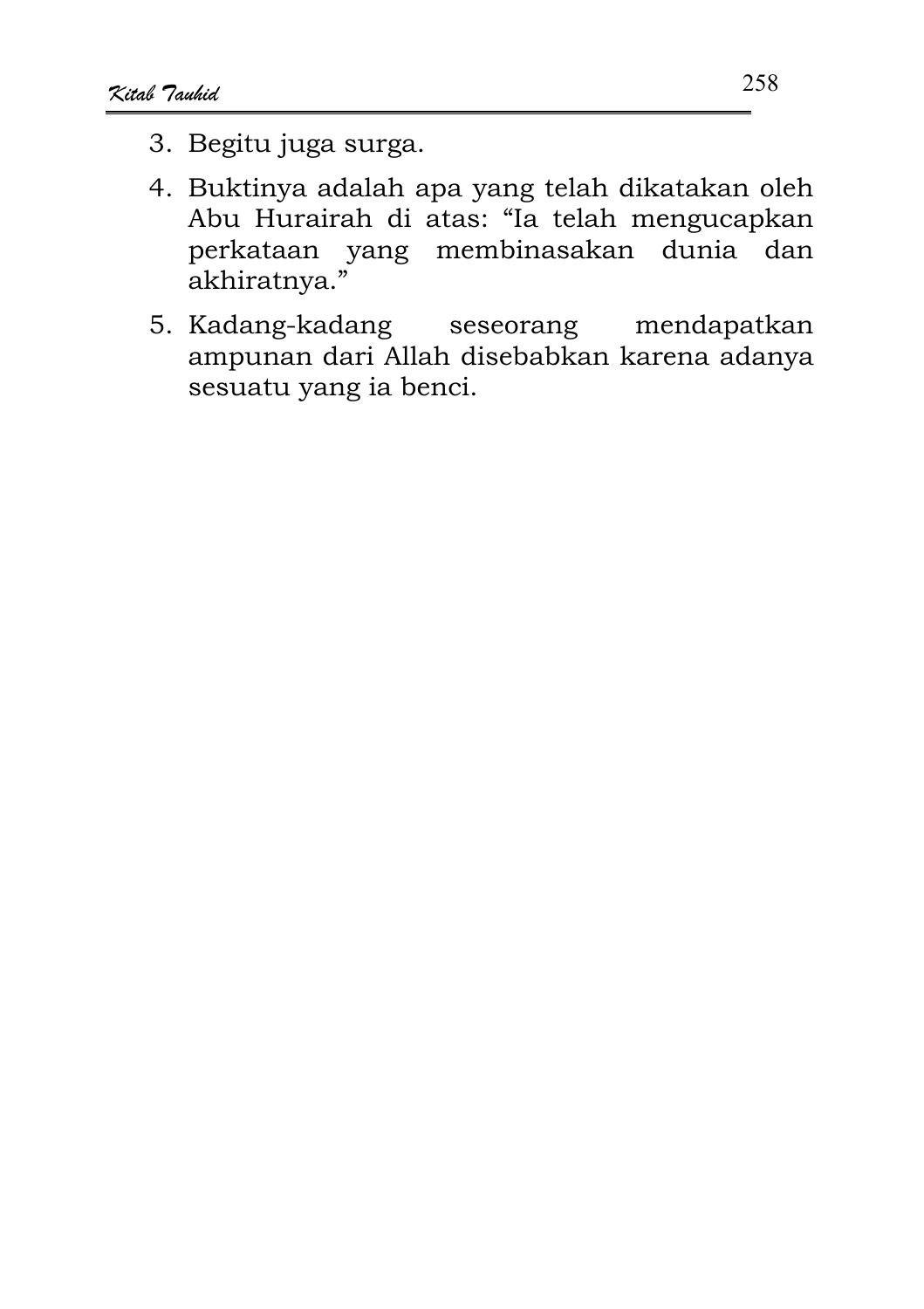## **BAB 65**

# LARANGAN MENJADIKAN ALLAH SEBAGAI PERANTARA KEPADA MAKHLUKNYA

Diriwayatkan dari Jubair bin Muth'im  $\triangleq$  bahwa ada seorang badui datang kepada Rasulullah يتلانه dengan mengatakan: "Ya Rasulullah, orang-orang pada kehabisan tenaga, anak istri kelaparan, dan harta benda pada musnah, maka mintalah siraman hujan untuk kami kapada Rabbmu, sungguh kami menjadikan Allah sebagai perantara kepadamu, dan kami menjadikanmu sebagai perantara kepada Allah". Maka Nabi bersabda:

(( سُبْحَانَ اللّٰهِ، سُبْحَانَ اللّٰهِ، فَمَا زَالَ يُسبِّحُ حَتَّى عُرِفَ ذَلِكَ فِيْ وُجُوْهِ أَصْحَابِهِ، ثُمَّ قَالَ: وَيْحَكَلا أَتَدْرِي مَا اللَّهُ؟ إنَّ شَأْنَ اللَّهِ أَعْظَمُ مِنْ ذَلِكَ، إِنَّهُ لاَ يُسْتَشْفَعُ بِاللَّهِ عَلَى أَحَدٍ )) وَذَكَرَ الحَدِيْثِ.

"Maha suci Allah, maha suci Allah" - beliau masih terus bertasbih sampai nampak pada wajah para sahabat (perasaan takut akan kemarahan beliau), kemudian beliau bersabda: "Kasihanilah dirimu, tahukah kalian siapa Allah itu? Sungguh kedudukan Allah  $\mathcal G$  itu jauh lebih Agung dari pada yang demikian itu, sesungguhnya tidak dibenarkan Allah dijadikan sebagai perantara kepada siapapun dari makhluk-Nya." (HR. Abu Daud).

Kandungan bab ini:

1. Rasulullah \* mengingkari seseorang yang mengatakan:"Kami menjadikan Allah sebagai perantara kepadamu."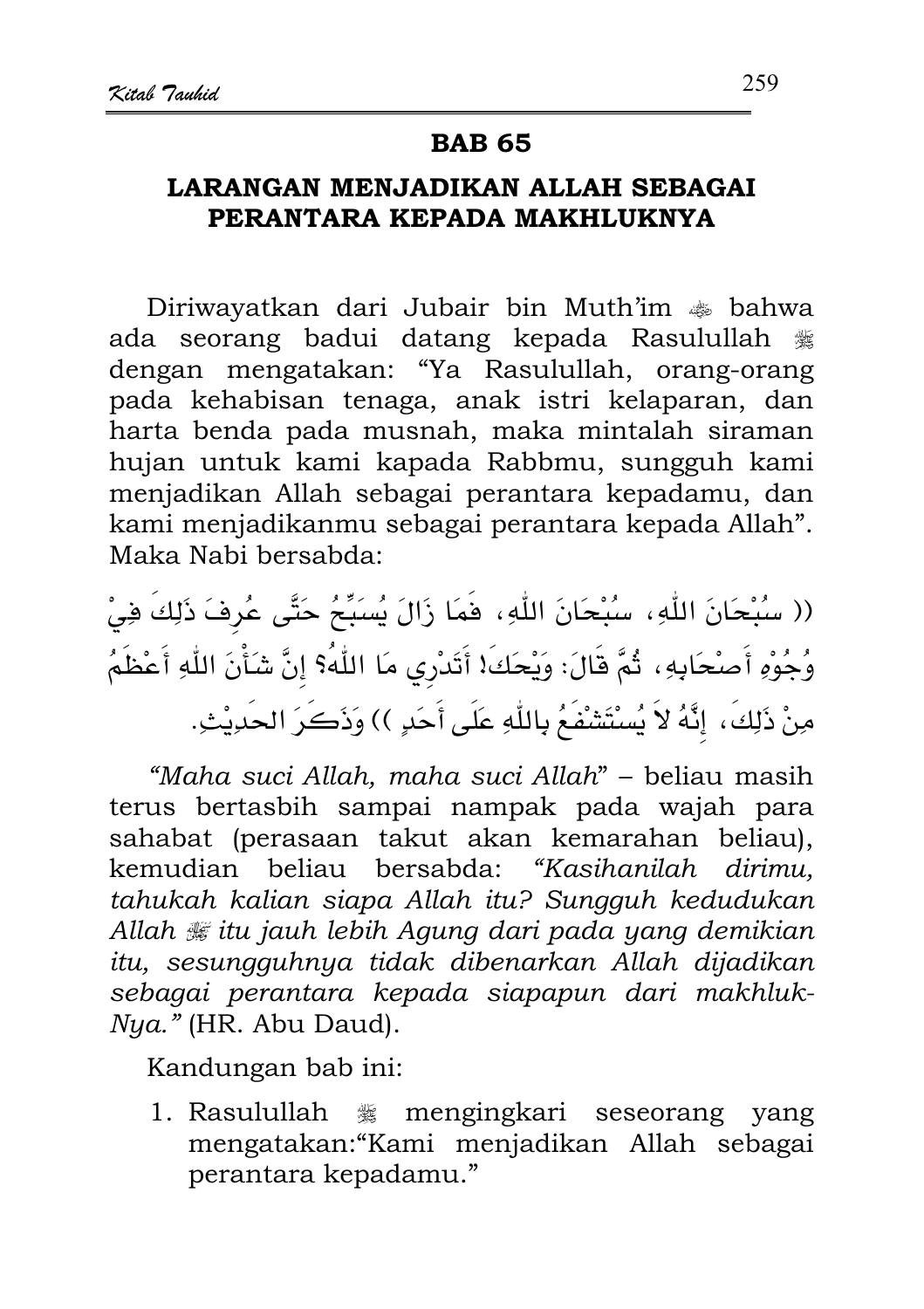- 2. Rasulullah \* marah sekali ketika mendengar ucapan ini, dan bertasbih berkali-kali, sehingga para sahabat merasa takut.
- 3. Rasulullah \* tidak mengingkari ucapan badui "kami menjadikanmu sebagai perantara kepada Allah".
- 4. Penjelasan tentang sabda makna Rasul "Subhanallah" [yang artinya: Maha Suci Allah].
- 5. Kaum muslimin menjadikan Rasulullah sebagai [pada masa hidupnyal untuk perantara memohon [kepada Allah 33] siraman hujan.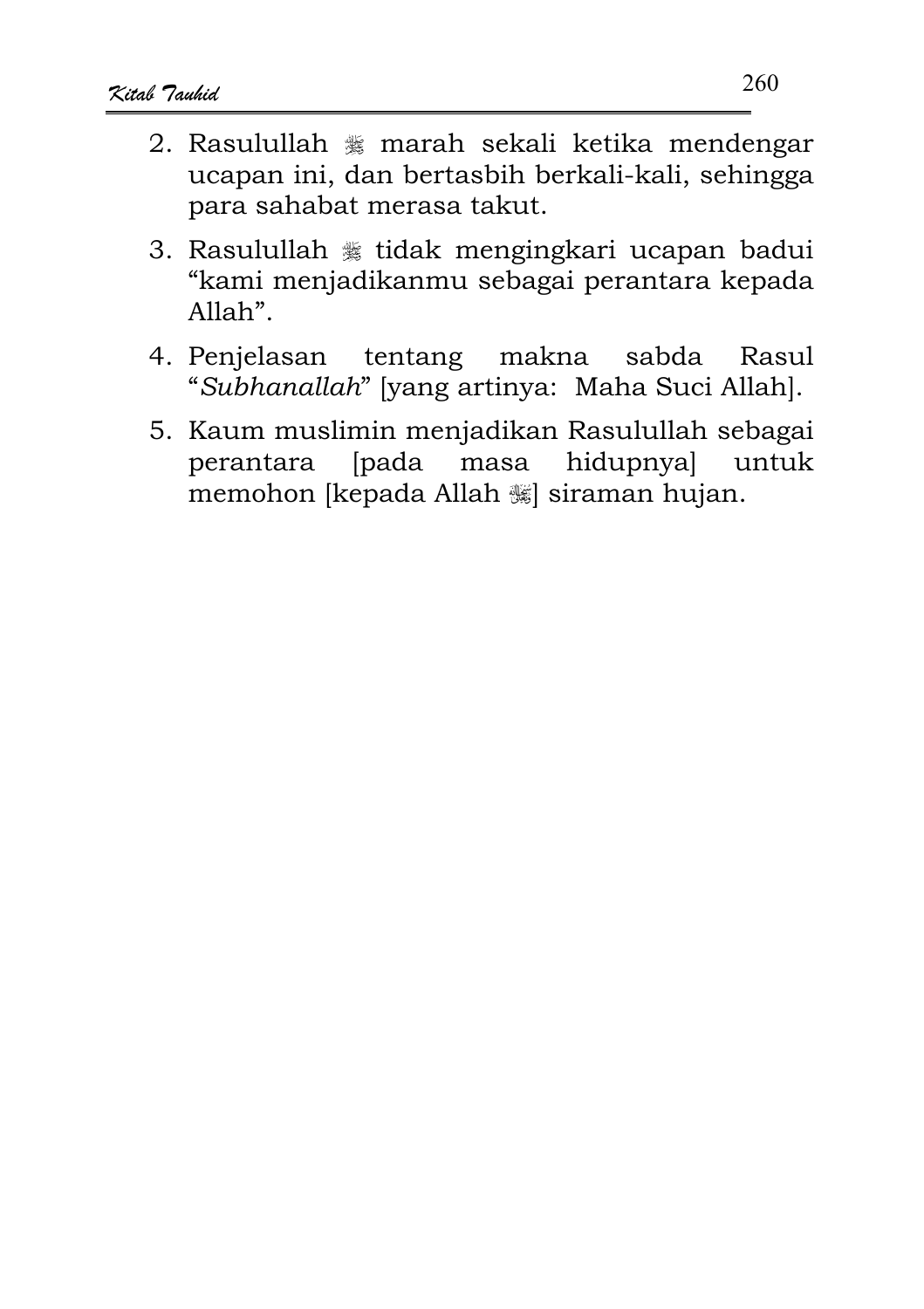#### **RAR 66**

# UPAYA RASULULLAH \* DALAM MENJAGA KEMURNIAN TAUHID, DAN MENUTUP SEMUA JALAN YANG MENUJU KEPADA KEMUSYRIKAN

Abdullah bin Asy Syikhkhir  $\triangleq$  berkata: "Ketika aku ikut pergi bersama suatu delegasi Bani Amir menemui Rasulullah , kami berkata:

(( أَنْتَ سَيِّدُنَا، فَقَـالَ: السَّيِّدُ اللّٰهُ تَبَارَكَ وَتَعَالَى، قُلْنَا: وَأَفْضَلُنَا فَضْلاً، وَأَعْظَمُنَا طُوْلاً، فَقَالَ: قُوْلُوْا بِقَوْلِكُمْ أَوْ بَعْض قَوْلِكُمْ وَلاَ يَسْتَجْرِيَنَّكُمْ الشَّيْطَانُ ))

"Engkau adalah sayyiduna (tuan kami), maka beliau bersabda:" Sayyid (Tuan) yang sebenarnya adalah Allah (\*\*, kemudian kami berkata: 'Engkau adalah yang paling utama dan paling agung kebaikannya di antara kita. Beliau bersabda: "Ucapkanlah semua atau sebagaian kata-kata yang wajar bagi kalian, dan janganlah kalian terseret oleh syetan." (HR. Abu Daud dengan sanad yang shahih).

Dikatakan oleh Anas bin Malik  $\ast$  bahwa ada sebagian orang berkata:

(( يَا رَسُوْلَ اللَّهِ، يَا خَيْرَنَا وَابْنُ خَيْرِنَا، وَسَيِّدُنَا وَابْنُ سَيِّدِنَا، فَقَالَ: يَا أَيُّهَا النَّاسُ، قُوْلُوْا بِقَوْلِكُمْ وَلاَ يَسْتَهْوِيَنَّكُمْ الشَّيْطَانُ، أَنَا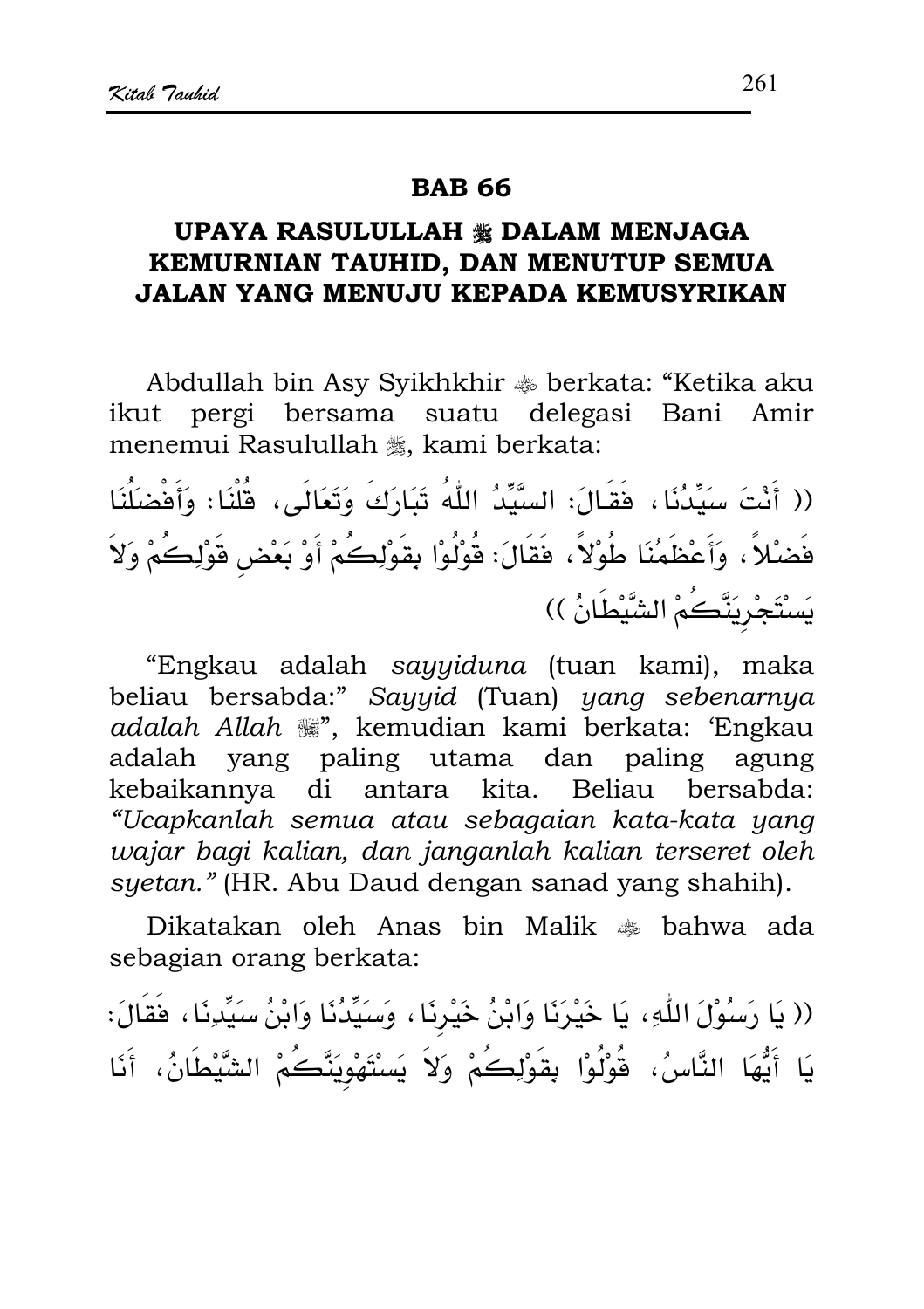"Ya Rasulullah, wahai orang yang paling baik di antara kami, dan putra orang yang terbaik di antara kami, wahai tuan kami dan putra tuan kami", maka Rasulullah \* bersabda: "Saudara-saudara sekalian! Ucapkanlah kata-kata yang wajar saja bagi kamu sekalian, dan janganlah sekali-kali kalian terbujuk oleh syetan. Aku adalah Muhammad, hamba Allah utusan-Nya, aku tidak senang kalian dan mengagungkanku melebihi kedudukanku yang telah diberikan Allah # kepdaku." (HR. An Nasai dengan sanad yang jayyid).

Kandungan bab ini:

- 1. Peringatan kepada para sahabat agar tidak bersikap berlebih-lebihan terhadap beliau (122).
- 2. Orang yang dipanggil dengan panggilan "Engkau adalah tuan kami" hendaknya ia menjawab: "Tuan yang sebenarnya adalah  $Allah$
- 3. Rasulullah \* memperingatkan kepada para sahabat agar tidak terseret dan terbujuk oleh syetan, padahal mereka tidak mengatakan kecuali yang sebenarnya.

<sup>(122)</sup> Bab ini menunjukkan bahwa tauhid tidak akan sempurna dan murni, kecuali dengan menghindarkan diri dari setiap ucapan yang menjurus kepada perlakuan yang berlebih-lebihan terhadap makhluk, karena dikhawatirkan akan menyeret ke dalam kemusyrikan.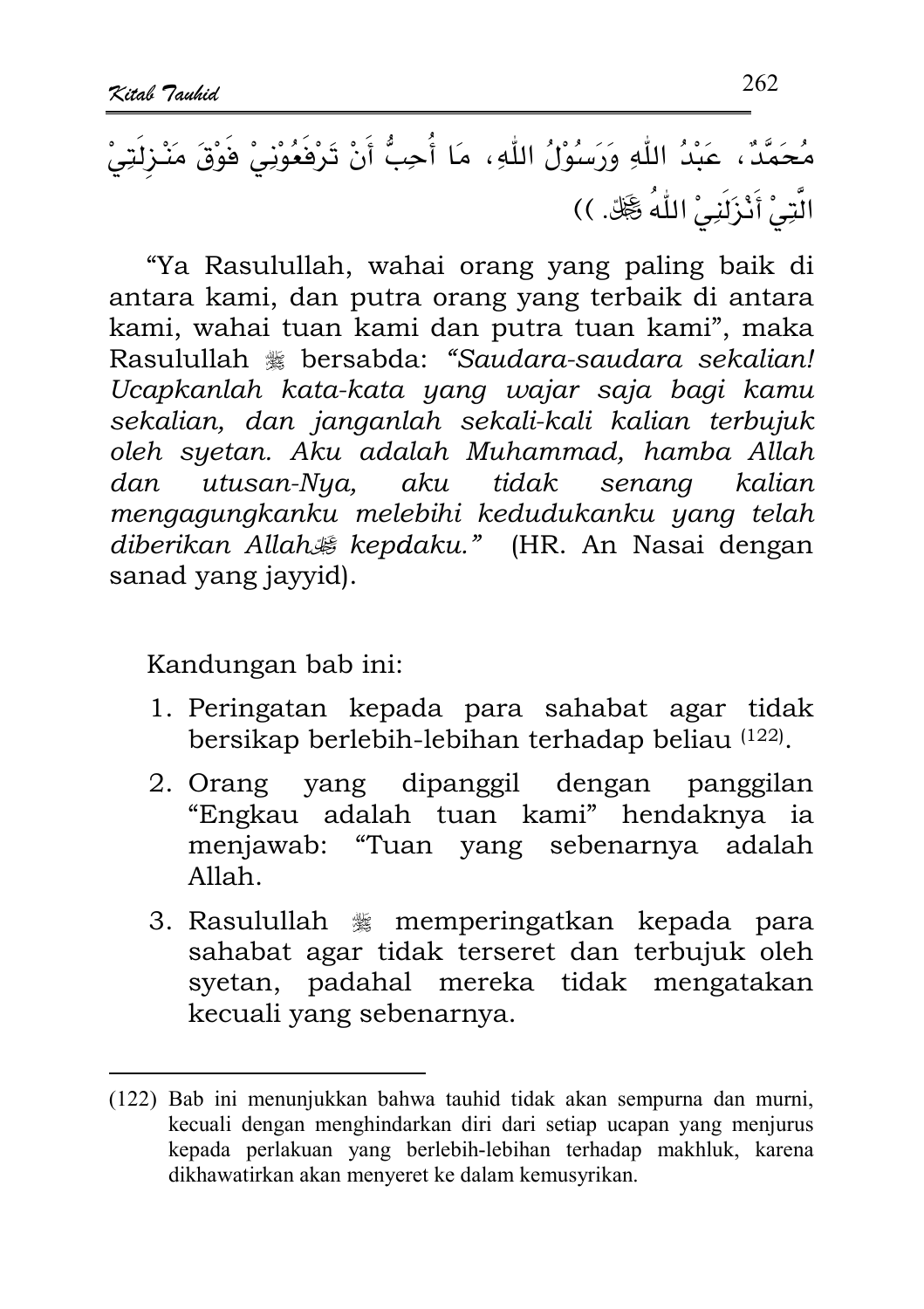4. Rasulullah ﷺ (tidak menginginkan sanjungan dari para sahabat yang melampaui kedudukan yang sebenarnya), dengan sabdanya: "Aku tidak senang kamu sekalian mengangkatku melebihi sebenarnya) yang kedudukan *(yang* telah diberikan kepadaku oleh Allah  $\ddot{\mathcal{L}}$ ."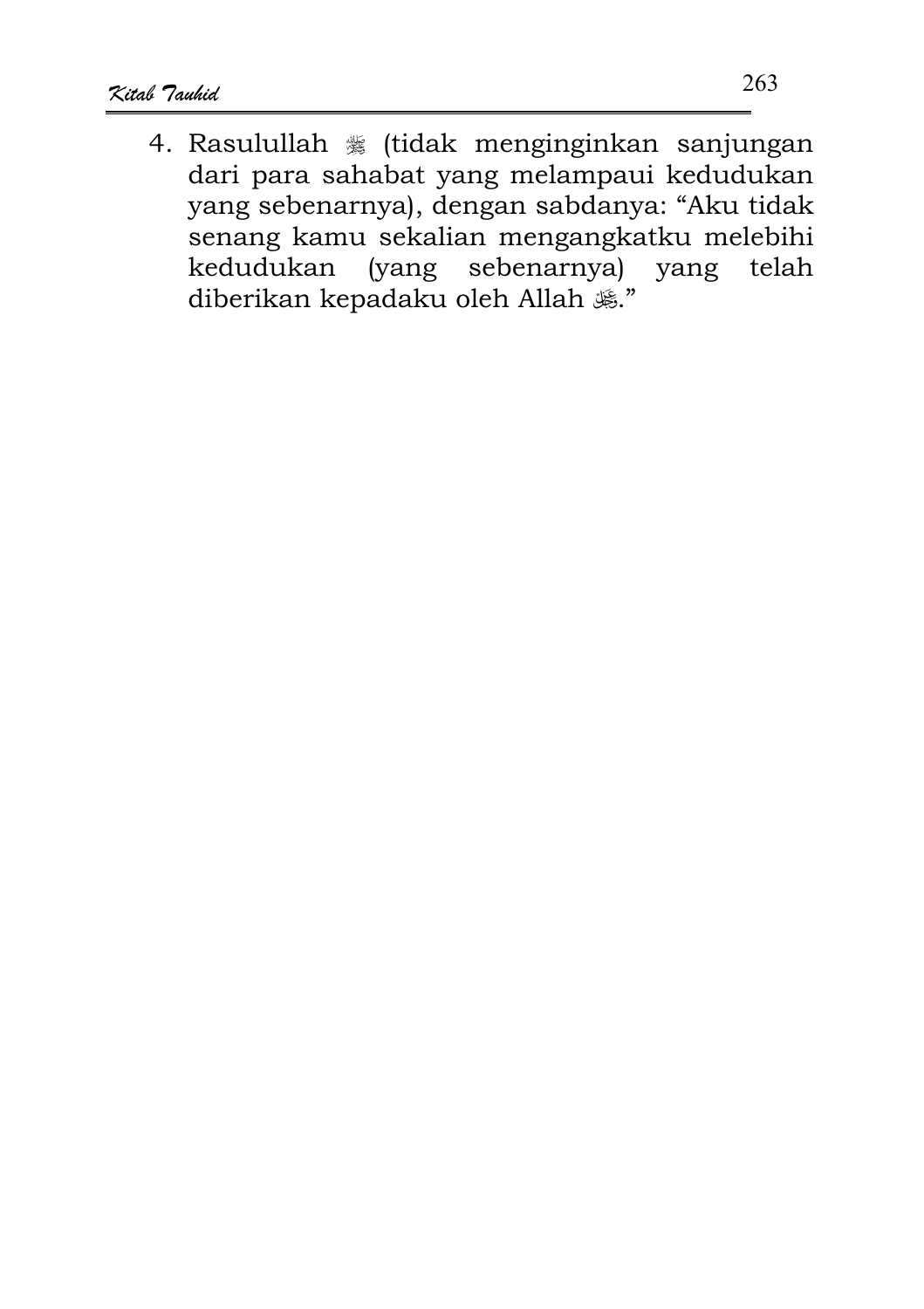#### **RAR 67**

## [KEAGUNGAN DAN KEKUASAAN ALLAH 36]

Firman Allah 灩:

# ﴿ وَمَا قَدَرُواْ ٱللَّهَ حَقَّ قَدْرِهِۦ وَٱلْأَرْضُ جَمِيعًا قَبْضَتُهُۥ يَوْمَ ٱلْقِيَٰمَةِ وَٱلسَّمَـٰوَ'تُ مَطُويَّـٰتُّ بِيَمِينِهِۦ ۚ سُبۡحَـٰنَهُۥ وَتَعَـٰلَىٰ عَمَّا يُشۡرِكُونَ ﴾

mereka (orang-orang musyrik) "Dan tidak mengagung-agungkan Allah dengan pengagungan yang sebenar benarnya, padahal bumi seluruhnya dalam genggaman-Nya pada hari kiamat, dan semua langit digulung dengan tangan kanan-Nya. Maha Suci dan Maha Tinggi Allah dari segala perbuatan syirik mereka." (QS. Az zumar: 67).

Ibnu Mas'ud  $\triangleq$  berkata: "Salah seorang pendeta Yahudi datang kepada Rasulullah \* seraya berkata:

(( يَا مُحَمَّدُ، إِذَّا نَجِدُ أَنَّ اللَّهَ يَجْعَلُ السَّمَوَاتِ عَلَى إصْبَعٍ، وَالأَرَضِيْنَ عَلَى إِصْبَعِ، وَالشَّجَرَ عَلَى إِصْبَعِ، وَالمَاءَ عَلَى إِصْبَعِ، وَالثَّرَى عَلَى إصْبَع، وَسَائِرَ الْخَلْق عَلَى إصْبَع، فَيَقُوْلُ: أَنَا الْمَلِكُ، فَضَحِكَ النَّبِيُّ ﷺ حَتَّى بَدَتْ نَوَاجِذُهُ تَصلْرِيْقًا لِقَوْلِ الحَبْرِ ، ثَمَّ قَرَأَ :

"Wahai Muhammad, sesungguhnya kami dapati (dalam kitab suci kami) bahwa Allah akan meletakkan langit di atas satu jari, pohon-pohon di atas satu jari, air di atas satu jari, tanah di atas satu jari, dan seluruh makhluk di atas satu jari, kemudian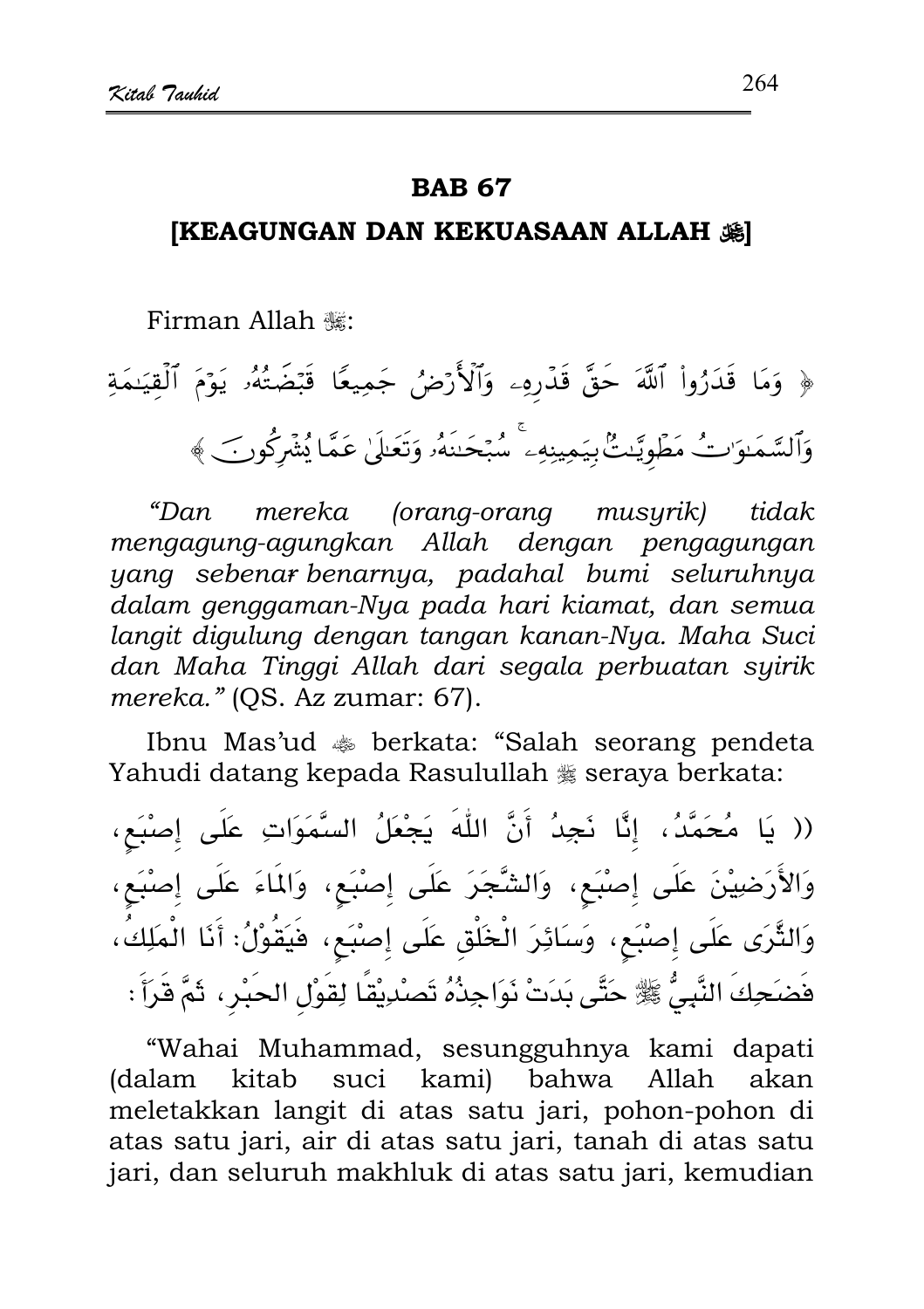Allah berfirman: "Akulah Penguasa (raja)", maka Rasulullah ﷺ tertawa sampai nampak gigi geraham beliau, karena membenarkan ucapan pendeta Yahudi itu, kemudian beliau membacakan firman Allah:

﴿ وَمَا قَدَرُواْ ٱللَّهَ حَقَّ قَدْرِهِۦ وَٱلْأَرْضُ جَمِيعًا قَبْضَتُهُۥ يَوْمَ ٱلْقِيَـٰمَةِ ﴾

mereka (orang-orang musurik) "Dan tidak mengagung-agungkan Allah dengan pengagungan yang sebenar-benarnya, padahal bumi seluruhnya dalam genggaman-Nya pada hari kiamat." (QS. Az Zumar: 67).

Dan dalam riwayat Imam Muslim terdapat  $tambahan:$ 

"Gunung-gunung dan pohon-pohon di atas satu jari, digoncangkannya kemudian seraya berfirman: "Akulah penguasa, Akulah Allah."

Dan dalam riwayat Imam Bukhari dikatakan:

"Allah letakkan semua langit di atas satu jari, air serta tanah di atas satu jari, dan seluruh makhluk di atas satu jari." (HR. Bukhari dan Muslim).

Imam Muslim meriwayatkan dari Ibnu Umar  $\clubsuit$ bahwa Rasulullah \* bersabda: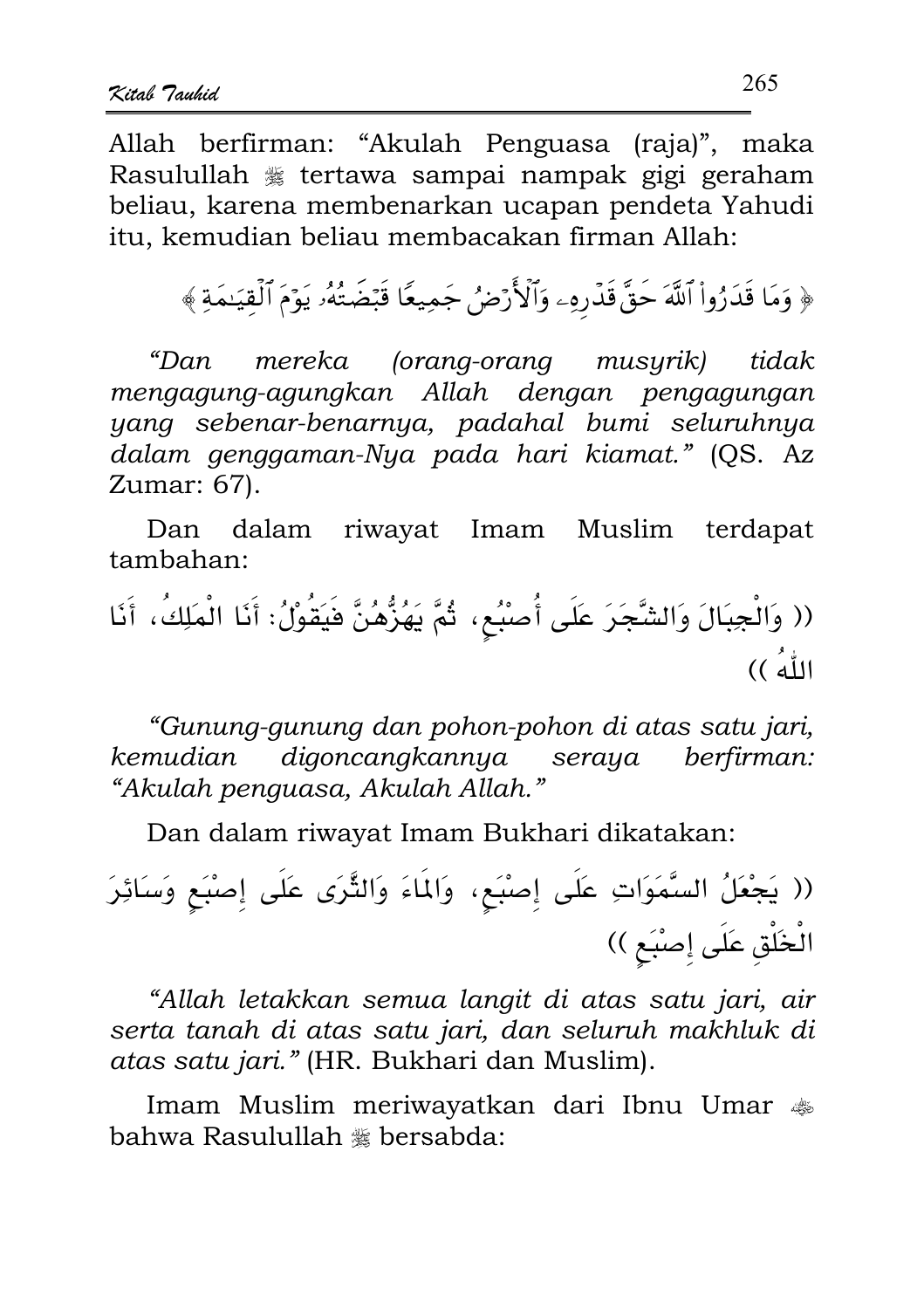(( يَطْوِى اللّهُ السَّمَوَاتِ يَوْمَ الْقِيَامَةِ ثُمَّ يَأْخُذُهُنَّ بِيَدِهِ اليُمْنَى، ثُمَّ يَقُوْلُ: أَنَا الْمَلِكُ، أَيْنَ الجَبَّارُوْنَ؟ أَيْنَ الْمُتَكَبِّرُوْنَ؟ ثُمَّ يَطْوِي الأَرَضِيْنَ السَّبْعَ، ثُمَّ يَأْخُذُهُنَّ بِشِمَالِهِ، ثُمَّ يَقُوْلُ: أَنَا الْمَلِكُ، أَيْنَ الجِبَّارُوْنَ؟ أَيْنَ الْمُتَكَبِّرُوْنَ؟ ))

"Allah akan menggulung seluruh lapisan langit pada hari kiamat, lalu diambil dengan tangan kanan-Nua, dan berfirman: "Akulah penguasa, mana orangorang yang berlaku lalim? Mana orang-orang yang sombong? Kemudian Allah menggulung ketujuh lapis bumi, lalu diambil dengan tangan kiri-Nya dan berfirman: "Aku lah Penguasa, mana orang-orang yang berlaku lalim? Mana orang-orang yang sombong?

Diriwayatkan dari Ibnu Abbas  $\clubsuit$ , ia berkata:

(( مَا السَّمَوَاتُ السَّبْعُ وَالأَرَضُوْنَ السَّبْعُ فِي كَفِّ الرَّحْمَنِ إلاَّ كَخَرْدَلَةٍ فَىٰ يَدِ أَحَدِكُمْ ))

"Tidaklah langit tujuh dan bumi tujuh di Telapak Tangan Allah Ar Rahman, kecuali bagaikan sebutir biji sawi diletakkan di telapak tangan seseorang di antara kalian."

Jarir herkata: "Yunus Ibnu meriwayatkan kepadaku dari Ibnu Wahb, dari Ibnu Zaid, dari bapaknya (Zaid bin Aslam), ia berkata: Rasulullah \* bersabda:

(( مَا السَّمَوَاتُ السَّبْعُ فِيْ الكُرْسِيِّ إِلاَّ كَدَرَاهِمَ سَبْعَةٍ أَلْقِيَتْ فِيْ ټرْس ))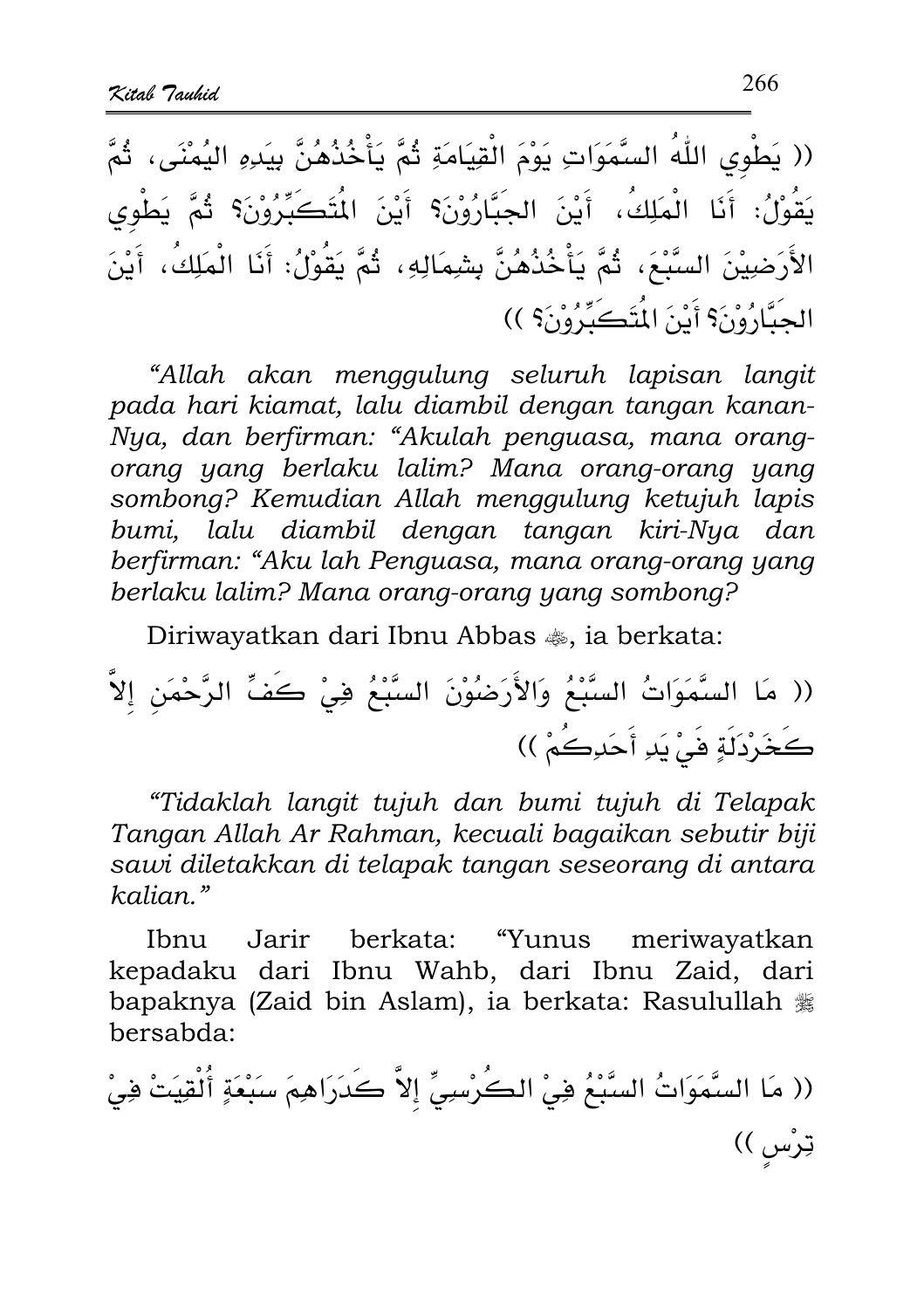"Ketujuh langit berada di Kursi, tiada lain hanyalah bagaikan tujuh keping Dirham yang diletakkan di atas perisai."

Kemudian Ibnu Jarir berkata: "Dan Abu Dzar  $\clubsuit$ berkata: "Aku mendengar Rasulullah # bersabda:

"Kursi yang berada di Arsy tiada lain hanyalah bagaikan sebuah gelang besi yang dibuang ditengah tengah padang pasir"

Diriwayatkan dari Ibnu Mas'ud  $\ast$  bahwa ia berkata:

(( بَيْنَ السَّمَاءِ الدُّنْيَا وَالَّتِيْ تَلِيهَا خَمْسُمِائَةِ عَامٍ، وَبَيْنَ كُلِّ سَمَاءٍ وَسَمَاءٍ خَمْسُمِائَةِ عَامٍ، وَبَيْنَ السَّمَاءِ السَّابِعَةِ وَالْكُرْسِيِّ خَمْسُمِائَةِ عَام، وَبَيْنَ الْكُرْسِيِّ وَالْمَاءِ خَمْسُمِائَةِ عَامٍ، وَالْعَرْشُ فَوْقَ المَاءِ، وَاللَّهُ فَوْقَ الْعَرْشِ، لاَ يَخْفَى عَلَيْهِ شَيْءٌ مِنْ أَعْمَالِكُمْ ))

"Antara langit yang paling bawah dengan yang berikutnya jaraknya 500 tahun, dan antara setiap langit jaraknya 500 tahun, antara langit yang ketujuh dan Kursi jaraknya 500 tahun, antara Kursi dan samudra air jaraknya 500 tahun, sedang Arsy itu berada di atas samudra air itu, dan Allah  $\mathcal G$  berada di atas Arsy, tidak tersembunyi bagi Allah suatu apapun dari perbuatan kalian." (HR. Ibnu Mahdi dari Hamad bin Salamah, dari Aisyah, dari Zarr, dari Abdullah bin Mas'ud).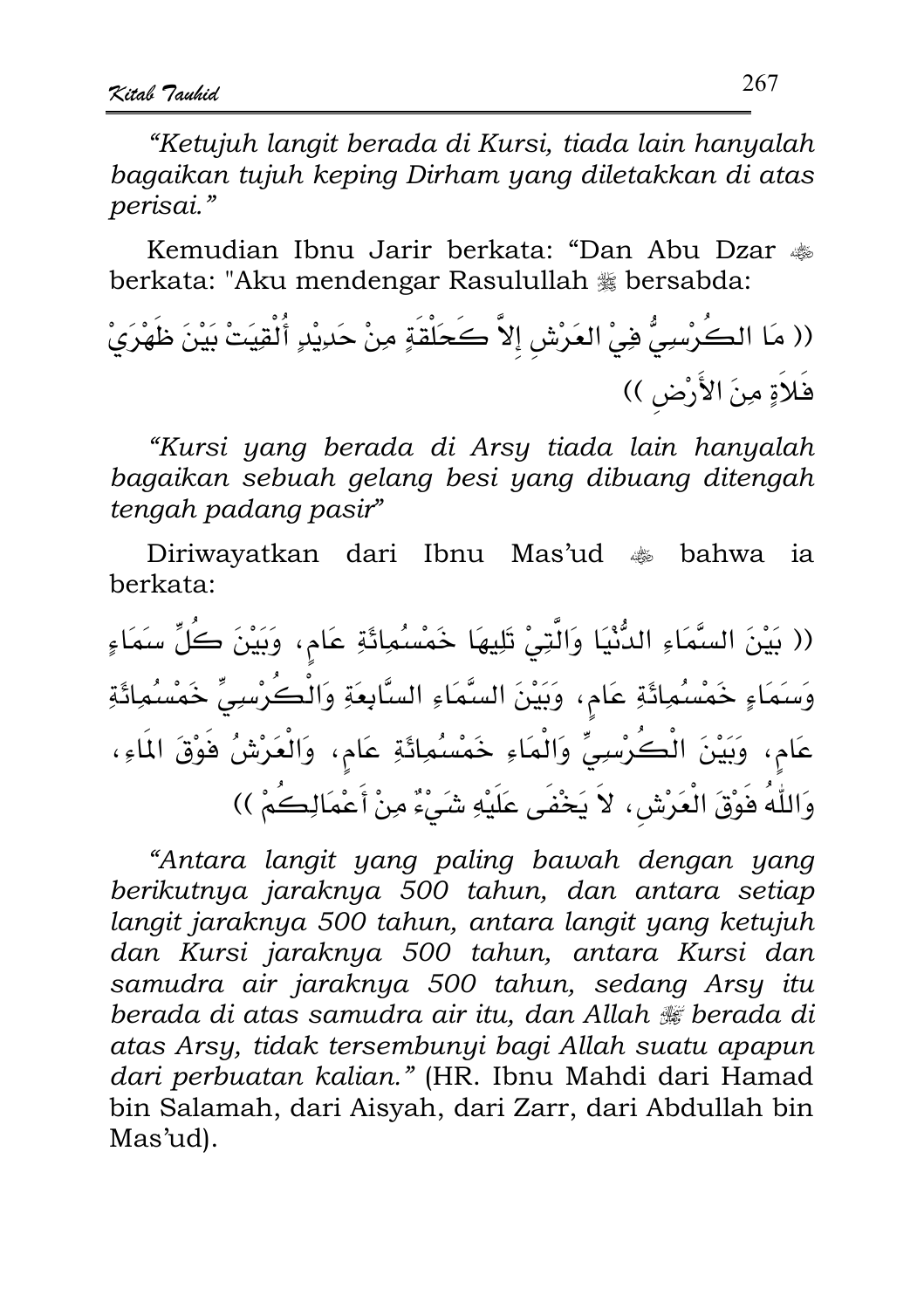Atsar ini diriwayatkan dari berbagai macam jalur sanad, demikian yang dikatakan oleh imam Ad Dzahabi.

A1 **Abbas** hin. Abdul **Muthalib**  $\bullet$ berkata: Rasulullah \* bersabda:

(( هَلْ تَدْرُوْنَ كَمْ بَيْنَ السَّمَاءِ وَالأَرْضِ؟ قُلْنَا: اللَّهُ وَرَسُوْلُهُ أَعْلَمُ، قَالَ: بَيْنَهُمَا مَسِيْرَةُ خَمْسُمِائَةِ سَنَةٍ، وَمِنْ كُلِّ سَمَاءٍ إِلَى سَمَاءٍ مَسِيْرَةُ خَمْسُمُوائَةِ سَنَةٍ، وَكَثْفُ كُلِّ سَمَاءٍ مَسِيْرَةُ خَمْسُمُوائَةِ سَنَةٍ، وَبَيْنَ السَّمَاءِ السَّابِعَةِ وَالْعَرْشِ بَحْرٌ بَيْنَ أَسْفَلِهِ وَأَعْلاَهُ كَمَا بَيْنَ السَّمَاءِ وَالأَرْضِ، وَاللَّهُ ﷺ فَوْقَ ذَلِكَ، وَلَيْسَ يَخْفَى عَلَيْهِ شَيْءٌ مِنْ أَعْمَالِ بَنِيْ آدَمَ ))

"Tahukah kalian berapa jarak antara langit dan bum? Kami menjawab: "Allah dan Rasul-Nya yang lebih mengetahui", beliau bersabda: "Antara langit dan bumi itu jaraknya perjalanan 500 tahun, dan antara langit yang satu dengan yang lain jaraknya perjalanan 500 tahun, sedangkan tebalnya setiap langit adalah perjalanan 500 tahun, antara langit yang ketujuh dengan Arsy ada samudra, dan antara dasar samudra dengan permukaannya seperti jarak antara langit dengan bumi, dan Allah # di atas itu semua, dan tiada yang tersembunyi bagi-Nya sesuatu apapun dari perbuatan anak Adam." (HR. Abu Daud dan ahli hadits vang lain).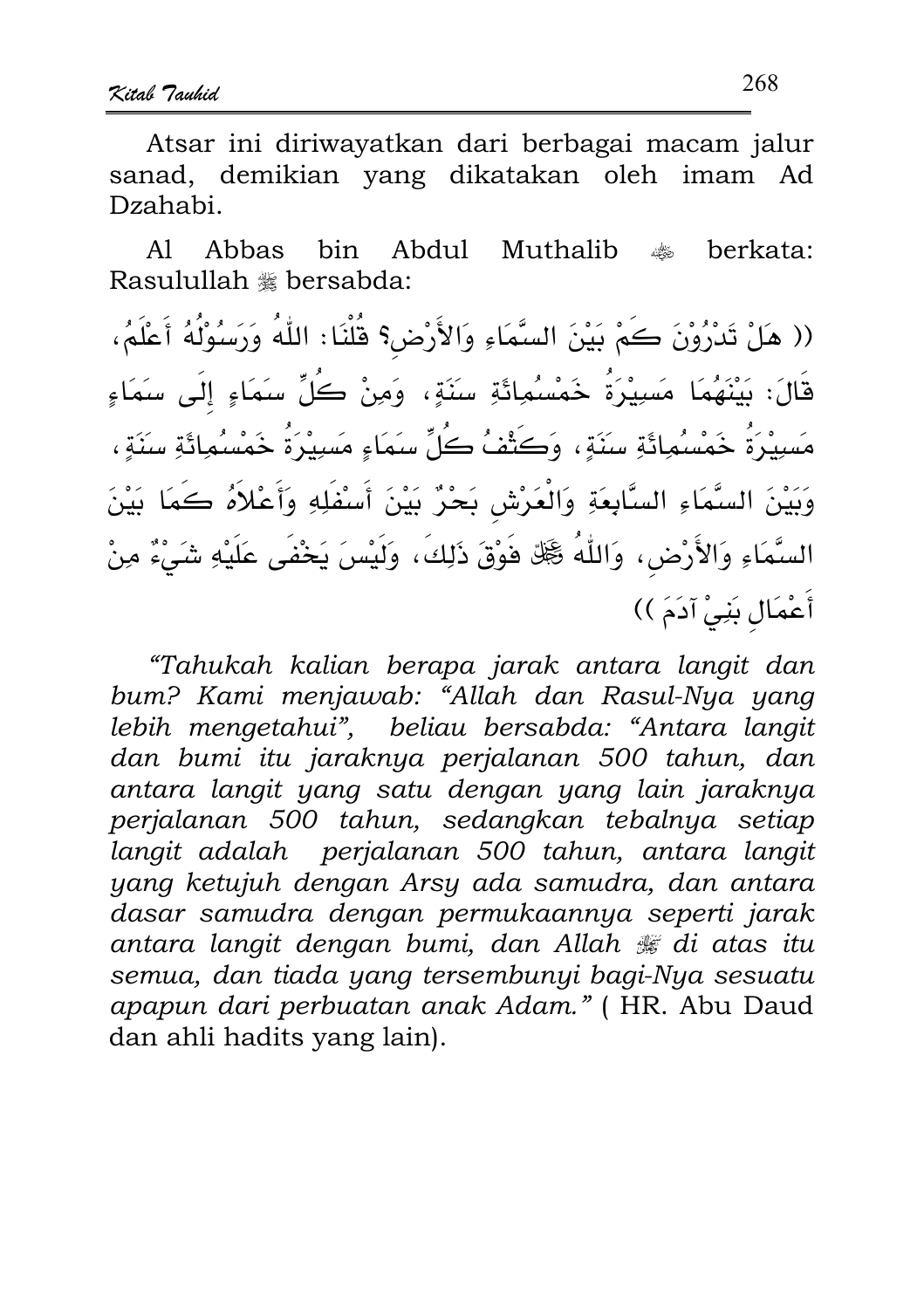Kandungan bab ini:

- 1. Penjelasan tentang ayat tersebut di atas (123).
- 2. Pengetahuan tentang sifat-sifat Allah. sebagaimana yang terkandung dalam hadits pertama, masih dikenal di kalangan orang-Yahudi yang hidup pada orang masa Rasulullah . mereka tidak mengingkarinya dan tidak menafsirkannya dengan penafsiran yang menyimpang dari kebenaran.
- 3. Ketika pendeta Yahudi menyebutkan tentang pengetahuan tersebut kepada Rasulullah. beliau membenarkannya, dan turunlah ayat Al Our'an menegaskannya.
- 4. Rasulullah § tersenyum ketika mendengar pengetahuan yang agung ini disebutkan oleh pendeta Yahudi.
- 5. Disebutkan dengan tegas dalam hadits ini adanya dua tangan bagi Allah, dan bahwa seluruh langit itu diletakkan di tangan kanan-Nya, dan seluruh bumi diletakkan di tangan yang lain pada hari kiamat.
- 6. Dinyatakan dalam hadits bahwa tangan yang lain itu adalah tangan kiri-Nya.
- 7. Disebutkan dalam hadits keadaan orang-orang yang berlaku lalim, dan berlaku sombong pada hari kiamat.

<sup>(123)</sup> Ayat ini menunjukkan keagungan dan kebesaran Allah  $\frac{36}{100}$ , dan kecilnya seluruh makhluk dibandingkan dengan Nya; menunjukkan pula bahwa siapa yang berbuat syirik, berarti tidak mengagungkan Allah dengan pengagungan yang sebenar-benarnya.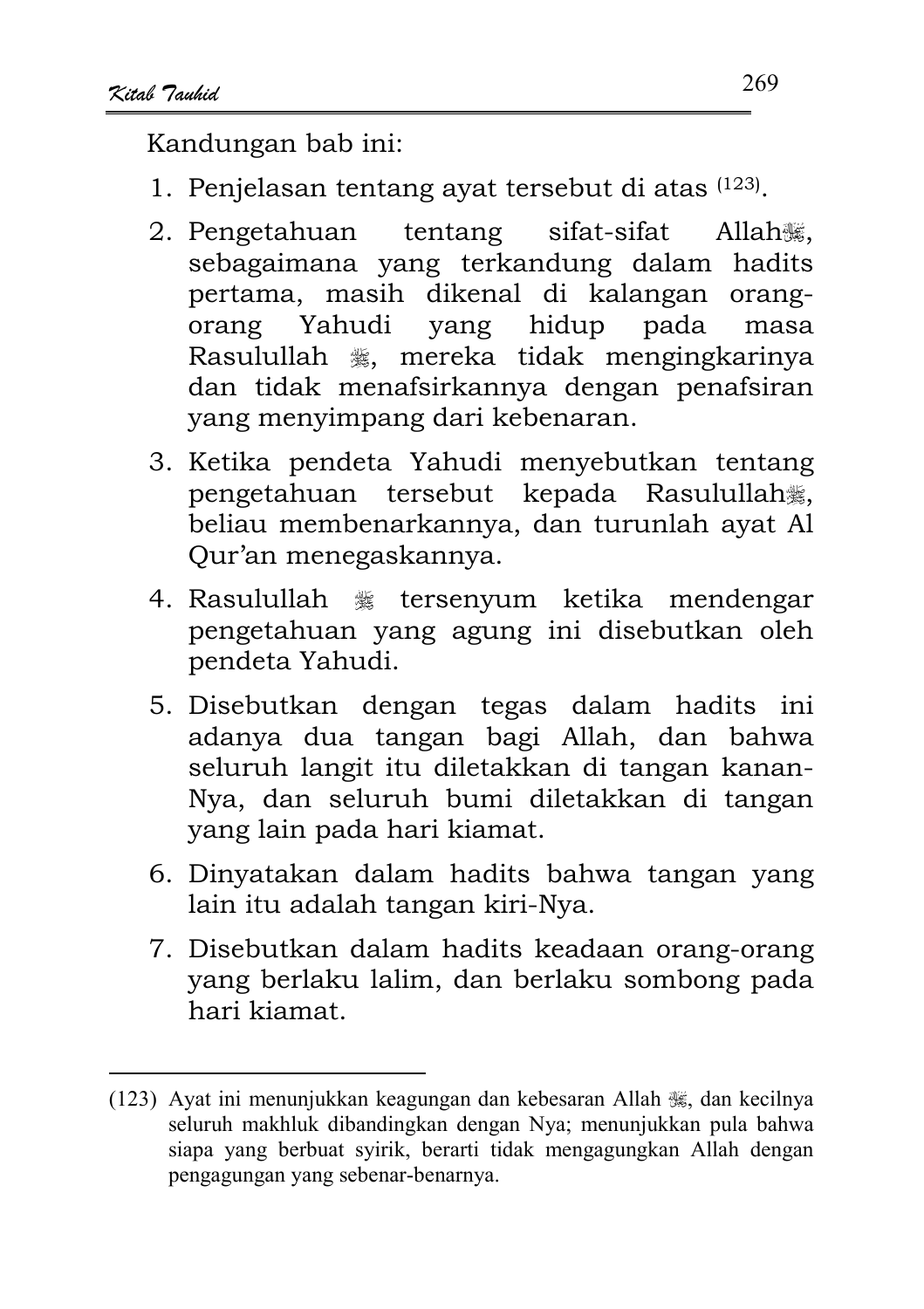- 8. Dijelaskan bahwa seluruh langit dan bumi di telapak tangan Allah itu bagaikan sebutir biji sawi yang diletakkan di tangan seseorang.
- 9. Kursi itu lebih besar dari pada langit.
- $10.$ Arsy itu lebih besar dari pada Kursi.
- $11$ Arsy itu bukanlah Kursi, dan bukanlah samudra air.
- $12<sub>1</sub>$ Jarak antara langit yang satu dengan langit yang lainnya perjalanan 500 tahun.
- Jarak antara langit yang ketujuh dengan  $13.$ Kursi perjalanan 500 tahun.
- $14.$ Jarak antara Kursi dan samudra perjalanan 500 tahun.
- $15.$ Arsy sebagaimana dinyatakan dalam hadits, berada di atas samudra tersebut.
- $16.$ Allah  $\mathcal{H}$  berada di atas Arsy.
- $17<sub>2</sub>$ Jarak antara langit dan bumi  $itii$ perialanan 500 tahun.
- 18. masing-masing Tebal langit itu perjalanan 500 tahun.
- $19<sub>1</sub>$ Samudra yang berada di atas seluruh langit itu, antara dasar dengan permukaannya, jauhnya perjalanan 500 tahun, dan hanya Allah lah yang maha mengetahui.

Segala Puji hanya milik Allah semata, Rabb alam, semoga shalawat sekalian serta salam senantiasa dilimpahkan kepada junjungan Nabi Muhammad , keluarganya serta para sahabatnya.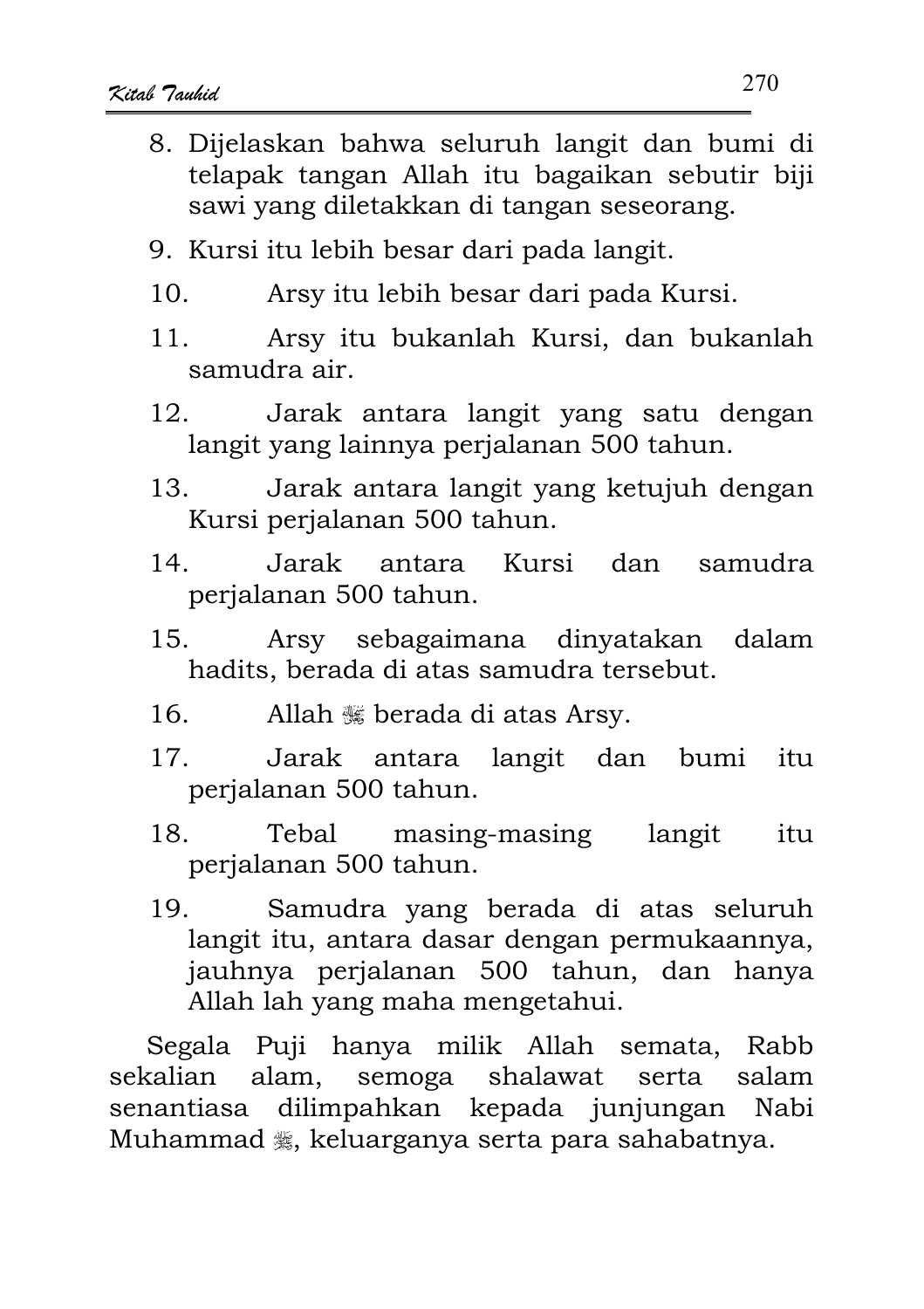## **DAFTAR ISTILAH**

- 'Adh-h = 'Idhah: sihir, dusta, tindakan mengadu domba, menghasut dan memfitnah.
- 'Adhih (ism fa'il): Tukang sihir.

'Adwa: Penjangkitan atau penularan penyakit.

'Ain: Pengaruh jahat yang disebabkan oleh rasa dengki seseorang melalui matanya, kena mata.

'Alaihissalam: Semoga salam sejahtera senantiasa dilimpahkan (Allah) kepadanya.

Allah akhar. Allah Maha besar.

Atsar: ada dua pengertian:

- 1. Hadits.
- 2. Perkataan atau perbuatan yang dinisbatkan kepada sahabat atau tabi'in.

'Azimah: Lihat rugyah.

'Azza wa Jalla: Maha Mulia dan Maha Agung.

- Barzakh: Alam ghaib setelah manusia meninggal dunia sampai hari kiamat, atau alam kubur.
- Dinar. Nama satuan uang, pada zaman Rasulullah \* yang terbuat dari emas.
- Dirham: Nama satuan uang, pada zaman Rasaulullah yang lebih kecil nilainya daripada dinar, yang terbuat dari perak.
- Fai': harta yang diperoleh kaum muslimin dari musuh tanpa melalui peperangan, karena ditinggal lari oleh pemiliknya.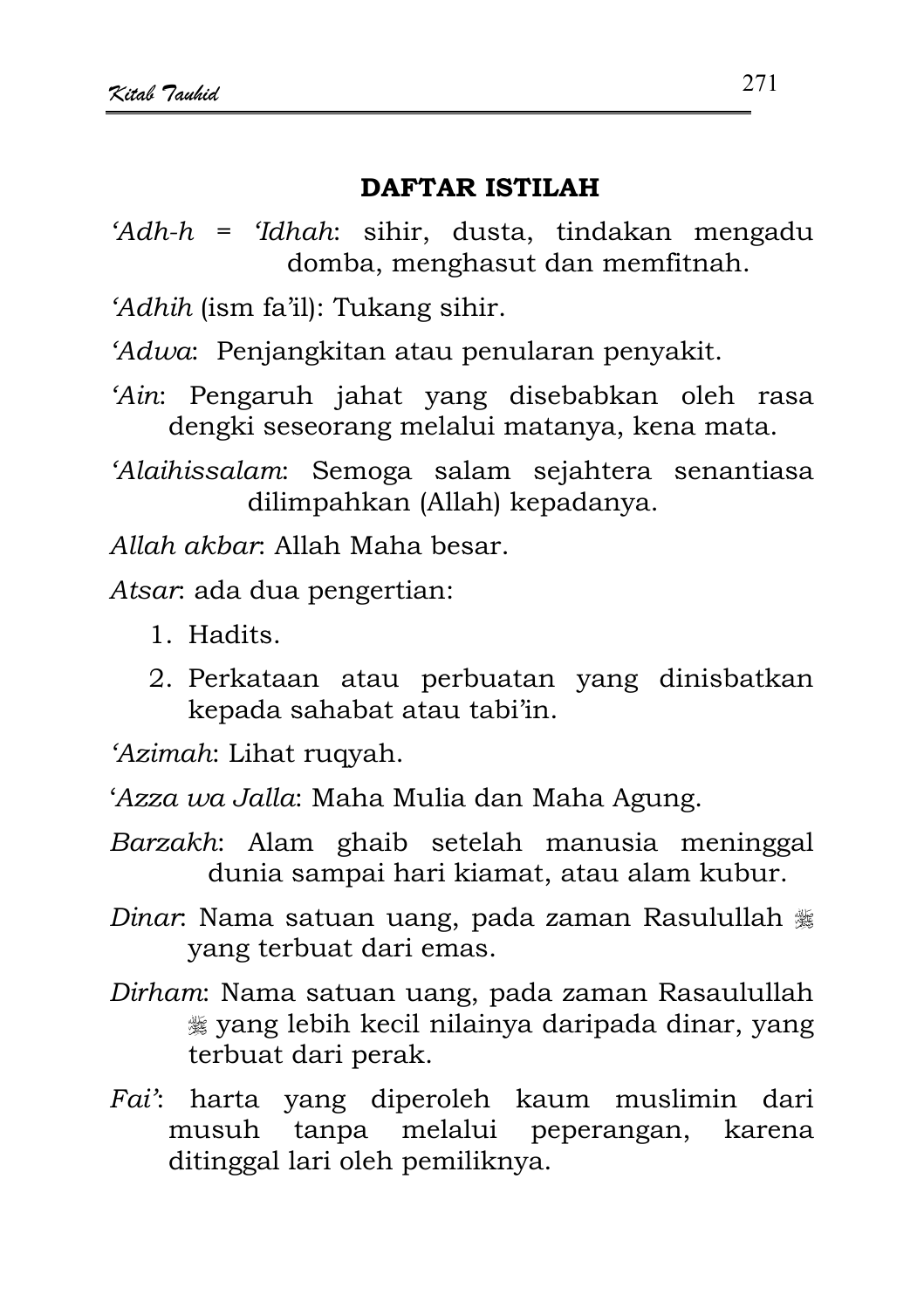$Fa'l$ : Rasa optimis: harapan bernasib baik dan sukses

Ghanimah: Harta yang diambil alih oleh kaum muslimin dari musuh mereka ketika dalam peperangan; rampasan perang.

Ghaul: Hantu (gendruwo), salah satu jenis jin.

- Tuntunan dan tradisi yang diajarkan Hadits: Rasalullah *\** melalui sabda, sikap, perbuatan persetujuan beliau: sesuatu dan vang dinisbatkan kepada Nabi , baik berupa perkataan, perbuatan, sikap, atau persetujuan.
- Hamah: Burung hantu.
- Hasan: Hadits yang tingkatannya di bawah hadits shahih, karena daya hafal atau kecermatan dan ketelitian orang yang meriwayatkannya masih kurang, tetapi bila banyak atau ada berbagai jalan dalam meriwayatkannya maka hadits tersebut meningkat menjadi shahih.
- Ibadah: Penghambaan diri kepada Allah  $\mathcal{F}$  dengan mentaati segala perintah-Nya, dan menjauhi segala larangan-Nya, sebagaimana yang telah diajarkan Rasulullah , disertai dengan penuh rasa kerendahan hati dan penuh rasa cinta.
- Iman: Ucapan hati dan lisan yang disertai dengan perbuatan, diiringi dengan ketulusan niat karena Allah, dan dilandasi dengan berpegang teguh kepada sunnah Rasulullah .
- Isnad: Silsilah orang-orang yang meriwayatkan hadits dari Rasulullah 囊.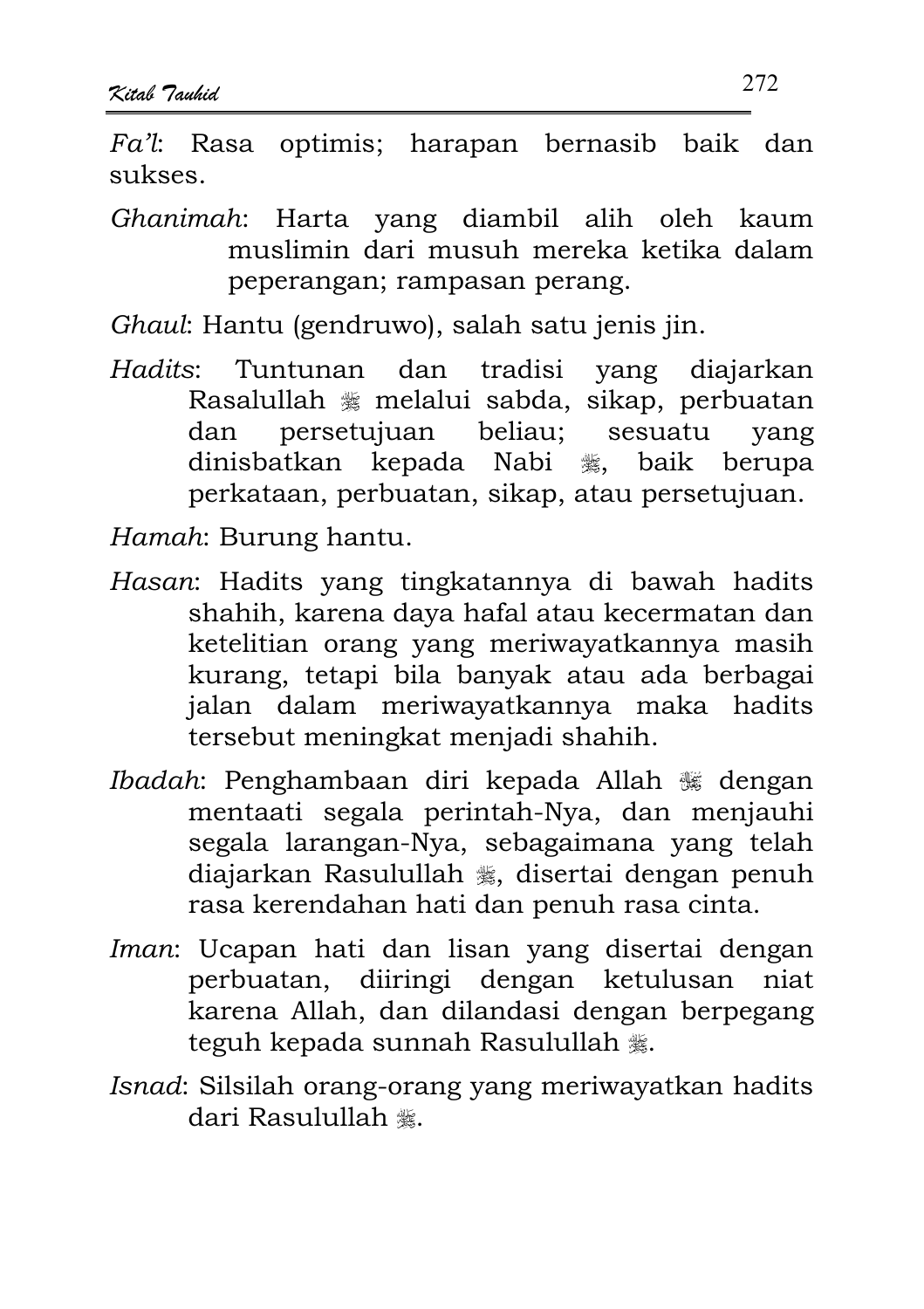- Istinia': Bersuci atau membersihkan diri setelah buang hajat kecil atau besar.
- Iyafah: Meramal nasib baik dengan menerbangkan burung, apabila terbang ke arah kanan berarti ada alamat baik. Sedang bedanya dengan thivarah adalah kalau thivarah itu meramal nasib buruk, atau merasa bernasib sial dengan melihat burung, hewan atau lainnya.
- Jahiliyah: Kebodohan, yaitu suatu zaman yang ciri utamanya ialah mengagungkan selain Allah dengan disembah, dipuja, dipatuhi dan ditaati; ciri lainnya kebobrokan mental dan kerusakan akhlak, seperti zaman sebelum Islam.

mubah: tidak dilarang dan tidak pula  $Ja'iz$ : dianjurkan.

- Jayyid: Suatu tingkatan sanad di atas hasan.
- Jibt: Sihir; sebutan yang bisa digunakan untuk sihir, tukang sihir, tukang ramal, dukun, berhala dan vang sejenisnya.
- Jizyah: Semacam pajak yang dipungut dari orangorang non muslim yang mampu lagi dewasa, sebagai ganti daripada zakat yang dipungut orang-orang Islam, atas segala dari perlindungan dan ketentraman yang diberikan oleh kaum muslimin.
- Al Khalil: kekasih mulia, tingkatannya lebih tinggi daripada habib (kekasih).
- Khamilah: Pakaian yang berbulu atau berbeludru; pakaian tersebut terbuat dari wool.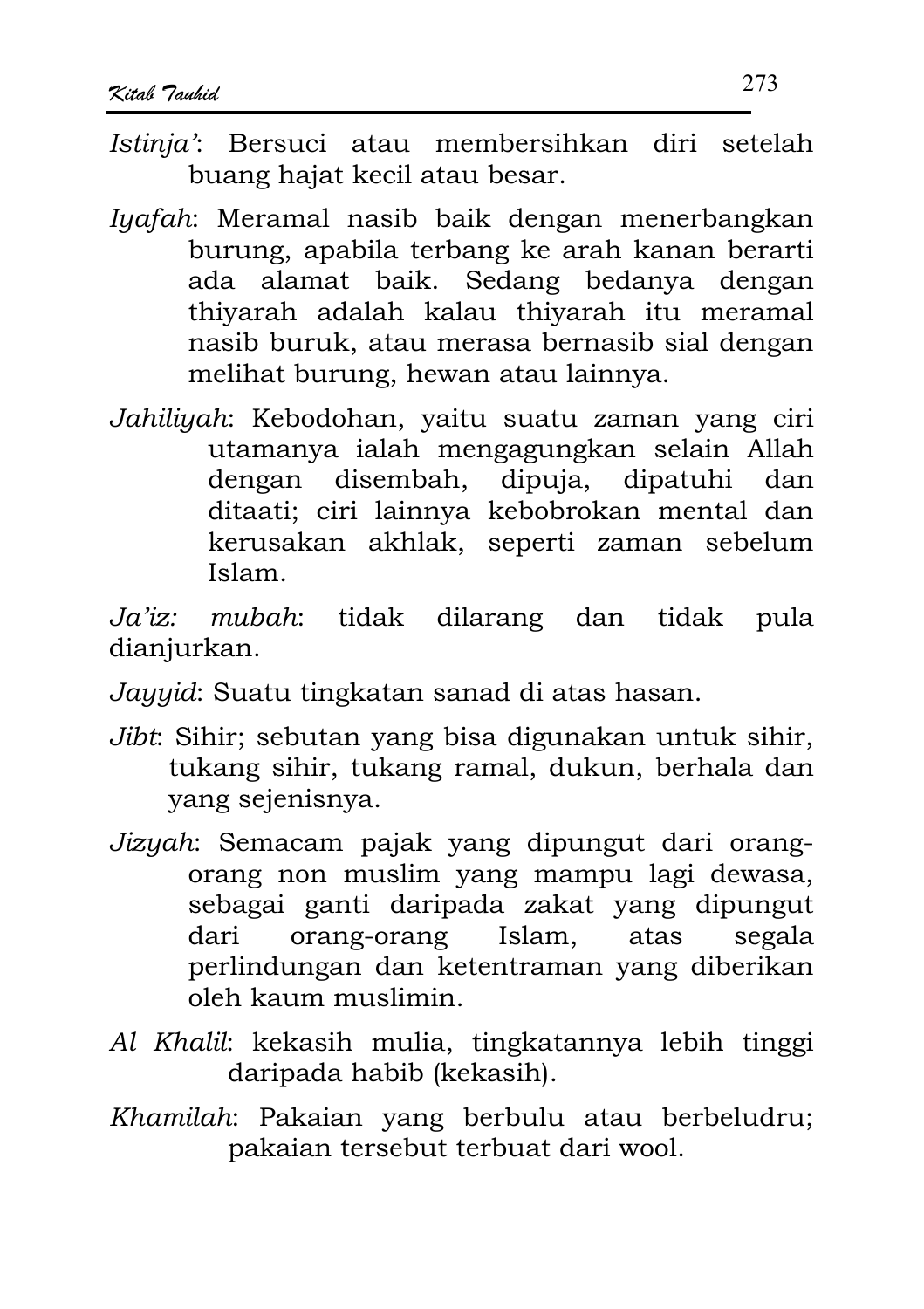- Khamisah: Pakaian yang terbuat dari wool atau sutera dengan sulaman yang indah lagi menarik.
- Kunyah (baca: kun-yah): Nama panggilan untuk kehormatan, seperti: Abu al - Abbas, Abu Abdillah, Abu Ahmad, dll. Biasanya diambil dari nama anak yang pertama.
- Makruh: Sesuatu yang apabila dikerjakan kurang baik, tetapi apabila ditinggalkan akan mendapat pahala.
- Marfu': Hadits yang disampaikan oleh Rasulullah .: sesuatu yang dinisbatkan kepada Rasulullah # baik itu berupa ucapan, perbuatan, sikap atau persetujuan, meskipun yang menisbatkan itu seorang sahabat atau tabi'in.
- Mauquf: Sesuatu yang dinisbatkan kepada seorang sahabat, baik itu berupa ucapan, perbuatan atau persetujuan; perkataan yang diucapkan seorang sahabat atau perbuatan yang dilakukannya atau persetujuannya terhadap apa yang dilakukan seorang tabi'in.
- Mufti: Orang yang memberikan fatwa atau petunjuk atas suatu masalah.
- Nadzar. Ungkapan seseorang dengan ucapan bahwa ia akan melakukan sesuatu untuk Allah jika tercapainya sesuatu baginya
- Nau': Bintang; arti asalnya: tenggelamnya atau terbitnya suatu bintang.
- Nusyrah: tindakan untuk menyembuhkan atau mengobati orang yang terkena sihir dengan mantera atau jampi.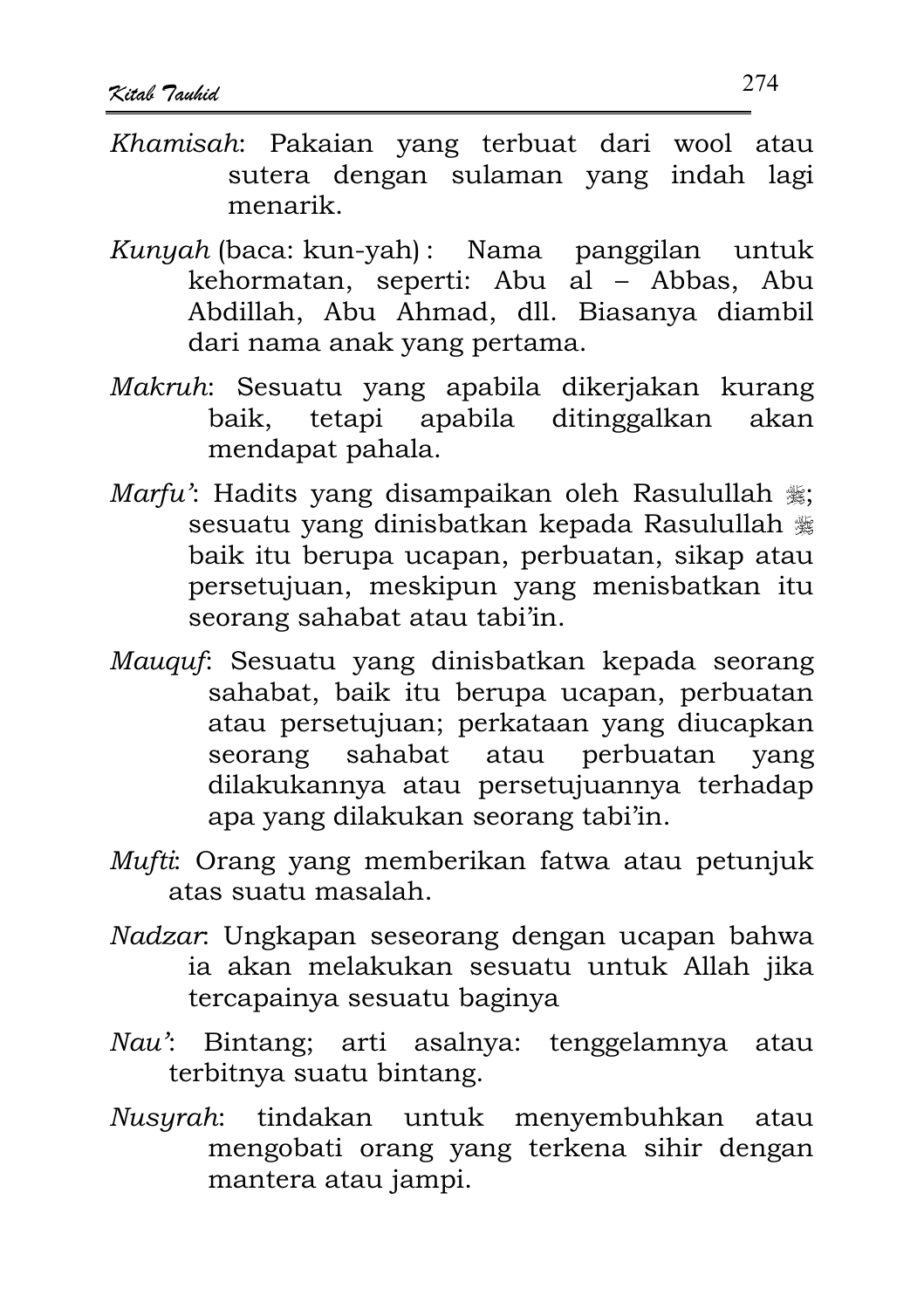- Oadha = gadar. Ketetapan ilahi, artinya bahwa segala sesuatu yang terjadi di alam semesta ini diketahui, dicatat, dikehendaki dan diciptakan oleh Allah #
- Ounut: Membaca doa dalam shalat, dilakukan sebelum ruku' atau sesudahnya pada rakaat terakhir, terutama pada waktu nazilah (dalam keadaan ada bahaya).
- Radhiyallahu 'anhu; 'anha; 'anhuma: semoga Allah senantiasa melimpahkan keridhaan kepadanya (laki-laki: wanita; mereka berdua).
- Risuwah: Uang sogok; kolusi.
- Riya': Melakukan suatu amal dengan cara tertentu supaya diperhatikan orang lain dan dipujinya; contohnya: seseorang melakukan shalat, lalu memperindah shalatnya ketika dia mengetahui ada orang lain yang memperhatikannya.
- Ruguah: Usaha penyembuhan suatu penyakit dengan pembacaan ayat-ayat Al Qur'an, doa-doa, atau mantera-mantera.
- Sakrat al maut: rasa pedih dan sakit yang dirasakan seseorang ketika dicabut nyawanya; sekarat.

Sanad: lihat Isnad.

- Shafar: Bulan kedua dalam tahun hijriyah, yaitu bulan sesudah bulan Muharram.
- yang diriwayatkan Shahih: Hadits secara bersinambung oleh orang-orang yang (prilaku, daya hafal terpercaya dan kecermatannya) mulai dari awal sanad sampai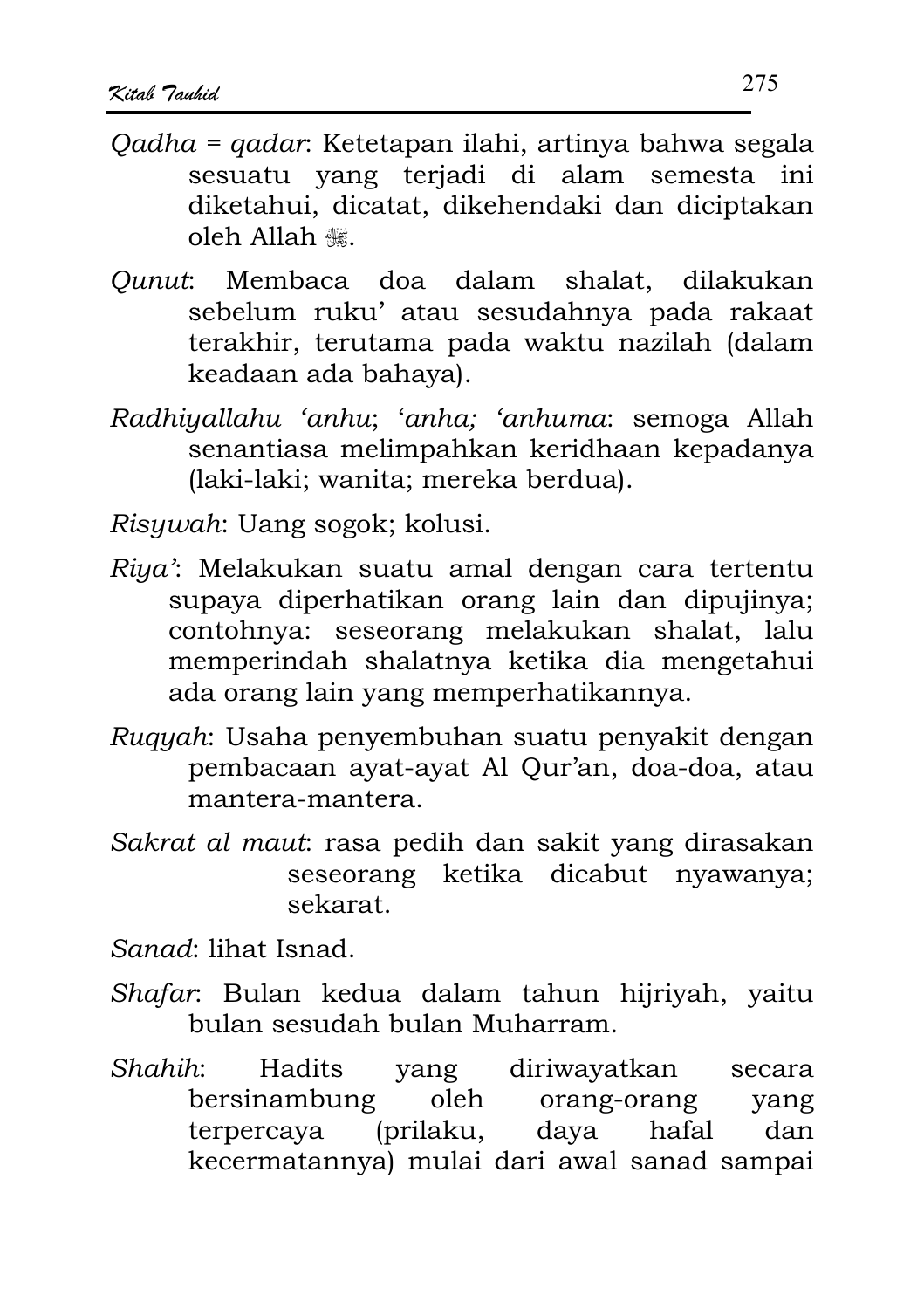vang terakhir, bebas dari suatu keganjilan atau sebab yang menjadikan hadits tersebut lemah.

Shallallahu 'alaihi wasallam: semoga Allah senantiasa melimpahkan shalawat dan salam sejahtera kepada beliau.

Subhanahu wa ta'ala: Maha suci Allah dan Maha tinggi.

Subhanallah: Maha suci Allah.

- Syahadat: Persaksian dengan hati dan lisan bahwa "Tiada sembahan yang hak selain Allah dan Muhammad adalah utusan Allah", dengan mengerti maknanya dan mengamalkan apa yang menjadi tuntutannya, baik zhahir maupun batin.
- Syafaat: Perantaraan, yaitu perantaraan yang akan dilakukan oleh Rasulullah \* kepada Allah \* dengan seizin-Nya, itu dan hal untuk meringankan beban umat manusia ketika di padang mahsyar (pada hari kiamat) dan inilah yang dinamakan syafaat al kubra (terbesar) atau disebut juga al Maqam al mahmud; untuk memasukkan ke dalam surga bagi mereka yang berhak mendapatkan surga; untuk tidak memasukkan ke neraka bagi ahli tauhid dari umatnya yang berdosa yang neraka: semestinya masuk untuk mengeluarkan dari neraka orang-orang ahli tauhid yang berdosa yang sudah masuk neraka; untuk menambahkan pahala dan meningkatkan bagi orang-orang derajat penghuni surga; dan perantaraan kepada Allah untuk meringankan siksa bagi sebagian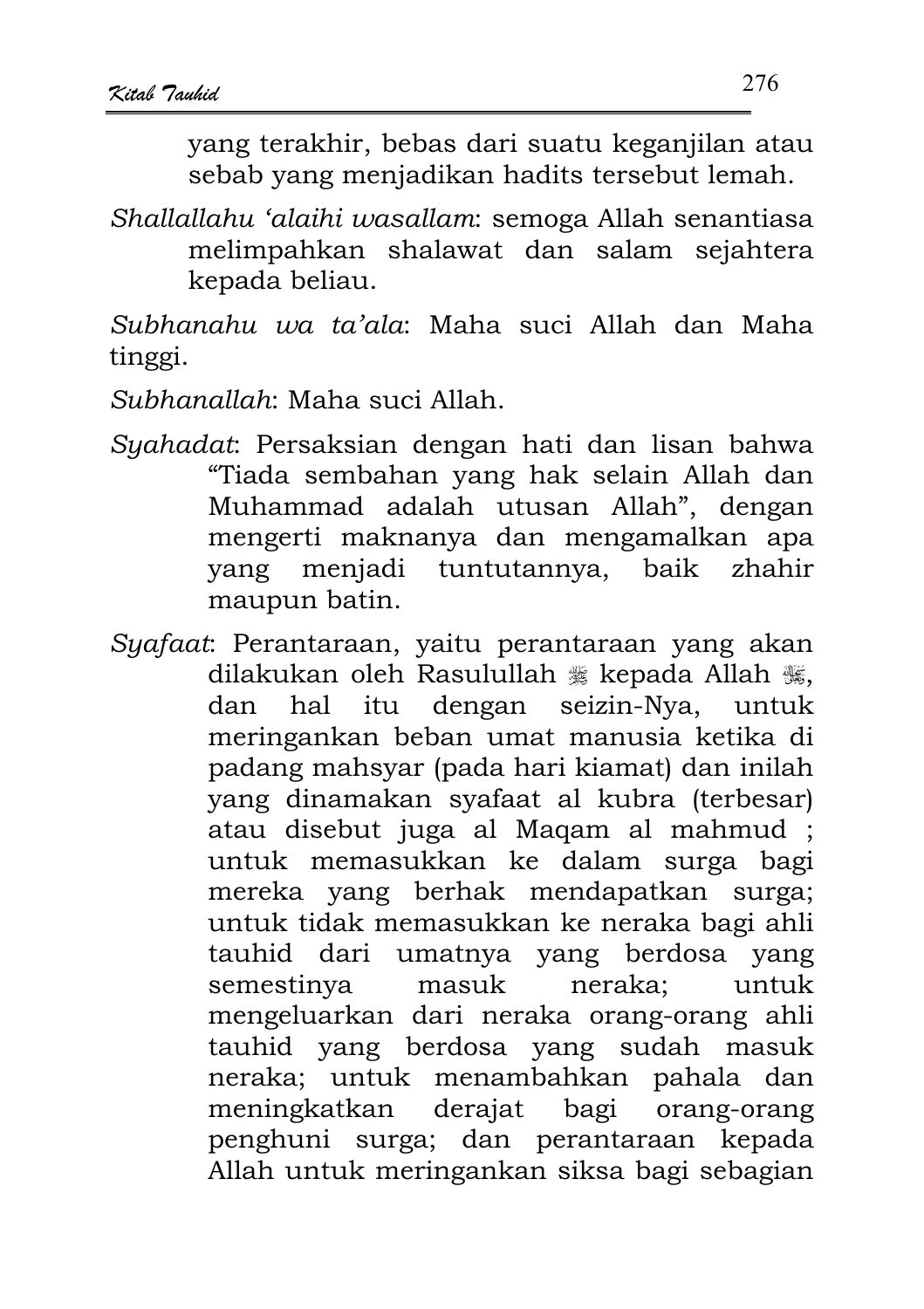orang kafir dan ini khusus untuk paman beliau Abu Thalib

# Ta'ala: Maha Tinggi.

- Ta'awwudz: Meminta perlindungan kepada Allah dengan mengucapkan A'udzu billah min ..." (aku berlindung kepada Allah dari ...).
- Tahmid: Memuji Allah ta'ala dengan mengucapkan "Alhamdulillah" (segala puji hanya milik Allah).
- Tahrif: Menyelewengkan suatu nash dari Al Qur'an atau Hadits dengan merobah lafazhnya atau membelokkan maknanya dari makna yang sebenarnya.
- Takbir: mengagungkan Allah dengan mengatakan "Allah Akbar" (Allah Maha besar).
- Takyif: Mempertanyakan bagaimana sifat Allah itu; atau menentukan bahwa hakikat sifat Allah itu begini atau begitu.
- Tamimah: Sesuatu yang dikalungkan di leher anakanak sebagai penangkal atau pengusir penyakit, pengaruh jahat yang disebabkan dari rasa dengki seseorang, dsb. Dan termasuk dalam hal ini apa yang dinamakan dengan haikal.
- Tamtsil: Menyerupakan sifat Allah dengan sifat makhluk-Nya.
- Tathayyur. Berfirasat buruk; merasa bernasib sial; atau meramal nasib buruk karena melihat burung, binatang lain, atau apa saja.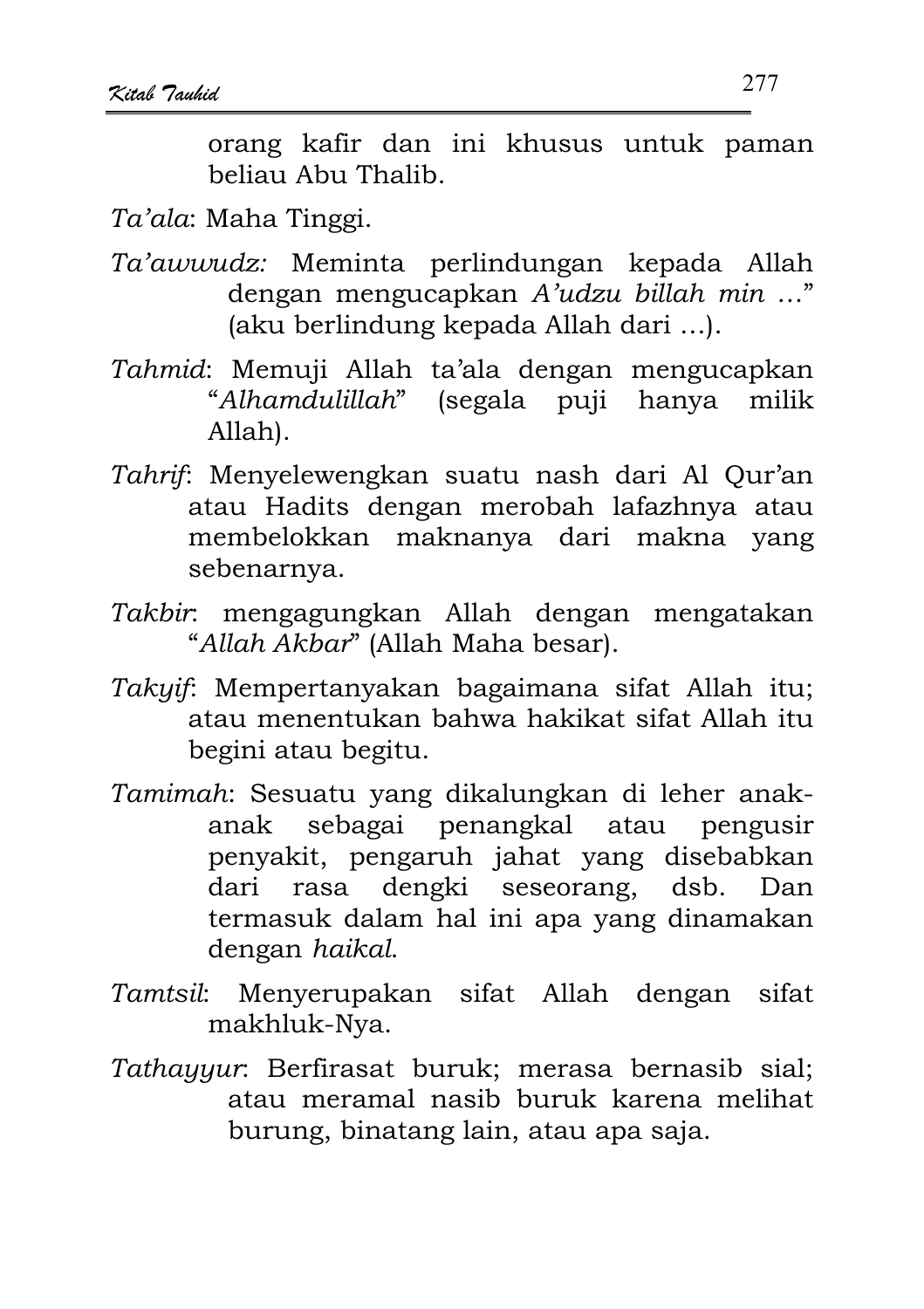Ta'thil: Mengingkari seluruh atau sebagian sifat-sifat Allah. Sedang perbedaannya dengan tahrif, mengakui makna ta'thil tidak hahwa sebenarnya yang terkandung oleh suatu nash dari Al Qur'an atau Al Hadits. Adapun tahrif ialah merobah lafadznya atau memberikan tafsiran yang menyimpang dari makna sebenarnya yang dikandung oleh nash tersebut. Lihat tahrif

Ta'wil: ada tiga pengertian:

- 1. Hakikat atau kenyataan yang sebenarnya dari suatu perkataan atau berita. Seperti kata-kata ta'wil yang tersebut dalam Al Our'an 7: 3, 53:  $7, 39: 10,$  dan sebagainya.
- 2. Penafsiran, seperti kata-kata para ahli tafsir: "ta'wil dari firman Allah ...", artinya : penafsiran dari firman Allah
- 3. Penyimpangan suatu kata dari makna yang sebenarnya ke makna yang lain. Dan inilah vang dimaksud dengan ta'wil yang sering disebutkan dalam pembahasan teologis.
- Tiwalah: Guna-guna; sesuatu yang dibuat untuk supaya suami mencintai isterinya atau sebaliknya.
- Thaghut: Setiap sesuatu yang diagungkan selain Allah - dengan disembah, atau ditaati, atau dipatuhi, baik yang diagungkan itu batu, manusia, atau syetan.
- Tharg: Meramal dengan membuat garis di atas tanah. Caranya antara lain, seperti yang dilakukan orang-orang Jahiliyah, yaitu: dengan membuat